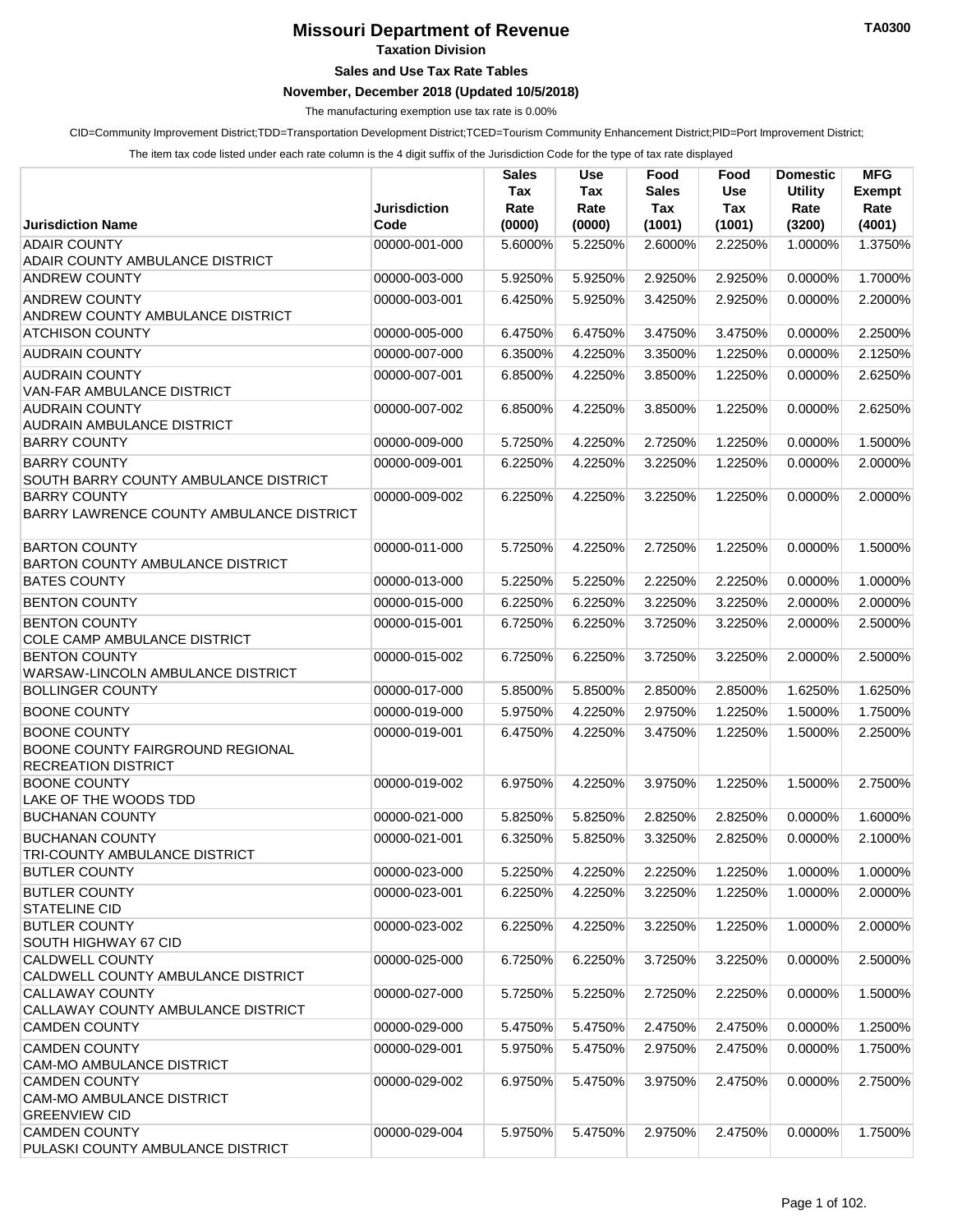|                                                                                                                | <b>Jurisdiction</b> | Sales<br>Tax<br>Rate | <b>Use</b><br>Tax<br>Rate | Food<br>Sales<br>Tax | Food<br><b>Use</b><br>Tax | <b>Domestic</b><br><b>Utility</b><br>Rate | <b>MFG</b><br><b>Exempt</b><br>Rate |
|----------------------------------------------------------------------------------------------------------------|---------------------|----------------------|---------------------------|----------------------|---------------------------|-------------------------------------------|-------------------------------------|
| <b>Jurisdiction Name</b>                                                                                       | Code                | (0000)               | (0000)                    | (1001)               | (1001)                    | (3200)                                    | (4001)                              |
| <b>CAMDEN COUNTY</b><br>TOAD COVE COMPLEX TDD                                                                  | 00000-029-005       | 6.4750%              | 5.4750%                   | 3.4750%              | 2.4750%                   | $0.0000\%$                                | 2.2500%                             |
| <b>CAMDEN COUNTY</b><br>TOAD COVE RESORT TDD                                                                   | 00000-029-006       | 6.4750%              | 5.4750%                   | 3.4750%              | 2.4750%                   | 0.0000%                                   | 2.2500%                             |
| <b>CAMDEN COUNTY</b><br><b>BALLPARKS OF THE OZARKS CID</b>                                                     | 00000-029-007       | 6.4750%              | 5.4750%                   | 3.4750%              | 2.4750%                   | 0.0000%                                   | 2.2500%                             |
| <b>CAPE GIRARDEAU COUNTY</b>                                                                                   | 00000-031-000       | 5.2250%              | 5.2250%                   | 2.2250%              | 2.2250%                   | 1.0000%                                   | 1.0000%                             |
| <b>CARROLL COUNTY</b>                                                                                          | 00000-033-000       | 5.7250%              | 5.7250%                   | 2.7250%              | 2.7250%                   | 1.0000%                                   | 1.5000%                             |
| <b>CARTER COUNTY</b>                                                                                           | 00000-035-000       | 5.7250%              | 4.2250%                   | 2.7250%              | 1.2250%                   | 1.5000%                                   | 1.5000%                             |
| <b>CARTER COUNTY</b><br><b>LANDING RIVER CENTER CID</b>                                                        | 00000-035-001       | 6.7250%              | 4.2250%                   | 3.7250%              | 1.2250%                   | 1.5000%                                   | 2.5000%                             |
| <b>CASS COUNTY</b>                                                                                             | 00000-037-000       | 6.2250%              | 6.2250%                   | 3.2250%              | 3.2250%                   | 1.5000%                                   | 2.0000%                             |
| <b>CASS COUNTY</b><br>BELTON-CASS REGIONAL TDD                                                                 | 00000-037-001       | 7.2250%              | 6.2250%                   | 4.2250%              | 3.2250%                   | 1.5000%                                   | 3.0000%                             |
| <b>CASS COUNTY</b><br>HOSPITAL INTERCHANGE TDD                                                                 | 00000-037-002       | 7.2250%              | 6.2250%                   | 4.2250%              | 3.2250%                   | 1.5000%                                   | 3.0000%                             |
| <b>CASS COUNTY</b><br>PLEASANT HILL FIRE PROTECTION DISTRICT                                                   | 00000-037-003       | 6.7250%              | 6.2250%                   | 3.7250%              | 3.2250%                   | 1.5000%                                   | 2.5000%                             |
| <b>CASS COUNTY</b><br>SOUTH METROPOLITAN FIRE PROTECTION DISTRICT                                              | 00000-037-004       | 6.7250%              | 6.2250%                   | 3.7250%              | 3.2250%                   | 1.5000%                                   | 2.5000%                             |
| <b>CASS COUNTY</b><br>I-49 AND 275TH STREET TDD                                                                | 00000-037-005       | 7.2250%              | 6.2250%                   | 4.2250%              | 3.2250%                   | 1.5000%                                   | 3.0000%                             |
| <b>CEDAR COUNTY</b><br>CEDAR COUNTY AMBULANCE DISTRICT<br>CEDAR COUNTY PUBLIC LIBRARY DISTRICT                 | 00000-039-000       | 6.4750%              | 4.2250%                   | 3.4750%              | 1.2250%                   | 0.5000%                                   | 2.2500%                             |
| <b>CHARITON COUNTY</b>                                                                                         | 00000-041-000       | 5.9750%              | 5.9750%                   | 2.9750%              | 2.9750%                   | 0.0000%                                   | 1.7500%                             |
| <b>CHRISTIAN COUNTY</b><br>CHRISTIAN COUNTY EMERGENCY SERVICES<br><b>DISTRICT</b>                              | 00000-043-000       | 5.9750%              | 4.2250%                   | 2.9750%              | 1.2250%                   | 0.2500%                                   | 1.7500%                             |
| <b>CLARK COUNTY</b><br><b>CLARK COUNTY AMBULANCE DISTRICT</b>                                                  | 00000-045-000       | 6.7250%              | 4.2250%                   | 3.7250%              | 1.2250%                   | $0.0000\%$                                | 2.5000%                             |
| <b>CLAY COUNTY</b><br>KANSAS CITY ZOOLOGICAL DISTRICT                                                          | 00000-047-000       | 5.4750%              | 5.3500%                   | 2.4750%              | 2.3500%                   | 0.0000%                                   | 1.2500%                             |
| <b>CLAY COUNTY</b><br>KANSAS CITY ZOOLOGICAL DISTRICT<br>SMITHVILLE AREA FIRE PROTECTION DISTRICT              | 00000-047-001       | 5.9750%              | 5.3500%                   | 2.9750%              | 2.3500%                   | 0.0000%                                   | 1.7500%                             |
| <b>CLINTON COUNTY</b>                                                                                          | 00000-049-000       | 5.2250%              | 5.2250%                   | 2.2250%              | 2.2250%                   | 0.0000%                                   | 1.0000%                             |
| <b>CLINTON COUNTY</b><br><b>CAMERON AMBULANCE DISTRICT</b>                                                     | 00000-049-001       | 5.7250%              | 5.2250%                   | 2.7250%              | 2.2250%                   | 0.0000%                                   | 1.5000%                             |
| <b>CLINTON COUNTY</b><br>TRI-COUNTY AMBULANCE DISTRICT                                                         | 00000-049-002       | 5.7250%              | 5.2250%                   | 2.7250%              | 2.2250%                   | 0.0000%                                   | 1.5000%                             |
| <b>COLE COUNTY</b>                                                                                             | 00000-051-000       | 5.7250%              | 5.7250%                   | 2.7250%              | 2.7250%                   | 0.0000%                                   | 1.5000%                             |
| <b>COOPER COUNTY</b>                                                                                           | 00000-053-000       | 6.2250%              | 5.9750%                   | 3.2250%              | 2.9750%                   | 1.7500%                                   | 2.0000%                             |
| COOPER COUNTY AMBULANCE DISTRICT<br><b>CRAWFORD COUNTY</b>                                                     | 00000-055-000       | 6.6000%              | 4.2250%                   | 3.6000%              | 1.2250%                   | 0.8750%                                   | 2.3750%                             |
| <b>CRAWFORD COUNTY</b>                                                                                         | 00000-055-001       | 7.1000%              | 4.2250%                   | 4.1000%              | 1.2250%                   | 0.8750%                                   | 2.8750%                             |
| NORTH CRAWFORD COUNTY AMBULANCE DISTRICT                                                                       |                     |                      |                           |                      |                           |                                           |                                     |
| <b>CRAWFORD COUNTY</b><br><b>SULLIVAN FIRE PROTECTION DISTRICT</b><br>NORTH CRAWFORD COUNTY AMBULANCE DISTRICT | 00000-055-002       | 7.6000%              | 4.2250%                   | 4.6000%              | 1.2250%                   | 0.8750%                                   | 3.3750%                             |
| <b>CRAWFORD COUNTY</b><br>NORTH CRAWFORD COUNTY AMBULANCE DISTRICT<br><b>BOURBON FIRE PROTECTION DISTRICT</b>  | 00000-055-003       | 7.6000%              | 4.2250%                   | 4.6000%              | 1.2250%                   | 0.8750%                                   | 3.3750%                             |
| <b>CRAWFORD COUNTY</b><br>SAINT JAMES AMBULANCE DISTRICT                                                       | 00000-055-004       | 7.1000%              | 4.2250%                   | 4.1000%              | 1.2250%                   | 0.8750%                                   | 2.8750%                             |
| <b>CRAWFORD COUNTY</b><br>STEELVILLE AMBULANCE DISTRICT                                                        | 00000-055-005       | 7.1000%              | 4.2250%                   | 4.1000%              | 1.2250%                   | 0.8750%                                   | 2.8750%                             |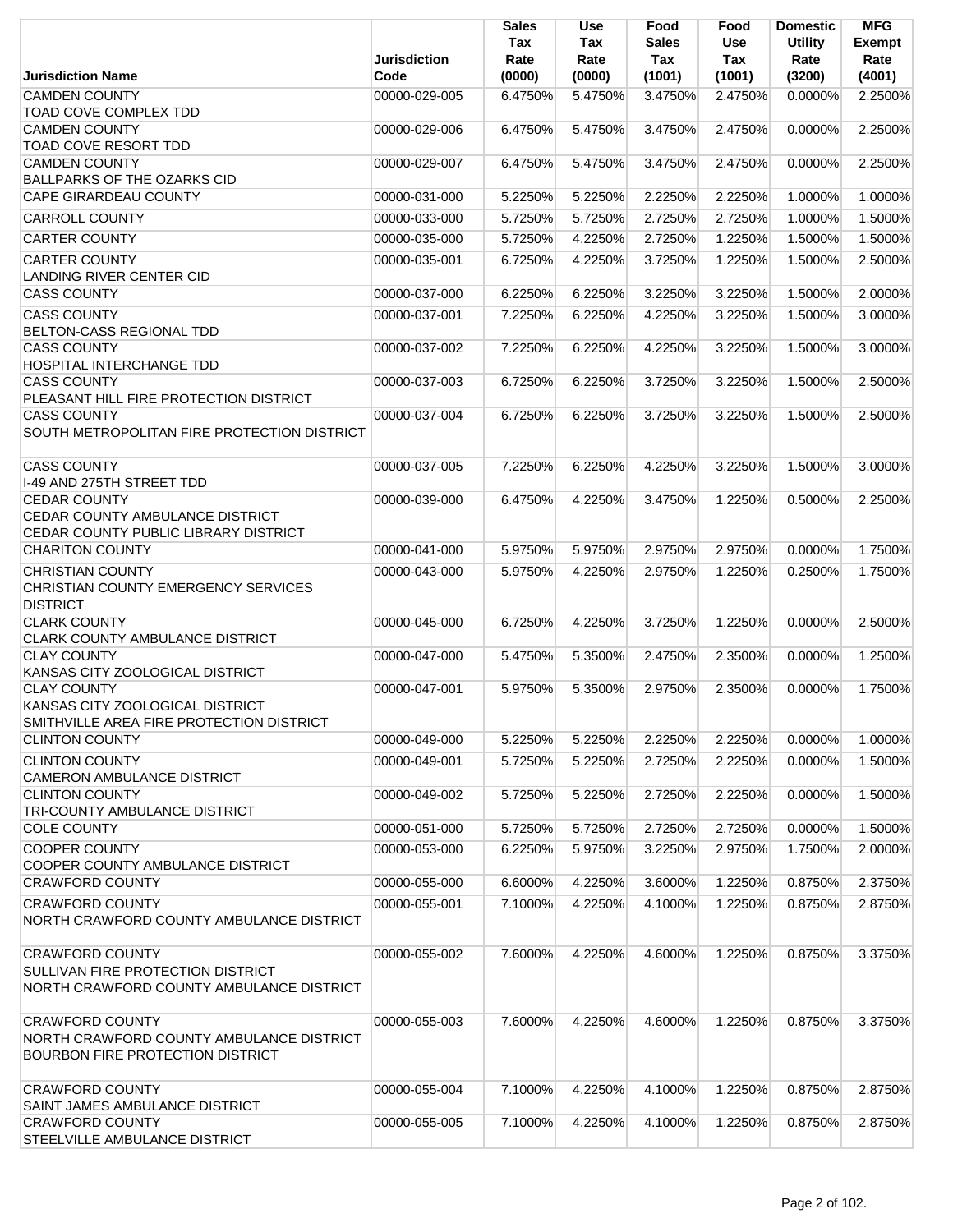|                                                                                                          | <b>Jurisdiction</b> | <b>Sales</b><br>Tax<br>Rate | <b>Use</b><br>Tax<br>Rate | Food<br>Sales<br>Tax | Food<br><b>Use</b><br>Tax | <b>Domestic</b><br><b>Utility</b><br>Rate | <b>MFG</b><br><b>Exempt</b><br>Rate |
|----------------------------------------------------------------------------------------------------------|---------------------|-----------------------------|---------------------------|----------------------|---------------------------|-------------------------------------------|-------------------------------------|
| <b>Jurisdiction Name</b>                                                                                 | Code                | (0000)                      | (0000)                    | (1001)               | (1001)                    | (3200)                                    | (4001)                              |
| <b>CRAWFORD COUNTY</b>                                                                                   | 00000-055-006       | 7.6000%                     | 4.2250%                   | 4.6000%              | 1.2250%                   | 0.8750%                                   | 3.3750%                             |
| STEELVILLE AMBULANCE DISTRICT                                                                            |                     |                             |                           |                      |                           |                                           |                                     |
| <b>BOURBON FIRE PROTECTION DISTRICT</b>                                                                  |                     |                             |                           |                      |                           |                                           |                                     |
| <b>CRAWFORD COUNTY</b>                                                                                   | 00000-055-007       | 7.1000%                     | 4.2250%                   | 4.1000%              | 1.2250%                   | 0.8750%                                   | 2.8750%                             |
| <b>SULLIVAN FIRE PROTECTION DISTRICT</b><br><b>DADE COUNTY</b>                                           | 00000-057-000       | 6.4750%                     | 5.9750%                   | 3.4750%              | 2.9750%                   | 1.7500%                                   | 2.2500%                             |
| DADE COUNTY AMBULANCE DISTRICT                                                                           |                     |                             |                           |                      |                           |                                           |                                     |
| <b>DALLAS COUNTY</b>                                                                                     | 00000-059-000       | 6.2250%                     | 4.2250%                   | 3.2250%              | 1.2250%                   | 2.0000%                                   | 2.0000%                             |
|                                                                                                          |                     |                             |                           |                      |                           |                                           |                                     |
| <b>DAVIESS COUNTY</b><br>DAVIESS/DEKALB REGIONAL JAIL DISTRICT                                           | 00000-061-000       | 6.2250%                     | 5.7250%                   | 3.2250%              | 2.7250%                   | 0.0000%                                   | 2.0000%                             |
| <b>DAVIESS COUNTY</b><br>DAVIESS/DEKALB REGIONAL JAIL DISTRICT<br><b>NOEL T ADAMS AMBULANCE DISTRICT</b> | 00000-061-001       | 6.7250%                     | 5.7250%                   | 3.7250%              | 2.7250%                   | 0.0000%                                   | 2.5000%                             |
| <b>DEKALB COUNTY</b><br>DAVIESS/DEKALB REGIONAL JAIL DISTRICT                                            | 00000-063-000       | 5.7250%                     | 5.2250%                   | 2.7250%              | 2.2250%                   | 0.0000%                                   | 1.5000%                             |
| <b>DEKALB COUNTY</b>                                                                                     | 00000-063-001       | 6.2250%                     | 5.2250%                   | 3.2250%              | 2.2250%                   | 0.0000%                                   | 2.0000%                             |
| DAVIESS/DEKALB REGIONAL JAIL DISTRICT<br>CAMERON AMBULANCE DISTRICT                                      |                     |                             |                           |                      |                           |                                           |                                     |
| <b>DEKALB COUNTY</b><br>DAVIESS/DEKALB REGIONAL JAIL DISTRICT<br>TRI-COUNTY AMBULANCE DISTRICT           | 00000-063-002       | 6.2250%                     | 5.2250%                   | 3.2250%              | 2.2250%                   | 0.0000%                                   | 2.0000%                             |
| <b>DENT COUNTY</b>                                                                                       | 00000-065-000       | 6.4750%                     | 4.2250%                   | 3.4750%              | 1.2250%                   | 1.0000%                                   | 2.2500%                             |
| <b>DOUGLAS COUNTY</b>                                                                                    | 00000-067-000       | 5.7250%                     | 4.2250%                   | 2.7250%              | 1.2250%                   | 0.0000%                                   | 1.5000%                             |
| <b>DOUGLAS COUNTY</b>                                                                                    |                     |                             |                           |                      |                           |                                           |                                     |
| <b>AVA AMBULANCE DISTRICT</b>                                                                            | 00000-067-001       | 6.2250%                     | 4.2250%                   | 3.2250%              | 1.2250%                   | 0.0000%                                   | 2.0000%                             |
| <b>DUNKLIN COUNTY</b>                                                                                    | 00000-069-000       | 5.7250%                     | 5.7250%                   | 2.7250%              | 2.7250%                   | 0.0000%                                   | 1.5000%                             |
| <b>FRANKLIN COUNTY</b>                                                                                   | 00000-071-000       | 6.4750%                     | 4.2250%                   | 3.4750%              | 1.2250%                   | 0.0000%                                   | 2.2500%                             |
|                                                                                                          |                     |                             |                           |                      |                           |                                           |                                     |
| <b>FRANKLIN COUNTY</b>                                                                                   | 00000-071-001       | 6.9750%                     | 4.2250%                   | 3.9750%              | 1.2250%                   | 0.0000%                                   | 2.7500%                             |
| <b>BOURBON FIRE PROTECTION DISTRICT</b><br><b>FRANKLIN COUNTY</b>                                        | 00000-071-002       | 6.9750%                     | 4.2250%                   | 3.9750%              | 1.2250%                   | 0.0000%                                   | 2.7500%                             |
| <b>GERALD AREA AMBULANCE DISTRICT</b>                                                                    |                     |                             |                           |                      |                           |                                           |                                     |
| <b>FRANKLIN COUNTY</b>                                                                                   | 00000-071-003       | 6.9750%                     | 4.2250%                   | 3.9750%              | 1.2250%                   | 0.0000%                                   | 2.7500%                             |
| HERMANN AREA AMBULANCE DISTRICT                                                                          |                     |                             |                           |                      |                           |                                           |                                     |
| <b>FRANKLIN COUNTY</b>                                                                                   | 00000-071-004       | 7.9750%                     | 5.2250%                   | 4.9750%              | 2.2250%                   | 0.0000%                                   | 3.7500%                             |
| MERAMEC AMBULANCE DISTRICT                                                                               |                     |                             |                           |                      |                           |                                           |                                     |
| HIGHWAY 100 CID                                                                                          |                     |                             |                           |                      |                           |                                           |                                     |
| <b>FRANKLIN COUNTY</b>                                                                                   | 00000-071-005       | 6.9750%                     | 4.2250%                   | 3.9750%              | 1.2250%                   | 0.0000%                                   | 2.7500%                             |
| <b>MERAMEC AMBULANCE DISTRICT</b>                                                                        |                     |                             |                           |                      |                           |                                           |                                     |
| <b>FRANKLIN COUNTY</b>                                                                                   | 00000-071-006       | 7.4750%                     | 4.2250%                   | 4.4750%              | 1.2250%                   | 0.0000%                                   | 3.2500%                             |
| MERAMEC AMBULANCE DISTRICT                                                                               |                     |                             |                           |                      |                           |                                           |                                     |
| ST CLAIR FIRE PROTECTION DISTRICT                                                                        | 00000-071-007       |                             |                           |                      |                           |                                           | 2.7500%                             |
| <b>FRANKLIN COUNTY</b><br><b>NEW HAVEN AMBULANCE DISTRICT</b>                                            |                     | 6.9750%                     | 4.2250%                   | 3.9750%              | 1.2250%                   | 0.0000%                                   |                                     |
| <b>FRANKLIN COUNTY</b>                                                                                   | 00000-071-008       | 7.4750%                     | 4.2250%                   | 4.4750%              | 1.2250%                   | 0.0000%                                   | 3.2500%                             |
| ST CLAIR AMBULANCE DISTRICT                                                                              |                     |                             |                           |                      |                           |                                           |                                     |
| ST CLAIR FIRE PROTECTION DISTRICT                                                                        |                     |                             |                           |                      |                           |                                           |                                     |
| <b>FRANKLIN COUNTY</b>                                                                                   | 00000-071-009       | 6.9750%                     | 4.2250%                   | 3.9750%              | 1.2250%                   | 0.0000%                                   | 2.7500%                             |
| <b>SULLIVAN FIRE PROTECTION DISTRICT</b>                                                                 |                     |                             |                           |                      |                           |                                           |                                     |
| <b>FRANKLIN COUNTY</b>                                                                                   | 00000-071-010       | 7.4750%                     | 4.2250%                   | 4.4750%              | 1.2250%                   | 0.0000%                                   | 3.2500%                             |
| UNION FIRE PROTECTION DISTRICT                                                                           |                     |                             |                           |                      |                           |                                           |                                     |
| UNION AMBULANCE DISTRICT                                                                                 |                     |                             |                           |                      |                           |                                           |                                     |
| <b>FRANKLIN COUNTY</b>                                                                                   | 00000-071-011       | 6.8500%                     | 4.2250%                   | 3.8500%              | 1.2250%                   | 0.0000%                                   | 2.6250%                             |
| <b>WASHINGTON AREA AMBULANCE DISTRICT</b>                                                                |                     |                             |                           |                      |                           |                                           |                                     |
| <b>FRANKLIN COUNTY</b>                                                                                   | 00000-071-012       | 6.9750%                     | 4.2250%                   | 3.9750%              | 1.2250%                   | 0.0000%                                   | 2.7500%                             |
| UNION AMBULANCE DISTRICT                                                                                 |                     |                             |                           |                      |                           |                                           |                                     |
| <b>GASCONADE COUNTY</b>                                                                                  | 00000-073-000       | 5.6000%                     | 4.2250%                   | 2.6000%              | 1.2250%                   | 1.0000%                                   | 1.3750%                             |
| <b>GASCONADE COUNTY</b>                                                                                  | 00000-073-001       | 6.1000%                     | 4.2250%                   | 3.1000%              | 1.2250%                   | 1.0000%                                   | 1.8750%                             |
| <b>GERALD AREA AMBULANCE DISTRICT</b>                                                                    |                     |                             |                           |                      |                           |                                           |                                     |
| <b>GASCONADE COUNTY</b>                                                                                  | 00000-073-002       | 6.1000%                     | 4.2250%                   | 3.1000%              | 1.2250%                   | 1.0000%                                   | 1.8750%                             |
| HERMANN AREA AMBULANCE DISTRICT<br><b>GASCONADE COUNTY</b>                                               | 00000-073-003       | 6.1000%                     | 4.2250%                   | 3.1000%              | 1.2250%                   | 1.0000%                                   | 1.8750%                             |
| OWENSVILLE AREA AMBULANCE DISTRICT                                                                       |                     |                             |                           |                      |                           |                                           |                                     |
| <b>GENTRY COUNTY</b>                                                                                     | 00000-075-000       | 5.2250%                     | 5.2250%                   | 2.2250%              | 2.2250%                   | 0.5000%                                   | 1.0000%                             |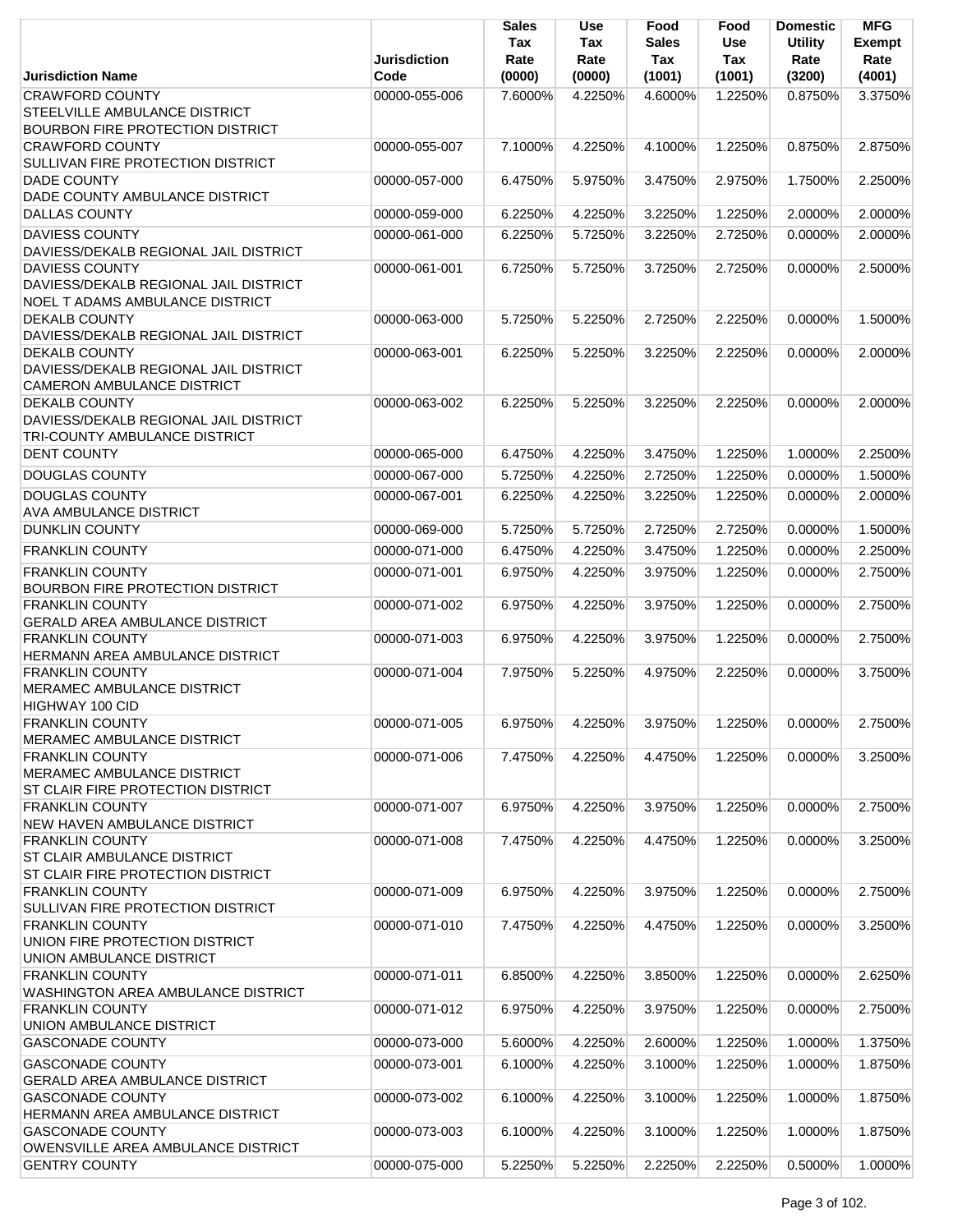|                                                                                   | <b>Jurisdiction</b> | <b>Sales</b><br>Tax<br>Rate | <b>Use</b><br>Tax<br>Rate | Food<br>Sales<br>Tax | Food<br><b>Use</b><br>Tax | <b>Domestic</b><br><b>Utility</b><br>Rate | <b>MFG</b><br>Exempt<br>Rate |
|-----------------------------------------------------------------------------------|---------------------|-----------------------------|---------------------------|----------------------|---------------------------|-------------------------------------------|------------------------------|
| <b>Jurisdiction Name</b>                                                          | Code                | (0000)                      | (0000)                    | (1001)               | (1001)                    | (3200)                                    | (4001)                       |
| <b>GREENE COUNTY</b>                                                              | 00000-077-000       | 5.9750%                     | 4.2250%                   | 2.9750%              | 1.2250%                   | 0.8750%                                   | 1.7500%                      |
| <b>GREENE COUNTY</b><br><b>EAST-WEST ARTERIAL TDD</b>                             | 00000-077-001       | 6.4750%                     | 4.2250%                   | 3.4750%              | 1.2250%                   | 0.8750%                                   | 2.2500%                      |
| <b>GRUNDY COUNTY</b>                                                              | 00000-079-000       | 5.7250%                     | 4.2250%                   | 2.7250%              | 1.2250%                   | 1.5000%                                   | 1.5000%                      |
| <b>HARRISON COUNTY</b>                                                            | 00000-081-000       | 5.4750%                     | 5.4750%                   | 2.4750%              | 2.4750%                   | 0.0000%                                   | 1.2500%                      |
| <b>HARRISON COUNTY</b>                                                            | 00000-081-001       | 5.9750%                     | 5.4750%                   | 2.9750%              | 2.4750%                   | 0.0000%                                   | 1.7500%                      |
| <b>NOEL T ADAMS AMBULANCE DISTRICT</b>                                            |                     |                             |                           |                      |                           |                                           |                              |
| <b>HENRY COUNTY</b>                                                               | 00000-083-000       | 5.6750%                     | 5.6750%                   | 2.6750%              | 2.6750%                   | 0.9500%                                   | 1.4500%                      |
| <b>HENRY COUNTY</b>                                                               | 00000-083-001       | 6.1750%                     | 5.6750%                   | 3.1750%              | 2.6750%                   | 0.9500%                                   | 1.9500%                      |
| WARSAW-LINCOLN AMBULANCE DISTRICT                                                 |                     |                             |                           |                      |                           |                                           |                              |
| <b>HICKORY COUNTY</b>                                                             | 00000-085-000       | 5.7250%                     | 4.2250%                   | 2.7250%              | 1.2250%                   | 1.5000%                                   | 1.5000%                      |
| <b>HOLT COUNTY</b>                                                                | 00000-087-000       | 6.7250%                     | 6.7250%                   | 3.7250%              | 3.7250%                   | 0.0000%                                   | 2.5000%                      |
| <b>HOWARD COUNTY</b>                                                              | 00000-089-000       | 6.8500%                     | 6.8500%                   | 3.8500%              | 3.8500%                   | 2.1250%                                   | 2.6250%                      |
| <b>HOWELL COUNTY</b>                                                              | 00000-091-000       | 5.6620%                     | 5.6620%                   | 2.6620%              | 2.6620%                   | 0.0000%                                   | 1.4370%                      |
| <b>IRON COUNTY</b>                                                                | 00000-093-000       | 6.2250%                     | 4.2250%                   | 3.2250%              | 1.2250%                   | 1.0000%                                   | 2.0000%                      |
| <b>IRON COUNTY AMBULANCE DISTRICT</b><br><b>IRON COUNTY</b>                       | 00000-093-001       | 7.2250%                     | 4.2250%                   | 4.2250%              | 1.2250%                   | 2.0000%                                   | 3.0000%                      |
| <b>IRON COUNTY AMBULANCE DISTRICT</b>                                             |                     |                             |                           |                      |                           |                                           |                              |
| <b>IRON COUNTY HOSPITAL DISTRICT</b>                                              |                     |                             |                           |                      |                           |                                           |                              |
| <b>JACKSON COUNTY</b>                                                             | 00000-095-000       | 5.6000%                     | 4.2250%                   | 2.6000%              | 1.2250%                   | 0.0000%                                   | 1.3750%                      |
| KANSAS CITY ZOOLOGICAL DISTRICT<br><b>JACKSON COUNTY</b>                          | 00000-095-001       | 6.1000%                     | 4.2250%                   | 3.1000%              | 1.2250%                   | 0.0000%                                   | 1.8750%                      |
| KANSAS CITY ZOOLOGICAL DISTRICT                                                   |                     |                             |                           |                      |                           |                                           |                              |
| CENTRAL JACKSON COUNTY FIRE PROTECTION                                            |                     |                             |                           |                      |                           |                                           |                              |
| <b>DISTRICT</b>                                                                   |                     |                             |                           |                      |                           |                                           |                              |
| <b>JACKSON COUNTY</b>                                                             | 00000-095-002       | 6.6000%                     | 4.2250%                   | 3.6000%              | 1.2250%                   | 0.0000%                                   | 2.3750%                      |
| KANSAS CITY ZOOLOGICAL DISTRICT<br>INTER CITY FIRE PROTECTION DISTRICT            |                     |                             |                           |                      |                           |                                           |                              |
| <b>JACKSON COUNTY</b>                                                             | 00000-095-003       | 6.1000%                     | 4.2250%                   | 3.1000%              | 1.2250%                   | 0.0000%                                   | 1.8750%                      |
| KANSAS CITY ZOOLOGICAL DISTRICT                                                   |                     |                             |                           |                      |                           |                                           |                              |
| PRAIRIE TOWNSHIP FIRE PROTECTION DISTRICT                                         |                     |                             |                           |                      |                           |                                           |                              |
| <b>JACKSON COUNTY</b><br>KANSAS CITY ZOOLOGICAL DISTRICT                          | 00000-095-004       | 6.1000%                     | 4.2250%                   | 3.1000%              | 1.2250%                   | 0.0000%                                   | 1.8750%                      |
| SNI VALLEY FIRE PROTECTION DISTRICT                                               |                     |                             |                           |                      |                           |                                           |                              |
| <b>JASPER COUNTY</b>                                                              | 00000-097-000       | 5.4500%                     | 4.2250%                   | 2.4500%              | 1.2250%                   | 0.0000%                                   | 1.2250%                      |
| JEFFERSON COUNTY                                                                  | 00000-099-000       | 6.3500%                     | 4.2250%                   | 3.3500%              | 1.2250%                   | 1.5000%                                   | 2.1250%                      |
| JEFFERSON COUNTY EMERGENCY SERVICES                                               |                     |                             |                           |                      |                           |                                           |                              |
| <b>DISTRICT</b>                                                                   |                     |                             |                           |                      |                           |                                           |                              |
| JEFFERSON COUNTY<br>JEFFERSON COUNTY EMERGENCY SERVICES                           | 00000-099-001       | 7.3500%                     | 4.2250%                   | 4.3500%              | 1.2250%                   | 1.5000%                                   | 3.1250%                      |
| <b>DISTRICT</b>                                                                   |                     |                             |                           |                      |                           |                                           |                              |
| <b>BIG RIVER AMBULANCE DISTRICT</b>                                               |                     |                             |                           |                      |                           |                                           |                              |
| <b>ANTONIA FIRE PROTECTION DISTRICT</b>                                           |                     |                             |                           |                      |                           |                                           |                              |
| <b>JEFFERSON COUNTY</b>                                                           | 00000-099-002       | 7.3500%                     | 4.2250%                   | 4.3500%              | 1.2250%                   | 1.5000%                                   | 3.1250%                      |
| JEFFERSON COUNTY EMERGENCY SERVICES<br><b>DISTRICT</b>                            |                     |                             |                           |                      |                           |                                           |                              |
| JOACHIM-PLATTIN AMBULANCE DISTRICT                                                |                     |                             |                           |                      |                           |                                           |                              |
| <b>ANTONIA FIRE PROTECTION DISTRICT</b>                                           |                     |                             |                           |                      |                           |                                           |                              |
| <b>JEFFERSON COUNTY</b>                                                           | 00000-099-003       | 7.1000%                     | 4.2250%                   | 4.1000%              | 1.2250%                   | 1.5000%                                   | 2.8750%                      |
| JEFFERSON COUNTY EMERGENCY SERVICES<br><b>DISTRICT</b>                            |                     |                             |                           |                      |                           |                                           |                              |
| <b>ROCK TOWNSHIP AMBULANCE DISTRICT</b>                                           |                     |                             |                           |                      |                           |                                           |                              |
| <b>ANTONIA FIRE PROTECTION DISTRICT</b>                                           |                     |                             |                           |                      |                           |                                           |                              |
| JEFFERSON COUNTY                                                                  | 00000-099-004       | 6.8500%                     | 4.2250%                   | 3.8500%              | 1.2250%                   | 1.5000%                                   | 2.6250%                      |
| <b>JEFFERSON COUNTY EMERGENCY SERVICES</b>                                        |                     |                             |                           |                      |                           |                                           |                              |
| <b>DISTRICT</b><br><b>BIG RIVER AMBULANCE DISTRICT</b>                            |                     |                             |                           |                      |                           |                                           |                              |
| JEFFERSON COUNTY                                                                  | 00000-099-005       | 7.3500%                     | 4.2250%                   | 4.3500%              | 1.2250%                   | 1.5000%                                   | 3.1250%                      |
| JEFFERSON COUNTY EMERGENCY SERVICES                                               |                     |                             |                           |                      |                           |                                           |                              |
| <b>DISTRICT</b>                                                                   |                     |                             |                           |                      |                           |                                           |                              |
| <b>BIG RIVER AMBULANCE DISTRICT</b><br><b>HIGH RIDGE FIRE PROTECTION DISTRICT</b> |                     |                             |                           |                      |                           |                                           |                              |
|                                                                                   |                     |                             |                           |                      |                           |                                           |                              |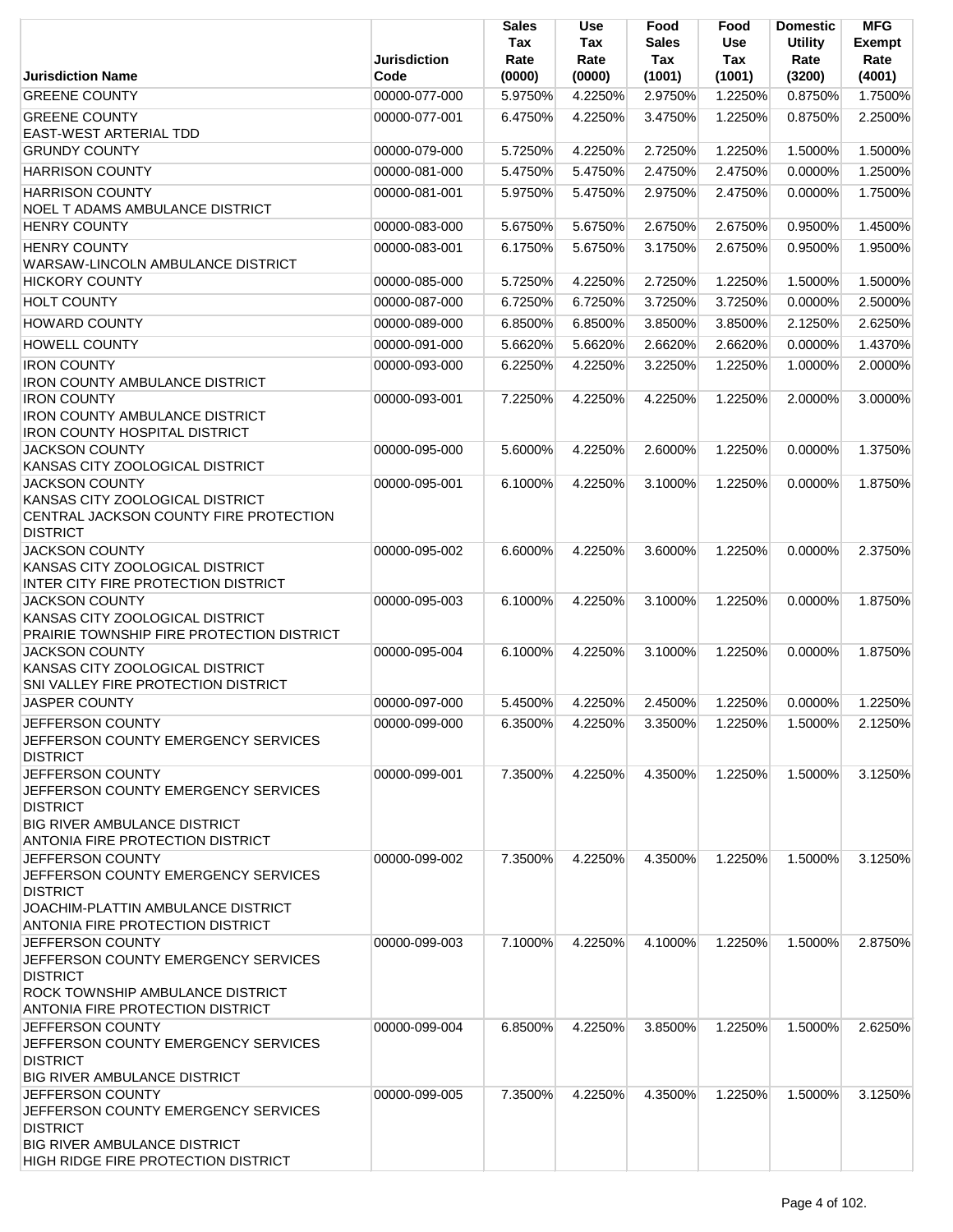|                                                                                                                                                                                                               | <b>Jurisdiction</b> | Sales<br>Tax<br>Rate | <b>Use</b><br>Tax<br>Rate | Food<br><b>Sales</b><br>Tax | Food<br><b>Use</b><br>Tax | <b>Domestic</b><br><b>Utility</b><br>Rate | <b>MFG</b><br><b>Exempt</b><br>Rate |
|---------------------------------------------------------------------------------------------------------------------------------------------------------------------------------------------------------------|---------------------|----------------------|---------------------------|-----------------------------|---------------------------|-------------------------------------------|-------------------------------------|
| <b>Jurisdiction Name</b>                                                                                                                                                                                      | Code                | (0000)               | (0000)                    | (1001)                      | (1001)                    | (3200)                                    | (4001)                              |
| JEFFERSON COUNTY<br><b>JEFFERSON COUNTY EMERGENCY SERVICES</b><br><b>DISTRICT</b><br>HIGH RIDGE FIRE PROTECTION DISTRICT<br><b>BILTMORE EAST CID</b><br>NORTH JEFFERSON COUNTY AMBULANCE DISTRICT             | 00000-099-006       | 8.3500%              | 5.2250%                   | 5.3500%                     | 2.2250%                   | 1.5000%                                   | 4.1250%                             |
| <b>JEFFERSON COUNTY</b><br>JEFFERSON COUNTY EMERGENCY SERVICES<br><b>DISTRICT</b><br><b>HIGH RIDGE FIRE PROTECTION DISTRICT</b><br>NORTH JEFFERSON COUNTY AMBULANCE DISTRICT                                  | 00000-099-007       | 7.3500%              | 4.2250%                   | 4.3500%                     | 1.2250%                   | 1.5000%                                   | 3.1250%                             |
| <b>JEFFERSON COUNTY</b><br>JEFFERSON COUNTY EMERGENCY SERVICES<br><b>DISTRICT</b><br><b>ROCK TOWNSHIP AMBULANCE DISTRICT</b><br><b>HIGH RIDGE FIRE PROTECTION DISTRICT</b>                                    | 00000-099-008       | 7.1000%              | 4.2250%                   | 4.1000%                     | 1.2250%                   | 1.5000%                                   | 2.8750%                             |
| <b>JEFFERSON COUNTY</b><br>JEFFERSON COUNTY EMERGENCY SERVICES<br><b>DISTRICT</b><br><b>HIGH RIDGE FIRE PROTECTION DISTRICT</b><br><b>HIGH RIDGE COMMONS CID</b><br>NORTH JEFFERSON COUNTY AMBULANCE DISTRICT | 00000-099-009       | 8.3500%              | 4.2250%                   | 5.3500%                     | 1.2250%                   | 1.5000%                                   | 4.1250%                             |
| JEFFERSON COUNTY<br>JEFFERSON COUNTY EMERGENCY SERVICES<br><b>DISTRICT</b><br>JOACHIM-PLATTIN AMBULANCE DISTRICT                                                                                              | 00000-099-010       | 6.8500%              | 4.2250%                   | 3.8500%                     | 1.2250%                   | 1.5000%                                   | 2.6250%                             |
| <b>JEFFERSON COUNTY</b><br>JEFFERSON COUNTY EMERGENCY SERVICES<br><b>DISTRICT</b><br>ROCK COMMUNITY FIRE PROTECTION DISTRICT<br>JOACHIM-PLATTIN AMBULANCE DISTRICT                                            | 00000-099-011       | 7.3500%              | 4.2250%                   | 4.3500%                     | 1.2250%                   | 1.5000%                                   | 3.1250%                             |
| JEFFERSON COUNTY<br>JEFFERSON COUNTY EMERGENCY SERVICES<br><b>DISTRICT</b><br>MERAMEC AMBULANCE DISTRICT                                                                                                      | 00000-099-012       | 6.8500%              | 4.2250%                   | 3.8500%                     | 1.2250%                   | 1.5000%                                   | 2.6250%                             |
| JEFFERSON COUNTY<br>JEFFERSON COUNTY EMERGENCY SERVICES<br><b>DISTRICT</b><br>ROCK TOWNSHIP AMBULANCE DISTRICT                                                                                                | 00000-099-014       | 6.6000%              | 4.2250%                   | 3.6000%                     | 1.2250%                   | 1.5000%                                   | 2.3750%                             |
| <b>JEFFERSON COUNTY</b><br>JEFFERSON COUNTY EMERGENCY SERVICES<br><b>DISTRICT</b><br>ROCK TOWNSHIP AMBULANCE DISTRICT<br>ROCK COMMUNITY FIRE PROTECTION DISTRICT                                              | 00000-099-015       | 7.1000%              | 4.2250%                   | 4.1000%                     | 1.2250%                   | 1.5000%                                   | 2.8750%                             |
| <b>JEFFERSON COUNTY</b><br>JEFFERSON COUNTY EMERGENCY SERVICES<br><b>DISTRICT</b><br><b>ROCK TOWNSHIP AMBULANCE DISTRICT</b><br><b>SPRINGDALE CID</b>                                                         | 00000-099-016       | 7.6000%              | 5.2250%                   | 4.6000%                     | 2.2250%                   | 1.5000%                                   | 3.3750%                             |
| JEFFERSON COUNTY<br>JEFFERSON COUNTY EMERGENCY SERVICES<br><b>DISTRICT</b><br>VALLE AMBULANCE DISTRICT                                                                                                        | 00000-099-018       | 6.8500%              | 4.2250%                   | 3.8500%                     | 1.2250%                   | 1.5000%                                   | 2.6250%                             |
| JEFFERSON COUNTY<br>JEFFERSON COUNTY EMERGENCY SERVICES<br><b>DISTRICT</b><br><b>BIG RIVER AMBULANCE DISTRICT</b><br>HILLSBORO FIRE PROTECTION DISTRICT                                                       | 00000-099-019       | 7.3500%              | 4.2250%                   | 4.3500%                     | 1.2250%                   | 1.5000%                                   | 3.1250%                             |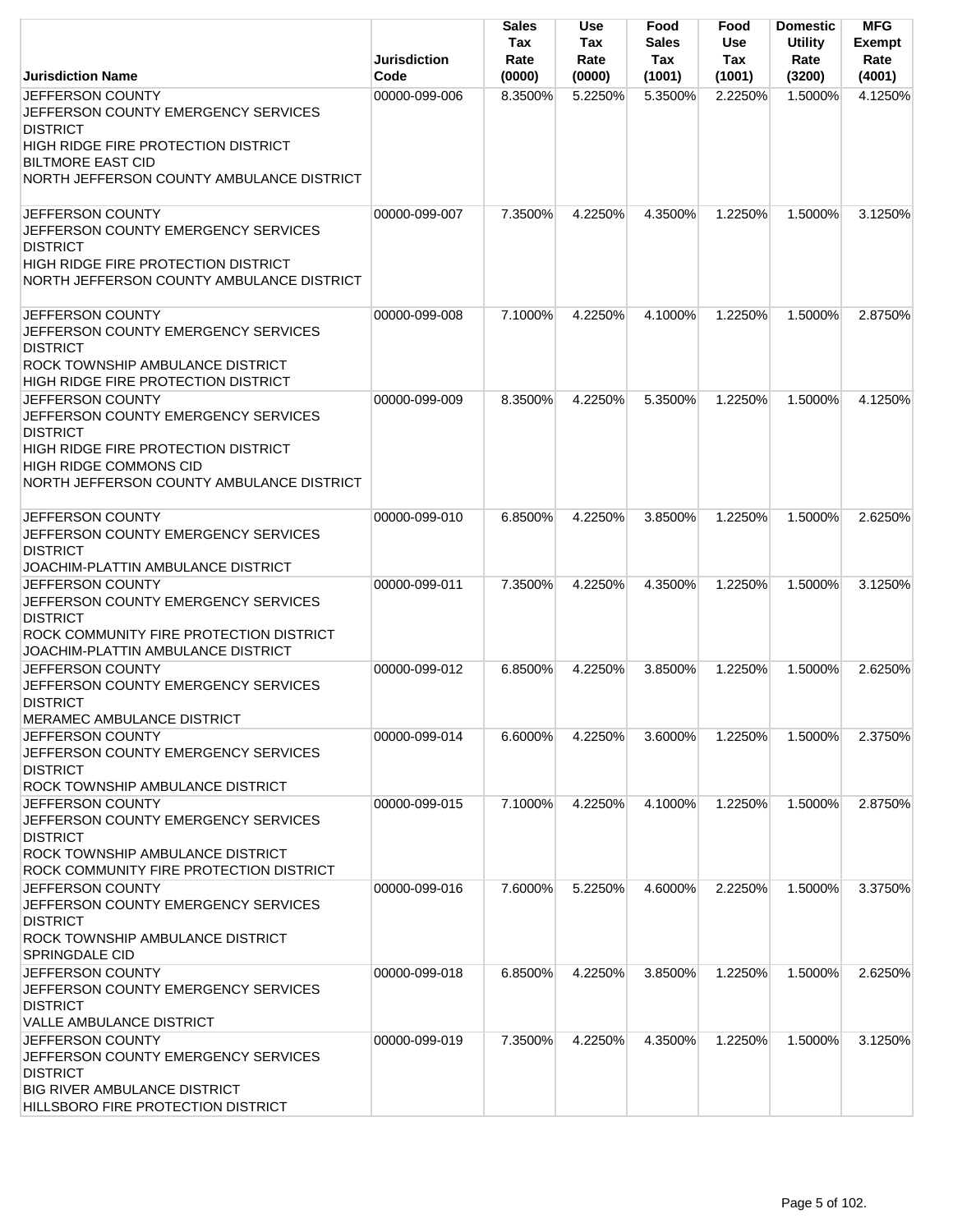|                                                                                                                                                     | <b>Jurisdiction</b>            | <b>Sales</b><br>Tax<br>Rate | <b>Use</b><br>Tax<br>Rate | Food<br><b>Sales</b><br>Tax | Food<br>Use<br>Tax | <b>Domestic</b><br><b>Utility</b><br>Rate | <b>MFG</b><br><b>Exempt</b><br>Rate |
|-----------------------------------------------------------------------------------------------------------------------------------------------------|--------------------------------|-----------------------------|---------------------------|-----------------------------|--------------------|-------------------------------------------|-------------------------------------|
| <b>Jurisdiction Name</b>                                                                                                                            | Code                           | (0000)                      | (0000)                    | (1001)                      | (1001)             | (3200)                                    | (4001)                              |
| JEFFERSON COUNTY<br>JEFFERSON COUNTY EMERGENCY SERVICES<br><b>DISTRICT</b><br><b>VALLE AMBULANCE DISTRICT</b><br>HILLSBORO FIRE PROTECTION DISTRICT | 00000-099-020                  | 7.3500%                     | 4.2250%                   | 4.3500%                     | 1.2250%            | 1.5000%                                   | 3.1250%                             |
| JEFFERSON COUNTY<br>JEFFERSON COUNTY EMERGENCY SERVICES<br><b>DISTRICT</b><br>NORTH JEFFERSON COUNTY AMBULANCE DISTRICT                             | 00000-099-021                  | 6.8500%                     | 4.2250%                   | 3.8500%                     | 1.2250%            | 1.5000%                                   | 2.6250%                             |
| <b>JOHNSON COUNTY</b>                                                                                                                               | 00000-101-000                  | 6.4750%                     | 6.4750%                   | 3.4750%                     | 3.4750%            | 2.2500%                                   | 2.2500%                             |
| <b>KNOX COUNTY</b>                                                                                                                                  | 00000-103-000                  | 6.7250%                     | 6.7250%                   | 3.7250%                     | 3.7250%            | 2.5000%                                   | 2.5000%                             |
| <b>LACLEDE COUNTY</b>                                                                                                                               | 00000-105-000                  | 5.4130%                     | 4.2250%                   | 2.4130%                     | 1.2250%            | 0.0000%                                   | 1.1880%                             |
| <b>LACLEDE COUNTY</b><br>PULASKI COUNTY AMBULANCE DISTRICT<br><b>LAFAYETTE COUNTY</b>                                                               | 00000-105-001<br>00000-107-000 | 5.9130%<br>5.8500%          | 4.2250%<br>5.8500%        | 2.9130%<br>2.8500%          | 1.2250%<br>2.8500% | 0.0000%<br>0.0000%                        | 1.6880%<br>1.6250%                  |
| <b>LAFAYETTE COUNTY</b>                                                                                                                             | 00000-107-001                  |                             |                           |                             |                    | 0.0000%                                   |                                     |
| SNI VALLEY FIRE PROTECTION DISTRICT                                                                                                                 |                                | 6.3500%                     | 5.8500%                   | 3.3500%                     | 2.8500%            |                                           | 2.1250%                             |
| <b>LAWRENCE COUNTY</b>                                                                                                                              | 00000-109-000                  | 5.8500%                     | 5.8500%                   | 2.8500%                     | 2.8500%            | 0.0000%                                   | 1.6250%                             |
| <b>LAWRENCE COUNTY</b><br>BARRY LAWRENCE COUNTY AMBULANCE DISTRICT                                                                                  | 00000-109-001                  | 6.3500%                     | 5.8500%                   | 3.3500%                     | 2.8500%            | 0.0000%                                   | 2.1250%                             |
| <b>LEWIS COUNTY</b><br>LEWIS COUNTY AMBULANCE DISTRICT<br><b>LINCOLN COUNTY</b>                                                                     | 00000-111-000<br>00000-113-000 | 7.3500%<br>6.4750%          | 6.8500%<br>4.2250%        | 4.3500%<br>3.4750%          | 3.8500%<br>1.2250% | 2.0000%<br>0.5000%                        | 3.1250%<br>2.2500%                  |
| LINCOLN COUNTY AMBULANCE DISTRICT                                                                                                                   |                                |                             |                           |                             |                    |                                           |                                     |
| <b>LINN COUNTY</b><br>LINN COUNTY AMBULANCE DISTRICT                                                                                                | 00000-115-000                  | 6.2250%                     | 5.7250%                   | 3.2250%                     | 2.7250%            | 1.5000%                                   | 2.0000%                             |
| <b>LIVINGSTON COUNTY</b>                                                                                                                            | 00000-117-000                  | 5.4750%                     | 5.4750%                   | 2.4750%                     | 2.4750%            | 0.0000%                                   | 1.2500%                             |
| MCDONALD COUNTY                                                                                                                                     | 00000-119-000                  | 6.2250%                     | 4.2250%                   | 3.2250%                     | 1.2250%            | 1.5000%                                   | 2.0000%                             |
| <b>MACON COUNTY</b><br>MACON COUNTY EMERGENCY SERVICES DISTRICT                                                                                     | 00000-121-000                  | 6.3500%                     | 5.9750%                   | 3.3500%                     | 2.9750%            | 0.0000%                                   | 2.1250%                             |
| <b>MADISON COUNTY</b>                                                                                                                               | 00000-123-000                  | 6.2250%                     | 4.2250%                   | 3.2250%                     | 1.2250%            | 1.5000%                                   | 2.0000%                             |
| <b>MARIES COUNTY</b>                                                                                                                                | 00000-125-000                  | 5.8910%                     | 5.8910%                   | 2.8910%                     | 2.8910%            | 1.6660%                                   | 1.6660%                             |
| <b>MARIES COUNTY</b><br>MARIES-OSAGE AMBULANCE DISTRICT                                                                                             | 00000-125-001                  | 6.3910%                     | 5.8910%                   | 3.3910%                     | 2.8910%            | 1.6660%                                   | 2.1660%                             |
| <b>MARIES COUNTY</b><br>SAINT JAMES AMBULANCE DISTRICT<br><b>MARION COUNTY</b>                                                                      | 00000-125-002<br>00000-127-001 | 6.3910%<br>6.1000%          | 5.8910%<br>5.6000%        | 3.3910%<br>3.1000%          | 2.8910%<br>2.6000% | 1.6660%<br>0.0000%                        | 2.1660%<br>1.8750%                  |
| MARION COUNTY AMBULANCE DISTRICT<br><b>MARION COUNTY</b>                                                                                            | 00000-127-002                  | 6.1000%                     | 5.6000%                   | 3.1000%                     | 2.6000%            | 0.0000%                                   | 1.8750%                             |
| MONROE CITY AMBULANCE DISTRICT                                                                                                                      |                                |                             |                           |                             |                    |                                           |                                     |
| <b>MERCER COUNTY</b>                                                                                                                                | 00000-129-000                  | 6.4750%                     | 6.4750%                   | 3.4750%                     | 3.4750%            | 1.2500%                                   | 2.2500%                             |
| <b>MILLER COUNTY</b><br><b>MILLER COUNTY</b>                                                                                                        | 00000-131-000<br>00000-131-001 | 5.2250%<br>5.7250%          | 5.2250%<br>5.2250%        | 2.2250%<br>2.7250%          | 2.2250%<br>2.2250% | 1.0000%<br>1.0000%                        | 1.0000%<br>1.5000%                  |
| MILLER COUNTY AMBULANCE DISTRICT<br><b>MISSISSIPPI COUNTY</b>                                                                                       | 00000-133-000                  | 5.9750%                     |                           | 2.9750%                     | 1.2250%            |                                           | 1.7500%                             |
| <b>MONITEAU COUNTY</b>                                                                                                                              | 00000-135-000                  | 6.4750%                     | 4.2250%<br>5.2250%        | 3.4750%                     |                    | 0.0000%<br>1.0000%                        | 2.2500%                             |
| MID-MO AMBULANCE DISTRICT<br>MONITEAU COUNTY EMERGENCY SERVICES<br><b>DISTRICT</b>                                                                  |                                |                             |                           |                             | 2.2250%            |                                           |                                     |
| MONROE COUNTY                                                                                                                                       | 00000-137-000                  | 5.7250%                     | 5.7250%                   | 2.7250%                     | 2.7250%            | 1.0000%                                   | 1.5000%                             |
| MONROE COUNTY<br>MONROE CITY AMBULANCE DISTRICT                                                                                                     | 00000-137-001                  | 6.2250%                     | 5.7250%                   | 3.2250%                     | 2.7250%            | 1.0000%                                   | 2.0000%                             |
| MONTGOMERY COUNTY                                                                                                                                   | 00000-139-000                  | 6.4750%                     | 4.2250%                   | 3.4750%                     | 1.2250%            | 2.2500%                                   | 2.2500%                             |
| MONTGOMERY COUNTY<br>HERMANN AREA AMBULANCE DISTRICT                                                                                                | 00000-139-001                  | 6.9750%                     | 4.2250%                   | 3.9750%                     | 1.2250%            | 2.2500%                                   | 2.7500%                             |
| <b>MORGAN COUNTY</b><br>CAM-MO AMBULANCE DISTRICT                                                                                                   | 00000-141-001                  | 5.7250%                     | 5.2250%                   | 2.7250%                     | 2.2250%            | 0.5000%                                   | 1.5000%                             |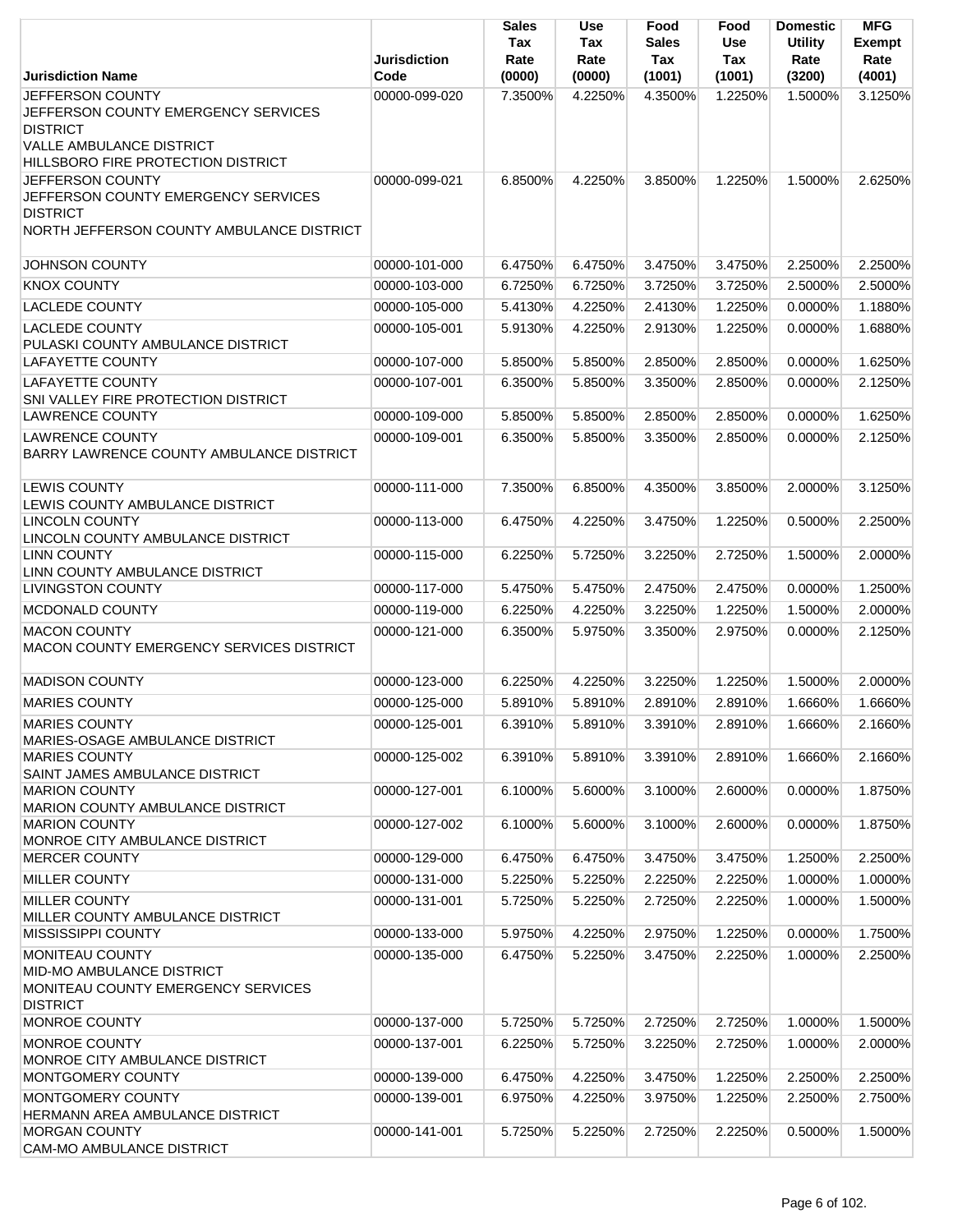|                                                                                              | <b>Jurisdiction</b> | <b>Sales</b><br>Tax<br>Rate | <b>Use</b><br>Tax<br>Rate | Food<br><b>Sales</b><br>Tax | Food<br><b>Use</b><br>Tax | <b>Domestic</b><br><b>Utility</b><br>Rate | <b>MFG</b><br><b>Exempt</b><br>Rate |
|----------------------------------------------------------------------------------------------|---------------------|-----------------------------|---------------------------|-----------------------------|---------------------------|-------------------------------------------|-------------------------------------|
| <b>Jurisdiction Name</b>                                                                     | Code                | (0000)                      | (0000)                    | (1001)                      | (1001)                    | (3200)                                    | (4001)                              |
| <b>MORGAN COUNTY</b><br>MID-MO AMBULANCE DISTRICT                                            | 00000-141-002       | 5.7250%                     | 5.2250%                   | 2.7250%                     | 2.2250%                   | 0.5000%                                   | 1.5000%                             |
| <b>NEW MADRID COUNTY</b><br>NEW MADRID COUNTY AMBULANCE DISTRICT                             | 00000-143-000       | 6.2250%                     | 5.7250%                   | 3.2250%                     | 2.7250%                   | 1.5000%                                   | 2.0000%                             |
| <b>NEWTON COUNTY</b>                                                                         | 00000-145-000       | 5.3500%                     | 4.2250%                   | 2.3500%                     | 1.2250%                   | 1.1250%                                   | 1.1250%                             |
| <b>NEWTON COUNTY</b><br>HIGHWAY 166 CID                                                      | 00000-145-001       | 6.3500%                     | 4.2250%                   | 3.3500%                     | 1.2250%                   | 1.1250%                                   | 2.1250%                             |
| <b>NEWTON COUNTY</b><br><b>NEOSHO TDD</b>                                                    | 00000-145-002       | 5.8500%                     | 4.2250%                   | 2.8500%                     | 1.2250%                   | 1.1250%                                   | 1.6250%                             |
| <b>NODAWAY COUNTY</b><br>NODAWAY COUNTY AMBULANCE DISTRICT                                   | 00000-147-000       | 6.2250%                     | 5.7250%                   | 3.2250%                     | 2.7250%                   | 0.0000%                                   | 2.0000%                             |
| OREGON COUNTY<br>OREGON COUNTY AMBULANCE DISTRICT                                            | 00000-149-000       | 6.2250%                     | 4.2250%                   | 3.2250%                     | 1.2250%                   | 1.0000%                                   | 2.0000%                             |
| <b>OSAGE COUNTY</b>                                                                          | 00000-151-000       | 5.9750%                     | 5.9750%                   | 2.9750%                     | 2.9750%                   | 1.2500%                                   | 1.7500%                             |
| <b>OSAGE COUNTY</b><br>MARIES-OSAGE AMBULANCE DISTRICT                                       | 00000-151-001       | 6.4750%                     | 5.9750%                   | 3.4750%                     | 2.9750%                   | 1.2500%                                   | 2.2500%                             |
| <b>OSAGE COUNTY</b><br>OSAGE AMBULANCE DISTRICT                                              | 00000-151-002       | 6.4750%                     | 5.9750%                   | 3.4750%                     | 2.9750%                   | 1.2500%                                   | 2.2500%                             |
| <b>OZARK COUNTY</b><br>OZARK COUNTY AMBULANCE DISTRICT                                       | 00000-153-000       | 6.7250%                     | 4.2250%                   | 3.7250%                     | 1.2250%                   | 1.0000%                                   | 2.5000%                             |
| <b>PEMISCOT COUNTY</b>                                                                       | 00000-155-000       | 6.7250%                     | 4.2250%                   | 3.7250%                     | 1.2250%                   | 1.2500%                                   | 2.5000%                             |
| PERRY COUNTY                                                                                 | 00000-157-000       | 6.1000%                     | 6.1000%                   | 3.1000%                     | 3.1000%                   | 1.3750%                                   | 1.8750%                             |
| PETTIS COUNTY                                                                                | 00000-159-000       | 5.2250%                     | 5.2250%                   | 2.2250%                     | 2.2250%                   | 1.0000%                                   | 1.0000%                             |
| PETTIS COUNTY<br>COLE CAMP AMBULANCE DISTRICT                                                | 00000-159-001       | 5.7250%                     | 5.2250%                   | 2.7250%                     | 2.2250%                   | 1.0000%                                   | 1.5000%                             |
| PETTIS COUNTY<br>PETTIS COUNTY AMBULANCE DISTRICT                                            | 00000-159-002       | 5.7250%                     | 5.2250%                   | 2.7250%                     | 2.2250%                   | 1.0000%                                   | 1.5000%                             |
| PHELPS COUNTY                                                                                | 00000-161-000       | 5.3500%                     | 4.2250%                   | 2.3500%                     | 1.2250%                   | 0.0000%                                   | 1.1250%                             |
| PHELPS COUNTY<br>SAINT JAMES AMBULANCE DISTRICT                                              | 00000-161-001       | 5.8500%                     | 4.2250%                   | 2.8500%                     | 1.2250%                   | 0.0000%                                   | 1.6250%                             |
| PHELPS COUNTY<br>MOVE ROLLA REGIONAL TDD                                                     | 00000-161-002       | 6.3500%                     | 4.2250%                   | 3.3500%                     | 1.2250%                   | 0.0000%                                   | 2.1250%                             |
| PIKE COUNTY                                                                                  | 00000-163-000       | 6.2250%                     | 4.2250%                   | 3.2250%                     | 1.2250%                   | 1.0000%                                   | 2.0000%                             |
| PIKE COUNTY                                                                                  | 00000-163-001       | 6.7250%                     | 4.2250%                   | 3.7250%                     | 1.2250%                   | 1.0000%                                   | 2.5000%                             |
| VAN-FAR AMBULANCE DISTRICT<br>PLATTE COUNTY                                                  | 00000-165-000       |                             | 5.6000%                   |                             | 2.6000%                   |                                           | 1.3750%                             |
| PLATTE COUNTY                                                                                |                     | 5.6000%                     |                           | 2.6000%                     |                           | 0.0000%                                   |                                     |
| SMITHVILLE AREA FIRE PROTECTION DISTRICT                                                     | 00000-165-001       | 6.1000%                     | 5.6000%                   | 3.1000%                     | 2.6000%                   | 0.0000%                                   | 1.8750%                             |
| <b>PLATTE COUNTY</b><br>TRI-COUNTY AMBULANCE DISTRICT                                        | 00000-165-002       | 6.1000%                     | 5.6000%                   | 3.1000%                     | 2.6000%                   | 0.0000%                                   | 1.8750%                             |
| <b>POLK COUNTY</b>                                                                           | 00000-167-000       | 5.6000%                     | 4.2250%                   | 2.6000%                     | 1.2250%                   | 1.3750%                                   | 1.3750%                             |
| PULASKI COUNTY                                                                               | 00000-169-000       | 5.4750%                     | 4.2250%                   | 2.4750%                     | 1.2250%                   | 0.0000%                                   | 1.2500%                             |
| PULASKI COUNTY<br>PULASKI COUNTY AMBULANCE DISTRICT                                          | 00000-169-001       | 5.9750%                     | 4.2250%                   | 2.9750%                     | 1.2250%                   | 0.0000%                                   | 1.7500%                             |
| PUTNAM COUNTY                                                                                | 00000-171-000       | 6.2250%                     | 6.2250%                   | 3.2250%                     | 3.2250%                   | 2.0000%                                   | 2.0000%                             |
| <b>RALLS COUNTY</b>                                                                          | 00000-173-000       | 6.7250%                     | 6.7250%                   | 3.7250%                     | 3.7250%                   | 0.0000%                                   | 2.5000%                             |
| <b>RALLS COUNTY</b><br>MONROE CITY AMBULANCE DISTRICT                                        | 00000-173-001       | 7.2250%                     | 6.7250%                   | 4.2250%                     | 3.7250%                   | 0.0000%                                   | 3.0000%                             |
| <b>RALLS COUNTY</b><br><b>VAN-FAR AMBULANCE DISTRICT</b>                                     | 00000-173-002       | 7.2250%                     | 6.7250%                   | 4.2250%                     | 3.7250%                   | 0.0000%                                   | 3.0000%                             |
| <b>RANDOLPH COUNTY</b><br>RANDOLPH COUNTY AMBULANCE DISTRICT                                 | 00000-175-000       | 5.9750%                     | 5.4750%                   | 2.9750%                     | 2.4750%                   | 0.0000%                                   | 1.7500%                             |
| <b>RAY COUNTY</b>                                                                            | 00000-177-000       | 6.7250%                     | 6.7250%                   | 3.7250%                     | 3.7250%                   | 0.0000%                                   | 2.5000%                             |
| <b>RAY COUNTY</b><br>ORRICK FIRE PROTECTION DISTRICT                                         | 00000-177-001       | 7.2250%                     | 6.7250%                   | 4.2250%                     | 3.7250%                   | 0.0000%                                   | 3.0000%                             |
| <b>RAY COUNTY</b><br>RAY COUNTY AMBULANCE DISTRICT                                           | 00000-177-002       | 7.2250%                     | 6.7250%                   | 4.2250%                     | 3.7250%                   | 0.0000%                                   | 3.0000%                             |
| <b>RAY COUNTY</b><br>ORRICK FIRE PROTECTION DISTRICT<br><b>RAY COUNTY AMBULANCE DISTRICT</b> | 00000-177-003       | 7.7250%                     | 6.7250%                   | 4.7250%                     | 3.7250%                   | 0.0000%                                   | 3.5000%                             |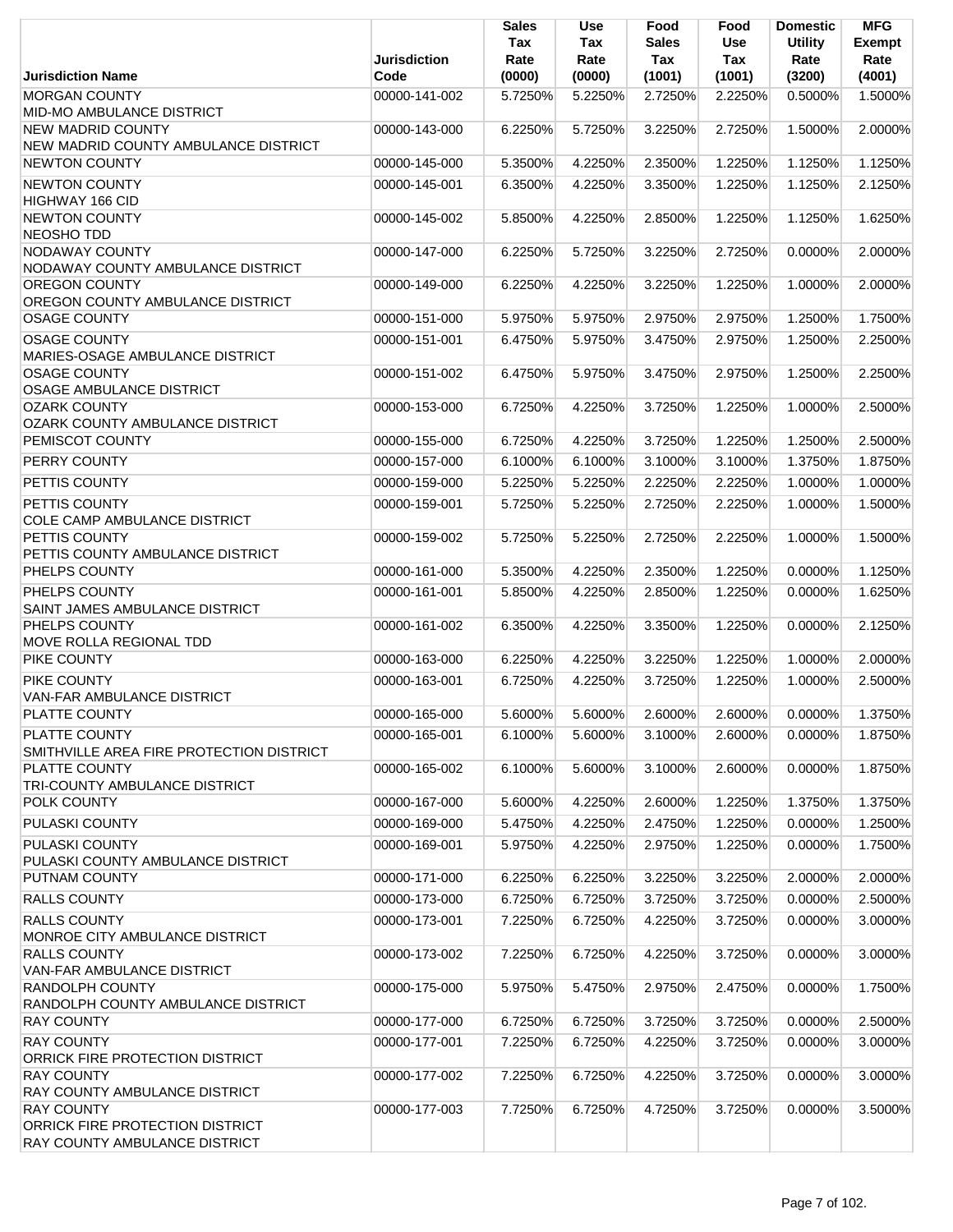|                                                                                                |                             | <b>Sales</b><br>Tax | <b>Use</b><br>Tax | Food<br><b>Sales</b> | Food<br><b>Use</b> | <b>Domestic</b><br><b>Utility</b> | <b>MFG</b><br>Exempt |
|------------------------------------------------------------------------------------------------|-----------------------------|---------------------|-------------------|----------------------|--------------------|-----------------------------------|----------------------|
| <b>Jurisdiction Name</b>                                                                       | <b>Jurisdiction</b><br>Code | Rate<br>(0000)      | Rate<br>(0000)    | Tax<br>(1001)        | Tax<br>(1001)      | Rate<br>(3200)                    | Rate<br>(4001)       |
| <b>REYNOLDS COUNTY</b><br><b>REYNOLDS COUNTY AMBULANCE DISTRICT</b>                            | 00000-179-000               | 5.7250%             | 4.2250%           | 2.7250%              | 1.2250%            | 0.0000%                           | 1.5000%              |
| <b>RIPLEY COUNTY</b>                                                                           | 00000-181-000               | 6.2250%             | 4.2250%           | 3.2250%              | 1.2250%            | 2.0000%                           | 2.0000%              |
| <b>ST CHARLES COUNTY</b>                                                                       | 00000-183-000               | 5.9500%             | 5.9500%           | 2.8500%              | 2.8500%            | 0.0000%                           | 1.7250%              |
| <b>ST CLAIR COUNTY</b>                                                                         | 00000-185-000               | 4.7250%             | 4.2250%           | 1.7250%              | 1.2250%            | 0.0000%                           | 0.5000%              |
| <b>ST FRANCOIS COUNTY</b><br>ST FRANCOIS COUNTY AMBULANCE DISTRICT                             | 00000-187-000               | 6.3500%             | 4.2250%           | 3.3500%              | 1.2250%            | 0.5000%                           | 2.1250%              |
| <b>ST LOUIS COUNTY</b>                                                                         | 00000-189-000               | 7.6130%             | 4.2250%           | 4.2250%              | 1.2250%            | 0.0000%                           | 3.3880%              |
| <b>ST LOUIS COUNTY</b><br>MIDWEST PLAZA CID                                                    | 00000-189-001               | 8.1130%             | 4.2250%           | 4.7250%              | 1.2250%            | 0.0000%                           | 3.8880%              |
| <b>ST LOUIS COUNTY</b><br>PADDOCK FOREST CID                                                   | 00000-189-002               | 8.6130%             | 5.2250%           | 5.2250%              | 2.2250%            | 0.0000%                           | 4.3880%              |
| <b>ST LOUIS COUNTY</b><br>ST JOHNS CHURCH ROAD TDD                                             | 00000-189-003               | 8.1130%             | 4.2250%           | 4.7250%              | 1.2250%            | 0.0000%                           | 3.8880%              |
| <b>ST LOUIS COUNTY</b><br>TELEGRAPH CROSSING NORTH CID                                         | 00000-189-004               | 8.6130%             | 5.2250%           | 5.2250%              | 2.2250%            | 0.0000%                           | 4.3880%              |
| <b>ST LOUIS COUNTY</b><br><b>TORI PINES COMMONS CID</b>                                        | 00000-189-005               | 8.1130%             | 4.7250%           | 4.7250%              | 1.7250%            | 0.0000%                           | 3.8880%              |
| <b>ST LOUIS COUNTY</b><br>UNIVERSITY PLACE TDD                                                 | 00000-189-006               | 8.6130%             | 4.2250%           | 5.2250%              | 1.2250%            | 0.0000%                           | 4.3880%              |
| <b>ST LOUIS COUNTY</b><br><b>VICTORIA CROSSING CID</b>                                         | 00000-189-007               | 8.1130%             | 4.7250%           | 4.7250%              | 1.7250%            | 0.0000%                           | 3.8880%              |
| <b>ST LOUIS COUNTY</b><br>1030 WOODCREST TERRACE DRIVE TDD<br>1030 WOODCREST TERRACE DRIVE CID | 00000-189-008               | 9.6130%             | 5.2250%           | 6.2250%              | 2.2250%            | 0.0000%                           | 5.3880%              |
| <b>ST LOUIS COUNTY</b><br><b>LORMIL HEIGHTS TDD</b>                                            | 00000-189-009               | 8.6130%             | 4.2250%           | 5.2250%              | 1.2250%            | 0.0000%                           | 4.3880%              |
| <b>ST LOUIS COUNTY</b><br>ST LOUIS COUNTY PID<br><b>LEMAY CID</b>                              | 00000-189-010               | 9.3630%             | 4.2250%           | 5.9750%              | 1.2250%            | 0.0000%                           | 5.1380%              |
| <b>ST LOUIS COUNTY</b><br><b>GREEN TRAILS CID</b>                                              | 00000-189-011               | 8.6130%             | 4.2250%           | 5.2250%              | 1.2250%            | 0.0000%                           | 4.3880%              |
| ST LOUIS COUNTY (T1)<br><b>ST LOUIS COUNTY</b>                                                 | 90001-189-000               | 7.6130%             | 4.2250%           | 4.2250%              | 1.2250%            | 0.0000%                           | 3.3880%              |
| ST LOUIS COUNTY (T2)<br>ST LOUIS COUNTY                                                        | 90002-189-000               | 7.6130%             | 4.2250%           | 4.2250%              | 1.2250%            | 0.0000%                           | 3.3880%              |
| ST LOUIS COUNTY (T3)<br><b>ST LOUIS COUNTY</b>                                                 | 90003-189-000               | 7.6130%             | 4.2250%           | 4.2250%              | 1.2250%            | 0.0000%                           | 3.3880%              |
| ST LOUIS COUNTY (T3)<br><b>ST LOUIS COUNTY</b><br><b>MAYFAIR PLAZA CID</b>                     | 90003-189-001               | 9.1130%             | 5.2250%           | 5.7250%              | 2.2250%            | 0.0000%                           | 4.8880%              |
| HIGHWAY 367 & PARKER ROAD TDD                                                                  |                             |                     |                   |                      |                    |                                   |                      |
| ST LOUIS COUNTY (T4)<br><b>ST LOUIS COUNTY</b>                                                 | 90004-189-000               | 7.6130%             | 4.2250%           | 4.2250%              | 1.2250%            | 0.0000%                           | 3.3880%              |
| ST LOUIS COUNTY (T4)<br><b>ST LOUIS COUNTY</b><br><b>AFFTON PLAZA CID</b>                      | 90004-189-001               | 8.6130%             | 4.2250%           | 5.2250%              | 1.2250%            | $0.0000\%$                        | 4.3880%              |
| <b>STE GENEVIEVE COUNTY</b><br>STE GENEVIEVE COUNTY AMBULANCE DISTRICT                         | 00000-193-000               | 7.2250%             | 4.2250%           | 4.2250%              | 1.2250%            | 2.5000%                           | 3.0000%              |
| <b>STE GENEVIEVE COUNTY</b><br>STE GENEVIEVE COUNTY AMBULANCE DISTRICT<br><b>OZORA CID</b>     | 00000-193-001               | 8.2250%             | 4.2250%           | 5.2250%              | 1.2250%            | 2.5000%                           | 4.0000%              |
| <b>SALINE COUNTY</b>                                                                           | 00000-195-000               | 6.2250%             | 6.2250%           | 3.2250%              | 3.2250%            | 0.0000%                           | 2.0000%              |
| <b>SCHUYLER COUNTY</b>                                                                         | 00000-197-000               | 6.2250%             | 4.2250%           | 3.2250%              | 1.2250%            | 2.0000%                           | 2.0000%              |
| <b>SCOTLAND COUNTY</b>                                                                         | 00000-199-000               | 5.4750%             | 5.4750%           | 2.4750%              | 2.4750%            | 0.0000%                           | 1.2500%              |
| <b>SCOTT COUNTY</b>                                                                            | 00000-201-000               | 5.2250%             | 5.2250%           | 2.2250%              | 2.2250%            | 1.0000%                           | 1.0000%              |
| <b>SHANNON COUNTY</b>                                                                          | 00000-203-000               | 5.2250%             | 4.2250%           | 2.2250%              | 1.2250%            | 1.0000%                           | 1.0000%              |
| <b>SHELBY COUNTY</b>                                                                           | 00000-205-000               | 5.7250%             | 5.7250%           | 2.7250%              | 2.7250%            | 1.5000%                           | 1.5000%              |
| SHELBY COUNTY<br>MONROE CITY AMBULANCE DISTRICT                                                | 00000-205-001               | 6.2250%             | 5.7250%           | 3.2250%              | 2.7250%            | 1.5000%                           | 2.0000%              |
| <b>SHELBY COUNTY</b><br>SALT RIVER AMBULANCE DISTRICT                                          | 00000-205-002               | 6.2250%             | 5.7250%           | 3.2250%              | 2.7250%            | 1.5000%                           | 2.0000%              |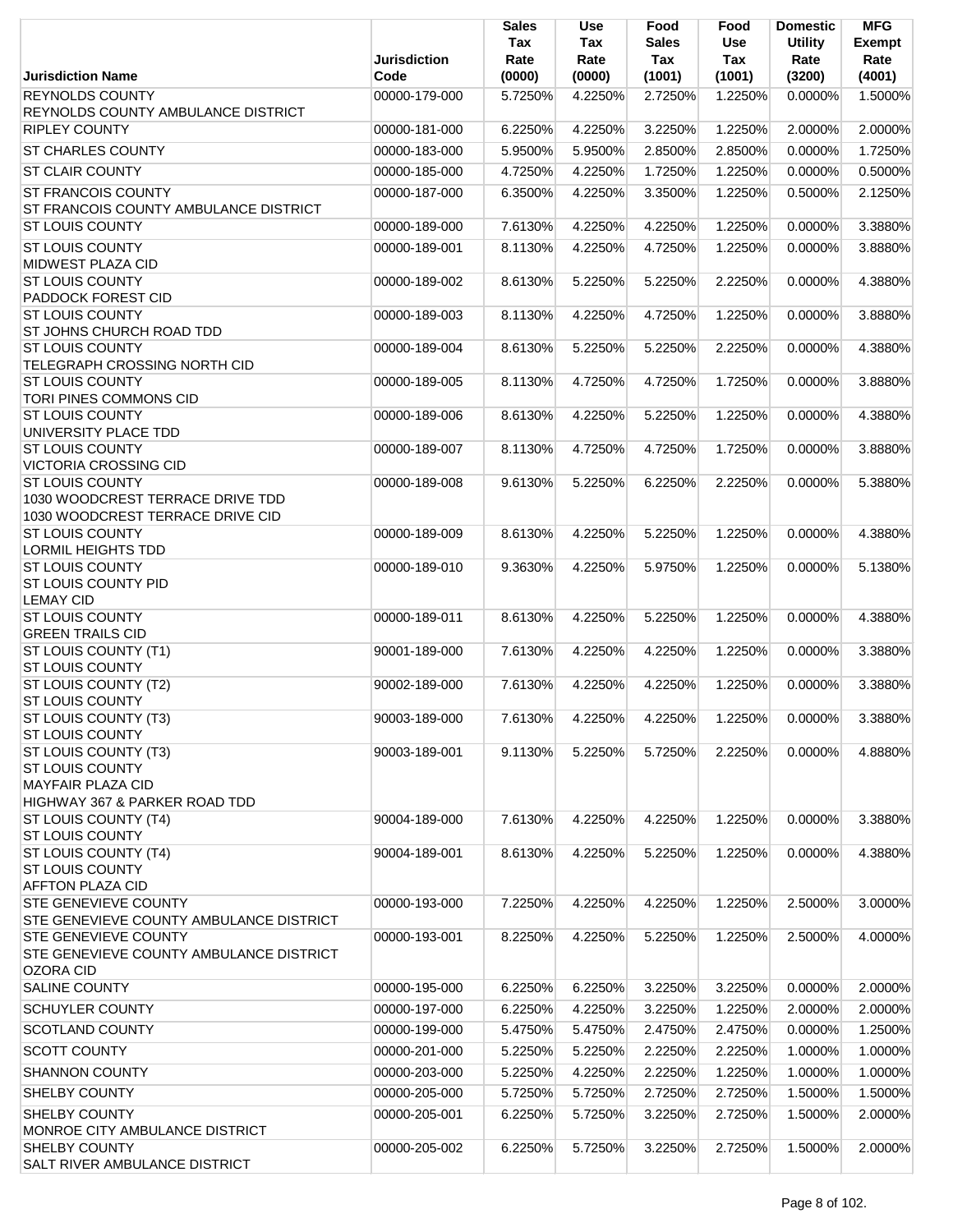|                                                                                                                   | <b>Jurisdiction</b> | <b>Sales</b><br>Tax<br>Rate | Use<br>Tax<br>Rate | Food<br><b>Sales</b><br>Tax | Food<br><b>Use</b><br>Tax | <b>Domestic</b><br><b>Utility</b><br>Rate | <b>MFG</b><br><b>Exempt</b><br>Rate |
|-------------------------------------------------------------------------------------------------------------------|---------------------|-----------------------------|--------------------|-----------------------------|---------------------------|-------------------------------------------|-------------------------------------|
| <b>Jurisdiction Name</b>                                                                                          | Code                | (0000)                      | (0000)             | (1001)                      | (1001)                    | (3200)                                    | (4001)                              |
| <b>STODDARD COUNTY</b><br>STODDARD COUNTY EMERGENCY SERVICES<br><b>DISTRICT</b>                                   | 00000-207-000       | 5.4130%                     | 4.2250%            | 2.4130%                     | 1.2250%                   | $0.0000\%$                                | 1.1880%                             |
| <b>STONE COUNTY</b>                                                                                               | 00000-209-000       | 5.9750%                     | 5.9750%            | 2.9750%                     | 2.9750%                   | 1.0000%                                   | 1.7500%                             |
| <b>STONE COUNTY</b><br>SOUTHERN STONE COUNTY FIRE PROTECTION<br><b>DISTRICT</b><br><b>BRANSON/LAKES AREA TCED</b> | 00000-209-001       | 7.4750%                     | 5.9750%            | 3.4750%                     | 2.9750%                   | 1.0000%                                   | 3.2500%                             |
| <b>STONE COUNTY</b><br>SOUTHERN STONE COUNTY FIRE PROTECTION<br><b>DISTRICT</b>                                   | 00000-209-002       | 6.4750%                     | 5.9750%            | 3.4750%                     | 2.9750%                   | 1.0000%                                   | 2.2500%                             |
| <b>SULLIVAN COUNTY</b>                                                                                            | 00000-211-000       | 6.9750%                     | 6.9750%            | 3.9750%                     | 3.9750%                   | 2.7500%                                   | 2.7500%                             |
| <b>TANEY COUNTY</b><br><b>TANEY COUNTY AMBULANCE DISTRICT</b>                                                     | 00000-213-000       | 6.1000%                     | 4.2250%            | 3.1000%                     | 1.2250%                   | 0.0000%                                   | 1.8750%                             |
| <b>TANEY COUNTY</b><br>TANEY COUNTY AMBULANCE DISTRICT<br><b>BRANSON/LAKES AREA TCED</b>                          | 00000-213-001       | 7.1000%                     | 4.2250%            | 3.1000%                     | 1.2250%                   | 0.0000%                                   | 2.8750%                             |
| <b>TEXAS COUNTY</b>                                                                                               | 00000-215-000       | 6.1000%                     | 6.1000%            | 3.1000%                     | 3.1000%                   | 1.8750%                                   | 1.8750%                             |
| <b>VERNON COUNTY</b>                                                                                              | 00000-217-000       | 5.2250%                     | 4.2250%            | 2.2250%                     | 1.2250%                   | 0.0000%                                   | 1.0000%                             |
| <b>WARREN COUNTY</b><br>WARREN COUNTY EMERGENCY SERVICES DISTRICT                                                 | 00000-219-000       | 6.7250%                     | 6.2250%            | 3.7250%                     | 3.2250%                   | 0.0000%                                   | 2.5000%                             |
| <b>WARREN COUNTY</b><br>WARREN COUNTY EMERGENCY SERVICES DISTRICT<br>HERMANN AREA AMBULANCE DISTRICT              | 00000-219-001       | 7.2250%                     | 6.2250%            | 4.2250%                     | 3.2250%                   | 0.0000%                                   | 3.0000%                             |
| <b>WASHINGTON COUNTY</b><br>WASHINGTON COUNTY AMBULANCE DISTRICT                                                  | 00000-221-000       | 7.2250%                     | 6.7250%            | 4.2250%                     | 3.7250%                   | 2.5000%                                   | 3.0000%                             |
| <b>WASHINGTON COUNTY</b><br>WASHINGTON COUNTY AMBULANCE DISTRICT<br><b>BOURBON FIRE PROTECTION DISTRICT</b>       | 00000-221-001       | 7.7250%                     | 6.7250%            | 4.7250%                     | 3.7250%                   | 2.5000%                                   | 3.5000%                             |
| <b>WASHINGTON COUNTY</b><br>WASHINGTON COUNTY AMBULANCE DISTRICT<br>SULLIVAN FIRE PROTECTION DISTRICT             | 00000-221-002       | 7.7250%                     | 6.7250%            | 4.7250%                     | 3.7250%                   | 2.5000%                                   | 3.5000%                             |
| <b>WAYNE COUNTY</b>                                                                                               | 00000-223-000       | 5.7250%                     | 5.7250%            | 2.7250%                     | 2.7250%                   | 1.5000%                                   | 1.5000%                             |
| <b>WEBSTER COUNTY</b>                                                                                             | 00000-225-000       | 6.3080%                     | 4.2250%            | 3.3080%                     | 1.2250%                   | 2.0830%                                   | 2.0830%                             |
| <b>WORTH COUNTY</b>                                                                                               | 00000-227-000       | 6.1000%                     | 6.1000%            | 3.1000%                     | 3.1000%                   | 1.0000%                                   | 1.8750%                             |
| <b>WRIGHT COUNTY</b>                                                                                              | 00000-229-000       | 6.1000%                     | 4.2250%            | 3.1000%                     | 1.2250%                   | 0.3750%                                   | 1.8750%                             |
| <b>ADRIAN</b><br><b>BATES COUNTY</b>                                                                              | 00244-013-000       | 7.9750%                     | 5.2250%            | 4.9750%                     | 2.2250%                   | 1.0000%                                   | 3.7500%                             |
| <b>ADVANCE</b><br>STODDARD COUNTY<br>STODDARD COUNTY EMERGENCY SERVICES<br><b>DISTRICT</b>                        | 00262-207-000       | 7.4130%                     | 6.2250%            | 4.4130%                     | 3.2250%                   | 1.5000%                                   | 3.1880%                             |
| <b>AGENCY</b><br><b>BUCHANAN COUNTY</b>                                                                           | 00298-021-000       | 5.8250%                     | 5.8250%            | 2.8250%                     | 2.8250%                   | 0.0000%                                   | 1.6000%                             |
| <b>AIRPORT DRIVE</b><br><b>JASPER COUNTY</b>                                                                      | 00424-097-000       | 6.9500%                     | 4.2250%            | 3.9500%                     | 1.2250%                   | 1.0000%                                   | 2.7250%                             |
| <b>ALBA</b><br><b>JASPER COUNTY</b>                                                                               | 00496-097-000       | 6.4500%                     | 4.2250%            | 3.4500%                     | 1.2250%                   | 0.0000%                                   | 2.2250%                             |
| <b>ALBANY</b><br><b>GENTRY COUNTY</b>                                                                             | 00514-075-000       | 7.2250%                     | 5.2250%            | 4.2250%                     | 2.2250%                   | 0.5000%                                   | 3.0000%                             |
| <b>ALDRICH</b><br><b>POLK COUNTY</b>                                                                              | 00568-167-000       | 5.6000%                     | 4.2250%            | 2.6000%                     | 1.2250%                   | 1.3750%                                   | 1.3750%                             |
| ALEXANDRIA<br><b>CLARK COUNTY</b><br><b>CLARK COUNTY AMBULANCE DISTRICT</b>                                       | 00604-045-000       | 7.7250%                     | 4.2250%            | 4.7250%                     | 1.2250%                   | 0.0000%                                   | 3.5000%                             |
| <b>ALLENDALE</b><br><b>WORTH COUNTY</b>                                                                           | 00712-227-000       | 7.1000%                     | 6.1000%            | 4.1000%                     | 3.1000%                   | 2.0000%                                   | 2.8750%                             |
| <b>ALLENVILLE</b><br><b>CAPE GIRARDEAU COUNTY</b>                                                                 | 00748-031-000       | 5.2250%                     | 5.2250%            | 2.2250%                     | 2.2250%                   | 1.0000%                                   | 1.0000%                             |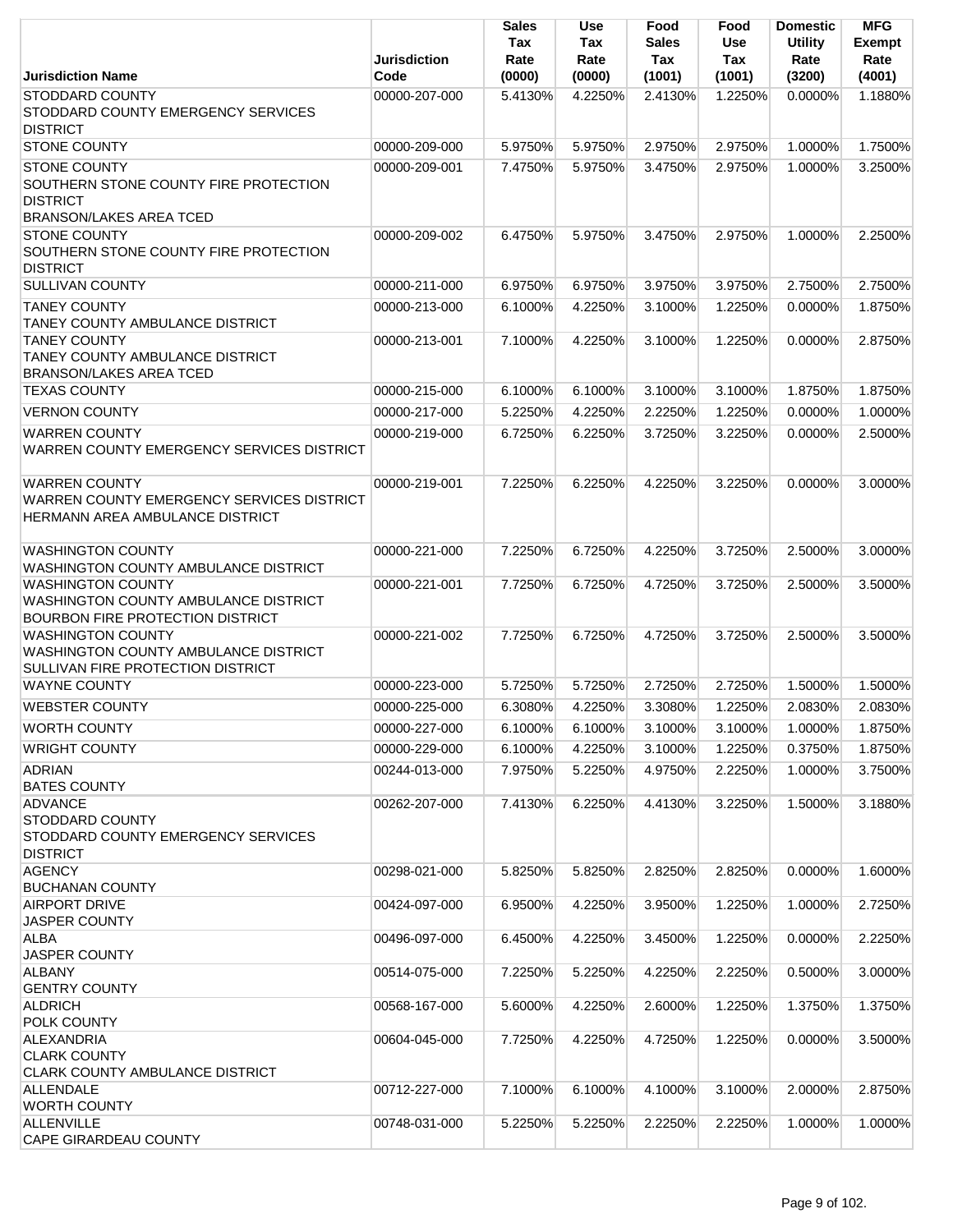| <b>Jurisdiction Name</b>                               | <b>Jurisdiction</b><br>Code | <b>Sales</b><br>Tax<br>Rate<br>(0000) | Use<br>Tax<br>Rate<br>(0000) | Food<br><b>Sales</b><br>Tax<br>(1001) | Food<br><b>Use</b><br>Tax<br>(1001) | <b>Domestic</b><br><b>Utility</b><br>Rate<br>(3200) | <b>MFG</b><br>Exempt<br>Rate<br>(4001) |
|--------------------------------------------------------|-----------------------------|---------------------------------------|------------------------------|---------------------------------------|-------------------------------------|-----------------------------------------------------|----------------------------------------|
| <b>ALLEY SPRINGS</b>                                   | 00766-203-000               | 5.2250%                               | 4.2250%                      | 2.2250%                               | 1.2250%                             | 1.0000%                                             | 1.0000%                                |
| <b>SHANNON COUNTY</b>                                  |                             |                                       |                              |                                       |                                     |                                                     |                                        |
| <b>ALMA</b>                                            | 00802-107-000               | 5.8500%                               | 5.8500%                      | 2.8500%                               | 2.8500%                             | 0.0000%                                             | 1.6250%                                |
| <b>LAFAYETTE COUNTY</b>                                |                             |                                       |                              |                                       |                                     |                                                     |                                        |
| <b>ALTAMONT</b>                                        | 00910-061-000               | 6.2250%                               | 5.7250%                      | 3.2250%                               | 2.7250%                             | 0.0000%                                             | 2.0000%                                |
| <b>DAVIESS COUNTY</b>                                  |                             |                                       |                              |                                       |                                     |                                                     |                                        |
| DAVIESS/DEKALB REGIONAL JAIL DISTRICT                  |                             |                                       |                              |                                       |                                     |                                                     |                                        |
| <b>ALTENBURG</b><br><b>PERRY COUNTY</b>                | 00928-157-000               | 6.1000%                               | 6.1000%                      | 3.1000%                               | 3.1000%                             | 1.3750%                                             | 1.8750%                                |
| <b>ALTON</b>                                           | 00964-149-000               | 8.2250%                               | 4.2250%                      | 5.2250%                               | 1.2250%                             | 2.0000%                                             | 4.0000%                                |
| <b>OREGON COUNTY</b>                                   |                             |                                       |                              |                                       |                                     |                                                     |                                        |
| OREGON COUNTY AMBULANCE DISTRICT                       |                             |                                       |                              |                                       |                                     |                                                     |                                        |
| AMAZONIA                                               | 01018-003-000               | 6.4250%                               | 5.9250%                      | 3.4250%                               | 2.9250%                             | 0.0000%                                             | 2.2000%                                |
| <b>ANDREW COUNTY</b>                                   |                             |                                       |                              |                                       |                                     |                                                     |                                        |
| ANDREW COUNTY AMBULANCE DISTRICT                       |                             |                                       |                              |                                       |                                     |                                                     |                                        |
| <b>AMITY</b>                                           | 01054-063-000               | 5.7250%                               | 5.2250%                      | 2.7250%                               | 2.2250%                             | 0.0000%                                             | 1.5000%                                |
| <b>DEKALB COUNTY</b>                                   |                             |                                       |                              |                                       |                                     |                                                     |                                        |
| DAVIESS/DEKALB REGIONAL JAIL DISTRICT<br><b>AMORET</b> | 01072-013-000               | 5.2250%                               | 5.2250%                      | 2.2250%                               | 2.2250%                             | 0.0000%                                             | 1.0000%                                |
| <b>BATES COUNTY</b>                                    |                             |                                       |                              |                                       |                                     |                                                     |                                        |
| <b>AMSTERDAM</b>                                       | 01090-013-000               | 6.2250%                               | 5.2250%                      | 3.2250%                               | 2.2250%                             | 0.0000%                                             | 2.0000%                                |
| <b>BATES COUNTY</b>                                    |                             |                                       |                              |                                       |                                     |                                                     |                                        |
| <b>ANABEL</b>                                          | 01126-121-000               | 6.3500%                               | 5.9750%                      | 3.3500%                               | 2.9750%                             | 0.0000%                                             | 2.1250%                                |
| <b>MACON COUNTY</b>                                    |                             |                                       |                              |                                       |                                     |                                                     |                                        |
| MACON COUNTY EMERGENCY SERVICES DISTRICT               |                             |                                       |                              |                                       |                                     |                                                     |                                        |
|                                                        |                             |                                       |                              |                                       |                                     |                                                     |                                        |
| <b>ANCELL</b><br><b>SCOTT COUNTY</b>                   | 01162-201-000               | 5.2250%                               | 5.2250%                      | 2.2250%                               | 2.2250%                             | 1.0000%                                             | 1.0000%                                |
| <b>ANDERSON</b>                                        | 01198-119-000               | 7.7250%                               | 4.2250%                      | 4.7250%                               | 1.2250%                             | 2.5000%                                             | 3.5000%                                |
| MCDONALD COUNTY                                        |                             |                                       |                              |                                       |                                     |                                                     |                                        |
| <b>ANNADA</b>                                          | 01252-163-000               | 6.2250%                               | 4.2250%                      | 3.2250%                               | 1.2250%                             | 1.0000%                                             | 2.0000%                                |
| PIKE COUNTY                                            |                             |                                       |                              |                                       |                                     |                                                     |                                        |
| <b>ANNAPOLIS</b>                                       | 01270-093-000               | 9.2250%                               | 4.2250%                      | 6.2250%                               | 1.2250%                             | 2.0000%                                             | 5.0000%                                |
| <b>IRON COUNTY</b>                                     |                             |                                       |                              |                                       |                                     |                                                     |                                        |
| <b>IRON COUNTY AMBULANCE DISTRICT</b>                  |                             |                                       |                              |                                       |                                     |                                                     |                                        |
| <b>IRON COUNTY HOSPITAL DISTRICT</b>                   |                             |                                       |                              |                                       |                                     |                                                     |                                        |
| <b>ANNISTON</b><br><b>MISSISSIPPI COUNTY</b>           | 01288-133-000               | 5.9750%                               | 4.2250%                      | 2.9750%                               | 1.2250%                             | 0.0000%                                             | 1.7500%                                |
| <b>ANTONIA</b>                                         | 01396-099-000               | 7.1000%                               | 4.2250%                      | 4.1000%                               | 1.2250%                             | 1.5000%                                             | 2.8750%                                |
| JEFFERSON COUNTY                                       |                             |                                       |                              |                                       |                                     |                                                     |                                        |
| JEFFERSON COUNTY EMERGENCY SERVICES                    |                             |                                       |                              |                                       |                                     |                                                     |                                        |
| <b>DISTRICT</b>                                        |                             |                                       |                              |                                       |                                     |                                                     |                                        |
| ROCK TOWNSHIP AMBULANCE DISTRICT                       |                             |                                       |                              |                                       |                                     |                                                     |                                        |
| ANTONIA FIRE PROTECTION DISTRICT                       |                             |                                       |                              |                                       |                                     |                                                     |                                        |
| <b>ANUTT</b>                                           | 01414-065-000               | 6.4750%                               | 4.2250%                      | 3.4750%                               | 1.2250%                             | 1.0000%                                             | 2.2500%                                |
| <b>DENT COUNTY</b>                                     |                             |                                       |                              |                                       |                                     |                                                     |                                        |
| <b>APPLETON</b><br><b>CAPE GIRARDEAU COUNTY</b>        | 01486-031-000               | 5.2250%                               | 5.2250%                      | 2.2250%                               | 2.2250%                             | 1.0000%                                             | 1.0000%                                |
| <b>APPLETON CITY</b>                                   | 01522-185-000               | 7.1000%                               | 4.2250%                      | 4.1000%                               | 1.2250%                             | 0.0000%                                             | 2.8750%                                |
| <b>ST CLAIR COUNTY</b>                                 |                             |                                       |                              |                                       |                                     |                                                     |                                        |
| <b>ARAB</b>                                            | 01558-017-000               | 5.8500%                               | 5.8500%                      | 2.8500%                               | 2.8500%                             | 1.6250%                                             | 1.6250%                                |
| <b>BOLLINGER COUNTY</b>                                |                             |                                       |                              |                                       |                                     |                                                     |                                        |
| <b>ARBELA</b>                                          | 01576-199-000               | 5.4750%                               | 5.4750%                      | 2.4750%                               | 2.4750%                             | 0.0000%                                             | 1.2500%                                |
| <b>SCOTLAND COUNTY</b>                                 |                             |                                       |                              |                                       |                                     |                                                     |                                        |
| ARBYRD                                                 | 01630-069-000               | 7.7250%                               | 5.7250%                      | 4.7250%                               | 2.7250%                             | 1.0000%                                             | 3.5000%                                |
| <b>DUNKLIN COUNTY</b>                                  |                             |                                       |                              |                                       |                                     |                                                     |                                        |
| <b>ARCADIA</b><br><b>IRON COUNTY</b>                   | 01648-093-000               | 8.4750%                               | 4.2250%                      | 5.4750%                               | 1.2250%                             | 3.0000%                                             | 4.2500%                                |
| <b>IRON COUNTY AMBULANCE DISTRICT</b>                  |                             |                                       |                              |                                       |                                     |                                                     |                                        |
| <b>IRON COUNTY HOSPITAL DISTRICT</b>                   |                             |                                       |                              |                                       |                                     |                                                     |                                        |
| <b>ARCHIE</b>                                          | 01702-037-000               | 8.2250%                               | 6.2250%                      | 5.2250%                               | 3.2250%                             | 3.0000%                                             | 4.0000%                                |
| <b>CASS COUNTY</b>                                     |                             |                                       |                              |                                       |                                     |                                                     |                                        |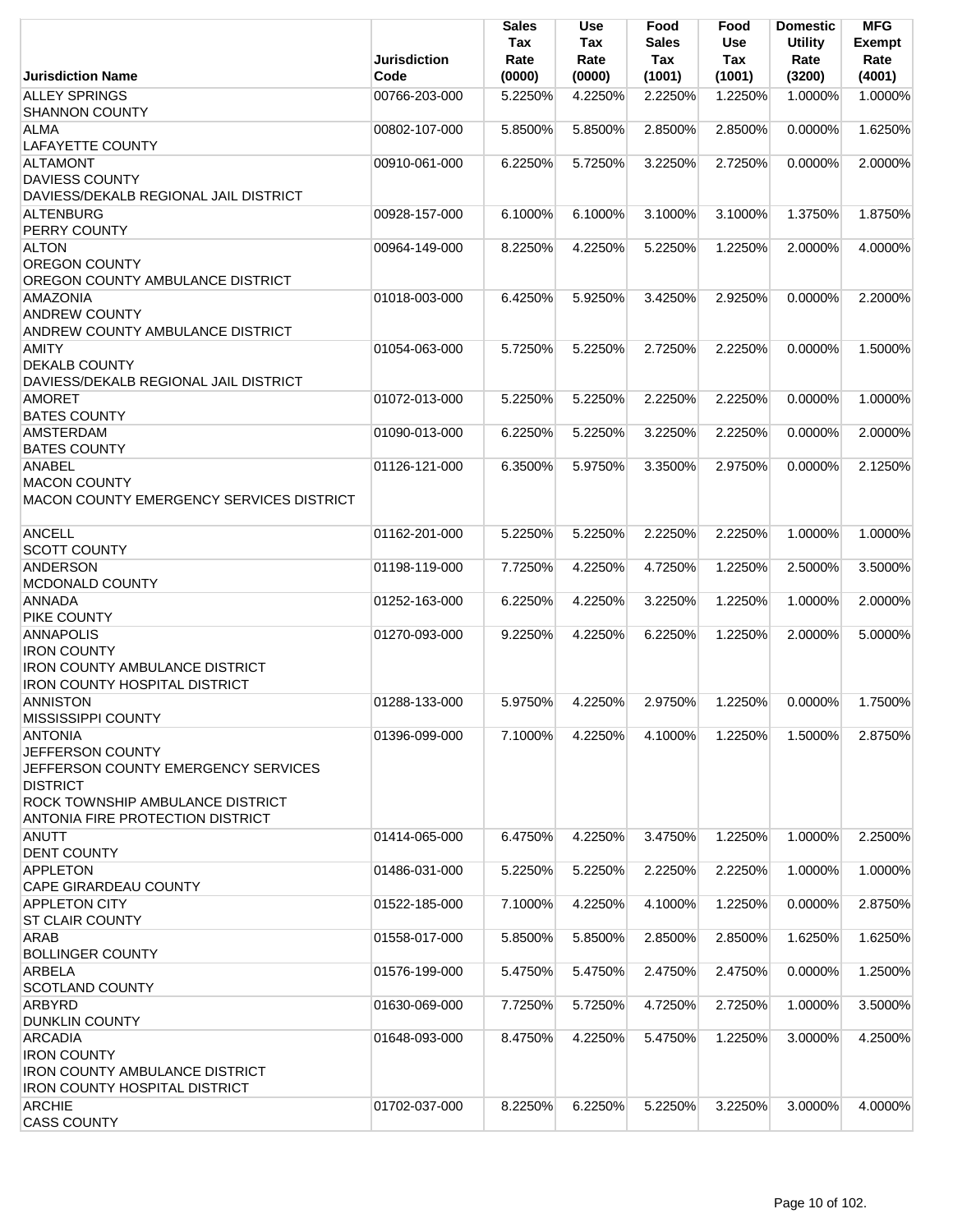|                                                                                                                                                                                                                              | <b>Jurisdiction</b> | <b>Sales</b><br>Tax<br>Rate | <b>Use</b><br>Tax<br>Rate | Food<br><b>Sales</b><br>Tax | Food<br><b>Use</b><br>Tax | <b>Domestic</b><br><b>Utility</b><br>Rate | <b>MFG</b><br><b>Exempt</b><br>Rate |
|------------------------------------------------------------------------------------------------------------------------------------------------------------------------------------------------------------------------------|---------------------|-----------------------------|---------------------------|-----------------------------|---------------------------|-------------------------------------------|-------------------------------------|
| <b>Jurisdiction Name</b>                                                                                                                                                                                                     | Code                | (0000)                      | (0000)                    | (1001)                      | (1001)                    | (3200)                                    | (4001)                              |
| <b>ARCOLA</b><br><b>DADE COUNTY</b><br>DADE COUNTY AMBULANCE DISTRICT                                                                                                                                                        | 01720-057-000       | 6.4750%                     | 5.9750%                   | 3.4750%                     | 2.9750%                   | 1.7500%                                   | 2.2500%                             |
| <b>ARGYLE</b><br><b>MARIES COUNTY</b><br><b>MARIES-OSAGE AMBULANCE DISTRICT</b>                                                                                                                                              | 01828-125-000       | 7.3910%                     | 5.8910%                   | 4.3910%                     | 2.8910%                   | 1.6660%                                   | 3.1660%                             |
| <b>ARGYLE</b><br><b>OSAGE COUNTY</b><br>MARIES-OSAGE AMBULANCE DISTRICT                                                                                                                                                      | 01828-151-000       | 7.4750%                     | 5.9750%                   | 4.4750%                     | 2.9750%                   | 1.2500%                                   | 3.2500%                             |
| <b>ARKOE</b><br><b>NODAWAY COUNTY</b><br>NODAWAY COUNTY AMBULANCE DISTRICT                                                                                                                                                   | 01864-147-000       | 6.2250%                     | 5.7250%                   | 3.2250%                     | 2.7250%                   | $0.0000\%$                                | 2.0000%                             |
| <b>ARMSTRONG</b>                                                                                                                                                                                                             | 01954-089-000       | 6.8500%                     | 6.8500%                   | 3.8500%                     | 3.8500%                   | 2.1250%                                   | 2.6250%                             |
| <b>HOWARD COUNTY</b>                                                                                                                                                                                                         |                     |                             |                           |                             |                           |                                           |                                     |
| <b>ARNOLD</b><br><b>JEFFERSON COUNTY</b><br><b>ROCK TOWNSHIP AMBULANCE DISTRICT</b><br>ROCK COMMUNITY FIRE PROTECTION DISTRICT<br>JEFFERSON COUNTY EMERGENCY SERVICES<br><b>DISTRICT</b>                                     | 01972-099-000       | 8.3500%                     | 4.2250%                   | 5.3500%                     | 1.2250%                   | 2.5000%                                   | 4.1250%                             |
| <b>ARNOLD</b><br>JEFFERSON COUNTY<br>ROCK TOWNSHIP AMBULANCE DISTRICT<br>ROCK COMMUNITY FIRE PROTECTION DISTRICT<br>JEFFERSON COUNTY EMERGENCY SERVICES<br><b>DISTRICT</b><br>ARNOLD RETAIL CORRIDOR TDD                     | 01972-099-001       | 9.3500%                     | 4.2250%                   | 6.3500%                     | 1.2250%                   | 2.5000%                                   | 5.1250%                             |
| <b>ARNOLD</b><br><b>JEFFERSON COUNTY</b><br><b>ROCK TOWNSHIP AMBULANCE DISTRICT</b><br>ROCK COMMUNITY FIRE PROTECTION DISTRICT<br>JEFFERSON COUNTY EMERGENCY SERVICES<br><b>DISTRICT</b><br>HIGHWAY 141/67 TDD               | 01972-099-002       | 9.3500%                     | 4.2250%                   | 6.3500%                     | 1.2250%                   | 2.5000%                                   | 5.1250%                             |
| <b>ARNOLD</b><br><b>JEFFERSON COUNTY</b><br><b>ROCK TOWNSHIP AMBULANCE DISTRICT</b><br>ROCK COMMUNITY FIRE PROTECTION DISTRICT<br>JEFFERSON COUNTY EMERGENCY SERVICES<br><b>DISTRICT</b><br>RICHARDSON CROSSING CID          | 01972-099-003       | 8.8500%                     | 4.7250%                   | 5.8500%                     | 1.7250%                   | 2.5000%                                   | 4.6250%                             |
| <b>ARNOLD</b><br>JEFFERSON COUNTY<br>ROCK TOWNSHIP AMBULANCE DISTRICT<br>ROCK COMMUNITY FIRE PROTECTION DISTRICT<br>JEFFERSON COUNTY EMERGENCY SERVICES<br><b>DISTRICT</b><br><b>RIDGECREST CID</b><br><b>RIDGECREST TDD</b> | 01972-099-004       | 10.3500%                    | 5.2250%                   | 7.3500%                     | 2.2250%                   | 2.5000%                                   | 6.1250%                             |
| <b>ARROW POINT</b><br><b>BARRY COUNTY</b><br>SOUTH BARRY COUNTY AMBULANCE DISTRICT                                                                                                                                           | 02034-009-000       | 6.2250%                     | 4.2250%                   | 3.2250%                     | 1.2250%                   | $0.0000\%$                                | 2.0000%                             |
| ARROW ROCK                                                                                                                                                                                                                   | 02044-195-000       | 8.7250%                     | 6.2250%                   | 5.7250%                     | 3.2250%                   | 0.0000%                                   | 4.5000%                             |
| <b>SALINE COUNTY</b><br><b>ASBURY</b><br><b>JASPER COUNTY</b>                                                                                                                                                                | 02098-097-000       | 6.4500%                     | 4.2250%                   | 3.4500%                     | 1.2250%                   | 0.0000%                                   | 2.2250%                             |
| <b>ASHBURN</b>                                                                                                                                                                                                               | 02152-163-000       | 6.2250%                     | 4.2250%                   | 3.2250%                     | 1.2250%                   | 1.0000%                                   | 2.0000%                             |
| PIKE COUNTY<br><b>ASH GROVE</b>                                                                                                                                                                                              | 02188-077-000       | 7.9750%                     | 6.2250%                   | 4.9750%                     | 3.2250%                   | 2.3750%                                   | 3.7500%                             |
| <b>GREENE COUNTY</b><br><b>ASHLAND</b>                                                                                                                                                                                       | 02242-019-000       | 8.4750%                     | 4.2250%                   | 5.4750%                     | 1.2250%                   | 2.5000%                                   | 4.2500%                             |
| <b>BOONE COUNTY</b>                                                                                                                                                                                                          |                     |                             |                           |                             |                           |                                           |                                     |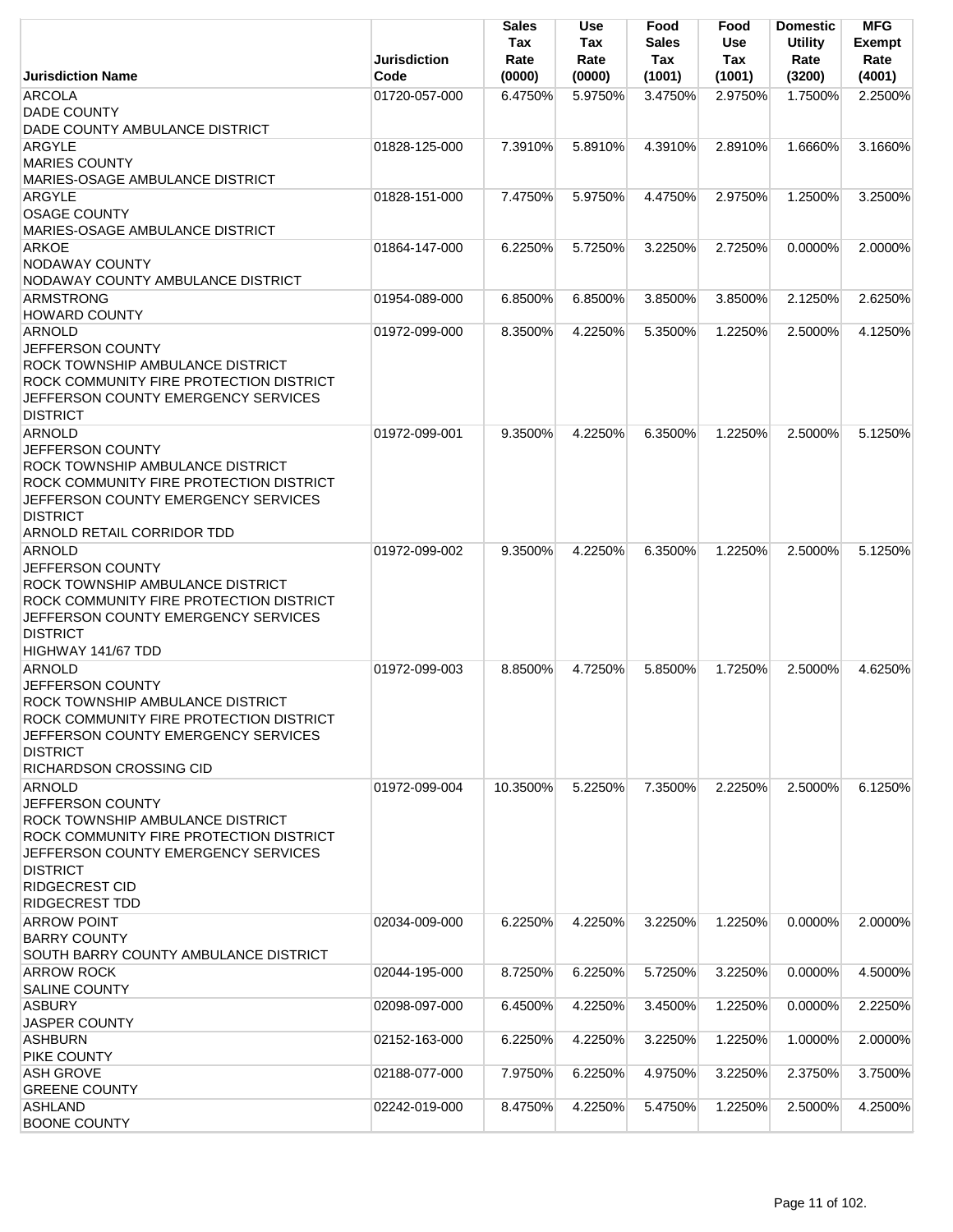|                                                                                   | <b>Jurisdiction</b> | <b>Sales</b><br>Tax<br>Rate | <b>Use</b><br>Tax<br>Rate | Food<br><b>Sales</b><br><b>Tax</b> | Food<br>Use<br>Tax | <b>Domestic</b><br><b>Utility</b><br>Rate | <b>MFG</b><br><b>Exempt</b><br>Rate |
|-----------------------------------------------------------------------------------|---------------------|-----------------------------|---------------------------|------------------------------------|--------------------|-------------------------------------------|-------------------------------------|
| <b>Jurisdiction Name</b>                                                          | Code                | (0000)                      | (0000)                    | (1001)                             | (1001)             | (3200)                                    | (4001)                              |
| <b>ASHLAND</b><br><b>BOONE COUNTY</b>                                             | 02242-019-001       | 9.4750%                     | 5.2250%                   | 6.4750%                            | 2.2250%            | 2.5000%                                   | 5.2500%                             |
| EAST ASHLAND PLAZA CID                                                            |                     |                             |                           |                                    |                    |                                           |                                     |
| <b>ASHLEY</b><br>PIKE COUNTY                                                      | 02260-163-000       | 6.2250%                     | 4.2250%                   | 3.2250%                            | 1.2250%            | 1.0000%                                   | 2.0000%                             |
| <b>ATHERTON</b>                                                                   | 02404-095-000       | 5.6000%                     | 4.2250%                   | 2.6000%                            | 1.2250%            | $0.0000\%$                                | 1.3750%                             |
| <b>JACKSON COUNTY</b><br>KANSAS CITY ZOOLOGICAL DISTRICT                          |                     |                             |                           |                                    |                    |                                           |                                     |
| <b>ATLANTA</b><br><b>MACON COUNTY</b><br>MACON COUNTY EMERGENCY SERVICES DISTRICT | 02422-121-000       | 7.3500%                     | 6.9750%                   | 4.3500%                            | 3.9750%            | 0.0000%                                   | 3.1250%                             |
| <b>AUGUSTA</b><br><b>ST CHARLES COUNTY</b>                                        | 02512-183-000       | 7.4500%                     | 5.9500%                   | 4.3500%                            | 2.8500%            | 0.0000%                                   | 3.2250%                             |
| <b>AULLVILLE</b>                                                                  | 02530-107-000       | 5.8500%                     | 5.8500%                   | 2.8500%                            | 2.8500%            | 0.0000%                                   | 1.6250%                             |
| <b>LAFAYETTE COUNTY</b>                                                           |                     |                             |                           |                                    |                    |                                           |                                     |
| <b>AURORA</b><br><b>LAWRENCE COUNTY</b>                                           | 02548-109-000       | 8.3500%                     | 8.3500%                   | 5.3500%                            | 5.3500%            | 2.5000%                                   | 4.1250%                             |
| <b>AUXVASSE</b>                                                                   | 02638-027-000       | 7.4750%                     | 5.2250%                   | 4.4750%                            | 2.2250%            | 1.0000%                                   | 3.2500%                             |
| <b>CALLAWAY COUNTY</b><br>CALLAWAY COUNTY AMBULANCE DISTRICT                      |                     |                             |                           |                                    |                    |                                           |                                     |
| <b>AVA</b>                                                                        | 02674-067-000       | 7.7250%                     | 5.7250%                   | 4.7250%                            | 2.7250%            | 0.0000%                                   | 3.5000%                             |
| <b>DOUGLAS COUNTY</b>                                                             |                     |                             |                           |                                    |                    |                                           |                                     |
| <b>AVA AMBULANCE DISTRICT</b>                                                     |                     |                             |                           |                                    |                    |                                           |                                     |
| <b>AVALON</b><br><b>LIVINGSTON COUNTY</b>                                         | 02692-117-000       | 5.4750%                     | 5.4750%                   | 2.4750%                            | 2.4750%            | $0.0000\%$                                | 1.2500%                             |
| <b>AVILLA</b><br><b>JASPER COUNTY</b>                                             | 02746-097-000       | 5.4500%                     | 4.2250%                   | 2.4500%                            | 1.2250%            | $0.0000\%$                                | 1.2250%                             |
| <b>AVONDALE</b>                                                                   | 02800-047-000       | 6.4750%                     | 5.3500%                   | 3.4750%                            | 2.3500%            | 0.0000%                                   | 2.2500%                             |
| <b>CLAY COUNTY</b>                                                                |                     |                             |                           |                                    |                    |                                           |                                     |
| KANSAS CITY ZOOLOGICAL DISTRICT                                                   |                     |                             |                           |                                    |                    |                                           |                                     |
| <b>BAGNELL</b><br><b>MILLER COUNTY</b>                                            | 02962-131-000       | 6.2250%                     | 5.2250%                   | 3.2250%                            | 2.2250%            | 1.0000%                                   | 2.0000%                             |
| <b>BAKER</b>                                                                      | 03034-207-000       | 5.4130%                     | 4.2250%                   | 2.4130%                            | 1.2250%            | 0.0000%                                   | 1.1880%                             |
| <b>STODDARD COUNTY</b><br>STODDARD COUNTY EMERGENCY SERVICES<br><b>DISTRICT</b>   |                     |                             |                           |                                    |                    |                                           |                                     |
| <b>BAKERSFIELD</b>                                                                | 03052-153-000       | 7.7250%                     | 4.2250%                   | 4.7250%                            | 1.2250%            | 2.0000%                                   | 3.5000%                             |
| <b>OZARK COUNTY</b><br>OZARK COUNTY AMBULANCE DISTRICT                            |                     |                             |                           |                                    |                    |                                           |                                     |
| <b>BALDWIN PARK</b>                                                               | 03124-037-000       | 6.7250%                     | 6.2250%                   | 3.7250%                            | 3.2250%            | 1.5000%                                   | 2.5000%                             |
| <b>CASS COUNTY</b>                                                                |                     |                             |                           |                                    |                    |                                           |                                     |
| PLEASANT HILL FIRE PROTECTION DISTRICT<br><b>BALLWIN</b>                          | 03160-189-000       |                             | 4.2250%                   |                                    | 1.2250%            | 0.0000%                                   | 4.3880%                             |
| <b>ST LOUIS COUNTY</b>                                                            |                     | 8.6130%                     |                           | 5.2250%                            |                    |                                           |                                     |
| <b>BALLWIN</b>                                                                    | 03160-189-001       | 9.6130%                     | 4.2250%                   | 6.2250%                            | 1.2250%            | 0.0000%                                   | 5.3880%                             |
| <b>ST LOUIS COUNTY</b>                                                            |                     |                             |                           |                                    |                    |                                           |                                     |
| <b>CLARKSON KEHRS MILL TDD</b>                                                    |                     |                             |                           |                                    |                    |                                           |                                     |
| <b>BALLWIN</b><br><b>ST LOUIS COUNTY</b>                                          | 03160-189-002       | 9.6130%                     | 4.2250%                   | 6.2250%                            | 1.2250%            | $0.0000\%$                                | 5.3880%                             |
| SEVEN TRAILS DRIVE TDD                                                            |                     |                             |                           |                                    |                    |                                           |                                     |
| BALLWIN (X1)                                                                      | 03161-189-000       | 8.6130%                     | 4.2250%                   | 5.2250%                            | 1.2250%            | 0.0000%                                   | 4.3880%                             |
| <b>ST LOUIS COUNTY</b>                                                            |                     |                             |                           |                                    |                    |                                           |                                     |
| BALLWIN (X2)<br><b>ST LOUIS COUNTY</b>                                            | 03162-189-000       | 8.6130%                     | 4.2250%                   | 5.2250%                            | 1.2250%            | 0.0000%                                   | 4.3880%                             |
| BALLWIN (X3)<br><b>ST LOUIS COUNTY</b>                                            | 03163-189-000       | 8.6130%                     | 4.2250%                   | 5.2250%                            | 1.2250%            | 0.0000%                                   | 4.3880%                             |
| BALLWIN (X4)                                                                      | 03164-189-000       | 8.6130%                     | 4.2250%                   | 5.2250%                            | 1.2250%            | 0.0000%                                   | 4.3880%                             |
| <b>ST LOUIS COUNTY</b>                                                            |                     |                             |                           |                                    |                    |                                           |                                     |
| BALLWIN (X5)<br><b>ST LOUIS COUNTY</b>                                            | 03165-189-000       | 8.6130%                     | 4.2250%                   | 5.2250%                            | 1.2250%            | 0.0000%                                   | 4.3880%                             |
| BALLWIN (X6)                                                                      | 03166-189-000       | 8.6130%                     | 4.2250%                   | 5.2250%                            | 1.2250%            | 0.0000%                                   | 4.3880%                             |
| <b>ST LOUIS COUNTY</b>                                                            |                     |                             |                           |                                    |                    |                                           |                                     |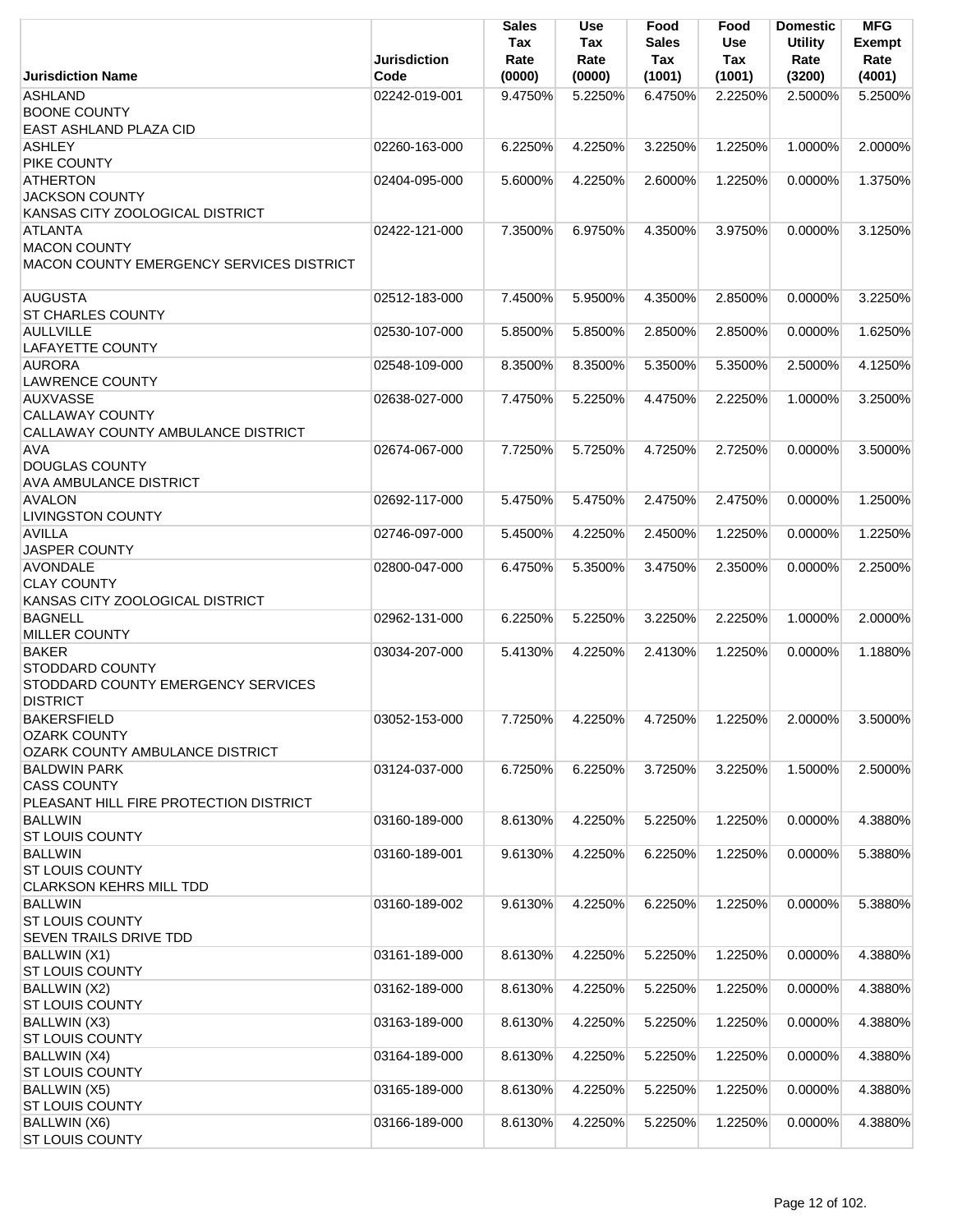|                                                                                                                                                                                     | <b>Jurisdiction</b> | <b>Sales</b><br>Tax<br>Rate | Use<br>Tax<br>Rate | Food<br><b>Sales</b><br>Tax | Food<br>Use<br>Tax | <b>Domestic</b><br><b>Utility</b><br>Rate | <b>MFG</b><br><b>Exempt</b><br>Rate |
|-------------------------------------------------------------------------------------------------------------------------------------------------------------------------------------|---------------------|-----------------------------|--------------------|-----------------------------|--------------------|-------------------------------------------|-------------------------------------|
| <b>Jurisdiction Name</b>                                                                                                                                                            | Code                | (0000)                      | (0000)             | (1001)                      | (1001)             | (3200)                                    | (4001)                              |
| BALLWIN (X7)<br><b>ST LOUIS COUNTY</b>                                                                                                                                              | 03167-189-000       | 8.6130%                     | 4.2250%            | 5.2250%                     | 1.2250%            | 0.0000%                                   | 4.3880%                             |
| BALLWIN (X8)<br><b>ST LOUIS COUNTY</b>                                                                                                                                              | 03168-189-000       | 8.6130%                     | 4.2250%            | 5.2250%                     | 1.2250%            | 0.0000%                                   | 4.3880%                             |
| BALLWIN (T1)<br><b>ST LOUIS COUNTY</b>                                                                                                                                              | 03169-189-000       | 8.6130%                     | 4.2250%            | 5.2250%                     | 1.2250%            | 0.0000%                                   | 4.3880%                             |
| BALLWIN (T1)<br><b>ST LOUIS COUNTY</b><br><b>BALLWIN TOWN CENTER TDD</b>                                                                                                            | 03169-189-001       | 8.8630%                     | 4.2250%            | 5.4750%                     | 1.2250%            | 0.0000%                                   | 4.6380%                             |
| BALLWIN (X9)<br><b>ST LOUIS COUNTY</b>                                                                                                                                              | 03170-189-000       | 8.6130%                     | 4.2250%            | 5.2250%                     | 1.2250%            | 0.0000%                                   | 4.3880%                             |
| <b>BARING</b><br><b>KNOX COUNTY</b>                                                                                                                                                 | 03322-103-000       | 6.7250%                     | 6.7250%            | 3.7250%                     | 3.7250%            | 2.5000%                                   | 2.5000%                             |
| <b>BARNARD</b><br><b>NODAWAY COUNTY</b><br>NODAWAY COUNTY AMBULANCE DISTRICT                                                                                                        | 03340-147-000       | 6.2250%                     | 5.7250%            | 3.2250%                     | 2.7250%            | 0.0000%                                   | 2.0000%                             |
| <b>BARNETT</b><br><b>MORGAN COUNTY</b><br>MID-MO AMBULANCE DISTRICT                                                                                                                 | 03376-141-000       | 5.7250%                     | 5.2250%            | 2.7250%                     | 2.2250%            | 0.5000%                                   | 1.5000%                             |
| <b>BARNHART</b><br>JEFFERSON COUNTY<br>ROCK TOWNSHIP AMBULANCE DISTRICT<br>JEFFERSON COUNTY EMERGENCY SERVICES<br><b>DISTRICT</b>                                                   | 03394-099-000       | 6.6000%                     | 4.2250%            | 3.6000%                     | 1.2250%            | 1.5000%                                   | 2.3750%                             |
| <b>BARNHART</b><br><b>JEFFERSON COUNTY</b><br>ROCK TOWNSHIP AMBULANCE DISTRICT<br>JEFFERSON COUNTY EMERGENCY SERVICES<br><b>DISTRICT</b><br><b>ANTONIA FIRE PROTECTION DISTRICT</b> | 03394-099-001       | 7.1000%                     | 4.2250%            | 4.1000%                     | 1.2250%            | 1.5000%                                   | 2.8750%                             |
| <b>BARNHART</b><br>JEFFERSON COUNTY<br><b>ROCK TOWNSHIP AMBULANCE DISTRICT</b><br>JEFFERSON COUNTY EMERGENCY SERVICES<br><b>DISTRICT</b><br>ROCK COMMUNITY FIRE PROTECTION DISTRICT | 03394-099-002       | 7.1000%                     | 4.2250%            | 4.1000%                     | 1.2250%            | 1.5000%                                   | 2.8750%                             |
| <b>BATES CITY</b><br><b>LAFAYETTE COUNTY</b><br>SNI VALLEY FIRE PROTECTION DISTRICT                                                                                                 | 03556-107-000       | 7.8500%                     | 7.3500%            | 4.8500%                     | 4.3500%            | 1.5000%                                   | 3.6250%                             |
| <b>BATTLEFIELD</b><br><b>GREENE COUNTY</b>                                                                                                                                          | 03592-077-000       | 7.4750%                     | 5.7250%            | 4.4750%                     | 2.7250%            | 1.8750%                                   | 3.2500%                             |
| <b>BATTLEFIELD</b><br><b>GREENE COUNTY</b><br><b>WILSON CREEK MARKET PLACE CID</b>                                                                                                  | 03592-077-001       | 8.4750%                     | 6.7250%            | 5.4750%                     | 3.7250%            | 1.8750%                                   | 4.2500%                             |
| <b>BAY</b><br><b>GASCONADE COUNTY</b><br>HERMANN AREA AMBULANCE DISTRICT                                                                                                            | 03628-073-000       | 6.1000%                     | 4.2250%            | 3.1000%                     | 1.2250%            | 1.0000%                                   | 1.8750%                             |
| <b>BEAUFORT</b><br><b>FRANKLIN COUNTY</b><br><b>GERALD AREA AMBULANCE DISTRICT</b>                                                                                                  | 03772-071-000       | 6.9750%                     | 4.2250%            | 3.9750%                     | 1.2250%            | 0.0000%                                   | 2.7500%                             |
| <b>BELGIQUE</b><br>PERRY COUNTY                                                                                                                                                     | 04042-157-000       | 6.1000%                     | 6.1000%            | 3.1000%                     | 3.1000%            | 1.3750%                                   | 1.8750%                             |
| <b>BELGRADE</b><br><b>WASHINGTON COUNTY</b><br>WASHINGTON COUNTY AMBULANCE DISTRICT                                                                                                 | 04060-221-000       | 7.2250%                     | 6.7250%            | 4.2250%                     | 3.7250%            | 2.5000%                                   | 3.0000%                             |
| <b>BELLAIR</b><br><b>COOPER COUNTY</b><br>COOPER COUNTY AMBULANCE DISTRICT                                                                                                          | 04096-053-000       | 6.2250%                     | 5.9750%            | 3.2250%                     | 2.9750%            | 1.7500%                                   | 2.0000%                             |
| <b>BELLA VILLA</b><br><b>ST LOUIS COUNTY</b>                                                                                                                                        | 04114-189-000       | 8.1130%                     | 4.7250%            | 4.7250%                     | 1.7250%            | 0.0000%                                   | 3.8880%                             |
| <b>BELLA VILLA (X1)</b><br><b>ST LOUIS COUNTY</b>                                                                                                                                   | 04115-189-000       | 8.1130%                     | 4.7250%            | 4.7250%                     | 1.7250%            | 0.0000%                                   | 3.8880%                             |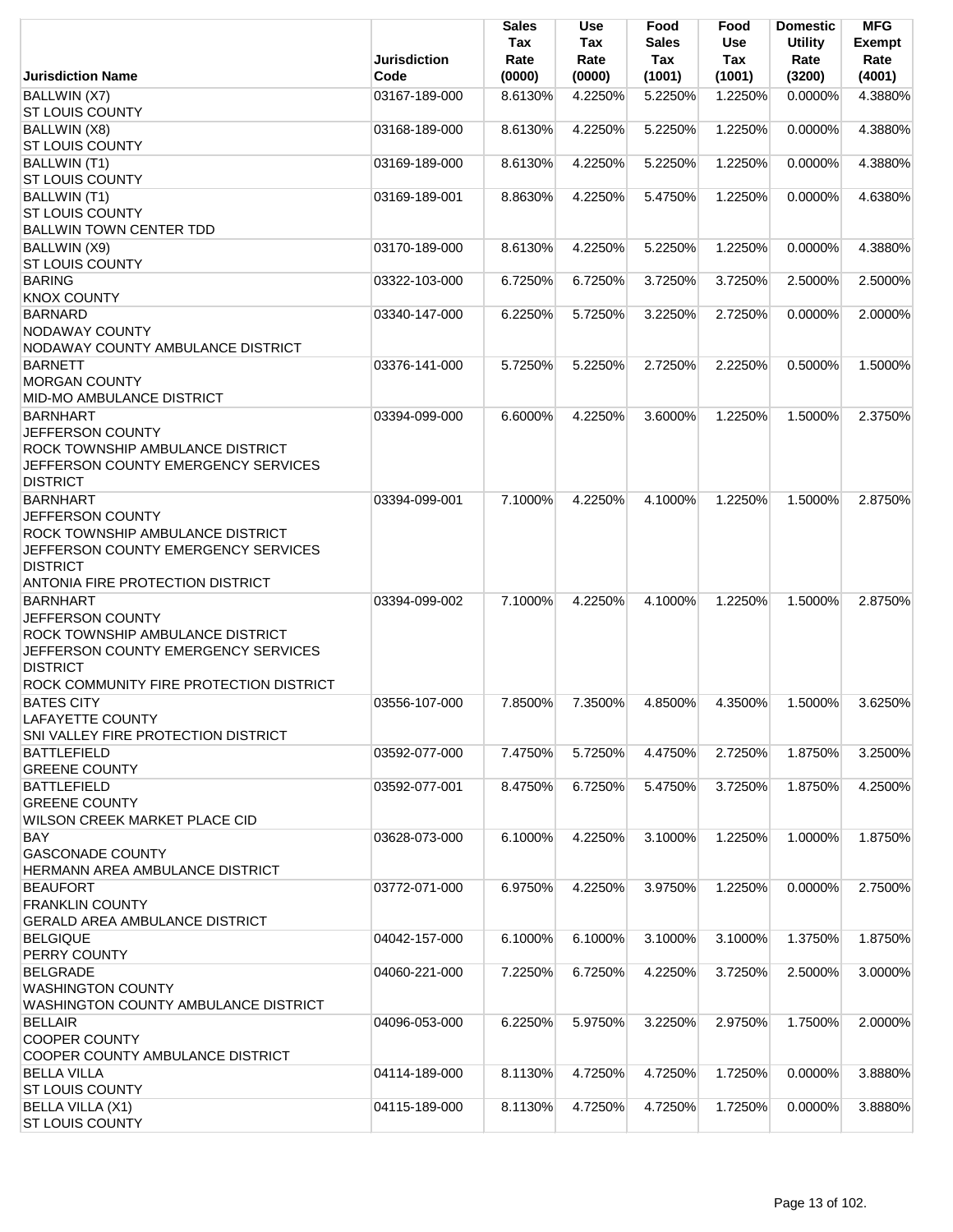|                                                                                                                         | <b>Jurisdiction</b> | <b>Sales</b><br>Tax<br>Rate | Use<br>Tax<br>Rate      | Food<br>Sales<br>Tax | Food<br><b>Use</b><br>Tax | <b>Domestic</b><br><b>Utility</b><br>Rate | <b>MFG</b><br><b>Exempt</b><br>Rate |
|-------------------------------------------------------------------------------------------------------------------------|---------------------|-----------------------------|-------------------------|----------------------|---------------------------|-------------------------------------------|-------------------------------------|
| <b>Jurisdiction Name</b>                                                                                                | Code                | (0000)                      | (0000)                  | (1001)               | (1001)                    | (3200)                                    | (4001)                              |
| <b>BELL CITY</b><br><b>STODDARD COUNTY</b><br>STODDARD COUNTY EMERGENCY SERVICES<br><b>DISTRICT</b>                     | 04132-207-000       | 6.6630%                     | 4.2250%                 | 3.6630%              | 1.2250%                   | $0.0000\%$                                | 2.4380%                             |
| <b>BELLE</b><br><b>MARIES COUNTY</b>                                                                                    | 04150-125-000       | 7.8910%                     | 5.8910%                 | 4.8910%              | 2.8910%                   | 3.1660%                                   | 3.6660%                             |
| <b>BELLE</b><br><b>OSAGE COUNTY</b>                                                                                     | 04150-151-000       | 7.9750%                     | 5.9750%                 | 4.9750%              | 2.9750%                   | 2.7500%                                   | 3.7500%                             |
| <b>BELLEFONTAINE NEIGHBORS</b><br><b>ST LOUIS COUNTY</b>                                                                | 04222-189-000       | 8.1130%                     | 4.2250%                 | 4.7250%              | 1.2250%                   | 0.0000%                                   | 3.8880%                             |
| <b>BELLERIVE</b><br><b>ST LOUIS COUNTY</b>                                                                              | 04240-189-000       | 8.3630%                     | 4.2250%                 | 4.9750%              | 1.2250%                   | 0.0000%                                   | 4.1380%                             |
| <b>BELLERIVE</b><br><b>ST LOUIS COUNTY</b><br>UNIVERSITY PLACE TDD                                                      | 04240-189-001       | 9.3630%                     | 4.2250%                 | 5.9750%              | 1.2250%                   | 0.0000%                                   | 5.1380%                             |
| <b>BELLEVIEW</b><br><b>IRON COUNTY</b><br><b>IRON COUNTY AMBULANCE DISTRICT</b><br><b>IRON COUNTY HOSPITAL DISTRICT</b> | 04276-093-000       | 7.2250%                     | 4.2250%                 | 4.2250%              | 1.2250%                   | 2.0000%                                   | 3.0000%                             |
| <b>BELLFLOWER</b><br>MONTGOMERY COUNTY                                                                                  | 04330-139-000       | 8.4750%                     | 4.2250%                 | 5.4750%              | 1.2250%                   | 3.2500%                                   | 4.2500%                             |
| <b>BEL-NOR</b><br><b>ST LOUIS COUNTY</b>                                                                                | 04348-189-000       | 8.1130%                     | 4.7250%                 | 4.7250%              | 1.7250%                   | 0.0000%                                   | 3.8880%                             |
| <b>BEL-RIDGE</b><br><b>ST LOUIS COUNTY</b>                                                                              | 04366-189-000       | 8.8630%                     | 4.2250%                 | 5.4750%              | 1.2250%                   | 0.0000%                                   | 4.6380%                             |
| BEL-RIDGE (T2)<br><b>ST LOUIS COUNTY</b>                                                                                | 04368-189-000       | 8.8630%                     | 4.2250%                 | 5.4750%              | 1.2250%                   | 0.0000%                                   | 4.6380%                             |
| <b>BELTON</b><br><b>CASS COUNTY</b>                                                                                     | 04384-037-000       | 8.9750%                     | 6.2250%                 | 5.9750%              | 3.2250%                   | 1.5000%                                   | 4.7500%                             |
| <b>BELTON</b><br><b>CASS COUNTY</b><br>BELTON/RAYMORE INTERCHANGE TDD                                                   | 04384-037-001       | 9.4750%                     | 6.2250%                 | 6.4750%              | 3.2250%                   | 1.5000%                                   | 5.2500%                             |
| <b>BELTON</b><br><b>CASS COUNTY</b><br>BELTON-CASS REGIONAL TDD                                                         | 04384-037-002       | 9.9750%                     | 6.2250%                 | 6.9750%              | 3.2250%                   | 1.5000%                                   | 5.7500%                             |
| <b>BELTON</b><br><b>CASS COUNTY</b><br><b>BELTON TOWN CENTRE TDD</b>                                                    | 04384-037-003       |                             | 9.9750% 6.2250% 6.9750% |                      |                           | 3.2250% 1.5000% 5.7500%                   |                                     |
| <b>BELTON</b><br><b>CASS COUNTY</b><br>CORNERSTONE POINTE TDD                                                           | 04384-037-005       | 9.9750%                     | 6.2250%                 | 6.9750%              | 3.2250%                   | 1.5000%                                   | 5.7500%                             |
| <b>BELTON</b><br><b>CASS COUNTY</b><br>Y HIGHWAY MARKET PLACE CID                                                       | 04384-037-006       | 9.9750%                     | 7.2250%                 | 6.9750%              | 4.2250%                   | 1.5000%                                   | 5.7500%                             |
| <b>BELTON</b><br><b>CASS COUNTY</b><br>BELTON-CASS REGIONAL TDD<br><b>TXRH CID</b>                                      | 04384-037-007       | 10.9750%                    | 7.2250%                 | 7.9750%              | 4.2250%                   | 1.5000%                                   | 6.7500%                             |
| <b>BELTON</b><br><b>CASS COUNTY</b><br>Y BELTON TWO COMMUNITY IMPROVEMENT<br><b>DISTRICT</b>                            | 04384-037-008       | 9.9750%                     | 7.2250%                 | 6.9750%              | 4.2250%                   | 1.5000%                                   | 5.7500%                             |
| <b>BENDAVIS</b><br><b>TEXAS COUNTY</b>                                                                                  | 04474-215-000       | 6.1000%                     | 6.1000%                 | 3.1000%              | 3.1000%                   | 1.8750%                                   | 1.8750%                             |
| <b>BENTON</b><br><b>SCOTT COUNTY</b>                                                                                    | 04798-201-000       | 6.2250%                     | 6.2250%                 | 3.2250%              | 3.2250%                   | 2.0000%                                   | 2.0000%                             |
| <b>BENTON CITY</b><br><b>AUDRAIN COUNTY</b><br><b>AUDRAIN AMBULANCE DISTRICT</b>                                        | 04834-007-000       | 6.8500%                     | 4.2250%                 | 3.8500%              | 1.2250%                   | 0.0000%                                   | 2.6250%                             |
| <b>BERGER</b><br><b>FRANKLIN COUNTY</b><br>HERMANN AREA AMBULANCE DISTRICT                                              | 04888-071-000       | 7.9750%                     | 4.2250%                 | 4.9750%              | 1.2250%                   | 1.0000%                                   | 3.7500%                             |
| <b>BERKELEY</b><br><b>ST LOUIS COUNTY</b>                                                                               | 04906-189-000       | 9.6130%                     | 4.2250%                 | 6.2250%              | 1.2250%                   | 0.0000%                                   | 5.3880%                             |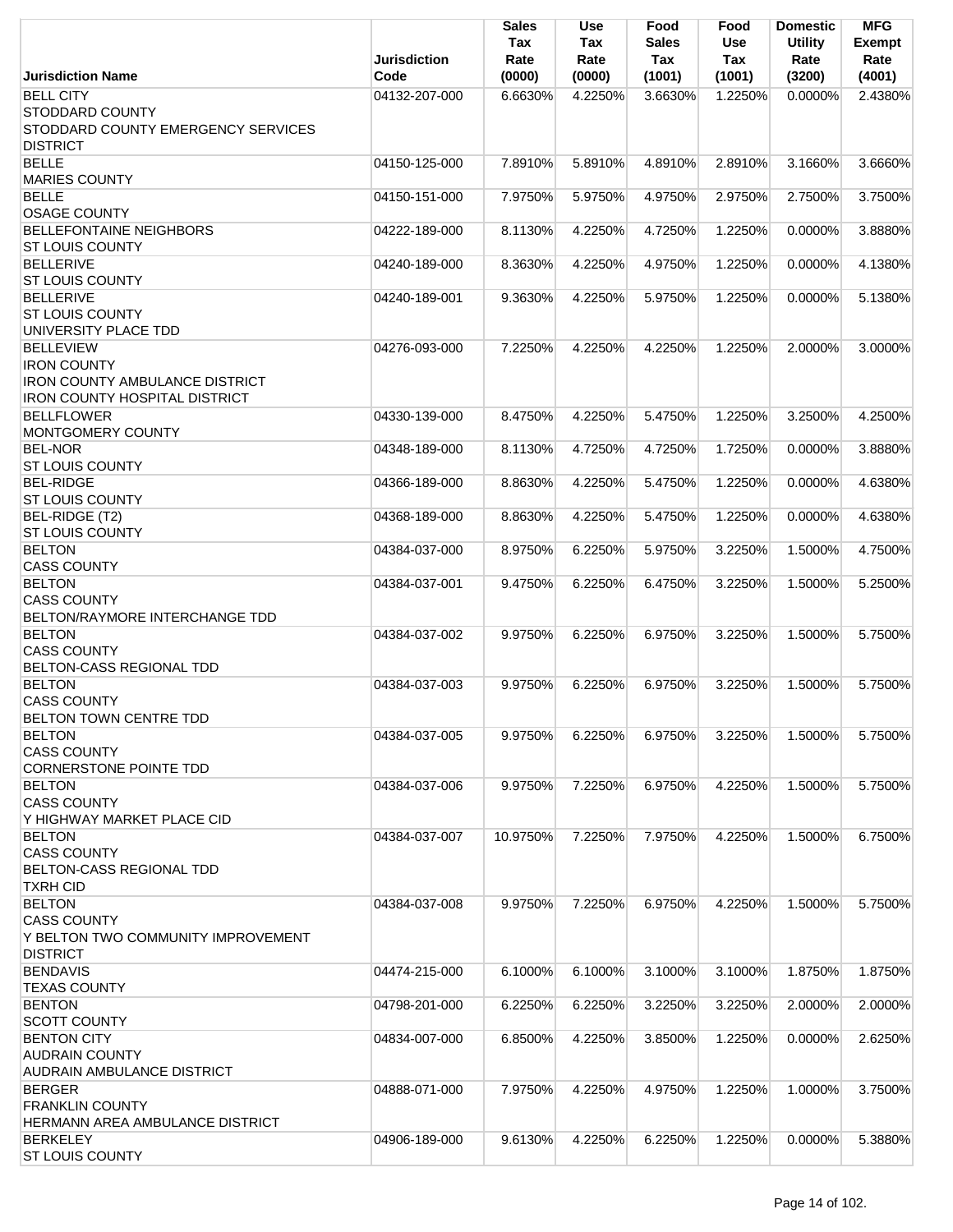|                                                                                 | <b>Jurisdiction</b> | <b>Sales</b><br>Tax<br>Rate | <b>Use</b><br>Tax<br>Rate | Food<br><b>Sales</b><br>Tax | Food<br><b>Use</b><br>Tax | <b>Domestic</b><br><b>Utility</b><br>Rate | <b>MFG</b><br><b>Exempt</b><br>Rate |
|---------------------------------------------------------------------------------|---------------------|-----------------------------|---------------------------|-----------------------------|---------------------------|-------------------------------------------|-------------------------------------|
| <b>Jurisdiction Name</b>                                                        | Code                | (0000)                      | (0000)                    | (1001)                      | (1001)                    | (3200)                                    | (4001)                              |
| <b>BERKELEY (T2)</b><br><b>ST LOUIS COUNTY</b>                                  | 04908-189-000       | 9.6130%                     | 4.2250%                   | 6.2250%                     | 1.2250%                   | $0.0000\%$                                | 5.3880%                             |
| <b>BERKELEY (T2)</b>                                                            | 04908-189-001       | 10.6130%                    | 5.2250%                   | 7.2250%                     | 2.2250%                   | 0.0000%                                   | 6.3880%                             |
| <b>ST LOUIS COUNTY</b>                                                          |                     |                             |                           |                             |                           |                                           |                                     |
| <b>BERKELEY-NORTHPARK CID</b>                                                   |                     |                             |                           |                             |                           |                                           |                                     |
| <b>BERNIE</b>                                                                   | 04960-207-000       | 7.4130%                     | 4.2250%                   | 4.4130%                     | 1.2250%                   | 1.5000%                                   | 3.1880%                             |
| <b>STODDARD COUNTY</b><br>STODDARD COUNTY EMERGENCY SERVICES<br><b>DISTRICT</b> |                     |                             |                           |                             |                           |                                           |                                     |
| <b>BERRYMAN</b>                                                                 | 04978-055-000       | 7.1000%                     | 4.2250%                   | 4.1000%                     | 1.2250%                   | 0.8750%                                   | 2.8750%                             |
| <b>CRAWFORD COUNTY</b>                                                          |                     |                             |                           |                             |                           |                                           |                                     |
| STEELVILLE AMBULANCE DISTRICT                                                   |                     |                             |                           |                             |                           |                                           |                                     |
| <b>BERTRAND</b>                                                                 | 04996-133-000       | 7.4750%                     | 4.2250%                   | 4.4750%                     | 1.2250%                   | 0.0000%                                   | 3.2500%                             |
| <b>MISSISSIPPI COUNTY</b>                                                       |                     |                             |                           |                             |                           |                                           |                                     |
| <b>BETHANY</b>                                                                  | 05068-081-000       | 7.8500%                     | 5.4750%                   | 4.8500%                     | 2.4750%                   | 0.0000%                                   | 3.6250%                             |
| <b>HARRISON COUNTY</b>                                                          |                     |                             |                           |                             |                           |                                           |                                     |
| NOEL T ADAMS AMBULANCE DISTRICT                                                 |                     |                             |                           |                             |                           |                                           |                                     |
| <b>BETHANY</b>                                                                  | 05068-081-001       | 8.8500%                     | 6.4750%                   | 5.8500%                     | 3.4750%                   | $0.0000\%$                                | 4.6250%                             |
| <b>HARRISON COUNTY</b>                                                          |                     |                             |                           |                             |                           |                                           |                                     |
| <b>NOEL T ADAMS AMBULANCE DISTRICT</b>                                          |                     |                             |                           |                             |                           |                                           |                                     |
| <b>BETHANY 136 CID</b>                                                          |                     |                             |                           |                             |                           |                                           |                                     |
| <b>BETHEL</b>                                                                   | 05104-205-000       | 7.2250%                     | 5.7250%                   | 4.2250%                     | 2.7250%                   | 1.5000%                                   | 3.0000%                             |
| <b>SHELBY COUNTY</b><br><b>SALT RIVER AMBULANCE DISTRICT</b>                    |                     |                             |                           |                             |                           |                                           |                                     |
|                                                                                 |                     |                             |                           |                             |                           |                                           | 1.1250%                             |
| <b>BEULAH</b><br>PHELPS COUNTY                                                  | 05212-161-000       | 5.3500%                     | 4.2250%                   | 2.3500%                     | 1.2250%                   | 0.0000%                                   |                                     |
| <b>BEVERLY</b>                                                                  | 05230-165-000       | 5.6000%                     | 5.6000%                   | 2.6000%                     | 2.6000%                   | 0.0000%                                   | 1.3750%                             |
| <b>PLATTE COUNTY</b>                                                            |                     |                             |                           |                             |                           |                                           |                                     |
| <b>BEVERLY HILLS</b>                                                            | 05248-189-000       | 8.6130%                     | 4.2250%                   | 5.2250%                     | 1.2250%                   | 0.0000%                                   | 4.3880%                             |
| <b>ST LOUIS COUNTY</b>                                                          |                     |                             |                           |                             |                           |                                           |                                     |
| <b>BEVIER</b>                                                                   | 05266-121-000       | 7.8500%                     | 5.9750%                   | 4.8500%                     | 2.9750%                   | 1.0000%                                   | 3.6250%                             |
| <b>MACON COUNTY</b>                                                             |                     |                             |                           |                             |                           |                                           |                                     |
| MACON COUNTY EMERGENCY SERVICES DISTRICT                                        |                     |                             |                           |                             |                           |                                           |                                     |
|                                                                                 |                     |                             |                           |                             |                           |                                           |                                     |
| <b>BIGELOW</b><br>HOLT COUNTY                                                   | 05464-087-000       | 6.7250%                     | 6.7250%                   | 3.7250%                     | 3.7250%                   | 0.0000%                                   | 2.5000%                             |
| <b>BIG LAKE (VILLAGE)</b>                                                       | 05495-087-000       | 6.7250%                     | 6.7250%                   | 3.7250%                     | 3.7250%                   | 0.0000%                                   | 2.5000%                             |
| <b>HOLT COUNTY</b>                                                              |                     |                             |                           |                             |                           |                                           |                                     |
| <b>BIG PINEY</b>                                                                | 05500-169-000       | 5.9750%                     | 4.2250%                   | 2.9750%                     | 1.2250%                   | 0.0000%                                   | 1.7500%                             |
| PULASKI COUNTY                                                                  |                     |                             |                           |                             |                           |                                           |                                     |
| PULASKI COUNTY AMBULANCE DISTRICT                                               |                     |                             |                           |                             |                           |                                           |                                     |
| <b>BIGSPRING</b>                                                                | 05608-139-000       | 6.9750%                     | 4.2250%                   | 3.9750%                     | 1.2250%                   | 2.2500%                                   | 2.7500%                             |
| MONTGOMERY COUNTY                                                               |                     |                             |                           |                             |                           |                                           |                                     |
| HERMANN AREA AMBULANCE DISTRICT                                                 |                     |                             |                           |                             |                           |                                           |                                     |
| <b>BILLINGS</b>                                                                 | 05626-043-000       | 7.4750%                     | 4.2250%                   | 4.4750%                     | 1.2250%                   | 1.7500%                                   | 3.2500%                             |
| <b>CHRISTIAN COUNTY</b>                                                         |                     |                             |                           |                             |                           |                                           |                                     |
| CHRISTIAN COUNTY EMERGENCY SERVICES                                             |                     |                             |                           |                             |                           |                                           |                                     |
| <b>DISTRICT</b>                                                                 |                     |                             |                           |                             |                           |                                           |                                     |
| <b>BIRCH TREE</b>                                                               | 05734-203-000       | 7.2250%                     | 4.2250%                   | 4.2250%                     | 1.2250%                   | 2.0000%                                   | 3.0000%                             |
| <b>SHANNON COUNTY</b>                                                           |                     |                             |                           |                             |                           |                                           |                                     |
| <b>BIRMINGHAM</b>                                                               | 05824-047-000       | 6.4750%                     | 5.3500%                   | 3.4750%                     | 2.3500%                   | 1.0000%                                   | 2.2500%                             |
| <b>CLAY COUNTY</b>                                                              |                     |                             |                           |                             |                           |                                           |                                     |
| KANSAS CITY ZOOLOGICAL DISTRICT                                                 |                     |                             |                           |                             |                           |                                           |                                     |
| <b>BISMARCK</b>                                                                 | 05878-187-000       | 7.8500%                     | 4.2250%                   | 4.8500%                     | 1.2250%                   | 1.5000%                                   | 3.6250%                             |
| <b>ST FRANCOIS COUNTY</b>                                                       |                     |                             |                           |                             |                           |                                           |                                     |
| ST FRANCOIS COUNTY AMBULANCE DISTRICT                                           |                     |                             |                           |                             |                           |                                           |                                     |
| <b>BIXBY</b>                                                                    | 05914-093-000       | 6.2250%                     | 4.2250%                   | 3.2250%                     | 1.2250%                   | 1.0000%                                   | 2.0000%                             |
| <b>IRON COUNTY</b>                                                              |                     |                             |                           |                             |                           |                                           |                                     |
| <b>IRON COUNTY AMBULANCE DISTRICT</b>                                           |                     |                             |                           |                             |                           |                                           |                                     |
| <b>BLACK</b>                                                                    | 05932-179-000       | 5.7250%                     | 4.2250%                   | 2.7250%                     | 1.2250%                   | 0.0000%                                   | 1.5000%                             |
| <b>REYNOLDS COUNTY</b>                                                          |                     |                             |                           |                             |                           |                                           |                                     |
| REYNOLDS COUNTY AMBULANCE DISTRICT                                              |                     |                             |                           |                             |                           |                                           |                                     |
| <b>BLACKBURN</b>                                                                | 05950-107-000       | 6.3500%                     | 5.8500%                   | 3.3500%                     | 2.8500%                   | 0.5000%                                   | 2.1250%                             |
| <b>LAFAYETTE COUNTY</b>                                                         |                     |                             |                           |                             |                           |                                           |                                     |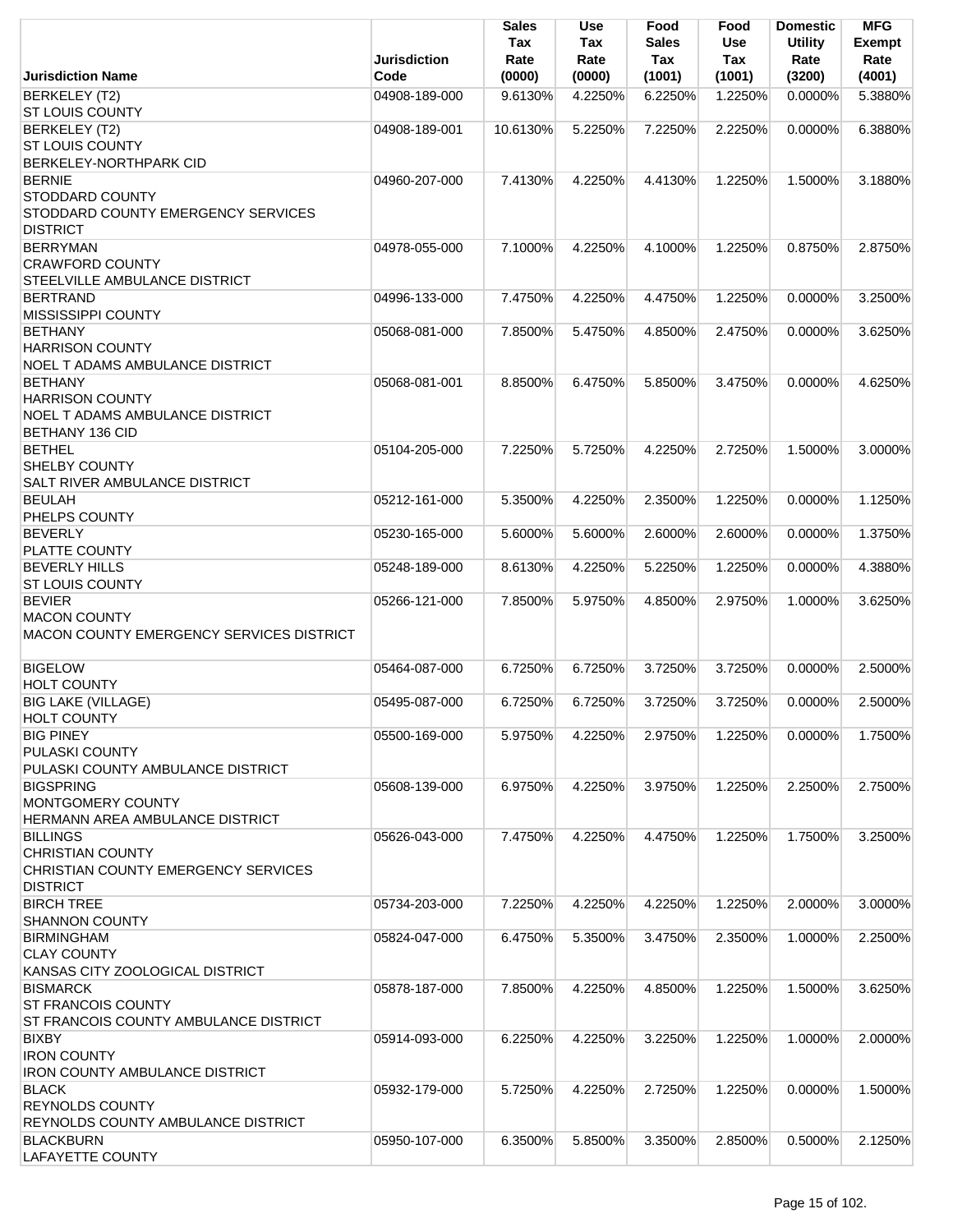|                                                          | Jurisdiction  | <b>Sales</b><br><b>Tax</b><br>Rate | <b>Use</b><br>Tax<br>Rate | Food<br><b>Sales</b><br>Tax | Food<br><b>Use</b><br>Tax | <b>Domestic</b><br><b>Utility</b><br>Rate | <b>MFG</b><br>Exempt<br>Rate |
|----------------------------------------------------------|---------------|------------------------------------|---------------------------|-----------------------------|---------------------------|-------------------------------------------|------------------------------|
| <b>Jurisdiction Name</b>                                 | Code          | (0000)                             | (0000)                    | (1001)                      | (1001)                    | (3200)                                    | (4001)                       |
| <b>BLACKBURN</b>                                         | 05950-195-000 | 6.7250%                            | 6.2250%                   | 3.7250%                     | 3.2250%                   | 0.5000%                                   | 2.5000%                      |
| <b>SALINE COUNTY</b>                                     |               |                                    |                           |                             |                           |                                           |                              |
| <b>BLACK JACK</b><br><b>ST LOUIS COUNTY</b>              | 06004-189-000 | 8.1130%                            | 4.7250%                   | 4.7250%                     | 1.7250%                   | 0.0000%                                   | 3.8880%                      |
| <b>BLACKWATER</b>                                        | 06148-053-000 | 8.2250%                            | 5.9750%                   | 5.2250%                     | 2.9750%                   | 3.7500%                                   | 4.0000%                      |
| <b>COOPER COUNTY</b>                                     |               |                                    |                           |                             |                           |                                           |                              |
| COOPER COUNTY AMBULANCE DISTRICT                         |               |                                    |                           |                             |                           |                                           |                              |
| <b>BLACKWELL</b>                                         | 06220-187-000 | 6.3500%                            | 4.2250%                   | 3.3500%                     | 1.2250%                   | 0.5000%                                   | 2.1250%                      |
| <b>ST FRANCOIS COUNTY</b>                                |               |                                    |                           |                             |                           |                                           |                              |
| ST FRANCOIS COUNTY AMBULANCE DISTRICT                    |               |                                    |                           |                             |                           |                                           |                              |
| <b>BLAIRSTOWN</b>                                        | 06238-083-000 | 6.6750%                            | 5.6750%                   | 3.6750%                     | 2.6750%                   | 1.9500%                                   | 2.4500%                      |
| <b>HENRY COUNTY</b>                                      |               |                                    |                           |                             |                           |                                           |                              |
| <b>BLAND</b>                                             | 06256-073-000 | 8.1000%                            | 4.2250%                   | 5.1000%                     | 1.2250%                   | 2.0000%                                   | 3.8750%                      |
| <b>GASCONADE COUNTY</b>                                  |               |                                    |                           |                             |                           |                                           |                              |
| <b>BLODGETT</b>                                          | 06346-201-000 | 5.2250%                            | 5.2250%                   | 2.2250%                     | 2.2250%                   | 1.0000%                                   | 1.0000%                      |
| <b>SCOTT COUNTY</b>                                      |               |                                    |                           |                             |                           |                                           |                              |
| <b>BLOOMFIELD</b>                                        | 06382-207-000 | 6.4130%                            | 5.2250%                   | 3.4130%                     | 2.2250%                   | 1.0000%                                   | 2.1880%                      |
| <b>STODDARD COUNTY</b>                                   |               |                                    |                           |                             |                           |                                           |                              |
| STODDARD COUNTY EMERGENCY SERVICES                       |               |                                    |                           |                             |                           |                                           |                              |
| <b>DISTRICT</b><br><b>BLOOMSDALE</b>                     | 06454-193-000 |                                    | 4.2250%                   |                             |                           |                                           | 5.0000%                      |
| <b>STE GENEVIEVE COUNTY</b>                              |               | 9.2250%                            |                           | 6.2250%                     | 1.2250%                   | 3.5000%                                   |                              |
| STE GENEVIEVE COUNTY AMBULANCE DISTRICT                  |               |                                    |                           |                             |                           |                                           |                              |
| <b>BLUE EYE</b>                                          | 06526-209-000 | 7.4750%                            | 5.9750%                   | 4.4750%                     | 2.9750%                   | 1.0000%                                   | 3.2500%                      |
| <b>STONE COUNTY</b>                                      |               |                                    |                           |                             |                           |                                           |                              |
| SOUTHERN STONE COUNTY FIRE PROTECTION                    |               |                                    |                           |                             |                           |                                           |                              |
| <b>DISTRICT</b>                                          |               |                                    |                           |                             |                           |                                           |                              |
| <b>BLUE SPRINGS</b>                                      | 06652-095-000 | 8.1000%                            | 4.2250%                   | 5.1000%                     | 1.2250%                   | 1.0000%                                   | 3.8750%                      |
| <b>JACKSON COUNTY</b>                                    |               |                                    |                           |                             |                           |                                           |                              |
| KANSAS CITY ZOOLOGICAL DISTRICT                          |               |                                    |                           |                             |                           |                                           |                              |
| <b>BLUE SPRINGS</b>                                      | 06652-095-001 | 8.6000%                            | 4.2250%                   | 5.6000%                     | 1.2250%                   | 1.0000%                                   | 4.3750%                      |
| <b>JACKSON COUNTY</b>                                    |               |                                    |                           |                             |                           |                                           |                              |
| KANSAS CITY ZOOLOGICAL DISTRICT                          |               |                                    |                           |                             |                           |                                           |                              |
| CENTRAL JACKSON COUNTY FIRE PROTECTION                   |               |                                    |                           |                             |                           |                                           |                              |
| <b>DISTRICT</b>                                          |               |                                    |                           |                             |                           |                                           |                              |
| <b>BLUE SPRINGS</b><br><b>JACKSON COUNTY</b>             | 06652-095-002 | 9.6000%                            | 5.2250%                   | 6.6000%                     | 2.2250%                   | 1.0000%                                   | 5.3750%                      |
| KANSAS CITY ZOOLOGICAL DISTRICT                          |               |                                    |                           |                             |                           |                                           |                              |
| CENTRAL JACKSON COUNTY FIRE PROTECTION                   |               |                                    |                           |                             |                           |                                           |                              |
| <b>DISTRICT</b>                                          |               |                                    |                           |                             |                           |                                           |                              |
| OAKS AT WOODS CHAPEL CID                                 |               |                                    |                           |                             |                           |                                           |                              |
| <b>BLUE SPRINGS</b>                                      | 06652-095-003 | 9.6000%                            | 4.2250%                   | 6.6000%                     | 1.2250%                   | 1.0000%                                   | 5.3750%                      |
| <b>JACKSON COUNTY</b>                                    |               |                                    |                           |                             |                           |                                           |                              |
| KANSAS CITY ZOOLOGICAL DISTRICT                          |               |                                    |                           |                             |                           |                                           |                              |
| CENTRAL JACKSON COUNTY FIRE PROTECTION                   |               |                                    |                           |                             |                           |                                           |                              |
| <b>DISTRICT</b>                                          |               |                                    |                           |                             |                           |                                           |                              |
| <b>ADAMS FARM TDD</b>                                    |               |                                    |                           |                             |                           |                                           |                              |
| <b>BLUE SPRINGS</b>                                      | 06652-095-004 | 9.1000%                            | 4.2250%                   | 6.1000%                     | 1.2250%                   | 1.0000%                                   | 4.8750%                      |
| <b>JACKSON COUNTY</b><br>KANSAS CITY ZOOLOGICAL DISTRICT |               |                                    |                           |                             |                           |                                           |                              |
| CENTRAL JACKSON COUNTY FIRE PROTECTION                   |               |                                    |                           |                             |                           |                                           |                              |
| <b>DISTRICT</b>                                          |               |                                    |                           |                             |                           |                                           |                              |
| <b>CORONADO DRIVE TDD</b>                                |               |                                    |                           |                             |                           |                                           |                              |
| <b>BLUE SPRINGS</b>                                      | 06652-095-005 | 9.6000%                            | 4.2250%                   | 6.6000%                     | 1.2250%                   | 1.0000%                                   | 5.3750%                      |
| <b>JACKSON COUNTY</b>                                    |               |                                    |                           |                             |                           |                                           |                              |
| KANSAS CITY ZOOLOGICAL DISTRICT                          |               |                                    |                           |                             |                           |                                           |                              |
| CENTRAL JACKSON COUNTY FIRE PROTECTION                   |               |                                    |                           |                             |                           |                                           |                              |
| <b>DISTRICT</b>                                          |               |                                    |                           |                             |                           |                                           |                              |
| II-70 & ADAMS DAIRY PARKWAY TDD                          |               |                                    |                           |                             |                           |                                           |                              |
| <b>BLUE SPRINGS</b>                                      | 06652-095-006 | 8.6000%                            | 4.2250%                   | 5.6000%                     | 1.2250%                   | 1.0000%                                   | 4.3750%                      |
| <b>JACKSON COUNTY</b>                                    |               |                                    |                           |                             |                           |                                           |                              |
| KANSAS CITY ZOOLOGICAL DISTRICT                          |               |                                    |                           |                             |                           |                                           |                              |
| PRAIRIE TOWNSHIP FIRE PROTECTION DISTRICT                |               |                                    |                           |                             |                           |                                           |                              |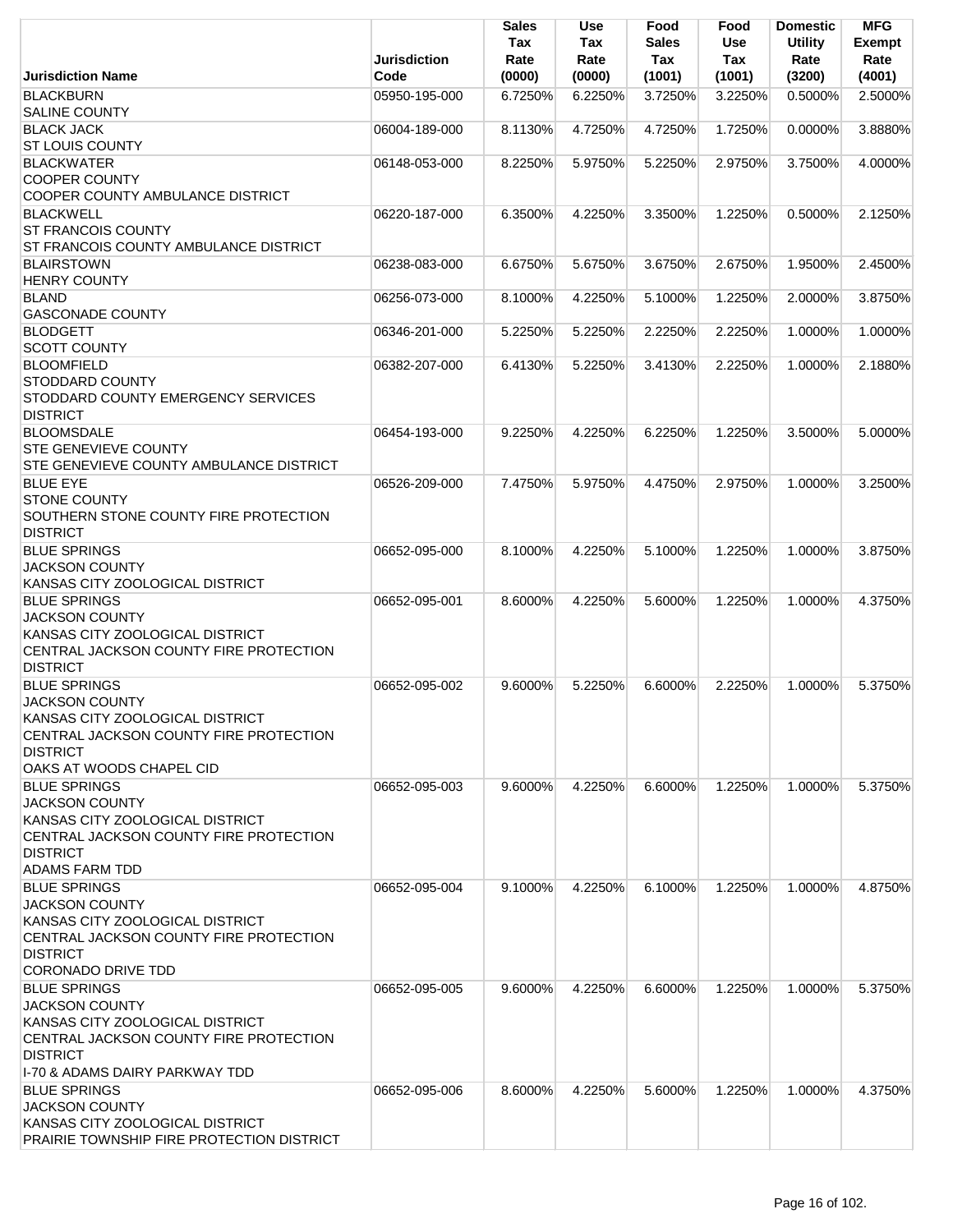|                                                                                                                                                                       | <b>Jurisdiction</b> | <b>Sales</b><br>Tax<br>Rate | <b>Use</b><br>Tax<br>Rate | Food<br><b>Sales</b><br>Tax | Food<br><b>Use</b><br>Tax | <b>Domestic</b><br><b>Utility</b><br>Rate | <b>MFG</b><br><b>Exempt</b><br>Rate |
|-----------------------------------------------------------------------------------------------------------------------------------------------------------------------|---------------------|-----------------------------|---------------------------|-----------------------------|---------------------------|-------------------------------------------|-------------------------------------|
| <b>Jurisdiction Name</b>                                                                                                                                              | Code                | (0000)                      | (0000)                    | (1001)                      | (1001)                    | (3200)                                    | (4001)                              |
| <b>BLUE SPRINGS</b><br><b>JACKSON COUNTY</b><br>KANSAS CITY ZOOLOGICAL DISTRICT<br>CENTRAL JACKSON COUNTY FIRE PROTECTION<br><b>DISTRICT</b><br><b>WHITE OAK CID</b>  | 06652-095-007       | 9.6000%                     | 5.2250%                   | 6.6000%                     | 2.2250%                   | 1.0000%                                   | 5.3750%                             |
| <b>BLUE SPRINGS</b><br><b>JACKSON COUNTY</b><br>KANSAS CITY ZOOLOGICAL DISTRICT<br>CENTRAL JACKSON COUNTY FIRE PROTECTION<br><b>DISTRICT</b><br><b>FALL CREEK CID</b> | 06652-095-008       | 9.6000%                     | 5.2250%                   | 6.6000%                     | 2.2250%                   | 1.0000%                                   | 5.3750%                             |
| <b>BLUE SUMMIT</b><br><b>JACKSON COUNTY</b><br>INTER CITY FIRE PROTECTION DISTRICT<br>KANSAS CITY ZOOLOGICAL DISTRICT                                                 | 06670-095-000       | 6.6000%                     | 4.2250%                   | 3.6000%                     | 1.2250%                   | $0.0000\%$                                | 2.3750%                             |
| <b>BLUE VUE</b><br><b>JACKSON COUNTY</b><br>KANSAS CITY ZOOLOGICAL DISTRICT                                                                                           | 06706-095-000       | 5.6000%                     | 4.2250%                   | 2.6000%                     | 1.2250%                   | 0.0000%                                   | 1.3750%                             |
| <b>BLYTHEDALE</b><br><b>HARRISON COUNTY</b>                                                                                                                           | 06742-081-000       | 5.4750%                     | 5.4750%                   | 2.4750%                     | 2.4750%                   | 0.0000%                                   | 1.2500%                             |
| <b>BOGARD</b><br><b>CARROLL COUNTY</b>                                                                                                                                | 06832-033-000       | 5.7250%                     | 5.7250%                   | 2.7250%                     | 2.7250%                   | 1.0000%                                   | 1.5000%                             |
| <b>BOIS D'ARC</b><br><b>GREENE COUNTY</b>                                                                                                                             | 06904-077-000       | 5.9750%                     | 4.2250%                   | 2.9750%                     | 1.2250%                   | 0.8750%                                   | 1.7500%                             |
| <b>BOLCKOW</b><br><b>ANDREW COUNTY</b><br>ANDREW COUNTY AMBULANCE DISTRICT                                                                                            | 06922-003-000       | 6.4250%                     | 5.9250%                   | 3.4250%                     | 2.9250%                   | 0.0000%                                   | 2.2000%                             |
| <b>BOLIVAR</b><br>POLK COUNTY                                                                                                                                         | 06976-167-000       | 8.1000%                     | 4.2250%                   | 5.1000%                     | 1.2250%                   | 2.8750%                                   | 3.8750%                             |
| <b>BONA</b><br><b>DADE COUNTY</b><br>DADE COUNTY AMBULANCE DISTRICT                                                                                                   | 06994-057-000       | 6.4750%                     | 5.9750%                   | 3.4750%                     | 2.9750%                   | 1.7500%                                   | 2.2500%                             |
| <b>BONNE TERRE</b><br><b>ST FRANCOIS COUNTY</b><br>ST FRANCOIS COUNTY AMBULANCE DISTRICT                                                                              | 07102-187-000       | 8.3500%                     | 4.2250%                   | 5.3500%                     | 1.2250%                   | 1.5000%                                   | 4.1250%                             |
| <b>BONNOTS MILL</b><br><b>OSAGE COUNTY</b><br><b>OSAGE AMBULANCE DISTRICT</b>                                                                                         | 07120-151-000       | 6.4750%                     | 5.9750%                   | 3.4750%                     | 2.9750%                   | 1.2500%                                   | 2.2500%                             |
| <b>BOONVILLE</b><br><b>COOPER COUNTY</b><br>COOPER COUNTY AMBULANCE DISTRICT                                                                                          | 07318-053-000       | 8.2250%                     | 7.9750%                   | 5.2250%                     | 4.9750%                   | 2.7500%                                   | 4.0000%                             |
| <b>BOONVILLE</b><br><b>COOPER COUNTY</b><br>COOPER COUNTY AMBULANCE DISTRICT<br><b>BOONVILLE RIVERFRONT TDD</b>                                                       | 07318-053-001       | 9.2250%                     | 7.9750%                   | 6.2250%                     | 4.9750%                   | 2.7500%                                   | 5.0000%                             |
| <b>BOONVILLE</b><br><b>COOPER COUNTY</b><br>COOPER COUNTY AMBULANCE DISTRICT<br><b>HAIL RIDGE CID</b>                                                                 | 07318-053-002       | 9.2250%                     | 7.9750%                   | 6.2250%                     | 4.9750%                   | 2.7500%                                   | 5.0000%                             |
| <b>BOSS</b><br><b>DENT COUNTY</b>                                                                                                                                     | 07390-065-000       | 6.4750%                     | 4.2250%                   | 3.4750%                     | 1.2250%                   | 1.0000%                                   | 2.2500%                             |
| <b>BOSWORTH</b><br><b>CARROLL COUNTY</b>                                                                                                                              | 07426-033-000       | 5.7250%                     | 5.7250%                   | 2.7250%                     | 2.7250%                   | 1.0000%                                   | 1.5000%                             |
| <b>BOULDER CITY</b><br><b>NEWTON COUNTY</b>                                                                                                                           | 07444-145-000       | 5.3500%                     | 4.2250%                   | 2.3500%                     | 1.2250%                   | 1.1250%                                   | 1.1250%                             |
| <b>BOURBON</b><br><b>CRAWFORD COUNTY</b><br>NORTH CRAWFORD COUNTY AMBULANCE DISTRICT<br><b>BOURBON FIRE PROTECTION DISTRICT</b>                                       | 07534-055-000       | 9.6000%                     | 4.2250%                   | 6.6000%                     | 1.2250%                   | 1.8750%                                   | 5.3750%                             |
| <b>BOWERS MILL</b><br><b>LAWRENCE COUNTY</b>                                                                                                                          | 07588-109-000       | 5.8500%                     | 5.8500%                   | 2.8500%                     | 2.8500%                   | 0.0000%                                   | 1.6250%                             |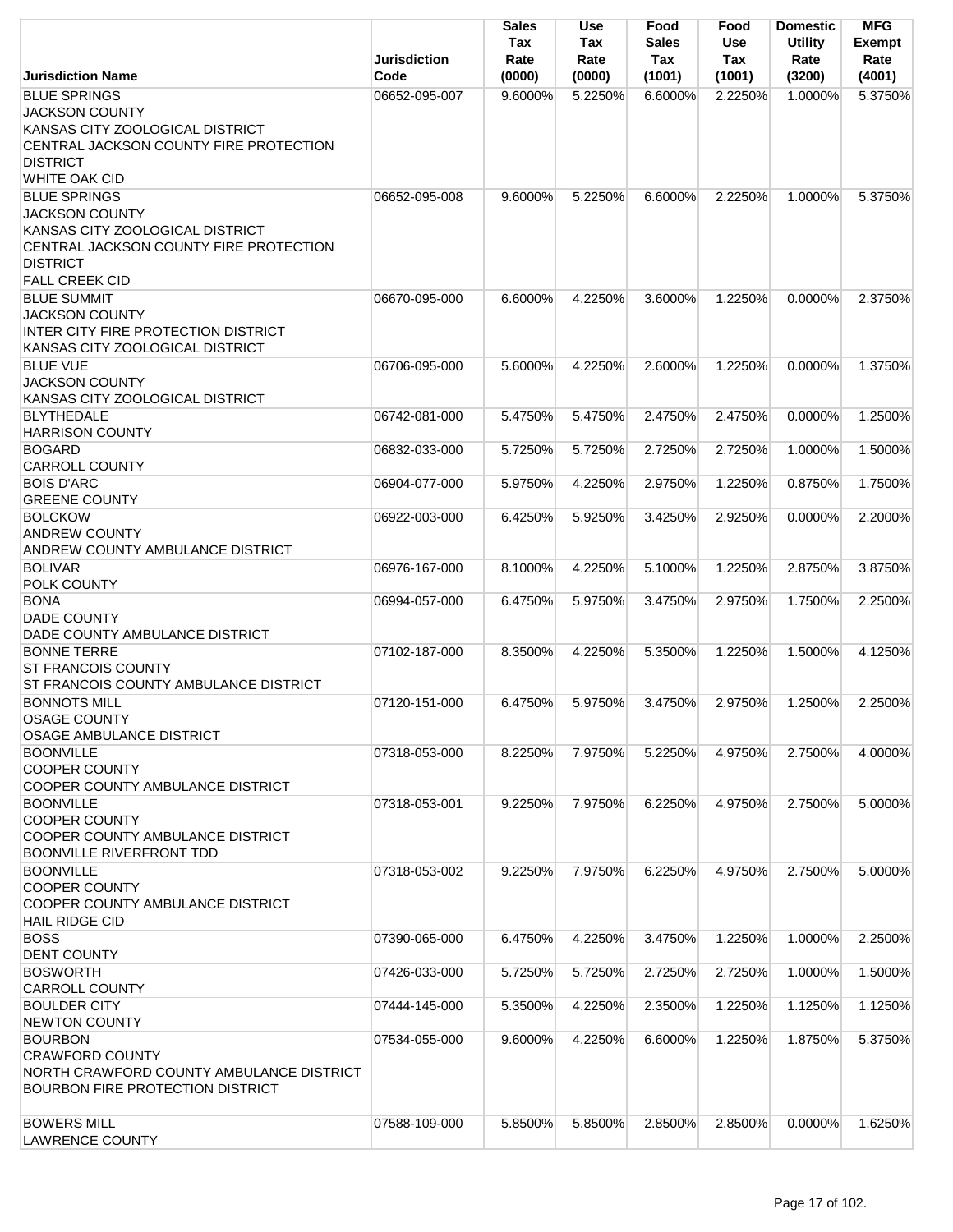|                                                        | <b>Jurisdiction</b> | <b>Sales</b><br>Tax<br>Rate | <b>Use</b><br>Tax<br>Rate | Food<br><b>Sales</b><br>Tax | Food<br>Use<br>Tax | <b>Domestic</b><br><b>Utility</b><br>Rate | <b>MFG</b><br>Exempt<br>Rate |
|--------------------------------------------------------|---------------------|-----------------------------|---------------------------|-----------------------------|--------------------|-------------------------------------------|------------------------------|
| <b>Jurisdiction Name</b>                               | Code                | (0000)                      | (0000)                    | (1001)                      | (1001)             | (3200)                                    | (4001)                       |
| <b>BOWLING GREEN</b>                                   | 07660-163-000       | 8.4750%                     | 4.2250%                   | 5.4750%                     | 1.2250%            | 2.0000%                                   | 4.2500%                      |
| PIKE COUNTY<br><b>BRADLEYVILLE</b>                     | 07822-213-000       | 6.1000%                     | 4.2250%                   | 3.1000%                     | 1.2250%            | 0.0000%                                   | 1.8750%                      |
| <b>TANEY COUNTY</b>                                    |                     |                             |                           |                             |                    |                                           |                              |
| TANEY COUNTY AMBULANCE DISTRICT                        |                     |                             |                           |                             |                    |                                           |                              |
| <b>BRAGGADOCIO</b>                                     | 07840-155-000       | 6.7250%                     | 4.2250%                   | 3.7250%                     | 1.2250%            | 1.2500%                                   | 2.5000%                      |
| PEMISCOT COUNTY                                        |                     |                             |                           |                             |                    |                                           |                              |
| <b>BRAGG CITY</b>                                      | 07876-155-000       | 6.7250%                     | 4.2250%                   | 3.7250%                     | 1.2250%            | 1.2500%                                   | 2.5000%                      |
| PEMISCOT COUNTY                                        |                     |                             |                           |                             |                    |                                           |                              |
| <b>BRANDSVILLE</b>                                     | 07948-091-000       | 5.6620%                     | 5.6620%                   | 2.6620%                     | 2.6620%            | 0.0000%                                   | 1.4370%                      |
| <b>HOWELL COUNTY</b>                                   |                     |                             |                           |                             |                    |                                           |                              |
| <b>BRANSON</b>                                         | 07966-213-000       | 8.1000%                     | 4.2250%                   | 5.1000%                     | 1.2250%            | 1.0000%                                   | 3.8750%                      |
| <b>TANEY COUNTY</b>                                    |                     |                             |                           |                             |                    |                                           |                              |
| <b>TANEY COUNTY AMBULANCE DISTRICT</b>                 |                     |                             |                           |                             |                    |                                           |                              |
| <b>BRANSON</b><br><b>TANEY COUNTY</b>                  | 07966-213-001       | 9.6000%                     | 4.2250%                   | 5.6000%                     | 1.2250%            | 1.0000%                                   | 5.3750%                      |
| TANEY COUNTY AMBULANCE DISTRICT                        |                     |                             |                           |                             |                    |                                           |                              |
| <b>BRANSON HILLS CID</b>                               |                     |                             |                           |                             |                    |                                           |                              |
| <b>BRANSON/LAKES AREA TCED</b>                         |                     |                             |                           |                             |                    |                                           |                              |
| <b>BRANSON</b>                                         | 07966-213-002       | 9.1000%                     | 4.2250%                   | 6.1000%                     | 1.2250%            | 1.0000%                                   | 4.8750%                      |
| <b>TANEY COUNTY</b>                                    |                     |                             |                           |                             |                    |                                           |                              |
| TANEY COUNTY AMBULANCE DISTRICT                        |                     |                             |                           |                             |                    |                                           |                              |
| BRANSON HILLS INFRASTRUCTURE FACILITIES CID            |                     |                             |                           |                             |                    |                                           |                              |
|                                                        |                     |                             |                           |                             |                    |                                           |                              |
| <b>BRANSON</b>                                         | 07966-213-003       | 10.1000%                    | 4.2250%                   | 6.1000%                     | 1.2250%            | 1.0000%                                   | 5.8750%                      |
| <b>TANEY COUNTY</b>                                    |                     |                             |                           |                             |                    |                                           |                              |
| TANEY COUNTY AMBULANCE DISTRICT                        |                     |                             |                           |                             |                    |                                           |                              |
| <b>BRANSON/LAKES AREA TCED</b>                         |                     |                             |                           |                             |                    |                                           |                              |
| BRANSON HILLS INFRASTRUCTURE FACILITIES CID            |                     |                             |                           |                             |                    |                                           |                              |
| <b>BRANSON</b>                                         | 07966-213-004       | 9.1000%                     | 4.2250%                   | 5.1000%                     | 1.2250%            | 1.0000%                                   | 4.8750%                      |
| <b>TANEY COUNTY</b>                                    |                     |                             |                           |                             |                    |                                           |                              |
| TANEY COUNTY AMBULANCE DISTRICT                        |                     |                             |                           |                             |                    |                                           |                              |
| <b>BRANSON/LAKES AREA TCED</b>                         |                     |                             |                           |                             |                    |                                           |                              |
| <b>BRANSON</b>                                         | 07966-213-005       | 10.1000%                    | 4.2250%                   | 6.1000%                     | 1.2250%            | 1.0000%                                   | 5.8750%                      |
| <b>TANEY COUNTY</b>                                    |                     |                             |                           |                             |                    |                                           |                              |
| TANEY COUNTY AMBULANCE DISTRICT                        |                     |                             |                           |                             |                    |                                           |                              |
| <b>BRANSON/LAKES AREA TCED</b>                         |                     |                             |                           |                             |                    |                                           |                              |
| <b>BRANSON LANDING TDD</b>                             |                     |                             |                           |                             |                    |                                           |                              |
| <b>BRANSON</b>                                         | 07966-213-006       | 10.1000%                    | 4.2250%                   | 6.1000%                     | 1.2250%            | 1.0000%                                   | 5.8750%                      |
| <b>TANEY COUNTY</b><br>TANEY COUNTY AMBULANCE DISTRICT |                     |                             |                           |                             |                    |                                           |                              |
| <b>BRANSON/LAKES AREA TCED</b>                         |                     |                             |                           |                             |                    |                                           |                              |
| <b>HISTORIC DOWNTOWN BRANSON CID</b>                   |                     |                             |                           |                             |                    |                                           |                              |
| <b>BRANSON</b>                                         | 07966-213-007       | 10.1000%                    | 5.2250%                   | 6.1000%                     | 2.2250%            | 1.0000%                                   | 5.8750%                      |
| <b>TANEY COUNTY</b>                                    |                     |                             |                           |                             |                    |                                           |                              |
| <b>TANEY COUNTY AMBULANCE DISTRICT</b>                 |                     |                             |                           |                             |                    |                                           |                              |
| BRANSON/LAKES AREA TCED                                |                     |                             |                           |                             |                    |                                           |                              |
| 76 ENTERTAINMENT CID                                   |                     |                             |                           |                             |                    |                                           |                              |
| <b>BRANSON WEST</b>                                    | 07989-209-000       | 8.4750%                     | 5.9750%                   | 5.4750%                     | 2.9750%            | 1.0000%                                   | 4.2500%                      |
| <b>STONE COUNTY</b>                                    |                     |                             |                           |                             |                    |                                           |                              |
| SOUTHERN STONE COUNTY FIRE PROTECTION                  |                     |                             |                           |                             |                    |                                           |                              |
| <b>DISTRICT</b>                                        |                     |                             |                           |                             |                    |                                           |                              |
| <b>BRASHEAR</b>                                        | 08002-001-000       | 6.6000%                     | 5.2250%                   | 3.6000%                     | 2.2250%            | 1.0000%                                   | 2.3750%                      |
| <b>ADAIR COUNTY</b><br>ADAIR COUNTY AMBULANCE DISTRICT |                     |                             |                           |                             |                    |                                           |                              |
| <b>BRASHER</b>                                         | 08020-155-000       | 6.7250%                     | 4.2250%                   | 3.7250%                     | 1.2250%            | 1.2500%                                   | 2.5000%                      |
| <b>PEMISCOT COUNTY</b>                                 |                     |                             |                           |                             |                    |                                           |                              |
| <b>BRAYMER</b>                                         | 08038-025-000       | 7.7250%                     | 6.2250%                   | 4.7250%                     | 3.2250%            | 0.0000%                                   | 3.5000%                      |
| <b>CALDWELL COUNTY</b>                                 |                     |                             |                           |                             |                    |                                           |                              |
| CALDWELL COUNTY AMBULANCE DISTRICT                     |                     |                             |                           |                             |                    |                                           |                              |
| <b>BRAZEAU</b>                                         | 08074-157-000       | 6.1000%                     | 6.1000%                   | 3.1000%                     | 3.1000%            | 1.3750%                                   | 1.8750%                      |
| PERRY COUNTY                                           |                     |                             |                           |                             |                    |                                           |                              |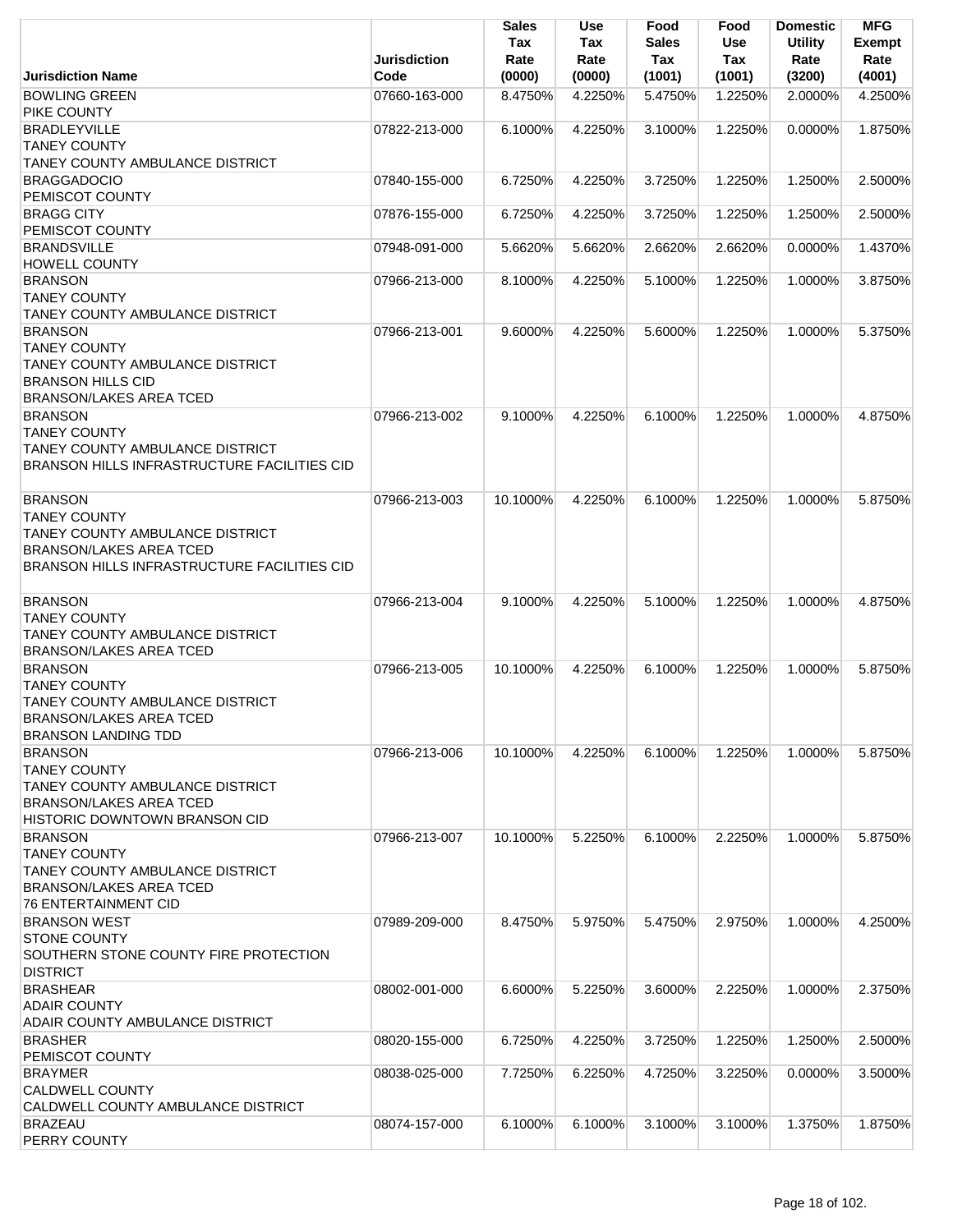|                                                    |                     | <b>Sales</b> | <b>Use</b>  | Food                | Food       | <b>Domestic</b>        | <b>MFG</b>     |
|----------------------------------------------------|---------------------|--------------|-------------|---------------------|------------|------------------------|----------------|
|                                                    | <b>Jurisdiction</b> | Tax<br>Rate  | Tax<br>Rate | <b>Sales</b><br>Tax | Use<br>Tax | <b>Utility</b><br>Rate | Exempt<br>Rate |
| <b>Jurisdiction Name</b>                           | Code                | (0000)       | (0000)      | (1001)              | (1001)     | (3200)                 | (4001)         |
| <b>BRECKENRIDGE</b>                                | 08128-025-000       | 7.7250%      | 6.2250%     | 4.7250%             | 3.2250%    | 0.0000%                | 3.5000%        |
| <b>CALDWELL COUNTY</b>                             |                     |              |             |                     |            |                        |                |
| CALDWELL COUNTY AMBULANCE DISTRICT                 |                     |              |             |                     |            |                        |                |
| <b>BRECKENRIDGE HILLS</b>                          | 08164-189-000       | 8.3630%      | 4.9750%     | 4.9750%             | 1.9750%    | 0.0000%                | 4.1380%        |
| <b>ST LOUIS COUNTY</b>                             |                     |              |             |                     |            |                        |                |
| <b>BRENTWOOD</b>                                   | 08236-189-000       | 9.1130%      | 4.2250%     | 5.7250%             | 1.2250%    | 0.0000%                | 4.8880%        |
| <b>ST LOUIS COUNTY</b>                             |                     |              |             |                     |            |                        |                |
| <b>BRENTWOOD</b>                                   | 08236-189-001       | 10.1130%     | 5.2250%     | 6.7250%             | 2.2250%    | 0.0000%                | 5.8880%        |
| <b>ST LOUIS COUNTY</b><br>8750 MANCHESTER ROAD CID |                     |              |             |                     |            |                        |                |
| <b>BRENTWOOD</b>                                   | 08236-189-002       | 10.1130%     | 4.2250%     | 6.7250%             | 1.2250%    | $0.0000\%$             | 5.8880%        |
| <b>ST LOUIS COUNTY</b>                             |                     |              |             |                     |            |                        |                |
| <b>BRENTWOOD/EAGER TDD</b>                         |                     |              |             |                     |            |                        |                |
| <b>BRENTWOOD</b>                                   | 08236-189-003       | 10.1130%     | 4.2250%     | 6.7250%             | 1.2250%    | 0.0000%                | 5.8880%        |
| <b>ST LOUIS COUNTY</b>                             |                     |              |             |                     |            |                        |                |
| HANLEY ROAD CORRIDOR TDD                           |                     |              |             |                     |            |                        |                |
| BRENTWOOD (T8)                                     | 08244-189-000       | 9.1130%      | 4.2250%     | 5.7250%             | 1.2250%    | $0.0000\%$             | 4.8880%        |
| <b>ST LOUIS COUNTY</b>                             |                     |              |             |                     |            |                        |                |
| BRENTWOOD (T8)                                     | 08244-189-001       | 10.1130%     | 4.2250%     | 6.7250%             | 1.2250%    | 0.0000%                | 5.8880%        |
| <b>ST LOUIS COUNTY</b><br>HANLEY/EAGER ROAD TDD    |                     |              |             |                     |            |                        |                |
| BRENTWOOD (T9)                                     | 08245-189-000       | 9.1130%      | 4.2250%     | 5.7250%             | 1.2250%    | 0.0000%                | 4.8880%        |
| <b>ST LOUIS COUNTY</b>                             |                     |              |             |                     |            |                        |                |
| BRENTWOOD (T9)                                     | 08245-189-001       | 10.1130%     | 4.2250%     | 6.7250%             | 1.2250%    | 0.0000%                | 5.8880%        |
| <b>ST LOUIS COUNTY</b>                             |                     |              |             |                     |            |                        |                |
| <b>HANLEY STATION TDD</b>                          |                     |              |             |                     |            |                        |                |
| <b>BRIAR</b>                                       | 08290-181-000       | 6.2250%      | 4.2250%     | 3.2250%             | 1.2250%    | 2.0000%                | 2.0000%        |
| <b>RIPLEY COUNTY</b>                               |                     |              |             |                     |            |                        |                |
| <b>BRIDGETON</b>                                   | 08398-189-000       | 8.8630%      | 4.2250%     | 5.4750%             | 1.2250%    | 0.0000%                | 4.6380%        |
| <b>ST LOUIS COUNTY</b>                             |                     |              |             |                     |            |                        |                |
| <b>BRIDGETON</b><br><b>ST LOUIS COUNTY</b>         | 08398-189-001       | 9.8630%      | 4.2250%     | 6.4750%             | 1.2250%    | 0.0000%                | 5.6380%        |
| 370/MO BOTTOM ROAD/TAUSSIG ROAD TDD                |                     |              |             |                     |            |                        |                |
| <b>BRIDGETON</b>                                   | 08398-189-002       | 9.8630%      | 4.2250%     | 6.4750%             | 1.2250%    | 0.0000%                | 5.6380%        |
| <b>ST LOUIS COUNTY</b>                             |                     |              |             |                     |            |                        |                |
| <b>HILLTOP CID</b>                                 |                     |              |             |                     |            |                        |                |
| <b>BRIDGETON</b>                                   | 08398-189-003       | 10.8630%     | 5.2250%     | 7.4750%             | 2.2250%    | 0.0000%                | 6.6380%        |
| <b>ST LOUIS COUNTY</b>                             |                     |              |             |                     |            |                        |                |
| <b>BRIDGETON NWP CID</b>                           |                     |              |             |                     |            |                        |                |
| <b>BRIDGETON NWP TDD</b>                           |                     |              |             |                     |            |                        |                |
| <b>BRIDGETON</b><br><b>ST LOUIS COUNTY</b>         | 08398-189-004       | 10.8630%     | 5.2250%     | 7.4750%             | 2.2250%    | 0.0000%                | 6.6380%        |
| MISSOURI BOTTOM ROAD CID                           |                     |              |             |                     |            |                        |                |
| MISSOURI BOTTOM ROAD TDD                           |                     |              |             |                     |            |                        |                |
| <b>BRIDGETON (X1)</b>                              | 08399-189-000       | 8.8630%      | 4.2250%     | 5.4750%             | 1.2250%    | 0.0000%                | 4.6380%        |
| <b>ST LOUIS COUNTY</b>                             |                     |              |             |                     |            |                        |                |
| <b>BRIDGETON (X2)</b>                              | 08400-189-000       | 8.8630%      | 4.2250%     | 5.4750%             | 1.2250%    | 0.0000%                | 4.6380%        |
| <b>ST LOUIS COUNTY</b>                             |                     |              |             |                     |            |                        |                |
| <b>BRIDGETON (T3)</b>                              | 08403-189-000       | 8.8630%      | 4.2250%     | 5.4750%             | 1.2250%    | 0.0000%                | 4.6380%        |
| <b>ST LOUIS COUNTY</b><br><b>BRIDGETON (T3)</b>    | 08403-189-001       | 9.8630%      | 4.2250%     | 6.4750%             | 1.2250%    | 0.0000%                | 5.6380%        |
| <b>ST LOUIS COUNTY</b>                             |                     |              |             |                     |            |                        |                |
| <b>HILLTOP CID</b>                                 |                     |              |             |                     |            |                        |                |
| <b>BRIDGETON (T4)</b>                              | 08404-189-000       | 8.8630%      | 4.2250%     | 5.4750%             | 1.2250%    | 0.0000%                | 4.6380%        |
| <b>ST LOUIS COUNTY</b>                             |                     |              |             |                     |            |                        |                |
| <b>BRIDGETON (T4)</b>                              | 08404-189-001       | 9.8630%      | 4.2250%     | 6.4750%             | 1.2250%    | 0.0000%                | 5.6380%        |
| <b>ST LOUIS COUNTY</b>                             |                     |              |             |                     |            |                        |                |
| <b>HILLTOP CID</b>                                 |                     |              |             |                     |            |                        |                |
| <b>BRIGHTON</b>                                    | 08452-167-000       | 5.6000%      | 4.2250%     | 2.6000%             | 1.2250%    | 1.3750%                | 1.3750%        |
| POLK COUNTY<br><b>BRIMSON</b>                      | 08470-079-000       | 5.7250%      | 4.2250%     | 2.7250%             | 1.2250%    | 1.5000%                | 1.5000%        |
| <b>GRUNDY COUNTY</b>                               |                     |              |             |                     |            |                        |                |
|                                                    |                     |              |             |                     |            |                        |                |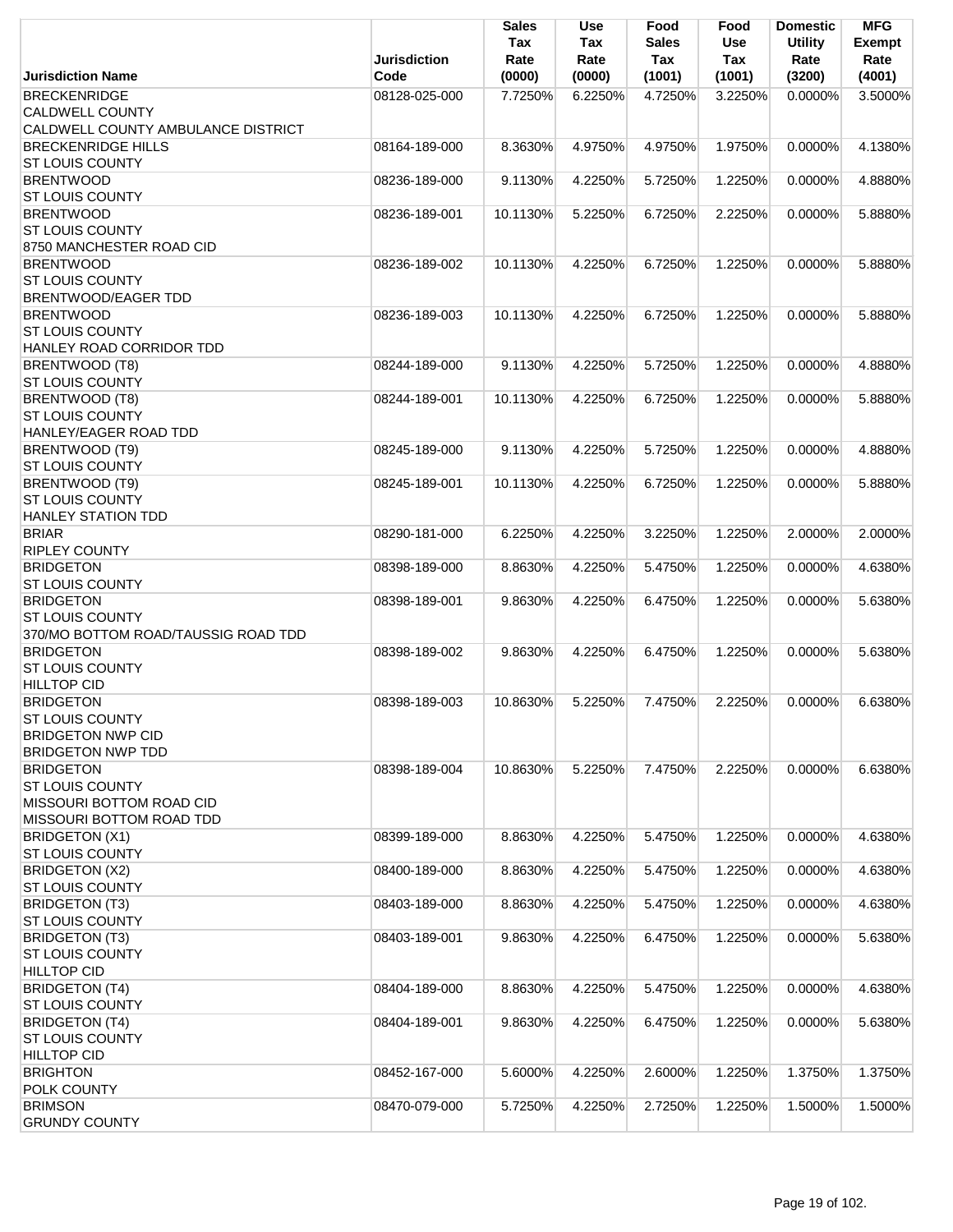|                                                                                                                    | <b>Jurisdiction</b> | <b>Sales</b><br>Tax<br>Rate | Use<br>Tax<br>Rate | Food<br><b>Sales</b><br>Tax | Food<br><b>Use</b><br>Tax | <b>Domestic</b><br><b>Utility</b><br>Rate | <b>MFG</b><br><b>Exempt</b><br>Rate |
|--------------------------------------------------------------------------------------------------------------------|---------------------|-----------------------------|--------------------|-----------------------------|---------------------------|-------------------------------------------|-------------------------------------|
| <b>Jurisdiction Name</b>                                                                                           | Code                | (0000)                      | (0000)             | (1001)                      | (1001)                    | (3200)                                    | (4001)                              |
| <b>BRINKTOWN</b><br><b>MARIES COUNTY</b><br>MARIES-OSAGE AMBULANCE DISTRICT                                        | 08488-125-000       | 6.3910%                     | 5.8910%            | 3.3910%                     | 2.8910%                   | 1.6660%                                   | 2.1660%                             |
| <b>BRIXEY</b><br><b>OZARK COUNTY</b>                                                                               | 08524-153-000       | 6.7250%                     | 4.2250%            | 3.7250%                     | 1.2250%                   | 1.0000%                                   | 2.5000%                             |
| OZARK COUNTY AMBULANCE DISTRICT                                                                                    |                     |                             |                    |                             |                           |                                           |                                     |
| <b>BRONAUGH</b><br><b>VERNON COUNTY</b>                                                                            | 08614-217-000       | 5.2250%                     | 4.2250%            | 2.2250%                     | 1.2250%                   | 0.0000%                                   | 1.0000%                             |
| <b>BROOKFIELD</b><br><b>LINN COUNTY</b><br>LINN COUNTY AMBULANCE DISTRICT                                          | 08650-115-000       | 8.4750%                     | 7.9750%            | 5.4750%                     | 4.9750%                   | 2.7500%                                   | 4.2500%                             |
| <b>BROOKLYN HEIGHTS</b><br><b>JASPER COUNTY</b>                                                                    | 08776-097-000       | 5.4500%                     | 4.2250%            | 2.4500%                     | 1.2250%                   | 0.0000%                                   | 1.2250%                             |
| <b>BROSELEY</b>                                                                                                    | 08812-023-000       | 5.2250%                     | 4.2250%            | 2.2250%                     | 1.2250%                   | 1.0000%                                   | 1.0000%                             |
| <b>BUTLER COUNTY</b><br><b>BROWNBRANCH</b><br><b>TANEY COUNTY</b><br><b>TANEY COUNTY AMBULANCE DISTRICT</b>        | 08848-213-000       | 6.1000%                     | 4.2250%            | 3.1000%                     | 1.2250%                   | $0.0000\%$                                | 1.8750%                             |
| <b>BROWNING</b><br><b>LINN COUNTY</b><br>LINN COUNTY AMBULANCE DISTRICT                                            | 08884-115-000       | 8.2250%                     | 7.7250%            | 5.2250%                     | 4.7250%                   | 2.5000%                                   | 4.0000%                             |
| <b>BROWNING</b><br><b>SULLIVAN COUNTY</b>                                                                          | 08884-211-000       | 8.9750%                     | 8.9750%            | 5.9750%                     | 5.9750%                   | 3.7500%                                   | 4.7500%                             |
| <b>BROWNINGTON</b>                                                                                                 | 08902-083-000       | 5.6750%                     | 5.6750%            | 2.6750%                     | 2.6750%                   | 0.9500%                                   | 1.4500%                             |
| <b>HENRY COUNTY</b><br><b>BROWNWOOD</b>                                                                            | 08956-207-000       | 5.4130%                     | 4.2250%            | 2.4130%                     | 1.2250%                   | 0.0000%                                   | 1.1880%                             |
| <b>STODDARD COUNTY</b><br>STODDARD COUNTY EMERGENCY SERVICES<br><b>DISTRICT</b>                                    |                     |                             |                    |                             |                           |                                           |                                     |
| <b>BRUMLEY</b><br><b>MILLER COUNTY</b><br>MILLER COUNTY AMBULANCE DISTRICT                                         | 08974-131-000       | 6.7250%                     | 5.2250%            | 3.7250%                     | 2.2250%                   | 2.0000%                                   | 2.5000%                             |
| <b>BRUNER</b><br><b>CHRISTIAN COUNTY</b><br>CHRISTIAN COUNTY EMERGENCY SERVICES<br><b>DISTRICT</b>                 | 08992-043-000       | 5.9750%                     | 4.2250%            | 2.9750%                     | 1.2250%                   | 0.2500%                                   | 1.7500%                             |
| <b>BRUNSWICK</b><br><b>CHARITON COUNTY</b>                                                                         | 09046-041-000       | 7.9750%                     | 7.9750%            | 4.9750%                     | 4.9750%                   | 1.5000%                                   | 3.7500%                             |
| <b>BUCKLIN</b><br><b>LINN COUNTY</b><br>LINN COUNTY AMBULANCE DISTRICT                                             | 09388-115-000       | 7.2250%                     | 6.7250%            | 4.2250%                     | 3.7250%                   | 2.5000%                                   | 3.0000%                             |
| <b>BUCKNER</b><br><b>JACKSON COUNTY</b><br>KANSAS CITY ZOOLOGICAL DISTRICT                                         | 09424-095-000       | 7.6000%                     | 6.2250%            | 4.6000%                     | 3.2250%                   | 1.5000%                                   | 3.3750%                             |
| <b>BUCYRUS</b><br><b>TEXAS COUNTY</b>                                                                              | 09478-215-000       | 6.1000%                     | 6.1000%            | 3.1000%                     | 3.1000%                   | 1.8750%                                   | 1.8750%                             |
| <b>BUELL</b><br>MONTGOMERY COUNTY                                                                                  | 09496-139-000       | 6.4750%                     | 4.2250%            | 3.4750%                     | 1.2250%                   | 2.2500%                                   | 2.2500%                             |
| <b>BUFFALO</b>                                                                                                     | 09514-059-000       | 7.7250%                     | 4.2250%            | 4.7250%                     | 1.2250%                   | 3.0000%                                   | 3.5000%                             |
| <b>DALLAS COUNTY</b><br><b>BULL CREEK VILLAGE</b><br><b>TANEY COUNTY</b><br><b>TANEY COUNTY AMBULANCE DISTRICT</b> | 09642-213-000       | 7.1000%                     | 4.2250%            | 4.1000%                     | 1.2250%                   | 0.0000%                                   | 2.8750%                             |
| <b>BUNCETON</b><br><b>COOPER COUNTY</b><br>COOPER COUNTY AMBULANCE DISTRICT                                        | 09658-053-000       | 7.2250%                     | 5.9750%            | 4.2250%                     | 2.9750%                   | 1.7500%                                   | 3.0000%                             |
| <b>BUNKER</b><br><b>DENT COUNTY</b>                                                                                | 09694-065-000       | 8.4750%                     | 4.2250%            | 5.4750%                     | 1.2250%                   | 1.0000%                                   | 4.2500%                             |
| <b>BUNKER</b><br><b>REYNOLDS COUNTY</b><br>REYNOLDS COUNTY AMBULANCE DISTRICT                                      | 09694-179-000       | 7.7250%                     | 4.2250%            | 4.7250%                     | 1.2250%                   | 0.0000%                                   | 3.5000%                             |
| <b>BURFORDVILLE</b>                                                                                                | 09784-031-000       | 5.2250%                     | 5.2250%            | 2.2250%                     | 2.2250%                   | 1.0000%                                   | 1.0000%                             |
| <b>CAPE GIRARDEAU COUNTY</b>                                                                                       |                     |                             |                    |                             |                           |                                           |                                     |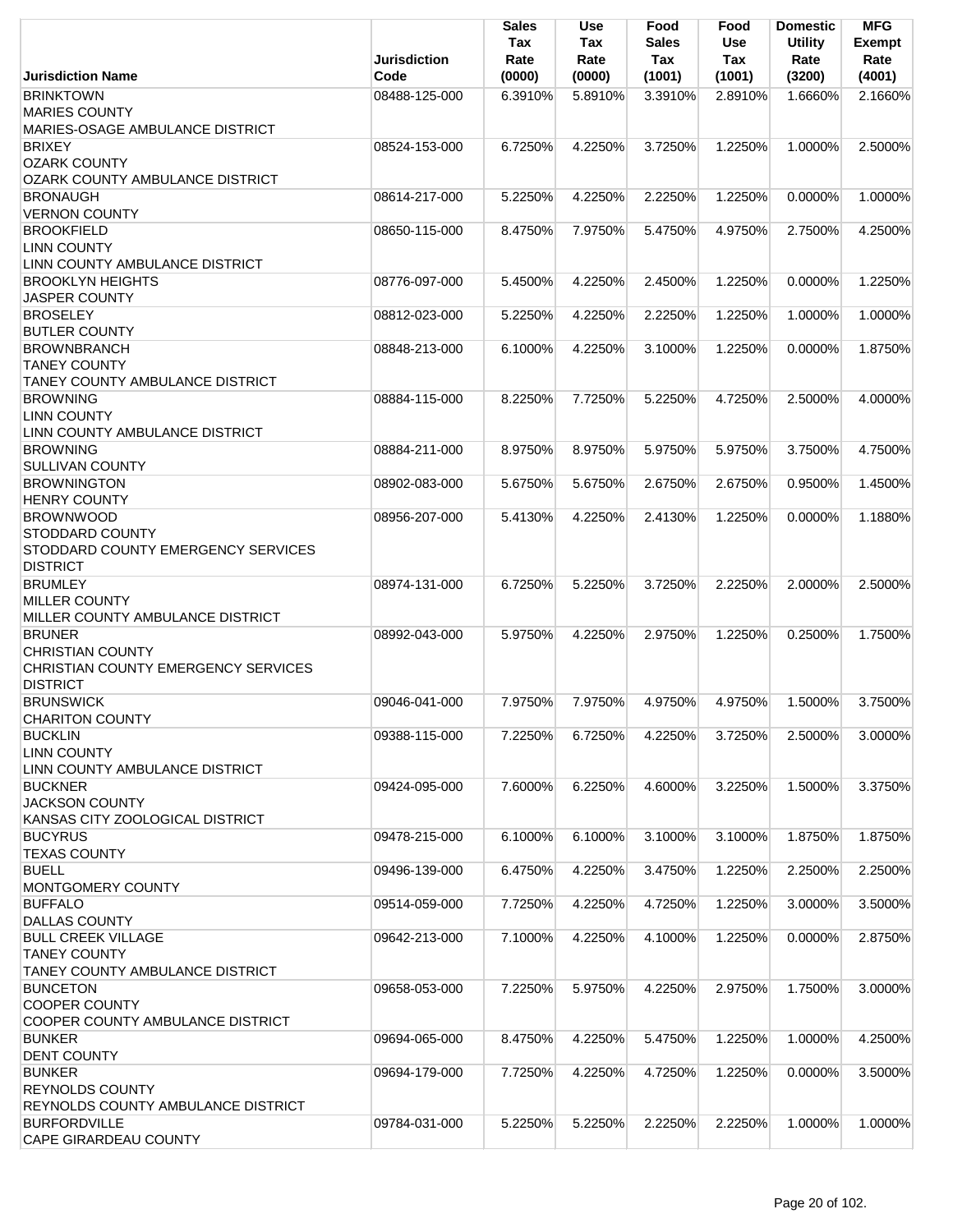|                                                              | <b>Jurisdiction</b> | Sales<br>Tax<br>Rate | <b>Use</b><br>Tax<br>Rate | Food<br><b>Sales</b><br>Tax | Food<br>Use<br>Tax | <b>Domestic</b><br><b>Utility</b><br>Rate | <b>MFG</b><br><b>Exempt</b><br>Rate |
|--------------------------------------------------------------|---------------------|----------------------|---------------------------|-----------------------------|--------------------|-------------------------------------------|-------------------------------------|
| <b>Jurisdiction Name</b>                                     | Code                | (0000)               | (0000)                    | (1001)                      | (1001)             | (3200)                                    | (4001)                              |
| <b>BURGESS</b>                                               | 09802-011-000       | 5.7250%              | 4.2250%                   | 2.7250%                     | 1.2250%            | 0.0000%                                   | 1.5000%                             |
| <b>BARTON COUNTY</b>                                         |                     |                      |                           |                             |                    |                                           |                                     |
| <b>BARTON COUNTY AMBULANCE DISTRICT</b>                      |                     |                      |                           |                             |                    |                                           |                                     |
| <b>BURLINGTON JUNCTION</b>                                   | 09838-147-000       | 6.2250%              | 5.7250%                   | 3.2250%                     | 2.7250%            | $0.0000\%$                                | 2.0000%                             |
| <b>NODAWAY COUNTY</b>                                        |                     |                      |                           |                             |                    |                                           |                                     |
| NODAWAY COUNTY AMBULANCE DISTRICT                            |                     |                      |                           |                             |                    |                                           |                                     |
| <b>BUTLER</b>                                                | 10054-013-000       | 7.8500%              | 5.2250%                   | 4.8500%                     | 2.2250%            | 0.0000%                                   | 3.6250%                             |
| <b>BATES COUNTY</b><br><b>BUTTERFIELD</b>                    |                     |                      |                           |                             |                    |                                           |                                     |
| <b>BARRY COUNTY</b>                                          | 10144-009-000       | 7.2250%              | 5.2250%                   | 4.2250%                     | 2.2250%            | $0.0000\%$                                | 3.0000%                             |
| SOUTH BARRY COUNTY AMBULANCE DISTRICT                        |                     |                      |                           |                             |                    |                                           |                                     |
| <b>BYNUMVILLE</b>                                            | 10216-041-000       | 5.9750%              | 5.9750%                   | 2.9750%                     | 2.9750%            | 0.0000%                                   | 1.7500%                             |
| <b>CHARITON COUNTY</b>                                       |                     |                      |                           |                             |                    |                                           |                                     |
| <b>BYRNES MILL</b>                                           | 10240-099-001       | 8.8500%              | 4.2250%                   | 5.8500%                     | 1.2250%            | 1.5000%                                   | 4.6250%                             |
| JEFFERSON COUNTY                                             |                     |                      |                           |                             |                    |                                           |                                     |
| <b>HIGH RIDGE FIRE PROTECTION DISTRICT</b>                   |                     |                      |                           |                             |                    |                                           |                                     |
| JEFFERSON COUNTY EMERGENCY SERVICES                          |                     |                      |                           |                             |                    |                                           |                                     |
| <b>DISTRICT</b>                                              |                     |                      |                           |                             |                    |                                           |                                     |
| NORTH JEFFERSON COUNTY AMBULANCE DISTRICT                    |                     |                      |                           |                             |                    |                                           |                                     |
|                                                              |                     |                      |                           |                             |                    |                                           |                                     |
| <b>BYRNES MILL</b>                                           | 10240-099-002       | 8.8500%              | 4.2250%                   | 5.8500%                     | 1.2250%            | 1.5000%                                   | 4.6250%                             |
| JEFFERSON COUNTY                                             |                     |                      |                           |                             |                    |                                           |                                     |
| <b>HIGH RIDGE FIRE PROTECTION DISTRICT</b>                   |                     |                      |                           |                             |                    |                                           |                                     |
| JEFFERSON COUNTY EMERGENCY SERVICES                          |                     |                      |                           |                             |                    |                                           |                                     |
| <b>DISTRICT</b>                                              |                     |                      |                           |                             |                    |                                           |                                     |
| <b>BIG RIVER AMBULANCE DISTRICT</b>                          |                     |                      |                           |                             |                    |                                           |                                     |
| <b>CABOOL</b>                                                | 10288-215-000       | 7.6000%              | 7.6000%                   | 4.6000%                     | 4.6000%            | 3.3750%                                   | 3.3750%                             |
| <b>TEXAS COUNTY</b>                                          |                     |                      |                           |                             |                    |                                           |                                     |
| <b>CADET</b>                                                 | 10306-221-000       | 7.2250%              | 6.7250%                   | 4.2250%                     | 3.7250%            | 2.5000%                                   | 3.0000%                             |
| <b>WASHINGTON COUNTY</b>                                     |                     |                      |                           |                             |                    |                                           |                                     |
| WASHINGTON COUNTY AMBULANCE DISTRICT                         |                     |                      |                           |                             |                    |                                           |                                     |
| <b>CAINSVILLE</b>                                            | 10342-081-000       | 5.9750%              | 5.9750%                   | 2.9750%                     | 2.9750%            | 0.0000%                                   | 1.7500%                             |
| <b>HARRISON COUNTY</b>                                       |                     |                      |                           |                             |                    |                                           |                                     |
| CAIRO                                                        | 10360-175-000       | 5.9750%              | 5.4750%                   | 2.9750%                     | 2.4750%            | 0.0000%                                   | 1.7500%                             |
| <b>RANDOLPH COUNTY</b><br>RANDOLPH COUNTY AMBULANCE DISTRICT |                     |                      |                           |                             |                    |                                           |                                     |
| <b>CALEDONIA</b>                                             | 10432-221-000       | 8.2250%              | 6.7250%                   | 5.2250%                     | 3.7250%            | 2.5000%                                   | 4.0000%                             |
| <b>WASHINGTON COUNTY</b>                                     |                     |                      |                           |                             |                    |                                           |                                     |
| WASHINGTON COUNTY AMBULANCE DISTRICT                         |                     |                      |                           |                             |                    |                                           |                                     |
| <b>CALHOUN</b>                                               | 10450-083-000       | 7.6750%              | 5.6750%                   | 4.6750%                     | 2.6750%            | 1.9500%                                   | 3.4500%                             |
| <b>HENRY COUNTY</b>                                          |                     |                      |                           |                             |                    |                                           |                                     |
| <b>CALIFORNIA</b>                                            | 10468-135-000       | 7.9750%              | 6.7250%                   | 4.9750%                     | 3.7250%            | 2.0000%                                   | 3.7500%                             |
| <b>MONITEAU COUNTY</b>                                       |                     |                      |                           |                             |                    |                                           |                                     |
| <b>MID-MO AMBULANCE DISTRICT</b>                             |                     |                      |                           |                             |                    |                                           |                                     |
| MONITEAU COUNTY EMERGENCY SERVICES                           |                     |                      |                           |                             |                    |                                           |                                     |
| <b>DISTRICT</b>                                              |                     |                      |                           |                             |                    |                                           |                                     |
| <b>CALLAO</b>                                                | 10486-121-000       | 7.3500%              | 6.9750%                   | 4.3500%                     | 3.9750%            | 0.0000%                                   | 3.1250%                             |
| <b>MACON COUNTY</b>                                          |                     |                      |                           |                             |                    |                                           |                                     |
| <b>MACON COUNTY EMERGENCY SERVICES DISTRICT</b>              |                     |                      |                           |                             |                    |                                           |                                     |
|                                                              |                     |                      |                           |                             |                    |                                           |                                     |
| <b>CALVERTON PARK</b>                                        | 10612-189-000       | 8.1130%              | 4.2250%                   | 4.7250%                     | 1.2250%            | 0.0000%                                   | 3.8880%                             |
| <b>ST LOUIS COUNTY</b>                                       |                     |                      |                           |                             |                    |                                           |                                     |
| <b>CAMDEN</b>                                                | 10738-177-000       | 7.2250%              | 6.7250%                   | 4.2250%                     | 3.7250%            | 0.0000%                                   | 3.0000%                             |
| <b>RAY COUNTY</b>                                            |                     |                      |                           |                             |                    |                                           |                                     |
| <b>RAY COUNTY AMBULANCE DISTRICT</b>                         |                     |                      |                           |                             |                    |                                           |                                     |
| <b>CAMDEN POINT</b>                                          | 10792-165-000       | 5.6000%              | 5.6000%                   | 2.6000%                     | 2.6000%            | 0.0000%                                   | 1.3750%                             |
| PLATTE COUNTY                                                |                     |                      |                           |                             |                    |                                           |                                     |
| <b>CAMDENTON</b><br><b>CAMDEN COUNTY</b>                     | 10810-029-000       | 7.4750%              | 5.4750%                   | 4.4750%                     | 2.4750%            | 1.5000%                                   | 3.2500%                             |
| <b>CAMDENTON</b>                                             | 10810-029-001       | 8.4750%              | 5.4750%                   | 5.4750%                     | 2.4750%            | 1.5000%                                   | 4.2500%                             |
| <b>CAMDEN COUNTY</b>                                         |                     |                      |                           |                             |                    |                                           |                                     |
| <b>AMERICAN CENTER CID</b>                                   |                     |                      |                           |                             |                    |                                           |                                     |
| <b>CAMERON</b>                                               | 10828-025-000       | 9.2250%              | 6.2250%                   | 6.2250%                     | 3.2250%            | 2.5000%                                   | 5.0000%                             |
| <b>CALDWELL COUNTY</b>                                       |                     |                      |                           |                             |                    |                                           |                                     |
|                                                              |                     |                      |                           |                             |                    |                                           |                                     |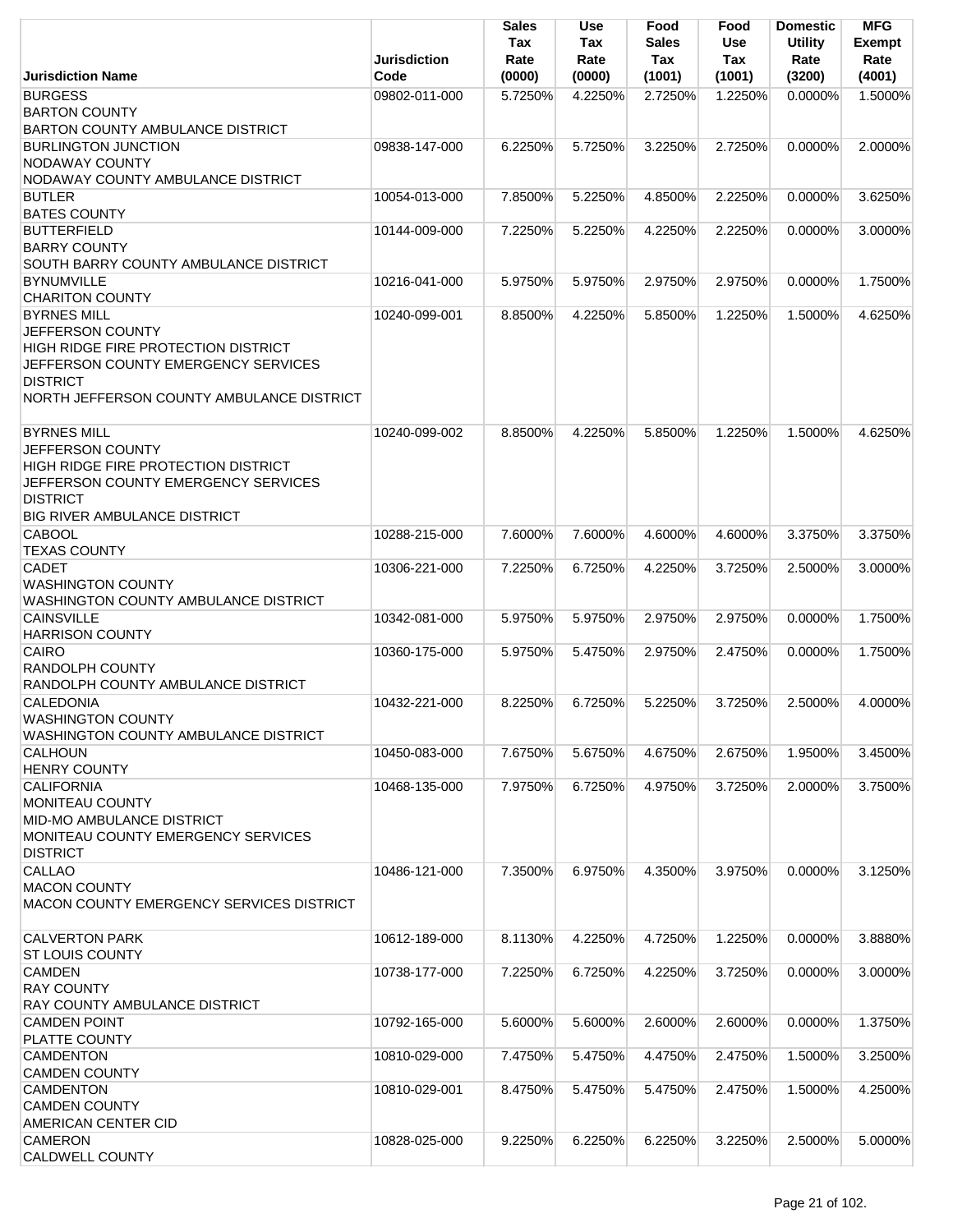|                                                                                       | <b>Jurisdiction</b> | <b>Sales</b><br>Tax<br>Rate | <b>Use</b><br>Tax<br>Rate | Food<br><b>Sales</b><br>Tax | Food<br>Use<br>Tax | <b>Domestic</b><br><b>Utility</b><br>Rate | <b>MFG</b><br><b>Exempt</b><br>Rate |
|---------------------------------------------------------------------------------------|---------------------|-----------------------------|---------------------------|-----------------------------|--------------------|-------------------------------------------|-------------------------------------|
| <b>Jurisdiction Name</b>                                                              | Code                | (0000)                      | (0000)                    | (1001)                      | (1001)             | (3200)                                    | (4001)                              |
| <b>CAMERON</b><br><b>CLINTON COUNTY</b><br>CAMERON AMBULANCE DISTRICT                 | 10828-049-000       | 8.2250%                     | 5.2250%                   | 5.2250%                     | 2.2250%            | 2.5000%                                   | 4.0000%                             |
| <b>CAMERON</b><br><b>DEKALB COUNTY</b>                                                | 10828-063-000       | 8.7250%                     | 5.2250%                   | 5.7250%                     | 2.2250%            | 2.5000%                                   | 4.5000%                             |
| DAVIESS/DEKALB REGIONAL JAIL DISTRICT                                                 |                     |                             |                           |                             |                    |                                           |                                     |
| <b>CAMERON AMBULANCE DISTRICT</b>                                                     |                     |                             |                           |                             |                    |                                           |                                     |
| <b>CAMPBELL</b><br><b>DUNKLIN COUNTY</b>                                              | 10864-069-000       | 7.9750%                     | 7.9750%                   | 4.9750%                     | 4.9750%            | 2.2500%                                   | 3.7500%                             |
| <b>CANAAN</b><br><b>GASCONADE COUNTY</b><br>OWENSVILLE AREA AMBULANCE DISTRICT        | 11008-073-000       | 6.1000%                     | 4.2250%                   | 3.1000%                     | 1.2250%            | 1.0000%                                   | 1.8750%                             |
| CANALOU<br><b>NEW MADRID COUNTY</b><br>NEW MADRID COUNTY AMBULANCE DISTRICT           | 11026-143-000       | 6.2250%                     | 5.7250%                   | 3.2250%                     | 2.7250%            | 1.5000%                                   | 2.0000%                             |
| CANTON<br><b>LEWIS COUNTY</b><br>LEWIS COUNTY AMBULANCE DISTRICT                      | 11134-111-000       | 8.9750%                     | 6.8500%                   | 5.9750%                     | 3.8500%            | 3.6250%                                   | 4.7500%                             |
| <b>CAPE FAIR</b><br><b>STONE COUNTY</b><br>SOUTHERN STONE COUNTY FIRE PROTECTION      | 11224-209-000       | 6.4750%                     | 5.9750%                   | 3.4750%                     | 2.9750%            | 1.0000%                                   | 2.2500%                             |
| <b>DISTRICT</b><br><b>CAPE GIRARDEAU</b><br><b>CAPE GIRARDEAU COUNTY</b>              | 11242-031-000       | 7.9750%                     | 5.2250%                   | 4.9750%                     | 2.2250%            | 3.0000%                                   | 3.7500%                             |
| <b>CAPE GIRARDEAU</b><br><b>CAPE GIRARDEAU COUNTY</b><br><b>TOWN PLAZA CID</b>        | 11242-031-001       | 8.9750%                     | 6.2250%                   | 5.9750%                     | 3.2250%            | 3.0000%                                   | 4.7500%                             |
| <b>CAPE GIRARDEAU</b><br><b>CAPE GIRARDEAU COUNTY</b><br>DOWNTOWN CAPE GIRARDEAU CID  | 11242-031-002       | 8.4750%                     | 5.2250%                   | 5.4750%                     | 2.2250%            | 3.0000%                                   | 4.2500%                             |
| <b>CAPE GIRARDEAU</b><br><b>CAPE GIRARDEAU COUNTY</b><br><b>SOUTH K TDD</b>           | 11242-031-003       | 8.9750%                     | 5.2250%                   | 5.9750%                     | 2.2250%            | 3.0000%                                   | 4.7500%                             |
| <b>CAPE GIRARDEAU</b><br><b>SCOTT COUNTY</b>                                          | 11242-201-000       | 7.9750%                     | 5.2250%                   | 4.9750%                     | 2.2250%            | 3.0000%                                   | 3.7500%                             |
| <b>CAPLINGER MILLS</b><br><b>CEDAR COUNTY</b><br>CEDAR COUNTY AMBULANCE DISTRICT      | 11278-039-000       | 6.4750%                     | 4.2250%                   | 3.4750%                     | 1.2250%            | 0.5000%                                   | 2.2500%                             |
| CEDAR COUNTY PUBLIC LIBRARY DISTRICT<br><b>CARDWELL</b>                               | 11350-069-000       | 6.7250%                     | 5.7250%                   | 3.7250%                     | 2.7250%            | 1.0000%                                   | 2.5000%                             |
| <b>DUNKLIN COUNTY</b>                                                                 |                     |                             |                           |                             |                    |                                           |                                     |
| <b>CARL JUNCTION</b><br><b>JASPER COUNTY</b>                                          | 11368-097-000       | 7.9500%                     | 4.2250%                   | 4.9500%                     | 1.2250%            | 1.0000%                                   | 3.7250%                             |
| <b>CARROLLTON</b><br><b>CARROLL COUNTY</b>                                            | 11566-033-000       | 7.7250%                     | 5.7250%                   | 4.7250%                     | 2.7250%            | 1.0000%                                   | 3.5000%                             |
| <b>CARTERVILLE</b><br><b>JASPER COUNTY</b>                                            | 11638-097-000       | 7.4500%                     | 6.2250%                   | 4.4500%                     | 3.2250%            | 1.5000%                                   | 3.2250%                             |
| <b>CARTHAGE</b><br><b>JASPER COUNTY</b>                                               | 11656-097-000       | 8.2000%                     | 4.2250%                   | 5.2000%                     | 1.2250%            | 1.0000%                                   | 3.9750%                             |
| <b>CARTHAGE</b><br><b>JASPER COUNTY</b><br><b>PEACHTREE CID</b>                       | 11656-097-001       | 9.2000%                     | 5.2250%                   | 6.2000%                     | 2.2250%            | 1.0000%                                   | 4.9750%                             |
| <b>CARUTHERSVILLE</b><br>PEMISCOT COUNTY<br>CARUTHERSVILLE MUNICIPAL LIBRARY DISTRICT | 11692-155-000       | 8.7250%                     | 4.2250%                   | 5.7250%                     | 1.2250%            | 2.7500%                                   | 4.5000%                             |
| <b>CARYTOWN</b><br><b>JASPER COUNTY</b>                                               | 11728-097-000       | 5.4500%                     | 4.2250%                   | 2.4500%                     | 1.2250%            | 0.0000%                                   | 1.2250%                             |
| <b>CASCADE</b><br><b>WAYNE COUNTY</b>                                                 | 11746-223-000       | 5.7250%                     | 5.7250%                   | 2.7250%                     | 2.7250%            | 1.5000%                                   | 1.5000%                             |
| <b>CASSVILLE</b><br><b>BARRY COUNTY</b><br>SOUTH BARRY COUNTY AMBULANCE DISTRICT      | 11890-009-000       | 8.6000%                     | 4.2250%                   | 5.6000%                     | 1.2250%            | 0.0000%                                   | 4.3750%                             |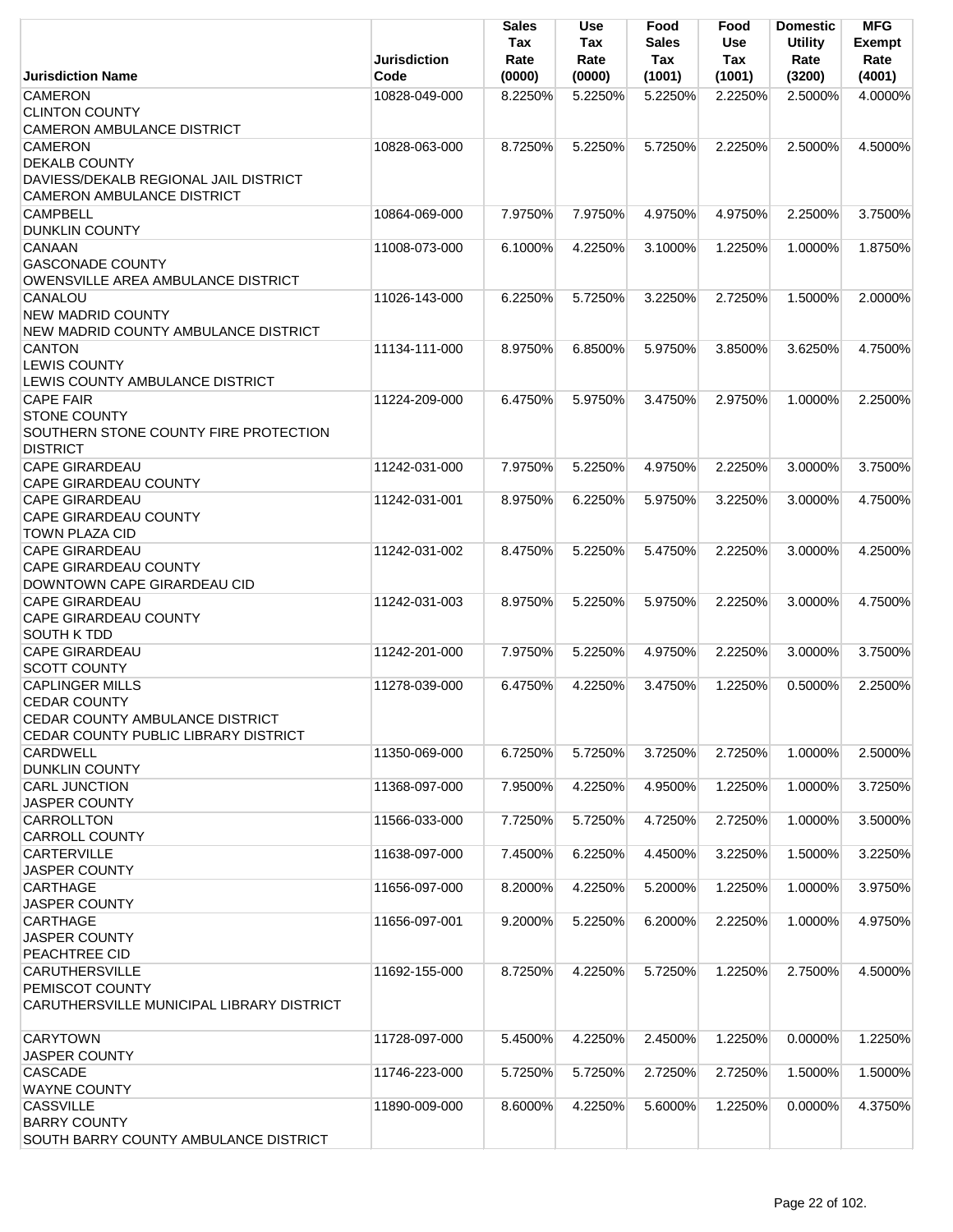|                                      | <b>Jurisdiction</b> | Sales<br>Tax<br>Rate | Use<br>Tax<br>Rate | Food<br><b>Sales</b><br>Tax | Food<br>Use<br>Tax | <b>Domestic</b><br><b>Utility</b><br>Rate | <b>MFG</b><br><b>Exempt</b><br>Rate |
|--------------------------------------|---------------------|----------------------|--------------------|-----------------------------|--------------------|-------------------------------------------|-------------------------------------|
| <b>Jurisdiction Name</b>             | Code                | (0000)               | (0000)             | (1001)                      | (1001)             | (3200)                                    | (4001)                              |
| <b>CATAWISSA</b>                     | 11998-071-000       | 6.9750%              | 4.2250%            | 3.9750%                     | 1.2250%            | $0.0000\%$                                | 2.7500%                             |
| <b>FRANKLIN COUNTY</b>               |                     |                      |                    |                             |                    |                                           |                                     |
| MERAMEC AMBULANCE DISTRICT           |                     |                      |                    |                             |                    |                                           |                                     |
| <b>CATRON</b>                        | 12052-143-000       | 6.2250%              | 5.7250%            | 3.2250%                     | 2.7250%            | 1.5000%                                   | 2.0000%                             |
| <b>NEW MADRID COUNTY</b>             |                     |                      |                    |                             |                    |                                           |                                     |
| NEW MADRID COUNTY AMBULANCE DISTRICT |                     |                      |                    |                             |                    |                                           |                                     |
| <b>CAULFIELD</b>                     | 12070-091-000       | 5.6620%              | 5.6620%            | 2.6620%                     | 2.6620%            | 0.0000%                                   | 1.4370%                             |
| <b>HOWELL COUNTY</b>                 |                     |                      |                    |                             |                    |                                           |                                     |
| <b>CEDARCREEK</b>                    | 12268-213-000       | 6.1000%              | 4.2250%            | 3.1000%                     | 1.2250%            | 0.0000%                                   | 1.8750%                             |
| <b>TANEY COUNTY</b>                  |                     |                      |                    |                             |                    |                                           |                                     |
| TANEY COUNTY AMBULANCE DISTRICT      |                     |                      |                    |                             |                    |                                           |                                     |
| <b>CEDAR GAP</b>                     | 12322-229-000       | 6.1000%              | 4.2250%            | 3.1000%                     | 1.2250%            | 0.3750%                                   | 1.8750%                             |
| <b>WRIGHT COUNTY</b>                 |                     |                      |                    |                             |                    |                                           |                                     |
| <b>CEDAR HILL</b>                    | 12358-099-000       | 6.8500%              | 4.2250%            | 3.8500%                     | 1.2250%            | 1.5000%                                   | 2.6250%                             |
| JEFFERSON COUNTY                     |                     |                      |                    |                             |                    |                                           |                                     |
| <b>BIG RIVER AMBULANCE DISTRICT</b>  |                     |                      |                    |                             |                    |                                           |                                     |
| JEFFERSON COUNTY EMERGENCY SERVICES  |                     |                      |                    |                             |                    |                                           |                                     |
| <b>DISTRICT</b>                      |                     |                      |                    |                             |                    |                                           |                                     |
| <b>CEDAR HILL LAKES</b>              | 12376-099-000       | 6.8500%              | 4.2250%            | 3.8500%                     | 1.2250%            | 1.5000%                                   | 2.6250%                             |
| JEFFERSON COUNTY                     |                     |                      |                    |                             |                    |                                           |                                     |
| <b>BIG RIVER AMBULANCE DISTRICT</b>  |                     |                      |                    |                             |                    |                                           |                                     |
| JEFFERSON COUNTY EMERGENCY SERVICES  |                     |                      |                    |                             |                    |                                           |                                     |
| <b>DISTRICT</b>                      |                     |                      |                    |                             |                    |                                           |                                     |
| <b>CENTER</b>                        | 12592-173-000       | 8.2250%              | 6.7250%            | 5.2250%                     | 3.7250%            | 1.0000%                                   | 4.0000%                             |
| <b>RALLS COUNTY</b>                  |                     |                      |                    |                             |                    |                                           |                                     |
| <b>CENTERTOWN</b>                    | 12664-051-000       | 6.7250%              | 5.7250%            | 3.7250%                     | 2.7250%            | 0.0000%                                   | 2.5000%                             |
| <b>COLE COUNTY</b>                   |                     |                      |                    |                             |                    |                                           |                                     |
| <b>CENTERVIEW</b>                    | 12682-101-000       | 6.4750%              | 6.4750%            | 3.4750%                     | 3.4750%            | 2.2500%                                   | 2.2500%                             |
| <b>JOHNSON COUNTY</b>                |                     |                      |                    |                             |                    |                                           |                                     |
| <b>CENTERVILLE</b>                   | 12718-179-000       | 6.7250%              | 4.2250%            | 3.7250%                     | 1.2250%            | 1.0000%                                   | 2.5000%                             |
| <b>REYNOLDS COUNTY</b>               |                     |                      |                    |                             |                    |                                           |                                     |
| REYNOLDS COUNTY AMBULANCE DISTRICT   |                     |                      |                    |                             |                    |                                           |                                     |
| <b>CENTRALIA</b>                     | 12898-019-000       | 7.9750%              | 4.2250%            | 4.9750%                     | 1.2250%            | 1.5000%                                   | 3.7500%                             |
| <b>BOONE COUNTY</b>                  |                     |                      |                    |                             |                    |                                           |                                     |
| <b>CHADWICK</b>                      | 12952-043-000       | 5.9750%              | 4.2250%            | 2.9750%                     | 1.2250%            | 0.2500%                                   | 1.7500%                             |
| <b>CHRISTIAN COUNTY</b>              |                     |                      |                    |                             |                    |                                           |                                     |
| CHRISTIAN COUNTY EMERGENCY SERVICES  |                     |                      |                    |                             |                    |                                           |                                     |
| <b>DISTRICT</b>                      |                     |                      |                    |                             |                    |                                           |                                     |
| <b>CHAFFEE</b>                       | 12988-201-000       | 6.9750%              | 6.9750%            | 3.9750%                     | 3.9750%            | 2.5000%                                   | 2.7500%                             |
| <b>SCOTT COUNTY</b>                  |                     |                      |                    |                             |                    |                                           |                                     |
| CHAIN OF ROCKS VILLAGE               | 13006-113-000       | 6.4750%              | 4.2250%            | 3.4750%                     | 1.2250%            | 0.5000%                                   | 2.2500%                             |
| <b>LINCOLN COUNTY</b>                |                     |                      |                    |                             |                    |                                           |                                     |
| LINCOLN COUNTY AMBULANCE DISTRICT    |                     |                      |                    |                             |                    |                                           |                                     |
| <b>CHAMOIS</b>                       | 13060-151-000       | 7.4750%              | 5.9750%            | 4.4750%                     | 2.9750%            | 1.2500%                                   | 3.2500%                             |
| <b>OSAGE COUNTY</b>                  |                     |                      |                    |                             |                    |                                           |                                     |
| <b>OSAGE AMBULANCE DISTRICT</b>      |                     |                      |                    |                             |                    |                                           |                                     |
| <b>CHAMP</b>                         | 13078-189-000       | 7.6130%              | 4.2250%            | 4.2250%                     | 1.2250%            | 0.0000%                                   | 3.3880%                             |
| <b>ST LOUIS COUNTY</b>               |                     |                      |                    |                             |                    |                                           |                                     |
| <b>CHARLACK</b>                      | 13330-189-000       | 8.1130%              | 4.2250%            | 4.7250%                     | 1.2250%            | 0.0000%                                   | 3.8880%                             |
| <b>ST LOUIS COUNTY</b>               |                     |                      |                    |                             |                    |                                           |                                     |
| <b>CHARLESTON</b>                    | 13366-133-000       | 7.9750%              | 4.2250%            | 4.9750%                     | 1.2250%            | 2.0000%                                   | 3.7500%                             |
| <b>MISSISSIPPI COUNTY</b>            |                     |                      |                    |                             |                    |                                           |                                     |
| <b>CHERRYVILLE</b>                   | 13564-055-000       | 7.1000%              | 4.2250%            | 4.1000%                     | 1.2250%            | 0.8750%                                   | 2.8750%                             |
| <b>CRAWFORD COUNTY</b>               |                     |                      |                    |                             |                    |                                           |                                     |
| STEELVILLE AMBULANCE DISTRICT        |                     |                      |                    |                             |                    |                                           |                                     |
| <b>CHESTERFIELD</b>                  | 13600-189-000       | 8.6130%              | 4.2250%            | 5.2250%                     | 1.2250%            | 0.0000%                                   | 4.3880%                             |
| <b>ST LOUIS COUNTY</b>               |                     |                      |                    |                             |                    |                                           |                                     |
| <b>CHESTERFIELD</b>                  | 13600-189-001       | 9.9880%              | 5.2250%            | 6.6000%                     | 2.2250%            | 0.0000%                                   | 5.7630%                             |
| <b>ST LOUIS COUNTY</b>               |                     |                      |                    |                             |                    |                                           |                                     |
| <b>CHESTERFIELD VALLEY TDD</b>       |                     |                      |                    |                             |                    |                                           |                                     |
| CHESTERFIELD BLUE VALLEY CID         |                     |                      |                    |                             |                    |                                           |                                     |
| <b>CHESTERFIELD</b>                  | 13600-189-002       | 8.9880%              | 4.2250%            | 5.6000%                     | 1.2250%            | 0.0000%                                   | 4.7630%                             |
| <b>ST LOUIS COUNTY</b>               |                     |                      |                    |                             |                    |                                           |                                     |
| CHESTERFIELD VALLEY TDD              |                     |                      |                    |                             |                    |                                           |                                     |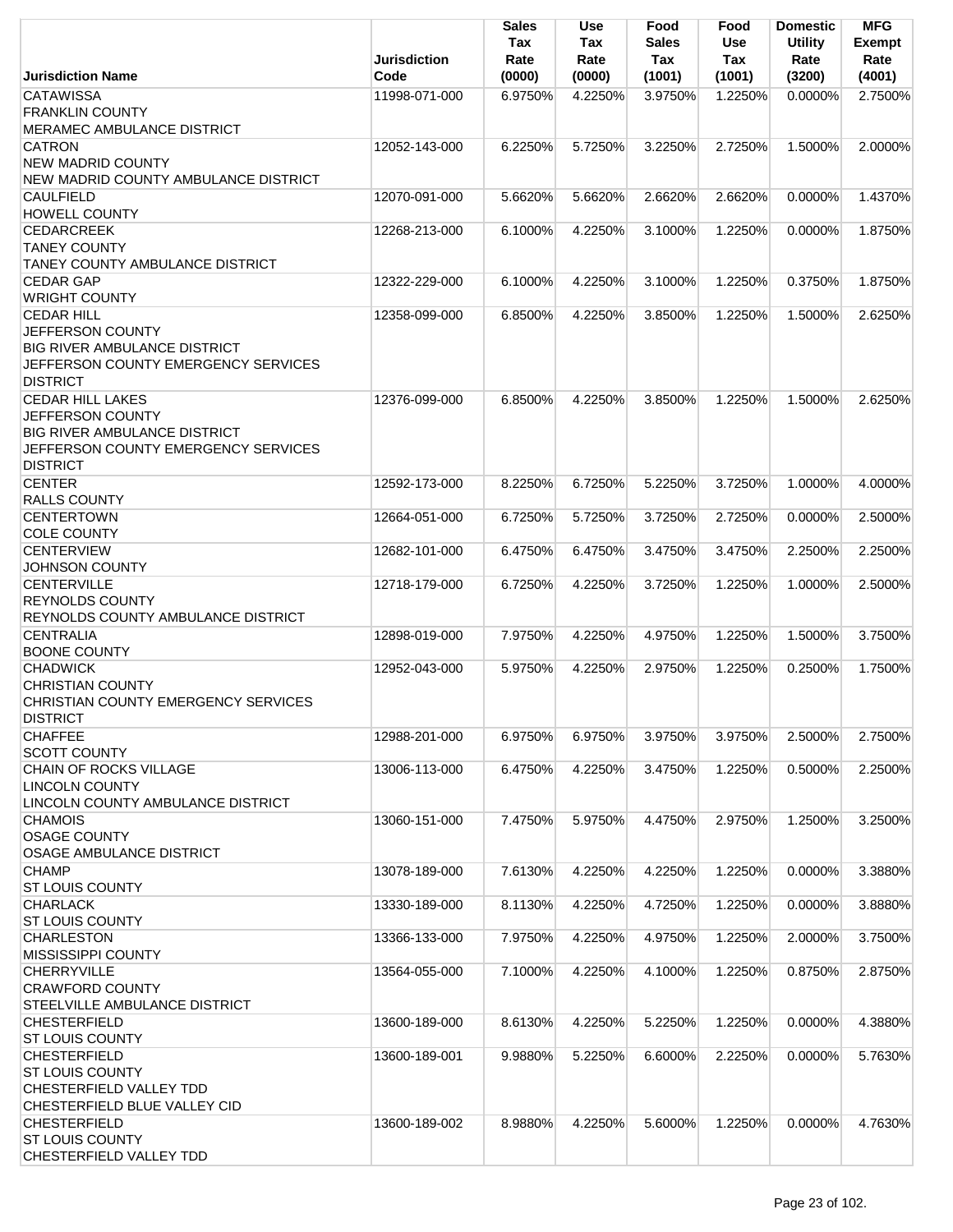|                                                          | Jurisdiction  | <b>Sales</b><br>Tax<br>Rate | Use<br>Tax<br>Rate | Food<br><b>Sales</b><br>Tax | Food<br><b>Use</b><br>Tax | <b>Domestic</b><br><b>Utility</b><br>Rate | <b>MFG</b><br><b>Exempt</b><br>Rate |
|----------------------------------------------------------|---------------|-----------------------------|--------------------|-----------------------------|---------------------------|-------------------------------------------|-------------------------------------|
| <b>Jurisdiction Name</b>                                 | Code          | (0000)                      | (0000)             | (1001)                      | (1001)                    | (3200)                                    | (4001)                              |
| <b>CHESTERFIELD</b>                                      | 13600-189-003 | 9.6130%                     | 4.2250%            | 6.2250%                     | 1.2250%                   | 0.0000%                                   | 5.3880%                             |
| <b>ST LOUIS COUNTY</b><br><b>CHESTERFIELD VALLEY TDD</b> |               |                             |                    |                             |                           |                                           |                                     |
| NORTH OUTER FORTY TDD                                    |               |                             |                    |                             |                           |                                           |                                     |
| CHESTERFIELD (X1)                                        | 13601-189-000 | 8.6130%                     | 4.2250%            | 5.2250%                     | 1.2250%                   | 0.0000%                                   | 4.3880%                             |
| <b>ST LOUIS COUNTY</b>                                   |               |                             |                    |                             |                           |                                           |                                     |
| <b>CHESTNUTRIDGE</b>                                     | 13618-043-000 | 5.9750%                     | 4.2250%            | 2.9750%                     | 1.2250%                   | 0.2500%                                   | 1.7500%                             |
| <b>CHRISTIAN COUNTY</b>                                  |               |                             |                    |                             |                           |                                           |                                     |
| CHRISTIAN COUNTY EMERGENCY SERVICES                      |               |                             |                    |                             |                           |                                           |                                     |
| <b>DISTRICT</b>                                          |               |                             |                    |                             |                           |                                           |                                     |
| <b>CHILHOWEE</b>                                         | 13654-101-000 | 7.4750%                     | 6.4750%            | 4.4750%                     | 3.4750%                   | 3.2500%                                   | 3.2500%                             |
| <b>JOHNSON COUNTY</b>                                    |               |                             |                    |                             |                           |                                           |                                     |
| <b>CHILLICOTHE</b>                                       | 13690-117-000 | 7.7250%                     | 7.7250%            | 4.7250%                     | 4.7250%                   | 1.0000%                                   | 3.5000%                             |
| <b>LIVINGSTON COUNTY</b>                                 |               |                             |                    |                             |                           |                                           |                                     |
| <b>CHILLICOTHE</b>                                       | 13690-117-001 | 8.7250%                     | 8.7250%            | 5.7250%                     | 5.7250%                   | 1.0000%                                   | 4.5000%                             |
| <b>LIVINGSTON COUNTY</b>                                 |               |                             |                    |                             |                           |                                           |                                     |
| <b>STONEYBROOKE CID</b>                                  |               |                             |                    |                             |                           |                                           |                                     |
| <b>CHULA</b>                                             | 13852-117-000 | 5.4750%                     | 5.4750%            | 2.4750%                     | 2.4750%                   | 0.0000%                                   | 1.2500%                             |
| <b>LIVINGSTON COUNTY</b><br><b>CLARENCE</b>              | 13978-205-000 | 7.9750%                     | 5.7250%            | 4.9750%                     | 2.7250%                   | 3.2500%                                   | 3.7500%                             |
| <b>SHELBY COUNTY</b>                                     |               |                             |                    |                             |                           |                                           |                                     |
| <b>SALT RIVER AMBULANCE DISTRICT</b>                     |               |                             |                    |                             |                           |                                           |                                     |
| <b>CLARK</b>                                             | 14068-175-000 | 7.9750%                     | 7.4750%            | 4.9750%                     | 4.4750%                   | $0.0000\%$                                | 3.7500%                             |
| <b>RANDOLPH COUNTY</b>                                   |               |                             |                    |                             |                           |                                           |                                     |
| RANDOLPH COUNTY AMBULANCE DISTRICT                       |               |                             |                    |                             |                           |                                           |                                     |
| <b>CLARKSBURG</b>                                        | 14140-135-000 | 7.4750%                     | 5.2250%            | 4.4750%                     | 2.2250%                   | 2.0000%                                   | 3.2500%                             |
| MONITEAU COUNTY                                          |               |                             |                    |                             |                           |                                           |                                     |
| <b>MID-MO AMBULANCE DISTRICT</b>                         |               |                             |                    |                             |                           |                                           |                                     |
| MONITEAU COUNTY EMERGENCY SERVICES                       |               |                             |                    |                             |                           |                                           |                                     |
| <b>DISTRICT</b>                                          |               |                             |                    |                             |                           |                                           |                                     |
| <b>CLARKSDALE</b>                                        | 14158-063-000 | 6.7250%                     | 6.2250%            | 3.7250%                     | 3.2250%                   | $0.0000\%$                                | 2.5000%                             |
| <b>DEKALB COUNTY</b>                                     |               |                             |                    |                             |                           |                                           |                                     |
| DAVIESS/DEKALB REGIONAL JAIL DISTRICT                    |               |                             |                    |                             |                           |                                           |                                     |
| <b>CLARKSON VALLEY</b>                                   | 14176-189-000 | 7.6130%                     | 4.2250%            | 4.2250%                     | 1.2250%                   | 0.0000%                                   | 3.3880%                             |
| <b>ST LOUIS COUNTY</b>                                   |               |                             |                    |                             |                           |                                           |                                     |
| <b>CLARKSVILLE</b><br>PIKE COUNTY                        | 14194-163-000 | 7.2250%                     | 4.2250%            | 4.2250%                     | 1.2250%                   | 2.0000%                                   | 3.0000%                             |
| <b>CLARKTON</b>                                          | 14212-069-000 | 6.7250%                     | 5.7250%            | 3.7250%                     | 2.7250%                   | 0.0000%                                   | 2.5000%                             |
| <b>DUNKLIN COUNTY</b>                                    |               |                             |                    |                             |                           |                                           |                                     |
| <b>CLAYCOMO</b>                                          | 14554-047-000 | 7.7250%                     | 5.3500%            | 4.7250%                     | 2.3500%                   | 0.0000%                                   | 3.5000%                             |
| <b>CLAY COUNTY</b>                                       |               |                             |                    |                             |                           |                                           |                                     |
| KANSAS CITY ZOOLOGICAL DISTRICT                          |               |                             |                    |                             |                           |                                           |                                     |
| <b>CLAYTON</b>                                           | 14572-189-000 | 9.1130%                     | 4.2250%            | 5.7250%                     | 1.2250%                   | 0.0000%                                   | 4.8880%                             |
| <b>ST LOUIS COUNTY</b>                                   |               |                             |                    |                             |                           |                                           |                                     |
| <b>CLAYTON</b>                                           | 14572-189-001 | 10.1130%                    | 4.2250%            | 6.7250%                     | 1.2250%                   | 0.0000%                                   | 5.8880%                             |
| <b>ST LOUIS COUNTY</b>                                   |               |                             |                    |                             |                           |                                           |                                     |
| <b>CENTENE PLAZA TDD</b>                                 |               |                             |                    |                             |                           |                                           |                                     |
| <b>CLAYTON</b>                                           | 14572-189-002 | 10.1130%                    | 4.2250%            | 6.7250%                     | 1.2250%                   | 0.0000%                                   | 5.8880%                             |
| <b>ST LOUIS COUNTY</b>                                   |               |                             |                    |                             |                           |                                           |                                     |
| <b>COLONIAL MARKETPLACE CID</b>                          |               |                             |                    |                             |                           |                                           |                                     |
| <b>CLAYTON</b>                                           | 14572-189-003 | 10.1130%                    | 5.2250%            | 6.7250%                     | 2.2250%                   | 0.0000%                                   | 5.8880%                             |
| <b>ST LOUIS COUNTY</b><br><b>DANIELE CID</b>             |               |                             |                    |                             |                           |                                           |                                     |
| <b>CLAYTON</b>                                           | 14572-189-004 | 10.1130%                    | 5.2250%            | 6.7250%                     | 2.2250%                   | 0.0000%                                   | 5.8880%                             |
| <b>ST LOUIS COUNTY</b>                                   |               |                             |                    |                             |                           |                                           |                                     |
| <b>25 NORTH CENTRAL CID</b>                              |               |                             |                    |                             |                           |                                           |                                     |
| <b>CLEARMONT</b>                                         | 14662-147-000 | 6.2250%                     | 5.7250%            | 3.2250%                     | 2.7250%                   | $0.0000\%$                                | 2.0000%                             |
| <b>NODAWAY COUNTY</b>                                    |               |                             |                    |                             |                           |                                           |                                     |
| NODAWAY COUNTY AMBULANCE DISTRICT                        |               |                             |                    |                             |                           |                                           |                                     |
| <b>CLEARWATER</b>                                        | 14716-193-000 | 7.2250%                     | 4.2250%            | 4.2250%                     | 1.2250%                   | 2.5000%                                   | 3.0000%                             |
| STE GENEVIEVE COUNTY                                     |               |                             |                    |                             |                           |                                           |                                     |
| STE GENEVIEVE COUNTY AMBULANCE DISTRICT                  |               |                             |                    |                             |                           |                                           |                                     |
| <b>CLEVELAND</b>                                         | 14770-037-000 | 8.2250%                     | 6.2250%            | 5.2250%                     | 3.2250%                   | 3.5000%                                   | 4.0000%                             |
| <b>CASS COUNTY</b>                                       |               |                             |                    |                             |                           |                                           |                                     |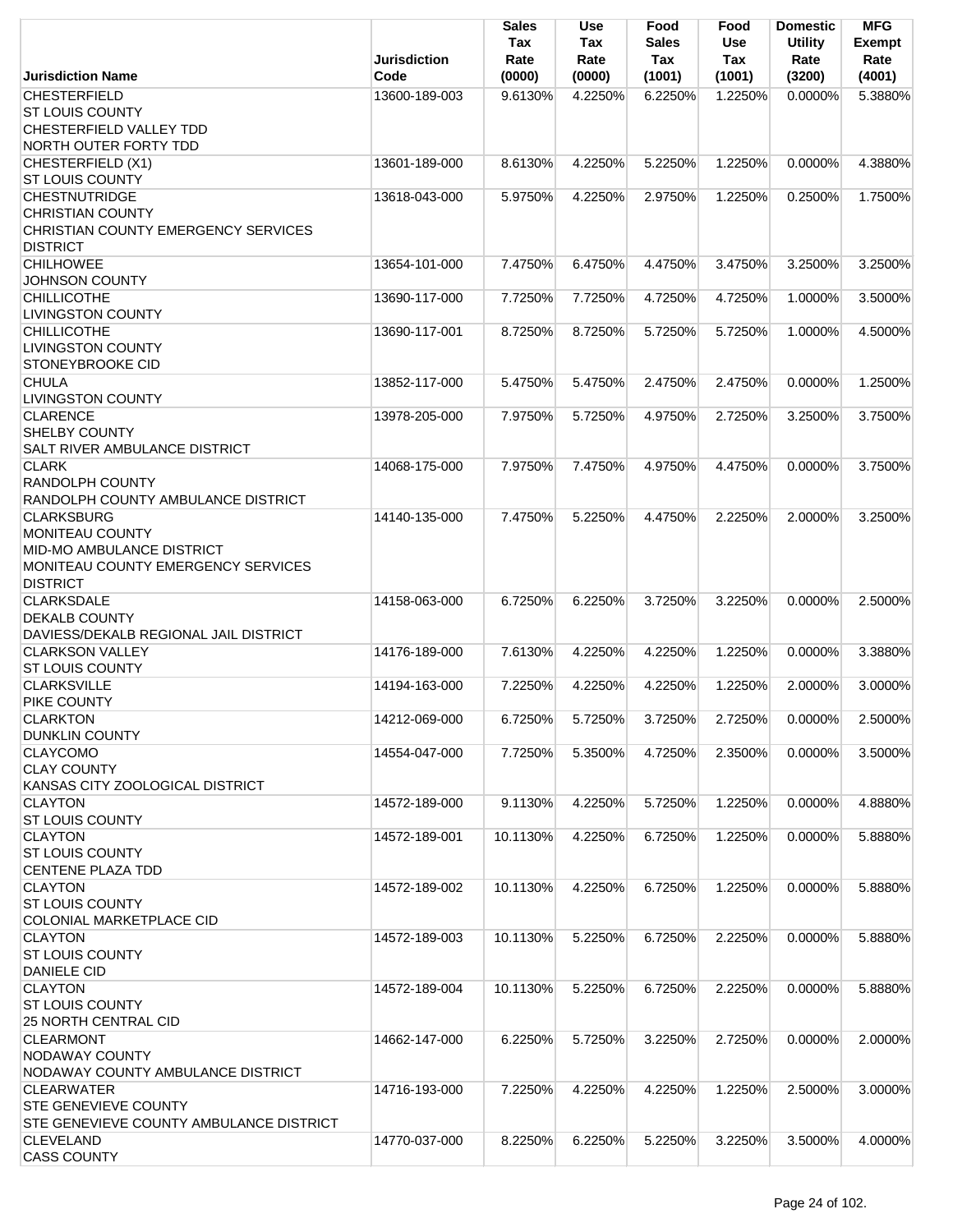|                                                                                                                    | <b>Jurisdiction</b> | <b>Sales</b><br>Tax<br>Rate | <b>Use</b><br>Tax<br>Rate | Food<br><b>Sales</b><br>Tax | Food<br><b>Use</b><br>Tax | <b>Domestic</b><br><b>Utility</b><br>Rate | <b>MFG</b><br><b>Exempt</b><br>Rate |
|--------------------------------------------------------------------------------------------------------------------|---------------------|-----------------------------|---------------------------|-----------------------------|---------------------------|-------------------------------------------|-------------------------------------|
| <b>Jurisdiction Name</b>                                                                                           | Code                | (0000)                      | (0000)                    | (1001)                      | (1001)                    | (3200)                                    | (4001)                              |
| <b>CLEVER</b><br><b>CHRISTIAN COUNTY</b><br>CHRISTIAN COUNTY EMERGENCY SERVICES                                    | 14788-043-000       | 7.8500%                     | 4.2250%                   | 4.8500%                     | 1.2250%                   | 1.7500%                                   | 3.6250%                             |
| <b>DISTRICT</b><br><b>CLIFF VILLAGE</b><br><b>NEWTON COUNTY</b>                                                    | 14806-145-000       | 5.3500%                     | 4.2250%                   | 2.3500%                     | 1.2250%                   | 1.1250%                                   | 1.1250%                             |
| <b>CLIFTON HILL</b><br><b>RANDOLPH COUNTY</b><br>RANDOLPH COUNTY AMBULANCE DISTRICT                                | 14896-175-000       | 5.9750%                     | 5.4750%                   | 2.9750%                     | 2.4750%                   | 0.0000%                                   | 1.7500%                             |
| <b>CLINTON</b><br><b>HENRY COUNTY</b>                                                                              | 14986-083-000       | 7.8000%                     | 7.8000%                   | 4.8000%                     | 4.8000%                   | 1.9500%                                   | 3.5750%                             |
| <b>CLUBB</b><br><b>WAYNE COUNTY</b>                                                                                | 15112-223-000       | 5.7250%                     | 5.7250%                   | 2.7250%                     | 2.7250%                   | 1.5000%                                   | 1.5000%                             |
| <b>CLYDE</b><br>NODAWAY COUNTY<br>NODAWAY COUNTY AMBULANCE DISTRICT                                                | 15130-147-000       | 6.2250%                     | 5.7250%                   | 3.2250%                     | 2.7250%                   | 0.0000%                                   | 2.0000%                             |
| <b>COATSVILLE</b><br><b>SCHUYLER COUNTY</b>                                                                        | 15202-197-000       | 6.2250%                     | 4.2250%                   | 3.2250%                     | 1.2250%                   | 2.0000%                                   | 2.0000%                             |
| <b>COBALT CITY</b><br><b>MADISON COUNTY</b>                                                                        | 15220-123-000       | 6.2250%                     | 4.2250%                   | 3.2250%                     | 1.2250%                   | 1.5000%                                   | 2.0000%                             |
| <b>COFFEY</b><br><b>DAVIESS COUNTY</b><br>NOEL T ADAMS AMBULANCE DISTRICT<br>DAVIESS/DEKALB REGIONAL JAIL DISTRICT | 15274-061-000       | 6.7250%                     | 5.7250%                   | 3.7250%                     | 2.7250%                   | 0.0000%                                   | 2.5000%                             |
| <b>COLDWATER</b><br><b>WAYNE COUNTY</b>                                                                            | 15400-223-000       | 5.7250%                     | 5.7250%                   | 2.7250%                     | 2.7250%                   | 1.5000%                                   | 1.5000%                             |
| <b>COLE CAMP</b><br><b>BENTON COUNTY</b><br>COLE CAMP AMBULANCE DISTRICT                                           | 15436-015-000       | 8.2250%                     | 7.7250%                   | 5.2250%                     | 4.7250%                   | 3.0000%                                   | 4.0000%                             |
| <b>COLLINS</b><br><b>ST CLAIR COUNTY</b>                                                                           | 15562-185-000       | 6.1000%                     | 5.6000%                   | 3.1000%                     | 2.6000%                   | 0.0000%                                   | 1.8750%                             |
| <b>COLUMBIA</b><br><b>BOONE COUNTY</b>                                                                             | 15670-019-000       | 7.9750%                     | 4.2250%                   | 4.9750%                     | 1.2250%                   | 2.5000%                                   | 3.7500%                             |
| <b>COLUMBIA</b><br><b>BOONE COUNTY</b><br>BLUE RIDGE TOWN CENTRE TDD                                               | 15670-019-001       | 8.9750%                     | 4.2250%                   | 5.9750%                     | 1.2250%                   | 2.5000%                                   | 4.7500%                             |
| <b>COLUMBIA</b><br><b>BOONE COUNTY</b><br><b>BROADWAY-FAIRVIEW TDD</b>                                             | 15670-019-002       | 8.4750%                     | 4.2250%                   | 5.4750%                     | 1.2250%                   | 2.5000%                                   | 4.2500%                             |
| <b>COLUMBIA</b><br><b>BOONE COUNTY</b><br><b>CENTERSTATE TDD</b>                                                   | 15670-019-003       | 8.4750%                     | 4.2250%                   | 5.4750%                     | 1.2250%                   | 2.5000%                                   | 4.2500%                             |
| <b>COLUMBIA</b><br><b>BOONE COUNTY</b><br><b>COLUMBIA MALL TDD</b>                                                 | 15670-019-004       | 8.4750%                     | 4.2250%                   | 5.4750%                     | 1.2250%                   | 2.5000%                                   | 4.2500%                             |
| <b>COLUMBIA</b><br><b>BOONE COUNTY</b><br>CONLEY ROAD TDD                                                          | 15670-019-005       | 8.9750%                     | 4.2250%                   | 5.9750%                     | 1.2250%                   | 2.5000%                                   | 4.7500%                             |
| <b>COLUMBIA</b><br><b>BOONE COUNTY</b><br><b>CROSS CREEK TDD</b>                                                   | 15670-019-006       | 8.4750%                     | 4.2250%                   | 5.4750%                     | 1.2250%                   | 2.5000%                                   | 4.2500%                             |
| <b>COLUMBIA</b><br><b>BOONE COUNTY</b><br><b>DOWNTOWN CID</b>                                                      | 15670-019-007       | 8.4750%                     | 4.7250%                   | 5.4750%                     | 1.7250%                   | 2.5000%                                   | 4.2500%                             |
| <b>COLUMBIA</b><br><b>BOONE COUNTY</b><br><b>GRINDSTONE PLAZA TDD</b>                                              | 15670-019-008       | 8.6000%                     | 4.2250%                   | 5.6000%                     | 1.2250%                   | 2.5000%                                   | 4.3750%                             |
| <b>COLUMBIA</b><br><b>BOONE COUNTY</b><br>LAKE OF THE WOODS TDD                                                    | 15670-019-009       | 8.9750%                     | 4.2250%                   | 5.9750%                     | 1.2250%                   | 2.5000%                                   | 4.7500%                             |
| <b>COLUMBIA</b><br><b>BOONE COUNTY</b><br>NORTH 763 CID                                                            | 15670-019-010       | 8.4750%                     | 4.2250%                   | 5.4750%                     | 1.2250%                   | 2.5000%                                   | 4.2500%                             |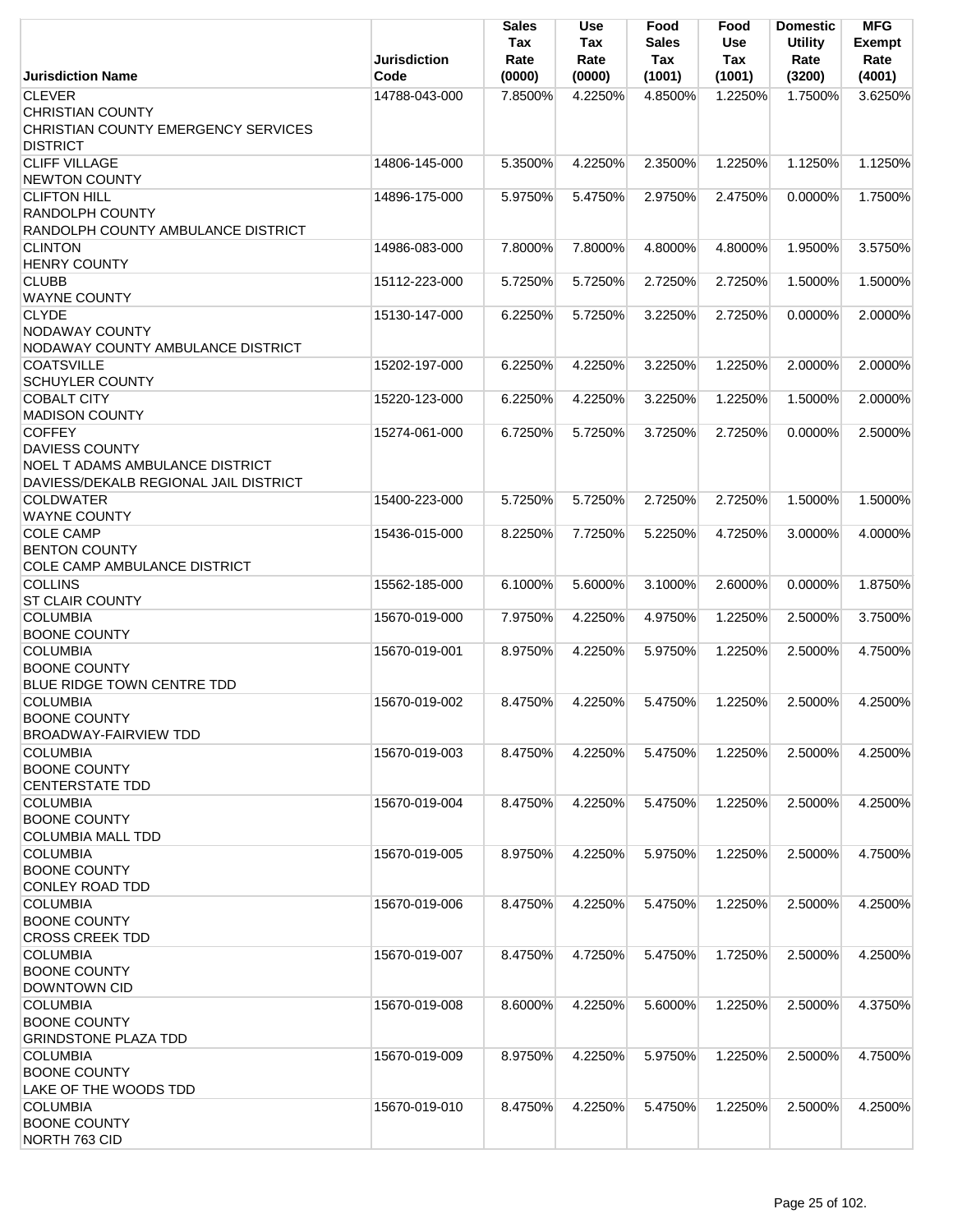|                                                | <b>Jurisdiction</b> | Sales<br>Tax<br>Rate | <b>Use</b><br>Tax<br>Rate | Food<br><b>Sales</b><br><b>Tax</b> | Food<br>Use<br><b>Tax</b> | <b>Domestic</b><br><b>Utility</b><br>Rate | <b>MFG</b><br><b>Exempt</b><br>Rate |
|------------------------------------------------|---------------------|----------------------|---------------------------|------------------------------------|---------------------------|-------------------------------------------|-------------------------------------|
| <b>Jurisdiction Name</b>                       | Code                | (0000)               | (0000)                    | (1001)                             | (1001)                    | (3200)                                    | (4001)                              |
| <b>COLUMBIA</b>                                | 15670-019-011       | 8.4750%              | 4.2250%                   | 5.4750%                            | 1.2250%                   | 2.5000%                                   | 4.2500%                             |
| <b>BOONE COUNTY</b>                            |                     |                      |                           |                                    |                           |                                           |                                     |
| NORTHWOODS TDD                                 |                     |                      |                           |                                    |                           |                                           |                                     |
| <b>COLUMBIA</b>                                | 15670-019-012       | 8.6000%              | 4.2250%                   | 5.6000%                            | 1.2250%                   | 2.5000%                                   | 4.3750%                             |
| <b>BOONE COUNTY</b>                            |                     |                      |                           |                                    |                           |                                           |                                     |
| ROCK BRIDGE CENTER TDD                         |                     |                      |                           |                                    |                           |                                           |                                     |
| <b>COLUMBIA</b><br><b>BOONE COUNTY</b>         | 15670-019-013       | 8.9750%              | 4.2250%                   | 5.9750%                            | 1.2250%                   | 2.5000%                                   | 4.7500%                             |
| SHOPPES AT STADIUM TDD                         |                     |                      |                           |                                    |                           |                                           |                                     |
| <b>COLUMBIA</b>                                | 15670-019-014       | 8.4750%              | 4.2250%                   | 5.4750%                            | 1.2250%                   | 2.5000%                                   | 4.2500%                             |
| <b>BOONE COUNTY</b>                            |                     |                      |                           |                                    |                           |                                           |                                     |
| STADIUM CORRIDOR A TDD                         |                     |                      |                           |                                    |                           |                                           |                                     |
| <b>COLUMBIA</b>                                | 15670-019-015       | 8.4750%              | 4.7250%                   | 5.4750%                            | 1.7250%                   | 2.5000%                                   | 4.2500%                             |
| <b>BOONE COUNTY</b>                            |                     |                      |                           |                                    |                           |                                           |                                     |
| <b>BUSINESS LOOP CID</b>                       |                     |                      |                           |                                    |                           |                                           |                                     |
| <b>COLUMBIA</b>                                | 15670-019-016       | 8.9750%              | 4.2250%                   | 5.9750%                            | 1.2250%                   | 2.5000%                                   | 4.7500%                             |
| <b>BOONE COUNTY</b>                            |                     |                      |                           |                                    |                           |                                           |                                     |
| <b>DISCOVERY PARK TDD</b>                      |                     |                      |                           |                                    |                           |                                           |                                     |
| <b>COMMERCE</b>                                | 15760-201-000       | 5.2250%              | 5.2250%                   | 2.2250%                            | 2.2250%                   | 1.0000%                                   | 1.0000%                             |
| <b>SCOTT COUNTY</b>                            |                     |                      |                           |                                    |                           |                                           |                                     |
| <b>CONCEPTION</b>                              | 15886-147-000       | 6.2250%              | 5.7250%                   | 3.2250%                            | 2.7250%                   | 0.0000%                                   | 2.0000%                             |
| <b>NODAWAY COUNTY</b>                          |                     |                      |                           |                                    |                           |                                           |                                     |
| NODAWAY COUNTY AMBULANCE DISTRICT              |                     |                      |                           |                                    |                           |                                           |                                     |
| <b>CONCEPTION JUNCTION</b>                     | 15922-147-000       | 6.2250%              | 5.7250%                   | 3.2250%                            | 2.7250%                   | $0.0000\%$                                | 2.0000%                             |
| NODAWAY COUNTY                                 |                     |                      |                           |                                    |                           |                                           |                                     |
| NODAWAY COUNTY AMBULANCE DISTRICT              |                     |                      |                           |                                    |                           |                                           |                                     |
| <b>CONCORDIA</b>                               | 16102-107-000       | 8.1000%              | 5.8500%                   | 5.1000%                            | 2.8500%                   | 1.0000%                                   | 3.8750%                             |
| <b>LAFAYETTE COUNTY</b><br><b>CONEY ISLAND</b> | 16115-209-000       | 6.4750%              | 5.9750%                   | 3.4750%                            | 2.9750%                   | 1.0000%                                   | 2.2500%                             |
| <b>STONE COUNTY</b>                            |                     |                      |                           |                                    |                           |                                           |                                     |
| SOUTHERN STONE COUNTY FIRE PROTECTION          |                     |                      |                           |                                    |                           |                                           |                                     |
| <b>DISTRICT</b>                                |                     |                      |                           |                                    |                           |                                           |                                     |
| <b>CONRAN</b>                                  | 16156-143-000       | 6.2250%              | 5.7250%                   | 3.2250%                            | 2.7250%                   | 1.5000%                                   | 2.0000%                             |
| <b>NEW MADRID COUNTY</b>                       |                     |                      |                           |                                    |                           |                                           |                                     |
| NEW MADRID COUNTY AMBULANCE DISTRICT           |                     |                      |                           |                                    |                           |                                           |                                     |
| <b>CONWAY</b>                                  | 16192-105-000       | 6.9130%              | 4.2250%                   | 3.9130%                            | 1.2250%                   | 1.5000%                                   | 2.6880%                             |
| <b>LACLEDE COUNTY</b>                          |                     |                      |                           |                                    |                           |                                           |                                     |
| <b>COOKSTATION</b>                             | 16210-055-000       | 6.6000%              | 4.2250%                   | 3.6000%                            | 1.2250%                   | 0.8750%                                   | 2.3750%                             |
| <b>CRAWFORD COUNTY</b>                         |                     |                      |                           |                                    |                           |                                           |                                     |
| <b>COOKSTATION</b>                             | 16210-055-001       | 7.1000%              | 4.2250%                   | 4.1000%                            | 1.2250%                   | 0.8750%                                   | 2.8750%                             |
| <b>CRAWFORD COUNTY</b>                         |                     |                      |                           |                                    |                           |                                           |                                     |
| STEELVILLE AMBULANCE DISTRICT                  |                     |                      |                           |                                    |                           |                                           |                                     |
| <b>COOL VALLEY</b>                             | 16228-189-000       | 9.3630%              | 5.9750%                   | 5.9750%                            | 2.9750%                   | 0.0000%                                   | 5.1380%                             |
| <b>ST LOUIS COUNTY</b><br><b>COOL VALLEY</b>   | 16228-189-001       | 10.3630%             |                           | 6.9750%                            | 2.9750%                   | 0.0000%                                   | 6.1380%                             |
| <b>ST LOUIS COUNTY</b>                         |                     |                      | 5.9750%                   |                                    |                           |                                           |                                     |
| UNIVERSITY PLACE TDD                           |                     |                      |                           |                                    |                           |                                           |                                     |
| <b>COOTER</b>                                  | 16336-155-000       | 6.7250%              | 4.2250%                   | 3.7250%                            | 1.2250%                   | 1.2500%                                   | 2.5000%                             |
| PEMISCOT COUNTY                                |                     |                      |                           |                                    |                           |                                           |                                     |
| <b>CORDER</b>                                  | 16408-107-000       | 7.3500%              | 7.3500%                   | 4.3500%                            | 4.3500%                   | 0.0000%                                   | 3.1250%                             |
| LAFAYETTE COUNTY                               |                     |                      |                           |                                    |                           |                                           |                                     |
| <b>CORNING</b>                                 | 16462-087-000       | 6.7250%              | 6.7250%                   | 3.7250%                            | 3.7250%                   | 0.0000%                                   | 2.5000%                             |
| <b>HOLT COUNTY</b>                             |                     |                      |                           |                                    |                           |                                           |                                     |
| <b>CORSO</b>                                   | 16552-113-000       | 6.4750%              | 4.2250%                   | 3.4750%                            | 1.2250%                   | 0.5000%                                   | 2.2500%                             |
| <b>LINCOLN COUNTY</b>                          |                     |                      |                           |                                    |                           |                                           |                                     |
| LINCOLN COUNTY AMBULANCE DISTRICT              |                     |                      |                           |                                    |                           |                                           |                                     |
| <b>COSBY</b>                                   | 16588-003-000       | 6.4250%              | 5.9250%                   | 3.4250%                            | 2.9250%                   | 0.0000%                                   | 2.2000%                             |
| <b>ANDREW COUNTY</b>                           |                     |                      |                           |                                    |                           |                                           |                                     |
| ANDREW COUNTY AMBULANCE DISTRICT               |                     |                      |                           |                                    |                           |                                           |                                     |
| <b>COTTLEVILLE</b>                             | 16678-183-000       | 7.9500%              | 5.9500%                   | 4.8500%                            | 2.8500%                   | 0.0000%                                   | 3.7250%                             |
| <b>ST CHARLES COUNTY</b><br><b>COTTLEVILLE</b> | 16678-183-002       | 8.4500%              | 5.9500%                   | 5.3500%                            | 2.8500%                   | 0.0000%                                   | 4.2250%                             |
| <b>ST CHARLES COUNTY</b>                       |                     |                      |                           |                                    |                           |                                           |                                     |
| MID RIVERS NORTH TDD                           |                     |                      |                           |                                    |                           |                                           |                                     |
|                                                |                     |                      |                           |                                    |                           |                                           |                                     |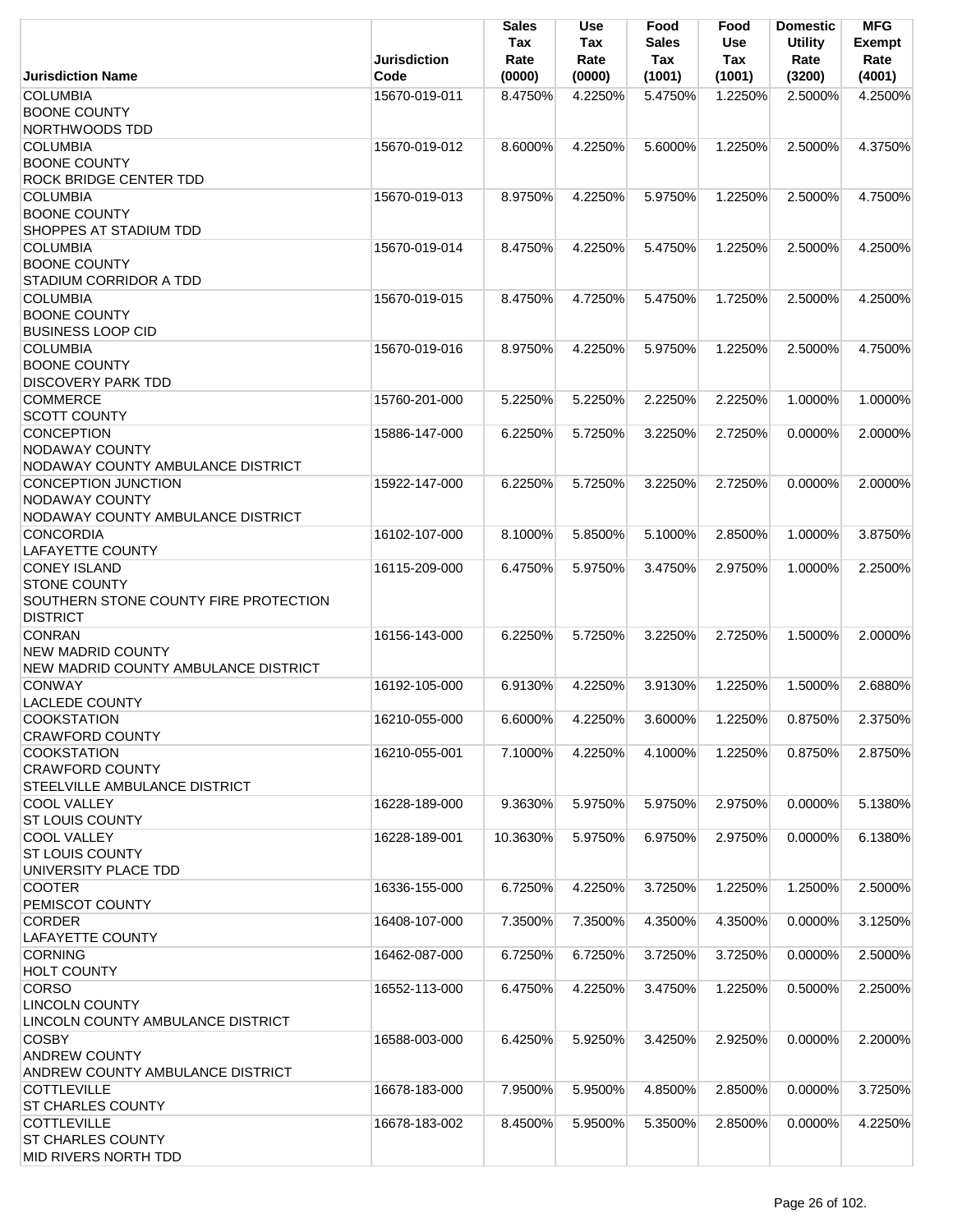|                                                   | <b>Jurisdiction</b> | <b>Sales</b><br>Tax<br>Rate | <b>Use</b><br>Tax<br>Rate | Food<br><b>Sales</b><br>Tax | Food<br>Use<br>Tax | <b>Domestic</b><br><b>Utility</b><br>Rate | <b>MFG</b><br><b>Exempt</b><br>Rate |
|---------------------------------------------------|---------------------|-----------------------------|---------------------------|-----------------------------|--------------------|-------------------------------------------|-------------------------------------|
| <b>Jurisdiction Name</b>                          | Code                | (0000)                      | (0000)                    | (1001)                      | (1001)             | (3200)                                    | (4001)                              |
| <b>COTTLEVILLE</b><br><b>ST CHARLES COUNTY</b>    | 16678-183-003       | 8.9500%                     | 6.9500%                   | 5.8500%                     | 3.8500%            | $0.0000\%$                                | 4.7250%                             |
| OLD TOWN COTTLEVILLE CID                          |                     |                             |                           |                             |                    |                                           |                                     |
| COTTONWOOD POINT<br>PEMISCOT COUNTY               | 16732-155-000       | 6.7250%                     | 4.2250%                   | 3.7250%                     | 1.2250%            | 1.2500%                                   | 2.5000%                             |
| <b>COUCH</b>                                      | 16750-149-000       | 6.2250%                     | 4.2250%                   | 3.2250%                     | 1.2250%            | 1.0000%                                   | 2.0000%                             |
| <b>OREGON COUNTY</b>                              |                     |                             |                           |                             |                    |                                           |                                     |
| OREGON COUNTY AMBULANCE DISTRICT                  |                     |                             |                           |                             |                    |                                           |                                     |
| COUNTRY CLUB HILLS<br><b>ST LOUIS COUNTY</b>      | 16822-189-000       | 9.3630%                     | 5.9750%                   | 5.9750%                     | 2.9750%            | 0.0000%                                   | 5.1380%                             |
| COUNTRY CLUB HILLS (T1)<br><b>ST LOUIS COUNTY</b> | 16823-189-000       | 9.3630%                     | 5.9750%                   | 5.9750%                     | 2.9750%            | 0.0000%                                   | 5.1380%                             |
| COUNTRY CLUB HILLS (T1)                           | 16823-189-001       | 10.3630%                    | 5.9750%                   | 6.9750%                     | 2.9750%            | 0.0000%                                   | 6.1380%                             |
| <b>ST LOUIS COUNTY</b>                            |                     |                             |                           |                             |                    |                                           |                                     |
| LUCAS & HUNT/CHANDLER TDD                         |                     |                             |                           |                             |                    |                                           |                                     |
| <b>COUNTRY CLUB VILLAGE</b>                       | 16858-003-000       | 7.4250%                     | 6.9250%                   | 4.4250%                     | 3.9250%            | 0.0000%                                   | 3.2000%                             |
| <b>ANDREW COUNTY</b>                              |                     |                             |                           |                             |                    |                                           |                                     |
| ANDREW COUNTY AMBULANCE DISTRICT                  |                     |                             |                           |                             |                    |                                           |                                     |
| <b>COUNTRY LIFE ACRES</b>                         | 16876-189-000       | 7.6130%                     | 4.2250%                   | 4.2250%                     | 1.2250%            | 0.0000%                                   | 3.3880%                             |
| <b>ST LOUIS COUNTY</b>                            |                     |                             |                           |                             |                    |                                           |                                     |
| <b>COURTOIS</b>                                   | 16948-221-000       | 7.2250%                     | 6.7250%                   | 4.2250%                     | 3.7250%            | 2.5000%                                   | 3.0000%                             |
| <b>WASHINGTON COUNTY</b>                          |                     |                             |                           |                             |                    |                                           |                                     |
| WASHINGTON COUNTY AMBULANCE DISTRICT              |                     |                             |                           |                             |                    |                                           |                                     |
| <b>COWGILL</b>                                    | 16984-025-000       | 6.7250%                     | 6.2250%                   | 3.7250%                     | 3.2250%            | 0.0000%                                   | 2.5000%                             |
| <b>CALDWELL COUNTY</b>                            |                     |                             |                           |                             |                    |                                           |                                     |
| CALDWELL COUNTY AMBULANCE DISTRICT                |                     |                             |                           |                             |                    |                                           |                                     |
| <b>CRAIG</b>                                      | 17056-087-000       | 7.7250%                     | 6.7250%                   | 4.7250%                     | 3.7250%            | 0.0000%                                   | 3.5000%                             |
| <b>HOLT COUNTY</b>                                |                     |                             |                           |                             |                    |                                           |                                     |
| <b>CRANE</b><br><b>STONE COUNTY</b>               | 17074-209-000       | 7.4750%                     | 7.4750%                   | 4.4750%                     | 4.4750%            | 2.0000%                                   | 3.2500%                             |
| <b>CREIGHTON</b>                                  | 17164-037-000       | 7.2250%                     | 6.2250%                   | 4.2250%                     | 3.2250%            | 2.5000%                                   | 3.0000%                             |
| <b>CASS COUNTY</b>                                |                     |                             |                           |                             |                    |                                           |                                     |
| <b>CRESTWOOD</b>                                  | 17218-189-000       | 9.1130%                     | 5.7250%                   | 5.7250%                     | 2.7250%            | 0.0000%                                   | 4.8880%                             |
| <b>ST LOUIS COUNTY</b>                            |                     |                             |                           |                             |                    |                                           |                                     |
| <b>CRESTWOOD</b>                                  | 17218-189-001       | 9.3630%                     | 5.7250%                   | 5.9750%                     | 2.7250%            | 0.0000%                                   | 5.1380%                             |
| ST LOUIS COUNTY                                   |                     |                             |                           |                             |                    |                                           |                                     |
| <b>BIG BEND CROSSING TDD</b>                      |                     |                             |                           |                             |                    |                                           |                                     |
| <b>CRESTWOOD</b>                                  | 17218-189-002       | 10.1130%                    | 5.7250%                   | 6.7250%                     | 2.7250%            | 0.0000%                                   | 5.8880%                             |
| <b>ST LOUIS COUNTY</b>                            |                     |                             |                           |                             |                    |                                           |                                     |
| <b>CRESTWOOD POINT TDD</b>                        |                     |                             |                           |                             |                    |                                           |                                     |
| <b>CRESTWOOD</b>                                  | 17218-189-003       | 10.1130%                    | 6.7250%                   | 6.7250%                     | 3.7250%            | 0.0000%                                   | 5.8880%                             |
| <b>ST LOUIS COUNTY</b>                            |                     |                             |                           |                             |                    |                                           |                                     |
| <b>CRESTWOOD SQUARE CID</b>                       |                     |                             |                           |                             |                    |                                           |                                     |
| CRESTWOOD (X1)<br><b>ST LOUIS COUNTY</b>          | 17219-189-000       | 9.1130%                     | 5.7250%                   | 5.7250%                     | 2.7250%            | 0.0000%                                   | 4.8880%                             |
| CRESTWOOD (T3)                                    | 17222-189-000       | 9.1130%                     | 5.7250%                   | 5.7250%                     | 2.7250%            | 0.0000%                                   | 4.8880%                             |
| <b>ST LOUIS COUNTY</b>                            |                     |                             |                           |                             |                    |                                           |                                     |
| <b>CREVE COEUR</b>                                | 17272-189-000       | 8.3630%                     | 4.2250%                   | 4.9750%                     | 1.2250%            | 0.0000%                                   | 4.1380%                             |
| <b>ST LOUIS COUNTY</b>                            |                     |                             |                           |                             |                    |                                           |                                     |
| <b>CREVE COEUR</b>                                | 17272-189-001       | 8.8630%                     | 4.2250%                   | 5.4750%                     | 1.2250%            | 0.0000%                                   | 4.6380%                             |
| <b>ST LOUIS COUNTY</b>                            |                     |                             |                           |                             |                    |                                           |                                     |
| <b>OLIVE BLVD TDD</b>                             |                     |                             |                           |                             |                    |                                           |                                     |
| <b>CREVE COEUR</b>                                | 17272-189-002       | 9.3630%                     | 4.2250%                   | 5.9750%                     | 1.2250%            | 0.0000%                                   | 5.1380%                             |
| <b>ST LOUIS COUNTY</b>                            |                     |                             |                           |                             |                    |                                           |                                     |
| <b>OLIVE GRAESER TDD</b>                          |                     |                             |                           |                             |                    |                                           |                                     |
| CREVE COEUR (X1)                                  | 17273-189-000       | 8.3630%                     | 4.2250%                   | 4.9750%                     | 1.2250%            | 0.0000%                                   | 4.1380%                             |
| <b>ST LOUIS COUNTY</b>                            |                     |                             |                           |                             |                    |                                           |                                     |
| CREVE COEUR (X2)                                  | 17274-189-000       | 8.3630%                     | 4.2250%                   | 4.9750%                     | 1.2250%            | 0.0000%                                   | 4.1380%                             |
| <b>ST LOUIS COUNTY</b>                            |                     |                             |                           |                             |                    |                                           |                                     |
| CREVE COEUR (X3)<br><b>ST LOUIS COUNTY</b>        | 17275-189-000       | 8.3630%                     | 4.2250%                   | 4.9750%                     | 1.2250%            | 0.0000%                                   | 4.1380%                             |
| CREVE COEUR (X4)                                  | 17277-189-000       | 8.3630%                     | 4.2250%                   | 4.9750%                     | 1.2250%            | 0.0000%                                   | 4.1380%                             |
| <b>ST LOUIS COUNTY</b>                            |                     |                             |                           |                             |                    |                                           |                                     |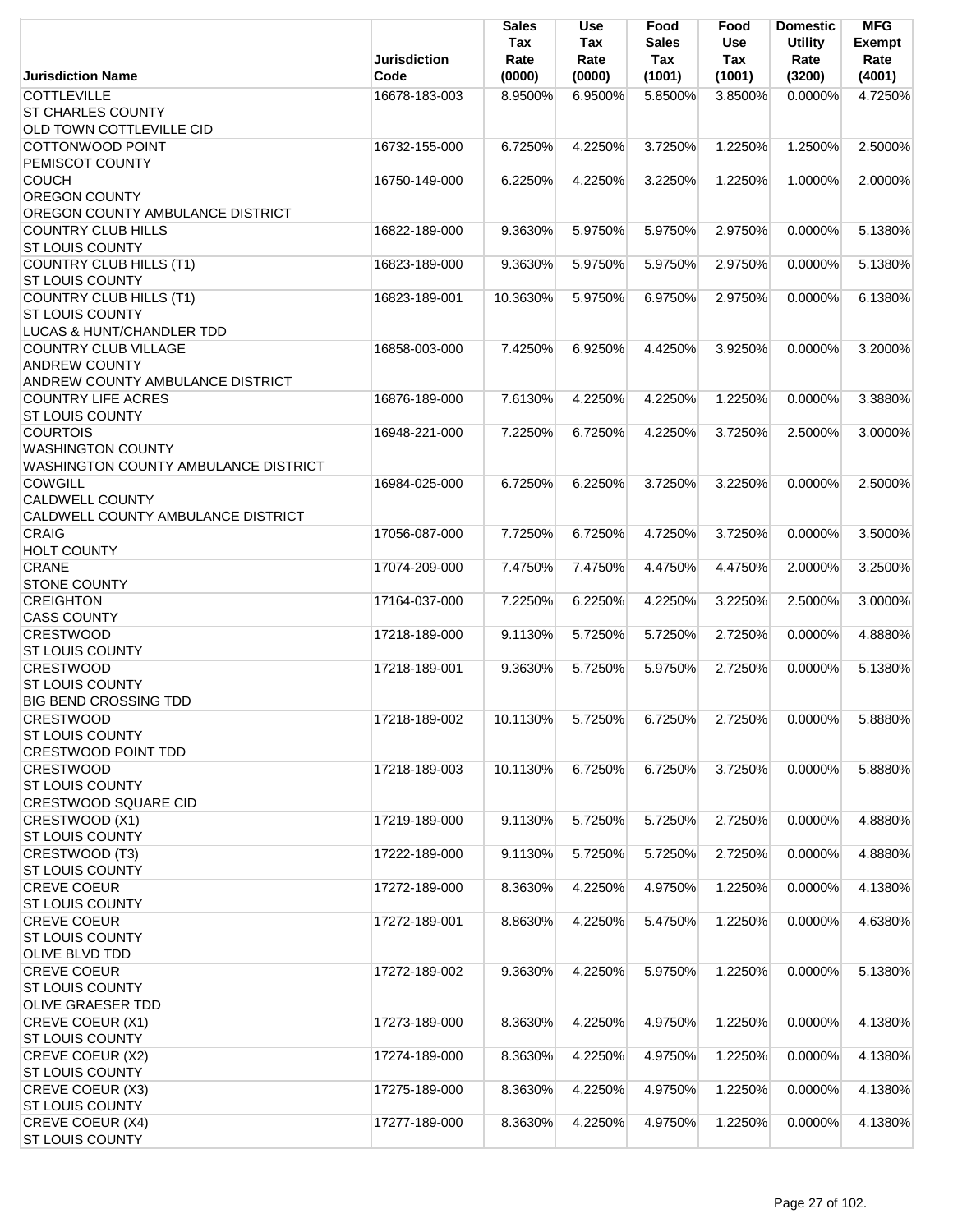|                                                                                                                                                        | <b>Jurisdiction</b> | Sales<br>Tax<br>Rate | Use<br>Tax<br>Rate | Food<br><b>Sales</b><br>Tax | Food<br><b>Use</b><br>Tax | <b>Domestic</b><br><b>Utility</b><br>Rate | <b>MFG</b><br><b>Exempt</b><br>Rate |
|--------------------------------------------------------------------------------------------------------------------------------------------------------|---------------------|----------------------|--------------------|-----------------------------|---------------------------|-------------------------------------------|-------------------------------------|
| <b>Jurisdiction Name</b>                                                                                                                               | Code                | (0000)               | (0000)             | (1001)                      | (1001)                    | (3200)                                    | (4001)                              |
| <b>CROCKER</b><br>PULASKI COUNTY                                                                                                                       | 17344-169-000       | 7.4750%              | 4.2250%            | 4.4750%                     | 1.2250%                   | 1.0000%                                   | 3.2500%                             |
| PULASKI COUNTY AMBULANCE DISTRICT                                                                                                                      |                     |                      |                    |                             |                           |                                           |                                     |
| <b>CROSS TIMBERS</b><br><b>HICKORY COUNTY</b>                                                                                                          | 17524-085-000       | 5.7250%              | 4.2250%            | 2.7250%                     | 1.2250%                   | 1.5000%                                   | 1.5000%                             |
| <b>CROSSTOWN</b>                                                                                                                                       | 17560-157-000       | 6.1000%              | 6.1000%            | 3.1000%                     | 3.1000%                   | 1.3750%                                   | 1.8750%                             |
| PERRY COUNTY                                                                                                                                           |                     |                      |                    |                             |                           |                                           |                                     |
| <b>CROWDER</b><br><b>SCOTT COUNTY</b>                                                                                                                  | 17578-201-000       | 5.2250%              | 5.2250%            | 2.2250%                     | 2.2250%                   | 1.0000%                                   | 1.0000%                             |
| <b>CRYSTAL CITY</b>                                                                                                                                    | 17632-099-000       | 9.1000%              | 4.2250%            | 6.1000%                     | 1.2250%                   | 3.0000%                                   | 4.8750%                             |
| JEFFERSON COUNTY<br>JOACHIM-PLATTIN AMBULANCE DISTRICT<br>JEFFERSON COUNTY EMERGENCY SERVICES                                                          |                     |                      |                    |                             |                           |                                           |                                     |
| <b>DISTRICT</b>                                                                                                                                        |                     |                      |                    |                             |                           |                                           |                                     |
| <b>CRYSTAL CITY</b>                                                                                                                                    | 17632-099-001       | 9.6000%              | 4.2250%            | 6.6000%                     | 1.2250%                   | 3.0000%                                   | 5.3750%                             |
| <b>JEFFERSON COUNTY</b><br>JOACHIM-PLATTIN AMBULANCE DISTRICT<br><b>JEFFERSON COUNTY EMERGENCY SERVICES</b><br><b>DISTRICT</b><br>TRUMAN BOULEVARD TDD |                     |                      |                    |                             |                           |                                           |                                     |
| <b>CRYSTAL CITY</b>                                                                                                                                    | 17632-099-002       | 10.1000%             | 4.2250%            | 7.1000%                     | 1.2250%                   | 3.0000%                                   | 5.8750%                             |
| JEFFERSON COUNTY<br>JOACHIM-PLATTIN AMBULANCE DISTRICT<br>JEFFERSON COUNTY EMERGENCY SERVICES<br><b>DISTRICT</b><br>TWIN CITY MALL CID                 |                     |                      |                    |                             |                           |                                           |                                     |
| <b>CRYSTAL LAKE PARK</b>                                                                                                                               | 17650-189-000       | 8.1130%              | 4.2250%            | 4.7250%                     | 1.2250%                   | 0.0000%                                   | 3.8880%                             |
| <b>ST LOUIS COUNTY</b>                                                                                                                                 |                     |                      |                    |                             |                           |                                           |                                     |
| <b>CRYSTAL LAKES</b><br><b>RAY COUNTY</b>                                                                                                              | 17660-177-000       | 8.2250%              | 6.7250%            | 5.2250%                     | 3.7250%                   | 0.0000%                                   | 4.0000%                             |
| <b>RAY COUNTY AMBULANCE DISTRICT</b>                                                                                                                   |                     |                      |                    |                             |                           |                                           |                                     |
| <b>CUBA</b><br><b>CRAWFORD COUNTY</b>                                                                                                                  | 17668-055-000       | 9.3500%              | 4.2250%            | 6.3500%                     | 1.2250%                   | 0.8750%                                   | 5.1250%                             |
| NORTH CRAWFORD COUNTY AMBULANCE DISTRICT                                                                                                               |                     |                      |                    |                             |                           |                                           |                                     |
| <b>CURRYVILLE</b>                                                                                                                                      | 17902-163-000       | 7.2250%              | 4.2250%            | 4.2250%                     | 1.2250%                   | 1.0000%                                   | 3.0000%                             |
| PIKE COUNTY                                                                                                                                            |                     |                      |                    |                             |                           |                                           |                                     |
| <b>CYRENE</b>                                                                                                                                          | 17974-163-000       | 6.2250%              | 4.2250%            | 3.2250%                     | 1.2250%                   | 1.0000%                                   | 2.0000%                             |
| PIKE COUNTY                                                                                                                                            |                     |                      |                    |                             |                           |                                           |                                     |
| <b>DADEVILLE</b><br><b>DADE COUNTY</b>                                                                                                                 | 17992-057-000       | 6.4750%              | 5.9750%            | 3.4750%                     | 2.9750%                   | 1.7500%                                   | 2.2500%                             |
| DADE COUNTY AMBULANCE DISTRICT                                                                                                                         |                     |                      |                    |                             |                           |                                           |                                     |
| <b>DAISY</b><br>CAPE GIRARDEAU COUNTY                                                                                                                  | 18010-031-000       | 5.2250%              | 5.2250%            | 2.2250%                     | 2.2250%                   | 1.0000%                                   | 1.0000%                             |
| <b>DALTON</b><br><b>CHARITON COUNTY</b>                                                                                                                | 18118-041-000       | 5.9750%              | 5.9750%            | 2.9750%                     | 2.9750%                   | 0.0000%                                   | 1.7500%                             |
| <b>DANVILLE</b>                                                                                                                                        | 18190-139-000       | 6.4750%              | 4.2250%            | 3.4750%                     | 1.2250%                   | 2.2500%                                   | 2.2500%                             |
| MONTGOMERY COUNTY                                                                                                                                      |                     |                      |                    |                             |                           |                                           |                                     |
| <b>DARDENNE PRAIRIE</b><br><b>ST CHARLES COUNTY</b>                                                                                                    | 18253-183-000       | 7.9500%              | 5.9500%            | 4.8500%                     | 2.8500%                   | 0.0000%                                   | 3.7250%                             |
| <b>DARDENNE PRAIRIE</b>                                                                                                                                | 18253-183-001       | 8.4500%              | 6.4500%            | 5.3500%                     | 3.3500%                   | 0.0000%                                   | 4.2250%                             |
| <b>ST CHARLES COUNTY</b>                                                                                                                               |                     |                      |                    |                             |                           |                                           |                                     |
| <b>BRYAN ROAD CID</b>                                                                                                                                  |                     |                      |                    |                             |                           |                                           |                                     |
| <b>DARDENNE PRAIRIE</b>                                                                                                                                | 18253-183-002       | 8.4500%              | 5.9500%            | 5.3500%                     | 2.8500%                   | 0.0000%                                   | 4.2250%                             |
| <b>ST CHARLES COUNTY</b>                                                                                                                               |                     |                      |                    |                             |                           |                                           |                                     |
| DARDENNE TOWN SQUARE TDD                                                                                                                               |                     |                      |                    |                             |                           |                                           |                                     |
| <b>DARLINGTON</b><br><b>GENTRY COUNTY</b>                                                                                                              | 18316-075-000       | 5.2250%              | 5.2250%            | 2.2250%                     | 2.2250%                   | 0.5000%                                   | 1.0000%                             |
| <b>DAVISVILLE</b>                                                                                                                                      | 18460-055-000       | 6.6000%              | 4.2250%            | 3.6000%                     | 1.2250%                   | 0.8750%                                   | 2.3750%                             |
| <b>CRAWFORD COUNTY</b>                                                                                                                                 |                     |                      |                    |                             |                           |                                           |                                     |
| <b>DAVISVILLE</b><br><b>CRAWFORD COUNTY</b>                                                                                                            | 18460-055-001       | 7.1000%              | 4.2250%            | 4.1000%                     | 1.2250%                   | 0.8750%                                   | 2.8750%                             |
| STEELVILLE AMBULANCE DISTRICT                                                                                                                          |                     |                      |                    |                             |                           |                                           |                                     |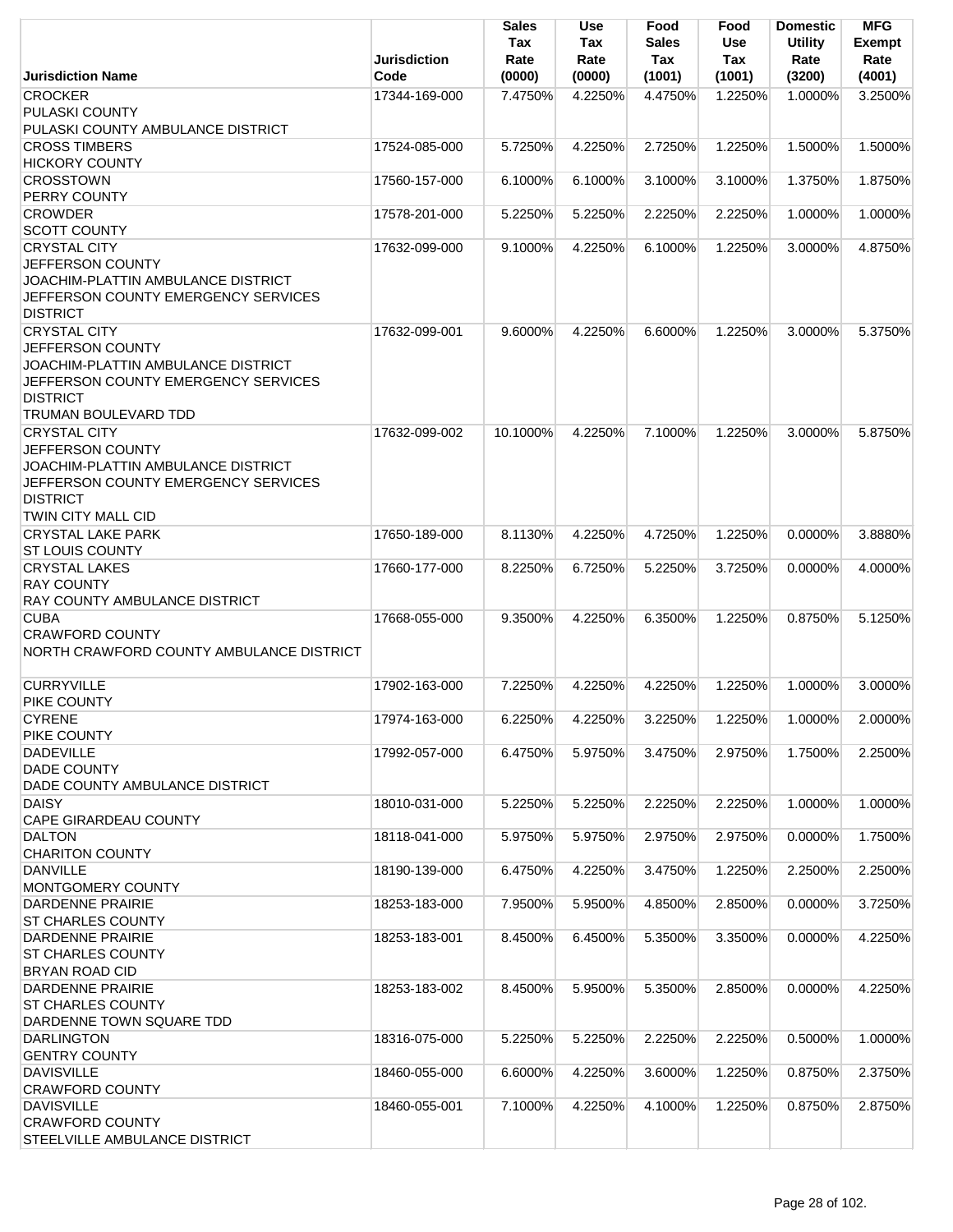|                                                                                                                                                   | <b>Jurisdiction</b> | <b>Sales</b><br>Tax<br>Rate | <b>Use</b><br>Tax<br>Rate | Food<br>Sales<br>Tax | Food<br><b>Use</b><br>Tax | <b>Domestic</b><br><b>Utility</b><br>Rate | <b>MFG</b><br>Exempt<br>Rate |
|---------------------------------------------------------------------------------------------------------------------------------------------------|---------------------|-----------------------------|---------------------------|----------------------|---------------------------|-------------------------------------------|------------------------------|
| <b>Jurisdiction Name</b>                                                                                                                          | Code                | (0000)                      | (0000)                    | (1001)               | (1001)                    | (3200)                                    | (4001)                       |
| <b>DAWN</b><br><b>LIVINGSTON COUNTY</b>                                                                                                           | 18496-117-000       | 5.4750%                     | 5.4750%                   | 2.4750%              | 2.4750%                   | 0.0000%                                   | 1.2500%                      |
| <b>DEARBORN</b><br><b>BUCHANAN COUNTY</b>                                                                                                         | 18658-021-000       | 7.3250%                     | 5.8250%                   | 4.3250%              | 2.8250%                   | 0.0000%                                   | 3.1000%                      |
| <b>DEARBORN</b>                                                                                                                                   | 18658-165-000       | 7.1000%                     | 5.6000%                   | 4.1000%              | 2.6000%                   | 0.0000%                                   | 2.8750%                      |
| PLATTE COUNTY<br><b>DEDERICK</b>                                                                                                                  | 18694-217-000       | 5.2250%                     | 4.2250%                   | 2.2250%              | 1.2250%                   | 0.0000%                                   | 1.0000%                      |
| <b>VERNON COUNTY</b><br><b>DEEPWATER</b>                                                                                                          | 18730-083-000       | 7.6750%                     | 7.6750%                   | 4.6750%              | 4.6750%                   | 0.9500%                                   | 3.4500%                      |
| <b>HENRY COUNTY</b><br><b>DEERFIELD</b>                                                                                                           | 18802-217-000       | 5.2250%                     | 4.2250%                   | 2.2250%              | 1.2250%                   | 0.0000%                                   | 1.0000%                      |
| <b>VERNON COUNTY</b><br><b>DEERING</b>                                                                                                            | 18838-155-000       | 6.7250%                     | 4.2250%                   | 3.7250%              | 1.2250%                   | 1.2500%                                   | 2.5000%                      |
| PEMISCOT COUNTY<br><b>DEFIANCE</b>                                                                                                                | 18910-183-000       | 5.9500%                     | 5.9500%                   | 2.8500%              | 2.8500%                   | 0.0000%                                   | 1.7250%                      |
| <b>ST CHARLES COUNTY</b><br>DE KALB                                                                                                               | 18946-021-000       | 5.8250%                     | 5.8250%                   | 2.8250%              | 2.8250%                   | 0.0000%                                   | 1.6000%                      |
| <b>BUCHANAN COUNTY</b><br><b>DELLWOOD</b>                                                                                                         | 19018-189-000       | 8.6130%                     | 4.2250%                   | 5.2250%              | 1.2250%                   | 0.0000%                                   | 4.3880%                      |
| <b>ST LOUIS COUNTY</b><br>DELLWOOD (T1)                                                                                                           | 19019-189-000       | 8.6130%                     | 4.2250%                   | 5.2250%              | 1.2250%                   | 0.0000%                                   | 4.3880%                      |
| <b>ST LOUIS COUNTY</b>                                                                                                                            |                     |                             |                           |                      |                           |                                           |                              |
| DELLWOOD (T1)<br><b>ST LOUIS COUNTY</b><br>CHAMBERS WEST FLORISSANT CID                                                                           | 19019-189-001       | 9.6130%                     | 5.2250%                   | 6.2250%              | 2.2250%                   | 0.0000%                                   | 5.3880%                      |
| <b>DELTA</b><br><b>CAPE GIRARDEAU COUNTY</b>                                                                                                      | 19072-031-000       | 6.7250%                     | 5.2250%                   | 3.7250%              | 2.2250%                   | 2.0000%                                   | 2.5000%                      |
| <b>DENNIS ACRES</b><br><b>NEWTON COUNTY</b>                                                                                                       | 19090-145-000       | 5.3500%                     | 4.2250%                   | 2.3500%              | 1.2250%                   | 1.1250%                                   | 1.1250%                      |
| <b>DENTON</b><br>PEMISCOT COUNTY                                                                                                                  | 19144-155-000       | 6.7250%                     | 4.2250%                   | 3.7250%              | 1.2250%                   | 1.2500%                                   | 2.5000%                      |
| <b>DENVER</b><br><b>WORTH COUNTY</b>                                                                                                              | 19162-227-000       | 6.1000%                     | 6.1000%                   | 3.1000%              | 3.1000%                   | 1.0000%                                   | 1.8750%                      |
| <b>DES ARC</b>                                                                                                                                    | 19198-093-000       | 7.2250%                     | 4.2250%                   | 4.2250%              | 1.2250%                   | 2.0000%                                   | 3.0000%                      |
| <b>IRON COUNTY</b><br><b>IRON COUNTY AMBULANCE DISTRICT</b><br><b>IRON COUNTY HOSPITAL DISTRICT</b>                                               |                     |                             |                           |                      |                           |                                           |                              |
| <b>DESLOGE</b><br><b>ST FRANCOIS COUNTY</b><br>ST FRANCOIS COUNTY AMBULANCE DISTRICT                                                              | 19216-187-000       | 8.8500%                     | 4.2250%                   | 5.8500%              | 1.2250%                   | 1.5000%                                   | 4.6250%                      |
| DE SOTO<br>JEFFERSON COUNTY<br>JEFFERSON COUNTY EMERGENCY SERVICES<br><b>DISTRICT</b>                                                             | 19252-099-000       | 8.8500%                     | 4.2250%                   | 5.8500%              | 1.2250%                   | 2.5000%                                   | 4.6250%                      |
| <b>VALLE AMBULANCE DISTRICT</b><br>DE SOTO                                                                                                        | 19252-099-001       | 9.8500%                     | 4.2250%                   | 6.8500%              | 1.2250%                   | 2.5000%                                   | 5.6250%                      |
| JEFFERSON COUNTY<br>JEFFERSON COUNTY EMERGENCY SERVICES<br><b>DISTRICT</b><br><b>HIGHWAY 21 TDD</b><br><b>VALLE AMBULANCE DISTRICT</b>            |                     |                             |                           |                      |                           |                                           |                              |
| DE SOTO<br>JEFFERSON COUNTY<br>JEFFERSON COUNTY EMERGENCY SERVICES<br><b>DISTRICT</b><br><b>VALLE AMBULANCE DISTRICT</b><br><b>AUTO PLAZA CID</b> | 19252-099-002       | 9.8500%                     | 5.2250%                   | 6.8500%              | 2.2250%                   | 2.5000%                                   | 5.6250%                      |
| <b>DES PERES</b><br><b>ST LOUIS COUNTY</b>                                                                                                        | 19270-189-000       | 9.1130%                     | 5.7250%                   | 5.7250%              | 2.7250%                   | 0.0000%                                   | 4.8880%                      |
| <b>DES PERES</b><br><b>ST LOUIS COUNTY</b><br><b>MANCHESTER BALLAS CID</b>                                                                        | 19270-189-001       | 10.1130%                    | 6.7250%                   | 6.7250%              | 3.7250%                   | 0.0000%                                   | 5.8880%                      |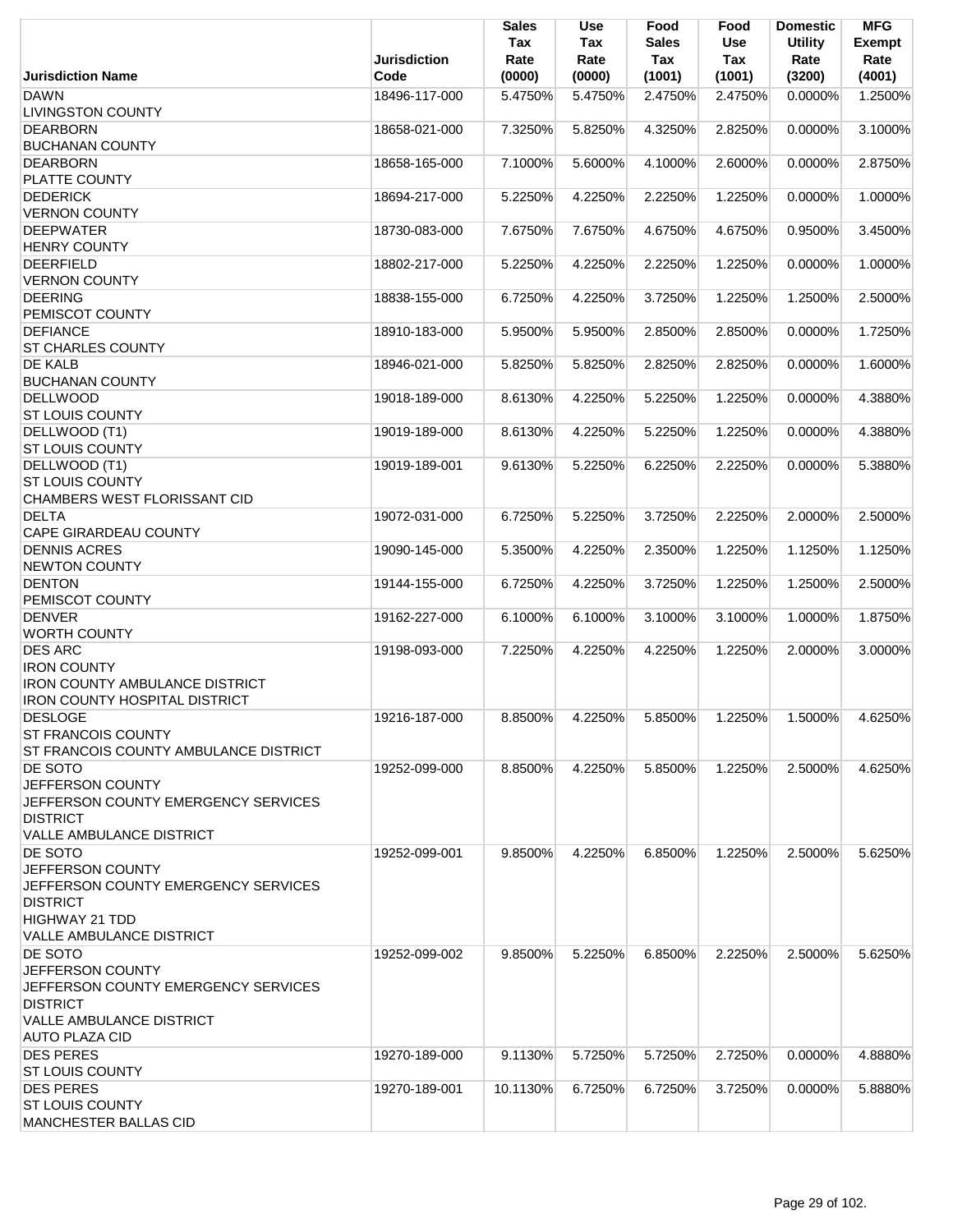|                                            | <b>Jurisdiction</b> | <b>Sales</b><br>Tax<br>Rate | <b>Use</b><br>Tax<br>Rate | Food<br><b>Sales</b><br>Tax | Food<br><b>Use</b><br>Tax | <b>Domestic</b><br><b>Utility</b><br>Rate | <b>MFG</b><br><b>Exempt</b><br>Rate |
|--------------------------------------------|---------------------|-----------------------------|---------------------------|-----------------------------|---------------------------|-------------------------------------------|-------------------------------------|
| <b>Jurisdiction Name</b>                   | Code                | (0000)                      | (0000)                    | (1001)                      | (1001)                    | (3200)                                    | (4001)                              |
| <b>DES PERES</b>                           | 19270-189-002       | 10.1130%                    | 5.7250%                   | 6.7250%                     | 2.7250%                   | 0.0000%                                   | 5.8880%                             |
| <b>ST LOUIS COUNTY</b>                     |                     |                             |                           |                             |                           |                                           |                                     |
| DES PERES CORNERS TDD                      |                     |                             |                           |                             |                           |                                           |                                     |
| <b>DES PERES</b>                           | 19270-189-003       | 10.1130%                    | 5.7250%                   | 6.7250%                     | 2.7250%                   | 0.0000%                                   | 5.8880%                             |
| <b>ST LOUIS COUNTY</b>                     |                     |                             |                           |                             |                           |                                           |                                     |
| DIERBERGS DES PERES TDD                    |                     |                             |                           |                             |                           |                                           |                                     |
| <b>DES PERES</b>                           | 19270-189-004       | 10.1130%                    | 5.7250%                   | 6.7250%                     | 2.7250%                   | $0.0000\%$                                | 5.8880%                             |
| <b>ST LOUIS COUNTY</b>                     |                     |                             |                           |                             |                           |                                           |                                     |
| 12796 MANCHESTER ROAD TDD                  |                     |                             |                           |                             |                           |                                           |                                     |
| <b>DES PERES (X1)</b>                      | 19271-189-000       | 9.1130%                     | 5.7250%                   | 5.7250%                     | 2.7250%                   | 0.0000%                                   | 4.8880%                             |
| <b>ST LOUIS COUNTY</b>                     |                     |                             |                           |                             |                           |                                           |                                     |
| DES PERES (X2)                             | 19272-189-000       | 9.1130%                     | 5.7250%                   | 5.7250%                     | 2.7250%                   | 0.0000%                                   | 4.8880%                             |
| <b>ST LOUIS COUNTY</b>                     |                     |                             |                           |                             |                           |                                           |                                     |
| DES PERES (X3)                             | 19274-189-000       | 9.1130%                     | 5.7250%                   | 5.7250%                     | 2.7250%                   | 0.0000%                                   | 4.8880%                             |
| <b>ST LOUIS COUNTY</b>                     |                     |                             |                           |                             |                           |                                           |                                     |
| DES PERES (X4)                             | 19275-189-000       | 9.1130%                     | 5.7250%                   | 5.7250%                     | 2.7250%                   | 0.0000%                                   | 4.8880%                             |
| <b>ST LOUIS COUNTY</b>                     |                     |                             |                           |                             |                           |                                           |                                     |
| DES PERES (X5)                             | 19276-189-000       | 9.1130%                     | 5.7250%                   | 5.7250%                     | 2.7250%                   | 0.0000%                                   | 4.8880%                             |
| <b>ST LOUIS COUNTY</b>                     |                     |                             |                           |                             |                           |                                           |                                     |
| <b>DES PERES (X6)</b>                      | 19277-189-000       | 9.1130%                     | 5.7250%                   | 5.7250%                     | 2.7250%                   | 0.0000%                                   | 4.8880%                             |
| <b>ST LOUIS COUNTY</b>                     |                     |                             |                           |                             |                           |                                           |                                     |
| <b>DEVILS ELBOW</b>                        | 19324-169-000       | 5.9750%                     | 4.2250%                   | 2.9750%                     | 1.2250%                   | 0.0000%                                   | 1.7500%                             |
| PULASKI COUNTY                             |                     |                             |                           |                             |                           |                                           |                                     |
| PULASKI COUNTY AMBULANCE DISTRICT          |                     |                             |                           |                             |                           |                                           |                                     |
| <b>DE WITT</b>                             | 19342-033-000       | 5.7250%                     | 5.7250%                   | 2.7250%                     | 2.7250%                   | 1.0000%                                   | 1.5000%                             |
| <b>CARROLL COUNTY</b>                      |                     |                             |                           |                             |                           |                                           |                                     |
| <b>DEXTER</b>                              | 19396-207-000       | 7.2880%                     | 6.1000%                   | 4.2880%                     | 3.1000%                   | 0.8750%                                   | 3.0630%                             |
| <b>STODDARD COUNTY</b>                     |                     |                             |                           |                             |                           |                                           |                                     |
| STODDARD COUNTY EMERGENCY SERVICES         |                     |                             |                           |                             |                           |                                           |                                     |
| <b>DISTRICT</b>                            |                     |                             |                           |                             |                           |                                           |                                     |
| <b>DIAMOND</b>                             | 19432-145-000       | 7.8500%                     | 4.2250%                   | 4.8500%                     | 1.2250%                   | 2.1250%                                   | 3.6250%                             |
| <b>NEWTON COUNTY</b>                       |                     |                             |                           |                             |                           |                                           |                                     |
| <b>DIEHLSTADT</b>                          | 19486-201-000       | 5.2250%                     | 5.2250%                   | 2.2250%                     | 2.2250%                   | 1.0000%                                   | 1.0000%                             |
| <b>SCOTT COUNTY</b>                        |                     |                             |                           |                             |                           |                                           |                                     |
| <b>DIGGINS</b>                             | 19504-225-000       | 7.8080%                     | 4.2250%                   | 4.8080%                     | 1.2250%                   | 3.0830%                                   | 3.5830%                             |
| <b>WEBSTER COUNTY</b>                      |                     |                             |                           |                             |                           |                                           |                                     |
| <b>DILLARD</b>                             | 19522-055-000       | 6.6000%                     | 4.2250%                   | 3.6000%                     | 1.2250%                   | 0.8750%                                   | 2.3750%                             |
| <b>CRAWFORD COUNTY</b>                     |                     |                             |                           |                             |                           |                                           |                                     |
| <b>DITTMER</b>                             | 19594-099-000       | 6.8500%                     | 4.2250%                   | 3.8500%                     | 1.2250%                   | 1.5000%                                   | 2.6250%                             |
| JEFFERSON COUNTY                           |                     |                             |                           |                             |                           |                                           |                                     |
| <b>BIG RIVER AMBULANCE DISTRICT</b>        |                     |                             |                           |                             |                           |                                           |                                     |
| <b>JEFFERSON COUNTY EMERGENCY SERVICES</b> |                     |                             |                           |                             |                           |                                           |                                     |
| <b>DISTRICT</b>                            |                     |                             |                           |                             |                           |                                           |                                     |
| <b>DIXON</b>                               | 19630-169-000       | 6.9750%                     | 4.2250%                   | 3.9750%                     | 1.2250%                   | 1.0000%                                   | 2.7500%                             |
| PULASKI COUNTY                             |                     |                             |                           |                             |                           |                                           |                                     |
| <b>DOE RUN</b>                             | 19684-187-000       | 6.3500%                     | 4.2250%                   | 3.3500%                     | 1.2250%                   | 0.5000%                                   | 2.1250%                             |
| <b>ST FRANCOIS COUNTY</b>                  |                     |                             |                           |                             |                           |                                           |                                     |
| ST FRANCOIS COUNTY AMBULANCE DISTRICT      |                     |                             |                           |                             |                           |                                           |                                     |
| <b>DONIPHAN</b>                            | 19792-181-000       | 8.2250%                     | 6.2250%                   | 5.2250%                     | 3.2250%                   | 3.0000%                                   | 4.0000%                             |
| <b>RIPLEY COUNTY</b>                       |                     |                             |                           |                             |                           |                                           |                                     |
|                                            |                     |                             |                           |                             |                           |                                           |                                     |
| <b>DOOLITTLE</b>                           | 19828-161-000       | 6.8500%                     | 4.2250%                   | 3.8500%                     | 1.2250%                   | 1.5000%                                   | 2.6250%                             |
| PHELPS COUNTY                              |                     |                             |                           |                             |                           |                                           |                                     |
| <b>DORA</b>                                | 19846-153-000       | 6.7250%                     | 4.2250%                   | 3.7250%                     | 1.2250%                   | 1.0000%                                   | 2.5000%                             |
| <b>OZARK COUNTY</b>                        |                     |                             |                           |                             |                           |                                           |                                     |
| OZARK COUNTY AMBULANCE DISTRICT            |                     |                             |                           |                             |                           |                                           |                                     |
| <b>DOSS</b>                                | 19882-065-000       | 6.4750%                     | 4.2250%                   | 3.4750%                     | 1.2250%                   | 1.0000%                                   | 2.2500%                             |
| <b>DENT COUNTY</b>                         |                     |                             |                           |                             |                           |                                           |                                     |
| <b>DOVER</b>                               | 19918-107-000       | 6.8500%                     | 5.8500%                   | 3.8500%                     | 2.8500%                   | 0.0000%                                   | 2.6250%                             |
| LAFAYETTE COUNTY                           |                     |                             |                           |                             |                           |                                           |                                     |
| <b>DOWNING</b>                             | 19990-197-000       | 6.2250%                     | 4.2250%                   | 3.2250%                     | 1.2250%                   | 2.0000%                                   | 2.0000%                             |
| <b>SCHUYLER COUNTY</b>                     |                     |                             |                           |                             |                           |                                           |                                     |
| <b>DREXEL</b>                              | 20134-013-000       | 7.2250%                     | 5.2250%                   | 4.2250%                     | 2.2250%                   | 1.5000%                                   | 3.0000%                             |
| <b>BATES COUNTY</b>                        |                     |                             |                           |                             |                           |                                           |                                     |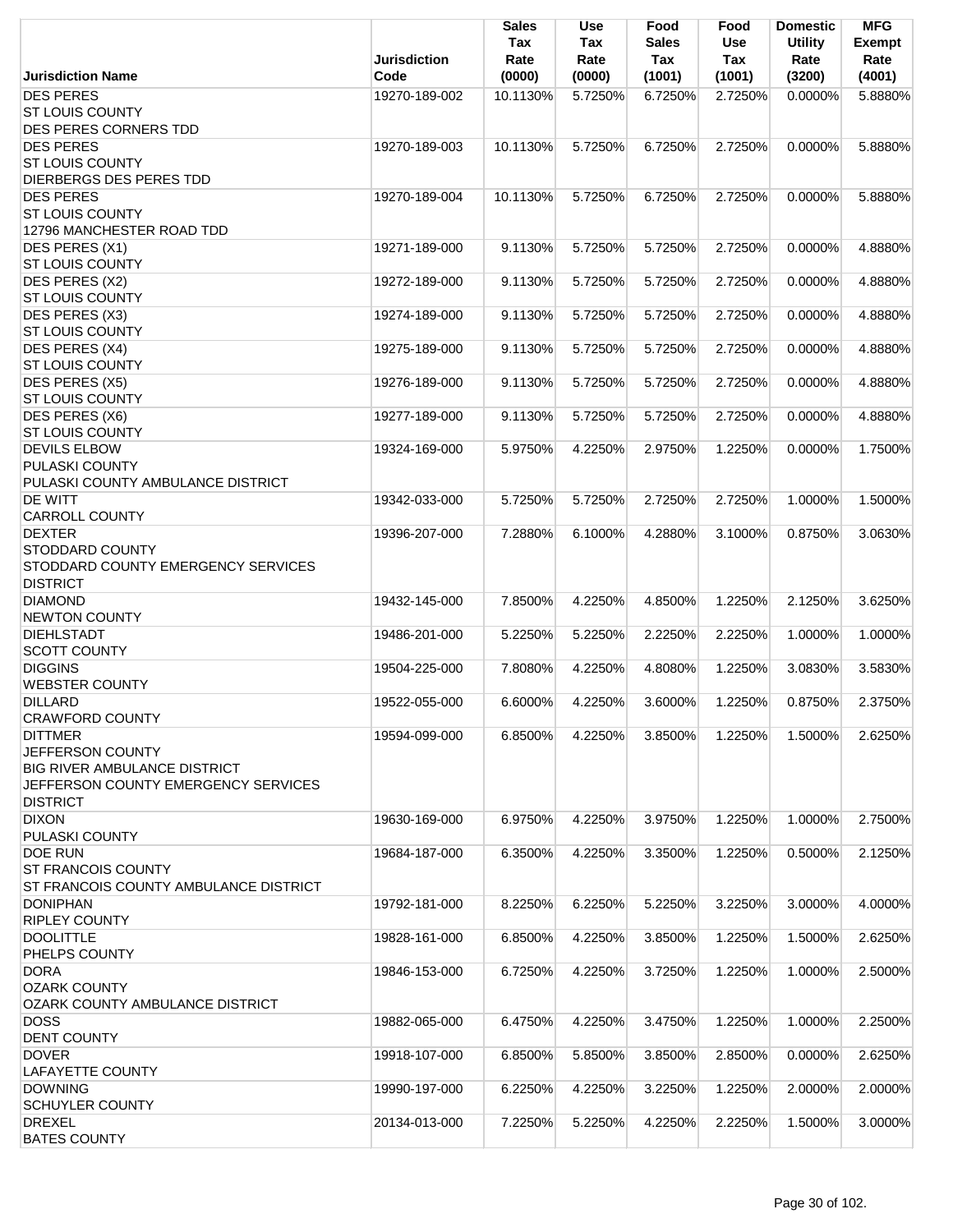|                                                        | <b>Jurisdiction</b> | <b>Sales</b><br>Tax<br>Rate | <b>Use</b><br>Tax<br>Rate | Food<br><b>Sales</b><br>Tax | Food<br><b>Use</b><br><b>Tax</b> | <b>Domestic</b><br><b>Utility</b><br>Rate | <b>MFG</b><br><b>Exempt</b><br>Rate |
|--------------------------------------------------------|---------------------|-----------------------------|---------------------------|-----------------------------|----------------------------------|-------------------------------------------|-------------------------------------|
| <b>Jurisdiction Name</b>                               | Code                | (0000)                      | (0000)                    | (1001)                      | (1001)                           | (3200)                                    | (4001)                              |
| <b>DREXEL</b><br><b>CASS COUNTY</b>                    | 20134-037-000       | 8.2250%                     | 6.2250%                   | 5.2250%                     | 3.2250%                          | 3.0000%                                   | 4.0000%                             |
| <b>DRURY</b>                                           | 20170-067-000       | 5.7250%                     | 4.2250%                   | 2.7250%                     | 1.2250%                          | 0.0000%                                   | 1.5000%                             |
| <b>DOUGLAS COUNTY</b>                                  |                     |                             |                           |                             |                                  |                                           |                                     |
| <b>DUDLEY</b>                                          | 20296-207-000       | 6.4130%                     | 4.2250%                   | 3.4130%                     | 1.2250%                          | 0.0000%                                   | 2.1880%                             |
| <b>STODDARD COUNTY</b>                                 |                     |                             |                           |                             |                                  |                                           |                                     |
| STODDARD COUNTY EMERGENCY SERVICES                     |                     |                             |                           |                             |                                  |                                           |                                     |
| <b>DISTRICT</b>                                        |                     |                             |                           |                             |                                  |                                           |                                     |
| <b>DUENWEG</b>                                         | 20314-097-000       | 7.2000%                     | 4.2250%                   | 4.2000%                     | 1.2250%                          | 1.5000%                                   | 2.9750%                             |
| <b>JASPER COUNTY</b>                                   |                     |                             |                           |                             |                                  |                                           |                                     |
| <b>DUGGINSVILLE</b>                                    | 20332-153-000       | 6.7250%                     | 4.2250%                   | 3.7250%                     | 1.2250%                          | 1.0000%                                   | 2.5000%                             |
| <b>OZARK COUNTY</b><br>OZARK COUNTY AMBULANCE DISTRICT |                     |                             |                           |                             |                                  |                                           |                                     |
| <b>DUKE</b>                                            | 20350-161-000       | 5.3500%                     | 4.2250%                   | 2.3500%                     | 1.2250%                          | 0.0000%                                   | 1.1250%                             |
| PHELPS COUNTY                                          |                     |                             |                           |                             |                                  |                                           |                                     |
| <b>DUNCANS BRIDGE</b>                                  | 20404-137-000       | 5.7250%                     | 5.7250%                   | 2.7250%                     | 2.7250%                          | 1.0000%                                   | 1.5000%                             |
| <b>MONROE COUNTY</b>                                   |                     |                             |                           |                             |                                  |                                           |                                     |
| <b>DUNLAP</b>                                          | 20458-079-000       | 5.7250%                     | 4.2250%                   | 2.7250%                     | 1.2250%                          | 1.5000%                                   | 1.5000%                             |
| <b>GRUNDY COUNTY</b>                                   |                     |                             |                           |                             |                                  |                                           |                                     |
| <b>DUNNEGAN</b>                                        | 20494-167-000       | 5.6000%                     | 4.2250%                   | 2.6000%                     | 1.2250%                          | 1.3750%                                   | 1.3750%                             |
| <b>POLK COUNTY</b>                                     |                     |                             |                           |                             | 3.6000%                          |                                           |                                     |
| <b>DUQUESNE</b><br><b>JASPER COUNTY</b>                | 20512-097-000       | 7.8250%                     | 6.6000%                   | 4.8250%                     |                                  | 0.0000%                                   | 3.6000%                             |
| <b>DURHAM</b>                                          | 20530-111-000       | 7.3500%                     | 6.8500%                   | 4.3500%                     | 3.8500%                          | 2.0000%                                   | 3.1250%                             |
| <b>LEWIS COUNTY</b>                                    |                     |                             |                           |                             |                                  |                                           |                                     |
| LEWIS COUNTY AMBULANCE DISTRICT                        |                     |                             |                           |                             |                                  |                                           |                                     |
| <b>DUTZOW</b>                                          | 20584-219-000       | 6.7250%                     | 6.2250%                   | 3.7250%                     | 3.2250%                          | 0.0000%                                   | 2.5000%                             |
| <b>WARREN COUNTY</b>                                   |                     |                             |                           |                             |                                  |                                           |                                     |
| WARREN COUNTY EMERGENCY SERVICES DISTRICT              |                     |                             |                           |                             |                                  |                                           |                                     |
| <b>EAGLE ROCK</b>                                      | 20656-009-000       | 6.2250%                     | 4.2250%                   | 3.2250%                     | 1.2250%                          | 0.0000%                                   | 2.0000%                             |
| <b>BARRY COUNTY</b>                                    |                     |                             |                           |                             |                                  |                                           |                                     |
| SOUTH BARRY COUNTY AMBULANCE DISTRICT                  |                     |                             |                           |                             |                                  |                                           |                                     |
| <b>EAGLEVILLE</b>                                      | 20674-081-000       | 7.3500%                     | 5.4750%                   | 4.3500%                     | 2.4750%                          | 0.0000%                                   | 3.1250%                             |
| <b>HARRISON COUNTY</b>                                 |                     |                             |                           |                             |                                  |                                           |                                     |
| <b>EAST KANSAS CITY</b>                                | 20926-047-000       | 5.4750%                     | 5.3500%                   | 2.4750%                     | 2.3500%                          | 0.0000%                                   | 1.2500%                             |
| <b>CLAY COUNTY</b>                                     |                     |                             |                           |                             |                                  |                                           |                                     |
| KANSAS CITY ZOOLOGICAL DISTRICT                        |                     |                             |                           |                             |                                  |                                           |                                     |
| <b>EAST LYNNE</b><br><b>CASS COUNTY</b>                | 20980-037-000       | 7.7250%                     | 6.2250%                   | 4.7250%                     | 3.2250%                          | 3.0000%                                   | 3.5000%                             |
| <b>EASTON</b>                                          | 21034-021-000       | 6.8250%                     | 5.8250%                   | 3.8250%                     | 2.8250%                          | 0.0000%                                   | 2.6000%                             |
| <b>BUCHANAN COUNTY</b>                                 |                     |                             |                           |                             |                                  |                                           |                                     |
| <b>TRI-COUNTY AMBULANCE DISTRICT</b>                   |                     |                             |                           |                             |                                  |                                           |                                     |
| <b>EAST PRAIRIE</b>                                    | 21052-133-000       | 8.4750%                     | 4.2250%                   | 5.4750%                     | 1.2250%                          | 1.0000%                                   | 4.2500%                             |
| <b>MISSISSIPPI COUNTY</b>                              |                     |                             |                           |                             |                                  |                                           |                                     |
| <b>EDGAR SPRINGS</b>                                   | 21214-161-000       | 6.3500%                     | 4.2250%                   | 3.3500%                     | 1.2250%                          | 1.0000%                                   | 2.1250%                             |
| PHELPS COUNTY                                          |                     |                             |                           |                             |                                  |                                           |                                     |
| <b>EDGERTON</b><br><b>PLATTE COUNTY</b>                | 21250-165-000       | 7.1000%                     | 5.6000%                   | 4.1000%                     | 2.6000%                          | 0.0000%                                   | 2.8750%                             |
| <b>TRI-COUNTY AMBULANCE DISTRICT</b>                   |                     |                             |                           |                             |                                  |                                           |                                     |
| <b>EDGEWOOD</b>                                        | 21304-163-000       | 6.2250%                     | 4.2250%                   | 3.2250%                     | 1.2250%                          | 1.0000%                                   | 2.0000%                             |
| PIKE COUNTY                                            |                     |                             |                           |                             |                                  |                                           |                                     |
| <b>EDINA</b>                                           | 21322-103-000       | 7.7250%                     | 7.7250%                   | 4.7250%                     | 4.7250%                          | 3.5000%                                   | 3.5000%                             |
| <b>KNOX COUNTY</b>                                     |                     |                             |                           |                             |                                  |                                           |                                     |
| <b>EDMUNDSON</b>                                       | 21376-189-000       | 9.3630%                     | 5.9750%                   | 5.9750%                     | 2.9750%                          | 0.0000%                                   | 5.1380%                             |
| <b>ST LOUIS COUNTY</b><br><b>EDMUNDSON</b>             | 21376-189-001       | 11.3630%                    | 6.9750%                   | 7.9750%                     | 3.9750%                          | 0.0000%                                   | 7.1380%                             |
| <b>ST LOUIS COUNTY</b>                                 |                     |                             |                           |                             |                                  |                                           |                                     |
| 10700 PEAR TREE LANE CID                               |                     |                             |                           |                             |                                  |                                           |                                     |
| 10700 PEAR TREE LANE TDD                               |                     |                             |                           |                             |                                  |                                           |                                     |
| <b>EDWARDS</b>                                         | 21394-015-000       | 6.7250%                     | 6.2250%                   | 3.7250%                     | 3.2250%                          | 2.0000%                                   | 2.5000%                             |
| <b>BENTON COUNTY</b>                                   |                     |                             |                           |                             |                                  |                                           |                                     |
| WARSAW-LINCOLN AMBULANCE DISTRICT                      |                     |                             |                           |                             |                                  |                                           |                                     |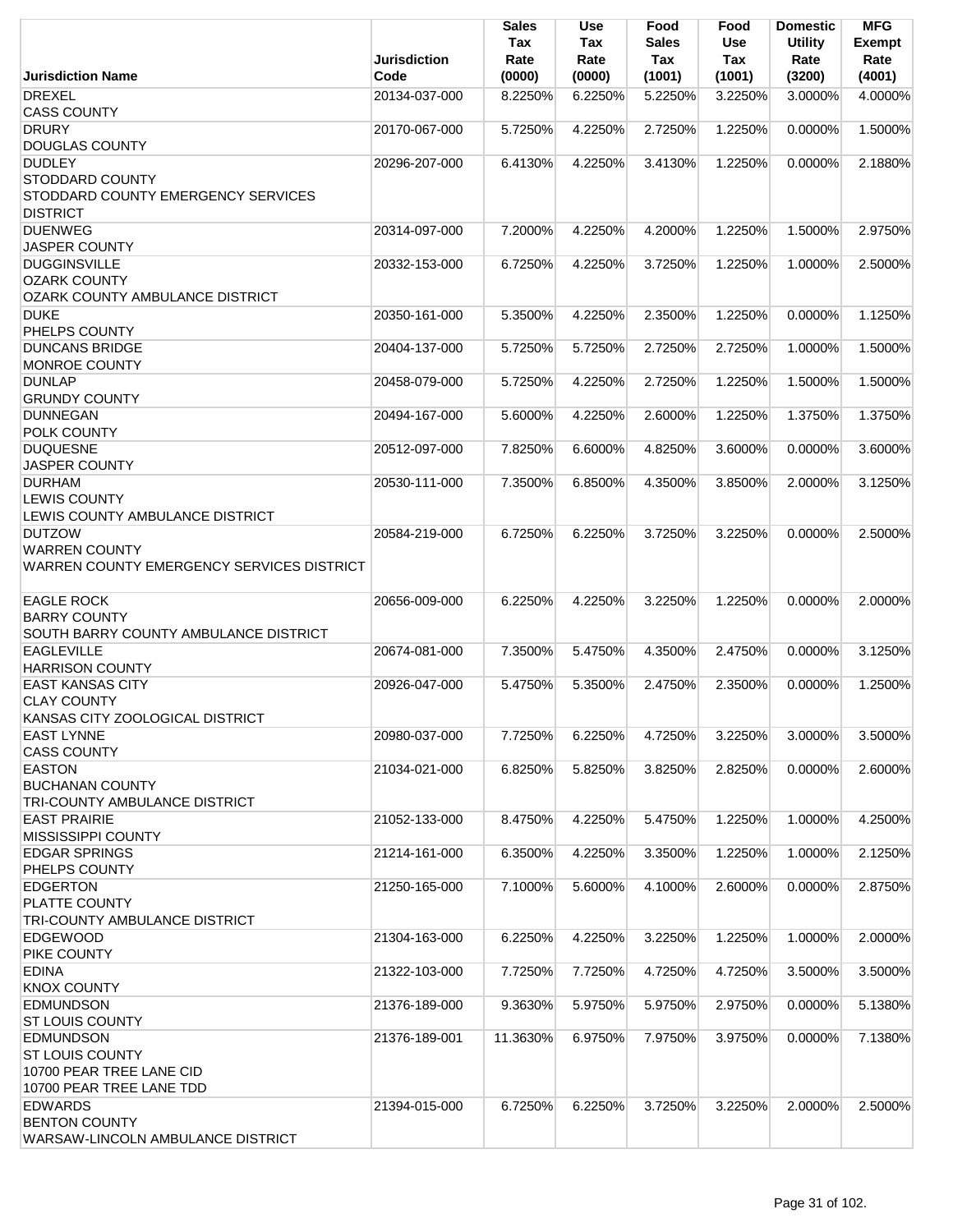|                                                                                                     | Jurisdiction  | <b>Sales</b><br>Tax<br>Rate | <b>Use</b><br>Tax<br>Rate | Food<br><b>Sales</b><br>Tax | Food<br>Use<br>Tax | <b>Domestic</b><br><b>Utility</b><br>Rate | <b>MFG</b><br><b>Exempt</b><br>Rate |
|-----------------------------------------------------------------------------------------------------|---------------|-----------------------------|---------------------------|-----------------------------|--------------------|-------------------------------------------|-------------------------------------|
| <b>Jurisdiction Name</b>                                                                            | Code          | (0000)                      | (0000)                    | (1001)                      | (1001)             | (3200)                                    | (4001)                              |
| <b>ELDON</b><br><b>MILLER COUNTY</b>                                                                | 21484-131-000 | 8.1250%                     | 5.2250%                   | 5.1250%                     | 2.2250%            | 3.0000%                                   | 3.9000%                             |
| MILLER COUNTY AMBULANCE DISTRICT<br>EL DORADO SPRINGS                                               | 21502-039-000 | 8.4750%                     | 4.2250%                   | 5.4750%                     | 1.2250%            | 0.5000%                                   | 4.2500%                             |
| <b>CEDAR COUNTY</b><br>CEDAR COUNTY AMBULANCE DISTRICT<br>CEDAR COUNTY PUBLIC LIBRARY DISTRICT      |               |                             |                           |                             |                    |                                           |                                     |
| <b>ELDRIDGE</b><br><b>LACLEDE COUNTY</b>                                                            | 21538-105-000 | 5.4130%                     | 4.2250%                   | 2.4130%                     | 1.2250%            | 0.0000%                                   | 1.1880%                             |
| <b>ELK CREEK</b><br><b>TEXAS COUNTY</b>                                                             | 21610-215-000 | 6.1000%                     | 6.1000%                   | 3.1000%                     | 3.1000%            | 1.8750%                                   | 1.8750%                             |
| <b>ELKHEAD</b><br><b>CHRISTIAN COUNTY</b><br>CHRISTIAN COUNTY EMERGENCY SERVICES<br><b>DISTRICT</b> | 21682-043-000 | 5.9750%                     | 4.2250%                   | 2.9750%                     | 1.2250%            | 0.2500%                                   | 1.7500%                             |
| <b>ELKLAND</b><br><b>WEBSTER COUNTY</b>                                                             | 21772-225-000 | 6.3080%                     | 4.2250%                   | 3.3080%                     | 1.2250%            | 2.0830%                                   | 2.0830%                             |
| <b>ELKTON</b><br><b>HICKORY COUNTY</b>                                                              | 21826-085-000 | 5.7250%                     | 4.2250%                   | 2.7250%                     | 1.2250%            | 1.5000%                                   | 1.5000%                             |
| <b>ELLINGTON</b><br><b>REYNOLDS COUNTY</b><br>REYNOLDS COUNTY AMBULANCE DISTRICT                    | 21844-179-000 | 8.7250%                     | 4.2250%                   | 5.7250%                     | 1.2250%            | 1.0000%                                   | 4.5000%                             |
| <b>ELLIS PRAIRIE</b><br><b>TEXAS COUNTY</b>                                                         | 21880-215-000 | 6.1000%                     | 6.1000%                   | 3.1000%                     | 3.1000%            | 1.8750%                                   | 1.8750%                             |
| <b>ELLISVILLE</b><br><b>ST LOUIS COUNTY</b>                                                         | 21898-189-000 | 8.8630%                     | 4.2250%                   | 5.4750%                     | 1.2250%            | 0.0000%                                   | 4.6380%                             |
| <b>ELLISVILLE</b><br><b>ST LOUIS COUNTY</b><br>ELLISVILLE MARKETPLACE CID                           | 21898-189-001 | 9.8630%                     | 5.2250%                   | 6.4750%                     | 2.2250%            | 0.0000%                                   | 5.6380%                             |
| ELLISVILLE (X1)<br><b>ST LOUIS COUNTY</b>                                                           | 21899-189-000 | 8.8630%                     | 4.2250%                   | 5.4750%                     | 1.2250%            | 0.0000%                                   | 4.6380%                             |
| ELLISVILLE (X2)<br><b>ST LOUIS COUNTY</b>                                                           | 21900-189-000 | 8.8630%                     | 4.2250%                   | 5.4750%                     | 1.2250%            | 0.0000%                                   | 4.6380%                             |
| ELLISVILLE (X3)<br><b>ST LOUIS COUNTY</b>                                                           | 21901-189-000 | 8.8630%                     | 4.2250%                   | 5.4750%                     | 1.2250%            | 0.0000%                                   | 4.6380%                             |
| ELLISVILLE (X4)<br><b>ST LOUIS COUNTY</b>                                                           | 21902-189-000 | 8.8630%                     | 4.2250%                   | 5.4750%                     | 1.2250%            | 0.0000%                                   | 4.6380%                             |
| ELLISVILLE (X4)<br><b>ST LOUIS COUNTY</b><br>FOUNTAIN PLAZA CID                                     | 21902-189-001 | 9.8630%                     | 5.2250%                   | 6.4750%                     | 2.2250%            | 0.0000%                                   | 5.6380%                             |
| ELLISVILLE (X5)<br><b>ST LOUIS COUNTY</b>                                                           | 21903-189-000 | 8.8630%                     | 4.2250%                   | 5.4750%                     | 1.2250%            | $0.0000\%$                                | 4.6380%                             |
| ELLISVILLE (X6)<br><b>ST LOUIS COUNTY</b>                                                           | 21904-189-000 | 8.8630%                     | 4.2250%                   | 5.4750%                     | 1.2250%            | 0.0000%                                   | 4.6380%                             |
| ELLISVILLE (X7)<br>ST LOUIS COUNTY                                                                  | 21905-189-000 | 8.8630%                     | 4.2250%                   | 5.4750%                     | 1.2250%            | $0.0000\%$                                | 4.6380%                             |
| ELLISVILLE (X8)<br><b>ST LOUIS COUNTY</b>                                                           | 21906-189-000 | 8.8630%                     | 4.2250%                   | 5.4750%                     | 1.2250%            | 0.0000%                                   | 4.6380%                             |
| ELLISVILLE (X9)<br><b>ST LOUIS COUNTY</b>                                                           | 21907-189-000 | 8.8630%                     | 4.2250%                   | 5.4750%                     | 1.2250%            | 0.0000%                                   | 4.6380%                             |
| ELLISVILLE (X10)<br><b>ST LOUIS COUNTY</b>                                                          | 21908-189-000 | 8.8630%                     | 4.2250%                   | 5.4750%                     | 1.2250%            | 0.0000%                                   | 4.6380%                             |
| ELLISVILLE (X11)<br><b>ST LOUIS COUNTY</b>                                                          | 21909-189-000 | 8.8630%                     | 4.2250%                   | 5.4750%                     | 1.2250%            | 0.0000%                                   | 4.6380%                             |
| <b>ELLSINORE</b><br><b>CARTER COUNTY</b>                                                            | 21916-035-000 | 7.2250%                     | 4.2250%                   | 4.2250%                     | 1.2250%            | 2.5000%                                   | 3.0000%                             |
| <b>ELLSINORE</b><br><b>CARTER COUNTY</b><br>ELLSINORE HERREN AVENUE CID                             | 21916-035-001 | 8.2250%                     | 4.2250%                   | 5.2250%                     | 1.2250%            | 2.5000%                                   | 4.0000%                             |
| <b>ELLSINORE</b><br><b>CARTER COUNTY</b><br><b>LEERJAK CID</b>                                      | 21916-035-002 | 8.2250%                     | 5.2250%                   | 5.2250%                     | 2.2250%            | 2.5000%                                   | 4.0000%                             |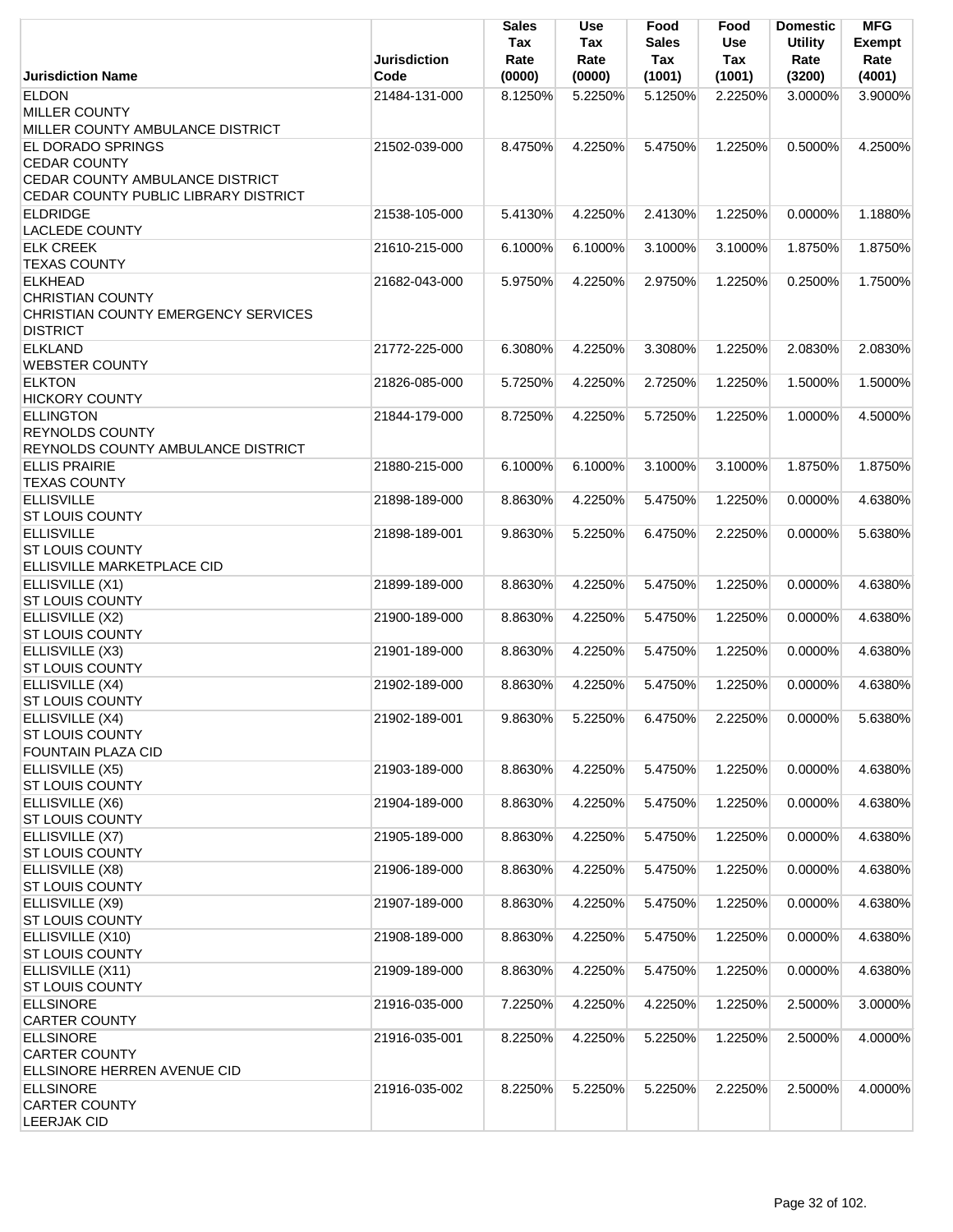| Jurisdiction Name                                                                               | <b>Jurisdiction</b><br>Code | <b>Sales</b><br>Tax<br>Rate<br>(0000) | Use<br>Tax<br>Rate<br>(0000) | Food<br><b>Sales</b><br>Tax<br>(1001) | Food<br>Use<br><b>Tax</b><br>(1001) | <b>Domestic</b><br><b>Utility</b><br>Rate<br>(3200) | <b>MFG</b><br><b>Exempt</b><br>Rate<br>(4001) |
|-------------------------------------------------------------------------------------------------|-----------------------------|---------------------------------------|------------------------------|---------------------------------------|-------------------------------------|-----------------------------------------------------|-----------------------------------------------|
| <b>ELMER</b>                                                                                    | 21988-121-000               | 6.3500%                               | 5.9750%                      | 3.3500%                               | 2.9750%                             | $0.0000\%$                                          | 2.1250%                                       |
| <b>MACON COUNTY</b><br>MACON COUNTY EMERGENCY SERVICES DISTRICT                                 |                             |                                       |                              |                                       |                                     |                                                     |                                               |
| <b>ELMIRA</b><br><b>RAY COUNTY</b>                                                              | 22006-177-000               | 6.7250%                               | 6.7250%                      | 3.7250%                               | 3.7250%                             | 0.0000%                                             | 2.5000%                                       |
| <b>ELMO</b><br>NODAWAY COUNTY<br>NODAWAY COUNTY AMBULANCE DISTRICT                              | 22024-147-000               | 6.2250%                               | 5.7250%                      | 3.2250%                               | 2.7250%                             | $0.0000\%$                                          | 2.0000%                                       |
| <b>ELMWOOD</b><br><b>SALINE COUNTY</b>                                                          | 22078-195-000               | 6.2250%                               | 6.2250%                      | 3.2250%                               | 3.2250%                             | $0.0000\%$                                          | 2.0000%                                       |
| <b>ELSBERRY</b><br><b>LINCOLN COUNTY</b><br>LINCOLN COUNTY AMBULANCE DISTRICT                   | 22114-113-000               | 7.9750%                               | 5.7250%                      | 4.9750%                               | 2.7250%                             | 1.5000%                                             | 3.7500%                                       |
| <b>ELSTON</b><br><b>COLE COUNTY</b>                                                             | 22168-051-000               | 5.7250%                               | 5.7250%                      | 2.7250%                               | 2.7250%                             | 0.0000%                                             | 1.5000%                                       |
| <b>EMDEN</b><br><b>SHELBY COUNTY</b><br><b>SALT RIVER AMBULANCE DISTRICT</b>                    | 22240-205-000               | 6.2250%                               | 5.7250%                      | 3.2250%                               | 2.7250%                             | 1.5000%                                             | 2.0000%                                       |
| <b>EMINENCE</b><br><b>SHANNON COUNTY</b>                                                        | 22276-203-000               | 7.7250%                               | 4.2250%                      | 4.7250%                               | 1.2250%                             | 2.0000%                                             | 3.5000%                                       |
| <b>EMMA</b><br><b>LAFAYETTE COUNTY</b>                                                          | 22312-107-000               | 6.8500%                               | 5.8500%                      | 3.8500%                               | 2.8500%                             | 1.0000%                                             | 2.6250%                                       |
| <b>EMMA</b><br><b>SALINE COUNTY</b>                                                             | 22312-195-000               | 7.2250%                               | 6.2250%                      | 4.2250%                               | 3.2250%                             | 1.0000%                                             | 3.0000%                                       |
| <b>EOLIA</b><br>PIKE COUNTY                                                                     | 22474-163-000               | 7.2250%                               | 4.2250%                      | 4.2250%                               | 1.2250%                             | 1.0000%                                             | 3.0000%                                       |
| <b>ESSEX</b><br><b>STODDARD COUNTY</b><br>STODDARD COUNTY EMERGENCY SERVICES<br><b>DISTRICT</b> | 22600-207-000               | 6.4130%                               | 5.2250%                      | 3.4130%                               | 2.2250%                             | 0.0000%                                             | 2.1880%                                       |
| <b>ETHEL</b><br><b>MACON COUNTY</b><br>MACON COUNTY EMERGENCY SERVICES DISTRICT                 | 22672-121-000               | 6.3500%                               | 5.9750%                      | 3.3500%                               | 2.9750%                             | $0.0000\%$                                          | 2.1250%                                       |
| <b>ETHLYN</b><br><b>LINCOLN COUNTY</b><br>LINCOLN COUNTY AMBULANCE DISTRICT                     | 22690-113-000               | 6.4750%                               | 4.2250%                      | 3.4750%                               | 1.2250%                             | 0.5000%                                             | 2.2500%                                       |
| <b>ETTERVILLE</b><br><b>MILLER COUNTY</b><br>MILLER COUNTY AMBULANCE DISTRICT                   | 22744-131-000               | 5.7250%                               | 5.2250%                      | 2.7250%                               | 2.2250%                             | 1.0000%                                             | 1.5000%                                       |
| <b>EUDORA</b><br>POLK COUNTY                                                                    | 22762-167-000               | 5.6000%                               | 4.2250%                      | 2.6000%                               | 1.2250%                             | 1.3750%                                             | 1.3750%                                       |
| <b>EUNICE</b><br><b>TEXAS COUNTY</b>                                                            | 22816-215-000               | 6.1000%                               | 6.1000%                      | 3.1000%                               | 3.1000%                             | 1.8750%                                             | 1.8750%                                       |
| <b>EUREKA</b><br><b>ST LOUIS COUNTY</b>                                                         | 22834-189-000               | 9.1130%                               | 4.2250%                      | 5.7250%                               | 1.2250%                             | 0.0000%                                             | 4.8880%                                       |
| <b>EUREKA</b><br><b>ST LOUIS COUNTY</b><br>EUREKA COMMERCIAL PARK TDD                           | 22834-189-001               | 9.9880%                               | 4.2250%                      | 6.6000%                               | 1.2250%                             | 0.0000%                                             | 5.7630%                                       |
| <b>EUREKA</b><br><b>ST LOUIS COUNTY</b><br>EUREKA OLD TOWN TDD                                  | 22834-189-002               | 9.8630%                               | 4.2250%                      | 6.4750%                               | 1.2250%                             | 0.0000%                                             | 5.6380%                                       |
| <b>EUREKA</b><br><b>ST LOUIS COUNTY</b><br>EUREKA POINTE CID                                    | 22834-189-003               | 9.9880%                               | 4.2250%                      | 6.6000%                               | 1.2250%                             | 0.0000%                                             | 5.7630%                                       |
| <b>EUREKA</b><br><b>ST LOUIS COUNTY</b><br>SHOPPES AT HILLTOP TDD                               | 22834-189-004               | 10.1130%                              | 4.2250%                      | 6.7250%                               | 1.2250%                             | $0.0000\%$                                          | 5.8880%                                       |
| <b>EUREKA</b><br><b>ST LOUIS COUNTY</b><br><b>HILLTOP VILLAGE CID</b>                           | 22834-189-006               | 10.1130%                              | 5.2250%                      | 6.7250%                               | 2.2250%                             | $0.0000\%$                                          | 5.8880%                                       |
| EUREKA (X1)<br><b>ST LOUIS COUNTY</b>                                                           | 22835-189-000               | 9.1130%                               | 4.2250%                      | 5.7250%                               | 1.2250%                             | 0.0000%                                             | 4.8880%                                       |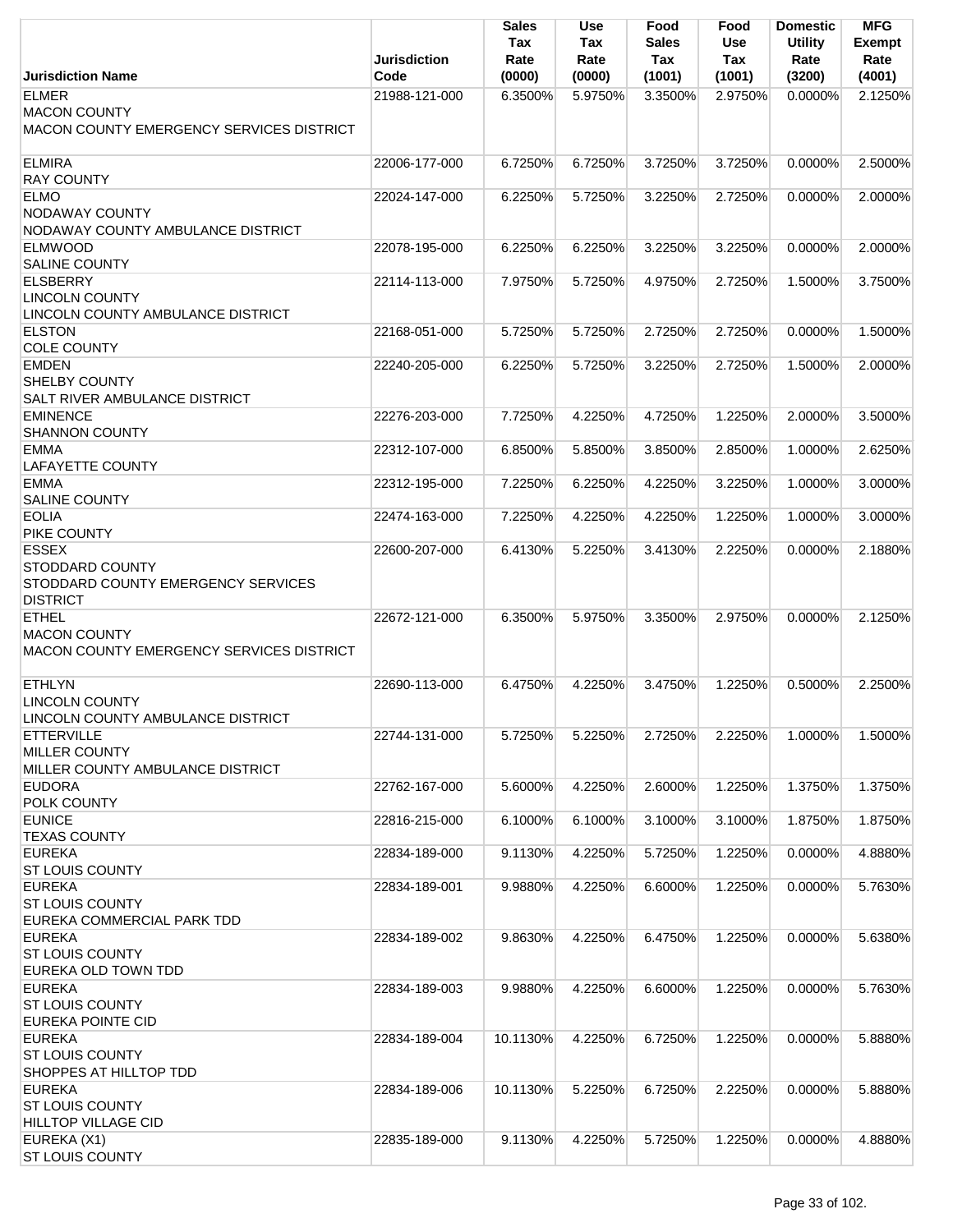|                                                                                                                                | <b>Jurisdiction</b> | <b>Sales</b><br>Tax<br>Rate | <b>Use</b><br>Tax<br>Rate | Food<br>Sales<br>Tax | Food<br><b>Use</b><br>Tax | <b>Domestic</b><br><b>Utility</b><br>Rate | <b>MFG</b><br>Exempt<br>Rate |
|--------------------------------------------------------------------------------------------------------------------------------|---------------------|-----------------------------|---------------------------|----------------------|---------------------------|-------------------------------------------|------------------------------|
| <b>Jurisdiction Name</b>                                                                                                       | Code                | (0000)                      | (0000)                    | (1001)               | (1001)                    | (3200)                                    | (4001)                       |
| EUREKA (X2)<br><b>ST LOUIS COUNTY</b>                                                                                          | 22836-189-000       | 9.1130%                     | 4.2250%                   | 5.7250%              | 1.2250%                   | 0.0000%                                   | 4.8880%                      |
| EUREKA (X3)<br><b>ST LOUIS COUNTY</b>                                                                                          | 22837-189-000       | 9.1130%                     | 4.2250%                   | 5.7250%              | 1.2250%                   | 0.0000%                                   | 4.8880%                      |
| EUREKA (X4)<br><b>ST LOUIS COUNTY</b>                                                                                          | 22840-189-000       | 9.1130%                     | 4.2250%                   | 5.7250%              | 1.2250%                   | 0.0000%                                   | 4.8880%                      |
| EUREKA (T3)<br><b>ST LOUIS COUNTY</b>                                                                                          | 22841-189-000       | 9.1130%                     | 4.2250%                   | 5.7250%              | 1.2250%                   | 0.0000%                                   | 4.8880%                      |
| <b>EVERTON</b><br><b>DADE COUNTY</b><br>DADE COUNTY AMBULANCE DISTRICT                                                         | 22996-057-000       | 8.4750%                     | 5.9750%                   | 5.4750%              | 2.9750%                   | 3.7500%                                   | 4.2500%                      |
| <b>EWING</b><br><b>LEWIS COUNTY</b>                                                                                            | 23032-111-000       | 8.6000%                     | 6.8500%                   | 5.6000%              | 3.8500%                   | 3.2500%                                   | 4.3750%                      |
| LEWIS COUNTY AMBULANCE DISTRICT<br><b>EXCELLO</b><br><b>MACON COUNTY</b>                                                       | 23050-121-000       | 6.3500%                     | 5.9750%                   | 3.3500%              | 2.9750%                   | 0.0000%                                   | 2.1250%                      |
| MACON COUNTY EMERGENCY SERVICES DISTRICT                                                                                       |                     |                             |                           |                      |                           |                                           |                              |
| <b>EXCELSIOR ESTATES</b><br><b>RAY COUNTY</b>                                                                                  | 23077-177-000       | 6.7250%                     | 6.7250%                   | 3.7250%              | 3.7250%                   | 0.0000%                                   | 2.5000%                      |
| <b>EXCELSIOR SPRINGS</b><br><b>CLAY COUNTY</b><br>KANSAS CITY ZOOLOGICAL DISTRICT                                              | 23086-047-000       | 8.9750%                     | 8.8500%                   | 5.9750%              | 5.8500%                   | 1.5000%                                   | 4.7500%                      |
| <b>EXCELSIOR SPRINGS</b><br><b>CLAY COUNTY</b><br>KANSAS CITY ZOOLOGICAL DISTRICT<br>DOWNTOWN EXCELSIOR SPRINGS COMMERCIAL CID | 23086-047-001       | 9.7250%                     | 9.6000%                   | 6.7250%              | 6.6000%                   | 1.5000%                                   | 5.5000%                      |
| <b>EXCELSIOR SPRINGS</b><br><b>CLAY COUNTY</b><br>KANSAS CITY ZOOLOGICAL DISTRICT<br><b>ELMS HOTEL CID</b>                     | 23086-047-002       | 9.9750%                     | 9.8500%                   | 6.9750%              | 6.8500%                   | 1.5000%                                   | 5.7500%                      |
| <b>EXCELSIOR SPRINGS</b><br><b>CLAY COUNTY</b><br>KANSAS CITY ZOOLOGICAL DISTRICT<br><b>VINTAGE PLAZA CID</b>                  | 23086-047-003       | 9.9750%                     | 9.8500%                   | 6.9750%              | 6.8500%                   | 1.5000%                                   | 5.7500%                      |
| <b>EXCELSIOR SPRINGS</b><br><b>RAY COUNTY</b><br>RAY COUNTY AMBULANCE DISTRICT                                                 | 23086-177-000       | 10.7250%                    | 10.2250%                  | 7.7250%              | 7.2250%                   | 1.5000%                                   | 6.5000%                      |
| <b>EXETER</b><br><b>BARRY COUNTY</b><br>SOUTH BARRY COUNTY AMBULANCE DISTRICT                                                  | 23122-009-000       | 7.2250%                     | 4.2250%                   | 4.2250%              | 1.2250%                   | 0.0000%                                   | 3.0000%                      |
| <b>FAGUS</b><br><b>BUTLER COUNTY</b>                                                                                           | 23212-023-000       | 5.2250%                     | 4.2250%                   | 2.2250%              | 1.2250%                   | 1.0000%                                   | 1.0000%                      |
| <b>FAIRDEALING</b><br><b>RIPLEY COUNTY</b>                                                                                     | 23248-181-000       | 6.2250%                     | 4.2250%                   | 3.2250%              | 1.2250%                   | 2.0000%                                   | 2.0000%                      |
| <b>FAIRFAX</b><br><b>ATCHISON COUNTY</b>                                                                                       | 23266-005-000       | 7.4750%                     | 7.4750%                   | 4.4750%              | 4.4750%                   | 1.0000%                                   | 3.2500%                      |
| <b>FAIR GROVE</b><br><b>GREENE COUNTY</b>                                                                                      | 23338-077-000       | 8.2250%                     | 4.2250%                   | 5.2250%              | 1.2250%                   | 0.8750%                                   | 4.0000%                      |
| <b>FAIRMONT</b><br><b>CLARK COUNTY</b><br><b>CLARK COUNTY AMBULANCE DISTRICT</b>                                               | 23392-045-000       | 6.7250%                     | 4.2250%                   | 3.7250%              | 1.2250%                   | 0.0000%                                   | 2.5000%                      |
| <b>FAIR PLAY</b><br><b>POLK COUNTY</b>                                                                                         | 23428-167-000       | 7.6000%                     | 4.2250%                   | 4.6000%              | 1.2250%                   | 2.8750%                                   | 3.3750%                      |
| FAIRPORT<br><b>DEKALB COUNTY</b><br>DAVIESS/DEKALB REGIONAL JAIL DISTRICT                                                      | 23446-063-000       | 5.7250%                     | 5.2250%                   | 2.7250%              | 2.2250%                   | 0.0000%                                   | 1.5000%                      |
| <b>FAIRVIEW</b><br><b>NEWTON COUNTY</b>                                                                                        | 23518-145-000       | 6.3500%                     | 5.2250%                   | 3.3500%              | 2.2250%                   | 2.1250%                                   | 2.1250%                      |
| <b>FAIRVIEW ACRES</b><br><b>ST FRANCOIS COUNTY</b>                                                                             | 23572-187-000       | 6.3500%                     | 4.2250%                   | 3.3500%              | 1.2250%                   | 0.5000%                                   | 2.1250%                      |
| ST FRANCOIS COUNTY AMBULANCE DISTRICT                                                                                          |                     |                             |                           |                      |                           |                                           |                              |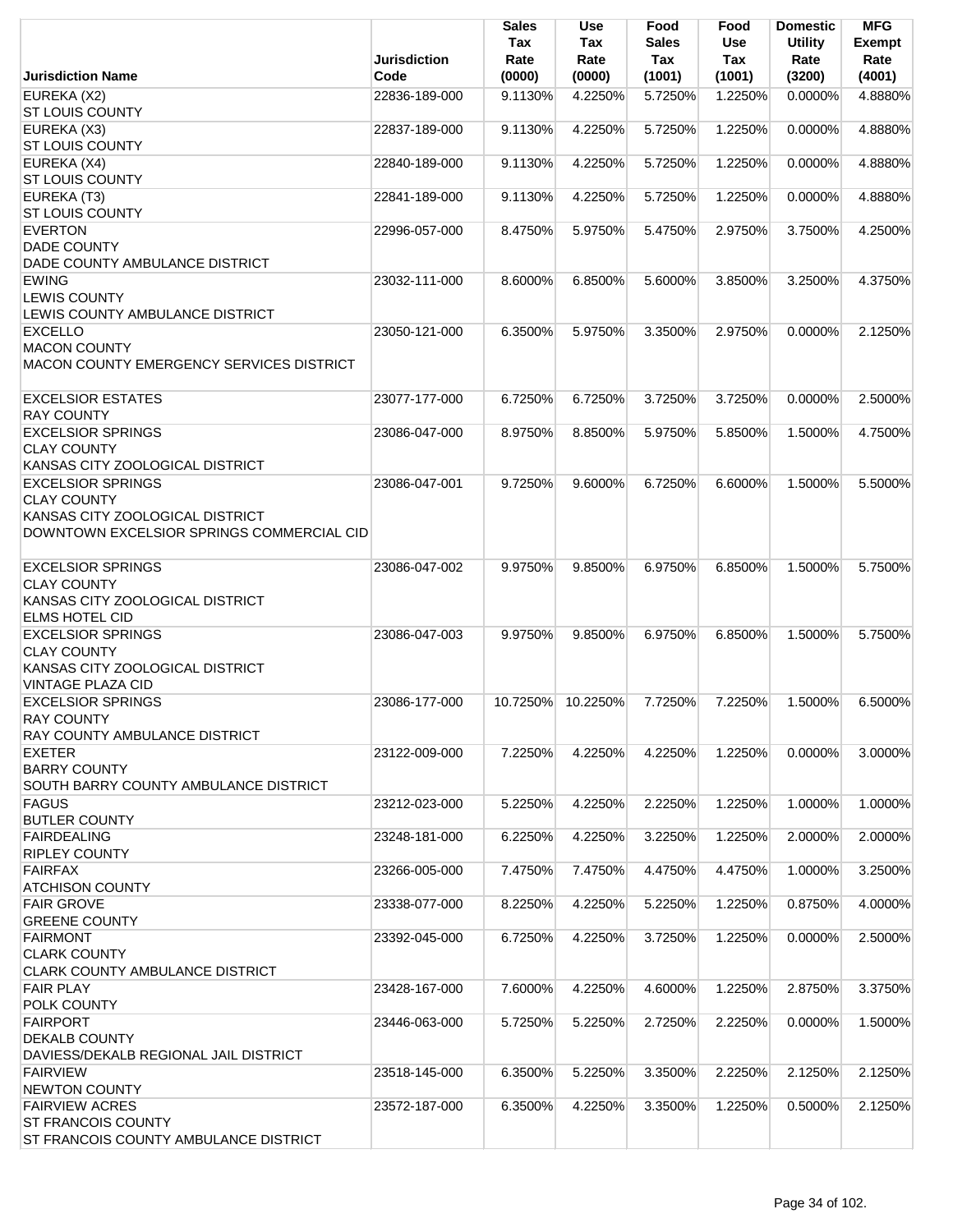|                                                                  | <b>Jurisdiction</b> | <b>Sales</b><br>Tax<br>Rate | <b>Use</b><br>Tax<br>Rate | Food<br><b>Sales</b><br>Tax | Food<br><b>Use</b><br>Tax | <b>Domestic</b><br><b>Utility</b><br>Rate | <b>MFG</b><br><b>Exempt</b><br>Rate |
|------------------------------------------------------------------|---------------------|-----------------------------|---------------------------|-----------------------------|---------------------------|-------------------------------------------|-------------------------------------|
| <b>Jurisdiction Name</b>                                         | Code                | (0000)                      | (0000)                    | (1001)                      | (1001)                    | (3200)                                    | (4001)                              |
| <b>FALCON</b><br><b>LACLEDE COUNTY</b>                           | 23590-105-000       | 5.4130%                     | 4.2250%                   | 2.4130%                     | 1.2250%                   | 0.0000%                                   | 1.1880%                             |
| FARBER                                                           | 23662-007-000       | 7.8500%                     | 5.2250%                   | 4.8500%                     | 2.2250%                   | 0.0000%                                   | 3.6250%                             |
| <b>AUDRAIN COUNTY</b>                                            |                     |                             |                           |                             |                           |                                           |                                     |
| VAN-FAR AMBULANCE DISTRICT                                       |                     |                             |                           |                             |                           |                                           |                                     |
| <b>FARLEY</b>                                                    | 23698-165-000       | 5.6000%                     | 5.6000%                   | 2.6000%                     | 2.6000%                   | $0.0000\%$                                | 1.3750%                             |
| <b>PLATTE COUNTY</b>                                             |                     |                             |                           |                             |                           |                                           |                                     |
| <b>FARMINGTON</b>                                                | 23752-187-000       | 8.3500%                     | 4.2250%                   | 5.3500%                     | 1.2250%                   | 1.5000%                                   | 4.1250%                             |
| <b>ST FRANCOIS COUNTY</b>                                        |                     |                             |                           |                             |                           |                                           |                                     |
| ST FRANCOIS COUNTY AMBULANCE DISTRICT                            |                     |                             |                           |                             |                           |                                           |                                     |
| <b>FARMINGTON</b>                                                | 23752-187-001       | 9.3500%                     | 5.2250%                   | 6.3500%                     | 2.2250%                   | 1.5000%                                   | 5.1250%                             |
| <b>ST FRANCOIS COUNTY</b>                                        |                     |                             |                           |                             |                           |                                           |                                     |
| ST FRANCOIS COUNTY AMBULANCE DISTRICT                            |                     |                             |                           |                             |                           |                                           |                                     |
| MAPLE VALLEY PLAZA CID                                           |                     |                             |                           |                             |                           |                                           |                                     |
| <b>FARMINGTON</b>                                                | 23752-187-002       | 9.3500%                     | 5.2250%                   | 6.3500%                     | 2.2250%                   | 1.5000%                                   | 5.1250%                             |
| <b>ST FRANCOIS COUNTY</b>                                        |                     |                             |                           |                             |                           |                                           |                                     |
|                                                                  |                     |                             |                           |                             |                           |                                           |                                     |
| ST FRANCOIS COUNTY AMBULANCE DISTRICT<br><b>MINERAL AREA CID</b> |                     |                             |                           |                             |                           |                                           |                                     |
| FARRAR                                                           |                     | 6.1000%                     | 6.1000%                   |                             |                           | 1.3750%                                   | 1.8750%                             |
|                                                                  | 23788-157-000       |                             |                           | 3.1000%                     | 3.1000%                   |                                           |                                     |
| PERRY COUNTY                                                     |                     |                             |                           |                             |                           |                                           |                                     |
| <b>FAUCETT</b>                                                   | 23824-021-000       | 5.8250%                     | 5.8250%                   | 2.8250%                     | 2.8250%                   | 0.0000%                                   | 1.6000%                             |
| <b>BUCHANAN COUNTY</b>                                           |                     |                             |                           |                             |                           |                                           |                                     |
| <b>FAYETTE</b>                                                   | 23842-089-000       | 7.9750%                     | 7.9750%                   | 4.9750%                     | 4.9750%                   | 3.1250%                                   | 3.7500%                             |
| <b>HOWARD COUNTY</b>                                             |                     |                             |                           |                             |                           |                                           |                                     |
| <b>FENTON</b>                                                    | 23950-189-000       | 8.1130%                     | 4.2250%                   | 4.7250%                     | 1.2250%                   | 0.0000%                                   | 3.8880%                             |
| <b>ST LOUIS COUNTY</b>                                           |                     |                             |                           |                             |                           |                                           |                                     |
| <b>FENTON</b>                                                    | 23950-189-001       | 9.1130%                     | 4.2250%                   | 5.7250%                     | 1.2250%                   | 0.0000%                                   | 4.8880%                             |
| <b>ST LOUIS COUNTY</b>                                           |                     |                             |                           |                             |                           |                                           |                                     |
| <b>GRAVOIS BLUFFS TDD</b>                                        |                     |                             |                           |                             |                           |                                           |                                     |
| FENTON (X1)                                                      | 23951-189-000       | 8.1130%                     | 4.2250%                   | 4.7250%                     | 1.2250%                   | 0.0000%                                   | 3.8880%                             |
| <b>ST LOUIS COUNTY</b>                                           |                     |                             |                           |                             |                           |                                           |                                     |
| FENTON (X1)                                                      | 23951-189-001       | 9.1130%                     | 4.2250%                   | 5.7250%                     | 1.2250%                   | 0.0000%                                   | 4.8880%                             |
| <b>ST LOUIS COUNTY</b>                                           |                     |                             |                           |                             |                           |                                           |                                     |
| <b>GRAVOIS BLUFFS TDD</b>                                        |                     |                             |                           |                             |                           |                                           |                                     |
| FENTON (X2)                                                      | 23952-189-000       | 8.1130%                     | 4.2250%                   | 4.7250%                     | 1.2250%                   | $0.0000\%$                                | 3.8880%                             |
| ST LOUIS COUNTY                                                  |                     |                             |                           |                             |                           |                                           |                                     |
| FENTON (X3)                                                      | 23953-189-000       | 8.1130%                     | 4.2250%                   | 4.7250%                     | 1.2250%                   | 0.0000%                                   | 3.8880%                             |
| <b>ST LOUIS COUNTY</b>                                           |                     |                             |                           |                             |                           |                                           |                                     |
| FENTON (T4)                                                      | 23957-189-000       | 8.1130%                     | 4.2250%                   | 4.7250%                     | 1.2250%                   | $0.0000\%$                                | 3.8880%                             |
| <b>ST LOUIS COUNTY</b>                                           |                     |                             |                           |                             |                           |                                           |                                     |
| <b>FERGUSON</b>                                                  | 23986-189-000       | 9.6130%                     | 4.2250%                   | 6.2250%                     | 1.2250%                   | 0.0000%                                   | 5.3880%                             |
| <b>ST LOUIS COUNTY</b>                                           |                     |                             |                           |                             |                           |                                           |                                     |
| <b>FERGUSON</b>                                                  | 23986-189-001       | 10.6130%                    | 5.2250%                   | 7.2250%                     | 2.2250%                   | 0.0000%                                   | 6.3880%                             |
| <b>ST LOUIS COUNTY</b>                                           |                     |                             |                           |                             |                           |                                           |                                     |
| NORTH COUNTY FESTIVAL SQUARE CID                                 |                     |                             |                           |                             |                           |                                           |                                     |
| <b>FERGUSON</b>                                                  | 23986-189-002       | 10.6130%                    | 4.2250%                   | 7.2250%                     | 1.2250%                   | 0.0000%                                   | 6.3880%                             |
| <b>ST LOUIS COUNTY</b>                                           |                     |                             |                           |                             |                           |                                           |                                     |
| PERSHALL ROAD TDD                                                |                     |                             |                           |                             |                           |                                           |                                     |
| FERGUSON (T1)                                                    | 23987-189-000       | 9.6130%                     | 4.2250%                   | 6.2250%                     | 1.2250%                   | 0.0000%                                   | 5.3880%                             |
| <b>ST LOUIS COUNTY</b>                                           |                     |                             |                           |                             |                           |                                           |                                     |
| FERGUSON (T2)                                                    | 23988-189-000       | 9.6130%                     | 4.2250%                   | 6.2250%                     | 1.2250%                   | 0.0000%                                   | 5.3880%                             |
| <b>ST LOUIS COUNTY</b>                                           |                     |                             |                           |                             |                           |                                           |                                     |
| FERGUSON (T3)                                                    | 23989-189-000       | 9.6130%                     | 4.2250%                   | 6.2250%                     | 1.2250%                   | 0.0000%                                   | 5.3880%                             |
| <b>ST LOUIS COUNTY</b>                                           |                     |                             |                           |                             |                           |                                           |                                     |
| <b>FERRELVIEW</b>                                                | 24058-165-000       | 6.6000%                     | 5.6000%                   | 3.6000%                     | 2.6000%                   | 1.0000%                                   | 2.3750%                             |
| PLATTE COUNTY                                                    |                     |                             |                           |                             |                           |                                           |                                     |
| <b>FESTUS</b>                                                    | 24094-099-000       | 8.3500%                     | 4.2250%                   | 5.3500%                     | 1.2250%                   | 2.5000%                                   | 4.1250%                             |
| JEFFERSON COUNTY                                                 |                     |                             |                           |                             |                           |                                           |                                     |
| JOACHIM-PLATTIN AMBULANCE DISTRICT                               |                     |                             |                           |                             |                           |                                           |                                     |
| <b>FESTUS</b>                                                    | 24094-099-001       | 8.8500%                     | 4.2250%                   | 5.8500%                     | 1.2250%                   | 2.5000%                                   | 4.6250%                             |
| JEFFERSON COUNTY                                                 |                     |                             |                           |                             |                           |                                           |                                     |
| JOACHIM-PLATTIN AMBULANCE DISTRICT                               |                     |                             |                           |                             |                           |                                           |                                     |
| TRUMAN BOULEVARD TDD                                             |                     |                             |                           |                             |                           |                                           |                                     |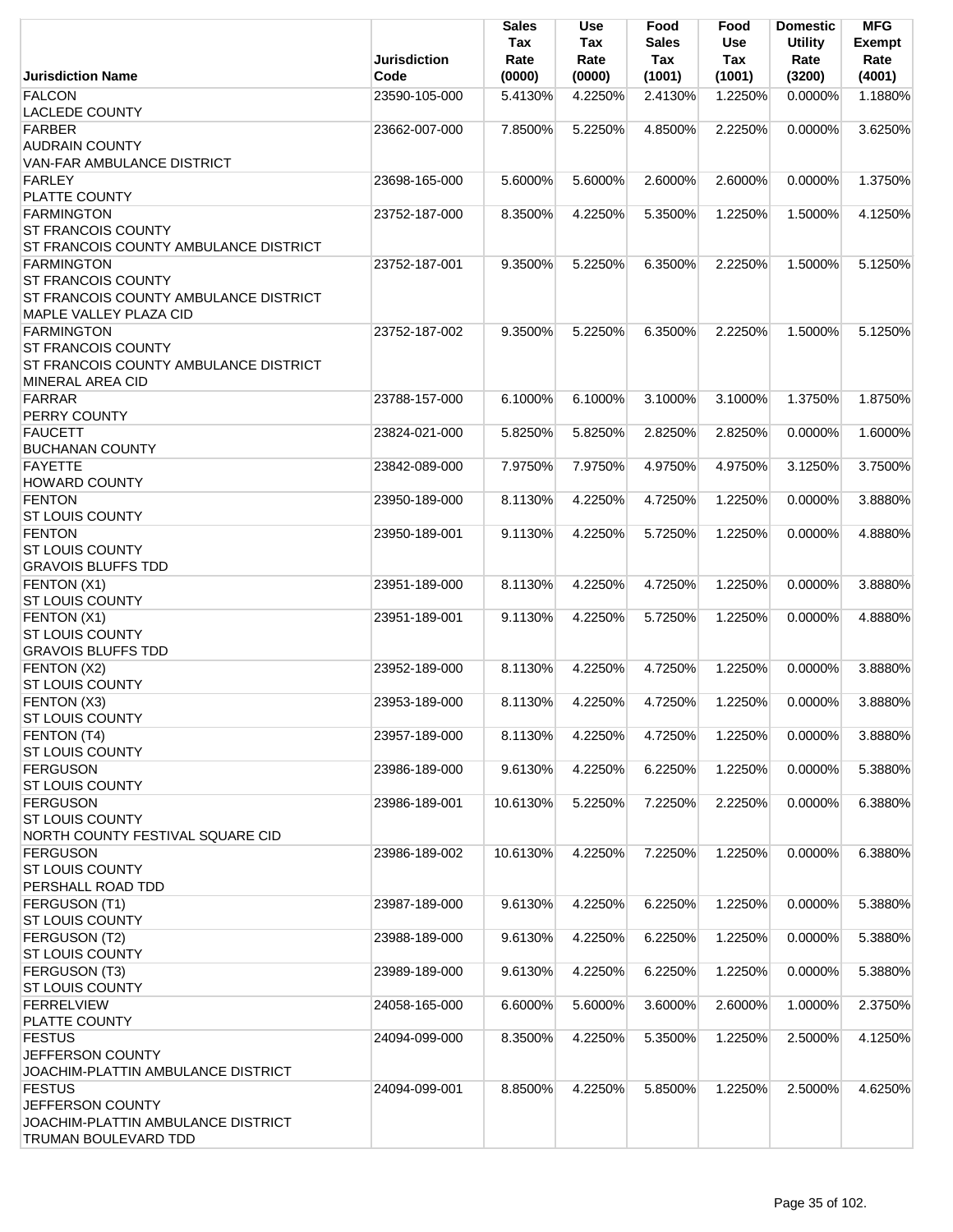|                                                                                                                                  | <b>Jurisdiction</b> | <b>Sales</b><br>Tax<br>Rate | <b>Use</b><br>Tax<br>Rate | Food<br><b>Sales</b><br>Tax | Food<br>Use<br><b>Tax</b> | <b>Domestic</b><br><b>Utility</b><br>Rate | <b>MFG</b><br><b>Exempt</b><br>Rate |
|----------------------------------------------------------------------------------------------------------------------------------|---------------------|-----------------------------|---------------------------|-----------------------------|---------------------------|-------------------------------------------|-------------------------------------|
| <b>Jurisdiction Name</b>                                                                                                         | Code                | (0000)                      | (0000)                    | (1001)                      | (1001)                    | (3200)                                    | (4001)                              |
| <b>FESTUS</b><br>JEFFERSON COUNTY<br><b>JOACHIM-PLATTIN AMBULANCE DISTRICT</b><br><b>TRUMAN VILLAGE CID</b>                      | 24094-099-002       | 9.3500%                     | 5.2250%                   | 6.3500%                     | 2.2250%                   | 2.5000%                                   | 5.1250%                             |
| <b>FIDELITY</b><br>JASPER COUNTY                                                                                                 | 24112-097-000       | 5.4500%                     | 4.2250%                   | 2.4500%                     | 1.2250%                   | 0.0000%                                   | 1.2250%                             |
| <b>FILLMORE</b><br><b>ANDREW COUNTY</b><br>ANDREW COUNTY AMBULANCE DISTRICT                                                      | 24184-003-000       | 6.4250%                     | 5.9250%                   | 3.4250%                     | 2.9250%                   | 0.0000%                                   | 2.2000%                             |
| <b>FISK</b><br><b>BUTLER COUNTY</b>                                                                                              | 24328-023-000       | 6.7250%                     | 4.2250%                   | 3.7250%                     | 1.2250%                   | 2.0000%                                   | 2.5000%                             |
| <b>FLEMING</b><br><b>RAY COUNTY</b><br>ORRICK FIRE PROTECTION DISTRICT<br>RAY COUNTY AMBULANCE DISTRICT                          | 24562-177-000       | 7.7250%                     | 6.7250%                   | 4.7250%                     | 3.7250%                   | 0.0000%                                   | 3.5000%                             |
| <b>FLEMINGTON</b><br>POLK COUNTY                                                                                                 | 24580-167-000       | 5.6000%                     | 4.2250%                   | 2.6000%                     | 1.2250%                   | 1.3750%                                   | 1.3750%                             |
| <b>FLETCHER</b><br>JEFFERSON COUNTY<br>JEFFERSON COUNTY EMERGENCY SERVICES<br><b>DISTRICT</b><br><b>VALLE AMBULANCE DISTRICT</b> | 24634-099-000       | 6.8500%                     | 4.2250%                   | 3.8500%                     | 1.2250%                   | 1.5000%                                   | 2.6250%                             |
| <b>FLINT HILL</b><br><b>ST CHARLES COUNTY</b>                                                                                    | 24670-183-000       | 6.9500%                     | 5.9500%                   | 3.8500%                     | 2.8500%                   | 1.0000%                                   | 2.7250%                             |
| <b>FLORDELL HILLS</b><br><b>ST LOUIS COUNTY</b>                                                                                  | 24706-189-000       | 8.1130%                     | 4.7250%                   | 4.7250%                     | 1.7250%                   | 0.0000%                                   | 3.8880%                             |
| <b>FLORENCE</b><br><b>MORGAN COUNTY</b><br>MID-MO AMBULANCE DISTRICT                                                             | 24742-141-000       | 5.7250%                     | 5.2250%                   | 2.7250%                     | 2.2250%                   | 0.5000%                                   | 1.5000%                             |
| <b>FLORIDA</b><br><b>MONROE COUNTY</b><br>MONROE CITY AMBULANCE DISTRICT                                                         | 24760-137-000       | 6.2250%                     | 5.7250%                   | 3.2250%                     | 2.7250%                   | 1.0000%                                   | 2.0000%                             |
| <b>FLORISSANT</b><br><b>ST LOUIS COUNTY</b>                                                                                      | 24778-189-000       | 8.8630%                     | 4.2250%                   | 5.4750%                     | 1.2250%                   | $0.0000\%$                                | 4.6380%                             |
| <b>FLORISSANT</b><br>ST LOUIS COUNTY<br>NEWCO TDD                                                                                | 24778-189-001       | 9.8630%                     | 4.2250%                   | 6.4750%                     | 1.2250%                   | 0.0000%                                   | 5.6380%                             |
| <b>FLORISSANT</b><br><b>ST LOUIS COUNTY</b><br>KOCH PLAZA TDD                                                                    | 24778-189-002       | 9.3630%                     | 4.2250%                   | 5.9750%                     | 1.2250%                   | 0.0000%                                   | 5.1380%                             |
| FLORISSANT (X1)<br><b>ST LOUIS COUNTY</b>                                                                                        | 24779-189-000       | 8.8630%                     | 4.2250%                   | 5.4750%                     | 1.2250%                   | 0.0000%                                   | 4.6380%                             |
| FLORISSANT (X2)<br>ST LOUIS COUNTY                                                                                               | 24780-189-000       | 8.8630%                     | 4.2250%                   | 5.4750%                     | 1.2250%                   | 0.0000%                                   | 4.6380%                             |
| FLORISSANT (X3)<br><b>ST LOUIS COUNTY</b>                                                                                        | 24781-189-000       | 8.8630%                     | 4.2250%                   | 5.4750%                     | 1.2250%                   | 0.0000%                                   | 4.6380%                             |
| FLORISSANT (X4)<br><b>ST LOUIS COUNTY</b>                                                                                        | 24782-189-000       | 8.8630%                     | 4.2250%                   | 5.4750%                     | 1.2250%                   | 0.0000%                                   | 4.6380%                             |
| FLORISSANT (X5)<br><b>ST LOUIS COUNTY</b>                                                                                        | 24783-189-000       | 8.8630%                     | 4.2250%                   | 5.4750%                     | 1.2250%                   | 0.0000%                                   | 4.6380%                             |
| FLORISSANT (X6)<br><b>ST LOUIS COUNTY</b>                                                                                        | 24784-189-000       | 8.8630%                     | 4.2250%                   | 5.4750%                     | 1.2250%                   | 0.0000%                                   | 4.6380%                             |
| FLORISSANT (X7)<br>ST LOUIS COUNTY                                                                                               | 24785-189-000       | 8.8630%                     | 4.2250%                   | 5.4750%                     | 1.2250%                   | 0.0000%                                   | 4.6380%                             |
| FLORISSANT (X8)<br><b>ST LOUIS COUNTY</b>                                                                                        | 24786-189-000       | 8.8630%                     | 4.2250%                   | 5.4750%                     | 1.2250%                   | 0.0000%                                   | 4.6380%                             |
| FLORISSANT (T1)<br><b>ST LOUIS COUNTY</b>                                                                                        | 24787-189-000       | 8.8630%                     | 4.2250%                   | 5.4750%                     | 1.2250%                   | 0.0000%                                   | 4.6380%                             |
| FLORISSANT (T1)<br><b>ST LOUIS COUNTY</b><br>SHOPPES AT CROSS KEYS TDD                                                           | 24787-189-001       | 9.8630%                     | 4.2250%                   | 6.4750%                     | 1.2250%                   | 0.0000%                                   | 5.6380%                             |
| FLORISSANT (X9)<br><b>ST LOUIS COUNTY</b>                                                                                        | 24788-189-000       | 8.8630%                     | 4.2250%                   | 5.4750%                     | 1.2250%                   | 0.0000%                                   | 4.6380%                             |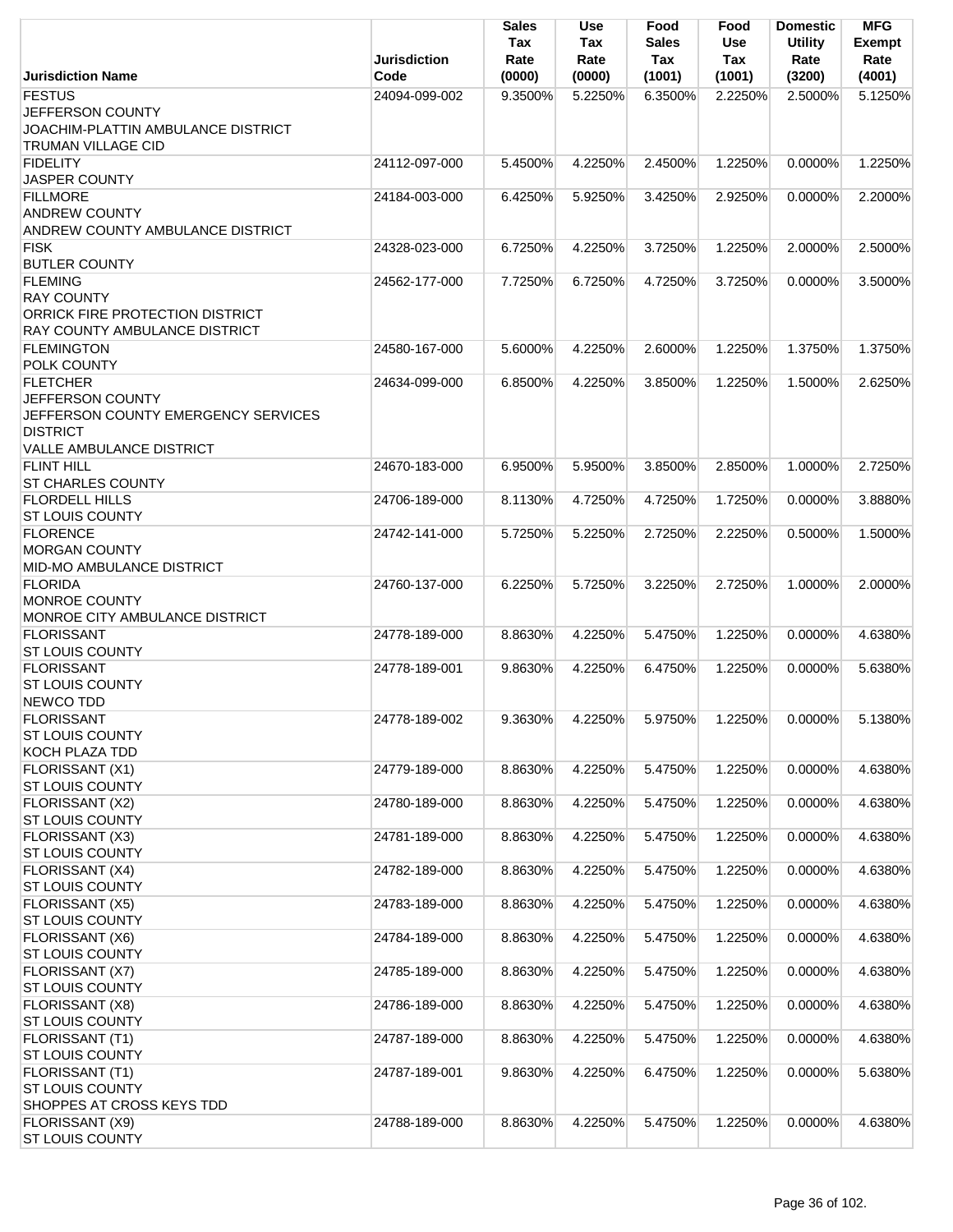| <b>Jurisdiction Name</b>                          | Jurisdiction<br>Code | <b>Sales</b><br>Tax<br>Rate<br>(0000) | Use<br>Tax<br>Rate<br>(0000) | Food<br>Sales<br>Tax<br>(1001) | Food<br>Use<br>Tax<br>(1001) | <b>Domestic</b><br><b>Utility</b><br>Rate<br>(3200) | <b>MFG</b><br><b>Exempt</b><br>Rate<br>(4001) |
|---------------------------------------------------|----------------------|---------------------------------------|------------------------------|--------------------------------|------------------------------|-----------------------------------------------------|-----------------------------------------------|
|                                                   | 24789-189-000        | 8.8630%                               | 4.2250%                      | 5.4750%                        | 1.2250%                      | 0.0000%                                             | 4.6380%                                       |
| FLORISSANT (X10)<br><b>ST LOUIS COUNTY</b>        |                      |                                       |                              |                                |                              |                                                     |                                               |
| FLORISSANT (X11)                                  | 24791-189-000        | 8.8630%                               | 4.2250%                      | 5.4750%                        | 1.2250%                      | 0.0000%                                             | 4.6380%                                       |
| <b>ST LOUIS COUNTY</b>                            |                      |                                       |                              |                                |                              |                                                     |                                               |
| <b>FOLEY</b>                                      | 24886-113-000        | 7.4750%                               | 4.2250%                      | 4.4750%                        | 1.2250%                      | 0.5000%                                             | 3.2500%                                       |
| <b>LINCOLN COUNTY</b>                             |                      |                                       |                              |                                |                              |                                                     |                                               |
| LINCOLN COUNTY AMBULANCE DISTRICT                 |                      |                                       |                              |                                |                              |                                                     |                                               |
| <b>FOLK</b>                                       | 24904-151-000        | 5.9750%                               | 5.9750%                      | 2.9750%                        | 2.9750%                      | 1.2500%                                             | 1.7500%                                       |
| <b>OSAGE COUNTY</b>                               |                      |                                       |                              |                                |                              |                                                     |                                               |
| <b>FORD CITY</b>                                  | 24994-075-000        | 5.2250%                               | 5.2250%                      | 2.2250%                        | 2.2250%                      | 0.5000%                                             | 1.0000%                                       |
| <b>GENTRY COUNTY</b>                              |                      |                                       |                              |                                |                              |                                                     |                                               |
| <b>FORDLAND</b>                                   | 25012-225-000        | 8.3080%                               | 4.2250%                      | 5.3080%                        | 1.2250%                      | 4.0830%                                             | 4.0830%                                       |
| <b>WEBSTER COUNTY</b>                             |                      |                                       |                              |                                |                              |                                                     |                                               |
| <b>FOREST CITY</b>                                | 25066-087-000        | 7.7250%                               | 6.7250%                      | 4.7250%                        | 3.7250%                      | 0.0000%                                             | 3.5000%                                       |
| <b>HOLT COUNTY</b>                                |                      |                                       |                              |                                |                              |                                                     |                                               |
| <b>FOREST GREEN</b>                               | 25084-041-000        | 5.9750%                               | 5.9750%                      | 2.9750%                        | 2.9750%                      | 0.0000%                                             | 1.7500%                                       |
| <b>CHARITON COUNTY</b>                            |                      |                                       |                              |                                |                              |                                                     |                                               |
| <b>FORISTELL</b>                                  | 25120-183-000        | 7.9500%                               | 7.9500%                      | 4.8500%                        | 4.8500%                      | 1.5000%                                             | 3.7250%                                       |
| <b>ST CHARLES COUNTY</b>                          |                      |                                       |                              |                                |                              |                                                     |                                               |
| <b>FORISTELL</b>                                  | 25120-219-000        | 8.7250%                               | 8.2250%                      | 5.7250%                        | 5.2250%                      | 1.5000%                                             | 4.5000%                                       |
| <b>WARREN COUNTY</b>                              |                      |                                       |                              |                                |                              |                                                     |                                               |
| WARREN COUNTY EMERGENCY SERVICES DISTRICT         |                      |                                       |                              |                                |                              |                                                     |                                               |
|                                                   |                      |                                       |                              |                                |                              |                                                     |                                               |
| <b>FORNFELT</b>                                   | 25156-201-000        | 5.2250%                               | 5.2250%                      | 2.2250%                        | 2.2250%                      | 1.0000%                                             | 1.0000%                                       |
| <b>SCOTT COUNTY</b>                               |                      |                                       |                              |                                |                              |                                                     |                                               |
| <b>FORSYTH</b>                                    | 25192-213-000        | 8.3500%                               | 4.2250%                      | 5.3500%                        | 1.2250%                      | 1.0000%                                             | 4.1250%                                       |
| <b>TANEY COUNTY</b>                               |                      |                                       |                              |                                |                              |                                                     |                                               |
| TANEY COUNTY AMBULANCE DISTRICT                   |                      |                                       |                              |                                |                              |                                                     |                                               |
| <b>FORTESCUE</b>                                  | 25228-087-000        | 6.7250%                               | 6.7250%                      | 3.7250%                        | 3.7250%                      | 0.0000%                                             | 2.5000%                                       |
| <b>HOLT COUNTY</b>                                |                      |                                       |                              |                                |                              |                                                     |                                               |
| <b>FORT LEONARD WOOD</b><br><b>PULASKI COUNTY</b> | 25264-169-000        | 5.4750%                               | 4.2250%                      | 2.4750%                        | 1.2250%                      | 0.0000%                                             | 1.2500%                                       |
| <b>FORTUNA</b>                                    | 25300-135-000        | 6.4750%                               | 5.2250%                      | 3.4750%                        | 2.2250%                      | 1.0000%                                             | 2.2500%                                       |
| MONITEAU COUNTY                                   |                      |                                       |                              |                                |                              |                                                     |                                               |
| MID-MO AMBULANCE DISTRICT                         |                      |                                       |                              |                                |                              |                                                     |                                               |
| MONITEAU COUNTY EMERGENCY SERVICES                |                      |                                       |                              |                                |                              |                                                     |                                               |
| <b>DISTRICT</b>                                   |                      |                                       |                              |                                |                              |                                                     |                                               |
| <b>FORT ZUMWALT</b>                               | 25354-183-000        | 5.9500%                               | 5.9500%                      | 2.8500%                        | 2.8500%                      | 0.0000%                                             | 1.7250%                                       |
| <b>ST CHARLES COUNTY</b>                          |                      |                                       |                              |                                |                              |                                                     |                                               |
| <b>FOSTER</b>                                     | 25372-013-000        | 5.2250%                               | 5.2250%                      | 2.2250%                        | 2.2250%                      | 0.0000%                                             | 1.0000%                                       |
| <b>BATES COUNTY</b>                               |                      |                                       |                              |                                |                              |                                                     |                                               |
| FOUNTAIN N' LAKES VILLAGE                         | 25411-113-000        | 6.4750%                               | 4.2250%                      | 3.4750%                        | 1.2250%                      | 0.5000%                                             | 2.2500%                                       |
| <b>LINCOLN COUNTY</b>                             |                      |                                       |                              |                                |                              |                                                     |                                               |
| LINCOLN COUNTY AMBULANCE DISTRICT                 |                      |                                       |                              |                                |                              |                                                     |                                               |
| <b>FRANKCLAY</b>                                  | 25516-187-000        | 6.3500%                               | 4.2250%                      | 3.3500%                        | 1.2250%                      | 0.5000%                                             | 2.1250%                                       |
| <b>ST FRANCOIS COUNTY</b>                         |                      |                                       |                              |                                |                              |                                                     |                                               |
| <b>ST FRANCOIS COUNTY AMBULANCE DISTRICT</b>      |                      |                                       |                              |                                |                              |                                                     |                                               |
| <b>FRANKFORD</b>                                  | 25552-163-000        | 7.2250%                               | 4.2250%                      | 4.2250%                        | 1.2250%                      | 1.0000%                                             | 3.0000%                                       |
| <b>PIKE COUNTY</b>                                |                      |                                       |                              |                                |                              |                                                     |                                               |
| <b>FRANKLIN</b>                                   | 25624-089-000        | 8.8500%                               | 6.8500%                      | 5.8500%                        | 3.8500%                      | 2.1250%                                             | 4.6250%                                       |
| <b>HOWARD COUNTY</b>                              |                      |                                       |                              |                                |                              |                                                     |                                               |
| <b>FREDERICKTOWN</b>                              | 25768-123-000        | 8.2250%                               | 4.2250%                      | 5.2250%                        | 1.2250%                      | 2.5000%                                             | 4.0000%                                       |
| <b>MADISON COUNTY</b>                             |                      |                                       |                              |                                |                              |                                                     |                                               |
| <b>FREEBURG</b>                                   | 25822-151-000        | 7.4750%                               | 5.9750%                      | 4.4750%                        | 2.9750%                      | 2.2500%                                             | 3.2500%                                       |
| <b>OSAGE COUNTY</b>                               |                      |                                       |                              |                                |                              |                                                     |                                               |
| MARIES-OSAGE AMBULANCE DISTRICT                   |                      |                                       |                              |                                |                              |                                                     |                                               |
| <b>FREEMAN</b>                                    | 25894-037-000        | 7.2250%                               | 6.2250%                      | 4.2250%                        | 3.2250%                      | 2.5000%                                             | 3.0000%                                       |
| <b>CASS COUNTY</b>                                |                      |                                       |                              |                                |                              |                                                     |                                               |
| <b>FREISTATT</b><br><b>LAWRENCE COUNTY</b>        | 25912-109-000        | 6.3500%                               | 5.8500%                      | 3.3500%                        | 2.8500%                      | 0.0000%                                             | 2.1250%                                       |
| BARRY LAWRENCE COUNTY AMBULANCE DISTRICT          |                      |                                       |                              |                                |                              |                                                     |                                               |
|                                                   |                      |                                       |                              |                                |                              |                                                     |                                               |
| <b>FREMONT</b>                                    | 25948-035-000        | 5.7250%                               | 4.2250%                      | 2.7250%                        | 1.2250%                      | 1.5000%                                             | 1.5000%                                       |
| <b>CARTER COUNTY</b>                              |                      |                                       |                              |                                |                              |                                                     |                                               |
|                                                   |                      |                                       |                              |                                |                              |                                                     |                                               |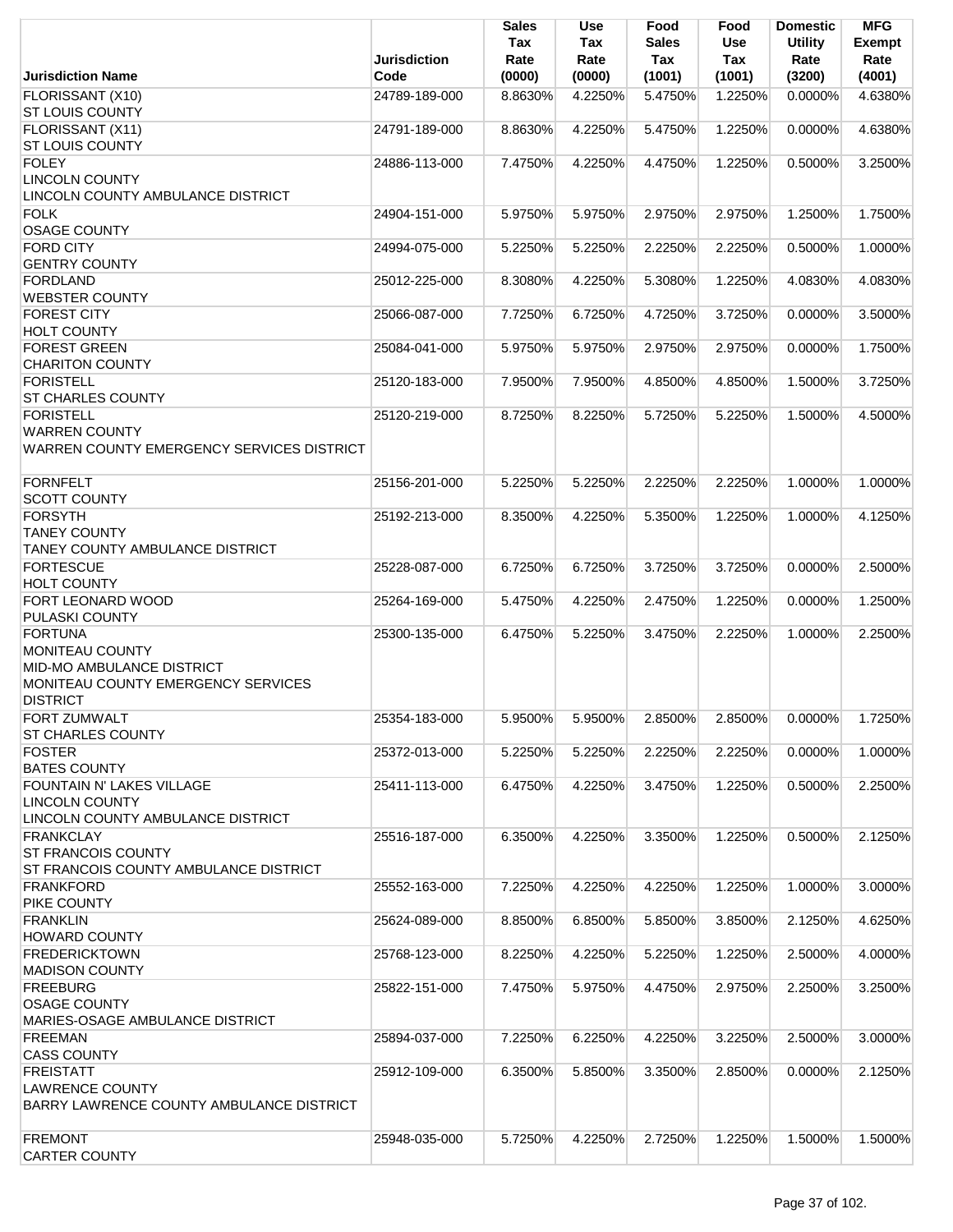|                                                                                                                      | <b>Jurisdiction</b> | Sales<br>Tax<br>Rate | <b>Use</b><br>Tax<br>Rate | Food<br>Sales<br>Tax | Food<br><b>Use</b><br>Tax | <b>Domestic</b><br><b>Utility</b><br>Rate | <b>MFG</b><br>Exempt<br>Rate |
|----------------------------------------------------------------------------------------------------------------------|---------------------|----------------------|---------------------------|----------------------|---------------------------|-------------------------------------------|------------------------------|
| <b>Jurisdiction Name</b>                                                                                             | Code                | (0000)               | (0000)                    | (1001)               | (1001)                    | (3200)                                    | (4001)                       |
| <b>FREMONT HILLS</b><br><b>CHRISTIAN COUNTY</b><br>CHRISTIAN COUNTY EMERGENCY SERVICES<br><b>DISTRICT</b>            | 25957-043-000       | 6.9750%              | 5.2250%                   | 3.9750%              | 2.2250%                   | 0.2500%                                   | 2.7500%                      |
| <b>FRENCH VILLAGE</b><br><b>ST FRANCOIS COUNTY</b><br>ST FRANCOIS COUNTY AMBULANCE DISTRICT                          | 25984-187-000       | 6.3500%              | 4.2250%                   | 3.3500%              | 1.2250%                   | 0.5000%                                   | 2.1250%                      |
| <b>FRIEDHEIM</b><br><b>CAPE GIRARDEAU COUNTY</b>                                                                     | 26002-031-000       | 5.2250%              | 5.2250%                   | 2.2250%              | 2.2250%                   | 1.0000%                                   | 1.0000%                      |
| <b>FRISTOE</b><br><b>BENTON COUNTY</b><br>WARSAW-LINCOLN AMBULANCE DISTRICT                                          | 26056-015-000       | 6.7250%              | 6.2250%                   | 3.7250%              | 3.2250%                   | 2.0000%                                   | 2.5000%                      |
| <b>FROHNA</b><br>PERRY COUNTY                                                                                        | 26092-157-000       | 6.1000%              | 6.1000%                   | 3.1000%              | 3.1000%                   | 1.3750%                                   | 1.8750%                      |
| <b>FRONTENAC</b><br><b>ST LOUIS COUNTY</b>                                                                           | 26110-189-000       | 9.1130%              | 5.7250%                   | 5.7250%              | 2.7250%                   | 0.0000%                                   | 4.8880%                      |
| <b>FRONTENAC</b><br><b>ST LOUIS COUNTY</b><br>LIND LITZ CID                                                          | 26110-189-001       | 10.1130%             | 6.7250%                   | 6.7250%              | 3.7250%                   | 0.0000%                                   | 5.8880%                      |
| FRUITLAND<br><b>CAPE GIRARDEAU COUNTY</b>                                                                            | 26128-031-000       | 5.2250%              | 5.2250%                   | 2.2250%              | 2.2250%                   | 1.0000%                                   | 1.0000%                      |
| <b>FULTON</b><br><b>CALLAWAY COUNTY</b><br>CALLAWAY COUNTY AMBULANCE DISTRICT                                        | 26182-027-000       | 8.2250%              | 5.2250%                   | 5.2250%              | 2.2250%                   | 0.0000%                                   | 4.0000%                      |
| <b>FULTON</b><br><b>CALLAWAY COUNTY</b><br><b>CALLAWAY COUNTY AMBULANCE DISTRICT</b><br>FULTON SOUTH BUSINESS 54 TDD | 26182-027-001       | 8.7250%              | 5.2250%                   | 5.7250%              | 2.2250%                   | $0.0000\%$                                | 4.5000%                      |
| <b>GAINESVILLE</b><br><b>OZARK COUNTY</b><br><b>OZARK COUNTY AMBULANCE DISTRICT</b>                                  | 26218-153-000       | 8.2250%              | 4.2250%                   | 5.2250%              | 1.2250%                   | 1.0000%                                   | 4.0000%                      |
| <b>GALENA</b><br><b>STONE COUNTY</b>                                                                                 | 26254-209-000       | 7.9750%              | 5.9750%                   | 4.9750%              | 2.9750%                   | 2.0000%                                   | 3.7500%                      |
| <b>GALLATIN</b><br><b>DAVIESS COUNTY</b><br>DAVIESS/DEKALB REGIONAL JAIL DISTRICT                                    | 26308-061-000       | 8.1000%              | 7.6000%                   | 5.1000%              | 4.6000%                   | 0.0000%                                   | 3.8750%                      |
| <b>GALMEY</b><br><b>HICKORY COUNTY</b>                                                                               | 26344-085-000       | 5.7250%              | 4.2250%                   | 2.7250%              | 1.2250%                   | 1.5000%                                   | 1.5000%                      |
| <b>GALT</b><br><b>GRUNDY COUNTY</b>                                                                                  | 26362-079-000       | 5.7250%              | 4.2250%                   | 2.7250%              | 1.2250%                   | 1.5000%                                   | 1.5000%                      |
| <b>GARDEN CITY</b><br><b>CASS COUNTY</b>                                                                             | 26434-037-000       | 8.2250%              | 8.2250%                   | 5.2250%              | 5.2250%                   | 2.5000%                                   | 4.0000%                      |
| <b>GARRISON</b><br><b>CHRISTIAN COUNTY</b><br>CHRISTIAN COUNTY EMERGENCY SERVICES<br><b>DISTRICT</b>                 | 26524-043-000       | 5.9750%              | 4.2250%                   | 2.9750%              | 1.2250%                   | 0.2500%                                   | 1.7500%                      |
| <b>GARWOOD</b><br><b>REYNOLDS COUNTY</b><br>REYNOLDS COUNTY AMBULANCE DISTRICT                                       | 26560-179-000       | 5.7250%              | 4.2250%                   | 2.7250%              | 1.2250%                   | 0.0000%                                   | 1.5000%                      |
| <b>GASCONADE</b><br><b>GASCONADE COUNTY</b><br>HERMANN AREA AMBULANCE DISTRICT                                       | 26578-073-000       | 7.1000%              | 4.2250%                   | 4.1000%              | 1.2250%                   | 1.0000%                                   | 2.8750%                      |
| <b>GATEWOOD</b><br><b>RIPLEY COUNTY</b>                                                                              | 26686-181-000       | 6.2250%              | 4.2250%                   | 3.2250%              | 1.2250%                   | 2.0000%                                   | 2.0000%                      |
| <b>GENTRY</b><br><b>GENTRY COUNTY</b>                                                                                | 26776-075-000       | 5.2250%              | 5.2250%                   | 2.2250%              | 2.2250%                   | 0.5000%                                   | 1.0000%                      |
| <b>GEORGETOWN</b><br>PETTIS COUNTY<br>PETTIS COUNTY AMBULANCE DISTRICT                                               | 26830-159-000       | 5.7250%              | 5.2250%                   | 2.7250%              | 2.2250%                   | 1.0000%                                   | 1.5000%                      |
| <b>GERALD</b><br><b>FRANKLIN COUNTY</b><br><b>GERALD AREA AMBULANCE DISTRICT</b>                                     | 26866-071-000       | 9.4750%              | 4.2250%                   | 6.4750%              | 1.2250%                   | 1.0000%                                   | 5.2500%                      |
| <b>GERSTER</b><br><b>ST CLAIR COUNTY</b>                                                                             | 26902-185-000       | 5.6000%              | 4.2250%                   | 2.6000%              | 1.2250%                   | 0.8750%                                   | 1.3750%                      |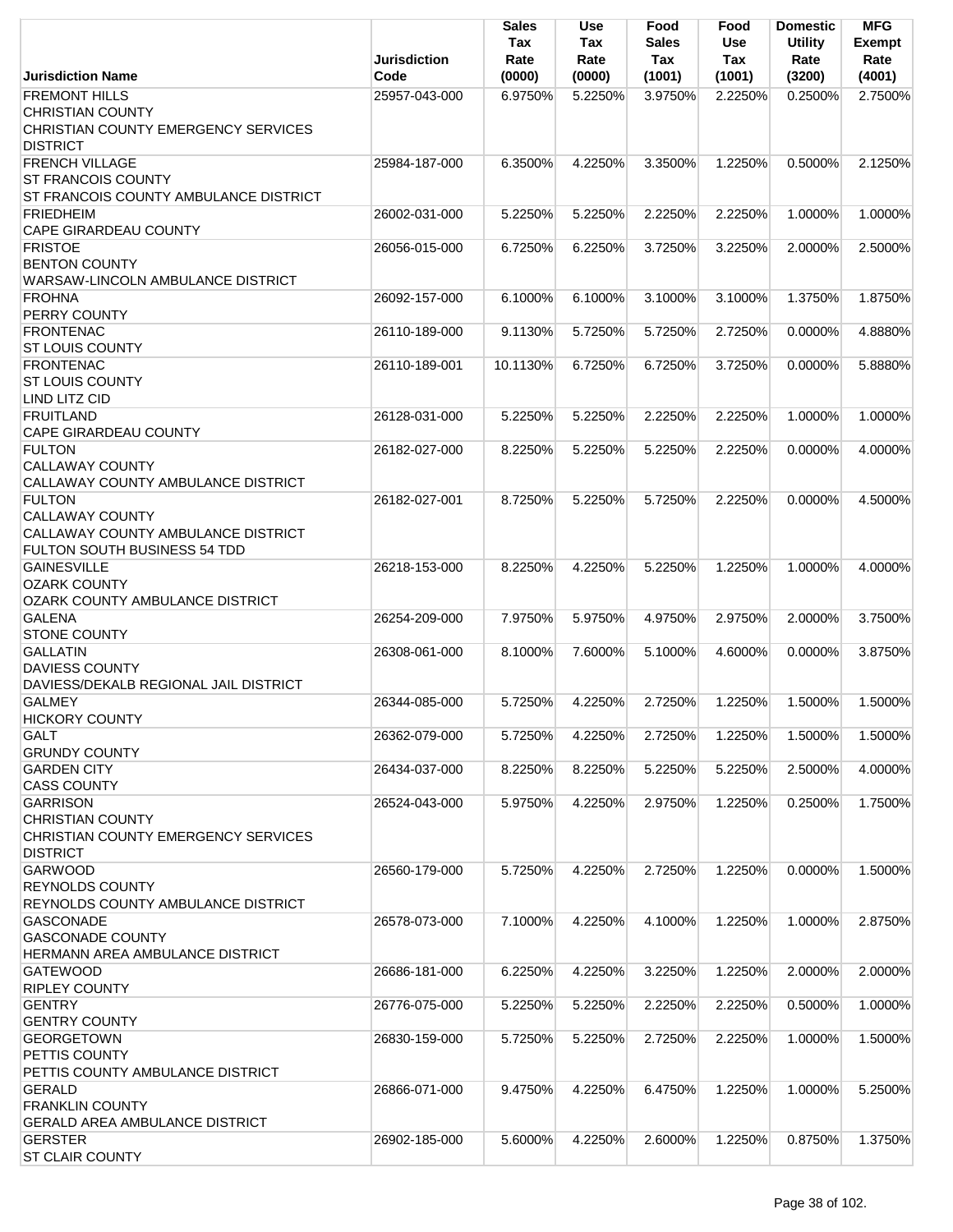|                                                                                                                                | <b>Jurisdiction</b> | <b>Sales</b><br>Tax<br>Rate | <b>Use</b><br>Tax<br>Rate | Food<br><b>Sales</b><br>Tax | Food<br>Use<br><b>Tax</b> | <b>Domestic</b><br><b>Utility</b><br>Rate | <b>MFG</b><br><b>Exempt</b><br>Rate |
|--------------------------------------------------------------------------------------------------------------------------------|---------------------|-----------------------------|---------------------------|-----------------------------|---------------------------|-------------------------------------------|-------------------------------------|
| <b>Jurisdiction Name</b>                                                                                                       | Code                | (0000)                      | (0000)                    | (1001)                      | (1001)                    | (3200)                                    | (4001)                              |
| <b>GIBBS</b><br><b>ADAIR COUNTY</b>                                                                                            | 26920-001-000       | 5.6000%                     | 5.2250%                   | 2.6000%                     | 2.2250%                   | 1.0000%                                   | 1.3750%                             |
| ADAIR COUNTY AMBULANCE DISTRICT<br><b>GIBSON</b><br><b>DUNKLIN COUNTY</b>                                                      | 26956-069-000       | 5.7250%                     | 5.7250%                   | 2.7250%                     | 2.7250%                   | 0.0000%                                   | 1.5000%                             |
| <b>GIDEON</b>                                                                                                                  | 26974-143-000       | 7.2250%                     | 5.7250%                   | 4.2250%                     | 2.7250%                   | 2.5000%                                   | 3.0000%                             |
| <b>NEW MADRID COUNTY</b><br>NEW MADRID COUNTY AMBULANCE DISTRICT                                                               |                     |                             |                           |                             |                           |                                           |                                     |
| <b>GILLIAM</b><br><b>SALINE COUNTY</b>                                                                                         | 27028-195-000       | 7.3500%                     | 6.2250%                   | 4.3500%                     | 3.2250%                   | 0.0000%                                   | 3.1250%                             |
| <b>GILMAN CITY</b><br><b>HARRISON COUNTY</b><br>NOEL T ADAMS AMBULANCE DISTRICT                                                | 27064-081-000       | 7.4750%                     | 5.4750%                   | 4.4750%                     | 2.4750%                   | 0.0000%                                   | 3.2500%                             |
| <b>GINGER BLUE</b><br>MCDONALD COUNTY                                                                                          | 27100-119-000       | 7.2250%                     | 4.2250%                   | 4.2250%                     | 1.2250%                   | 1.5000%                                   | 3.0000%                             |
| <b>GIPSY</b><br><b>BOLLINGER COUNTY</b>                                                                                        | 27118-017-000       | 5.8500%                     | 5.8500%                   | 2.8500%                     | 2.8500%                   | 1.6250%                                   | 1.6250%                             |
| <b>GLADSTONE</b><br><b>CLAY COUNTY</b>                                                                                         | 27190-047-000       | 7.9750%                     | 7.8500%                   | 4.9750%                     | 4.8500%                   | 1.0000%                                   | 3.7500%                             |
| KANSAS CITY ZOOLOGICAL DISTRICT<br><b>GLADSTONE</b>                                                                            |                     |                             | 7.8500%                   | 5.9750%                     | 4.8500%                   | 1.0000%                                   | 4.7500%                             |
| <b>CLAY COUNTY</b><br>KANSAS CITY ZOOLOGICAL DISTRICT<br><b>TOWER TDD</b>                                                      | 27190-047-001       | 8.9750%                     |                           |                             |                           |                                           |                                     |
| <b>GLADSTONE</b><br><b>CLAY COUNTY</b><br>KANSAS CITY ZOOLOGICAL DISTRICT                                                      | 27190-047-002       | 8.9750%                     | 8.8500%                   | 5.9750%                     | 5.8500%                   | 1.0000%                                   | 4.7500%                             |
| MEADOWBROOK VILLAGE CID                                                                                                        |                     |                             |                           |                             |                           |                                           |                                     |
| <b>GLASGOW</b><br><b>CHARITON COUNTY</b>                                                                                       | 27208-041-000       | 7.7250%                     | 7.7250%                   | 4.7250%                     | 4.7250%                   | 1.2500%                                   | 3.5000%                             |
| <b>GLASGOW</b><br><b>HOWARD COUNTY</b>                                                                                         | 27208-089-000       | 8.6000%                     | 8.6000%                   | 5.6000%                     | 5.6000%                   | 3.3750%                                   | 4.3750%                             |
| <b>GLENAIRE</b><br><b>CLAY COUNTY</b>                                                                                          | 27262-047-000       | 5.4750%                     | 5.3500%                   | 2.4750%                     | 2.3500%                   | 0.0000%                                   | 1.2500%                             |
| KANSAS CITY ZOOLOGICAL DISTRICT                                                                                                |                     |                             |                           |                             |                           |                                           |                                     |
| <b>GLENALLEN</b><br><b>BOLLINGER COUNTY</b>                                                                                    | 27280-017-000       | 5.8500%                     | 5.8500%                   | 2.8500%                     | 2.8500%                   | 1.6250%                                   | 1.6250%                             |
| <b>GLENDALE</b>                                                                                                                | 27334-189-000       | 9.1130%                     | 5.7250%                   | 5.7250%                     | 2.7250%                   | 0.0000%                                   | 4.8880%                             |
| <b>ST LOUIS COUNTY</b><br><b>GLEN ECHO PARK</b>                                                                                | 27370-189-000       | 7.6130%                     | 4.2250%                   | 4.2250%                     | 1.2250%                   | 0.0000%                                   | 3.3880%                             |
| <b>ST LOUIS COUNTY</b><br><b>GLENWOOD</b>                                                                                      | 27514-197-000       | 6.2250%                     | 4.2250%                   | 3.2250%                     | 1.2250%                   | 2.0000%                                   | 2.0000%                             |
| <b>SCHUYLER COUNTY</b><br><b>GLOVER</b>                                                                                        | 27586-093-000       | 7.2250%                     | 4.2250%                   | 4.2250%                     | 1.2250%                   | 2.0000%                                   | 3.0000%                             |
| <b>IRON COUNTY</b><br><b>IRON COUNTY AMBULANCE DISTRICT</b><br><b>IRON COUNTY HOSPITAL DISTRICT</b>                            |                     |                             |                           |                             |                           |                                           |                                     |
| <b>GOBLER</b><br>PEMISCOT COUNTY                                                                                               | 27604-155-000       | 6.7250%                     | 4.2250%                   | 3.7250%                     | 1.2250%                   | 1.2500%                                   | 2.5000%                             |
| <b>GOLDEN</b><br><b>BARRY COUNTY</b>                                                                                           | 27658-009-000       | 6.2250%                     | 4.2250%                   | 3.2250%                     | 1.2250%                   | 0.0000%                                   | 2.0000%                             |
| SOUTH BARRY COUNTY AMBULANCE DISTRICT<br><b>GOLDEN CITY</b><br><b>BARTON COUNTY</b><br><b>BARTON COUNTY AMBULANCE DISTRICT</b> | 27676-011-000       | 7.6000%                     | 4.2250%                   | 4.6000%                     | 1.2250%                   | 0.0000%                                   | 3.3750%                             |
| GOODMAN<br>MCDONALD COUNTY                                                                                                     | 27874-119-000       | 7.7250%                     | 4.2250%                   | 4.7250%                     | 1.2250%                   | 3.0000%                                   | 3.5000%                             |
| <b>GOODMAN HEIGHTS</b><br>MCDONALD COUNTY                                                                                      | 27892-119-000       | 6.2250%                     | 4.2250%                   | 3.2250%                     | 1.2250%                   | 1.5000%                                   | 2.0000%                             |
| <b>GOODNIGHT (VILLAGE OF)</b><br><b>POLK COUNTY</b>                                                                            | 27900-167-000       | 5.6000%                     | 4.2250%                   | 2.6000%                     | 1.2250%                   | 1.3750%                                   | 1.3750%                             |
| <b>GOODSON</b><br>POLK COUNTY                                                                                                  | 27910-167-000       | 5.6000%                     | 4.2250%                   | 2.6000%                     | 1.2250%                   | 1.3750%                                   | 1.3750%                             |
|                                                                                                                                |                     |                             |                           |                             |                           |                                           |                                     |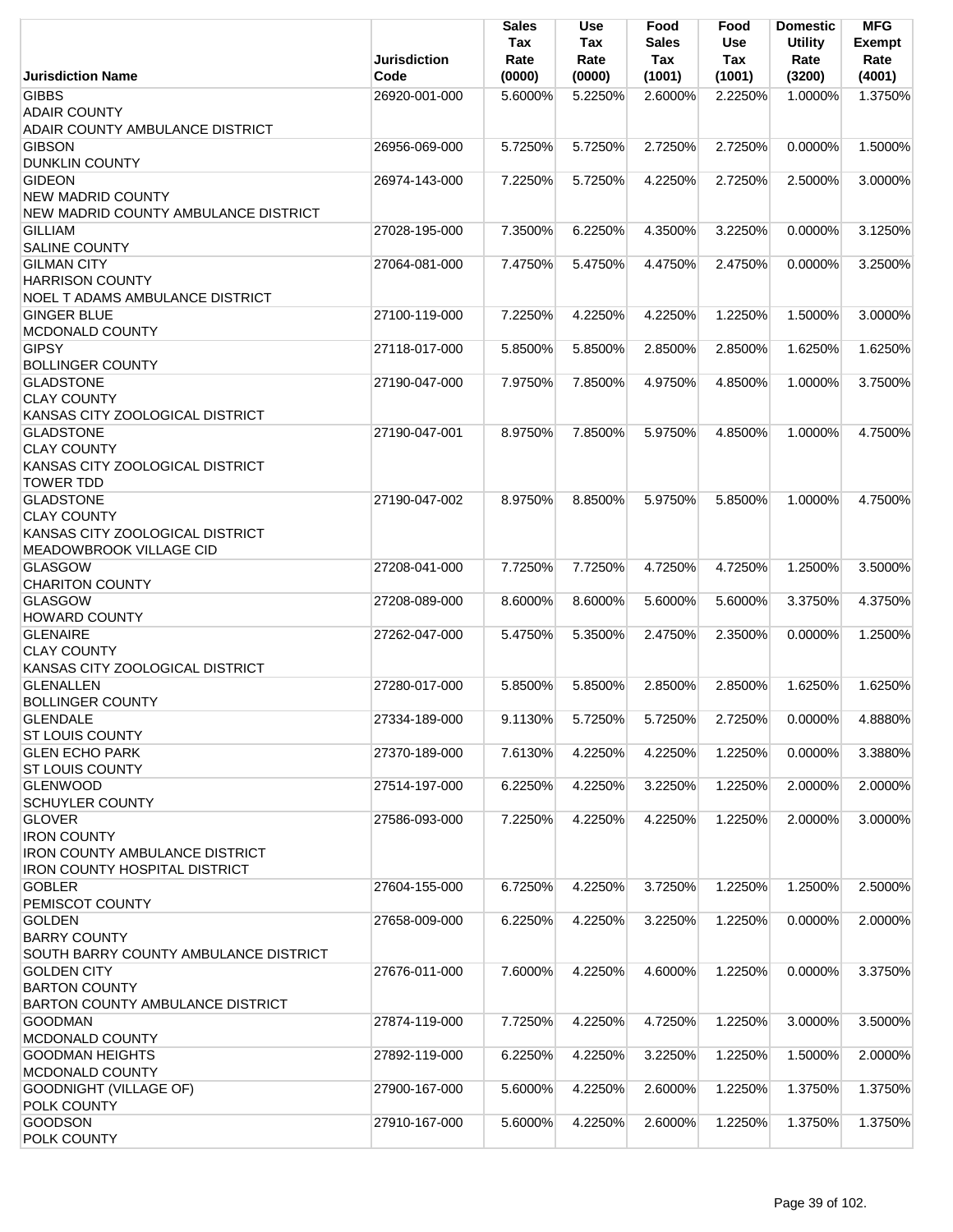|                                                                                                                                                                                     | Jurisdiction  | Sales<br>Tax<br>Rate | <b>Use</b><br>Tax<br>Rate | Food<br><b>Sales</b><br><b>Tax</b> | Food<br>Use<br>Tax | <b>Domestic</b><br><b>Utility</b><br>Rate | <b>MFG</b><br><b>Exempt</b><br>Rate |
|-------------------------------------------------------------------------------------------------------------------------------------------------------------------------------------|---------------|----------------------|---------------------------|------------------------------------|--------------------|-------------------------------------------|-------------------------------------|
| <b>Jurisdiction Name</b>                                                                                                                                                            | Code          | (0000)               | (0000)                    | (1001)                             | (1001)             | (3200)                                    | (4001)                              |
| <b>GORDONVILLE</b><br><b>CAPE GIRARDEAU COUNTY</b>                                                                                                                                  | 27928-031-000 | 5.7250%              | 5.2250%                   | 2.7250%                            | 2.2250%            | 1.0000%                                   | 1.5000%                             |
| <b>GORIN</b><br>SCOTLAND COUNTY                                                                                                                                                     | 27946-199-000 | 5.4750%              | 5.4750%                   | 2.4750%                            | 2.4750%            | 0.0000%                                   | 1.2500%                             |
| <b>GOWER</b><br><b>BUCHANAN COUNTY</b>                                                                                                                                              | 28036-021-000 | 7.5750%              | 7.0750%                   | 4.5750%                            | 4.0750%            | 0.0000%                                   | 3.3500%                             |
| TRI-COUNTY AMBULANCE DISTRICT<br><b>GOWER</b><br><b>CLINTON COUNTY</b>                                                                                                              | 28036-049-000 | 6.9750%              | 6.4750%                   | 3.9750%                            | 3.4750%            | 0.0000%                                   | 2.7500%                             |
| TRI-COUNTY AMBULANCE DISTRICT<br><b>GRAFF</b>                                                                                                                                       | 28054-229-000 | 6.1000%              | 4.2250%                   | 3.1000%                            | 1.2250%            | 0.3750%                                   | 1.8750%                             |
| <b>WRIGHT COUNTY</b><br><b>GRAHAM</b>                                                                                                                                               | 28072-147-000 | 6.2250%              | 5.7250%                   | 3.2250%                            | 2.7250%            | 0.0000%                                   | 2.0000%                             |
| <b>NODAWAY COUNTY</b><br>NODAWAY COUNTY AMBULANCE DISTRICT                                                                                                                          |               |                      |                           |                                    |                    |                                           |                                     |
| <b>GRAIN VALLEY</b><br><b>JACKSON COUNTY</b><br>KANSAS CITY ZOOLOGICAL DISTRICT                                                                                                     | 28090-095-000 | 8.1000%              | 4.2250%                   | 5.1000%                            | 1.2250%            | 1.0000%                                   | 3.8750%                             |
| <b>GRAIN VALLEY</b><br><b>JACKSON COUNTY</b><br>KANSAS CITY ZOOLOGICAL DISTRICT<br>CENTRAL JACKSON COUNTY FIRE PROTECTION<br><b>DISTRICT</b>                                        | 28090-095-001 | 8.6000%              | 4.2250%                   | 5.6000%                            | 1.2250%            | 1.0000%                                   | 4.3750%                             |
| <b>GRAIN VALLEY</b><br><b>JACKSON COUNTY</b><br>KANSAS CITY ZOOLOGICAL DISTRICT<br>CENTRAL JACKSON COUNTY FIRE PROTECTION<br><b>DISTRICT</b><br><b>GRAIN VALLEY MARKETPLACE CID</b> | 28090-095-002 | 9.6000%              | 5.2250%                   | 6.6000%                            | 2.2250%            | 1.0000%                                   | 5.3750%                             |
| <b>GRANBY</b><br><b>NEWTON COUNTY</b>                                                                                                                                               | 28108-145-000 | 7.9750%              | 4.2250%                   | 4.9750%                            | 1.2250%            | 3.5000%                                   | 3.7500%                             |
| <b>GRAND FALLS PLAZA</b><br><b>NEWTON COUNTY</b>                                                                                                                                    | 28170-145-000 | 5.3500%              | 4.2250%                   | 2.3500%                            | 1.2250%            | 1.1250%                                   | 1.1250%                             |
| <b>GRANDIN</b><br><b>CARTER COUNTY</b>                                                                                                                                              | 28180-035-000 | 6.7250%              | 4.2250%                   | 3.7250%                            | 1.2250%            | 2.5000%                                   | 2.5000%                             |
| <b>GRAND PASS</b><br><b>SALINE COUNTY</b>                                                                                                                                           | 28198-195-000 | 6.2250%              | 6.2250%                   | 3.2250%                            | 3.2250%            | 0.0000%                                   | 2.0000%                             |
| <b>GRANDVIEW</b><br><b>JACKSON COUNTY</b><br>KANSAS CITY ZOOLOGICAL DISTRICT                                                                                                        | 28324-095-000 | 8.6000%              | 7.2250%                   | 5.6000%                            | 4.2250%            | 1.5000%                                   | 4.3750%                             |
| <b>GRANDVIEW</b><br><b>JACKSON COUNTY</b><br>KANSAS CITY ZOOLOGICAL DISTRICT<br>71 HIGHWAY & 150 HIGHWAY TDD                                                                        | 28324-095-001 | 9.6000%              | 7.2250%                   | 6.6000%                            | 4.2250%            | 1.5000%                                   | 5.3750%                             |
| <b>GRANDVIEW</b><br><b>JACKSON COUNTY</b><br>KANSAS CITY ZOOLOGICAL DISTRICT<br><b>GRANDVIEW CROSSING CID</b>                                                                       | 28324-095-002 | 9.6000%              | 8.2250%                   | 6.6000%                            | 5.2250%            | 1.5000%                                   | 5.3750%                             |
| <b>GRANDVIEW</b><br><b>JACKSON COUNTY</b><br>KANSAS CITY ZOOLOGICAL DISTRICT<br><b>SUNRISE FARMS CID</b>                                                                            | 28324-095-003 | 9.6000%              | 8.2250%                   | 6.6000%                            | 5.2250%            | 1.5000%                                   | 5.3750%                             |
| <b>GRANDVIEW</b><br><b>JACKSON COUNTY</b><br>KANSAS CITY ZOOLOGICAL DISTRICT<br>TRUMAN'S MARKETPLACE TDD<br><b>TRUMAN'S MARKETPLACE CID</b>                                         | 28324-095-004 | 9.6000%              | 7.2250%                   | 6.6000%                            | 4.2250%            | 1.5000%                                   | 5.3750%                             |
| <b>GRANDVIEW</b><br><b>JACKSON COUNTY</b><br>KANSAS CITY ZOOLOGICAL DISTRICT<br>HARRY TRUMAN DRIVE TDD                                                                              | 28324-095-005 | 9.1000%              | 7.2250%                   | 6.1000%                            | 4.2250%            | 1.5000%                                   | 4.8750%                             |
| <b>GRANGER</b><br>SCOTLAND COUNTY                                                                                                                                                   | 28360-199-000 | 5.4750%              | 5.4750%                   | 2.4750%                            | 2.4750%            | 0.0000%                                   | 1.2500%                             |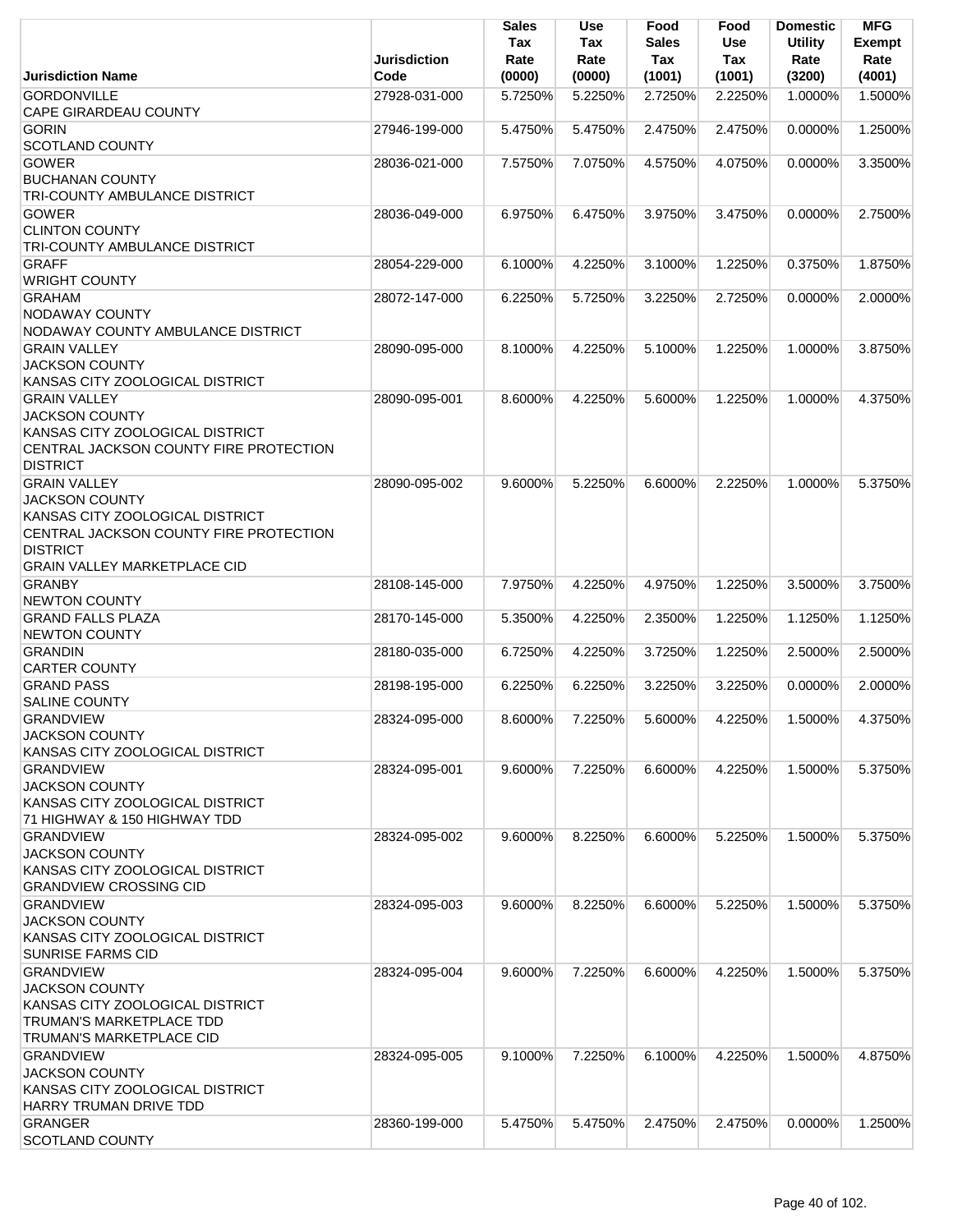|                                                                                                                           | <b>Jurisdiction</b> | <b>Sales</b><br>Tax<br>Rate | <b>Use</b><br>Tax<br>Rate | Food<br><b>Sales</b><br>Tax | Food<br><b>Use</b><br>Tax | <b>Domestic</b><br><b>Utility</b><br>Rate | <b>MFG</b><br>Exempt<br>Rate |
|---------------------------------------------------------------------------------------------------------------------------|---------------------|-----------------------------|---------------------------|-----------------------------|---------------------------|-------------------------------------------|------------------------------|
| <b>Jurisdiction Name</b>                                                                                                  | Code                | (0000)                      | (0000)                    | (1001)                      | (1001)                    | (3200)                                    | (4001)                       |
| <b>GRANITEVILLE</b><br><b>IRON COUNTY</b><br><b>IRON COUNTY AMBULANCE DISTRICT</b>                                        | 28378-093-000       | 7.2250%                     | 4.2250%                   | 4.2250%                     | 1.2250%                   | 2.0000%                                   | 3.0000%                      |
| <b>IRON COUNTY HOSPITAL DISTRICT</b><br><b>GRANT CITY</b><br><b>WORTH COUNTY</b>                                          | 28594-227-000       | 8.1000%                     | 6.1000%                   | 5.1000%                     | 3.1000%                   | 3.0000%                                   | 3.8750%                      |
| <b>GRANTWOOD</b><br><b>ST LOUIS COUNTY</b>                                                                                | 28630-189-000       | 9.3630%                     | 5.9750%                   | 5.9750%                     | 2.9750%                   | 0.0000%                                   | 5.1380%                      |
| <b>GRASSY</b><br><b>BOLLINGER COUNTY</b>                                                                                  | 28720-017-000       | 5.8500%                     | 5.8500%                   | 2.8500%                     | 2.8500%                   | 1.6250%                                   | 1.6250%                      |
| <b>GRAVOIS MILLS</b><br><b>MORGAN COUNTY</b><br><b>MID-MO AMBULANCE DISTRICT</b>                                          | 28828-141-000       | 7.2250%                     | 5.2250%                   | 4.2250%                     | 2.2250%                   | 0.5000%                                   | 3.0000%                      |
| <b>GRAYRIDGE</b><br><b>STODDARD COUNTY</b><br>STODDARD COUNTY EMERGENCY SERVICES<br><b>DISTRICT</b>                       | 28864-207-000       | 5.4130%                     | 4.2250%                   | 2.4130%                     | 1.2250%                   | 0.0000%                                   | 1.1880%                      |
| <b>GRAYSON</b><br><b>CLINTON COUNTY</b><br>TRI-COUNTY AMBULANCE DISTRICT                                                  | 28882-049-000       | 5.7250%                     | 5.2250%                   | 2.7250%                     | 2.2250%                   | $0.0000\%$                                | 1.5000%                      |
| <b>GRAY SUMMIT</b><br><b>FRANKLIN COUNTY</b>                                                                              | 28918-071-000       | 6.9750%                     | 4.2250%                   | 3.9750%                     | 1.2250%                   | $0.0000\%$                                | 2.7500%                      |
| MERAMEC AMBULANCE DISTRICT<br><b>GREEN CASTLE</b>                                                                         | 29098-211-000       | 7.4750%                     | 6.9750%                   | 4.4750%                     | 3.9750%                   | 2.7500%                                   | 3.2500%                      |
| <b>SULLIVAN COUNTY</b><br><b>GREEN CITY</b><br><b>SULLIVAN COUNTY</b>                                                     | 29134-211-000       | 8.4750%                     | 6.9750%                   | 5.4750%                     | 3.9750%                   | 4.2500%                                   | 4.2500%                      |
| <b>GREENDALE</b><br><b>ST LOUIS COUNTY</b>                                                                                | 29152-189-000       | 8.6130%                     | 5.2250%                   | 5.2250%                     | 2.2250%                   | $0.0000\%$                                | 4.3880%                      |
| <b>GREENFIELD</b><br><b>DADE COUNTY</b><br>DADE COUNTY AMBULANCE DISTRICT                                                 | 29206-057-000       | 7.6000%                     | 7.1000%                   | 4.6000%                     | 4.1000%                   | 1.7500%                                   | 3.3750%                      |
| <b>GREEN PARK</b><br><b>ST LOUIS COUNTY</b>                                                                               | 29324-189-000       | 8.1130%                     | 4.2250%                   | 4.7250%                     | 1.2250%                   | 0.0000%                                   | 3.8880%                      |
| <b>GREEN PARK</b><br>ST LOUIS COUNTY<br><b>FLORI DRIVE CID</b>                                                            | 29324-189-001       | 9.1130%                     | 5.2250%                   | 5.7250%                     | 2.2250%                   | 0.0000%                                   | 4.8880%                      |
| <b>GREEN PARK</b><br><b>ST LOUIS COUNTY</b>                                                                               | 29324-189-002       | 9.1130%                     | 4.2250%                   | 5.7250%                     | 1.2250%                   | 0.0000%                                   | 4.8880%                      |
| LINDBERGH EAST CONCORD TDD<br><b>GREEN RIDGE</b><br>PETTIS COUNTY                                                         | 29332-159-000       | 7.7250%                     | 5.2250%                   | 4.7250%                     | 2.2250%                   | 2.0000%                                   | 3.5000%                      |
| PETTIS COUNTY AMBULANCE DISTRICT<br><b>GREENTOP</b><br><b>ADAIR COUNTY</b>                                                | 29422-001-000       | 7.1000%                     | 5.2250%                   | 4.1000%                     | 2.2250%                   | 2.0000%                                   | 2.8750%                      |
| ADAIR COUNTY AMBULANCE DISTRICT<br><b>GREENTOP</b>                                                                        | 29422-197-000       | 7.7250%                     | 4.2250%                   | 4.7250%                     | 1.2250%                   | 3.0000%                                   | 3.5000%                      |
| <b>SCHUYLER COUNTY</b><br><b>GREEN VALLEY</b>                                                                             | 29449-095-000       | 5.6000%                     | 4.2250%                   | 2.6000%                     | 1.2250%                   | 0.0000%                                   | 1.3750%                      |
| <b>JACKSON COUNTY</b><br>KANSAS CITY ZOOLOGICAL DISTRICT                                                                  |                     |                             |                           |                             |                           |                                           |                              |
| <b>GREENVILLE</b><br><b>WAYNE COUNTY</b>                                                                                  | 29476-223-000       | 8.7250%                     | 5.7250%                   | 5.7250%                     | 2.7250%                   | 2.5000%                                   | 4.5000%                      |
| <b>GREENWOOD</b><br><b>CASS COUNTY</b>                                                                                    | 29494-037-000       | 8.2250%                     | 6.2250%                   | 5.2250%                     | 3.2250%                   | 2.5000%                                   | 4.0000%                      |
| <b>GREENWOOD</b><br><b>JACKSON COUNTY</b><br>KANSAS CITY ZOOLOGICAL DISTRICT                                              | 29494-095-000       | 7.6000%                     | 4.2250%                   | 4.6000%                     | 1.2250%                   | 1.0000%                                   | 3.3750%                      |
| <b>GREENWOOD</b><br><b>JACKSON COUNTY</b><br>KANSAS CITY ZOOLOGICAL DISTRICT<br>PRAIRIE TOWNSHIP FIRE PROTECTION DISTRICT | 29494-095-001       | 8.1000%                     | 4.2250%                   | 5.1000%                     | 1.2250%                   | 1.0000%                                   | 3.8750%                      |
| <b>GROVESPRING</b><br><b>WRIGHT COUNTY</b>                                                                                | 29656-229-000       | 6.1000%                     | 4.2250%                   | 3.1000%                     | 1.2250%                   | 0.3750%                                   | 1.8750%                      |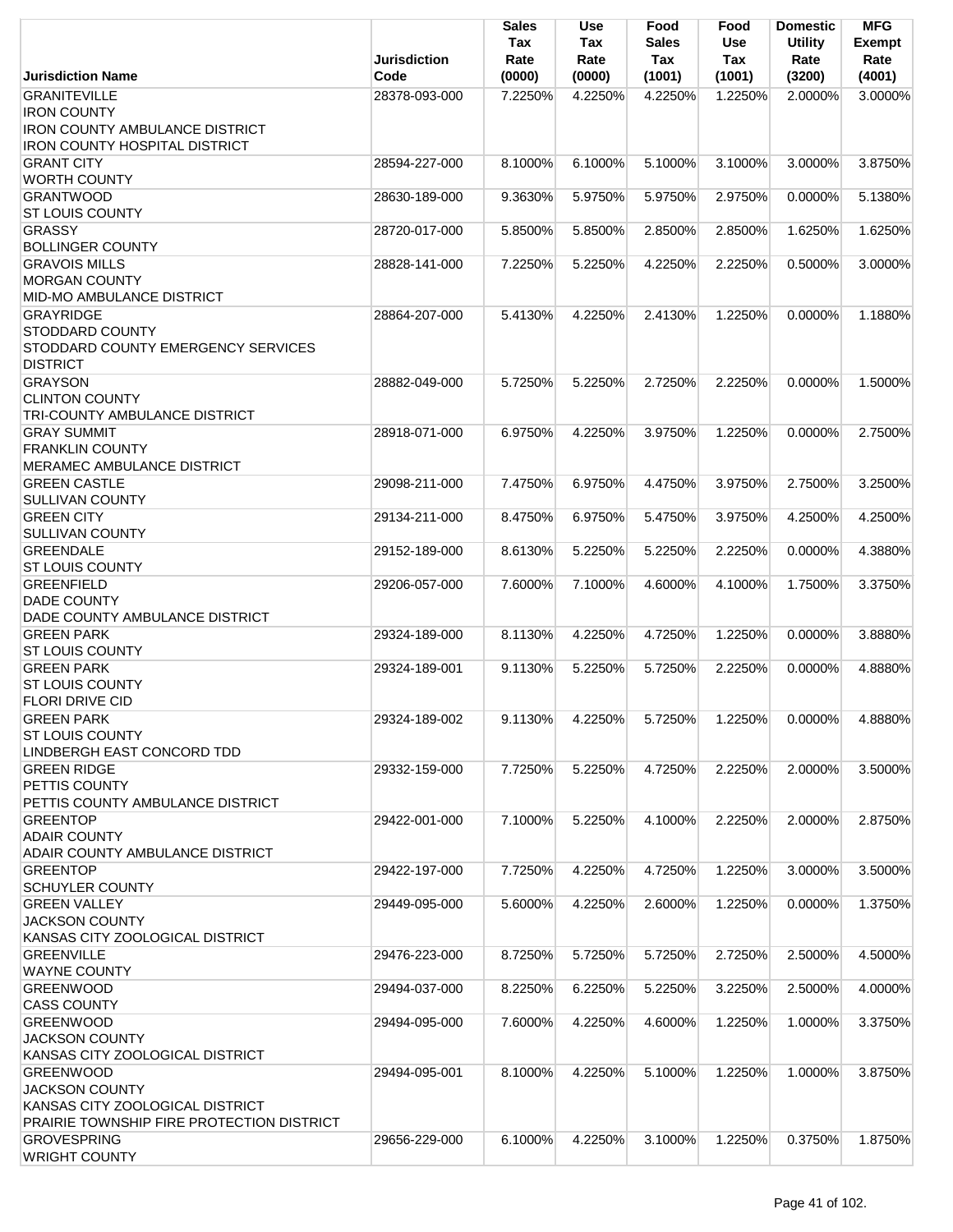|                                                                                                                                              | <b>Jurisdiction</b> | <b>Sales</b><br>Tax<br>Rate | <b>Use</b><br>Tax<br>Rate | Food<br><b>Sales</b><br>Tax | Food<br><b>Use</b><br>Tax | <b>Domestic</b><br><b>Utility</b><br>Rate | <b>MFG</b><br>Exempt<br>Rate |
|----------------------------------------------------------------------------------------------------------------------------------------------|---------------------|-----------------------------|---------------------------|-----------------------------|---------------------------|-------------------------------------------|------------------------------|
| <b>Jurisdiction Name</b>                                                                                                                     | Code                | (0000)                      | (0000)                    | (1001)                      | (1001)                    | (3200)                                    | (4001)                       |
| <b>GRUBVILLE</b><br><b>JEFFERSON COUNTY</b><br><b>BIG RIVER AMBULANCE DISTRICT</b><br>JEFFERSON COUNTY EMERGENCY SERVICES<br><b>DISTRICT</b> | 29674-099-000       | 6.8500%                     | 4.2250%                   | 3.8500%                     | 1.2250%                   | 1.5000%                                   | 2.6250%                      |
| <b>GUILFORD</b><br>NODAWAY COUNTY<br>NODAWAY COUNTY AMBULANCE DISTRICT                                                                       | 29692-147-000       | 6.2250%                     | 5.7250%                   | 3.2250%                     | 2.7250%                   | $0.0000\%$                                | 2.0000%                      |
| <b>GUNN CITY</b><br><b>CASS COUNTY</b>                                                                                                       | 29764-037-000       | 6.2250%                     | 6.2250%                   | 3.2250%                     | 3.2250%                   | 1.5000%                                   | 2.0000%                      |
| <b>HALE</b><br><b>CARROLL COUNTY</b>                                                                                                         | 29908-033-000       | 7.7250%                     | 5.7250%                   | 4.7250%                     | 2.7250%                   | 1.0000%                                   | 3.5000%                      |
| <b>HALF WAY</b><br>POLK COUNTY                                                                                                               | 29944-167-000       | 6.1000%                     | 4.2250%                   | 3.1000%                     | 1.2250%                   | 1.3750%                                   | 1.8750%                      |
| <b>HALLSVILLE</b><br><b>BOONE COUNTY</b>                                                                                                     | 29998-019-000       | 7.6000%                     | 4.2250%                   | 4.6000%                     | 1.2250%                   | 1.5000%                                   | 3.3750%                      |
| <b>HALLTOWN</b><br><b>LAWRENCE COUNTY</b>                                                                                                    | 30016-109-000       | 5.8500%                     | 5.8500%                   | 2.8500%                     | 2.8500%                   | 0.0000%                                   | 1.6250%                      |
| <b>HAMILTON</b><br><b>CALDWELL COUNTY</b><br>CALDWELL COUNTY AMBULANCE DISTRICT                                                              | 30034-025-000       | 8.7250%                     | 8.2250%                   | 5.7250%                     | 5.2250%                   | 1.0000%                                   | 4.5000%                      |
| <b>HANLEY HILLS</b><br><b>ST LOUIS COUNTY</b>                                                                                                | 30196-189-000       | 8.1130%                     | 4.2250%                   | 4.7250%                     | 1.2250%                   | 0.0000%                                   | 3.8880%                      |
| <b>HANNIBAL</b><br><b>MARION COUNTY</b><br>MARION COUNTY AMBULANCE DISTRICT                                                                  | 30214-127-000       | 8.3500%                     | 7.8500%                   | 5.3500%                     | 4.8500%                   | 0.0000%                                   | 4.1250%                      |
| <b>HANNIBAL</b><br><b>MARION COUNTY</b><br>MARION COUNTY AMBULANCE DISTRICT<br><b>SCZ DEVELOPMENT DISTRICT INC CID</b>                       | 30214-127-002       | 9.3500%                     | 7.8500%                   | 6.3500%                     | 4.8500%                   | $0.0000\%$                                | 5.1250%                      |
| <b>HANNIBAL</b><br><b>RALLS COUNTY</b><br><b>MARION COUNTY AMBULANCE DISTRICT</b>                                                            | 30214-173-000       | 9.4750%                     | 8.9750%                   | 6.4750%                     | 5.9750%                   | $0.0000\%$                                | 5.2500%                      |
| <b>HARDENVILLE</b><br><b>OZARK COUNTY</b><br>OZARK COUNTY AMBULANCE DISTRICT                                                                 | 30286-153-000       | 6.7250%                     | 4.2250%                   | 3.7250%                     | 1.2250%                   | 1.0000%                                   | 2.5000%                      |
| <b>HARDIN</b><br><b>RAY COUNTY</b><br>RAY COUNTY AMBULANCE DISTRICT                                                                          | 30322-177-000       | 8.2250%                     | 6.7250%                   | 5.2250%                     | 3.7250%                   | 1.0000%                                   | 4.0000%                      |
| <b>HARRIS</b><br><b>SULLIVAN COUNTY</b>                                                                                                      | 30466-211-000       | 6.9750%                     | 6.9750%                   | 3.9750%                     | 3.9750%                   | 2.7500%                                   | 2.7500%                      |
| <b>HARRISBURG</b><br><b>BOONE COUNTY</b>                                                                                                     | 30484-019-000       | 6.9750%                     | 4.2250%                   | 3.9750%                     | 1.2250%                   | 1.5000%                                   | 2.7500%                      |
| <b>HARRISONVILLE</b><br><b>CASS COUNTY</b>                                                                                                   | 30610-037-000       | 8.1000%                     | 6.2250%                   | 5.1000%                     | 3.2250%                   | 2.5000%                                   | 3.8750%                      |
| <b>HARRISONVILLE</b><br><b>CASS COUNTY</b>                                                                                                   | 30610-037-001       | 9.1000%                     | 6.2250%                   | 6.1000%                     | 3.2250%                   | 2.5000%                                   | 4.8750%                      |
| HARRISONVILLE MARKET PLACE A TDD<br><b>HARRISONVILLE</b><br><b>CASS COUNTY</b>                                                               | 30610-037-002       | 9.1000%                     | 6.2250%                   | 6.1000%                     | 3.2250%                   | 2.5000%                                   | 4.8750%                      |
| HARRISONVILLE MARKET PLACE B TDD<br><b>HARRISONVILLE</b><br><b>CASS COUNTY</b>                                                               | 30610-037-003       | 9.1000%                     | 6.2250%                   | 6.1000%                     | 3.2250%                   | 2.5000%                                   | 4.8750%                      |
| <b>HARRISONVILLE TOWNE TDD</b><br><b>HARRISONVILLE</b><br><b>CASS COUNTY</b><br><b>HOSPITAL INTERCHANGE TDD</b>                              | 30610-037-004       | 9.1000%                     | 6.2250%                   | 6.1000%                     | 3.2250%                   | 2.5000%                                   | 4.8750%                      |
| <b>HARRISONVILLE</b><br><b>CASS COUNTY</b><br>HIGHWAY 71/291 PARTNERS IN PROGRESS TDD                                                        | 30610-037-005       | 9.1000%                     | 6.2250%                   | 6.1000%                     | 3.2250%                   | 2.5000%                                   | 4.8750%                      |
| <b>HARRISONVILLE</b><br><b>CASS COUNTY</b><br>HARRISONVILLE BROOKHART TDD                                                                    | 30610-037-006       | 9.1000%                     | 6.2250%                   | 6.1000%                     | 3.2250%                   | 2.5000%                                   | 4.8750%                      |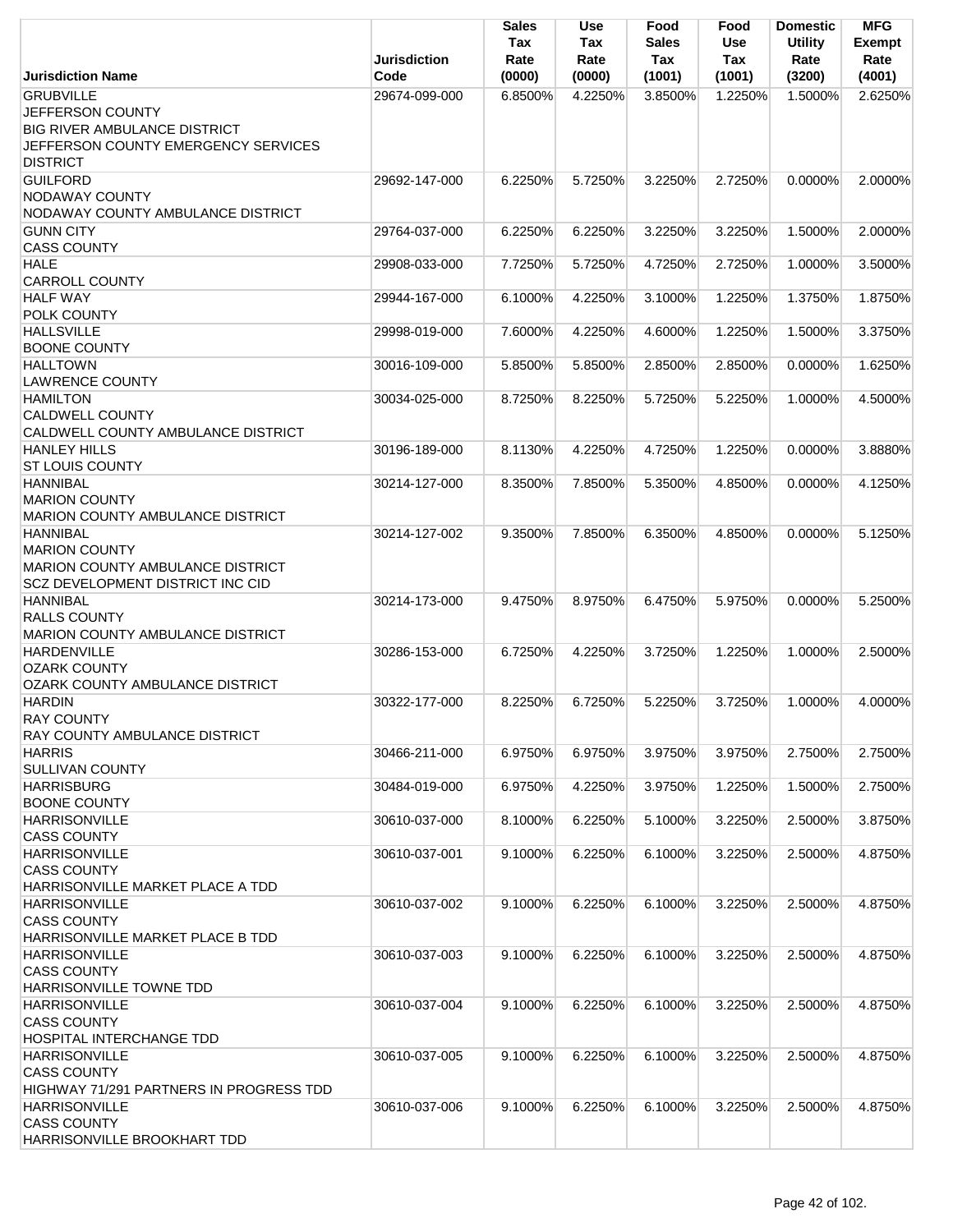|                                                                           | <b>Jurisdiction</b> | <b>Sales</b><br>Tax<br>Rate | <b>Use</b><br>Tax<br>Rate | Food<br><b>Sales</b><br><b>Tax</b> | Food<br><b>Use</b><br>Tax | <b>Domestic</b><br><b>Utility</b><br>Rate | <b>MFG</b><br>Exempt<br>Rate |
|---------------------------------------------------------------------------|---------------------|-----------------------------|---------------------------|------------------------------------|---------------------------|-------------------------------------------|------------------------------|
| <b>Jurisdiction Name</b>                                                  | Code                | (0000)                      | (0000)                    | (1001)                             | (1001)                    | (3200)                                    | (4001)                       |
| <b>HARTSBURG</b>                                                          | 30718-019-000       | 6.4750%                     | 4.2250%                   | 3.4750%                            | 1.2250%                   | 1.5000%                                   | 2.2500%                      |
| <b>BOONE COUNTY</b>                                                       |                     |                             |                           |                                    |                           |                                           |                              |
| <b>HARTSHORN</b><br><b>TEXAS COUNTY</b>                                   | 30736-215-000       | 6.1000%                     | 6.1000%                   | 3.1000%                            | 3.1000%                   | 1.8750%                                   | 1.8750%                      |
| <b>HARTVILLE</b>                                                          | 30754-229-000       | 8.6000%                     | 4.2250%                   | 5.6000%                            | 1.2250%                   | 0.3750%                                   | 4.3750%                      |
| <b>WRIGHT COUNTY</b>                                                      |                     |                             |                           |                                    |                           |                                           |                              |
| <b>HARVESTER</b>                                                          | 30808-183-000       | 5.9500%                     | 5.9500%                   | 2.8500%                            | 2.8500%                   | 0.0000%                                   | 1.7250%                      |
| <b>ST CHARLES COUNTY</b>                                                  |                     |                             |                           |                                    |                           |                                           |                              |
| <b>HARVIELL</b>                                                           | 30844-023-000       | 5.2250%                     | 4.2250%                   | 2.2250%                            | 1.2250%                   | 1.0000%                                   | 1.0000%                      |
| <b>BUTLER COUNTY</b><br><b>HARWOOD</b>                                    | 30862-217-000       | 5.2250%                     | 4.2250%                   | 2.2250%                            | 1.2250%                   | 0.0000%                                   | 1.0000%                      |
| <b>VERNON COUNTY</b>                                                      |                     |                             |                           |                                    |                           |                                           |                              |
| <b>HATFIELD</b>                                                           | 30934-081-000       | 5.4750%                     | 5.4750%                   | 2.4750%                            | 2.4750%                   | 0.0000%                                   | 1.2500%                      |
| <b>HARRISON COUNTY</b>                                                    |                     |                             |                           |                                    |                           |                                           |                              |
| <b>HAWK POINT</b>                                                         | 31024-113-000       | 7.4750%                     | 4.2250%                   | 4.4750%                            | 1.2250%                   | 1.5000%                                   | 3.2500%                      |
| <b>LINCOLN COUNTY</b><br>LINCOLN COUNTY AMBULANCE DISTRICT                |                     |                             |                           |                                    |                           |                                           |                              |
| <b>HAYTI</b>                                                              | 31132-155-000       | 9.4750%                     | 4.2250%                   | 6.4750%                            | 1.2250%                   | 2.7500%                                   | 5.2500%                      |
| PEMISCOT COUNTY                                                           |                     |                             |                           |                                    |                           |                                           |                              |
| <b>HAYTI</b>                                                              | 31132-155-001       | 10.4750%                    | 5.2250%                   | 7.4750%                            | 2.2250%                   | 2.7500%                                   | 6.2500%                      |
| PEMISCOT COUNTY                                                           |                     |                             |                           |                                    |                           |                                           |                              |
| <b>HAYTI-VENTURES CID</b>                                                 |                     |                             |                           |                                    |                           |                                           |                              |
| <b>HAYTI HEIGHTS</b>                                                      | 31168-155-000       | 8.2250%                     | 4.2250%                   | 5.2250%                            | 1.2250%                   | 2.2500%                                   | 4.0000%                      |
| PEMISCOT COUNTY<br><b>HAYWOOD CITY</b>                                    | 31204-201-000       | 5.2250%                     | 5.2250%                   | 2.2250%                            | 2.2250%                   | 1.0000%                                   | 1.0000%                      |
| <b>SCOTT COUNTY</b>                                                       |                     |                             |                           |                                    |                           |                                           |                              |
| <b>HAZELWOOD</b>                                                          | 31276-189-000       | 9.6130%                     | 6.2250%                   | 6.2250%                            | 3.2250%                   | 0.0000%                                   | 5.3880%                      |
| <b>ST LOUIS COUNTY</b>                                                    |                     |                             |                           |                                    |                           |                                           |                              |
| <b>HAZELWOOD</b>                                                          | 31276-189-001       | 10.6130%                    | 6.2250%                   | 7.2250%                            | 3.2250%                   | 0.0000%                                   | 6.3880%                      |
| <b>ST LOUIS COUNTY</b>                                                    |                     |                             |                           |                                    |                           |                                           |                              |
| <b>ELM GROVE TDD</b><br>HAZELWOOD (X1)                                    | 31277-189-000       | 9.6130%                     | 6.2250%                   | 6.2250%                            | 3.2250%                   | 0.0000%                                   | 5.3880%                      |
| <b>ST LOUIS COUNTY</b>                                                    |                     |                             |                           |                                    |                           |                                           |                              |
| HAZELWOOD (X2)                                                            | 31278-189-000       | 9.6130%                     | 6.2250%                   | 6.2250%                            | 3.2250%                   | 0.0000%                                   | 5.3880%                      |
| <b>ST LOUIS COUNTY</b>                                                    |                     |                             |                           |                                    |                           |                                           |                              |
| HAZELWOOD (X2)                                                            | 31278-189-001       | 10.6130%                    | 7.2250%                   | 7.2250%                            | 4.2250%                   | 0.0000%                                   | 6.3880%                      |
| <b>ST LOUIS COUNTY</b><br>HAZELWOOD COMMERCE CENTER CID                   |                     |                             |                           |                                    |                           |                                           |                              |
| HAZELWOOD (T1)                                                            | 31279-189-000       | 9.6130%                     | 6.2250%                   | 6.2250%                            | 3.2250%                   | 0.0000%                                   | 5.3880%                      |
| <b>ST LOUIS COUNTY</b>                                                    |                     |                             |                           |                                    |                           |                                           |                              |
| HAZELWOOD (T1)                                                            | 31279-189-001       | 10.6130%                    | 6.2250%                   | 7.2250%                            | 3.2250%                   | 0.0000%                                   | 6.3880%                      |
| <b>ST LOUIS COUNTY</b>                                                    |                     |                             |                           |                                    |                           |                                           |                              |
| 370/MO BOTTOM ROAD/TAUSSIG ROAD TDD                                       |                     |                             |                           |                                    |                           |                                           |                              |
| HAZELWOOD (T3)<br><b>ST LOUIS COUNTY</b>                                  | 31281-189-000       | 9.6130%                     | 6.2250%                   | 6.2250%                            | 3.2250%                   | 0.0000%                                   | 5.3880%                      |
| <b>HELENA</b>                                                             | 31456-003-000       | 6.4250%                     | 5.9250%                   | 3.4250%                            | 2.9250%                   | 0.0000%                                   | 2.2000%                      |
| <b>ANDREW COUNTY</b>                                                      |                     |                             |                           |                                    |                           |                                           |                              |
| ANDREW COUNTY AMBULANCE DISTRICT                                          |                     |                             |                           |                                    |                           |                                           |                              |
| <b>HEMATITE</b>                                                           | 31528-099-000       | 6.8500%                     | 4.2250%                   | 3.8500%                            | 1.2250%                   | 1.5000%                                   | 2.6250%                      |
| JEFFERSON COUNTY                                                          |                     |                             |                           |                                    |                           |                                           |                              |
| JOACHIM-PLATTIN AMBULANCE DISTRICT<br>JEFFERSON COUNTY EMERGENCY SERVICES |                     |                             |                           |                                    |                           |                                           |                              |
| <b>DISTRICT</b>                                                           |                     |                             |                           |                                    |                           |                                           |                              |
| <b>HEMPLE</b>                                                             | 31546-049-000       | 5.7250%                     | 5.2250%                   | 2.7250%                            | 2.2250%                   | 0.0000%                                   | 1.5000%                      |
| <b>CLINTON COUNTY</b>                                                     |                     |                             |                           |                                    |                           |                                           |                              |
| <b>TRI-COUNTY AMBULANCE DISTRICT</b>                                      |                     |                             |                           |                                    |                           |                                           |                              |
| <b>HENLEY</b>                                                             | 31618-051-000       | 5.7250%                     | 5.7250%                   | 2.7250%                            | 2.7250%                   | $0.0000\%$                                | 1.5000%                      |
| <b>COLE COUNTY</b><br><b>HENRIETTA</b>                                    | 31654-177-000       | 9.2250%                     | 6.7250%                   | 6.2250%                            | 3.7250%                   | 1.0000%                                   | 5.0000%                      |
| <b>RAY COUNTY</b>                                                         |                     |                             |                           |                                    |                           |                                           |                              |
| <b>RAY COUNTY AMBULANCE DISTRICT</b>                                      |                     |                             |                           |                                    |                           |                                           |                              |
| <b>HERCULANEUM</b>                                                        | 31708-099-000       | 8.8500%                     | 4.2250%                   | 5.8500%                            | 1.2250%                   | 1.5000%                                   | 4.6250%                      |
| JEFFERSON COUNTY                                                          |                     |                             |                           |                                    |                           |                                           |                              |
| JOACHIM-PLATTIN AMBULANCE DISTRICT                                        |                     |                             |                           |                                    |                           |                                           |                              |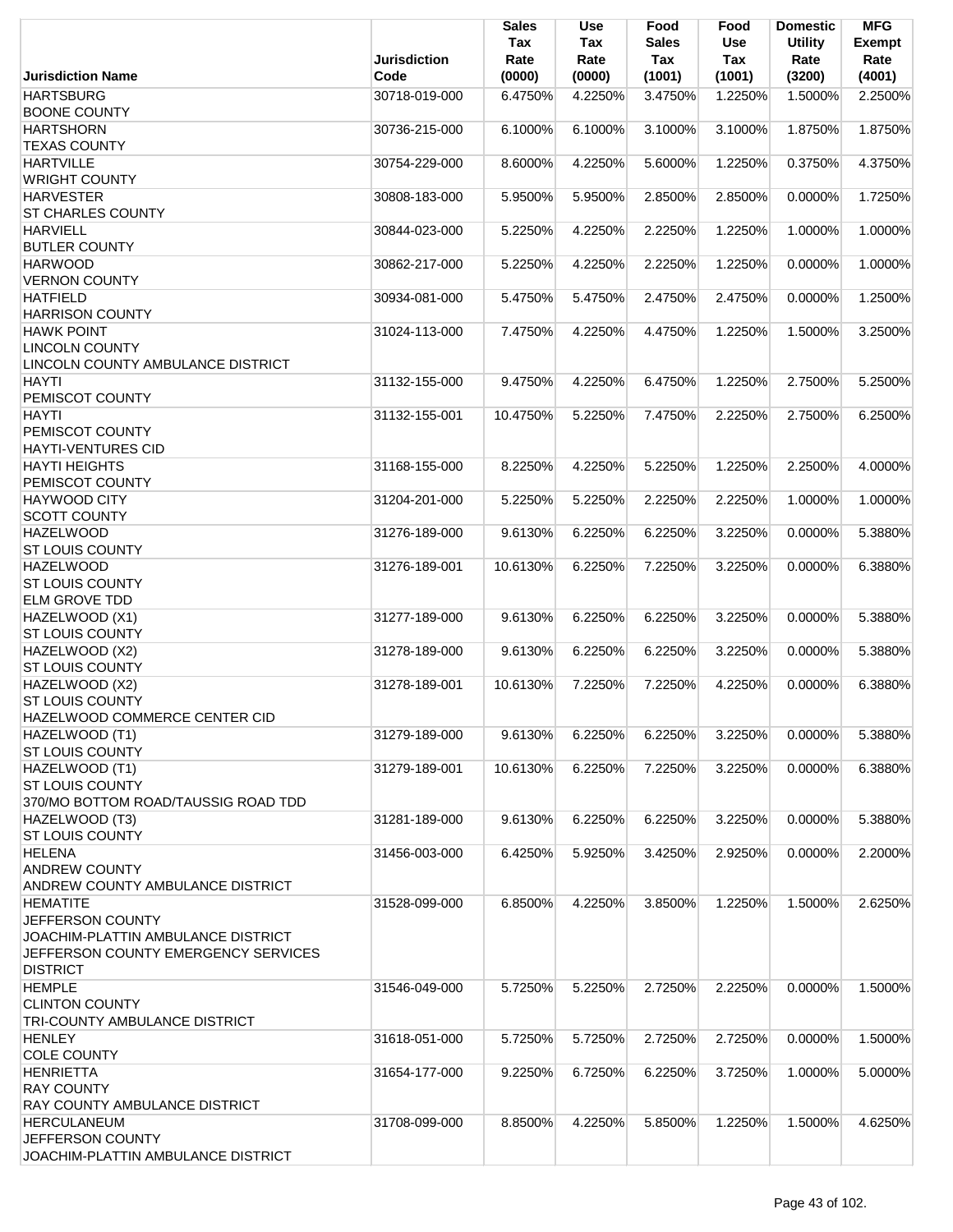|                                                                                                                                                                                                | Jurisdiction  | <b>Sales</b><br>Tax<br>Rate | Use<br>Tax<br>Rate | Food<br>Sales<br>Tax | Food<br><b>Use</b><br><b>Tax</b> | <b>Domestic</b><br><b>Utility</b><br>Rate | <b>MFG</b><br><b>Exempt</b><br>Rate |
|------------------------------------------------------------------------------------------------------------------------------------------------------------------------------------------------|---------------|-----------------------------|--------------------|----------------------|----------------------------------|-------------------------------------------|-------------------------------------|
| <b>Jurisdiction Name</b>                                                                                                                                                                       | Code          | (0000)                      | (0000)             | (1001)               | (1001)                           | (3200)                                    | (4001)                              |
| <b>HERCULANEUM</b><br>JEFFERSON COUNTY<br>JOACHIM-PLATTIN AMBULANCE DISTRICT<br>MCNUTT ROAD CORRIDOR CID                                                                                       | 31708-099-001 | 9.8500%                     | 4.2250%            | 6.8500%              | 1.2250%                          | 1.5000%                                   | 5.6250%                             |
| <b>HERMANN</b><br><b>GASCONADE COUNTY</b><br>HERMANN AREA AMBULANCE DISTRICT                                                                                                                   | 31762-073-000 | 8.1000%                     | 4.2250%            | 5.1000%              | 1.2250%                          | 2.0000%                                   | 3.8750%                             |
| <b>HERMITAGE</b><br><b>HICKORY COUNTY</b>                                                                                                                                                      | 31780-085-000 | 7.2250%                     | 5.7250%            | 4.2250%              | 2.7250%                          | 2.5000%                                   | 3.0000%                             |
| <b>HIGBEE</b><br><b>RANDOLPH COUNTY</b><br>RANDOLPH COUNTY AMBULANCE DISTRICT                                                                                                                  | 31924-175-000 | 7.4750%                     | 5.4750%            | 4.4750%              | 2.4750%                          | 0.0000%                                   | 3.2500%                             |
| <b>HIGGINSVILLE</b><br><b>LAFAYETTE COUNTY</b>                                                                                                                                                 | 31960-107-000 | 8.1000%                     | 8.1000%            | 5.1000%              | 5.1000%                          | 1.2500%                                   | 3.8750%                             |
| <b>HIGH GATE</b><br><b>MARIES COUNTY</b>                                                                                                                                                       | 31978-125-000 | 5.8910%                     | 5.8910%            | 2.8910%              | 2.8910%                          | 1.6660%                                   | 1.6660%                             |
| <b>HIGH HILL</b><br>MONTGOMERY COUNTY                                                                                                                                                          | 31996-139-000 | 7.4750%                     | 4.2250%            | 4.4750%              | 1.2250%                          | 2.2500%                                   | 3.2500%                             |
| <b>HIGHLANDVILLE</b><br><b>CHRISTIAN COUNTY</b><br>CHRISTIAN COUNTY EMERGENCY SERVICES<br><b>DISTRICT</b>                                                                                      | 32068-043-000 | 7.4750%                     | 4.2250%            | 4.4750%              | 1.2250%                          | 0.2500%                                   | 3.2500%                             |
| <b>HIGHLANDVILLE</b><br><b>CHRISTIAN COUNTY</b><br>CHRISTIAN COUNTY EMERGENCY SERVICES<br><b>DISTRICT</b><br><b>HIGHLANDVILLE CID</b>                                                          | 32068-043-001 | 8.4750%                     | 4.2250%            | 5.4750%              | 1.2250%                          | 0.2500%                                   | 4.2500%                             |
| <b>HIGH POINT</b><br><b>MONITEAU COUNTY</b><br><b>MID-MO AMBULANCE DISTRICT</b><br>MONITEAU COUNTY EMERGENCY SERVICES<br><b>DISTRICT</b>                                                       | 32104-135-000 | 6.4750%                     | 5.2250%            | 3.4750%              | 2.2250%                          | 1.0000%                                   | 2.2500%                             |
| <b>HIGH RIDGE</b><br><b>JEFFERSON COUNTY</b><br>HIGH RIDGE FIRE PROTECTION DISTRICT<br>JEFFERSON COUNTY EMERGENCY SERVICES<br><b>DISTRICT</b><br>NORTH JEFFERSON COUNTY AMBULANCE DISTRICT     | 32140-099-000 | 7.3500%                     | 4.2250%            | 4.3500%              | 1.2250%                          | 1.5000%                                   | 3.1250%                             |
| <b>HILLHOUSE ADDITION</b><br><b>CAMDEN COUNTY</b>                                                                                                                                              | 32212-029-000 | 5.4750%                     | 5.4750%            | 2.4750%              | 2.4750%                          | 0.0000%                                   | 1.2500%                             |
| <b>HILLSBORO</b><br>JEFFERSON COUNTY<br>JEFFERSON COUNTY EMERGENCY SERVICES<br><b>DISTRICT</b><br><b>VALLE AMBULANCE DISTRICT</b><br>HILLSBORO FIRE PROTECTION DISTRICT                        | 32248-099-000 | 9.2250%                     | 4.2250%            | 6.2250%              | 1.2250%                          | 2.8750%                                   | 5.0000%                             |
| <b>HILLSBORO</b><br>JEFFERSON COUNTY<br>JEFFERSON COUNTY EMERGENCY SERVICES<br><b>DISTRICT</b><br>HILLSBORO LAKE TERRACE TDD<br>VALLE AMBULANCE DISTRICT<br>HILLSBORO FIRE PROTECTION DISTRICT | 32248-099-001 | 10.2250%                    | 4.2250%            | 7.2250%              | 1.2250%                          | 2.8750%                                   | 6.0000%                             |
| <b>HILLSBORO</b><br>JEFFERSON COUNTY<br>JEFFERSON COUNTY EMERGENCY SERVICES<br><b>DISTRICT</b><br>PEACH TREE CID<br><b>VALLE AMBULANCE DISTRICT</b><br>HILLSBORO FIRE PROTECTION DISTRICT      | 32248-099-002 | 10.2250%                    | 4.2250%            | 7.2250%              | 1.2250%                          | 2.8750%                                   | 6.0000%                             |
| <b>HILLSDALE</b><br><b>ST LOUIS COUNTY</b>                                                                                                                                                     | 32266-189-000 | 8.1130%                     | 4.2250%            | 4.7250%              | 1.2250%                          | 0.0000%                                   | 3.8880%                             |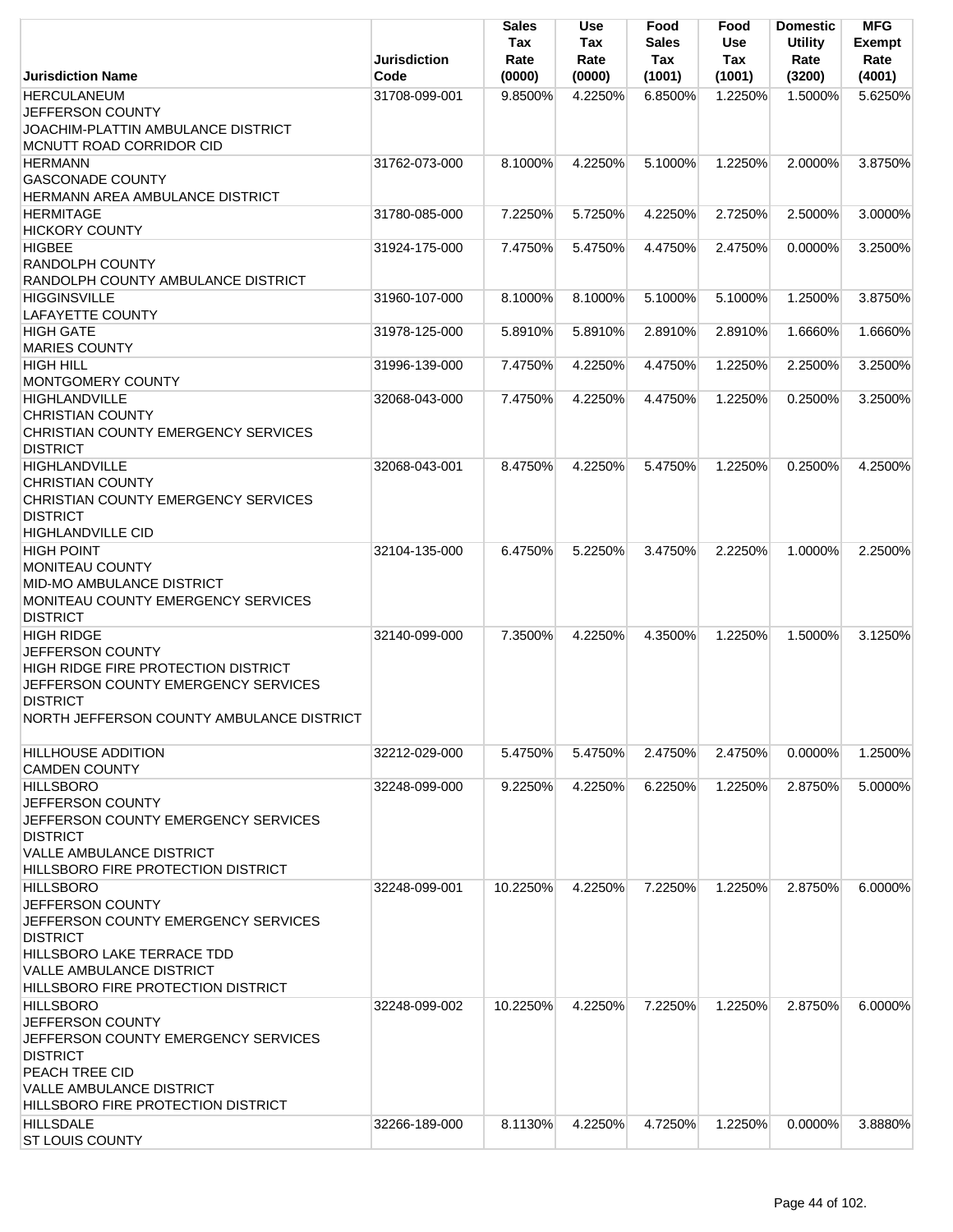|                                                                                                                                                                                         | Jurisdiction  | <b>Sales</b><br>Tax<br>Rate | <b>Use</b><br>Tax<br>Rate | Food<br><b>Sales</b><br>Tax | Food<br>Use<br><b>Tax</b> | <b>Domestic</b><br><b>Utility</b><br>Rate | <b>MFG</b><br><b>Exempt</b><br>Rate |
|-----------------------------------------------------------------------------------------------------------------------------------------------------------------------------------------|---------------|-----------------------------|---------------------------|-----------------------------|---------------------------|-------------------------------------------|-------------------------------------|
| <b>Jurisdiction Name</b>                                                                                                                                                                | Code          | (0000)                      | (0000)                    | (1001)                      | (1001)                    | (3200)                                    | (4001)                              |
| <b>HIRAM</b><br><b>WAYNE COUNTY</b>                                                                                                                                                     | 32374-223-000 | 5.7250%                     | 5.7250%                   | 2.7250%                     | 2.7250%                   | 1.5000%                                   | 1.5000%                             |
| <b>HOBERG</b><br><b>LAWRENCE COUNTY</b>                                                                                                                                                 | 32410-109-000 | 5.8500%                     | 5.8500%                   | 2.8500%                     | 2.8500%                   | 0.0000%                                   | 1.6250%                             |
| <b>HOCOMO</b><br>HOWELL COUNTY                                                                                                                                                          | 32464-091-000 | 5.6620%                     | 5.6620%                   | 2.6620%                     | 2.6620%                   | 0.0000%                                   | 1.4370%                             |
| <b>HOLCOMB</b><br><b>DUNKLIN COUNTY</b>                                                                                                                                                 | 32536-069-000 | 6.7250%                     | 5.7250%                   | 3.7250%                     | 2.7250%                   | 0.0000%                                   | 2.5000%                             |
| <b>HOLDEN</b><br><b>JOHNSON COUNTY</b>                                                                                                                                                  | 32572-101-000 | 8.4750%                     | 8.4750%                   | 5.4750%                     | 5.4750%                   | 3.2500%                                   | 4.2500%                             |
| <b>HOLLAND</b><br>PEMISCOT COUNTY                                                                                                                                                       | 32590-155-000 | 6.7250%                     | 4.2250%                   | 3.7250%                     | 1.2250%                   | 1.2500%                                   | 2.5000%                             |
| <b>HOLLIDAY</b><br><b>MONROE COUNTY</b>                                                                                                                                                 | 32626-137-000 | 5.7250%                     | 5.7250%                   | 2.7250%                     | 2.7250%                   | 1.0000%                                   | 1.5000%                             |
| <b>HOLLISTER</b><br><b>TANEY COUNTY</b>                                                                                                                                                 | 32662-213-000 | 8.1000%                     | 4.2250%                   | 5.1000%                     | 1.2250%                   | 1.5000%                                   | 3.8750%                             |
| <b>TANEY COUNTY AMBULANCE DISTRICT</b><br><b>HOLLISTER</b><br><b>TANEY COUNTY</b><br><b>TANEY COUNTY AMBULANCE DISTRICT</b>                                                             | 32662-213-001 | 8.7250%                     | 4.8500%                   | 5.7250%                     | 1.8500%                   | 1.5000%                                   | 4.5000%                             |
| <b>SOUTHTOWNE CID</b><br><b>HOLLYWOOD</b><br><b>DUNKLIN COUNTY</b>                                                                                                                      | 32698-069-000 | 5.7250%                     | 5.7250%                   | 2.7250%                     | 2.7250%                   | 0.0000%                                   | 1.5000%                             |
| <b>HOLT</b><br><b>CLAY COUNTY</b><br>KANSAS CITY ZOOLOGICAL DISTRICT                                                                                                                    | 32752-047-000 | 7.9750%                     | 5.3500%                   | 4.9750%                     | 2.3500%                   | 1.5000%                                   | 3.7500%                             |
| <b>HOLT</b><br><b>CLINTON COUNTY</b>                                                                                                                                                    | 32752-049-000 | 7.7250%                     | 5.2250%                   | 4.7250%                     | 2.2250%                   | 1.5000%                                   | 3.5000%                             |
| <b>HOLTS SUMMIT</b><br><b>CALLAWAY COUNTY</b><br>CALLAWAY COUNTY AMBULANCE DISTRICT                                                                                                     | 32770-027-000 | 8.7250%                     | 8.2250%                   | 5.7250%                     | 5.2250%                   | 1.0000%                                   | 4.5000%                             |
| <b>HOMESTEAD VILLAGE</b><br><b>RAY COUNTY</b><br>RAY COUNTY AMBULANCE DISTRICT                                                                                                          | 32806-177-000 | 7.2250%                     | 6.7250%                   | 4.2250%                     | 3.7250%                   | 0.0000%                                   | 3.0000%                             |
| <b>HOMESTOWN</b><br>PEMISCOT COUNTY                                                                                                                                                     | 32824-155-000 | 7.7250%                     | 4.2250%                   | 4.7250%                     | 1.2250%                   | 2.2500%                                   | 3.5000%                             |
| <b>HOPKINS</b><br>NODAWAY COUNTY<br>NODAWAY COUNTY AMBULANCE DISTRICT                                                                                                                   | 33004-147-000 | 7.2250%                     | 5.7250%                   | 4.2250%                     | 2.7250%                   | 0.0000%                                   | 3.0000%                             |
| <b>HORINE</b><br>JEFFERSON COUNTY<br>JOACHIM-PLATTIN AMBULANCE DISTRICT<br>JEFFERSON COUNTY EMERGENCY SERVICES<br><b>DISTRICT</b>                                                       | 33040-099-000 | 6.8500%                     | 4.2250%                   | 3.8500%                     | 1.2250%                   | 1.5000%                                   | 2.6250%                             |
| <b>HORNERSVILLE</b><br><b>DUNKLIN COUNTY</b>                                                                                                                                            | 33076-069-000 | 6.6000%                     | 5.7250%                   | 3.6000%                     | 2.7250%                   | 0.8750%                                   | 2.3750%                             |
| <b>HORTON</b><br><b>VERNON COUNTY</b>                                                                                                                                                   | 33148-217-000 | 5.2250%                     | 4.2250%                   | 2.2250%                     | 1.2250%                   | 0.0000%                                   | 1.0000%                             |
| <b>HOUSE SPRINGS</b><br>JEFFERSON COUNTY<br>HIGH RIDGE FIRE PROTECTION DISTRICT<br>JEFFERSON COUNTY EMERGENCY SERVICES<br><b>DISTRICT</b>                                               | 33220-099-000 | 6.8500%                     | 4.2250%                   | 3.8500%                     | 1.2250%                   | 1.5000%                                   | 2.6250%                             |
| <b>HOUSE SPRINGS</b><br>JEFFERSON COUNTY<br><b>HIGH RIDGE FIRE PROTECTION DISTRICT</b><br>JEFFERSON COUNTY EMERGENCY SERVICES<br><b>DISTRICT</b><br><b>BIG RIVER AMBULANCE DISTRICT</b> | 33220-099-001 | 7.3500%                     | 4.2250%                   | 4.3500%                     | 1.2250%                   | 1.5000%                                   | 3.1250%                             |
| <b>HOUSTON</b><br><b>TEXAS COUNTY</b>                                                                                                                                                   | 33238-215-000 | 7.6000%                     | 7.6000%                   | 4.6000%                     | 4.6000%                   | 2.8750%                                   | 3.3750%                             |
| <b>HOUSTONIA</b><br>PETTIS COUNTY                                                                                                                                                       | 33256-159-000 | 5.2250%                     | 5.2250%                   | 2.2250%                     | 2.2250%                   | 1.0000%                                   | 1.0000%                             |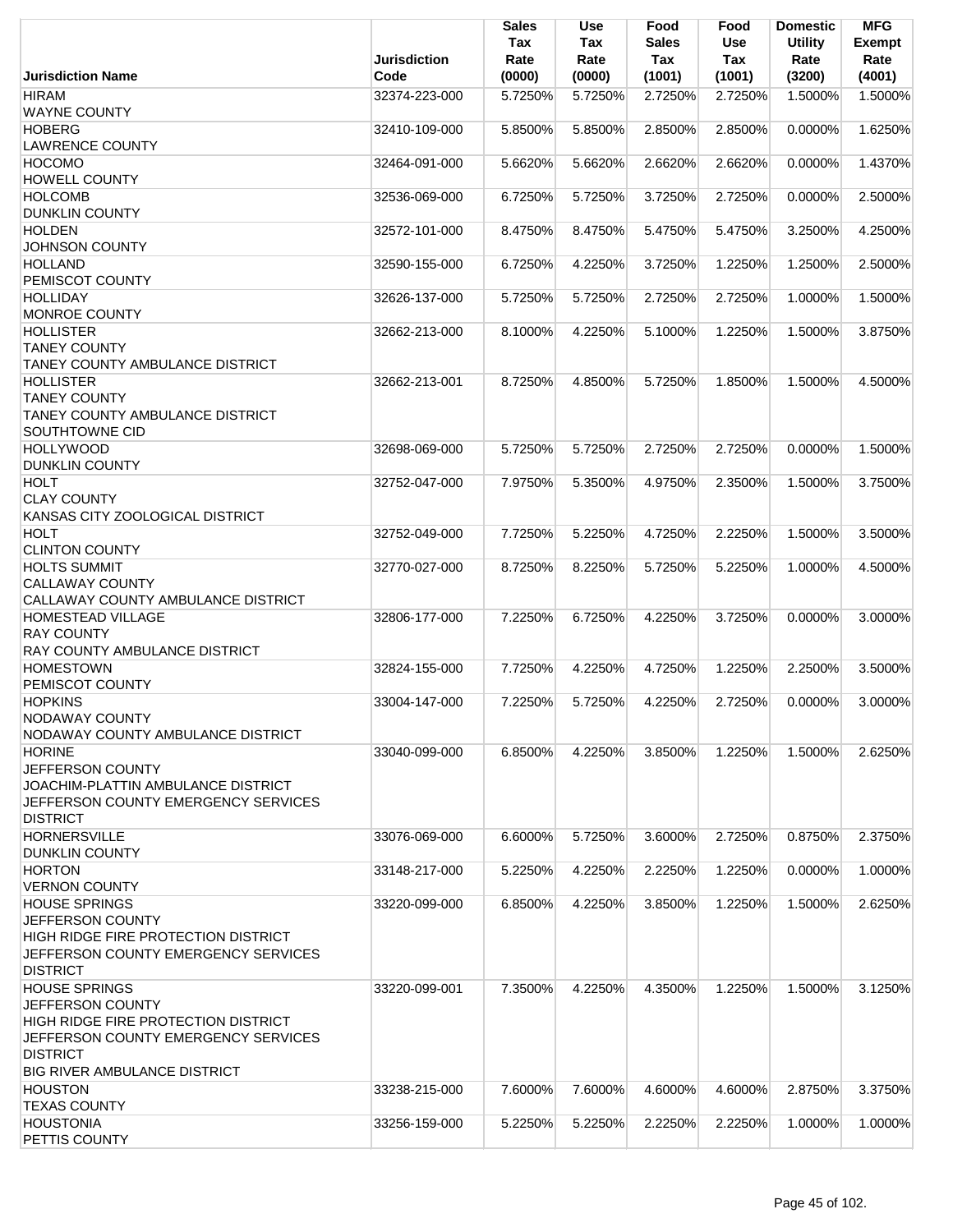|                                                           | <b>Jurisdiction</b> | <b>Sales</b><br>Tax<br>Rate | Use<br>Tax<br>Rate | Food<br><b>Sales</b><br>Tax | Food<br><b>Use</b><br>Tax | <b>Domestic</b><br><b>Utility</b><br>Rate | <b>MFG</b><br><b>Exempt</b><br>Rate |
|-----------------------------------------------------------|---------------------|-----------------------------|--------------------|-----------------------------|---------------------------|-------------------------------------------|-------------------------------------|
| <b>Jurisdiction Name</b>                                  | Code                | (0000)                      | (0000)             | (1001)                      | (1001)                    | (3200)                                    | (4001)                              |
| <b>HOUSTON LAKE</b><br>PLATTE COUNTY                      | 33292-165-000       | 5.6000%                     | 5.6000%            | 2.6000%                     | 2.6000%                   | $0.0000\%$                                | 1.3750%                             |
| <b>HOWARDS RIDGE</b>                                      | 33346-153-000       | 6.7250%                     | 4.2250%            | 3.7250%                     | 1.2250%                   | 1.0000%                                   | 2.5000%                             |
| <b>OZARK COUNTY</b>                                       |                     |                             |                    |                             |                           |                                           |                                     |
| OZARK COUNTY AMBULANCE DISTRICT                           |                     |                             |                    |                             |                           |                                           |                                     |
| <b>HOWARDVILLE</b>                                        | 33364-143-000       | 7.2250%                     | 6.7250%            | 4.2250%                     | 3.7250%                   | 1.5000%                                   | 3.0000%                             |
| <b>NEW MADRID COUNTY</b>                                  |                     |                             |                    |                             |                           |                                           |                                     |
| NEW MADRID COUNTY AMBULANCE DISTRICT<br><b>HUGGINS</b>    | 33616-215-000       | 6.1000%                     | 6.1000%            | 3.1000%                     | 3.1000%                   | 1.8750%                                   | 1.8750%                             |
| <b>TEXAS COUNTY</b>                                       |                     |                             |                    |                             |                           |                                           |                                     |
| <b>HUGHESVILLE</b>                                        | 33652-159-000       | 5.7250%                     | 5.2250%            | 2.7250%                     | 2.2250%                   | 1.0000%                                   | 1.5000%                             |
| PETTIS COUNTY                                             |                     |                             |                    |                             |                           |                                           |                                     |
| PETTIS COUNTY AMBULANCE DISTRICT                          |                     |                             |                    |                             |                           |                                           |                                     |
| <b>HUMANSVILLE</b>                                        | 33706-167-000       | 7.2250%                     | 4.2250%            | 4.2250%                     | 1.2250%                   | 1.8750%                                   | 3.0000%                             |
| POLK COUNTY                                               |                     |                             |                    |                             |                           |                                           |                                     |
| <b>HUME</b>                                               | 33724-013-000       | 6.4750%                     | 5.2250%            | 3.4750%                     | 2.2250%                   | 1.2500%                                   | 2.2500%                             |
| <b>BATES COUNTY</b>                                       |                     |                             |                    |                             |                           |                                           |                                     |
| <b>HUMPHREYS</b><br><b>SULLIVAN COUNTY</b>                | 33742-211-000       | 6.9750%                     | 6.9750%            | 3.9750%                     | 3.9750%                   | 2.7500%                                   | 2.7500%                             |
| <b>HUNNEWELL</b>                                          | 33760-205-000       | 7.2250%                     | 5.7250%            | 4.2250%                     | 2.7250%                   | 1.5000%                                   | 3.0000%                             |
| <b>SHELBY COUNTY</b>                                      |                     |                             |                    |                             |                           |                                           |                                     |
| MONROE CITY AMBULANCE DISTRICT                            |                     |                             |                    |                             |                           |                                           |                                     |
| <b>HUNTER</b>                                             | 33778-035-000       | 5.7250%                     | 4.2250%            | 2.7250%                     | 1.2250%                   | 1.5000%                                   | 1.5000%                             |
| <b>CARTER COUNTY</b>                                      |                     |                             |                    |                             |                           |                                           |                                     |
| <b>HUNTLEIGH</b>                                          | 33850-189-000       | 7.6130%                     | 4.2250%            | 4.2250%                     | 1.2250%                   | 0.0000%                                   | 3.3880%                             |
| <b>ST LOUIS COUNTY</b>                                    |                     |                             |                    |                             |                           |                                           |                                     |
| <b>HUNTSDALE</b>                                          | 33868-019-000       | 6.4750%                     | 4.2250%            | 3.4750%                     | 1.2250%                   | 2.0000%                                   | 2.2500%                             |
| <b>BOONE COUNTY</b><br><b>HUNTSVILLE</b>                  | 33886-175-000       | 7.4750%                     | 6.9750%            | 4.4750%                     | 3.9750%                   | 0.0000%                                   | 3.2500%                             |
| <b>RANDOLPH COUNTY</b>                                    |                     |                             |                    |                             |                           |                                           |                                     |
| RANDOLPH COUNTY AMBULANCE DISTRICT                        |                     |                             |                    |                             |                           |                                           |                                     |
| <b>HURDLAND</b>                                           | 33904-103-000       | 6.7250%                     | 6.7250%            | 3.7250%                     | 3.7250%                   | 2.5000%                                   | 2.5000%                             |
| <b>KNOX COUNTY</b>                                        |                     |                             |                    |                             |                           |                                           |                                     |
| <b>HURLEY</b>                                             | 33922-209-000       | 6.9750%                     | 5.9750%            | 3.9750%                     | 2.9750%                   | 1.0000%                                   | 2.7500%                             |
| <b>STONE COUNTY</b>                                       |                     |                             |                    |                             |                           |                                           |                                     |
| HURRICANE DECK                                            | 34048-029-000       | 5.9750%                     | 5.4750%            | 2.9750%                     | 2.4750%                   | 0.0000%                                   | 1.7500%                             |
| <b>CAMDEN COUNTY</b><br><b>CAM-MO AMBULANCE DISTRICT</b>  |                     |                             |                    |                             |                           |                                           |                                     |
| <b>IANTHA</b>                                             | 34192-011-000       | 5.7250%                     | 4.2250%            | 2.7250%                     | 1.2250%                   | $0.0000\%$                                | 1.5000%                             |
| <b>BARTON COUNTY</b>                                      |                     |                             |                    |                             |                           |                                           |                                     |
| <b>BARTON COUNTY AMBULANCE DISTRICT</b>                   |                     |                             |                    |                             |                           |                                           |                                     |
| <b>IATAN</b>                                              | 34210-165-000       | 5.6000%                     | 5.6000%            | 2.6000%                     | 2.6000%                   | 0.0000%                                   | 1.3750%                             |
| PLATTE COUNTY                                             |                     |                             |                    |                             |                           |                                           |                                     |
| <b>IBERIA</b>                                             | 34228-131-000       | 7.7250%                     | 5.2250%            | 4.7250%                     | 2.2250%                   | 2.0000%                                   | 3.5000%                             |
| <b>MILLER COUNTY</b>                                      |                     |                             |                    |                             |                           |                                           |                                     |
| <b>MILLER COUNTY AMBULANCE DISTRICT</b><br><b>ICONIUM</b> |                     | 4.7250%                     |                    |                             | 1.2250%                   | $0.0000\%$                                |                                     |
| <b>ST CLAIR COUNTY</b>                                    | 34246-185-000       |                             | 4.2250%            | 1.7250%                     |                           |                                           | 0.5000%                             |
| <b>ILASCO</b>                                             | 34318-173-000       | 6.7250%                     | 6.7250%            | 3.7250%                     | 3.7250%                   | 0.0000%                                   | 2.5000%                             |
| <b>RALLS COUNTY</b>                                       |                     |                             |                    |                             |                           |                                           |                                     |
| <b>IMPERIAL</b>                                           | 34354-099-000       | 6.6000%                     | 4.2250%            | 3.6000%                     | 1.2250%                   | 1.5000%                                   | 2.3750%                             |
| JEFFERSON COUNTY                                          |                     |                             |                    |                             |                           |                                           |                                     |
| ROCK TOWNSHIP AMBULANCE DISTRICT                          |                     |                             |                    |                             |                           |                                           |                                     |
| JEFFERSON COUNTY EMERGENCY SERVICES                       |                     |                             |                    |                             |                           |                                           |                                     |
| <b>DISTRICT</b>                                           |                     |                             |                    |                             |                           |                                           |                                     |
| <b>IMPERIAL</b><br><b>JEFFERSON COUNTY</b>                | 34354-099-001       | 7.1000%                     | 4.2250%            | 4.1000%                     | 1.2250%                   | 1.5000%                                   | 2.8750%                             |
| ROCK TOWNSHIP AMBULANCE DISTRICT                          |                     |                             |                    |                             |                           |                                           |                                     |
| JEFFERSON COUNTY EMERGENCY SERVICES                       |                     |                             |                    |                             |                           |                                           |                                     |
| <b>DISTRICT</b>                                           |                     |                             |                    |                             |                           |                                           |                                     |
| <b>ANTONIA FIRE PROTECTION DISTRICT</b>                   |                     |                             |                    |                             |                           |                                           |                                     |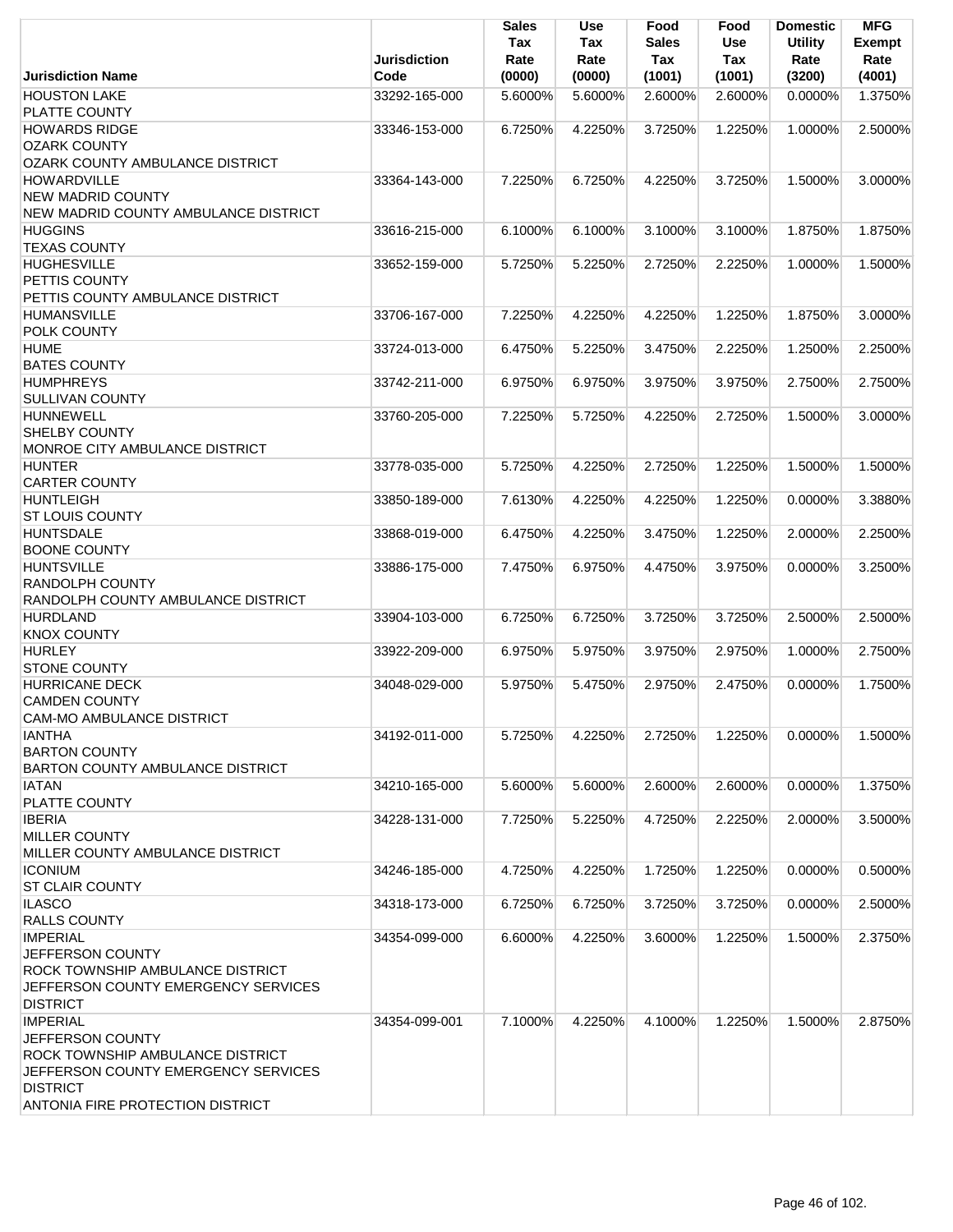|                                                                                                                                          | <b>Jurisdiction</b> | <b>Sales</b><br>Tax<br>Rate | Use<br>Tax<br>Rate | Food<br><b>Sales</b><br>Tax | Food<br><b>Use</b><br>Tax | <b>Domestic</b><br><b>Utility</b><br>Rate | <b>MFG</b><br><b>Exempt</b><br>Rate |
|------------------------------------------------------------------------------------------------------------------------------------------|---------------------|-----------------------------|--------------------|-----------------------------|---------------------------|-------------------------------------------|-------------------------------------|
| <b>Jurisdiction Name</b>                                                                                                                 | Code                | (0000)                      | (0000)             | (1001)                      | (1001)                    | (3200)                                    | (4001)                              |
| <b>IMPERIAL</b><br><b>JEFFERSON COUNTY</b><br>ROCK TOWNSHIP AMBULANCE DISTRICT<br>JEFFERSON COUNTY EMERGENCY SERVICES<br><b>DISTRICT</b> | 34354-099-002       | 7.1000%                     | 4.2250%            | 4.1000%                     | 1.2250%                   | 1.5000%                                   | 2.8750%                             |
| ROCK COMMUNITY FIRE PROTECTION DISTRICT                                                                                                  |                     |                             |                    |                             |                           |                                           |                                     |
| <b>INDEPENDENCE</b><br><b>CLAY COUNTY</b><br>KANSAS CITY ZOOLOGICAL DISTRICT                                                             | 35000-047-000       | 7.7250%                     | 5.3500%            | 4.7250%                     | 2.3500%                   | 1.1250%                                   | 3.5000%                             |
| <b>INDEPENDENCE</b>                                                                                                                      | 35000-095-000       | 7.8500%                     | 4.2250%            | 4.8500%                     | 1.2250%                   | 1.1250%                                   | 3.6250%                             |
| <b>JACKSON COUNTY</b><br>KANSAS CITY ZOOLOGICAL DISTRICT                                                                                 |                     |                             |                    |                             |                           |                                           |                                     |
| <b>INDEPENDENCE</b>                                                                                                                      | 35000-095-001       | 7.9750%                     | 4.2250%            | 4.9750%                     | 1.2250%                   | 1.1250%                                   | 3.7500%                             |
| <b>JACKSON COUNTY</b><br>KANSAS CITY ZOOLOGICAL DISTRICT<br>39TH STREET TDD                                                              |                     |                             |                    |                             |                           |                                           |                                     |
| <b>INDEPENDENCE</b>                                                                                                                      | 35000-095-002       | 8.7250%                     | 4.2250%            | 5.7250%                     | 1.2250%                   | 1.1250%                                   | 4.5000%                             |
| <b>JACKSON COUNTY</b><br>KANSAS CITY ZOOLOGICAL DISTRICT<br><b>INDEPENDENCE EVENT CENTER CID</b><br>39TH STREET TDD                      |                     |                             |                    |                             |                           |                                           |                                     |
| <b>INDEPENDENCE</b>                                                                                                                      | 35000-095-003       | 8.9750%                     | 4.2250%            | 5.9750%                     | 1.2250%                   | 1.1250%                                   | 4.7500%                             |
| <b>JACKSON COUNTY</b><br>KANSAS CITY ZOOLOGICAL DISTRICT<br>39TH STREET TDD                                                              |                     |                             |                    |                             |                           |                                           |                                     |
| <b>CRACKERNECK CENTER CID</b>                                                                                                            |                     |                             |                    |                             |                           |                                           |                                     |
| <b>INDEPENDENCE</b><br><b>JACKSON COUNTY</b><br>KANSAS CITY ZOOLOGICAL DISTRICT<br>39TH STREET TDD<br><b>CRACKERNECK CREEK TDD</b>       | 35000-095-004       | 8.9750%                     | 4.2250%            | 5.9750%                     | 1.2250%                   | 1.1250%                                   | 4.7500%                             |
| <b>INDEPENDENCE</b>                                                                                                                      | 35000-095-005       | 8.8500%                     | 4.2250%            | 5.8500%                     | 1.2250%                   | 1.1250%                                   | 4.6250%                             |
| <b>JACKSON COUNTY</b><br>KANSAS CITY ZOOLOGICAL DISTRICT<br><b>CRACKERNECK CREEK TDD</b>                                                 |                     |                             |                    |                             |                           |                                           |                                     |
| <b>INDEPENDENCE</b>                                                                                                                      | 35000-095-006       | 8.6000%                     | 4.2250%            | 5.6000%                     | 1.2250%                   | 1.1250%                                   | 4.3750%                             |
| <b>JACKSON COUNTY</b>                                                                                                                    |                     |                             |                    |                             |                           |                                           |                                     |
| KANSAS CITY ZOOLOGICAL DISTRICT<br>INDEPENDENCE EVENT CENTER CID                                                                         |                     |                             |                    |                             |                           |                                           |                                     |
| <b>INDEPENDENCE</b>                                                                                                                      | 35000-095-007       | 8.6000%                     | 4.2250%            | 5.6000%                     | 1.2250%                   | 1.1250%                                   | 4.3750%                             |
| <b>JACKSON COUNTY</b><br>KANSAS CITY ZOOLOGICAL DISTRICT<br><b>NOLAND ROAD CID</b>                                                       |                     |                             |                    |                             |                           |                                           |                                     |
| <b>INDEPENDENCE</b>                                                                                                                      | 35000-095-008       | 8.8500%                     | 5.2250%            | 5.8500%                     | 2.2250%                   | 1.1250%                                   | 4.6250%                             |
| <b>JACKSON COUNTY</b><br>KANSAS CITY ZOOLOGICAL DISTRICT<br><b>NOLAND FASHION SQUARE CID</b>                                             |                     |                             |                    |                             |                           |                                           |                                     |
| <b>INDEPENDENCE</b>                                                                                                                      | 35000-095-009       | 8.8500%                     | 4.2250%            | 5.8500%                     | 1.2250%                   | 1.1250%                                   | 4.6250%                             |
| <b>JACKSON COUNTY</b>                                                                                                                    |                     |                             |                    |                             |                           |                                           |                                     |
| KANSAS CITY ZOOLOGICAL DISTRICT<br>23RD AND STERLING CID                                                                                 |                     |                             |                    |                             |                           |                                           |                                     |
| <b>INDEPENDENCE</b>                                                                                                                      | 35000-095-010       | 8.8500%                     | 4.2250%            | 5.8500%                     | 1.2250%                   | 1.1250%                                   | 4.6250%                             |
| <b>JACKSON COUNTY</b><br>KANSAS CITY ZOOLOGICAL DISTRICT<br>MARKETPLACE SHOPPING CENTER CID                                              |                     |                             |                    |                             |                           |                                           |                                     |
| <b>INDEPENDENCE</b><br><b>JACKSON COUNTY</b><br>KANSAS CITY ZOOLOGICAL DISTRICT<br><b>ARROWHEAD CID</b>                                  | 35000-095-011       | 8.8500%                     | 5.2250%            | 5.8500%                     | 2.2250%                   | 1.1250%                                   | 4.6250%                             |
| <b>INDIAN POINT (VILLAGE OF)</b><br><b>STONE COUNTY</b><br>SOUTHERN STONE COUNTY FIRE PROTECTION<br><b>DISTRICT</b>                      | 35186-209-000       | 8.9750%                     | 5.9750%            | 4.9750%                     | 2.9750%                   | 1.0000%                                   | 4.7500%                             |
| <b>BRANSON/LAKES AREA TCED</b>                                                                                                           |                     |                             |                    |                             |                           |                                           |                                     |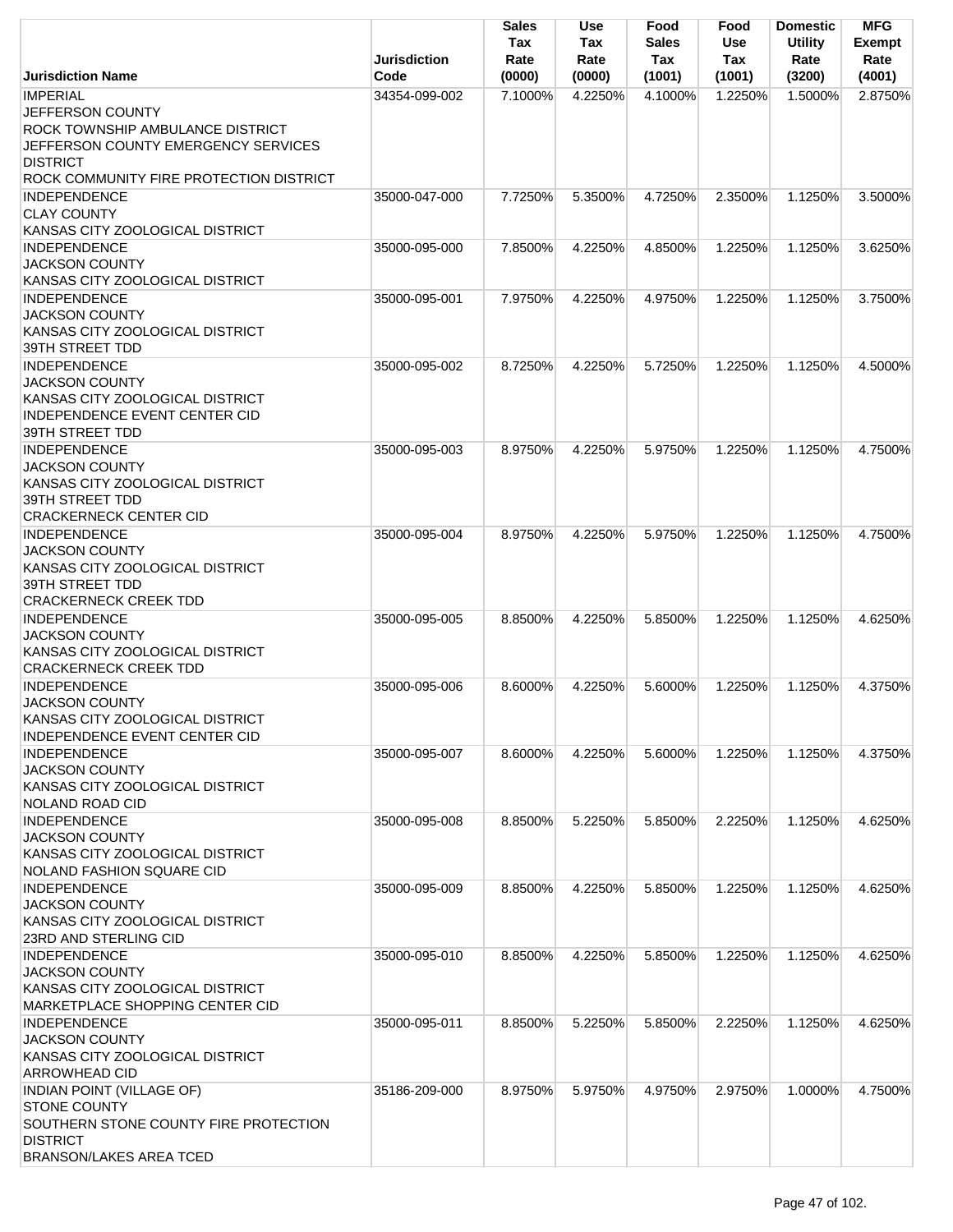|                                                                                                                                  | <b>Jurisdiction</b> | Sales<br>Tax<br>Rate | <b>Use</b><br>Tax<br>Rate | Food<br>Sales<br>Tax | Food<br><b>Use</b><br>Tax | <b>Domestic</b><br><b>Utility</b><br>Rate | <b>MFG</b><br><b>Exempt</b><br>Rate |
|----------------------------------------------------------------------------------------------------------------------------------|---------------------|----------------------|---------------------------|----------------------|---------------------------|-------------------------------------------|-------------------------------------|
| <b>Jurisdiction Name</b>                                                                                                         | Code                | (0000)               | (0000)                    | (1001)               | (1001)                    | (3200)                                    | (4001)                              |
| <b>INNSBROOK (VILLAGE OF)</b><br><b>WARREN COUNTY</b><br>WARREN COUNTY EMERGENCY SERVICES DISTRICT                               | 35240-219-000       | 7.6000%              | 6.2250%                   | 4.6000%              | 3.2250%                   | $0.0000\%$                                | 3.3750%                             |
| <b>IONIA</b><br><b>BENTON COUNTY</b><br><b>COLE CAMP AMBULANCE DISTRICT</b>                                                      | 35306-015-000       | 6.7250%              | 6.2250%                   | 3.7250%              | 3.2250%                   | 2.0000%                                   | 2.5000%                             |
| <b>IRONDALE</b><br><b>WASHINGTON COUNTY</b><br>WASHINGTON COUNTY AMBULANCE DISTRICT                                              | 35396-221-000       | 8.2250%              | 6.7250%                   | 5.2250%              | 3.7250%                   | 2.5000%                                   | 4.0000%                             |
| <b>IRON MOUNTAIN LAKE</b><br><b>ST FRANCOIS COUNTY</b><br>ST FRANCOIS COUNTY AMBULANCE DISTRICT                                  | 35432-187-000       | 7.3500%              | 4.2250%                   | 4.3500%              | 1.2250%                   | 1.5000%                                   | 3.1250%                             |
| <b>IRONTON</b><br><b>IRON COUNTY</b><br><b>IRON COUNTY AMBULANCE DISTRICT</b><br><b>IRON COUNTY HOSPITAL DISTRICT</b>            | 35468-093-000       | 9.2250%              | 4.2250%                   | 6.2250%              | 1.2250%                   | 3.0000%                                   | 5.0000%                             |
| <b>IRWIN</b><br><b>BARTON COUNTY</b><br><b>BARTON COUNTY AMBULANCE DISTRICT</b>                                                  | 35486-011-000       | 5.7250%              | 4.2250%                   | 2.7250%              | 1.2250%                   | $0.0000\%$                                | 1.5000%                             |
| <b>ISABELLA</b><br><b>OZARK COUNTY</b><br>OZARK COUNTY AMBULANCE DISTRICT                                                        | 35504-153-000       | 6.7250%              | 4.2250%                   | 3.7250%              | 1.2250%                   | 1.0000%                                   | 2.5000%                             |
| <b>JACKSON</b><br><b>CAPE GIRARDEAU COUNTY</b>                                                                                   | 35648-031-000       | 7.7250%              | 5.2250%                   | 4.7250%              | 2.2250%                   | 2.0000%                                   | 3.5000%                             |
| <b>JACKSONVILLE</b><br><b>RANDOLPH COUNTY</b><br>RANDOLPH COUNTY AMBULANCE DISTRICT                                              | 36224-175-000       | 5.9750%              | 5.4750%                   | 2.9750%              | 2.4750%                   | 0.0000%                                   | 1.7500%                             |
| <b>JADWIN</b><br><b>DENT COUNTY</b>                                                                                              | 36242-065-000       | 6.4750%              | 4.2250%                   | 3.4750%              | 1.2250%                   | 1.0000%                                   | 2.2500%                             |
| <b>JAMESON</b><br><b>DAVIESS COUNTY</b><br>DAVIESS/DEKALB REGIONAL JAIL DISTRICT                                                 | 36314-061-000       | 6.2250%              | 5.7250%                   | 3.2250%              | 2.7250%                   | 0.0000%                                   | 2.0000%                             |
| <b>JAMESPORT</b><br><b>DAVIESS COUNTY</b><br>DAVIESS/DEKALB REGIONAL JAIL DISTRICT                                               | 36332-061-000       | 7.7250%              | 5.7250%                   | 4.7250%              | 2.7250%                   | $0.0000\%$                                | 3.5000%                             |
| <b>JAMESTOWN</b><br><b>MONITEAU COUNTY</b><br>MID-MO AMBULANCE DISTRICT<br>MONITEAU COUNTY EMERGENCY SERVICES<br><b>DISTRICT</b> | 36368-135-000       | 6.4750%              | 5.2250%                   | 3.4750%              | 2.2250%                   | 1.0000%                                   | 2.2500%                             |
| <b>JANE</b><br><b>MCDONALD COUNTY</b>                                                                                            | 36422-119-000       | 7.2250%              | 4.2250%                   | 4.2250%              | 1.2250%                   | 1.5000%                                   | 3.0000%                             |
| <b>JASPER</b><br><b>JASPER COUNTY</b>                                                                                            | 36512-097-000       | 7.4500%              | 4.2250%                   | 4.4500%              | 1.2250%                   | 1.5000%                                   | 3.2250%                             |
| <b>JAYWYE</b><br><b>NEW MADRID COUNTY</b><br>NEW MADRID COUNTY AMBULANCE DISTRICT                                                | 36620-143-000       | 6.2250%              | 5.7250%                   | 3.2250%              | 2.7250%                   | 1.5000%                                   | 2.0000%                             |
| <b>JEFFERSON CITY</b><br><b>CALLAWAY COUNTY</b><br>CALLAWAY COUNTY AMBULANCE DISTRICT                                            | 37000-027-000       | 7.7250%              | 5.2250%                   | 4.7250%              | 2.2250%                   | 1.0000%                                   | 3.5000%                             |
| JEFFERSON CITY<br><b>COLE COUNTY</b>                                                                                             | 37000-051-000       | 7.7250%              | 5.7250%                   | 4.7250%              | 2.7250%                   | 1.0000%                                   | 3.5000%                             |
| <b>JEFFERSON CITY</b><br><b>COLE COUNTY</b><br><b>CAPITAL MALL CID</b>                                                           | 37000-051-001       | 8.7250%              | 6.7250%                   | 5.7250%              | 3.7250%                   | 1.0000%                                   | 4.5000%                             |
| <b>JEFFERSON CITY</b><br><b>COLE COUNTY</b><br>COMMONS OF HAZEL HILL TDD                                                         | 37000-051-002       | 8.7250%              | 5.7250%                   | 5.7250%              | 2.7250%                   | 1.0000%                                   | 4.5000%                             |
| <b>JEFFERSON CITY</b><br><b>COLE COUNTY</b><br>STONE RIDGE TDD                                                                   | 37000-051-003       | 8.7250%              | 5.7250%                   | 5.7250%              | 2.7250%                   | 1.0000%                                   | 4.5000%                             |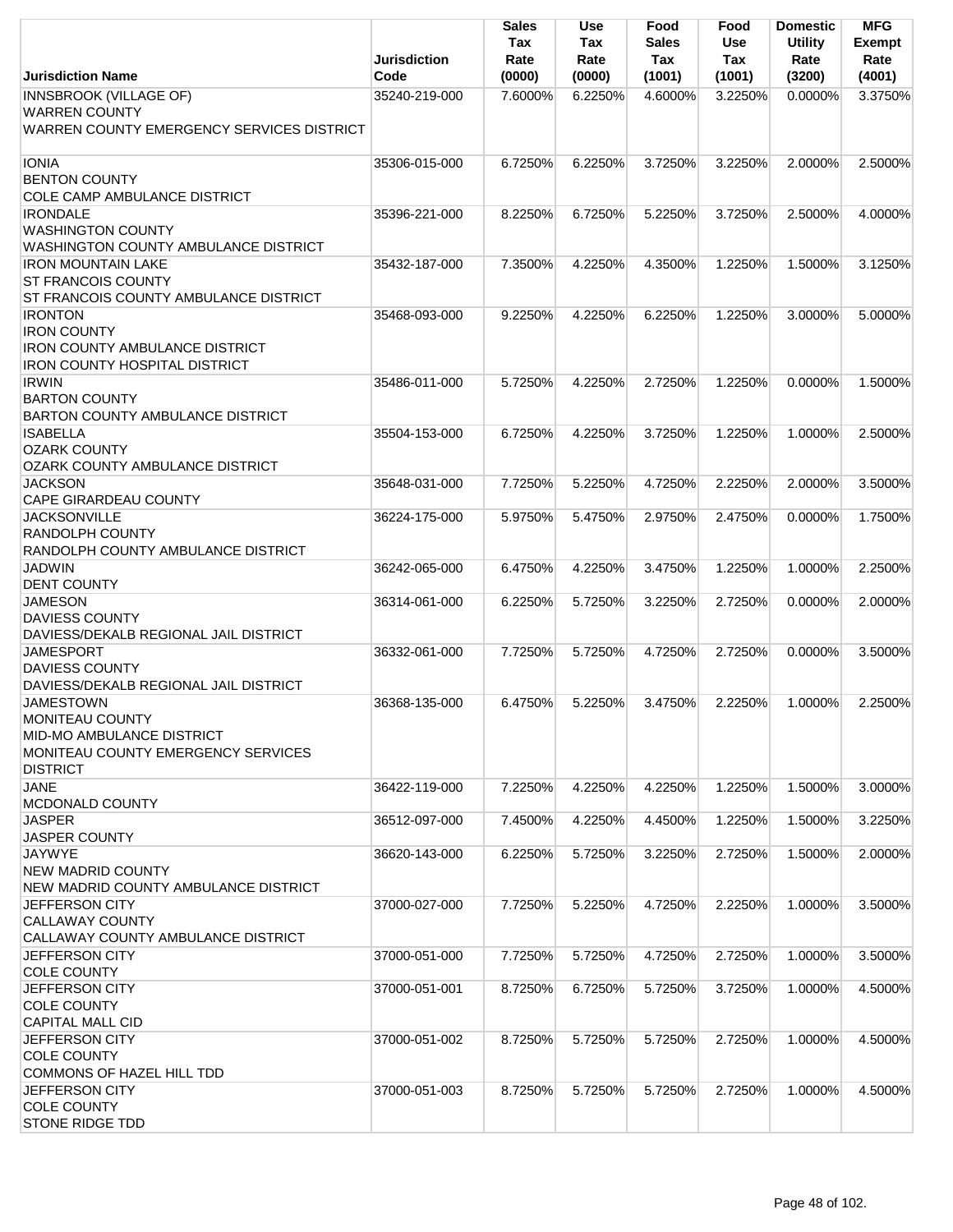|                                                                                                                         | <b>Jurisdiction</b> | <b>Sales</b><br>Tax<br>Rate | <b>Use</b><br>Tax<br>Rate | Food<br><b>Sales</b><br>Tax | Food<br><b>Use</b><br>Tax | <b>Domestic</b><br><b>Utility</b><br>Rate | <b>MFG</b><br><b>Exempt</b><br>Rate |
|-------------------------------------------------------------------------------------------------------------------------|---------------------|-----------------------------|---------------------------|-----------------------------|---------------------------|-------------------------------------------|-------------------------------------|
| <b>Jurisdiction Name</b>                                                                                                | Code                | (0000)                      | (0000)                    | (1001)                      | (1001)                    | (3200)                                    | (4001)                              |
| JEFFERSON CITY<br><b>COLE COUNTY</b>                                                                                    | 37000-051-004       | 8.7250%                     | 5.7250%                   | 5.7250%                     | 2.7250%                   | 1.0000%                                   | 4.5000%                             |
| US HIGHWAY 50/63 CITYVIEW TDD                                                                                           |                     |                             |                           |                             |                           |                                           |                                     |
| <b>JENKINS</b>                                                                                                          | 37124-009-000       | 6.2250%                     | 4.2250%                   | 3.2250%                     | 1.2250%                   | 0.0000%                                   | 2.0000%                             |
| <b>BARRY COUNTY</b><br>SOUTH BARRY COUNTY AMBULANCE DISTRICT                                                            |                     |                             |                           |                             |                           |                                           |                                     |
| <b>JENNINGS</b>                                                                                                         | 37178-189-000       | 8.8630%                     | 4.2250%                   | 5.4750%                     | 1.2250%                   | 0.0000%                                   | 4.6380%                             |
| <b>ST LOUIS COUNTY</b>                                                                                                  |                     |                             |                           |                             |                           |                                           |                                     |
| JENNINGS (X1)<br><b>ST LOUIS COUNTY</b>                                                                                 | 37179-189-000       | 8.8630%                     | 4.2250%                   | 5.4750%                     | 1.2250%                   | 0.0000%                                   | 4.6380%                             |
| JENNINGS (T3)<br><b>ST LOUIS COUNTY</b>                                                                                 | 37182-189-000       | 8.8630%                     | 4.2250%                   | 5.4750%                     | 1.2250%                   | 0.0000%                                   | 4.6380%                             |
| JENNINGS (T3)<br><b>ST LOUIS COUNTY</b><br>PLAZA ON THE BLVD-JENNINGS CID                                               | 37182-189-001       | 9.3630%                     | 4.7250%                   | 5.9750%                     | 1.7250%                   | 0.0000%                                   | 5.1380%                             |
| JENNINGS (T4)<br><b>ST LOUIS COUNTY</b>                                                                                 | 37183-189-000       | 8.8630%                     | 4.2250%                   | 5.4750%                     | 1.2250%                   | 0.0000%                                   | 4.6380%                             |
| <b>JENNINGS</b> (T4)<br><b>ST LOUIS COUNTY</b><br>JENNINGS STATION ROAD CID                                             | 37183-189-001       | 9.8630%                     | 4.2250%                   | 6.4750%                     | 1.2250%                   | 0.0000%                                   | 5.6380%                             |
| JENNINGS (T5)                                                                                                           | 37184-189-000       | 8.8630%                     | 4.2250%                   | 5.4750%                     | 1.2250%                   | 0.0000%                                   | 4.6380%                             |
| <b>ST LOUIS COUNTY</b>                                                                                                  |                     |                             |                           |                             |                           |                                           |                                     |
| JENNINGS (T6)<br><b>ST LOUIS COUNTY</b>                                                                                 | 37185-189-000       | 8.8630%                     | 4.2250%                   | 5.4750%                     | 1.2250%                   | 0.0000%                                   | 4.6380%                             |
| JENNINGS (T7)<br><b>ST LOUIS COUNTY</b>                                                                                 | 37186-189-000       | 8.8630%                     | 4.2250%                   | 5.4750%                     | 1.2250%                   | 0.0000%                                   | 4.6380%                             |
| <b>JERICO SPRINGS</b><br><b>CEDAR COUNTY</b><br>CEDAR COUNTY AMBULANCE DISTRICT<br>CEDAR COUNTY PUBLIC LIBRARY DISTRICT | 37214-039-000       | 6.4750%                     | 4.2250%                   | 3.4750%                     | 1.2250%                   | 0.5000%                                   | 2.2500%                             |
| <b>JEROME</b><br>PHELPS COUNTY                                                                                          | 37250-161-000       | 5.3500%                     | 4.2250%                   | 2.3500%                     | 1.2250%                   | 0.0000%                                   | 1.1250%                             |
| <b>JONESBURG</b><br>MONTGOMERY COUNTY                                                                                   | 37574-139-000       | 7.9750%                     | 4.2250%                   | 4.9750%                     | 1.2250%                   | 3.2500%                                   | 3.7500%                             |
| <b>JOPLIN</b><br>JASPER COUNTY                                                                                          | 37592-097-000       | 8.0750%                     | 4.2250%                   | 5.0750%                     | 1.2250%                   | 0.0000%                                   | 3.8500%                             |
| <b>JOPLIN</b><br><b>JASPER COUNTY</b><br>1717 MARKET PLACE TDD                                                          | 37592-097-001       | 8.2000%                     | 4.2250%                   | 5.2000%                     | 1.2250%                   | 0.0000%                                   | 3.9750%                             |
| <b>JOPLIN</b><br>JASPER COUNTY<br><b>NORTHPARK LANE CID</b>                                                             | 37592-097-002       | 9.0750%                     | 5.2250%                   | 6.0750%                     | 2.2250%                   | 0.0000%                                   | 4.8500%                             |
| <b>JOPLIN</b><br><b>JASPER COUNTY</b>                                                                                   | 37592-097-003       | 9.0750%                     | 4.2250%                   | 6.0750%                     | 1.2250%                   | 0.0000%                                   | 4.8500%                             |
| 510 RANGELINE CID<br><b>JOPLIN</b><br><b>NEWTON COUNTY</b>                                                              | 37592-145-000       | 7.9750%                     | 4.2250%                   | 4.9750%                     | 1.2250%                   | 1.1250%                                   | 3.7500%                             |
| <b>JOPLIN</b><br><b>NEWTON COUNTY</b><br>HIGHWAY 166 CID                                                                | 37592-145-001       | 8.9750%                     | 4.2250%                   | 5.9750%                     | 1.2250%                   | 1.1250%                                   | 4.7500%                             |
| <b>JOPLIN</b><br><b>NEWTON COUNTY</b><br><b>HOPE VALLEY CID</b>                                                         | 37592-145-002       | 8.9750%                     | 5.2250%                   | 5.9750%                     | 2.2250%                   | 1.1250%                                   | 4.7500%                             |
| <b>JOSEPHVILLE</b><br><b>ST CHARLES COUNTY</b>                                                                          | 37700-183-000       | 6.9500%                     | 5.9500%                   | 3.8500%                     | 2.8500%                   | 0.0000%                                   | 2.7250%                             |
| <b>JUNCTION CITY</b><br><b>MADISON COUNTY</b>                                                                           | 37736-123-000       | 6.2250%                     | 4.2250%                   | 3.2250%                     | 1.2250%                   | 1.5000%                                   | 2.0000%                             |
| KAHOKA<br><b>CLARK COUNTY</b><br><b>CLARK COUNTY AMBULANCE DISTRICT</b>                                                 | 37790-045-000       | 7.7250%                     | 4.2250%                   | 4.7250%                     | 1.2250%                   | 0.0000%                                   | 3.5000%                             |
| KAISER<br><b>MILLER COUNTY</b><br>MILLER COUNTY AMBULANCE DISTRICT                                                      | 37808-131-000       | 5.7250%                     | 5.2250%                   | 2.7250%                     | 2.2250%                   | 1.0000%                                   | 1.5000%                             |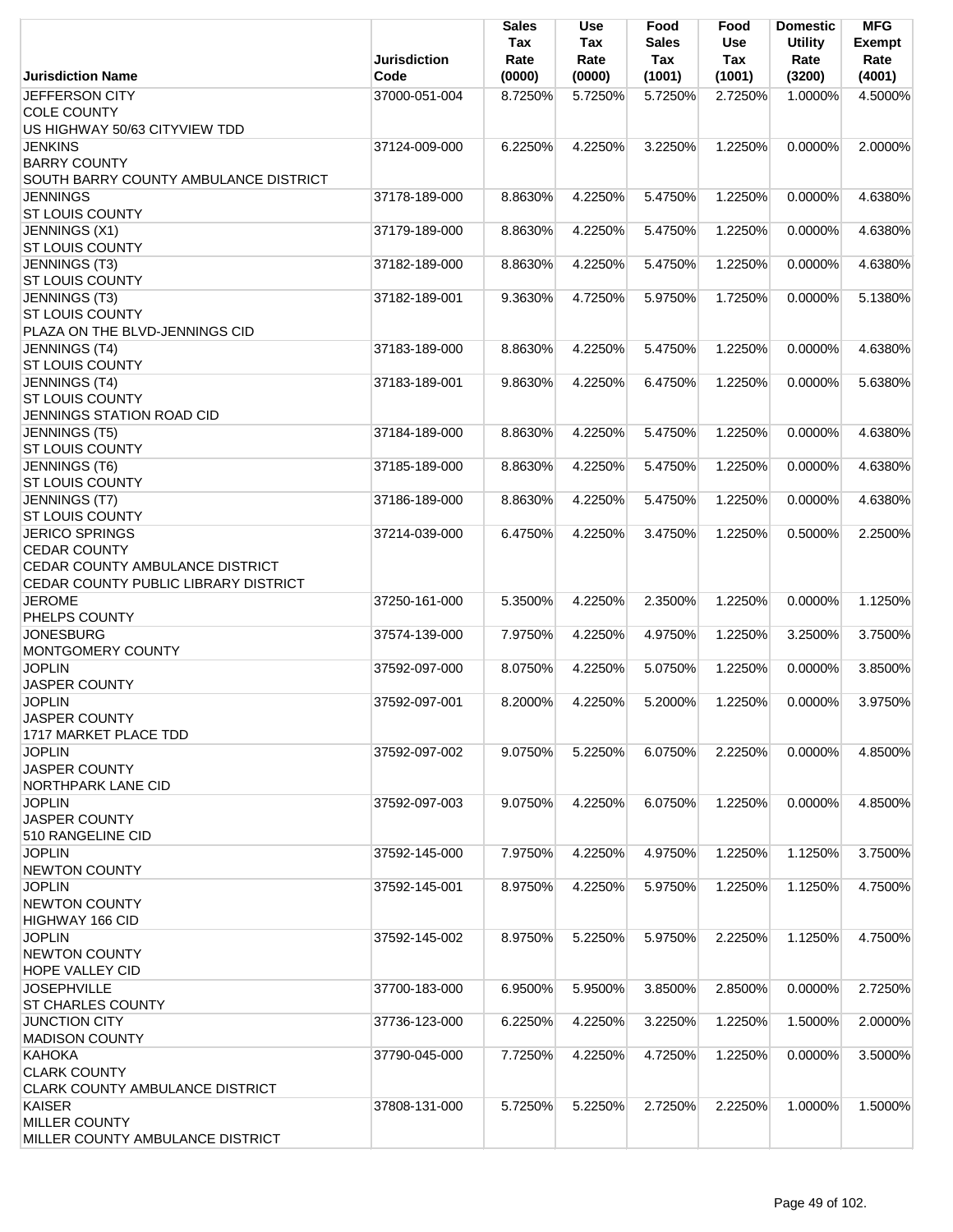|                                                                                                                                | Jurisdiction  | <b>Sales</b><br>Tax<br>Rate | Use<br>Tax<br>Rate | Food<br><b>Sales</b><br>Tax | Food<br><b>Use</b><br>Tax | <b>Domestic</b><br><b>Utility</b><br>Rate | <b>MFG</b><br><b>Exempt</b><br>Rate |
|--------------------------------------------------------------------------------------------------------------------------------|---------------|-----------------------------|--------------------|-----------------------------|---------------------------|-------------------------------------------|-------------------------------------|
| <b>Jurisdiction Name</b>                                                                                                       | Code          | (0000)                      | (0000)             | (1001)                      | (1001)                    | (3200)                                    | (4001)                              |
| <b>KANSAS CITY</b><br><b>CASS COUNTY</b>                                                                                       | 38000-037-000 | 9.2250%                     | 9.2250%            | 6.2250%                     | 6.2250%                   | 1.5000%                                   | 5.0000%                             |
| <b>KANSAS CITY</b><br><b>CLAY COUNTY</b><br>KANSAS CITY ZOOLOGICAL DISTRICT                                                    | 38000-047-000 | 8.4750%                     | 8.3500%            | 5.4750%                     | 5.3500%                   | 0.0000%                                   | 4.2500%                             |
| <b>KANSAS CITY</b><br><b>CLAY COUNTY</b><br>KANSAS CITY ZOOLOGICAL DISTRICT                                                    | 38000-047-001 | 10.4750%                    | 8.3500%            | 7.4750%                     | 5.3500%                   | $0.0000\%$                                | 6.2500%                             |
| 210 HIGHWAY TDD<br>210 HIGHWAY CID                                                                                             |               |                             |                    |                             |                           |                                           |                                     |
| <b>KANSAS CITY</b><br><b>CLAY COUNTY</b><br>KANSAS CITY ZOOLOGICAL DISTRICT<br><b>ANTIOCH CENTER CID</b>                       | 38000-047-002 | 9.4750%                     | 8.3500%            | 6.4750%                     | 5.3500%                   | 0.0000%                                   | 5.2500%                             |
| <b>KANSAS CITY</b><br><b>CLAY COUNTY</b><br>KANSAS CITY ZOOLOGICAL DISTRICT<br><b>BRIARCLIFF PARKWAY &amp; HIGHWAY 9 TDD</b>   | 38000-047-003 | 8.9750%                     | 8.3500%            | 5.9750%                     | 5.3500%                   | 0.0000%                                   | 4.7500%                             |
| <b>KANSAS CITY</b><br><b>CLAY COUNTY</b><br>KANSAS CITY ZOOLOGICAL DISTRICT<br><b>FLINTLOCK PLAZA CID</b>                      | 38000-047-004 | 9.4750%                     | 9.3500%            | 6.4750%                     | 6.3500%                   | $0.0000\%$                                | 5.2500%                             |
| <b>KANSAS CITY</b><br><b>CLAY COUNTY</b><br>KANSAS CITY ZOOLOGICAL DISTRICT<br><b>FLINTLOCK SHOPPES CID</b>                    | 38000-047-005 | 9.4750%                     | 9.3500%            | 6.4750%                     | 6.3500%                   | 0.0000%                                   | 5.2500%                             |
| <b>KANSAS CITY</b><br><b>CLAY COUNTY</b><br>KANSAS CITY ZOOLOGICAL DISTRICT<br>METRO NORTH SQUARE AND COMMONS CID              | 38000-047-006 | 9.3500%                     | 9.2250%            | 6.3500%                     | 6.2250%                   | $0.0000\%$                                | 5.1250%                             |
| <b>KANSAS CITY</b><br><b>CLAY COUNTY</b><br>KANSAS CITY ZOOLOGICAL DISTRICT<br><b>NORTH OAK VILLAGE CID</b>                    | 38000-047-007 | 9.4750%                     | 9.3500%            | 6.4750%                     | 6.3500%                   | $0.0000\%$                                | 5.2500%                             |
| <b>KANSAS CITY</b><br><b>CLAY COUNTY</b><br>KANSAS CITY ZOOLOGICAL DISTRICT<br>OAK BARRY CID                                   | 38000-047-008 | 9.3500%                     | 9.2250%            | 6.3500%                     | 6.2250%                   | $0.0000\%$                                | 5.1250%                             |
| <b>KANSAS CITY</b><br><b>CLAY COUNTY</b><br>KANSAS CITY ZOOLOGICAL DISTRICT<br>SHOAL CREEK PARKWAY/NORTH OAK TRAFFICWAY<br>TDD | 38000-047-009 | 9.4750%                     | 8.3500%            | 6.4750%                     | 5.3500%                   | 0.0000%                                   | 5.2500%                             |
| <b>KANSAS CITY</b><br><b>CLAY COUNTY</b><br>KANSAS CITY ZOOLOGICAL DISTRICT<br><b>VILLAGES CID</b>                             | 38000-047-010 | 9.4750%                     | 9.3500%            | 6.4750%                     | 6.3500%                   | 0.0000%                                   | 5.2500%                             |
| <b>KANSAS CITY</b><br><b>CLAY COUNTY</b><br>KANSAS CITY ZOOLOGICAL DISTRICT<br><b>CREEKWOOD COMMONS CID</b>                    | 38000-047-011 | 9.4750%                     | 9.3500%            | 6.4750%                     | 6.3500%                   | 0.0000%                                   | 5.2500%                             |
| <b>KANSAS CITY</b><br><b>CLAY COUNTY</b><br>KANSAS CITY ZOOLOGICAL DISTRICT<br>TWIN CREEKS CENTER CID                          | 38000-047-012 | 9.4750%                     | 8.3500%            | 6.4750%                     | 5.3500%                   | 0.0000%                                   | 5.2500%                             |
| <b>KANSAS CITY</b><br><b>CLAY COUNTY</b><br>KANSAS CITY ZOOLOGICAL DISTRICT<br><b>METRO NORTH CROSSING CID</b>                 | 38000-047-013 | 9.4750%                     | 9.3500%            | 6.4750%                     | 6.3500%                   | $0.0000\%$                                | 5.2500%                             |
| <b>KANSAS CITY</b><br><b>JACKSON COUNTY</b><br>KANSAS CITY ZOOLOGICAL DISTRICT                                                 | 38000-095-000 | 8.6000%                     | 7.2250%            | 5.6000%                     | 4.2250%                   | $0.0000\%$                                | 4.3750%                             |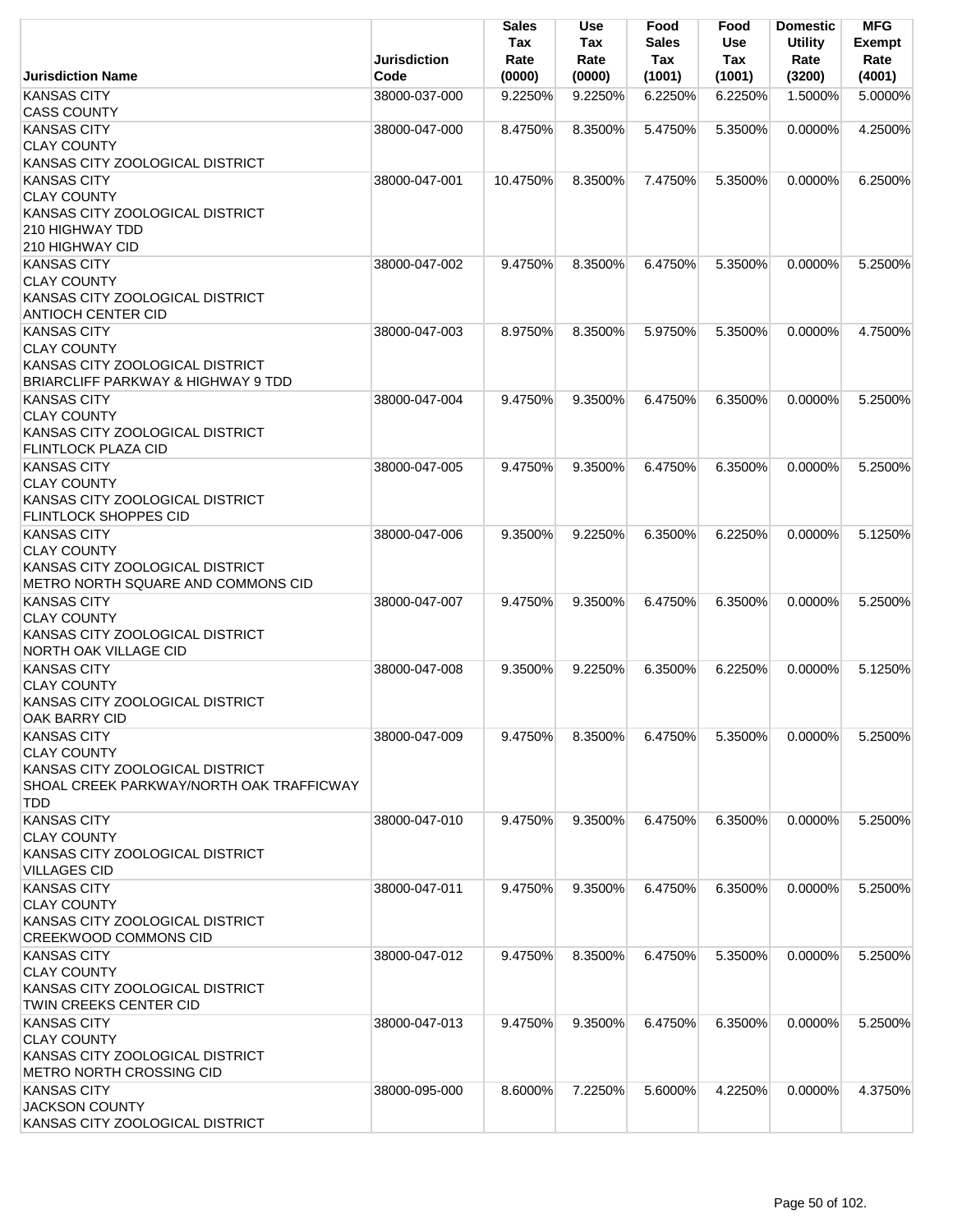|                                                                                                                                                  | <b>Jurisdiction</b> | Sales<br>Tax<br>Rate | Use<br>Tax<br>Rate | Food<br><b>Sales</b><br>Tax | Food<br><b>Use</b><br>Tax | <b>Domestic</b><br><b>Utility</b><br>Rate | <b>MFG</b><br><b>Exempt</b><br>Rate |
|--------------------------------------------------------------------------------------------------------------------------------------------------|---------------------|----------------------|--------------------|-----------------------------|---------------------------|-------------------------------------------|-------------------------------------|
| <b>Jurisdiction Name</b>                                                                                                                         | Code                | (0000)               | (0000)             | (1001)                      | (1001)                    | (3200)                                    | (4001)                              |
| <b>KANSAS CITY</b><br><b>JACKSON COUNTY</b><br>KANSAS CITY ZOOLOGICAL DISTRICT<br>39TH STREET CID                                                | 38000-095-002       | 9.1000%              | 7.7250%            | 6.1000%                     | 4.7250%                   | 0.0000%                                   | 4.8750%                             |
| <b>KANSAS CITY</b><br><b>JACKSON COUNTY</b><br>KANSAS CITY ZOOLOGICAL DISTRICT<br>4840 CID                                                       | 38000-095-003       | 9.6000%              | 8.2250%            | 6.6000%                     | 5.2250%                   | $0.0000\%$                                | 5.3750%                             |
| <b>KANSAS CITY</b><br><b>JACKSON COUNTY</b><br>KANSAS CITY ZOOLOGICAL DISTRICT<br>1200 MAIN/SOUTH LOOP TDD<br>KANSAS CITY DOWNTOWN STREETCAR TDD | 38000-095-004       | 10.6000%             | 7.2250%            | 7.6000%                     | 4.2250%                   | $0.0000\%$                                | 6.3750%                             |
| <b>KANSAS CITY</b><br><b>JACKSON COUNTY</b><br>KANSAS CITY ZOOLOGICAL DISTRICT<br><b>BROOKSIDE CID</b>                                           | 38000-095-005       | 9.1000%              | 7.7250%            | 6.1000%                     | 4.7250%                   | 0.0000%                                   | 4.8750%                             |
| <b>KANSAS CITY</b><br><b>JACKSON COUNTY</b><br>KANSAS CITY ZOOLOGICAL DISTRICT<br><b>BRYWOOD CENTRE CID</b>                                      | 38000-095-006       | 9.6000%              | 8.2250%            | 6.6000%                     | 5.2250%                   | 0.0000%                                   | 5.3750%                             |
| <b>KANSAS CITY</b><br><b>JACKSON COUNTY</b><br>KANSAS CITY ZOOLOGICAL DISTRICT<br>COUNTRY CLUB PLAZA TDD                                         | 38000-095-007       | 9.1000%              | 7.2250%            | 6.1000%                     | 4.2250%                   | 0.0000%                                   | 4.8750%                             |
| <b>KANSAS CITY</b><br><b>JACKSON COUNTY</b><br>KANSAS CITY ZOOLOGICAL DISTRICT<br>INDEPENDENCE AVENUE CID                                        | 38000-095-008       | 9.6000%              | 8.2250%            | 6.6000%                     | 5.2250%                   | $0.0000\%$                                | 5.3750%                             |
| <b>KANSAS CITY</b><br><b>JACKSON COUNTY</b><br>KANSAS CITY ZOOLOGICAL DISTRICT<br>KANSAS CITY DOWNTOWN STREETCAR TDD                             | 38000-095-009       | 9.6000%              | 7.2250%            | 6.6000%                     | 4.2250%                   | $0.0000\%$                                | 5.3750%                             |
| <b>KANSAS CITY</b><br><b>JACKSON COUNTY</b><br>KANSAS CITY ZOOLOGICAL DISTRICT<br><b>LANDING MALL CID</b>                                        | 38000-095-010       | 9.6000%              | 8.2250%            | 6.6000%                     | 5.2250%                   | 0.0000%                                   | 5.3750%                             |
| <b>KANSAS CITY</b><br><b>JACKSON COUNTY</b><br>KANSAS CITY ZOOLOGICAL DISTRICT<br>M <sub>150</sub> & 135TH STREET TDD                            | 38000-095-011       | 9.6000%              | 7.2250%            | 6.6000%                     | 4.2250%                   | 0.0000%                                   | 5.3750%                             |
| <b>KANSAS CITY</b><br><b>JACKSON COUNTY</b><br>KANSAS CITY ZOOLOGICAL DISTRICT<br><b>MARTIN CITY CID</b><br>M150 & 135TH STREET TDD              | 38000-095-012       | 10.1000%             | 7.7250%            | 7.1000%                     | 4.7250%                   | 0.0000%                                   | 5.8750%                             |
| <b>KANSAS CITY</b><br><b>JACKSON COUNTY</b><br>KANSAS CITY ZOOLOGICAL DISTRICT<br><b>MARTIN CITY CID</b>                                         | 38000-095-013       | 9.1000%              | 7.7250%            | 6.1000%                     | 4.7250%                   | 0.0000%                                   | 4.8750%                             |
| <b>KANSAS CITY</b><br><b>JACKSON COUNTY</b><br>KANSAS CITY ZOOLOGICAL DISTRICT<br>PERFORMING ARTS CID<br>KANSAS CITY DOWNTOWN STREETCAR TDD      | 38000-095-014       | 10.6000%             | 8.2250%            | 7.6000%                     | 5.2250%                   | 0.0000%                                   | 6.3750%                             |
| <b>KANSAS CITY</b><br><b>JACKSON COUNTY</b><br>KANSAS CITY ZOOLOGICAL DISTRICT<br>PLAZA EAST CID                                                 | 38000-095-015       | 9.6000%              | 8.2250%            | 6.6000%                     | 5.2250%                   | 0.0000%                                   | 5.3750%                             |
| <b>KANSAS CITY</b><br><b>JACKSON COUNTY</b><br>KANSAS CITY ZOOLOGICAL DISTRICT<br><b>RED BRIDGE CID</b>                                          | 38000-095-016       | 9.1000%              | 7.7250%            | 6.1000%                     | 4.7250%                   | $0.0000\%$                                | 4.8750%                             |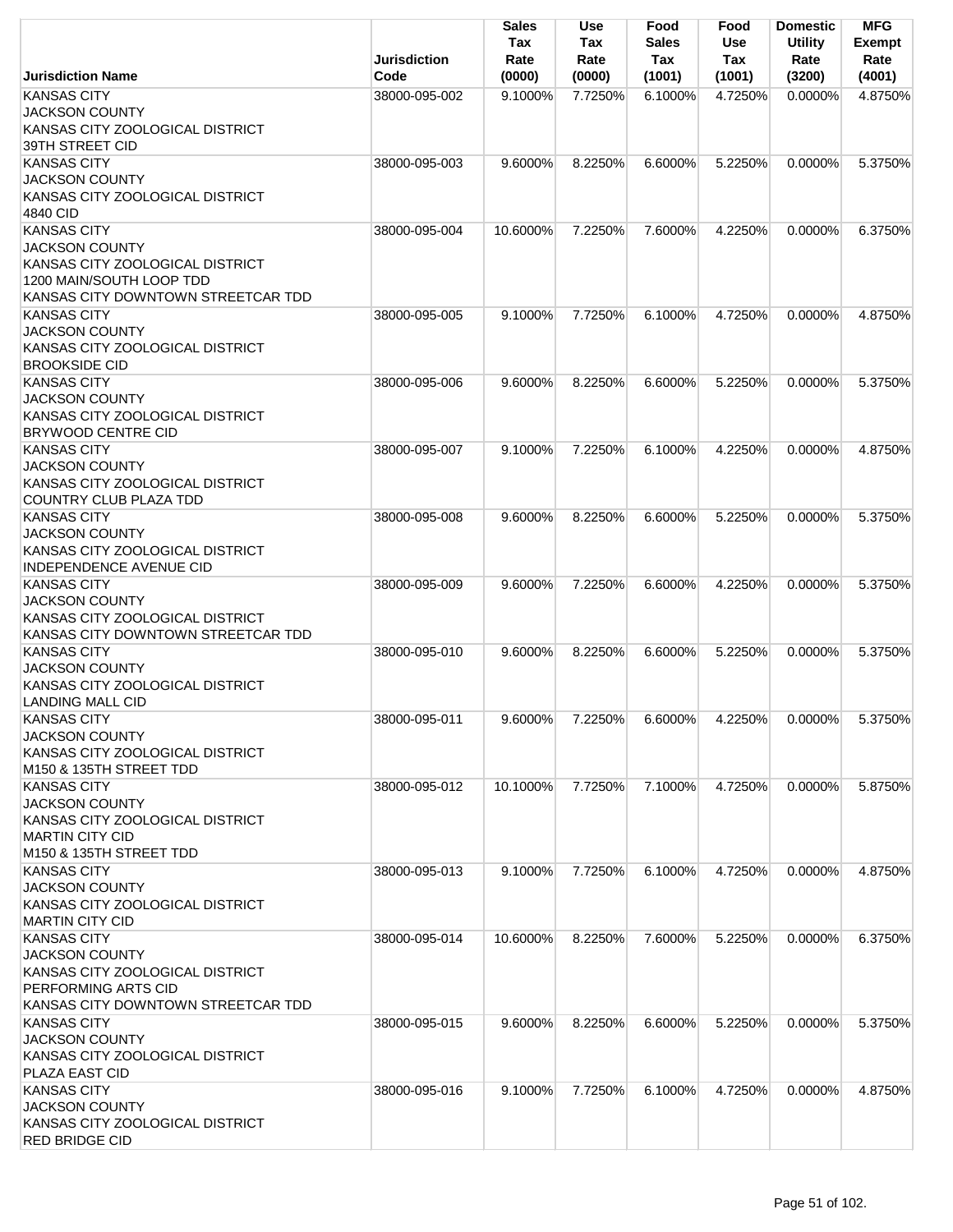|                                                                                                                                                             | <b>Jurisdiction</b> | <b>Sales</b><br>Tax<br>Rate | Use<br>Tax<br>Rate | Food<br><b>Sales</b><br>Tax | Food<br><b>Use</b><br>Tax | <b>Domestic</b><br><b>Utility</b><br>Rate | <b>MFG</b><br><b>Exempt</b><br>Rate |
|-------------------------------------------------------------------------------------------------------------------------------------------------------------|---------------------|-----------------------------|--------------------|-----------------------------|---------------------------|-------------------------------------------|-------------------------------------|
| <b>Jurisdiction Name</b>                                                                                                                                    | Code                | (0000)                      | (0000)             | (1001)                      | (1001)                    | (3200)                                    | (4001)                              |
| <b>KANSAS CITY</b><br><b>JACKSON COUNTY</b><br>KANSAS CITY ZOOLOGICAL DISTRICT<br>SHOPS ON BLUE PARKWAY CID                                                 | 38000-095-017       | 9.6000%                     | 8.2250%            | 6.6000%                     | 5.2250%                   | $0.0000\%$                                | 5.3750%                             |
| <b>KANSAS CITY</b><br><b>JACKSON COUNTY</b><br>KANSAS CITY ZOOLOGICAL DISTRICT<br><b>SKELLY CID</b>                                                         | 38000-095-018       | 9.6000%                     | 8.2250%            | 6.6000%                     | 5.2250%                   | 0.0000%                                   | 5.3750%                             |
| <b>KANSAS CITY</b><br><b>JACKSON COUNTY</b><br>KANSAS CITY ZOOLOGICAL DISTRICT<br><b>TROOST AVE CID</b>                                                     | 38000-095-019       | 9.1000%                     | 7.7250%            | $6.1000\%$                  | 4.7250%                   | 0.0000%                                   | 4.8750%                             |
| <b>KANSAS CITY</b><br><b>JACKSON COUNTY</b><br>KANSAS CITY ZOOLOGICAL DISTRICT<br><b>TRUMAN ROAD CID</b>                                                    | 38000-095-020       | 9.1000%                     | 7.7250%            | 6.1000%                     | 4.7250%                   | 0.0000%                                   | 4.8750%                             |
| <b>KANSAS CITY</b><br><b>JACKSON COUNTY</b><br>KANSAS CITY ZOOLOGICAL DISTRICT<br><b>WALDO CID</b>                                                          | 38000-095-021       | 9.1000%                     | 7.7250%            | 6.1000%                     | 4.7250%                   | $0.0000\%$                                | 4.8750%                             |
| <b>KANSAS CITY</b><br><b>JACKSON COUNTY</b><br>KANSAS CITY ZOOLOGICAL DISTRICT<br>WARD PARKWAY SHOPPING CENTER CID                                          | 38000-095-022       | 9.6000%                     | 8.2250%            | 6.6000%                     | 5.2250%                   | 0.0000%                                   | 5.3750%                             |
| <b>KANSAS CITY</b><br><b>JACKSON COUNTY</b><br>KANSAS CITY ZOOLOGICAL DISTRICT<br><b>WESTPORT CID</b>                                                       | 38000-095-023       | 9.1000%                     | 7.7250%            | 6.1000%                     | 4.7250%                   | $0.0000\%$                                | 4.8750%                             |
| <b>KANSAS CITY</b><br><b>JACKSON COUNTY</b><br>KANSAS CITY ZOOLOGICAL DISTRICT<br>5050 MAIN CID                                                             | 38000-095-024       | 9.6000%                     | 8.2250%            | 6.6000%                     | 5.2250%                   | $0.0000\%$                                | 5.3750%                             |
| <b>KANSAS CITY</b><br><b>JACKSON COUNTY</b><br>KANSAS CITY ZOOLOGICAL DISTRICT<br>KANSAS CITY MISSOURI DISTRICT 1 PID                                       | 38000-095-025       | 9.6000%                     | 8.2250%            | 6.6000%                     | 5.2250%                   | 0.0000%                                   | 5.3750%                             |
| <b>KANSAS CITY</b><br><b>JACKSON COUNTY</b><br>KANSAS CITY ZOOLOGICAL DISTRICT<br>KANSAS CITY DOWNTOWN STREETCAR TDD<br>KANSAS CITY MISSOURI DISTRICT 1 PID | 38000-095-026       | 10.6000%                    | 8.2250%            | 7.6000%                     | 5.2250%                   | 0.0000%                                   | 6.3750%                             |
| <b>KANSAS CITY</b><br><b>JACKSON COUNTY</b><br>KANSAS CITY ZOOLOGICAL DISTRICT<br>KANSAS CITY MISSOURI DISTRICT 2 PID                                       | 38000-095-027       | 9.6000%                     | 8.2250%            | 6.6000%                     | 5.2250%                   | 0.0000%                                   | 5.3750%                             |
| <b>KANSAS CITY</b><br><b>JACKSON COUNTY</b><br>KANSAS CITY ZOOLOGICAL DISTRICT<br><b>RED BRIDGE CID</b><br><b>RED BRIDGE SHOPPING CENTER CID</b>            | 38000-095-028       | 9.6000%                     | 8.2250%            | 6.6000%                     | 5.2250%                   | 0.0000%                                   | 5.3750%                             |
| <b>KANSAS CITY</b><br><b>JACKSON COUNTY</b><br>KANSAS CITY ZOOLOGICAL DISTRICT<br><b>WATTS MILL CID</b>                                                     | 38000-095-029       | 9.6000%                     | 8.2250%            | 6.6000%                     | 5.2250%                   | $0.0000\%$                                | 5.3750%                             |
| <b>KANSAS CITY</b><br><b>JACKSON COUNTY</b><br>KANSAS CITY ZOOLOGICAL DISTRICT<br>STATE LINE SHOPPING CENTER CID                                            | 38000-095-030       | 9.6000%                     | 8.2250%            | 6.6000%                     | 5.2250%                   | 0.0000%                                   | 5.3750%                             |
| <b>KANSAS CITY</b><br><b>JACKSON COUNTY</b><br>KANSAS CITY ZOOLOGICAL DISTRICT<br>51ST & OAK CID                                                            | 38000-095-031       | 9.6000%                     | 8.2250%            | 6.6000%                     | 5.2250%                   | $0.0000\%$                                | 5.3750%                             |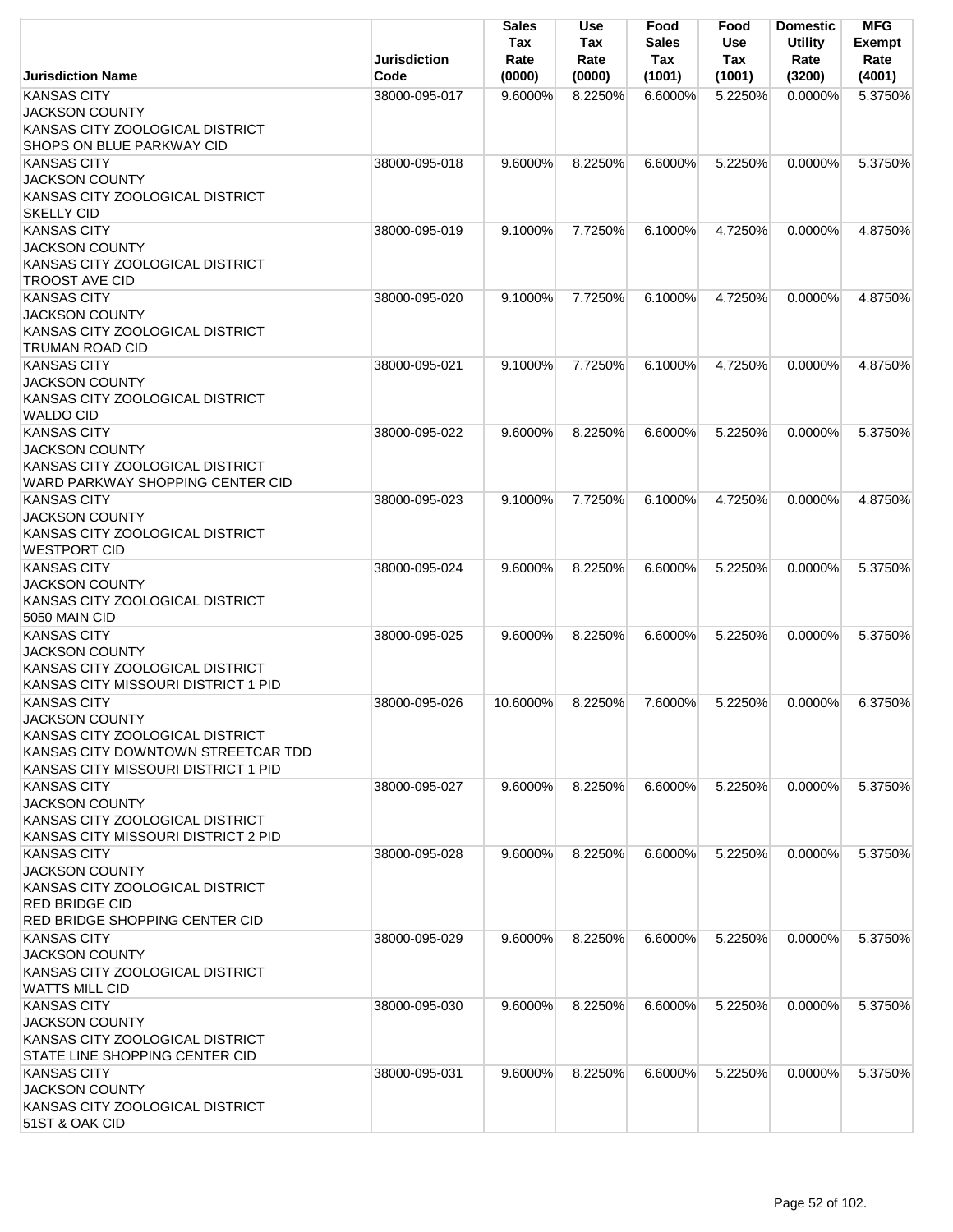|                                                                                                                                                                                                               | <b>Jurisdiction</b> | <b>Sales</b><br>Tax<br>Rate | Use<br>Tax<br>Rate | Food<br><b>Sales</b><br>Tax | Food<br><b>Use</b><br>Tax | <b>Domestic</b><br><b>Utility</b><br>Rate | <b>MFG</b><br><b>Exempt</b><br>Rate |
|---------------------------------------------------------------------------------------------------------------------------------------------------------------------------------------------------------------|---------------------|-----------------------------|--------------------|-----------------------------|---------------------------|-------------------------------------------|-------------------------------------|
| <b>Jurisdiction Name</b>                                                                                                                                                                                      | Code                | (0000)                      | (0000)             | (1001)                      | (1001)                    | (3200)                                    | (4001)                              |
| <b>KANSAS CITY</b><br><b>JACKSON COUNTY</b><br>KANSAS CITY ZOOLOGICAL DISTRICT<br><b>BROADWAY AREA CID</b>                                                                                                    | 38000-095-032       | 9.6000%                     | 7.2250%            | 6.6000%                     | 4.2250%                   | 0.0000%                                   | 5.3750%                             |
| <b>KANSAS CITY</b><br><b>JACKSON COUNTY</b><br>KANSAS CITY ZOOLOGICAL DISTRICT<br><b>UPTOWN CID</b>                                                                                                           | 38000-095-033       | 9.6000%                     | 8.2250%            | 6.6000%                     | 5.2250%                   | 0.0000%                                   | 5.3750%                             |
| <b>KANSAS CITY</b><br><b>JACKSON COUNTY</b><br>KANSAS CITY ZOOLOGICAL DISTRICT<br>KANSAS CITY DOWNTOWN STREETCAR TDD<br>12TH & WYANDOTTE CID                                                                  | 38000-095-034       | 10.6000%                    | 8.2250%            | 7.6000%                     | 5.2250%                   | $0.0000\%$                                | 6.3750%                             |
| <b>KANSAS CITY</b><br><b>JACKSON COUNTY</b><br>KANSAS CITY ZOOLOGICAL DISTRICT<br><b>INTERCONTINENTAL CID</b>                                                                                                 | 38000-095-035       | 9.6000%                     | 8.2250%            | 6.6000%                     | 5.2250%                   | 0.0000%                                   | 5.3750%                             |
| <b>KANSAS CITY</b><br><b>JACKSON COUNTY</b><br>KANSAS CITY ZOOLOGICAL DISTRICT<br>KANSAS CITY, MISSOURI DISTRICT 3 PID                                                                                        | 38000-095-036       | 9.6000%                     | 8.2250%            | 6.6000%                     | 5.2250%                   | 0.0000%                                   | 5.3750%                             |
| <b>KANSAS CITY</b><br><b>JACKSON COUNTY</b><br>KANSAS CITY ZOOLOGICAL DISTRICT<br>KANSAS CITY DOWNTOWN STREETCAR TDD<br>KANSAS CITY, MISSOURI DISTRICT 4 PID                                                  | 38000-095-037       | 10.6000%                    | 8.2250%            | 7.6000%                     | 5.2250%                   | 0.0000%                                   | 6.3750%                             |
| <b>KANSAS CITY</b><br><b>JACKSON COUNTY</b><br>KANSAS CITY ZOOLOGICAL DISTRICT<br>KANSAS CITY DOWNTOWN STREETCAR TDD<br>PERSHING AND GRAND CID                                                                | 38000-095-038       | 10.6000%                    | 8.2250%            | 7.6000%                     | 5.2250%                   | $0.0000\%$                                | 6.3750%                             |
| <b>KANSAS CITY</b><br><b>JACKSON COUNTY</b><br>KANSAS CITY ZOOLOGICAL DISTRICT<br>KANSAS CITY DOWNTOWN STREETCAR TDD<br>1111 GRAND CID                                                                        | 38000-095-039       | 10.6000%                    | 8.2250%            | 7.6000%                     | 5.2250%                   | $0.0000\%$                                | 6.3750%                             |
| <b>KANSAS CITY</b><br><b>JACKSON COUNTY</b><br>KANSAS CITY ZOOLOGICAL DISTRICT<br>KANSAS CITY DOWNTOWN STREETCAR TDD<br>KANSAS CITY CONVENTION CENTER<br><b>HEADQUARTERS HOTEL CID</b>                        | 38000-095-040       | 10.6000%                    | 8.2250%            | 7.6000%                     | 5.2250%                   | 0.0000%                                   | 6.3750%                             |
| <b>KANSAS CITY</b><br><b>JACKSON COUNTY</b><br>KANSAS CITY ZOOLOGICAL DISTRICT<br>PERFORMING ARTS CID<br>KANSAS CITY DOWNTOWN STREETCAR TDD<br>KANSAS CITY CONVENTION CENTER<br><b>HEADQUARTERS HOTEL CID</b> | 38000-095-041       | 11.6000%                    | 9.2250%            | 8.6000%                     | 6.2250%                   | 0.0000%                                   | 7.3750%                             |
| <b>KANSAS CITY</b><br>PLATTE COUNTY                                                                                                                                                                           | 38000-165-000       | 8.6000%                     | 8.6000%            | 5.6000%                     | 5.6000%                   | 0.0000%                                   | 4.3750%                             |
| <b>KANSAS CITY</b><br>PLATTE COUNTY<br>KANSAS CITY INTERNATIONAL AIRPORT CID                                                                                                                                  | 38000-165-001       | 9.6000%                     | 9.6000%            | 6.6000%                     | 6.6000%                   | 0.0000%                                   | 5.3750%                             |
| <b>KANSAS CITY</b><br>PLATTE COUNTY<br><b>OLD FOUNDATION CID</b>                                                                                                                                              | 38000-165-002       | 9.6000%                     | 9.6000%            | 6.6000%                     | 6.6000%                   | 0.0000%                                   | 5.3750%                             |
| <b>KANSAS CITY</b><br>PLATTE COUNTY<br>PARK PLAZA TDD                                                                                                                                                         | 38000-165-003       | 9.6000%                     | 8.6000%            | 6.6000%                     | 5.6000%                   | $0.0000\%$                                | 5.3750%                             |
| <b>KANSAS CITY</b><br>PLATTE COUNTY<br>PLATTE COUNTY MO SOUTH 1 TDD                                                                                                                                           | 38000-165-004       | 9.6000%                     | 8.6000%            | 6.6000%                     | 5.6000%                   | $0.0000\%$                                | 5.3750%                             |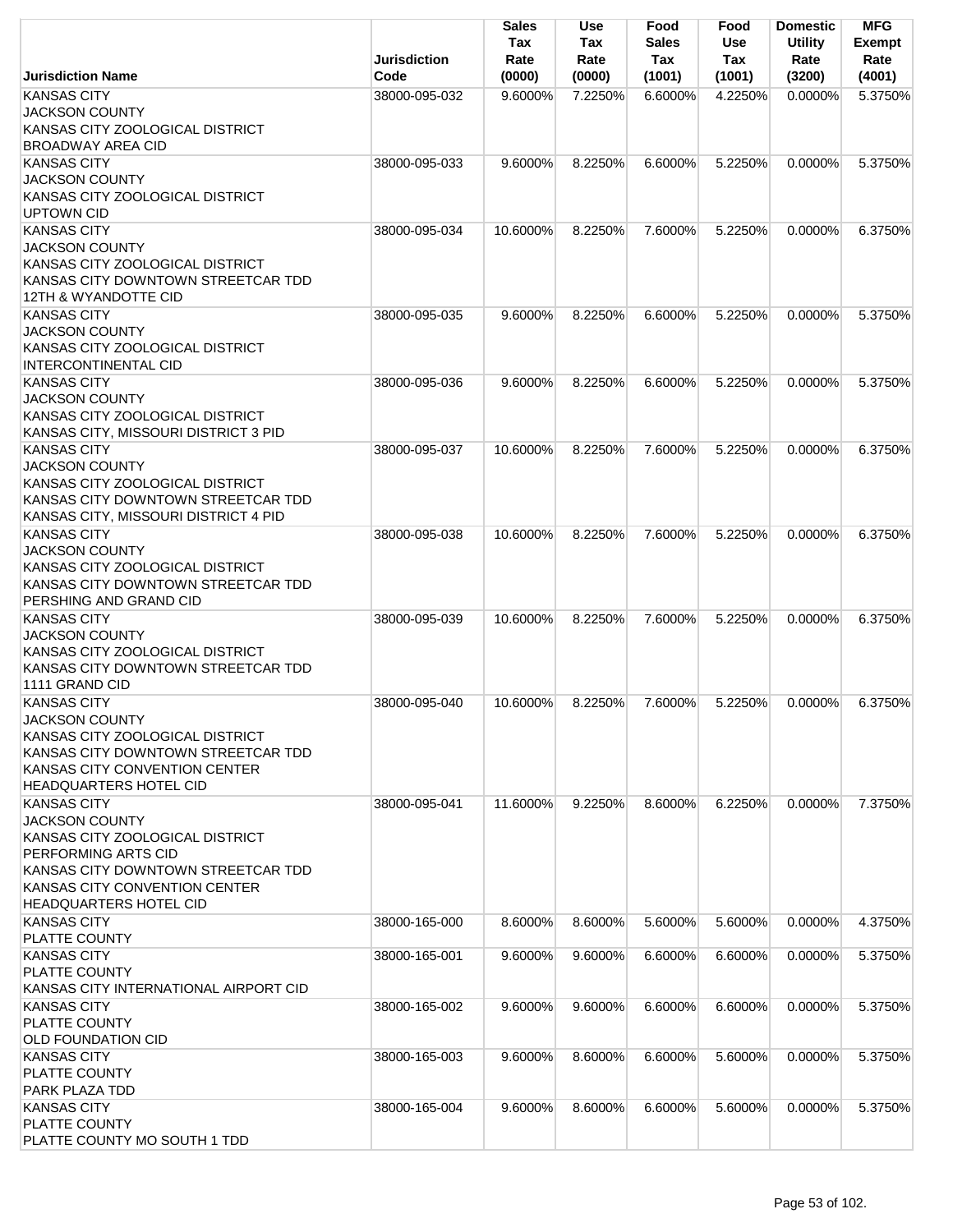|                                                                                 | <b>Jurisdiction</b> | Sales<br>Tax<br>Rate | Use<br>Tax<br>Rate | Food<br><b>Sales</b><br>Tax | Food<br>Use<br>Tax | <b>Domestic</b><br><b>Utility</b><br>Rate | <b>MFG</b><br><b>Exempt</b><br>Rate |
|---------------------------------------------------------------------------------|---------------------|----------------------|--------------------|-----------------------------|--------------------|-------------------------------------------|-------------------------------------|
| <b>Jurisdiction Name</b>                                                        | Code                | (0000)               | (0000)             | (1001)                      | (1001)             | (3200)                                    | (4001)                              |
| <b>KANSAS CITY</b><br>PLATTE COUNTY                                             | 38000-165-005       | 9.6000%              | 8.6000%            | 6.6000%                     | 5.6000%            | $0.0000\%$                                | 5.3750%                             |
| PLATTE COUNTY MO SOUTH II TDD                                                   |                     |                      |                    |                             |                    |                                           |                                     |
| <b>KANSAS CITY</b><br><b>PLATTE COUNTY</b>                                      | 38000-165-006       | 9.6000%              | 8.6000%            | 6.6000%                     | 5.6000%            | 0.0000%                                   | 5.3750%                             |
| <b>TREMONT SQUARE TDD</b>                                                       |                     |                      |                    |                             |                    |                                           |                                     |
| <b>KANSAS CITY</b><br><b>PLATTE COUNTY</b>                                      | 38000-165-007       | 9.6000%              | 8.6000%            | 6.6000%                     | 5.6000%            | 0.0000%                                   | 5.3750%                             |
| <b>TUILERIES PLAZA TDD</b><br><b>KANSAS CITY</b>                                | 38000-165-008       | 9.6000%              | 9.6000%            | 6.6000%                     | 6.6000%            | $0.0000\%$                                | 5.3750%                             |
| <b>PLATTE COUNTY</b><br><b>TIFFANY LANDING CID</b>                              |                     |                      |                    |                             |                    |                                           |                                     |
| <b>KANSAS CITY</b>                                                              | 38000-165-009       | 9.6000%              | 9.6000%            | 6.6000%                     | 6.6000%            | 0.0000%                                   | 5.3750%                             |
| PLATTE COUNTY                                                                   |                     |                      |                    |                             |                    |                                           |                                     |
| <b>EDGEWOOD FARMS CID</b>                                                       |                     |                      |                    |                             |                    |                                           |                                     |
| <b>KANSAS CITY</b><br><b>PLATTE COUNTY</b>                                      | 38000-165-010       | 9.6000%              | 8.6000%            | 6.6000%                     | 5.6000%            | 0.0000%                                   | 5.3750%                             |
| <b>VILLAGE AT GREEN HILLS TDD</b>                                               |                     |                      |                    |                             |                    |                                           |                                     |
| <b>KEARNEY</b><br><b>CLAY COUNTY</b>                                            | 38072-047-000       | 8.4750%              | 5.3500%            | 5.4750%                     | 2.3500%            | 2.0000%                                   | 4.2500%                             |
| KANSAS CITY ZOOLOGICAL DISTRICT                                                 |                     |                      |                    |                             |                    |                                           |                                     |
| <b>KEARNEY</b>                                                                  | 38072-047-001       | 9.4750%              | 5.3500%            | 6.4750%                     | 2.3500%            | 2.0000%                                   | 5.2500%                             |
| <b>CLAY COUNTY</b>                                                              |                     |                      |                    |                             |                    |                                           |                                     |
| KANSAS CITY ZOOLOGICAL DISTRICT<br><b>KEARNEY WEST SIDE CID</b>                 |                     |                      |                    |                             |                    |                                           |                                     |
| <b>KEARNEY</b>                                                                  | 38072-047-002       | 9.4750%              | 6.3500%            | 6.4750%                     | 3.3500%            | 2.0000%                                   | 5.2500%                             |
| <b>CLAY COUNTY</b>                                                              |                     |                      |                    |                             |                    |                                           |                                     |
| KANSAS CITY ZOOLOGICAL DISTRICT                                                 |                     |                      |                    |                             |                    |                                           |                                     |
| SHOPPES AT KEARNEY CID                                                          |                     |                      |                    |                             |                    |                                           |                                     |
| <b>KELSO</b><br><b>SCOTT COUNTY</b>                                             | 38216-201-000       | 6.2250%              | 5.2250%            | 3.2250%                     | 2.2250%            | 1.0000%                                   | 2.0000%                             |
| <b>KENNETT</b>                                                                  | 38306-069-000       | 8.9750%              | 8.9750%            | 5.9750%                     | 5.9750%            | 0.0000%                                   | 4.7500%                             |
| <b>DUNKLIN COUNTY</b><br><b>KENOMA</b>                                          | 38324-011-000       | 5.7250%              | 4.2250%            | 2.7250%                     | 1.2250%            | 0.0000%                                   | 1.5000%                             |
| <b>BARTON COUNTY</b><br>BARTON COUNTY AMBULANCE DISTRICT                        |                     |                      |                    |                             |                    |                                           |                                     |
| <b>KEWANEE</b>                                                                  | 38414-143-000       | 6.2250%              | 5.7250%            | 3.2250%                     | 2.7250%            | 1.5000%                                   | 2.0000%                             |
| <b>NEW MADRID COUNTY</b><br>NEW MADRID COUNTY AMBULANCE DISTRICT                |                     |                      |                    |                             |                    |                                           |                                     |
| <b>KEYTESVILLE</b><br><b>CHARITON COUNTY</b>                                    | 38468-041-000       | 6.9750%              | 5.9750%            | 3.9750%                     | 2.9750%            | 1.0000%                                   | 2.7500%                             |
| <b>KIDDER</b>                                                                   | 38522-025-000       | 7.7250%              | 6.2250%            | 4.7250%                     | 3.2250%            | 0.0000%                                   | 3.5000%                             |
| <b>CALDWELL COUNTY</b><br>CALDWELL COUNTY AMBULANCE DISTRICT                    |                     |                      |                    |                             |                    |                                           |                                     |
| KIMBERLING CITY                                                                 | 38612-209-000       | 8.4750%              | 7.9750%            | 5.4750%                     | 4.9750%            | 2.0000%                                   | 4.2500%                             |
| <b>STONE COUNTY</b><br>SOUTHERN STONE COUNTY FIRE PROTECTION<br><b>DISTRICT</b> |                     |                      |                    |                             |                    |                                           |                                     |
| <b>KIMMSWICK</b>                                                                | 38684-099-000       | 8.6000%              | 4.2250%            | 5.6000%                     | 1.2250%            | 1.5000%                                   | 4.3750%                             |
| <b>JEFFERSON COUNTY</b>                                                         |                     |                      |                    |                             |                    |                                           |                                     |
| <b>ROCK TOWNSHIP AMBULANCE DISTRICT</b>                                         |                     |                      |                    |                             |                    |                                           |                                     |
| ROCK COMMUNITY FIRE PROTECTION DISTRICT                                         |                     |                      |                    |                             |                    |                                           |                                     |
| JEFFERSON COUNTY EMERGENCY SERVICES                                             |                     |                      |                    |                             |                    |                                           |                                     |
| <b>DISTRICT</b>                                                                 |                     |                      |                    |                             |                    |                                           |                                     |
| <b>KINDER</b>                                                                   | 38720-207-000       | 5.4130%              | 4.2250%            | 2.4130%                     | 1.2250%            | 0.0000%                                   | 1.1880%                             |
| <b>STODDARD COUNTY</b>                                                          |                     |                      |                    |                             |                    |                                           |                                     |
| STODDARD COUNTY EMERGENCY SERVICES                                              |                     |                      |                    |                             |                    |                                           |                                     |
| <b>DISTRICT</b>                                                                 |                     |                      |                    |                             |                    |                                           |                                     |
| <b>KING CITY</b>                                                                | 38774-075-000       | 6.7250%              | 5.2250%            | 3.7250%                     | 2.2250%            | 2.0000%                                   | 2.5000%                             |
| <b>GENTRY COUNTY</b>                                                            |                     |                      |                    |                             |                    |                                           |                                     |
| <b>KINGDOM CITY</b><br><b>CALLAWAY COUNTY</b>                                   | 38792-027-000       | 7.7250%              | 5.2250%            | 4.7250%                     | 2.2250%            | 0.0000%                                   | 3.5000%                             |
| CALLAWAY COUNTY AMBULANCE DISTRICT                                              |                     |                      |                    |                             |                    |                                           |                                     |
|                                                                                 |                     |                      |                    |                             |                    |                                           |                                     |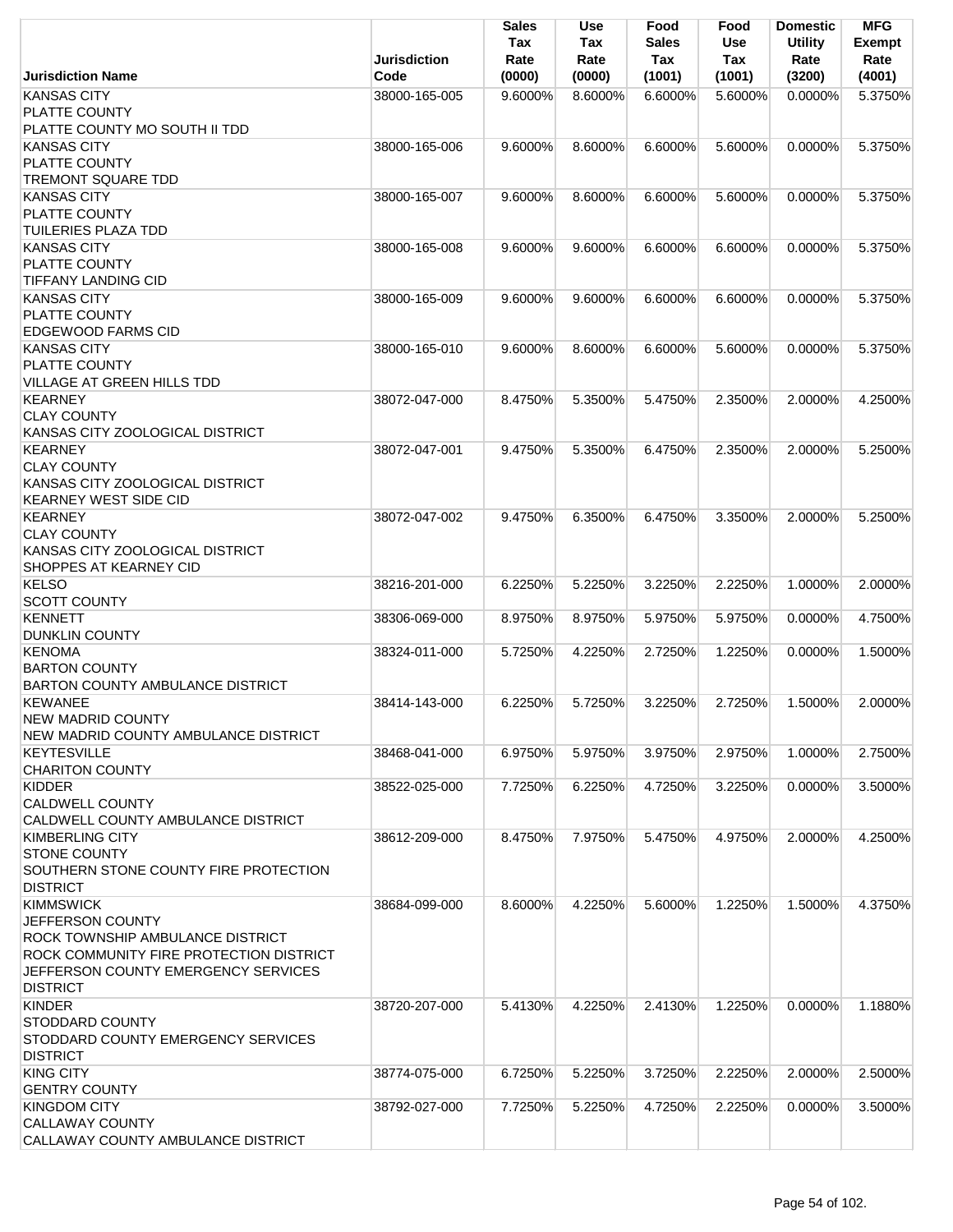|                                                                                                                                                       | <b>Jurisdiction</b> | <b>Sales</b><br>Tax<br>Rate | <b>Use</b><br>Tax<br>Rate | Food<br><b>Sales</b><br>Tax | Food<br>Use<br>Tax | <b>Domestic</b><br><b>Utility</b><br>Rate | <b>MFG</b><br><b>Exempt</b><br>Rate |
|-------------------------------------------------------------------------------------------------------------------------------------------------------|---------------------|-----------------------------|---------------------------|-----------------------------|--------------------|-------------------------------------------|-------------------------------------|
| <b>Jurisdiction Name</b>                                                                                                                              | Code                | (0000)                      | (0000)                    | (1001)                      | (1001)             | (3200)                                    | (4001)                              |
| <b>KINGSTON</b><br><b>CALDWELL COUNTY</b><br>CALDWELL COUNTY AMBULANCE DISTRICT                                                                       | 38846-025-000       | 6.7250%                     | 6.2250%                   | 3.7250%                     | 3.2250%            | $0.0000\%$                                | 2.5000%                             |
| <b>KINGSVILLE</b><br><b>JOHNSON COUNTY</b>                                                                                                            | 38918-101-000       | 6.4750%                     | 6.4750%                   | 3.4750%                     | 3.4750%            | 2.2500%                                   | 2.2500%                             |
| <b>KINLOCH</b>                                                                                                                                        | 38972-189-000       | 8.8630%                     | 4.2250%                   | 5.4750%                     | 1.2250%            | 0.0000%                                   | 4.6380%                             |
| <b>ST LOUIS COUNTY</b><br>KINLOCH (T1)                                                                                                                | 38973-189-000       | 8.8630%                     | 4.2250%                   | 5.4750%                     | 1.2250%            | $0.0000\%$                                | 4.6380%                             |
| <b>ST LOUIS COUNTY</b><br><b>KIRBYVILLE</b>                                                                                                           | 39008-213-000       | 7.1000%                     | 4.2250%                   | 4.1000%                     | 1.2250%            | 1.0000%                                   | 2.8750%                             |
| <b>TANEY COUNTY</b><br>TANEY COUNTY AMBULANCE DISTRICT                                                                                                |                     |                             |                           |                             |                    |                                           |                                     |
| <b>KIRKSVILLE</b><br><b>ADAIR COUNTY</b><br><b>ADAIR COUNTY AMBULANCE DISTRICT</b>                                                                    | 39026-001-000       | 8.3500%                     | 7.9750%                   | 5.3500%                     | 4.9750%            | 2.0000%                                   | 4.1250%                             |
| <b>KIRKSVILLE</b><br><b>ADAIR COUNTY</b><br><b>ADAIR COUNTY AMBULANCE DISTRICT</b><br><b>SOUTH 63 CORRIDOR CID</b>                                    | 39026-001-001       | 9.3500%                     | 7.9750%                   | 6.3500%                     | 4.9750%            | 2.0000%                                   | 5.1250%                             |
| <b>KIRKSVILLE</b><br><b>ADAIR COUNTY</b><br><b>ADAIR COUNTY AMBULANCE DISTRICT</b><br><b>BALTIMORE COMMONS CID</b>                                    | 39026-001-002       | 9.3500%                     | 8.9750%                   | 6.3500%                     | 5.9750%            | 2.0000%                                   | 5.1250%                             |
| <b>KIRKSVILLE</b><br><b>ADAIR COUNTY</b><br>ADAIR COUNTY AMBULANCE DISTRICT<br>NORTH BALTIMORE STREET CID                                             | 39026-001-003       | 9.3500%                     | 7.9750%                   | 6.3500%                     | 4.9750%            | 2.0000%                                   | 5.1250%                             |
| <b>KIRKSVILLE</b><br><b>ADAIR COUNTY</b><br><b>ADAIR COUNTY AMBULANCE DISTRICT</b><br><b>FRANKLIN STREET COMMUNITY IMPROVEMENT</b><br><b>DISTRICT</b> | 39026-001-004       | 9.3500%                     | 8.9750%                   | 6.3500%                     | 5.9750%            | 2.0000%                                   | 5.1250%                             |
| <b>KIRKWOOD</b><br><b>ST LOUIS COUNTY</b>                                                                                                             | 39044-189-000       | 9.1130%                     | 5.7250%                   | 5.7250%                     | 2.7250%            | 0.0000%                                   | 4.8880%                             |
| <b>KIRKWOOD</b><br>ST LOUIS COUNTY<br><b>STATION PLAZA TDD</b>                                                                                        | 39044-189-001       | 10.1130%                    | 5.7250%                   | 6.7250%                     | 2.7250%            | 0.0000%                                   | 5.8880%                             |
| <b>KIRKWOOD</b><br><b>ST LOUIS COUNTY</b><br>MANCHESTER LINDBERGH SOUTHEAST CID                                                                       | 39044-189-002       | 9.6130%                     | 6.2250%                   | 6.2250%                     | 3.2250%            | 0.0000%                                   | 5.3880%                             |
| <b>KIRKWOOD</b><br><b>ST LOUIS COUNTY</b><br><b>KIRKWOOD SQUARE CID</b>                                                                               | 39044-189-003       | 9.6130%                     | 6.2250%                   | 6.2250%                     | 3.2250%            | $0.0000\%$                                | 5.3880%                             |
| KIRKWOOD (X1)<br><b>ST LOUIS COUNTY</b>                                                                                                               | 39045-189-000       | 9.1130%                     | 5.7250%                   | 5.7250%                     | 2.7250%            | 0.0000%                                   | 4.8880%                             |
| <b>KISSEE MILLS</b><br><b>TANEY COUNTY</b><br>TANEY COUNTY AMBULANCE DISTRICT                                                                         | 39080-213-000       | 6.1000%                     | 4.2250%                   | 3.1000%                     | 1.2250%            | $0.0000\%$                                | 1.8750%                             |
| <b>KNOB LICK</b><br><b>ST FRANCOIS COUNTY</b><br>ST FRANCOIS COUNTY AMBULANCE DISTRICT                                                                | 39170-187-000       | 6.3500%                     | 4.2250%                   | 3.3500%                     | 1.2250%            | 0.5000%                                   | 2.1250%                             |
| <b>KNOB NOSTER</b><br><b>JOHNSON COUNTY</b>                                                                                                           | 39188-101-000       | 8.4750%                     | 8.4750%                   | 5.4750%                     | 5.4750%            | 3.2500%                                   | 4.2500%                             |
| <b>KNOX CITY</b><br><b>KNOX COUNTY</b>                                                                                                                | 39278-103-000       | 6.7250%                     | 6.7250%                   | 3.7250%                     | 3.7250%            | 2.5000%                                   | 2.5000%                             |
| <b>KOELTZTOWN</b><br><b>OSAGE COUNTY</b><br>MARIES-OSAGE AMBULANCE DISTRICT                                                                           | 39386-151-000       | 6.4750%                     | 5.9750%                   | 3.4750%                     | 2.9750%            | 1.2500%                                   | 2.2500%                             |
| KOHLER CITY<br><b>JEFFERSON COUNTY</b><br>ROCK TOWNSHIP AMBULANCE DISTRICT<br>JEFFERSON COUNTY EMERGENCY SERVICES<br><b>DISTRICT</b>                  | 39395-099-000       | 6.6000%                     | 4.2250%                   | 3.6000%                     | 1.2250%            | 1.5000%                                   | 2.3750%                             |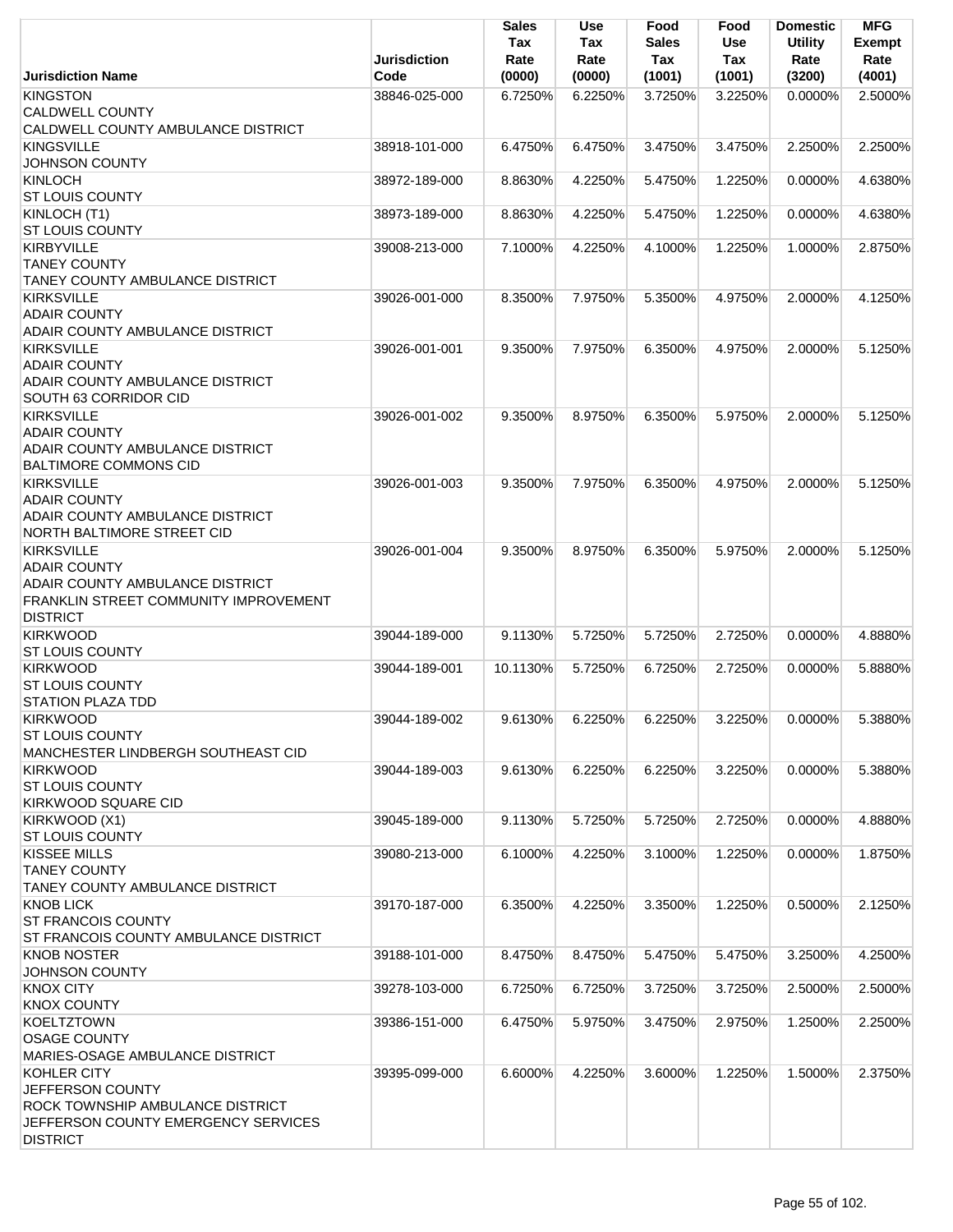|                                                                              | <b>Jurisdiction</b> | <b>Sales</b><br>Tax<br>Rate | <b>Use</b><br>Tax<br>Rate | Food<br><b>Sales</b><br>Tax | Food<br>Use<br>Tax | <b>Domestic</b><br><b>Utility</b><br>Rate | <b>MFG</b><br><b>Exempt</b><br>Rate |
|------------------------------------------------------------------------------|---------------------|-----------------------------|---------------------------|-----------------------------|--------------------|-------------------------------------------|-------------------------------------|
| <b>Jurisdiction Name</b>                                                     | Code                | (0000)                      | (0000)                    | (1001)                      | (1001)             | (3200)                                    | (4001)                              |
| <b>KOSHKONONG</b><br><b>OREGON COUNTY</b>                                    | 39440-149-000       | 9.2250%                     | 7.2250%                   | 6.2250%                     | 4.2250%            | 1.0000%                                   | 5.0000%                             |
| OREGON COUNTY AMBULANCE DISTRICT<br><b>KRAKOW</b>                            |                     |                             |                           |                             |                    |                                           | 2.6250%                             |
| <b>FRANKLIN COUNTY</b>                                                       | 39458-071-000       | 6.8500%                     | 4.2250%                   | 3.8500%                     | 1.2250%            | $0.0000\%$                                |                                     |
| WASHINGTON AREA AMBULANCE DISTRICT                                           |                     |                             |                           |                             |                    |                                           |                                     |
| <b>LABADIE</b>                                                               | 39494-071-000       | 6.9750%                     | 4.2250%                   | 3.9750%                     | 1.2250%            | 0.0000%                                   | 2.7500%                             |
| <b>FRANKLIN COUNTY</b><br><b>IMERAMEC AMBULANCE DISTRICT</b>                 |                     |                             |                           |                             |                    |                                           |                                     |
| <b>LA BELLE</b>                                                              | 39512-111-000       | 8.3500%                     | 7.8500%                   | 5.3500%                     | 4.8500%            | 3.0000%                                   | 4.1250%                             |
| <b>LEWIS COUNTY</b><br>LEWIS COUNTY AMBULANCE DISTRICT                       |                     |                             |                           |                             |                    |                                           |                                     |
| <b>LACLEDE</b>                                                               | 39566-115-000       | 7.2250%                     | 5.7250%                   | 4.2250%                     | 2.7250%            | 1.5000%                                   | 3.0000%                             |
| <b>LINN COUNTY</b>                                                           |                     |                             |                           |                             |                    |                                           |                                     |
| LINN COUNTY AMBULANCE DISTRICT                                               |                     |                             |                           |                             |                    |                                           |                                     |
| LADDONIA<br><b>AUDRAIN COUNTY</b><br><b>AUDRAIN AMBULANCE DISTRICT</b>       | 39602-007-000       | 8.8500%                     | 6.2250%                   | 5.8500%                     | 3.2250%            | 0.0000%                                   | 4.6250%                             |
| <b>LADUE</b>                                                                 | 39656-189-000       | 8.8630%                     | 4.2250%                   | 5.4750%                     | 1.2250%            | 0.0000%                                   | 4.6380%                             |
| <b>ST LOUIS COUNTY</b>                                                       |                     |                             |                           |                             |                    |                                           |                                     |
| <b>LADUE</b><br><b>ST LOUIS COUNTY</b><br><b>COLONIAL MARKETPLACE CID</b>    | 39656-189-001       | 9.8630%                     | 4.2250%                   | 6.4750%                     | 1.2250%            | 0.0000%                                   | 5.6380%                             |
| LA GRANGE                                                                    | 39764-111-000       | 8.3500%                     | 7.8500%                   | 5.3500%                     | 4.8500%            | 2.0000%                                   | 4.1250%                             |
| <b>LEWIS COUNTY</b><br>LEWIS COUNTY AMBULANCE DISTRICT                       |                     |                             |                           |                             |                    |                                           |                                     |
| LAKE ANNETTE                                                                 | 39845-037-000       | 6.2250%                     | 6.2250%                   | 3.2250%                     | 3.2250%            | 1.5000%                                   | 2.0000%                             |
| <b>CASS COUNTY</b>                                                           |                     |                             |                           |                             |                    |                                           |                                     |
| LAKE LAFAYETTE<br><b>LAFAYETTE COUNTY</b>                                    | 39952-107-000       | 5.8500%                     | 5.8500%                   | 2.8500%                     | 2.8500%            | $0.0000\%$                                | 1.6250%                             |
| <b>LAKE LOTAWANA</b><br><b>JACKSON COUNTY</b>                                | 39980-095-000       | 7.6000%                     | 4.2250%                   | 4.6000%                     | 1.2250%            | 1.5000%                                   | 3.3750%                             |
| KANSAS CITY ZOOLOGICAL DISTRICT<br>LAKE LOTAWANA                             | 39980-095-001       | 8.6000%                     | 5.2250%                   | 5.6000%                     | 2.2250%            | 1.5000%                                   | 4.3750%                             |
| <b>JACKSON COUNTY</b>                                                        |                     |                             |                           |                             |                    |                                           |                                     |
| KANSAS CITY ZOOLOGICAL DISTRICT                                              |                     |                             |                           |                             |                    |                                           |                                     |
| LAKE LOTAWANA CID                                                            |                     |                             |                           |                             |                    |                                           |                                     |
| <b>LAKE LOTAWANA</b>                                                         | 39980-095-002       | 8.1000%                     | 4.2250%                   | 5.1000%                     | 1.2250%            | 1.5000%                                   | 3.8750%                             |
| <b>JACKSON COUNTY</b>                                                        |                     |                             |                           |                             |                    |                                           |                                     |
| KANSAS CITY ZOOLOGICAL DISTRICT<br>PRAIRIE TOWNSHIP FIRE PROTECTION DISTRICT |                     |                             |                           |                             |                    |                                           |                                     |
| LAKE LOTAWANA                                                                | 39980-095-003       | 9.1000%                     | 5.2250%                   | 6.1000%                     | 2.2250%            | 1.5000%                                   | 4.8750%                             |
| <b>JACKSON COUNTY</b>                                                        |                     |                             |                           |                             |                    |                                           |                                     |
| KANSAS CITY ZOOLOGICAL DISTRICT                                              |                     |                             |                           |                             |                    |                                           |                                     |
| PRAIRIE TOWNSHIP FIRE PROTECTION DISTRICT                                    |                     |                             |                           |                             |                    |                                           |                                     |
| LAKE LOTAWANA CID                                                            |                     |                             |                           |                             |                    |                                           |                                     |
| LAKENAN                                                                      | 39998-205-000       | 6.2250%                     | 5.7250%                   | 3.2250%                     | 2.7250%            | 1.5000%                                   | 2.0000%                             |
| <b>SHELBY COUNTY</b><br>SALT RIVER AMBULANCE DISTRICT                        |                     |                             |                           |                             |                    |                                           |                                     |
| <b>LAKE OZARK</b>                                                            | 40034-029-000       | 8.2250%                     | 5.4750%                   | 5.2250%                     | 2.4750%            | 1.0000%                                   | 4.0000%                             |
| <b>CAMDEN COUNTY</b>                                                         |                     |                             |                           |                             |                    |                                           |                                     |
| <b>LAKE OZARK</b>                                                            | 40034-131-000       | 7.9750%                     | 5.2250%                   | 4.9750%                     | 2.2250%            | 2.0000%                                   | 3.7500%                             |
| <b>MILLER COUNTY</b><br><b>LAKE OZARK</b>                                    | 40034-131-001       | 8.9750%                     |                           | 5.9750%                     | 3.2250%            | 2.0000%                                   | 4.7500%                             |
| <b>MILLER COUNTY</b>                                                         |                     |                             | 6.2250%                   |                             |                    |                                           |                                     |
| <b>EAGLES LANDING CID</b>                                                    |                     |                             |                           |                             |                    |                                           |                                     |
| <b>LAKE OZARK</b>                                                            | 40034-131-002       | 8.9750%                     | 5.2250%                   | 5.9750%                     | 2.2250%            | 2.0000%                                   | 4.7500%                             |
| <b>MILLER COUNTY</b>                                                         |                     |                             |                           |                             |                    |                                           |                                     |
| <b>HORSESHOE BEND TDD</b>                                                    |                     |                             |                           |                             |                    |                                           |                                     |
| <b>LAKE SHERWOOD</b>                                                         | 40052-219-000       | 6.7250%                     | 6.2250%                   | 3.7250%                     | 3.2250%            | $0.0000\%$                                | 2.5000%                             |
| <b>WARREN COUNTY</b><br>WARREN COUNTY EMERGENCY SERVICES DISTRICT            |                     |                             |                           |                             |                    |                                           |                                     |
|                                                                              |                     |                             |                           |                             |                    |                                           |                                     |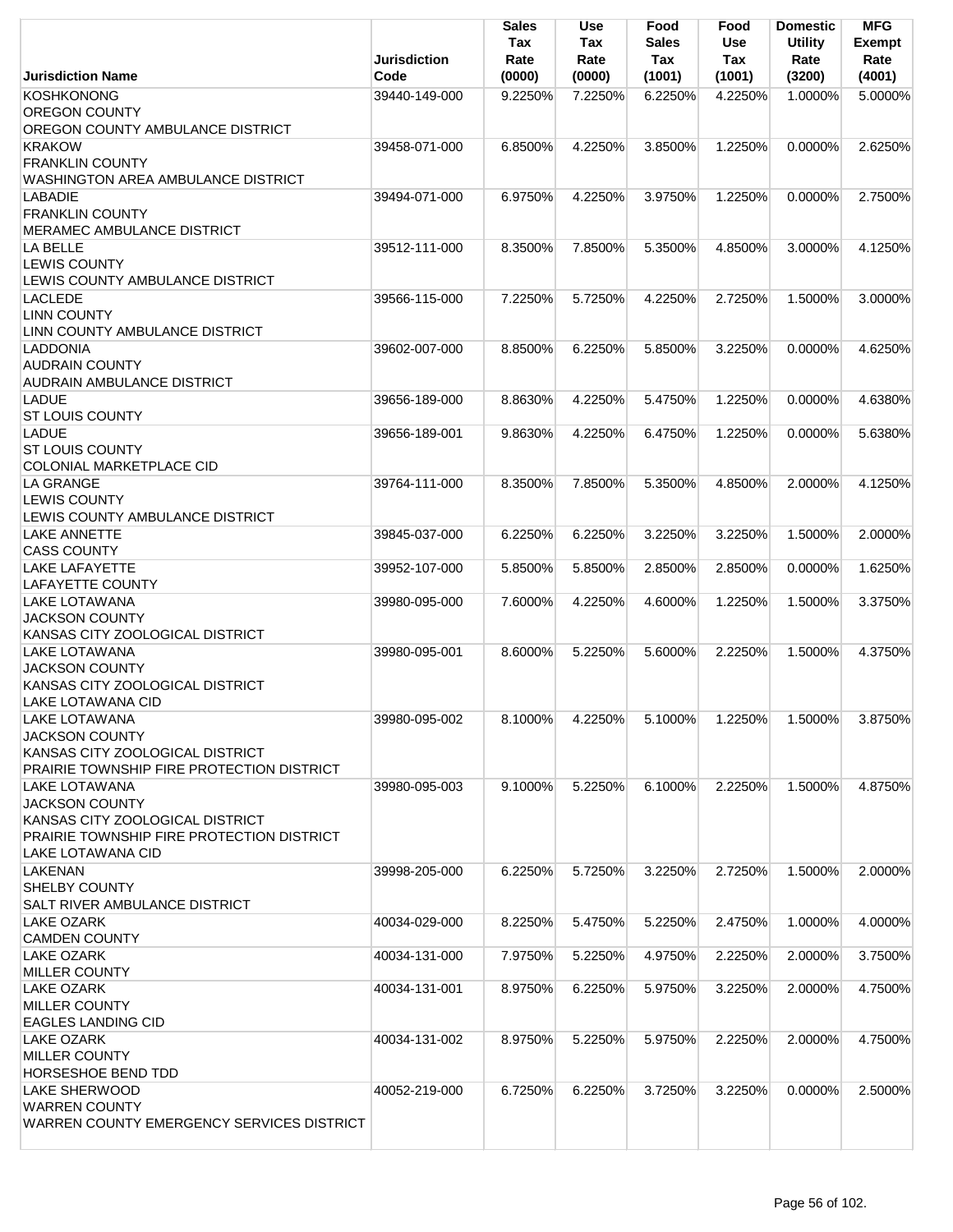|                                                 | Jurisdiction  | <b>Sales</b><br>Tax<br>Rate | <b>Use</b><br>Tax<br>Rate | Food<br><b>Sales</b><br>Tax | Food<br><b>Use</b><br>Tax | <b>Domestic</b><br><b>Utility</b><br>Rate | <b>MFG</b><br>Exempt<br>Rate |
|-------------------------------------------------|---------------|-----------------------------|---------------------------|-----------------------------|---------------------------|-------------------------------------------|------------------------------|
| <b>Jurisdiction Name</b>                        | Code          | (0000)                      | (0000)                    | (1001)                      | (1001)                    | (3200)                                    | (4001)                       |
| <b>LAKESHIRE</b>                                | 40088-189-000 | 8.1130%                     | 4.2250%                   | 4.7250%                     | 1.2250%                   | 0.0000%                                   | 3.8880%                      |
| <b>ST LOUIS COUNTY</b>                          |               |                             |                           |                             |                           |                                           |                              |
| <b>LAKESIDE</b>                                 | 40106-097-000 | 5.4500%                     | 4.2250%                   | 2.4500%                     | 1.2250%                   | 0.0000%                                   | 1.2250%                      |
| <b>JASPER COUNTY</b>                            |               |                             |                           |                             |                           |                                           |                              |
| <b>LAKE SPRING</b>                              | 40160-065-000 | 6.4750%                     | 4.2250%                   | 3.4750%                     | 1.2250%                   | 1.0000%                                   | 2.2500%                      |
| <b>DENT COUNTY</b>                              |               |                             |                           |                             |                           |                                           |                              |
| <b>LAKE ST LOUIS</b>                            | 40178-183-000 | 7.9500%                     | 5.9500%                   | 4.8500%                     | 2.8500%                   | 0.0000%                                   | 3.7250%                      |
| <b>ST CHARLES COUNTY</b>                        |               |                             |                           |                             |                           |                                           |                              |
| LAKE ST LOUIS                                   | 40178-183-001 | 8.7000%                     | 5.9500%                   | 5.6000%                     | 2.8500%                   | 0.0000%                                   | 4.4750%                      |
| <b>ST CHARLES COUNTY</b>                        |               |                             |                           |                             |                           |                                           |                              |
| <b>HAWK RIDGE TDD</b>                           |               |                             |                           |                             |                           |                                           |                              |
| <b>LAKE ST LOUIS</b>                            | 40178-183-002 | 8.9500%                     | 5.9500%                   | 5.8500%                     | 2.8500%                   | 0.0000%                                   | 4.7250%                      |
| <b>ST CHARLES COUNTY</b>                        |               |                             |                           |                             |                           |                                           |                              |
| <b>MEADOWS TDD</b>                              |               |                             |                           |                             |                           |                                           |                              |
| <b>LAKE TAPAWINGO</b>                           | 40196-095-000 | 6.1000%                     | 4.2250%                   | 3.1000%                     | 1.2250%                   | 0.0000%                                   | 1.8750%                      |
| <b>JACKSON COUNTY</b>                           |               |                             |                           |                             |                           |                                           |                              |
| CENTRAL JACKSON COUNTY FIRE PROTECTION          |               |                             |                           |                             |                           |                                           |                              |
| <b>DISTRICT</b>                                 |               |                             |                           |                             |                           |                                           |                              |
| KANSAS CITY ZOOLOGICAL DISTRICT                 |               |                             |                           |                             |                           |                                           |                              |
| <b>LAKEVIEW HEIGHTS</b>                         | 40286-015-000 | 6.7250%                     | 6.2250%                   | 3.7250%                     | 3.2250%                   | 2.0000%                                   | 2.5000%                      |
| <b>BENTON COUNTY</b>                            |               |                             |                           |                             |                           |                                           |                              |
| COLE CAMP AMBULANCE DISTRICT                    |               |                             |                           |                             |                           |                                           |                              |
| <b>LAKE WAUKOMIS</b>                            | 40322-165-000 | 6.6000%                     | 6.6000%                   | 3.6000%                     | 3.6000%                   | 0.0000%                                   | 2.3750%                      |
| <b>PLATTE COUNTY</b>                            |               |                             |                           |                             |                           |                                           |                              |
| <b>LAKE WINNEBAGO</b>                           | 40340-037-000 | 7.2250%                     | 6.2250%                   | 4.2250%                     | 3.2250%                   | 1.5000%                                   | 3.0000%                      |
| <b>CASS COUNTY</b>                              |               |                             |                           |                             |                           |                                           |                              |
| SOUTH METROPOLITAN FIRE PROTECTION DISTRICT     |               |                             |                           |                             |                           |                                           |                              |
|                                                 |               |                             |                           |                             |                           |                                           |                              |
| <b>LAMAR</b>                                    | 40376-011-000 | 7.7250%                     | 4.2250%                   | 4.7250%                     | 1.2250%                   | 0.0000%                                   | 3.5000%                      |
| <b>BARTON COUNTY</b>                            |               |                             |                           |                             |                           |                                           |                              |
| BARTON COUNTY AMBULANCE DISTRICT                |               |                             |                           |                             |                           |                                           |                              |
| <b>LAMAR HEIGHTS</b>                            | 40430-011-000 | 5.7250%                     | 4.2250%                   | 2.7250%                     | 1.2250%                   | 0.0000%                                   | 1.5000%                      |
| <b>BARTON COUNTY</b>                            |               |                             |                           |                             |                           |                                           |                              |
| <b>BARTON COUNTY AMBULANCE DISTRICT</b>         |               |                             |                           |                             |                           |                                           |                              |
| <b>LAMBERT</b>                                  | 40448-201-000 | 5.2250%                     | 5.2250%                   | 2.2250%                     | 2.2250%                   | 1.0000%                                   | 1.0000%                      |
| <b>SCOTT COUNTY</b>                             |               |                             |                           |                             |                           |                                           |                              |
| <b>LA MONTE</b>                                 | 40520-159-000 | 7.7250%                     | 5.2250%                   | 4.7250%                     | 2.2250%                   | 2.0000%                                   | 3.5000%                      |
| <b>PETTIS COUNTY</b>                            |               |                             |                           |                             |                           |                                           |                              |
| PETTIS COUNTY AMBULANCE DISTRICT                |               |                             |                           |                             |                           |                                           |                              |
| <b>LAMPE</b>                                    | 40574-209-000 | 6.4750%                     | 5.9750%                   | 3.4750%                     | 2.9750%                   | 1.0000%                                   | 2.2500%                      |
| <b>STONE COUNTY</b>                             |               |                             |                           |                             |                           |                                           |                              |
| SOUTHERN STONE COUNTY FIRE PROTECTION           |               |                             |                           |                             |                           |                                           |                              |
| <b>DISTRICT</b>                                 |               |                             |                           |                             |                           |                                           |                              |
| LANAGAN                                         | 40592-119-000 | 8.2250%                     | 4.2250%                   | 5.2250%                     | 1.2250%                   | 1.5000%                                   | 4.0000%                      |
| <b>MCDONALD COUNTY</b>                          |               |                             |                           |                             |                           |                                           |                              |
| LANCASTER                                       | 40610-197-000 | 7.2250%                     | 4.2250%                   | 4.2250%                     | 1.2250%                   | 3.0000%                                   | 3.0000%                      |
| <b>SCHUYLER COUNTY</b>                          |               |                             |                           |                             |                           |                                           |                              |
| LANGDON                                         | 40628-005-000 | 6.4750%                     | 6.4750%                   | 3.4750%                     | 3.4750%                   | 0.0000%                                   | 2.2500%                      |
| <b>ATCHISON COUNTY</b>                          |               |                             |                           |                             |                           |                                           |                              |
| <b>LANTON</b>                                   | 40664-091-000 | 5.6620%                     | 5.6620%                   | 2.6620%                     | 2.6620%                   | 0.0000%                                   | 1.4370%                      |
| <b>HOWELL COUNTY</b>                            |               |                             |                           |                             |                           |                                           |                              |
| <b>LA PLATA</b>                                 | 40682-121-000 | 7.8500%                     | 5.9750%                   | 4.8500%                     | 2.9750%                   | 1.5000%                                   | 3.6250%                      |
| <b>MACON COUNTY</b>                             |               |                             |                           |                             |                           |                                           |                              |
| <b>MACON COUNTY EMERGENCY SERVICES DISTRICT</b> |               |                             |                           |                             |                           |                                           |                              |
|                                                 |               |                             |                           |                             |                           |                                           |                              |
| <b>LAQUEY</b>                                   | 40718-169-000 | 5.9750%                     | 4.2250%                   | 2.9750%                     | 1.2250%                   | 0.0000%                                   | 1.7500%                      |
| <b>PULASKI COUNTY</b>                           |               |                             |                           |                             |                           |                                           |                              |
| PULASKI COUNTY AMBULANCE DISTRICT               |               |                             |                           |                             |                           |                                           |                              |
| LAREDO                                          | 40736-079-000 | 5.7250%                     | 4.2250%                   | 2.7250%                     | 1.2250%                   | 1.5000%                                   | 1.5000%                      |
| <b>GRUNDY COUNTY</b>                            |               |                             |                           |                             |                           |                                           |                              |
| LA RUSSELL                                      | 40790-097-000 | 5.4500%                     | 4.2250%                   | 2.4500%                     | 1.2250%                   | 0.0000%                                   | 1.2250%                      |
| <b>JASPER COUNTY</b>                            |               |                             |                           |                             |                           |                                           |                              |
|                                                 |               |                             |                           |                             |                           |                                           |                              |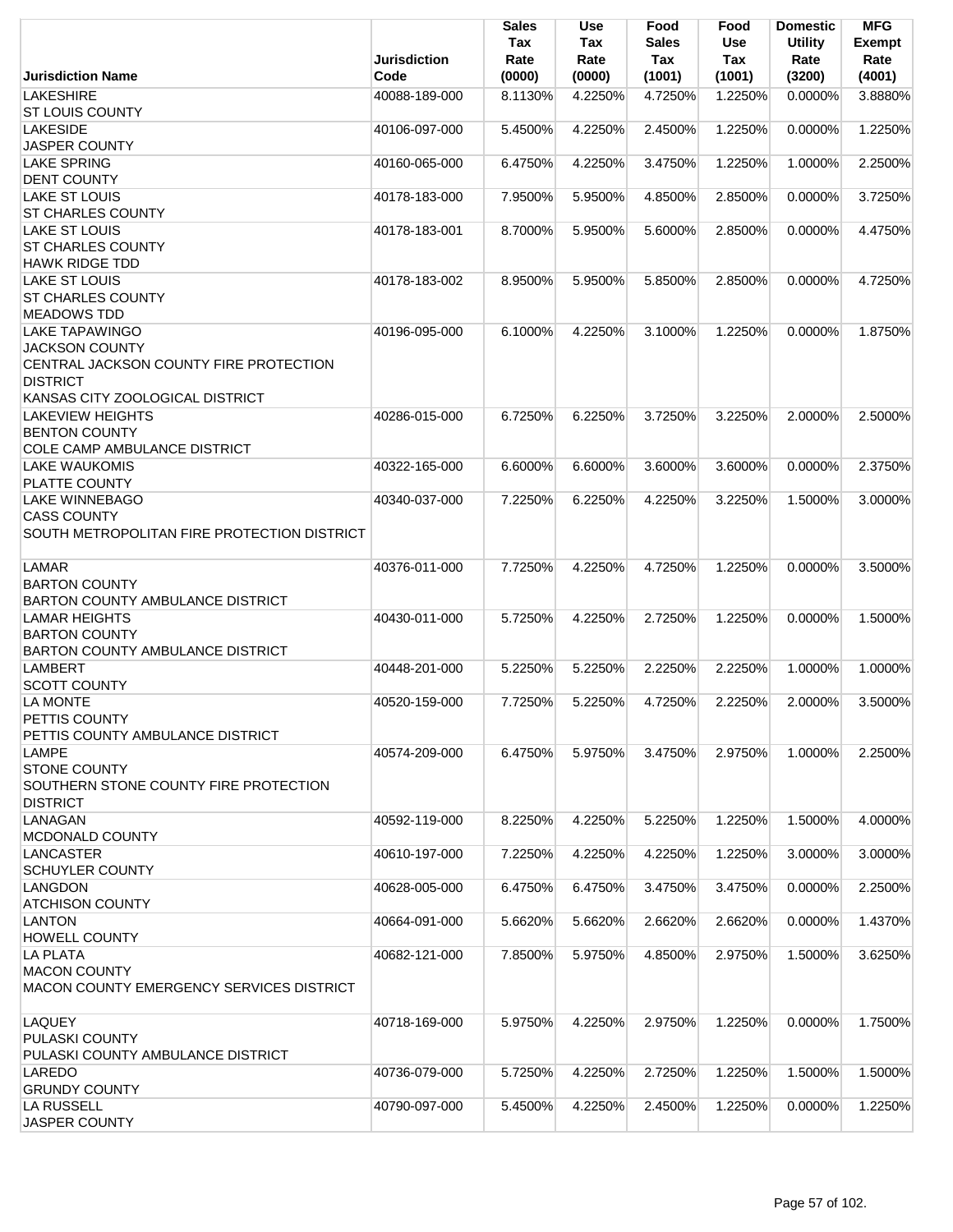|                                                                                                                        | <b>Jurisdiction</b>            | <b>Sales</b><br>Tax<br>Rate | Use<br>Tax<br>Rate | Food<br><b>Sales</b><br>Tax | Food<br><b>Use</b><br>Tax | <b>Domestic</b><br><b>Utility</b><br>Rate | <b>MFG</b><br><b>Exempt</b><br>Rate |
|------------------------------------------------------------------------------------------------------------------------|--------------------------------|-----------------------------|--------------------|-----------------------------|---------------------------|-------------------------------------------|-------------------------------------|
| <b>Jurisdiction Name</b>                                                                                               | Code                           | (0000)                      | (0000)             | (1001)                      | (1001)                    | (3200)                                    | (4001)                              |
| LATHAM<br><b>MONITEAU COUNTY</b><br>MID-MO AMBULANCE DISTRICT<br>MONITEAU COUNTY EMERGENCY SERVICES<br><b>DISTRICT</b> | 40808-135-000                  | 6.4750%                     | 5.2250%            | 3.4750%                     | 2.2250%                   | 1.0000%                                   | 2.2500%                             |
| LATHROP<br><b>CLINTON COUNTY</b><br><b>TRI-COUNTY AMBULANCE DISTRICT</b>                                               | 40826-049-000                  | 7.2250%                     | 5.2250%            | 4.2250%                     | 2.2250%                   | 1.5000%                                   | 3.0000%                             |
| <b>LATOUR</b><br><b>JOHNSON COUNTY</b>                                                                                 | 40862-101-000                  | 6.4750%                     | 6.4750%            | 3.4750%                     | 3.4750%                   | 2.2500%                                   | 2.2500%                             |
| <b>LAUREL HEIGHTS</b><br><b>JACKSON COUNTY</b><br>KANSAS CITY ZOOLOGICAL DISTRICT                                      | 40898-095-000                  | 5.6000%                     | 4.2250%            | 2.6000%                     | 1.2250%                   | 0.0000%                                   | 1.3750%                             |
| <b>LAURIE</b><br><b>CAMDEN COUNTY</b><br><b>CAM-MO AMBULANCE DISTRICT</b>                                              | 40916-029-000                  | 7.9750%                     | 5.4750%            | 4.9750%                     | 2.4750%                   | 1.5000%                                   | 3.7500%                             |
| LAURIE<br><b>MORGAN COUNTY</b><br><b>CAM-MO AMBULANCE DISTRICT</b>                                                     | 40916-141-000                  | 7.7250%                     | 5.2250%            | 4.7250%                     | 2.2250%                   | 2.0000%                                   | 3.5000%                             |
| LAWSON<br><b>CLAY COUNTY</b><br>KANSAS CITY ZOOLOGICAL DISTRICT<br>LAWSON                                              | 40988-047-000<br>40988-177-000 | 7.4750%                     | 7.3500%            | 4.4750%                     | 4.3500%                   | 1.5000%<br>1.5000%                        | 3.2500%<br>4.5000%                  |
| <b>RAY COUNTY</b>                                                                                                      |                                | 8.7250%                     | 8.7250%            | 5.7250%                     | 5.7250%                   |                                           |                                     |
| <b>LEADINGTON</b><br><b>ST FRANCOIS COUNTY</b><br>ST FRANCOIS COUNTY AMBULANCE DISTRICT                                | 41024-187-000                  | 8.8500%                     | 6.7250%            | 5.8500%                     | 3.7250%                   | 0.5000%                                   | 4.6250%                             |
| <b>LEADWOOD</b><br><b>ST FRANCOIS COUNTY</b><br>ST FRANCOIS COUNTY AMBULANCE DISTRICT                                  | 41078-187-000                  | 7.3500%                     | 4.2250%            | 4.3500%                     | 1.2250%                   | 1.5000%                                   | 3.1250%                             |
| <b>LEASBURG</b><br><b>CRAWFORD COUNTY</b><br>NORTH CRAWFORD COUNTY AMBULANCE DISTRICT                                  | 41114-055-000                  | 7.1000%                     | 4.2250%            | 4.1000%                     | 1.2250%                   | 0.8750%                                   | 2.8750%                             |
| <b>LEAWOOD</b><br>NEWTON COUNTY                                                                                        | 41132-145-000                  | 6.2250%                     | 4.2250%            | 3.2250%                     | 1.2250%                   | 1.1250%                                   | 2.0000%                             |
| <b>LEBANON</b><br><b>LACLEDE COUNTY</b>                                                                                | 41168-105-000                  | 7.4130%                     | 4.2250%            | 4.4130%                     | 1.2250%                   | 1.0000%                                   | 3.1880%                             |
| <b>LEBANON</b><br><b>LACLEDE COUNTY</b><br><b>FOUNTAINS CID</b>                                                        | 41168-105-001                  | 8.4130%                     | 4.2250%            | 5.4130%                     | 1.2250%                   | 1.0000%                                   | 4.1880%                             |
| <b>LEBANON</b><br><b>LACLEDE COUNTY</b><br>LEBANON MARKETPLACE CID                                                     | 41168-105-002                  | 8.4130%                     | 4.2250%            | 5.4130%                     | 1.2250%                   | 1.0000%                                   | 4.1880%                             |
| <b>LEBANON</b><br><b>LACLEDE COUNTY</b><br>SOUTHDALE CENTER CID                                                        | 41168-105-003                  | 8.4130%                     | 5.2250%            | 5.4130%                     | 2.2250%                   | 1.0000%                                   | 4.1880%                             |
| <b>LECOMA</b><br><b>DENT COUNTY</b>                                                                                    | 41222-065-000                  | 6.4750%                     | 4.2250%            | 3.4750%                     | 1.2250%                   | 1.0000%                                   | 2.2500%                             |
| LEE'S SUMMIT<br><b>CASS COUNTY</b>                                                                                     | 41330-037-000                  | 8.4750%                     | 6.2250%            | 5.4750%                     | 3.2250%                   | 3.0000%                                   | 4.2500%                             |
| LEE'S SUMMIT<br><b>JACKSON COUNTY</b><br>KANSAS CITY ZOOLOGICAL DISTRICT                                               | 41330-095-000                  | 7.8500%                     | 4.2250%            | 4.8500%                     | 1.2250%                   | 1.5000%                                   | 3.6250%                             |
| <b>LEE'S SUMMIT</b><br><b>JACKSON COUNTY</b><br>KANSAS CITY ZOOLOGICAL DISTRICT<br><b>I-470 CID</b>                    | 41330-095-001                  | 8.8500%                     | 4.2250%            | 5.8500%                     | 1.2250%                   | 1.5000%                                   | 4.6250%                             |
| <b>LEE'S SUMMIT</b><br><b>JACKSON COUNTY</b><br>KANSAS CITY ZOOLOGICAL DISTRICT<br>BLUE PARKWAY & COLBERN ROAD CID     | 41330-095-002                  | 8.8500%                     | 4.2250%            | 5.8500%                     | 1.2250%                   | 1.5000%                                   | 4.6250%                             |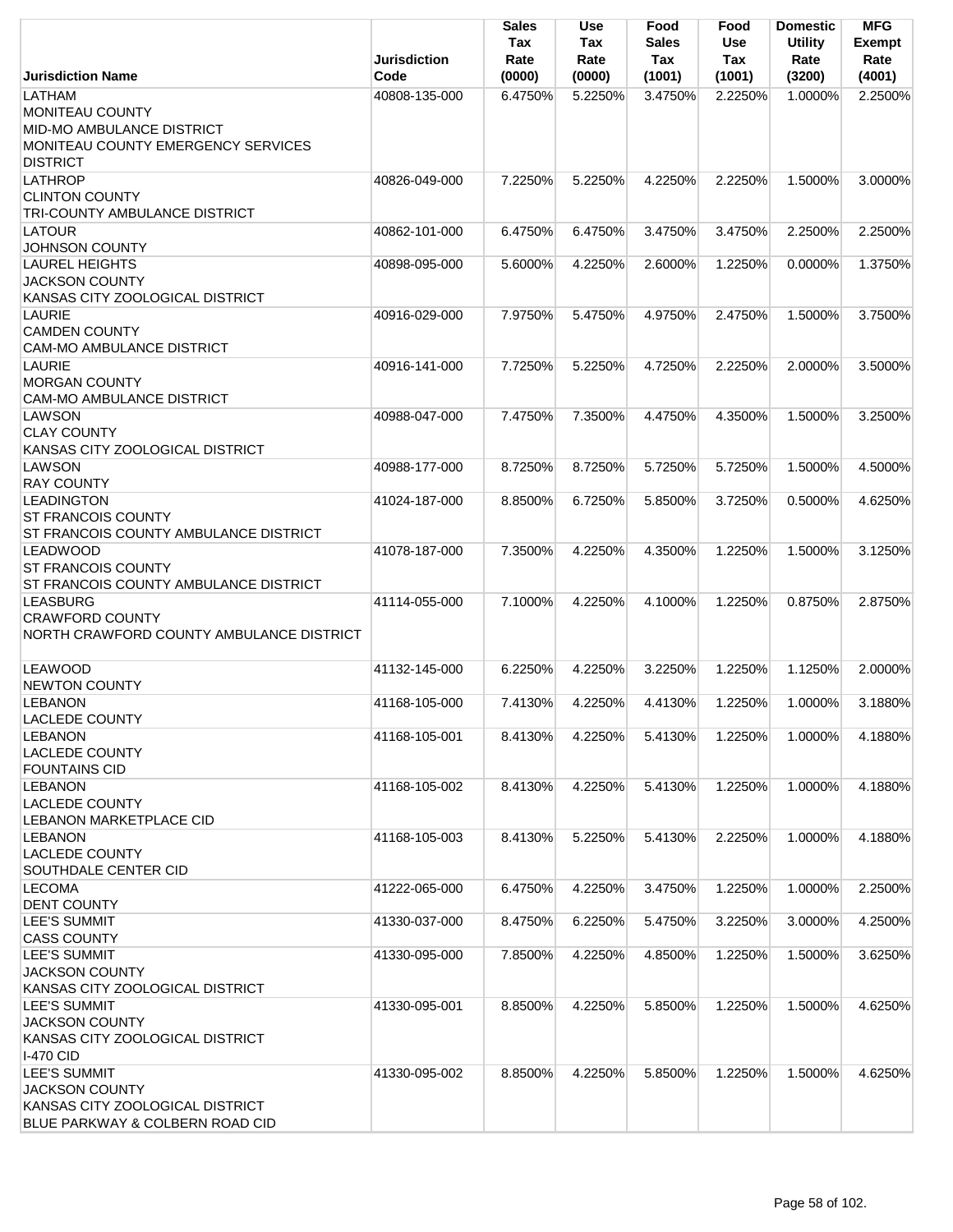|                                                                                                                   | <b>Jurisdiction</b> | Sales<br>Tax<br>Rate | <b>Use</b><br>Tax<br>Rate | Food<br><b>Sales</b><br>Tax | Food<br><b>Use</b><br>Tax | <b>Domestic</b><br><b>Utility</b><br>Rate | <b>MFG</b><br><b>Exempt</b><br>Rate |
|-------------------------------------------------------------------------------------------------------------------|---------------------|----------------------|---------------------------|-----------------------------|---------------------------|-------------------------------------------|-------------------------------------|
| <b>Jurisdiction Name</b>                                                                                          | Code                | (0000)               | (0000)                    | (1001)                      | (1001)                    | (3200)                                    | (4001)                              |
| <b>LEE'S SUMMIT</b><br><b>JACKSON COUNTY</b><br>KANSAS CITY ZOOLOGICAL DISTRICT<br>DOUGLAS SQUARE TDD             | 41330-095-003       | 8.8500%              | 4.2250%                   | 5.8500%                     | 1.2250%                   | 1.5000%                                   | 4.6250%                             |
| <b>LEE'S SUMMIT</b><br><b>JACKSON COUNTY</b><br>KANSAS CITY ZOOLOGICAL DISTRICT<br><b>DOUGLAS STATION TDD</b>     | 41330-095-004       | 8.8500%              | 4.2250%                   | 5.8500%                     | 1.2250%                   | 1.5000%                                   | 4.6250%                             |
| <b>LEE'S SUMMIT</b><br><b>JACKSON COUNTY</b><br>KANSAS CITY ZOOLOGICAL DISTRICT<br>1-470 & 350 TDD                | 41330-095-005       | 8.8500%              | 4.2250%                   | 5.8500%                     | 1.2250%                   | 1.5000%                                   | 4.6250%                             |
| <b>LEE'S SUMMIT</b><br><b>JACKSON COUNTY</b><br>KANSAS CITY ZOOLOGICAL DISTRICT<br><b>LANGSFORD PLAZA CID</b>     | 41330-095-006       | 8.8500%              | 5.2250%                   | 5.8500%                     | 2.2250%                   | 1.5000%                                   | 4.6250%                             |
| <b>LEE'S SUMMIT</b><br><b>JACKSON COUNTY</b><br>KANSAS CITY ZOOLOGICAL DISTRICT<br><b>NEW LONGVIEW TDD</b>        | 41330-095-007       | 8.8500%              | 4.2250%                   | 5.8500%                     | 1.2250%                   | 1.5000%                                   | 4.6250%                             |
| LEE'S SUMMIT<br><b>JACKSON COUNTY</b><br>KANSAS CITY ZOOLOGICAL DISTRICT<br>RAINTREE 150 CENTER CID               | 41330-095-008       | 8.8500%              | 4.2250%                   | 5.8500%                     | 1.2250%                   | 1.5000%                                   | 4.6250%                             |
| <b>LEE'S SUMMIT</b><br><b>JACKSON COUNTY</b><br>KANSAS CITY ZOOLOGICAL DISTRICT<br>RAINTREE LAKE VILLAGE TDD      | 41330-095-009       | 8.8500%              | 4.2250%                   | 5.8500%                     | 1.2250%                   | 1.5000%                                   | 4.6250%                             |
| <b>LEE'S SUMMIT</b><br>JACKSON COUNTY<br>KANSAS CITY ZOOLOGICAL DISTRICT<br><b>RAINTREE NORTH TDD</b>             | 41330-095-010       | 8.3500%              | 4.2250%                   | 5.3500%                     | 1.2250%                   | 1.5000%                                   | 4.1250%                             |
| <b>LEE'S SUMMIT</b><br><b>JACKSON COUNTY</b><br>KANSAS CITY ZOOLOGICAL DISTRICT<br>STROTHER INTERCHANGE TDD       | 41330-095-011       | 8.3500%              | 4.2250%                   | 5.3500%                     | 1.2250%                   | 1.5000%                                   | 4.1250%                             |
| <b>LEE'S SUMMIT</b><br><b>JACKSON COUNTY</b><br>KANSAS CITY ZOOLOGICAL DISTRICT<br><b>SUMMIT FAIR CID</b>         | 41330-095-012       | 8.8500%              | 4.2250%                   | 5.8500%                     | 1.2250%                   | 1.5000%                                   | 4.6250%                             |
| <b>LEE'S SUMMIT</b><br><b>JACKSON COUNTY</b><br>KANSAS CITY ZOOLOGICAL DISTRICT<br>DOWNTOWN LEE'S SUMMIT CID      | 41330-095-014       | 8.8500%              | 5.2250%                   | 5.8500%                     | 2.2250%                   | 1.5000%                                   | 4.6250%                             |
| <b>LEE'S SUMMIT</b><br><b>JACKSON COUNTY</b><br>KANSAS CITY ZOOLOGICAL DISTRICT<br>HIGHWAY 50 AND TODD GEORGE CID | 41330-095-015       | 8.3500%              | 4.7250%                   | 5.3500%                     | 1.7250%                   | 1.5000%                                   | 4.1250%                             |
| <b>LEE'S SUMMIT</b><br><b>JACKSON COUNTY</b><br>KANSAS CITY ZOOLOGICAL DISTRICT<br><b>RITTER PLAZA CID</b>        | 41330-095-016       | 8.8500%              | 5.2250%                   | 5.8500%                     | 2.2250%                   | 1.5000%                                   | 4.6250%                             |
| <b>LEE'S SUMMIT</b><br><b>JACKSON COUNTY</b><br>KANSAS CITY ZOOLOGICAL DISTRICT<br>I-470 AND VIEW HIGH CID        | 41330-095-017       | 8.8500%              | 4.2250%                   | 5.8500%                     | 1.2250%                   | 1.5000%                                   | 4.6250%                             |
| <b>LEE'S SUMMIT</b><br>JACKSON COUNTY<br>KANSAS CITY ZOOLOGICAL DISTRICT<br>PINE TREE CID                         | 41330-095-018       | 8.8500%              | 4.2250%                   | 5.8500%                     | 1.2250%                   | 1.5000%                                   | 4.6250%                             |
| <b>LEE'S SUMMIT</b><br><b>JACKSON COUNTY</b><br>KANSAS CITY ZOOLOGICAL DISTRICT<br>740 NW BLUE PARKWAY CID        | 41330-095-019       | 8.8500%              | 5.2250%                   | 5.8500%                     | 2.2250%                   | 1.5000%                                   | 4.6250%                             |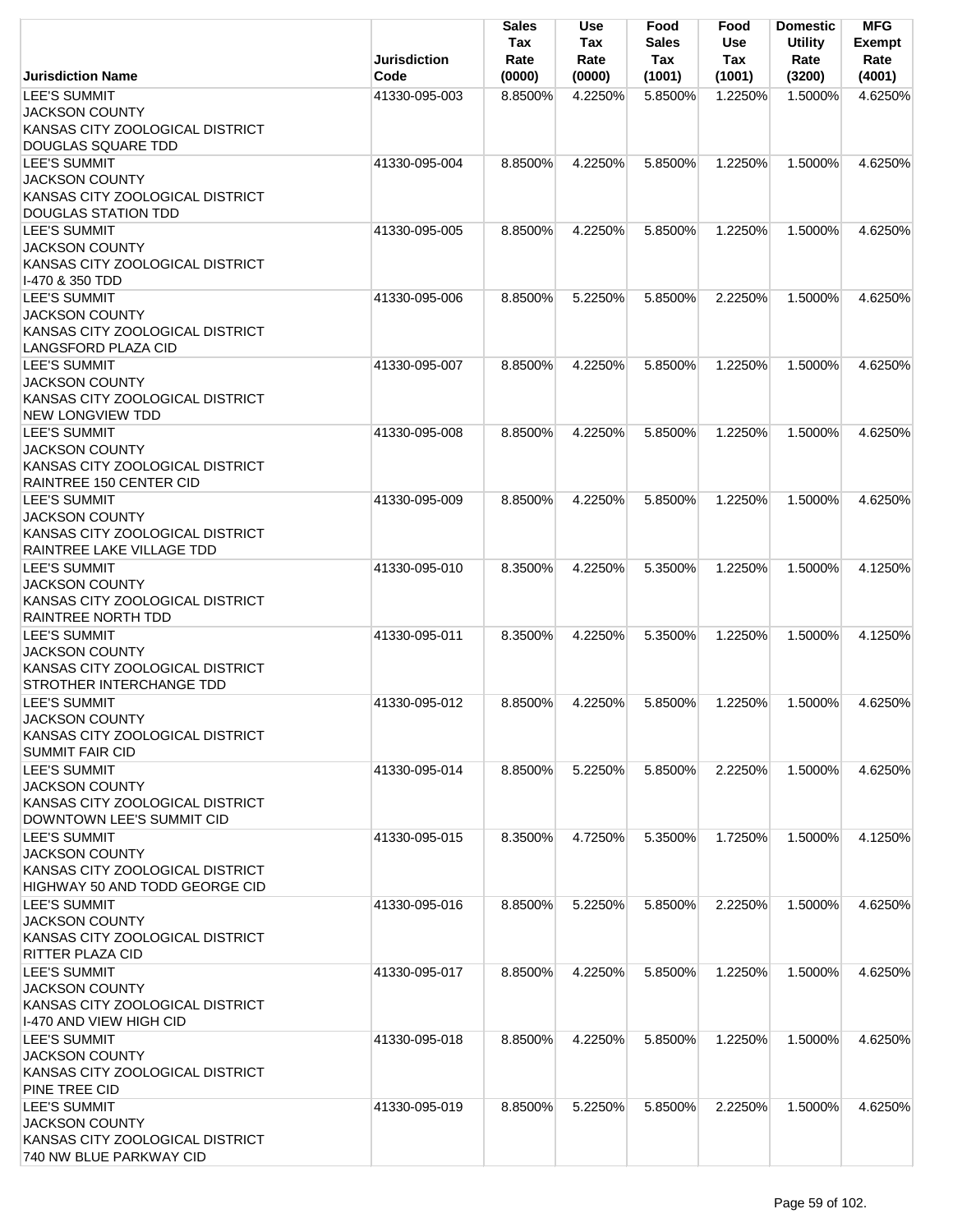| Jurisdiction Name                                 | <b>Jurisdiction</b><br>Code | <b>Sales</b><br>Tax<br>Rate | <b>Use</b><br>Tax<br>Rate | Food<br><b>Sales</b><br>Tax | Food<br>Use<br><b>Tax</b> | <b>Domestic</b><br><b>Utility</b><br>Rate<br>(3200) | <b>MFG</b><br><b>Exempt</b><br>Rate<br>(4001) |
|---------------------------------------------------|-----------------------------|-----------------------------|---------------------------|-----------------------------|---------------------------|-----------------------------------------------------|-----------------------------------------------|
| <b>LEETON</b>                                     | 41402-101-000               | (0000)<br>8.4750%           | (0000)<br>8.4750%         | (1001)<br>5.4750%           | (1001)<br>5.4750%         | 3.7500%                                             | 4.2500%                                       |
| <b>JOHNSON COUNTY</b>                             |                             |                             |                           |                             |                           |                                                     |                                               |
| <b>LENOX</b>                                      | 41492-065-000               | 6.4750%                     | 4.2250%                   | 3.4750%                     | 1.2250%                   | 1.0000%                                             | 2.2500%                                       |
| <b>DENT COUNTY</b>                                |                             |                             |                           |                             |                           |                                                     |                                               |
| <b>LENTNER</b>                                    | 41510-205-000               | 6.2250%                     | 5.7250%                   | 3.2250%                     | 2.7250%                   | 1.5000%                                             | 2.0000%                                       |
| <b>SHELBY COUNTY</b>                              |                             |                             |                           |                             |                           |                                                     |                                               |
| <b>SALT RIVER AMBULANCE DISTRICT</b>              |                             |                             |                           |                             |                           |                                                     |                                               |
| <b>LEONARD</b>                                    | 41546-205-000               | 6.2250%                     | 5.7250%                   | 3.2250%                     | 2.7250%                   | 1.5000%                                             | 2.0000%                                       |
| <b>SHELBY COUNTY</b>                              |                             |                             |                           |                             |                           |                                                     |                                               |
| <b>SALT RIVER AMBULANCE DISTRICT</b>              |                             |                             |                           |                             |                           |                                                     |                                               |
| <b>LEOPOLD</b>                                    | 41564-017-000               | 5.8500%                     | 5.8500%                   | 2.8500%                     | 2.8500%                   | 1.6250%                                             | 1.6250%                                       |
| <b>BOLLINGER COUNTY</b>                           |                             |                             |                           |                             |                           |                                                     |                                               |
| <b>LESLIE</b>                                     | 41690-071-000               | 6.9750%                     | 4.2250%                   | 3.9750%                     | 1.2250%                   | 0.0000%                                             | 2.7500%                                       |
| <b>FRANKLIN COUNTY</b>                            |                             |                             |                           |                             |                           |                                                     |                                               |
| <b>GERALD AREA AMBULANCE DISTRICT</b>             |                             |                             |                           |                             |                           |                                                     |                                               |
| <b>LESTERVILLE</b>                                | 41708-179-000               | 5.7250%                     | 4.2250%                   | 2.7250%                     | 1.2250%                   | 0.0000%                                             | 1.5000%                                       |
| <b>REYNOLDS COUNTY</b>                            |                             |                             |                           |                             |                           |                                                     |                                               |
| REYNOLDS COUNTY AMBULANCE DISTRICT                |                             |                             |                           |                             |                           |                                                     |                                               |
| <b>LEVASY</b>                                     | 41762-095-000               | 6.6000%                     | 4.2250%                   | 3.6000%                     | 1.2250%                   | $0.0000\%$                                          | 2.3750%                                       |
| <b>JACKSON COUNTY</b>                             |                             |                             |                           |                             |                           |                                                     |                                               |
| KANSAS CITY ZOOLOGICAL DISTRICT                   |                             |                             |                           |                             |                           |                                                     |                                               |
| LEWIS AND CLARK VILLAGE<br><b>BUCHANAN COUNTY</b> | 41834-021-000               | 5.8250%                     | 5.8250%                   | 2.8250%                     | 2.8250%                   | 0.0000%                                             | 1.6000%                                       |
| <b>LEWISTOWN</b>                                  | 41852-111-000               | 8.3500%                     | 6.8500%                   | 5.3500%                     | 3.8500%                   | 3.0000%                                             | 4.1250%                                       |
| <b>LEWIS COUNTY</b>                               |                             |                             |                           |                             |                           |                                                     |                                               |
| LEWIS COUNTY AMBULANCE DISTRICT                   |                             |                             |                           |                             |                           |                                                     |                                               |
| <b>LEXINGTON</b>                                  | 41870-107-000               | 8.3500%                     | 8.3500%                   | 5.3500%                     | 5.3500%                   | 1.5000%                                             | 4.1250%                                       |
| <b>LAFAYETTE COUNTY</b>                           |                             |                             |                           |                             |                           |                                                     |                                               |
| <b>LIBERAL</b>                                    | 41906-011-000               | 6.7250%                     | 4.2250%                   | 3.7250%                     | 1.2250%                   | 0.0000%                                             | 2.5000%                                       |
| <b>BARTON COUNTY</b>                              |                             |                             |                           |                             |                           |                                                     |                                               |
| BARTON COUNTY AMBULANCE DISTRICT                  |                             |                             |                           |                             |                           |                                                     |                                               |
| <b>LIBERTY</b>                                    | 42032-047-000               | 8.8500%                     | 8.7250%                   | 5.8500%                     | 5.7250%                   | 1.0000%                                             | 4.6250%                                       |
| <b>CLAY COUNTY</b>                                |                             |                             |                           |                             |                           |                                                     |                                               |
| KANSAS CITY ZOOLOGICAL DISTRICT                   |                             |                             |                           |                             |                           |                                                     |                                               |
| <b>LIBERTY</b>                                    | 42032-047-001               | 9.8500%                     | 9.7250%                   | 6.8500%                     | 6.7250%                   | 1.0000%                                             | 5.6250%                                       |
| <b>CLAY COUNTY</b>                                |                             |                             |                           |                             |                           |                                                     |                                               |
| KANSAS CITY ZOOLOGICAL DISTRICT                   |                             |                             |                           |                             |                           |                                                     |                                               |
| <b>BLUE JAY CROSSING CID</b>                      |                             |                             |                           |                             |                           |                                                     |                                               |
| <b>LIBERTY</b>                                    | 42032-047-002               | 9.8500%                     | 9.7250%                   | 6.8500%                     | 6.7250%                   | 1.0000%                                             | 5.6250%                                       |
| <b>CLAY COUNTY</b>                                |                             |                             |                           |                             |                           |                                                     |                                               |
| KANSAS CITY ZOOLOGICAL DISTRICT                   |                             |                             |                           |                             |                           |                                                     |                                               |
| <b>CROSSROADS SHOPPING CENTER CID</b>             | 42032-047-003               |                             |                           |                             | 6.7250%                   |                                                     | 5.6250%                                       |
| <b>LIBERTY</b><br><b>CLAY COUNTY</b>              |                             | 9.8500%                     | 9.7250%                   | 6.8500%                     |                           | 1.0000%                                             |                                               |
| KANSAS CITY ZOOLOGICAL DISTRICT                   |                             |                             |                           |                             |                           |                                                     |                                               |
| <b>LIBERTY CORNERS CID</b>                        |                             |                             |                           |                             |                           |                                                     |                                               |
| <b>LIBERTY</b>                                    | 42032-047-004               | 9.8500%                     | 9.7250%                   | 6.8500%                     | 6.7250%                   | 1.0000%                                             | 5.6250%                                       |
| <b>CLAY COUNTY</b>                                |                             |                             |                           |                             |                           |                                                     |                                               |
| KANSAS CITY ZOOLOGICAL DISTRICT                   |                             |                             |                           |                             |                           |                                                     |                                               |
| LIBERTY TRIANGLE CID                              |                             |                             |                           |                             |                           |                                                     |                                               |
| <b>LIBERTY</b>                                    | 42032-047-005               | 9.8500%                     | 9.7250%                   | 6.8500%                     | 6.7250%                   | 1.0000%                                             | 5.6250%                                       |
| <b>CLAY COUNTY</b>                                |                             |                             |                           |                             |                           |                                                     |                                               |
| KANSAS CITY ZOOLOGICAL DISTRICT                   |                             |                             |                           |                             |                           |                                                     |                                               |
| LIBERTY TRIANGLE SHOPPING CENTER CID              |                             |                             |                           |                             |                           |                                                     |                                               |
| <b>LIBERTY</b>                                    | 42032-047-006               | 9.8500%                     | 9.7250%                   | 6.8500%                     | 6.7250%                   | 1.0000%                                             | 5.6250%                                       |
| <b>CLAY COUNTY</b>                                |                             |                             |                           |                             |                           |                                                     |                                               |
| KANSAS CITY ZOOLOGICAL DISTRICT                   |                             |                             |                           |                             |                           |                                                     |                                               |
| ROGERS PLAZA CID                                  |                             |                             |                           |                             |                           |                                                     |                                               |
| <b>LIBERTY</b>                                    | 42032-047-007               | 9.8500%                     | 9.7250%                   | 6.8500%                     | 6.7250%                   | 1.0000%                                             | 5.6250%                                       |
| <b>CLAY COUNTY</b>                                |                             |                             |                           |                             |                           |                                                     |                                               |
| KANSAS CITY ZOOLOGICAL DISTRICT                   |                             |                             |                           |                             |                           |                                                     |                                               |
| 901 SOUTH 291 CID                                 |                             |                             |                           |                             |                           |                                                     |                                               |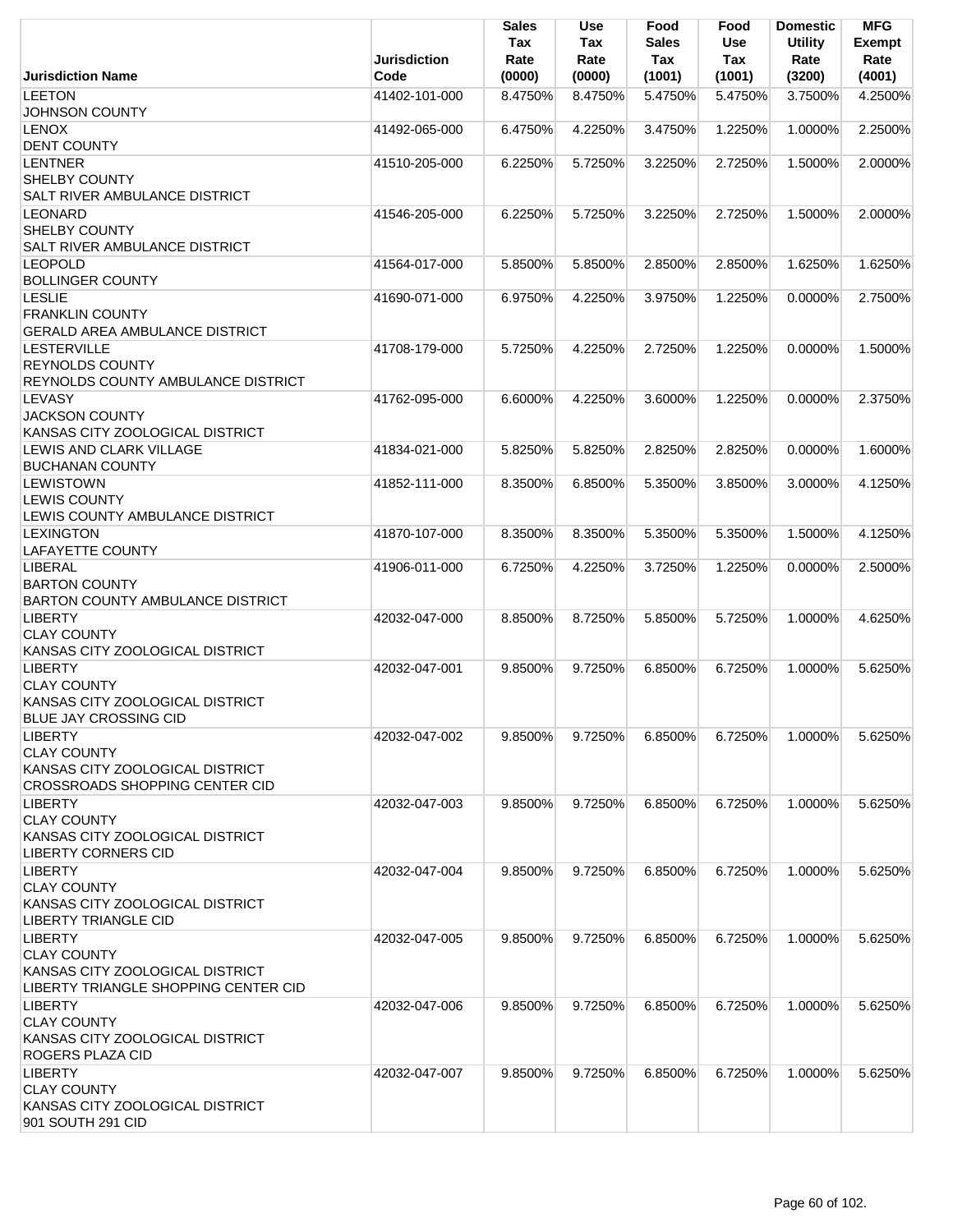|                                                                                                                                                                             | <b>Jurisdiction</b> | Sales<br>Tax<br>Rate | Use<br>Tax<br>Rate | Food<br><b>Sales</b><br>Tax | Food<br><b>Use</b><br>Tax | <b>Domestic</b><br><b>Utility</b><br>Rate | <b>MFG</b><br><b>Exempt</b><br>Rate |
|-----------------------------------------------------------------------------------------------------------------------------------------------------------------------------|---------------------|----------------------|--------------------|-----------------------------|---------------------------|-------------------------------------------|-------------------------------------|
| <b>Jurisdiction Name</b>                                                                                                                                                    | Code                | (0000)               | (0000)             | (1001)                      | (1001)                    | (3200)                                    | (4001)                              |
| <b>LIBERTY</b><br><b>CLAY COUNTY</b><br>KANSAS CITY ZOOLOGICAL DISTRICT<br>LIBERTY COMMONS CID (LIBERTY)                                                                    | 42032-047-008       | 9.8500%              | 9.7250%            | 6.8500%                     | 6.7250%                   | 1.0000%                                   | 5.6250%                             |
| <b>LIBERTY</b><br><b>CLAY COUNTY</b><br>KANSAS CITY ZOOLOGICAL DISTRICT<br>LIBERTY COMMONS CID (LIBERTY)<br>LIBERTY COMMONS TDD (LIBERTY)                                   | 42032-047-009       | 10.8500%             | 9.7250%            | 7.8500%                     | 6.7250%                   | 1.0000%                                   | 6.6250%                             |
| <b>LIBERTY</b><br><b>CLAY COUNTY</b><br>KANSAS CITY ZOOLOGICAL DISTRICT<br>HISTORIC DOWNTOWN LIBERTY COMMERCIAL CID                                                         | 42032-047-010       | 9.8500%              | 9.7250%            | 6.8500%                     | 6.7250%                   | 1.0000%                                   | 5.6250%                             |
| <b>LIBERTY</b><br><b>CLAY COUNTY</b><br>KANSAS CITY ZOOLOGICAL DISTRICT<br><b>NORTH HAVEN CENTER CID</b>                                                                    | 42032-047-011       | 9.8500%              | 9.7250%            | 6.8500%                     | 6.7250%                   | 1.0000%                                   | 5.6250%                             |
| <b>LICKING</b><br><b>TEXAS COUNTY</b>                                                                                                                                       | 42464-215-000       | 8.1000%              | 8.1000%            | 5.1000%                     | 5.1000%                   | 3.8750%                                   | 3.8750%                             |
| <b>LIGUORI</b><br>JEFFERSON COUNTY<br>ROCK TOWNSHIP AMBULANCE DISTRICT<br><b>ANTONIA FIRE PROTECTION DISTRICT</b><br>JEFFERSON COUNTY EMERGENCY SERVICES<br><b>DISTRICT</b> | 42518-099-000       | 7.1000%              | 4.2250%            | 4.1000%                     | 1.2250%                   | 1.5000%                                   | 2.8750%                             |
| <b>LILBOURN</b><br><b>NEW MADRID COUNTY</b><br>NEW MADRID COUNTY AMBULANCE DISTRICT                                                                                         | 42536-143-000       | 7.2250%              | 6.7250%            | 4.2250%                     | 3.7250%                   | 2.5000%                                   | 3.0000%                             |
| <b>LINCOLN</b><br><b>BENTON COUNTY</b><br>WARSAW-LINCOLN AMBULANCE DISTRICT                                                                                                 | 42608-015-000       | 8.2250%              | 7.7250%            | 5.2250%                     | 4.7250%                   | 3.0000%                                   | 4.0000%                             |
| LINN<br><b>OSAGE COUNTY</b><br><b>OSAGE AMBULANCE DISTRICT</b>                                                                                                              | 43238-151-000       | 7.4750%              | 6.9750%            | 4.4750%                     | 3.9750%                   | 2.2500%                                   | 3.2500%                             |
| <b>LINN CREEK</b><br><b>CAMDEN COUNTY</b>                                                                                                                                   | 43274-029-000       | 8.7250%              | 8.7250%            | 5.7250%                     | 5.7250%                   | 1.5000% 4.5000%                           |                                     |
| <b>LINNEUS</b><br><b>LINN COUNTY</b><br>LINN COUNTY AMBULANCE DISTRICT                                                                                                      | 43292-115-000       | 6.2250%              | 5.7250%            | 3.2250%                     | 2.7250%                   | 1.5000%                                   | 2.0000%                             |
| <b>LITHIUM</b><br>PERRY COUNTY                                                                                                                                              | 43346-157-000       | 6.1000%              | 6.1000%            | 3.1000%                     | 3.1000%                   | 1.3750%                                   | 1.8750%                             |
| <b>LIVONIA</b><br>PUTNAM COUNTY                                                                                                                                             | 43454-171-000       | 6.2250%              | 6.2250%            | 3.2250%                     | 3.2250%                   | 2.0000%                                   | 2.0000%                             |
| <b>LOCH LLOYD VILLAGE</b><br><b>CASS COUNTY</b>                                                                                                                             | 43468-037-000       | 6.2250%              | 6.2250%            | 3.2250%                     | 3.2250%                   | 1.5000%                                   | 2.0000%                             |
| <b>LOCK SPRINGS</b><br><b>DAVIESS COUNTY</b><br>DAVIESS/DEKALB REGIONAL JAIL DISTRICT                                                                                       | 43472-061-000       | 6.2250%              | 5.7250%            | 3.2250%                     | 2.7250%                   | 0.0000%                                   | 2.0000%                             |
| <b>LOCKWOOD</b><br><b>DADE COUNTY</b><br>DADE COUNTY AMBULANCE DISTRICT                                                                                                     | 43490-057-000       | 7.9750%              | 7.4750%            | 4.9750%                     | 4.4750%                   | 3.2500%                                   | 3.7500%                             |
| <b>LODI</b><br><b>WAYNE COUNTY</b>                                                                                                                                          | 43562-223-000       | 5.7250%              | 5.7250%            | 2.7250%                     | 2.7250%                   | 1.5000%                                   | 1.5000%                             |
| <b>LOHMAN</b><br><b>COLE COUNTY</b>                                                                                                                                         | 43652-051-000       | 6.7250%              | 5.7250%            | 3.7250%                     | 2.7250%                   | 0.0000%                                   | 2.5000%                             |
| <b>LOMA LINDA</b><br><b>NEWTON COUNTY</b>                                                                                                                                   | 43672-145-000       | 6.3500%              | 4.2250%            | 3.3500%                     | 1.2250%                   | 1.1250%                                   | 2.1250%                             |
| <b>LONEDELL</b><br><b>FRANKLIN COUNTY</b><br><b>ST CLAIR AMBULANCE DISTRICT</b><br>ST CLAIR FIRE PROTECTION DISTRICT                                                        | 43688-071-000       | 7.4750%              | 4.2250%            | 4.4750%                     | 1.2250%                   | 0.0000%                                   | 3.2500%                             |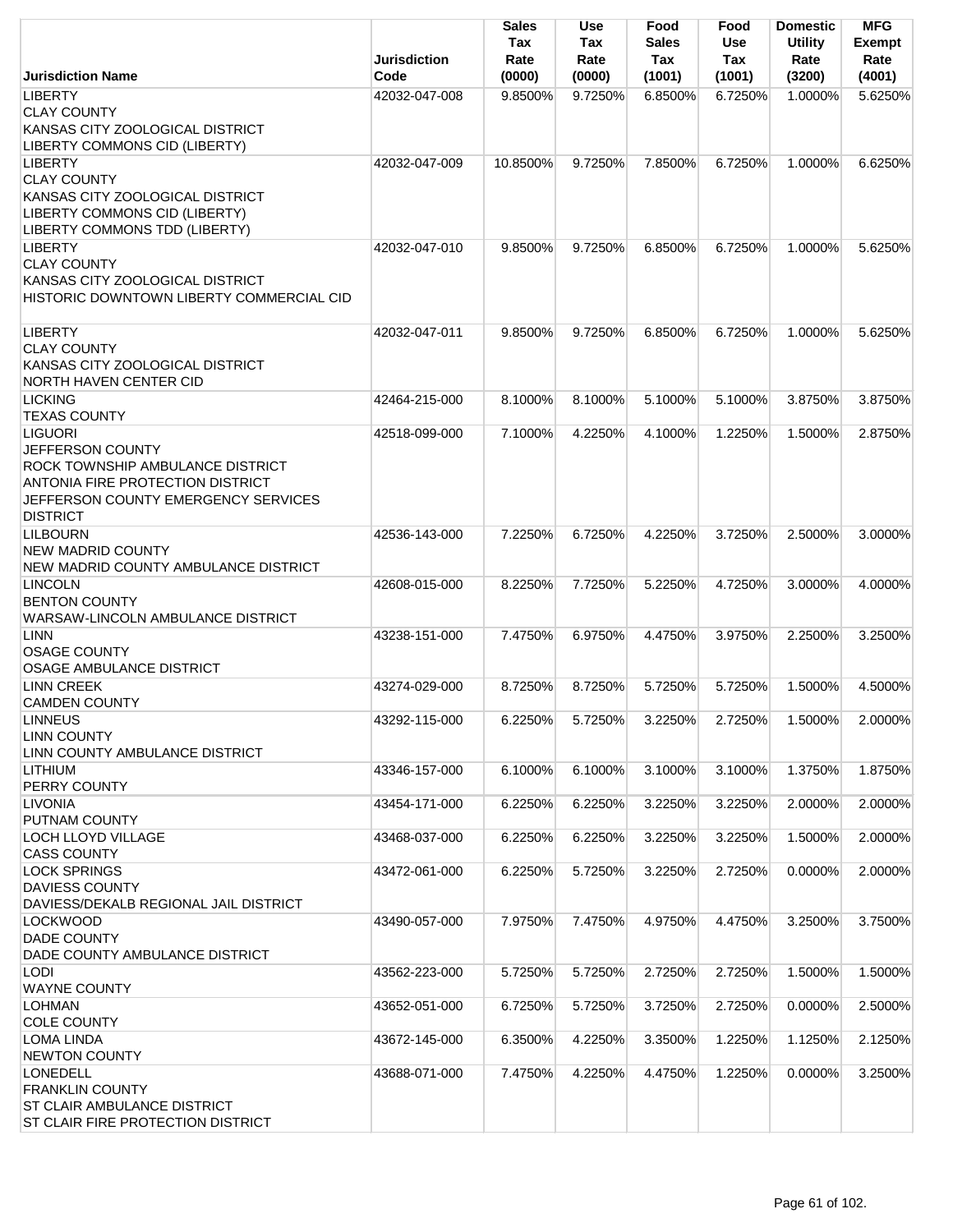|                                                 | <b>Jurisdiction</b> | <b>Sales</b><br>Tax<br>Rate | Use<br>Tax<br>Rate | Food<br><b>Sales</b><br>Tax | Food<br><b>Use</b><br>Tax | <b>Domestic</b><br><b>Utility</b><br>Rate | <b>MFG</b><br><b>Exempt</b><br>Rate |
|-------------------------------------------------|---------------------|-----------------------------|--------------------|-----------------------------|---------------------------|-------------------------------------------|-------------------------------------|
| <b>Jurisdiction Name</b>                        | Code                | (0000)                      | (0000)             | (1001)                      | (1001)                    | (3200)                                    | (4001)                              |
| <b>LONE JACK</b><br><b>JACKSON COUNTY</b>       | 43760-095-000       | 8.1000%                     | 4.2250%            | 5.1000%                     | 1.2250%                   | 1.0000%                                   | 3.8750%                             |
| KANSAS CITY ZOOLOGICAL DISTRICT                 |                     |                             |                    |                             |                           |                                           |                                     |
| <b>LONG LANE</b>                                | 43868-059-000       | 6.2250%                     | 4.2250%            | 3.2250%                     | 1.2250%                   | 2.0000%                                   | 2.0000%                             |
| <b>DALLAS COUNTY</b>                            |                     |                             |                    |                             |                           |                                           |                                     |
| LONGRUN<br><b>OZARK COUNTY</b>                  | 43904-153-000       | 6.7250%                     | 4.2250%            | 3.7250%                     | 1.2250%                   | 1.0000%                                   | 2.5000%                             |
| OZARK COUNTY AMBULANCE DISTRICT                 |                     |                             |                    |                             |                           |                                           |                                     |
| <b>LONGTOWN</b><br>PERRY COUNTY                 | 43940-157-000       | 6.1000%                     | 6.1000%            | 3.1000%                     | 3.1000%                   | 1.3750%                                   | 1.8750%                             |
| <b>LOOSE CREEK</b>                              | 44048-151-000       | 6.4750%                     | 5.9750%            | 3.4750%                     | 2.9750%                   | 1.2500%                                   | 2.2500%                             |
| <b>OSAGE COUNTY</b><br>OSAGE AMBULANCE DISTRICT |                     |                             |                    |                             |                           |                                           |                                     |
| <b>LOUISBURG</b>                                | 44156-059-000       | 6.2250%                     | 4.2250%            | 3.2250%                     | 1.2250%                   | 2.0000%                                   | 2.0000%                             |
| <b>DALLAS COUNTY</b>                            |                     |                             |                    |                             |                           |                                           |                                     |
| LOUISIANA<br><b>PIKE COUNTY</b>                 | 44174-163-000       | 8.4750%                     | 6.4750%            | 5.4750%                     | 3.4750%                   | 2.5000%                                   | 4.2500%                             |
| <b>LOWNDES</b>                                  | 44264-223-000       | 5.7250%                     | 5.7250%            | 2.7250%                     | 2.7250%                   | 1.5000%                                   | 1.5000%                             |
| <b>WAYNE COUNTY</b>                             |                     |                             |                    |                             |                           |                                           |                                     |
| <b>LOWRY CITY</b>                               | 44282-185-000       | 6.9750%                     | 6.4750%            | 3.9750%                     | 3.4750%                   | 2.0000%                                   | 2.7500%                             |
| <b>ST CLAIR COUNTY</b>                          |                     |                             |                    |                             |                           |                                           |                                     |
| <b>LUCERNE</b>                                  | 44372-171-000       | 6.2250%                     | 6.2250%            | 3.2250%                     | 3.2250%                   | 2.0000%                                   | 2.0000%                             |
| PUTNAM COUNTY                                   |                     |                             |                    |                             |                           |                                           |                                     |
| <b>LUDLOW</b>                                   | 44390-117-000       | 5.4750%                     | 5.4750%            | 2.4750%                     | 2.4750%                   | 0.0000%                                   | 1.2500%                             |
| <b>LIVINGSTON COUNTY</b><br><b>LUEBBERING</b>   | 44426-071-000       | 7.4750%                     | 4.2250%            | 4.4750%                     | 1.2250%                   | 0.0000%                                   | 3.2500%                             |
| <b>FRANKLIN COUNTY</b>                          |                     |                             |                    |                             |                           |                                           |                                     |
| <b>ST CLAIR AMBULANCE DISTRICT</b>              |                     |                             |                    |                             |                           |                                           |                                     |
| <b>ST CLAIR FIRE PROTECTION DISTRICT</b>        |                     |                             |                    |                             |                           |                                           |                                     |
| <b>LUPUS</b>                                    | 44498-135-000       | 6.4750%                     | 5.2250%            | 3.4750%                     | 2.2250%                   | 1.0000%                                   | 2.2500%                             |
| <b>MONITEAU COUNTY</b>                          |                     |                             |                    |                             |                           |                                           |                                     |
| <b>MID-MO AMBULANCE DISTRICT</b>                |                     |                             |                    |                             |                           |                                           |                                     |
| MONITEAU COUNTY EMERGENCY SERVICES              |                     |                             |                    |                             |                           |                                           |                                     |
| <b>DISTRICT</b>                                 |                     |                             |                    |                             |                           |                                           |                                     |
| LURAY                                           | 44516-045-000       | 6.7250%                     | 4.2250%            | 3.7250%                     | 1.2250%                   | 0.0000%                                   | 2.5000%                             |
| <b>CLARK COUNTY</b>                             |                     |                             |                    |                             |                           |                                           |                                     |
| <b>CLARK COUNTY AMBULANCE DISTRICT</b>          |                     |                             |                    |                             |                           | $0.0000\%$                                |                                     |
| <b>LYNCHBURG</b><br><b>LACLEDE COUNTY</b>       | 44678-105-000       | 5.4130%                     | 4.2250%            | 2.4130%                     | 1.2250%                   |                                           | 1.1880%                             |
| <b>MCBAINE</b>                                  | 44768-019-000       | 5.9750%                     | 4.2250%            | 2.9750%                     | 1.2250%                   | 1.5000%                                   | 1.7500%                             |
| <b>BOONE COUNTY</b>                             |                     |                             |                    |                             |                           |                                           |                                     |
| <b>MCBRIDE</b>                                  | 44786-157-000       | 6.1000%                     | 6.1000%            | 3.1000%                     | 3.1000%                   | 1.3750%                                   | 1.8750%                             |
| PERRY COUNTY                                    |                     |                             |                    |                             |                           |                                           |                                     |
| <b>MCCLURG</b>                                  | 44822-213-000       | 6.1000%                     | 4.2250%            | 3.1000%                     | 1.2250%                   | 0.0000%                                   | 1.8750%                             |
| <b>TANEY COUNTY</b>                             |                     |                             |                    |                             |                           |                                           |                                     |
| <b>TANEY COUNTY AMBULANCE DISTRICT</b>          |                     |                             |                    |                             |                           |                                           |                                     |
| <b>MCCORD BEND VILLAGE</b>                      | 44829-209-000       | 5.9750%                     | 5.9750%            | 2.9750%                     | 2.9750%                   | 1.0000%                                   | 1.7500%                             |
| <b>STONE COUNTY</b>                             |                     |                             |                    |                             |                           |                                           |                                     |
| <b>MCFALL</b>                                   | 45020-075-000       | 5.2250%                     | 5.2250%            | 2.2250%                     | 2.2250%                   | 0.5000%                                   | 1.0000%                             |
| <b>GENTRY COUNTY</b>                            |                     |                             |                    |                             |                           |                                           |                                     |
| <b>MCGEE</b><br><b>WAYNE COUNTY</b>             | 45038-223-000       | 5.7250%                     | 5.7250%            | 2.7250%                     | 2.7250%                   | 1.5000%                                   | 1.5000%                             |
| <b>MCGIRK</b>                                   | 45056-135-000       | 6.4750%                     | 5.2250%            | 3.4750%                     | 2.2250%                   | 1.0000%                                   | 2.2500%                             |
| MONITEAU COUNTY                                 |                     |                             |                    |                             |                           |                                           |                                     |
| MID-MO AMBULANCE DISTRICT                       |                     |                             |                    |                             |                           |                                           |                                     |
| MONITEAU COUNTY EMERGENCY SERVICES              |                     |                             |                    |                             |                           |                                           |                                     |
| <b>DISTRICT</b>                                 |                     |                             |                    |                             |                           |                                           |                                     |
| <b>MCKITTRICK</b>                               | 45200-139-000       | 6.9750%                     | 4.2250%            | 3.9750%                     | 1.2250%                   | 2.2500%                                   | 2.7500%                             |
| <b>MONTGOMERY COUNTY</b>                        |                     |                             |                    |                             |                           |                                           |                                     |
| HERMANN AREA AMBULANCE DISTRICT                 |                     |                             |                    |                             |                           |                                           |                                     |
| <b>MACOMB</b><br><b>WRIGHT COUNTY</b>           | 45308-229-000       | 6.1000%                     | 4.2250%            | 3.1000%                     | 1.2250%                   | 0.3750%                                   | 1.8750%                             |
|                                                 |                     |                             |                    |                             |                           |                                           |                                     |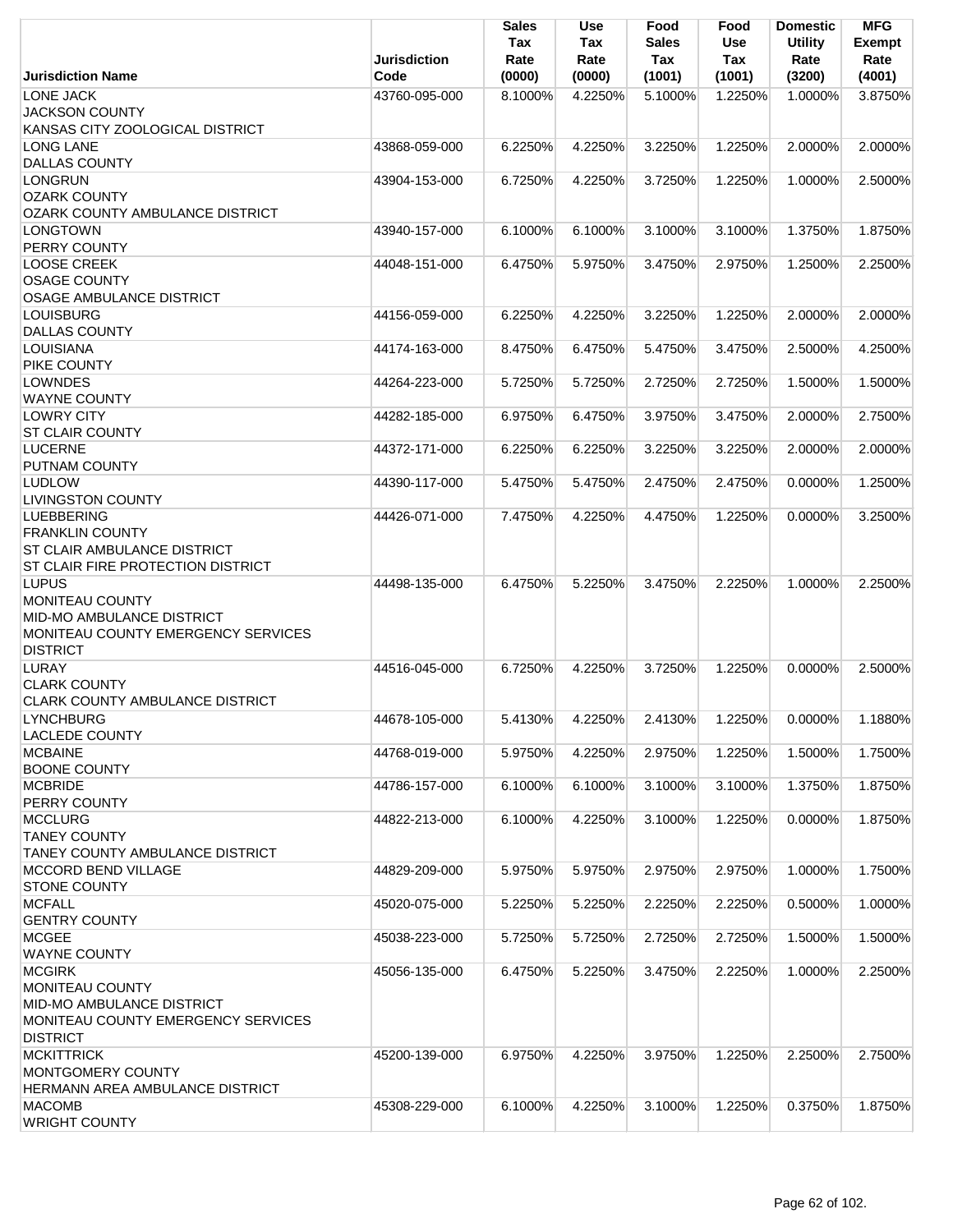|                                                                                 | <b>Jurisdiction</b> | <b>Sales</b><br>Tax<br>Rate | <b>Use</b><br>Tax<br>Rate | Food<br><b>Sales</b><br>Tax | Food<br><b>Use</b><br>Tax | <b>Domestic</b><br><b>Utility</b><br>Rate | <b>MFG</b><br><b>Exempt</b><br>Rate |
|---------------------------------------------------------------------------------|---------------------|-----------------------------|---------------------------|-----------------------------|---------------------------|-------------------------------------------|-------------------------------------|
| <b>Jurisdiction Name</b>                                                        | Code                | (0000)                      | (0000)                    | (1001)                      | (1001)                    | (3200)                                    | (4001)                              |
| <b>MACON</b><br><b>MACON COUNTY</b><br>MACON COUNTY EMERGENCY SERVICES DISTRICT | 45326-121-000       | 8.6000%                     | 5.9750%                   | 5.6000%                     | 2.9750%                   | 0.0000%                                   | 4.3750%                             |
| <b>MADISON</b><br>MONROE COUNTY                                                 | 45470-137-000       | 6.7250%                     | 5.7250%                   | 3.7250%                     | 2.7250%                   | 1.0000%                                   | 2.5000%                             |
| <b>MAITLAND</b><br><b>HOLT COUNTY</b>                                           | 45596-087-000       | 7.7250%                     | 6.7250%                   | 4.7250%                     | 3.7250%                   | 1.0000%                                   | 3.5000%                             |
| <b>MALDEN</b><br><b>DUNKLIN COUNTY</b>                                          | 45614-069-000       | 7.9750%                     | 5.7250%                   | 4.9750%                     | 2.7250%                   | 1.7500%                                   | 3.7500%                             |
| <b>MALTA BEND</b><br><b>SALINE COUNTY</b>                                       | 45632-195-000       | 7.2250%                     | 6.2250%                   | 4.2250%                     | 3.2250%                   | 0.0000%                                   | 3.0000%                             |
| <b>MANCHESTER</b><br><b>ST LOUIS COUNTY</b>                                     | 45668-189-000       | 8.8630%                     | 4.2250%                   | 5.4750%                     | 1.2250%                   | 0.0000%                                   | 4.6380%                             |
| <b>MANCHESTER</b><br><b>ST LOUIS COUNTY</b><br>MANCHESTER HIGHLANDS TDD         | 45668-189-001       | 9.8630%                     | 4.2250%                   | 6.4750%                     | 1.2250%                   | 0.0000%                                   | 5.6380%                             |
| <b>MANCHESTER</b><br><b>ST LOUIS COUNTY</b><br>SOUTH MANCHESTER TDD             | 45668-189-002       | 9.6130%                     | 4.2250%                   | 6.2250%                     | 1.2250%                   | 0.0000%                                   | 5.3880%                             |
| <b>MANCHESTER</b><br><b>ST LOUIS COUNTY</b>                                     | 45668-189-003       | 9.8630%                     | 4.2250%                   | 6.4750%                     | 1.2250%                   | 0.0000%                                   | 5.6380%                             |
| LAFAYETTE CENTER CID<br>MANCHESTER (X1)<br><b>ST LOUIS COUNTY</b>               | 45669-189-000       | 8.8630%                     | 4.2250%                   | 5.4750%                     | 1.2250%                   | 0.0000%                                   | 4.6380%                             |
| MANCHESTER (X2)<br><b>ST LOUIS COUNTY</b>                                       | 45670-189-000       | 8.8630%                     | 4.2250%                   | 5.4750%                     | 1.2250%                   | 0.0000%                                   | 4.6380%                             |
| MANCHESTER (X3)<br><b>ST LOUIS COUNTY</b>                                       | 45671-189-000       | 8.8630%                     | 4.2250%                   | 5.4750%                     | 1.2250%                   | 0.0000%                                   | 4.6380%                             |
| MANCHESTER (X4)<br><b>ST LOUIS COUNTY</b>                                       | 45672-189-000       | 8.8630%                     | 4.2250%                   | 5.4750%                     | 1.2250%                   | 0.0000%                                   | 4.6380%                             |
| <b>MANCHESTER (T1)</b><br><b>ST LOUIS COUNTY</b>                                | 45673-189-000       | 8.8630%                     | 4.2250%                   | 5.4750%                     | 1.2250%                   | 0.0000%                                   | 4.6380%                             |
| <b>MANCHESTER (T1)</b><br><b>ST LOUIS COUNTY</b><br>MANCHESTER HIGHLANDS TDD    | 45673-189-001       | 9.8630%                     | 4.2250%                   | 6.4750%                     | 1.2250%                   | 0.0000%                                   | 5.6380%                             |
| <b>MANES</b><br><b>WRIGHT COUNTY</b>                                            | 45704-229-000       | 6.1000%                     | 4.2250%                   | 3.1000%                     | 1.2250%                   | 0.3750%                                   | 1.8750%                             |
| <b>MANSFIELD</b><br><b>WRIGHT COUNTY</b>                                        | 45740-229-000       | 7.4750%                     | 4.2250%                   | 4.4750%                     | 1.2250%                   | 0.3750%                                   | 3.2500%                             |
| <b>MAPAVILLE</b><br>JEFFERSON COUNTY                                            | 45776-099-000       | 6.8500%                     | 4.2250%                   | 3.8500%                     | 1.2250%                   | 1.5000%                                   | 2.6250%                             |
| <b>MAPLEWOOD</b><br><b>ST LOUIS COUNTY</b>                                      | 45830-189-000       | 9.1130%                     | 5.7250%                   | 5.7250%                     | 2.7250%                   | 0.0000%                                   | 4.8880%                             |
| <b>MAPLEWOOD</b><br><b>ST LOUIS COUNTY</b><br>HANLEY ROAD CORRIDOR TDD          | 45830-189-001       | 10.1130%                    | 5.7250%                   | 6.7250%                     | 2.7250%                   | $0.0000\%$                                | 5.8880%                             |
| MAPLEWOOD (T1)<br><b>ST LOUIS COUNTY</b>                                        | 45831-189-000       | 9.1130%                     | 5.7250%                   | 5.7250%                     | 2.7250%                   | 0.0000%                                   | 4.8880%                             |
| MAPLEWOOD (T2)<br><b>ST LOUIS COUNTY</b>                                        | 45832-189-000       | 9.1130%                     | 5.7250%                   | 5.7250%                     | 2.7250%                   | 0.0000%                                   | 4.8880%                             |
| MAPLEWOOD (T2)<br><b>ST LOUIS COUNTY</b><br>HANLEY ROAD CORRIDOR TDD            | 45832-189-001       | 10.1130%                    | 5.7250%                   | 6.7250%                     | 2.7250%                   | 0.0000%                                   | 5.8880%                             |
| MAPLEWOOD (T3)<br><b>ST LOUIS COUNTY</b><br>DEER CREEK CENTER CID               | 45833-189-000       | 10.1130%                    | 6.7250%                   | 6.7250%                     | 3.7250%                   | 0.0000%                                   | 5.8880%                             |
| <b>MARBLE HILL</b><br><b>BOLLINGER COUNTY</b>                                   | 45848-017-000       | 7.8500%                     | 5.8500%                   | 4.8500%                     | 2.8500%                   | 3.1250%                                   | 3.6250%                             |
| <b>MARCELINE</b><br><b>CHARITON COUNTY</b>                                      | 45866-041-000       | 7.9750%                     | 5.9750%                   | 4.9750%                     | 2.9750%                   | 1.0000%                                   | 3.7500%                             |
| <b>MARCELINE</b><br><b>LINN COUNTY</b>                                          | 45866-115-000       | 8.2250%                     | 5.7250%                   | 5.2250%                     | 2.7250%                   | 2.5000%                                   | 4.0000%                             |
| LINN COUNTY AMBULANCE DISTRICT                                                  |                     |                             |                           |                             |                           |                                           |                                     |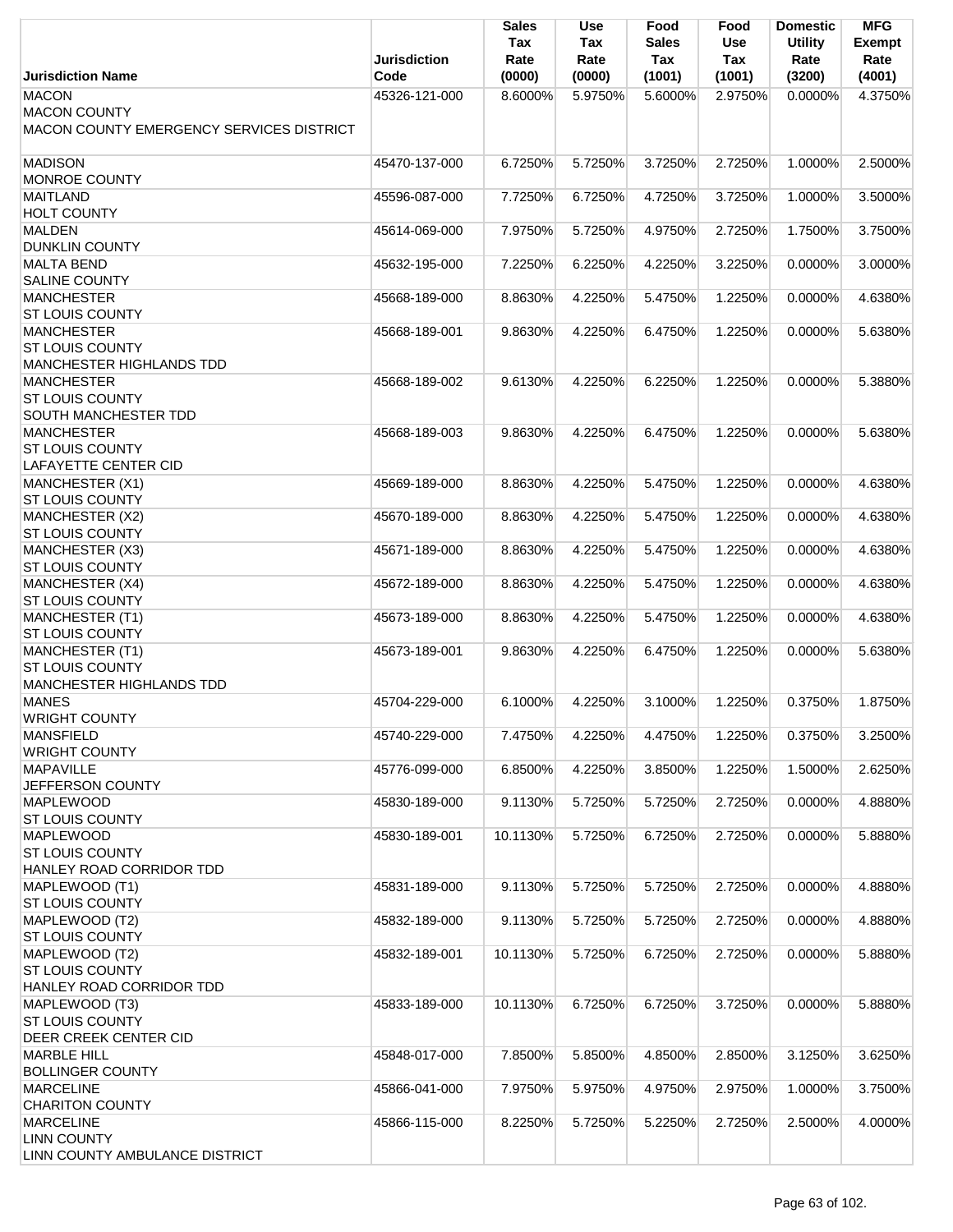|                                                 | <b>Jurisdiction</b> | <b>Sales</b><br>Tax<br>Rate | <b>Use</b><br>Tax<br>Rate | Food<br><b>Sales</b><br>Tax | Food<br>Use<br><b>Tax</b> | <b>Domestic</b><br><b>Utility</b><br>Rate | <b>MFG</b><br><b>Exempt</b><br>Rate |
|-------------------------------------------------|---------------------|-----------------------------|---------------------------|-----------------------------|---------------------------|-------------------------------------------|-------------------------------------|
| <b>Jurisdiction Name</b>                        | Code                | (0000)                      | (0000)                    | (1001)                      | (1001)                    | (3200)                                    | (4001)                              |
| <b>MARION</b><br><b>COLE COUNTY</b>             | 45956-051-000       | 5.7250%                     | 5.7250%                   | 2.7250%                     | 2.7250%                   | 0.0000%                                   | 1.5000%                             |
| <b>MARIONVILLE</b>                              | 46172-109-000       | 8.3500%                     | 5.8500%                   | 5.3500%                     | 2.8500%                   | 0.0000%                                   | 4.1250%                             |
| <b>LAWRENCE COUNTY</b>                          |                     |                             |                           |                             |                           |                                           |                                     |
| MARLBOROUGH                                     | 46208-189-000       | 8.8630%                     | 4.2250%                   | 5.4750%                     | 1.2250%                   | 0.0000%                                   | 4.6380%                             |
| <b>ST LOUIS COUNTY</b>                          |                     |                             |                           |                             |                           |                                           |                                     |
| MARLBOROUGH                                     | 46208-189-001       | 9.8630%                     | 5.2250%                   | 6.4750%                     | 2.2250%                   | 0.0000%                                   | 5.6380%                             |
| <b>ST LOUIS COUNTY</b>                          |                     |                             |                           |                             |                           |                                           |                                     |
| <b>GRANT CENTER CID</b>                         |                     |                             |                           |                             |                           |                                           |                                     |
| MARLBOROUGH                                     | 46208-189-002       | 9.8630%                     | 5.2250%                   | 6.4750%                     | 2.2250%                   | 0.0000%                                   | 5.6380%                             |
| <b>ST LOUIS COUNTY</b>                          |                     |                             |                           |                             |                           |                                           |                                     |
| WATSON-LACLEDE STATION ROAD CID                 |                     |                             |                           |                             |                           |                                           |                                     |
| <b>MARQUAND</b><br><b>MADISON COUNTY</b>        | 46244-123-000       | 8.2250%                     | 4.2250%                   | 5.2250%                     | 1.2250%                   | 3.5000%                                   | 4.0000%                             |
| <b>MARSHALL</b>                                 | 46316-195-000       | 8.2250%                     | 8.2250%                   | 5.2250%                     | 5.2250%                   | 0.0000%                                   | 4.0000%                             |
| <b>SALINE COUNTY</b>                            |                     |                             |                           |                             |                           |                                           |                                     |
| <b>MARSHFIELD</b>                               | 46388-225-000       | 8.3080%                     | 4.2250%                   | 5.3080%                     | 1.2250%                   | 3.0830%                                   | 4.0830%                             |
| <b>WEBSTER COUNTY</b>                           |                     |                             |                           |                             |                           |                                           |                                     |
| <b>MARSTON</b>                                  | 46406-143-000       | 9.2250%                     | 8.7250%                   | 6.2250%                     | 5.7250%                   | 4.0000%                                   | 5.0000%                             |
| <b>NEW MADRID COUNTY</b>                        |                     |                             |                           |                             |                           |                                           |                                     |
| NEW MADRID COUNTY AMBULANCE DISTRICT            |                     |                             |                           |                             |                           |                                           |                                     |
| <b>MARTHASVILLE</b>                             | 46424-219-000       | 8.2250%                     | 7.7250%                   | 5.2250%                     | 4.7250%                   | 0.0000%                                   | 4.0000%                             |
| <b>WARREN COUNTY</b>                            |                     |                             |                           |                             |                           |                                           |                                     |
| WARREN COUNTY EMERGENCY SERVICES DISTRICT       |                     |                             |                           |                             |                           |                                           |                                     |
| <b>MARTINSBURG</b>                              | 46460-007-000       | 8.3500%                     | 4.2250%                   | 5.3500%                     | 1.2250%                   | 1.5000%                                   | 4.1250%                             |
| <b>AUDRAIN COUNTY</b>                           |                     |                             |                           |                             |                           |                                           |                                     |
| <b>AUDRAIN AMBULANCE DISTRICT</b>               |                     |                             |                           |                             |                           |                                           |                                     |
| <b>MARTINSVILLE</b>                             | 46496-081-000       | 5.4750%                     | 5.4750%                   | 2.4750%                     | 2.4750%                   | $0.0000\%$                                | 1.2500%                             |
| <b>HARRISON COUNTY</b>                          |                     |                             |                           |                             |                           |                                           |                                     |
| <b>MARYLAND HEIGHTS</b>                         | 46586-189-000       | 8.1130%                     | 4.2250%                   | 4.7250%                     | 1.2250%                   | 0.0000%                                   | 3.8880%                             |
| <b>ST LOUIS COUNTY</b>                          |                     |                             |                           |                             |                           |                                           |                                     |
| <b>MARYLAND HEIGHTS</b>                         | 46586-189-002       | 10.1130%                    | 5.2250%                   | 6.7250%                     | 2.2250%                   | 0.0000%                                   | 5.8880%                             |
| <b>ST LOUIS COUNTY</b>                          |                     |                             |                           |                             |                           |                                           |                                     |
| OLD DORSETT ROAD CID                            |                     |                             |                           |                             |                           |                                           |                                     |
| OLD DORSETT ROAD TDD                            |                     |                             |                           |                             |                           |                                           |                                     |
| MARYLAND HEIGHTS (X1)                           | 46587-189-000       | 8.1130%                     | 4.2250%                   | 4.7250%                     | 1.2250%                   | 0.0000%                                   | 3.8880%                             |
| <b>ST LOUIS COUNTY</b>                          |                     |                             |                           |                             |                           |                                           |                                     |
| MARYLAND HEIGHTS (X2)                           | 46588-189-000       | 8.1130%                     | 4.2250%                   | 4.7250%                     | 1.2250%                   | 0.0000%                                   | 3.8880%                             |
| <b>ST LOUIS COUNTY</b>                          |                     |                             |                           |                             |                           |                                           |                                     |
| MARYLAND HEIGHTS (X3)<br><b>ST LOUIS COUNTY</b> | 46590-189-000       | 8.1130%                     | 4.2250%                   | 4.7250%                     | 1.2250%                   | 0.0000%                                   | 3.8880%                             |
| MARYLAND HEIGHTS (T2)                           | 46591-189-000       |                             |                           |                             | 1.2250%                   | 0.0000%                                   | 3.8880%                             |
| <b>ST LOUIS COUNTY</b>                          |                     | 8.1130%                     | 4.2250%                   | 4.7250%                     |                           |                                           |                                     |
| MARYLAND HEIGHTS (T4)                           | 46593-189-001       | 10.1130%                    | 5.2250%                   | 6.7250%                     | 2.2250%                   | 0.0000%                                   | 5.8880%                             |
| <b>ST LOUIS COUNTY</b>                          |                     |                             |                           |                             |                           |                                           |                                     |
| <b>WESTPORT PLAZA I CID</b>                     |                     |                             |                           |                             |                           |                                           |                                     |
| <b>WESTPORT PLAZA TDD</b>                       |                     |                             |                           |                             |                           |                                           |                                     |
| MARYLAND HEIGHTS (T4)                           | 46593-189-002       | 8.6130%                     | 4.7250%                   | 5.2250%                     | 1.7250%                   | 0.0000%                                   | 4.3880%                             |
| <b>ST LOUIS COUNTY</b>                          |                     |                             |                           |                             |                           |                                           |                                     |
| <b>WESTPORT PLAZA II CID</b>                    |                     |                             |                           |                             |                           |                                           |                                     |
| <b>MARYS HOME</b>                               | 46622-131-000       | 5.7250%                     | 5.2250%                   | 2.7250%                     | 2.2250%                   | 1.0000%                                   | 1.5000%                             |
| <b>MILLER COUNTY</b>                            |                     |                             |                           |                             |                           |                                           |                                     |
| MILLER COUNTY AMBULANCE DISTRICT                |                     |                             |                           |                             |                           |                                           |                                     |
| <b>MARYVILLE</b>                                | 46640-147-000       | 8.6000%                     | 5.7250%                   | 5.6000%                     | 2.7250%                   | 1.0000%                                   | 4.3750%                             |
| NODAWAY COUNTY                                  |                     |                             |                           |                             |                           |                                           |                                     |
| NODAWAY COUNTY AMBULANCE DISTRICT               |                     |                             |                           |                             |                           |                                           |                                     |
| <b>MARYVILLE</b>                                | 46640-147-001       | 9.6000%                     | 6.7250%                   | 6.6000%                     | 3.7250%                   | 1.0000%                                   | 5.3750%                             |
| NODAWAY COUNTY                                  |                     |                             |                           |                             |                           |                                           |                                     |
| NODAWAY COUNTY AMBULANCE DISTRICT               |                     |                             |                           |                             |                           |                                           |                                     |
| <b>MARY MART CID</b>                            |                     |                             |                           |                             |                           |                                           |                                     |
| <b>MATSON</b>                                   | 46694-183-000       | 5.9500%                     | 5.9500%                   | 2.8500%                     | 2.8500%                   | 0.0000%                                   | 1.7250%                             |
| ST CHARLES COUNTY                               |                     |                             |                           |                             |                           |                                           |                                     |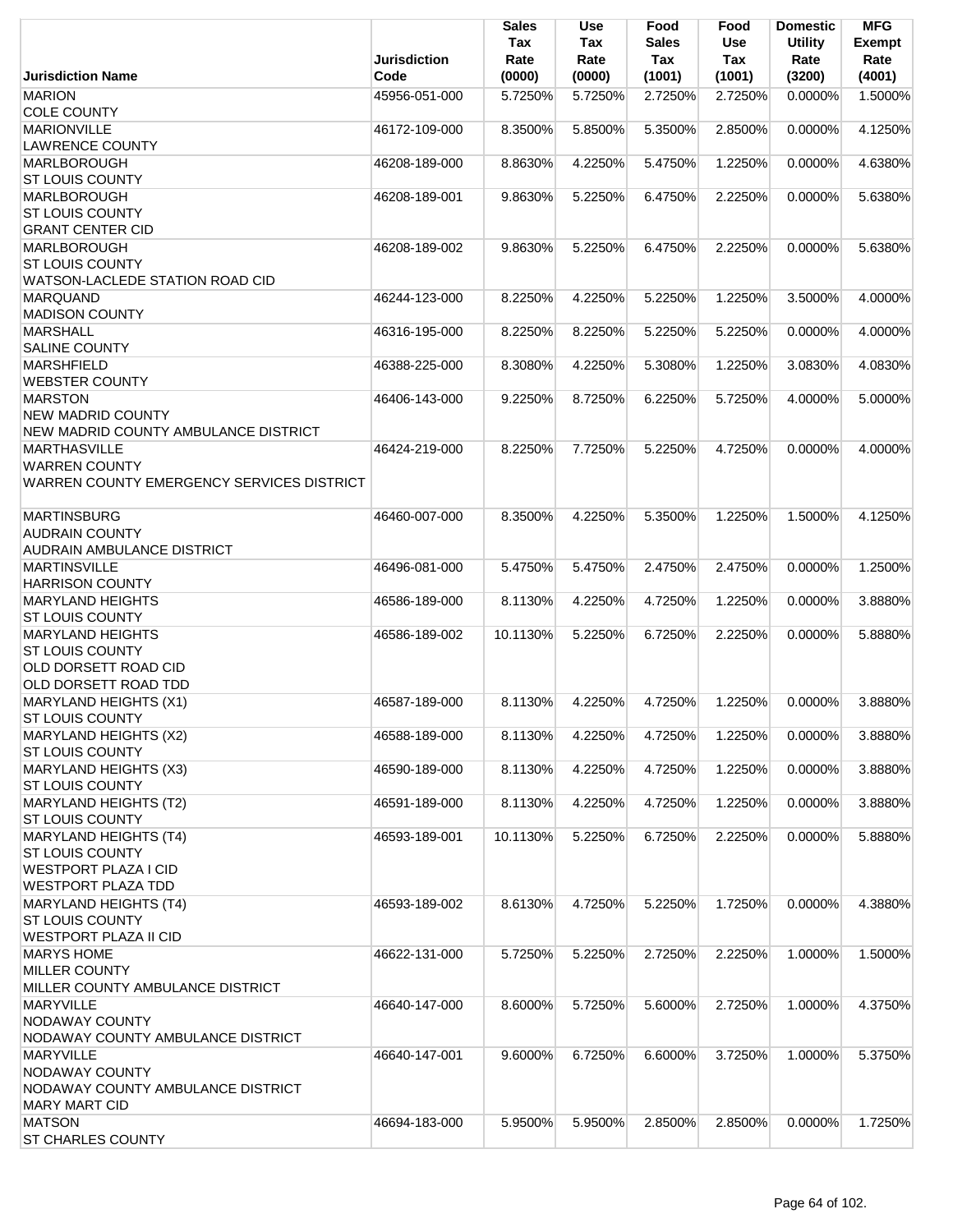|                                                                                                                                   | <b>Jurisdiction</b> | <b>Sales</b><br>Tax<br>Rate | Use<br>Tax<br>Rate | Food<br><b>Sales</b><br>Tax | Food<br><b>Use</b><br>Tax | <b>Domestic</b><br><b>Utility</b><br>Rate | <b>MFG</b><br><b>Exempt</b><br>Rate |
|-----------------------------------------------------------------------------------------------------------------------------------|---------------------|-----------------------------|--------------------|-----------------------------|---------------------------|-------------------------------------------|-------------------------------------|
| <b>Jurisdiction Name</b>                                                                                                          | Code                | (0000)                      | (0000)             | (1001)                      | (1001)                    | (3200)                                    | (4001)                              |
| <b>MATTHEWS</b><br><b>NEW MADRID COUNTY</b>                                                                                       | 46730-143-000       | 8.7250%                     | 5.7250%            | 5.7250%                     | 2.7250%                   | 3.0000%                                   | 4.5000%                             |
| NEW MADRID COUNTY AMBULANCE DISTRICT                                                                                              |                     |                             |                    |                             |                           |                                           |                                     |
| <b>MAXVILLE</b><br>JEFFERSON COUNTY<br>ROCK TOWNSHIP AMBULANCE DISTRICT<br>JEFFERSON COUNTY EMERGENCY SERVICES<br><b>DISTRICT</b> | 46820-099-000       | 6.6000%                     | 4.2250%            | 3.6000%                     | 1.2250%                   | 1.5000%                                   | 2.3750%                             |
| <b>MAYSVILLE</b><br><b>DEKALB COUNTY</b><br>DAVIESS/DEKALB REGIONAL JAIL DISTRICT                                                 | 46946-063-000       | 7.4750%                     | 5.2250%            | 4.4750%                     | 2.2250%                   | 0.0000%                                   | 3.2500%                             |
| <b>MAYVIEW</b><br><b>LAFAYETTE COUNTY</b>                                                                                         | 46964-107-000       | 7.3500%                     | 5.8500%            | 4.3500%                     | 2.8500%                   | 0.0000%                                   | 3.1250%                             |
| <b>MAYWOOD</b><br><b>LEWIS COUNTY</b><br>LEWIS COUNTY AMBULANCE DISTRICT                                                          | 46982-111-000       | 7.3500%                     | 6.8500%            | 4.3500%                     | 3.8500%                   | 2.0000%                                   | 3.1250%                             |
| <b>MEADVILLE</b><br><b>LINN COUNTY</b><br>LINN COUNTY AMBULANCE DISTRICT                                                          | 47036-115-000       | 6.2250%                     | 5.7250%            | 3.2250%                     | 2.7250%                   | 1.5000%                                   | 2.0000%                             |
| <b>MEMPHIS</b><br><b>SCOTLAND COUNTY</b>                                                                                          | 47270-199-000       | 6.4750%                     | 6.4750%            | 3.4750%                     | 3.4750%                   | 1.0000%                                   | 2.2500%                             |
| <b>MENDON</b><br><b>CHARITON COUNTY</b>                                                                                           | 47288-041-000       | 5.9750%                     | 5.9750%            | 2.9750%                     | 2.9750%                   | 0.0000%                                   | 1.7500%                             |
| <b>MENFRO</b><br><b>PERRY COUNTY</b>                                                                                              | 47324-157-000       | 6.1000%                     | 6.1000%            | 3.1000%                     | 3.1000%                   | 1.3750%                                   | 1.8750%                             |
| <b>MERCER</b><br><b>MERCER COUNTY</b>                                                                                             | 47486-129-000       | 7.4750%                     | 6.4750%            | 4.4750%                     | 3.4750%                   | 1.2500%                                   | 3.2500%                             |
| <b>MERRIAM WOODS</b><br><b>TANEY COUNTY</b><br><b>TANEY COUNTY AMBULANCE DISTRICT</b>                                             | 47520-213-000       | 7.6000%                     | 4.2250%            | 4.6000%                     | 1.2250%                   | 0.0000%                                   | 3.3750%                             |
| <b>MERWIN</b><br><b>BATES COUNTY</b>                                                                                              | 47540-013-000       | 5.2250%                     | 5.2250%            | 2.2250%                     | 2.2250%                   | 0.0000%                                   | 1.0000%                             |
| <b>MESSLER</b><br><b>STODDARD COUNTY</b><br>STODDARD COUNTY EMERGENCY SERVICES<br><b>DISTRICT</b>                                 | 47576-207-000       | 5.4130%                     | 4.2250%            | 2.4130%                     | 1.2250%                   | 0.0000%                                   | 1.1880%                             |
| <b>META</b><br><b>OSAGE COUNTY</b>                                                                                                | 47594-151-000       | 6.9750%                     | 5.9750%            | 3.9750%                     | 2.9750%                   | 1.2500%                                   | 2.7500%                             |
| <b>METZ</b><br><b>VERNON COUNTY</b>                                                                                               | 47612-217-000       | 5.2250%                     | 4.2250%            | 2.2250%                     | 1.2250%                   | 0.0000%                                   | 1.0000%                             |
| <b>MEXICO</b><br><b>AUDRAIN COUNTY</b><br><b>AUDRAIN AMBULANCE DISTRICT</b>                                                       | 47648-007-000       | 8.8500%                     | 4.2250%            | 5.8500%                     | 1.2250%                   | 1.0000%                                   | 4.6250%                             |
| <b>MIAMI</b><br><b>SALINE COUNTY</b>                                                                                              | 47684-195-000       | 6.2250%                     | 6.2250%            | 3.2250%                     | 3.2250%                   | 0.0000%                                   | 2.0000%                             |
| MIDDLE BROOK<br><b>IRON COUNTY</b><br><b>IRON COUNTY AMBULANCE DISTRICT</b><br><b>IRON COUNTY HOSPITAL DISTRICT</b>               | 47774-093-000       | 7.2250%                     | 4.2250%            | 4.2250%                     | 1.2250%                   | 2.0000%                                   | 3.0000%                             |
| <b>MIDDLE GROVE</b><br>MONROE COUNTY                                                                                              | 47846-137-000       | 5.7250%                     | 5.7250%            | 2.7250%                     | 2.7250%                   | 1.0000%                                   | 1.5000%                             |
| <b>MIDDLETOWN</b><br>MONTGOMERY COUNTY                                                                                            | 47900-139-000       | 7.4750%                     | 4.2250%            | 4.4750%                     | 1.2250%                   | 3.2500%                                   | 3.2500%                             |
| <b>MIDWAY</b><br><b>BOONE COUNTY</b>                                                                                              | 48008-019-000       | 5.9750%                     | 4.2250%            | 2.9750%                     | 1.2250%                   | 1.5000%                                   | 1.7500%                             |
| <b>MILAN</b><br><b>SULLIVAN COUNTY</b>                                                                                            | 48062-211-000       | 7.9750%                     | 6.9750%            | 4.9750%                     | 3.9750%                   | 2.7500%                                   | 3.7500%                             |
| <b>MILFORD</b><br><b>BARTON COUNTY</b><br>BARTON COUNTY AMBULANCE DISTRICT                                                        | 48098-011-000       | 5.7250%                     | 4.2250%            | 2.7250%                     | 1.2250%                   | 0.0000%                                   | 1.5000%                             |
| <b>MILLCREEK</b><br><b>MADISON COUNTY</b>                                                                                         | 48152-123-000       | 6.2250%                     | 4.2250%            | 3.2250%                     | 1.2250%                   | 1.5000%                                   | 2.0000%                             |
| <b>MILLER</b><br><b>LAWRENCE COUNTY</b>                                                                                           | 48242-109-000       | 8.6000%                     | 5.8500%            | 5.6000%                     | 2.8500%                   | 1.5000%                                   | 4.3750%                             |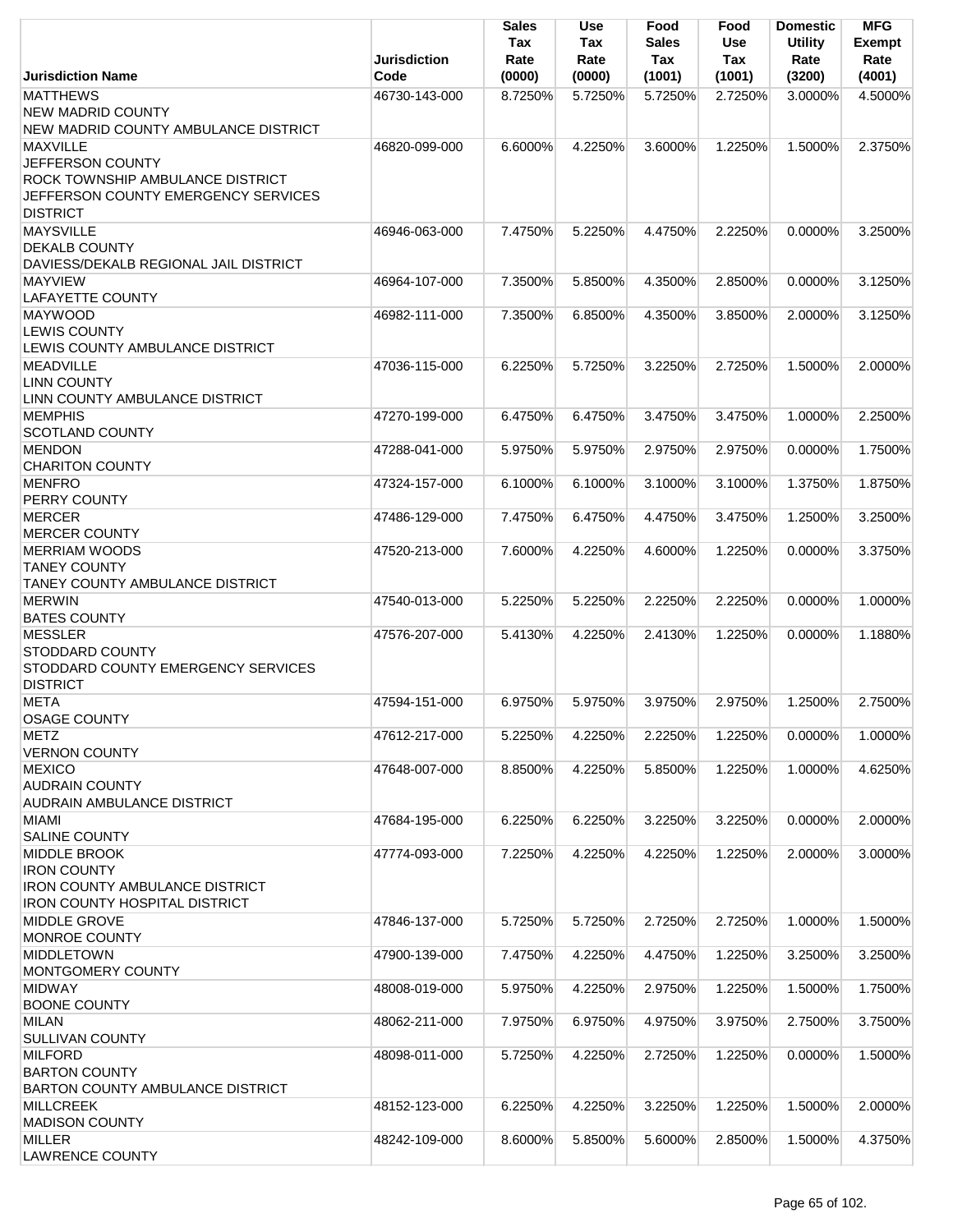|                                                            | <b>Jurisdiction</b> | Sales<br>Tax<br>Rate | Use<br>Tax<br>Rate | Food<br><b>Sales</b><br>Tax | Food<br><b>Use</b><br><b>Tax</b> | <b>Domestic</b><br><b>Utility</b><br>Rate | <b>MFG</b><br><b>Exempt</b><br>Rate |
|------------------------------------------------------------|---------------------|----------------------|--------------------|-----------------------------|----------------------------------|-------------------------------------------|-------------------------------------|
| <b>Jurisdiction Name</b>                                   | Code                | (0000)               | (0000)             | (1001)                      | (1001)                           | (3200)                                    | (4001)                              |
| <b>MILLERSBURG</b>                                         | 48332-027-000       | 5.7250%              | 5.2250%            | 2.7250%                     | 2.2250%                          | 0.0000%                                   | 1.5000%                             |
| <b>CALLAWAY COUNTY</b>                                     |                     |                      |                    |                             |                                  |                                           |                                     |
| CALLAWAY COUNTY AMBULANCE DISTRICT                         |                     |                      |                    |                             |                                  |                                           |                                     |
| <b>MILLERSVILLE</b>                                        | 48350-031-000       | 5.2250%              | 5.2250%            | 2.2250%                     | 2.2250%                          | 1.0000%                                   | 1.0000%                             |
| <b>CAPE GIRARDEAU COUNTY</b>                               |                     |                      |                    |                             |                                  |                                           |                                     |
| <b>MILL GROVE</b>                                          | 48368-129-000       | 6.4750%              | 6.4750%            | 3.4750%                     | 3.4750%                          | 1.2500%                                   | 2.2500%                             |
| <b>MERCER COUNTY</b>                                       |                     |                      |                    |                             |                                  |                                           |                                     |
| <b>MILL SPRING</b>                                         | 48386-223-000       | 6.7250%              | 5.7250%            | 3.7250%                     | 2.7250%                          | 2.5000%                                   | 2.5000%                             |
| <b>WAYNE COUNTY</b>                                        |                     |                      |                    |                             |                                  |                                           |                                     |
| <b>MILO</b>                                                | 48476-217-000       | 5.2250%              | 4.2250%            | 2.2250%                     | 1.2250%                          | 0.0000%                                   | 1.0000%                             |
| <b>VERNON COUNTY</b>                                       |                     |                      |                    |                             |                                  |                                           |                                     |
| <b>MINDENMINES</b>                                         | 48566-011-000       | 6.7250%              | 4.2250%            | 3.7250%                     | 1.2250%                          | 0.0000%                                   | 2.5000%                             |
| <b>BARTON COUNTY</b>                                       |                     |                      |                    |                             |                                  |                                           |                                     |
| <b>BARTON COUNTY AMBULANCE DISTRICT</b>                    |                     |                      |                    |                             |                                  |                                           |                                     |
| <b>MINE LA MOTTE</b>                                       | 48602-123-000       | 6.2250%              | 4.2250%            | 3.2250%                     | 1.2250%                          | 1.5000%                                   | 2.0000%                             |
| <b>MADISON COUNTY</b>                                      |                     |                      |                    |                             |                                  |                                           |                                     |
| <b>MINEOLA</b>                                             | 48638-139-000       | 6.4750%              | 4.2250%            | 3.4750%                     | 1.2250%                          | 2.2500%                                   | 2.2500%                             |
| MONTGOMERY COUNTY                                          |                     |                      |                    |                             |                                  |                                           |                                     |
| <b>MINER</b>                                               | 48656-133-000       | 8.2250%              | 6.4750%            | 5.2250%                     | 3.4750%                          | 1.5000%                                   | 4.0000%                             |
| <b>MISSISSIPPI COUNTY</b>                                  |                     |                      |                    |                             |                                  |                                           |                                     |
| <b>MINER</b>                                               | 48656-201-000       | 7.4750%              | 7.4750%            | 4.4750%                     | 4.4750%                          | 2.5000%                                   | 3.2500%                             |
| <b>SCOTT COUNTY</b>                                        |                     |                      |                    |                             |                                  |                                           |                                     |
| <b>MINER</b>                                               | 48656-201-001       | 8.4750%              | 8.4750%            | 5.4750%                     | 5.4750%                          | 2.5000%                                   | 4.2500%                             |
| <b>SCOTT COUNTY</b>                                        |                     |                      |                    |                             |                                  |                                           |                                     |
| <b>MINER GATEWAY CID</b>                                   |                     |                      |                    |                             |                                  |                                           |                                     |
| <b>MINERAL POINT</b>                                       | 48710-221-000       | 7.2250%              | 6.7250%            | 4.2250%                     | 3.7250%                          | 2.5000%                                   | 3.0000%                             |
| <b>WASHINGTON COUNTY</b>                                   |                     |                      |                    |                             |                                  |                                           |                                     |
| WASHINGTON COUNTY AMBULANCE DISTRICT                       |                     |                      |                    |                             |                                  |                                           |                                     |
| <b>MINNITH</b>                                             | 48800-193-000       | 7.2250%              | 4.2250%            | 4.2250%                     | 1.2250%                          | 2.5000%                                   | 3.0000%                             |
| <b>STE GENEVIEVE COUNTY</b>                                |                     |                      |                    |                             |                                  |                                           |                                     |
| <b>STE GENEVIEVE COUNTY AMBULANCE DISTRICT</b>             |                     |                      |                    |                             |                                  |                                           |                                     |
| <b>MIRABILE</b>                                            | 48854-025-000       | 6.7250%              | 6.2250%            | 3.7250%                     | 3.2250%                          | 0.0000%                                   | 2.5000%                             |
| <b>CALDWELL COUNTY</b>                                     |                     |                      |                    |                             |                                  |                                           |                                     |
| CALDWELL COUNTY AMBULANCE DISTRICT<br><b>MISSOURI CITY</b> | 48980-047-000       | 5.4750%              |                    |                             |                                  |                                           |                                     |
| <b>CLAY COUNTY</b>                                         |                     |                      | 5.3500%            | 2.4750%                     | 2.3500%                          | 0.0000%                                   | 1.2500%                             |
| KANSAS CITY ZOOLOGICAL DISTRICT                            |                     |                      |                    |                             |                                  |                                           |                                     |
| <b>MOBERLY</b>                                             | 49034-175-000       | 8.4750%              | 7.9750%            | 5.4750%                     | 4.9750%                          | 1.0000%                                   | 4.2500%                             |
| <b>RANDOLPH COUNTY</b>                                     |                     |                      |                    |                             |                                  |                                           |                                     |
| RANDOLPH COUNTY AMBULANCE DISTRICT                         |                     |                      |                    |                             |                                  |                                           |                                     |
| <b>MOBERLY</b>                                             | 49034-175-001       | 9.4750%              | 8.9750%            | 6.4750%                     | 5.9750%                          | 1.0000%                                   | 5.2500%                             |
| <b>RANDOLPH COUNTY</b>                                     |                     |                      |                    |                             |                                  |                                           |                                     |
| RANDOLPH COUNTY AMBULANCE DISTRICT                         |                     |                      |                    |                             |                                  |                                           |                                     |
| MOBERLY CROSSINGS CID                                      |                     |                      |                    |                             |                                  |                                           |                                     |
| <b>MOBERLY</b>                                             | 49034-175-002       | 9.4750%              | 8.9750%            | 6.4750%                     | 5.9750%                          | 1.0000%                                   | 5.2500%                             |
| <b>RANDOLPH COUNTY</b>                                     |                     |                      |                    |                             |                                  |                                           |                                     |
| RANDOLPH COUNTY AMBULANCE DISTRICT                         |                     |                      |                    |                             |                                  |                                           |                                     |
| DOWNTOWN MOBERLY CID                                       |                     |                      |                    |                             |                                  |                                           |                                     |
| <b>MODENA</b>                                              | 49052-129-000       | 6.4750%              | 6.4750%            | 3.4750%                     | 3.4750%                          | 1.2500%                                   | 2.2500%                             |
| <b>MERCER COUNTY</b>                                       |                     |                      |                    |                             |                                  |                                           |                                     |
| <b>MOKANE</b>                                              | 49070-027-000       | 6.7250%              | 5.2250%            | 3.7250%                     | 2.2250%                          | 0.0000%                                   | 2.5000%                             |
| <b>CALLAWAY COUNTY</b>                                     |                     |                      |                    |                             |                                  |                                           |                                     |
| CALLAWAY COUNTY AMBULANCE DISTRICT                         |                     |                      |                    |                             |                                  |                                           |                                     |
| <b>MOLINE ACRES</b>                                        | 49088-189-000       | 8.8630%              | 4.2250%            | 5.4750%                     | 1.2250%                          | 0.0000%                                   | 4.6380%                             |
| <b>ST LOUIS COUNTY</b>                                     |                     |                      |                    |                             |                                  |                                           |                                     |
| <b>MOLINE ACRES (T1)</b>                                   | 49089-189-000       | 8.8630%              | 4.2250%            | 5.4750%                     | 1.2250%                          | 0.0000%                                   | 4.6380%                             |
| <b>ST LOUIS COUNTY</b>                                     |                     |                      |                    |                             |                                  |                                           |                                     |
| MOLINE ACRES (T1)                                          | 49089-189-001       | 9.4880%              | 4.2250%            | 6.1000%                     | 1.2250%                          | 0.0000%                                   | 5.2630%                             |
| <b>ST LOUIS COUNTY</b>                                     |                     |                      |                    |                             |                                  |                                           |                                     |
| ST CYR ROAD TDD                                            |                     |                      |                    |                             |                                  |                                           |                                     |
| <b>MONETT</b>                                              | 49196-009-000       | 8.4750%              | 4.2250%            | 5.4750%                     | 1.2250%                          | 1.7500%                                   | 4.2500%                             |
| <b>BARRY COUNTY</b>                                        |                     |                      |                    |                             |                                  |                                           |                                     |
| BARRY LAWRENCE COUNTY AMBULANCE DISTRICT                   |                     |                      |                    |                             |                                  |                                           |                                     |
|                                                            |                     |                      |                    |                             |                                  |                                           |                                     |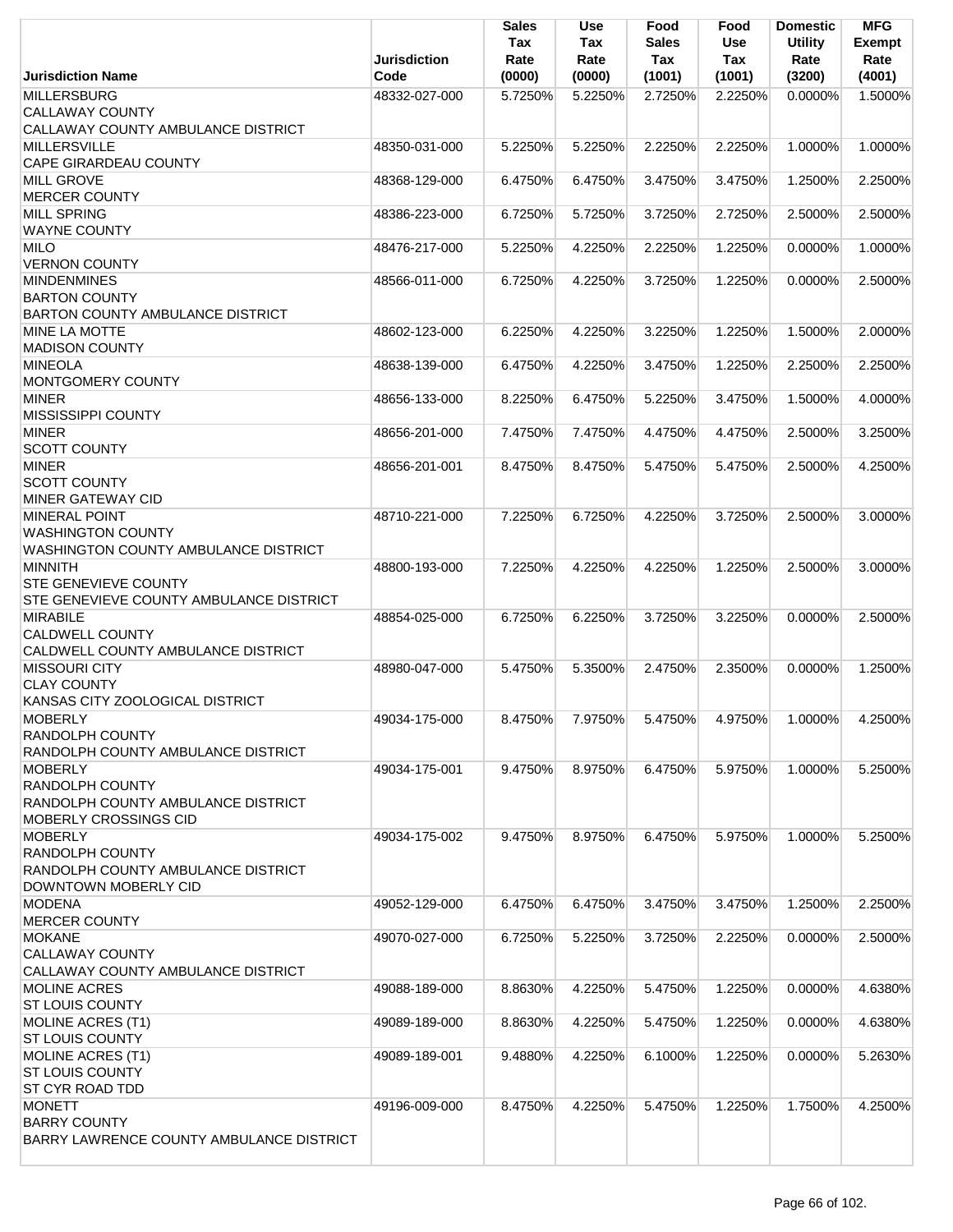|                                                                                                                                        | <b>Jurisdiction</b>            | <b>Sales</b><br>Tax<br>Rate | <b>Use</b><br>Tax<br>Rate | Food<br><b>Sales</b><br>Tax | Food<br><b>Use</b><br>Tax | <b>Domestic</b><br><b>Utility</b><br>Rate | <b>MFG</b><br><b>Exempt</b><br>Rate |
|----------------------------------------------------------------------------------------------------------------------------------------|--------------------------------|-----------------------------|---------------------------|-----------------------------|---------------------------|-------------------------------------------|-------------------------------------|
| <b>Jurisdiction Name</b>                                                                                                               | Code                           | (0000)                      | (0000)                    | (1001)                      | (1001)                    | (3200)                                    | (4001)                              |
| <b>MONETT</b><br><b>BARRY COUNTY</b><br><b>MONETT MARKETPLACE CID</b><br>BARRY LAWRENCE COUNTY AMBULANCE DISTRICT                      | 49196-009-002                  | 9.4750%                     | 4.2250%                   | 6.4750%                     | 1.2250%                   | 1.7500%                                   | 5.2500%                             |
| <b>MONETT</b><br><b>LAWRENCE COUNTY</b><br>BARRY LAWRENCE COUNTY AMBULANCE DISTRICT                                                    | 49196-109-000                  | 8.6000%                     | 5.8500%                   | 5.6000%                     | 2.8500%                   | 1.7500%                                   | 4.3750%                             |
| <b>MONROE CITY</b><br><b>MARION COUNTY</b><br>MONROE CITY AMBULANCE DISTRICT                                                           | 49394-127-000                  | 8.1000%                     | 7.6000%                   | 5.1000%                     | 4.6000%                   | 1.0000%                                   | 3.8750%                             |
| <b>MONROE CITY</b><br><b>MONROE COUNTY</b><br>MONROE CITY AMBULANCE DISTRICT                                                           | 49394-137-000                  | 8.2250%                     | 7.7250%                   | 5.2250%                     | 4.7250%                   | 2.0000%                                   | 4.0000%                             |
| <b>MONROE CITY</b><br><b>RALLS COUNTY</b><br>MONROE CITY AMBULANCE DISTRICT                                                            | 49394-173-000                  | 9.2250%                     | 8.7250%                   | 6.2250%                     | 5.7250%                   | 1.0000%                                   | 5.0000%                             |
| <b>MONTEVALLO</b><br><b>VERNON COUNTY</b>                                                                                              | 49466-217-000                  | 5.2250%                     | 4.2250%                   | 2.2250%                     | 1.2250%                   | 0.0000%                                   | 1.0000%                             |
| <b>MONTGOMERY CITY</b><br>MONTGOMERY COUNTY<br><b>MONTICELLO</b>                                                                       | 49574-139-000<br>49592-111-000 | 7.9750%<br>7.3500%          | 4.2250%<br>6.8500%        | 4.9750%<br>4.3500%          | 1.2250%<br>3.8500%        | 3.7500%<br>2.0000%                        | 3.7500%<br>3.1250%                  |
| <b>LEWIS COUNTY</b><br>LEWIS COUNTY AMBULANCE DISTRICT                                                                                 |                                |                             |                           |                             |                           |                                           |                                     |
| <b>MONTIER</b><br><b>SHANNON COUNTY</b>                                                                                                | 49610-203-000                  | 5.2250%                     | 4.2250%                   | 2.2250%                     | 1.2250%                   | 1.0000%                                   | 1.0000%                             |
| <b>MONTREAL</b><br><b>CAMDEN COUNTY</b>                                                                                                | 49646-029-000                  | 5.4750%                     | 5.4750%                   | 2.4750%                     | 2.4750%                   | 0.0000%                                   | 1.2500%                             |
| <b>MONTROSE</b><br><b>HENRY COUNTY</b>                                                                                                 | 49664-083-000                  | 7.6750%                     | 5.6750%                   | 4.6750%                     | 2.6750%                   | 0.9500%                                   | 3.4500%                             |
| <b>MOODY</b><br><b>HOWELL COUNTY</b>                                                                                                   | 49718-091-000                  | 5.6620%                     | 5.6620%                   | 2.6620%                     | 2.6620%                   | 0.0000%                                   | 1.4370%                             |
| <b>MOORESVILLE</b><br><b>LIVINGSTON COUNTY</b>                                                                                         | 49790-117-000                  | 5.4750%                     | 5.4750%                   | 2.4750%                     | 2.4750%                   | 0.0000%                                   | 1.2500%                             |
| <b>MORA</b><br><b>BENTON COUNTY</b><br><b>COLE CAMP AMBULANCE DISTRICT</b>                                                             | 49826-015-000                  | 6.7250%                     | 6.2250%                   | 3.7250%                     | 3.2250%                   | 2.0000%                                   | 2.5000%                             |
| <b>MOREHOUSE</b><br><b>NEW MADRID COUNTY</b><br>NEW MADRID COUNTY AMBULANCE DISTRICT                                                   | 49898-143-000                  | 7.2250%                     | 5.7250%                   | 4.2250%                     | 2.7250%                   | 2.5000%                                   | 3.0000%                             |
| <b>MORLEY</b><br><b>SCOTT COUNTY</b>                                                                                                   | 49988-201-000                  | 6.2250%                     | 5.2250%                   | 3.2250%                     | 2.2250%                   | 1.0000%                                   | 2.0000%                             |
| <b>MORRISON</b><br><b>GASCONADE COUNTY</b><br>HERMANN AREA AMBULANCE DISTRICT                                                          | 50060-073-000                  | 7.1000%                     | 4.2250%                   | 4.1000%                     | 1.2250%                   | 1.0000%                                   | 2.8750%                             |
| <b>MORRISVILLE</b><br>POLK COUNTY                                                                                                      | 50078-167-000                  | 6.6000%                     | 4.2250%                   | 3.6000%                     | 1.2250%                   | 1.3750%                                   | 2.3750%                             |
| <b>MORSE MILL</b><br>JEFFERSON COUNTY<br><b>BIG RIVER AMBULANCE DISTRICT</b><br>JEFFERSON COUNTY EMERGENCY SERVICES<br><b>DISTRICT</b> | 50132-099-000                  | 6.8500%                     | 4.2250%                   | 3.8500%                     | 1.2250%                   | 1.5000%                                   | 2.6250%                             |
| <b>MOSBY</b><br><b>CLAY COUNTY</b><br>KANSAS CITY ZOOLOGICAL DISTRICT                                                                  | 50168-047-000                  | 6.9750%                     | 5.3500%                   | 3.9750%                     | 2.3500%                   | 1.5000%                                   | 2.7500%                             |
| <b>MOSCOW MILLS</b><br><b>LINCOLN COUNTY</b><br>LINCOLN COUNTY AMBULANCE DISTRICT                                                      | 50204-113-000                  | 7.9750%                     | 4.2250%                   | 4.9750%                     | 1.2250%                   | 1.5000%                                   | 3.7500%                             |
| <b>MOSCOW MILLS</b><br><b>LINCOLN COUNTY</b><br>LINCOLN COUNTY AMBULANCE DISTRICT<br>HIGHWAY 61/STATE HIGHWAY U TDD                    | 50204-113-001                  | 8.3500%                     | 4.2250%                   | 5.3500%                     | 1.2250%                   | 1.5000%                                   | 4.1250%                             |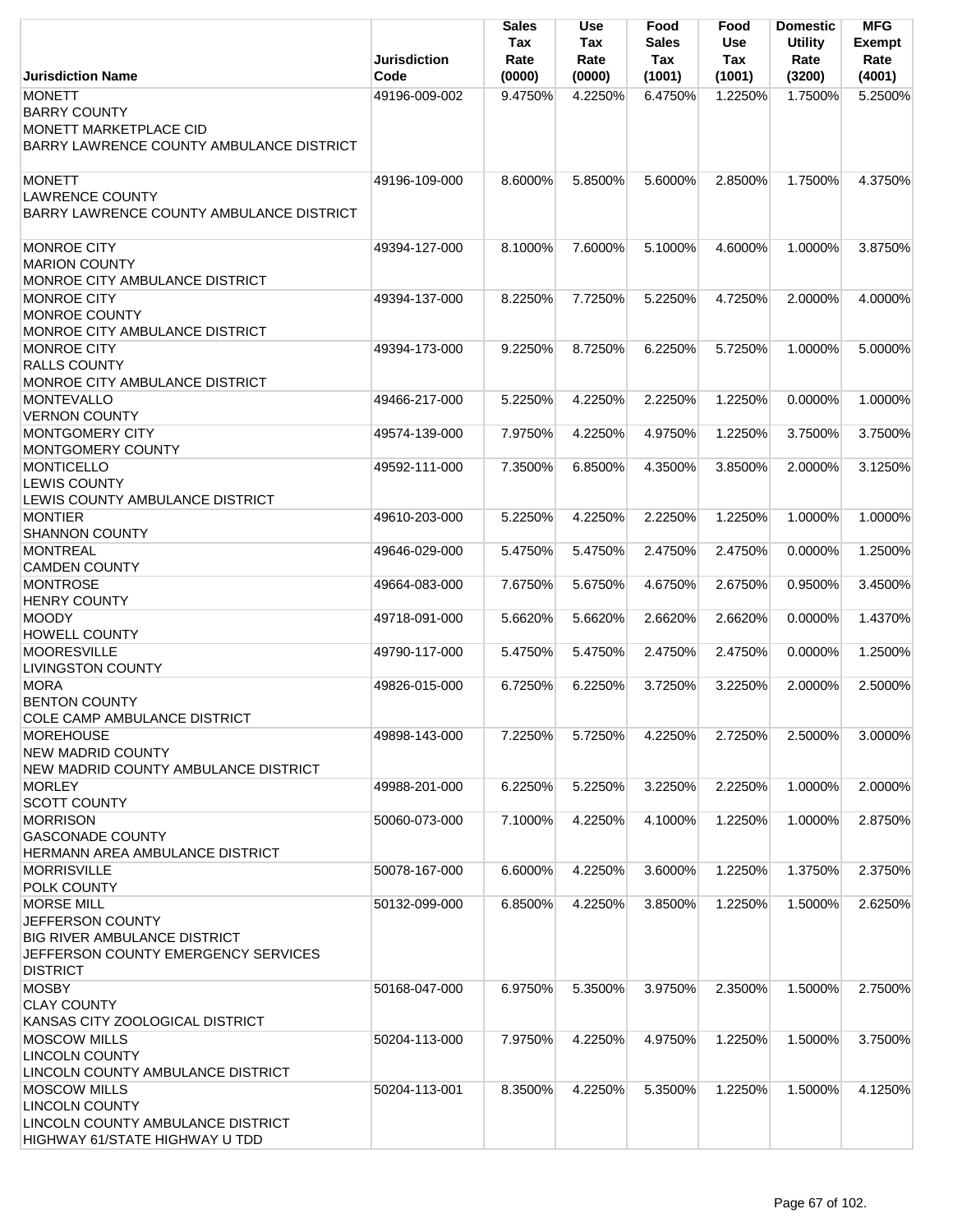|                                                                                         | <b>Jurisdiction</b> | <b>Sales</b><br>Tax<br>Rate | <b>Use</b><br>Tax<br>Rate | Food<br>Sales<br>Tax | Food<br><b>Use</b><br>Tax | <b>Domestic</b><br><b>Utility</b><br>Rate | <b>MFG</b><br><b>Exempt</b><br>Rate |
|-----------------------------------------------------------------------------------------|---------------------|-----------------------------|---------------------------|----------------------|---------------------------|-------------------------------------------|-------------------------------------|
| <b>Jurisdiction Name</b>                                                                | Code                | (0000)                      | (0000)                    | (1001)               | (1001)                    | (3200)                                    | (4001)                              |
| <b>MOSELLE</b><br><b>FRANKLIN COUNTY</b><br><b>ST CLAIR AMBULANCE DISTRICT</b>          | 50240-071-000       | 7.4750%                     | 4.2250%                   | 4.4750%              | 1.2250%                   | 0.0000%                                   | 3.2500%                             |
| ST CLAIR FIRE PROTECTION DISTRICT                                                       |                     |                             |                           |                      |                           |                                           |                                     |
| <b>MOUND CITY</b><br><b>HOLT COUNTY</b>                                                 | 50312-087-000       | 8.2250%                     | 8.2250%                   | 5.2250%              | 5.2250%                   | 0.0000%                                   | 4.0000%                             |
| <b>MOUNDVILLE</b><br><b>VERNON COUNTY</b>                                               | 50330-217-000       | 5.2250%                     | 4.2250%                   | 2.2250%              | 1.2250%                   | 0.0000%                                   | 1.0000%                             |
| <b>MOUNTAIN GROVE</b><br><b>TEXAS COUNTY</b>                                            | 50402-215-000       | 9.1000%                     | 6.1000%                   | 6.1000%              | 3.1000%                   | 3.3750%                                   | 4.8750%                             |
| <b>MOUNTAIN GROVE</b><br><b>WRIGHT COUNTY</b>                                           | 50402-229-000       | 9.1000%                     | 4.2250%                   | 6.1000%              | 1.2250%                   | 1.8750%                                   | 4.8750%                             |
| <b>MOUNTAIN VIEW</b><br><b>HOWELL COUNTY</b>                                            | 50438-091-000       | 7.6620%                     | 7.6620%                   | 4.6620%              | 4.6620%                   | 1.5000%                                   | 3.4370%                             |
| <b>MOUNT LEONARD</b><br><b>SALINE COUNTY</b>                                            | 50510-195-000       | 6.2250%                     | 6.2250%                   | 3.2250%              | 3.2250%                   | 0.0000%                                   | 2.0000%                             |
| <b>MOUNT MORIAH</b><br><b>HARRISON COUNTY</b><br><b>NOEL T ADAMS AMBULANCE DISTRICT</b> | 50528-081-000       | 5.9750%                     | 5.4750%                   | 2.9750%              | 2.4750%                   | 0.0000%                                   | 1.7500%                             |
| <b>MOUNT STERLING</b><br><b>GASCONADE COUNTY</b><br>OWENSVILLE AREA AMBULANCE DISTRICT  | 50654-073-000       | 6.1000%                     | 4.2250%                   | 3.1000%              | 1.2250%                   | 1.0000%                                   | 1.8750%                             |
| <b>MOUNT VERNON</b><br><b>LAWRENCE COUNTY</b>                                           | 50672-109-000       | 7.8500%                     | 7.8500%                   | 4.8500%              | 4.8500%                   | 0.0000%                                   | 3.6250%                             |
| <b>MYRTLE</b><br><b>OREGON COUNTY</b><br>OREGON COUNTY AMBULANCE DISTRICT               | 51050-149-000       | 6.2250%                     | 4.2250%                   | 3.2250%              | 1.2250%                   | 1.0000%                                   | 2.0000%                             |
| <b>NAPOLEON</b><br><b>LAFAYETTE COUNTY</b>                                              | 51140-107-000       | 5.8500%                     | 5.8500%                   | 2.8500%              | 2.8500%                   | 0.0000%                                   | 1.6250%                             |
| <b>NAPTON</b><br><b>SALINE COUNTY</b>                                                   | 51158-195-000       | 6.2250%                     | 6.2250%                   | 3.2250%              | 3.2250%                   | 0.0000%                                   | 2.0000%                             |
| <b>NAYLOR</b><br><b>RIPLEY COUNTY</b>                                                   | 51302-181-000       | 8.2250%                     | 6.2250%                   | 5.2250%              | 3.2250%                   | 3.0000%                                   | 4.0000%                             |
| <b>NEBO</b><br><b>LACLEDE COUNTY</b>                                                    | 51320-105-000       | 5.4130%                     | 4.2250%                   | 2.4130%              | 1.2250%                   | 0.0000%                                   | 1.1880%                             |
| NECK CITY<br>JASPER COUNTY                                                              | 51356-097-000       | 5.4500%                     | 4.2250%                   | 2.4500%              | 1.2250%                   | 0.0000%                                   | 1.2250%                             |
| NEELYVILLE<br><b>BUTLER COUNTY</b>                                                      | 51446-023-000       | 6.2250%                     | 4.2250%                   | 3.2250%              | 1.2250%                   | 2.0000%                                   | 2.0000%                             |
| <b>NELSON</b><br><b>SALINE COUNTY</b>                                                   | 51500-195-000       | 6.2250%                     | 6.2250%                   | 3.2250%              | 3.2250%                   | 0.0000%                                   | 2.0000%                             |
| <b>NEOSHO</b><br><b>NEWTON COUNTY</b>                                                   | 51572-145-000       | 7.8500%                     | 4.2250%                   | 4.8500%              | 1.2250%                   | 2.1250%                                   | 3.6250%                             |
| <b>NEOSHO</b><br><b>NEWTON COUNTY</b><br><b>BIG SPRING PLAZA CID</b><br>NEOSHO TDD      | 51572-145-001       | 9.3500%                     | 5.2250%                   | 6.3500%              | 2.2250%                   | 2.1250%                                   | 5.1250%                             |
| <b>NEOSHO</b><br><b>NEWTON COUNTY</b><br>NEOSHO TDD                                     | 51572-145-002       | 8.3500%                     | 4.2250%                   | 5.3500%              | 1.2250%                   | 2.1250%                                   | 4.1250%                             |
| <b>NETTLETON</b><br><b>CALDWELL COUNTY</b><br>CALDWELL COUNTY AMBULANCE DISTRICT        | 51626-025-000       | 6.7250%                     | 6.2250%                   | 3.7250%              | 3.2250%                   | 0.0000%                                   | 2.5000%                             |
| <b>NEVADA</b><br><b>VERNON COUNTY</b>                                                   | 51644-217-000       | 7.7250%                     | 4.2250%                   | 4.7250%              | 1.2250%                   | 0.0000%                                   | 3.5000%                             |
| <b>NEWARK</b><br><b>KNOX COUNTY</b>                                                     | 51662-103-000       | 6.7250%                     | 6.7250%                   | 3.7250%              | 3.7250%                   | 2.5000%                                   | 2.5000%                             |
| <b>NEW BLOOMFIELD</b><br><b>CALLAWAY COUNTY</b><br>CALLAWAY COUNTY AMBULANCE DISTRICT   | 51680-027-000       | 7.2250%                     | 5.2250%                   | 4.2250%              | 2.2250%                   | 0.0000%                                   | 3.0000%                             |
| <b>NEW BOSTON</b><br><b>LINN COUNTY</b><br>LINN COUNTY AMBULANCE DISTRICT               | 51698-115-000       | 6.2250%                     | 5.7250%                   | 3.2250%              | 2.7250%                   | 1.5000%                                   | 2.0000%                             |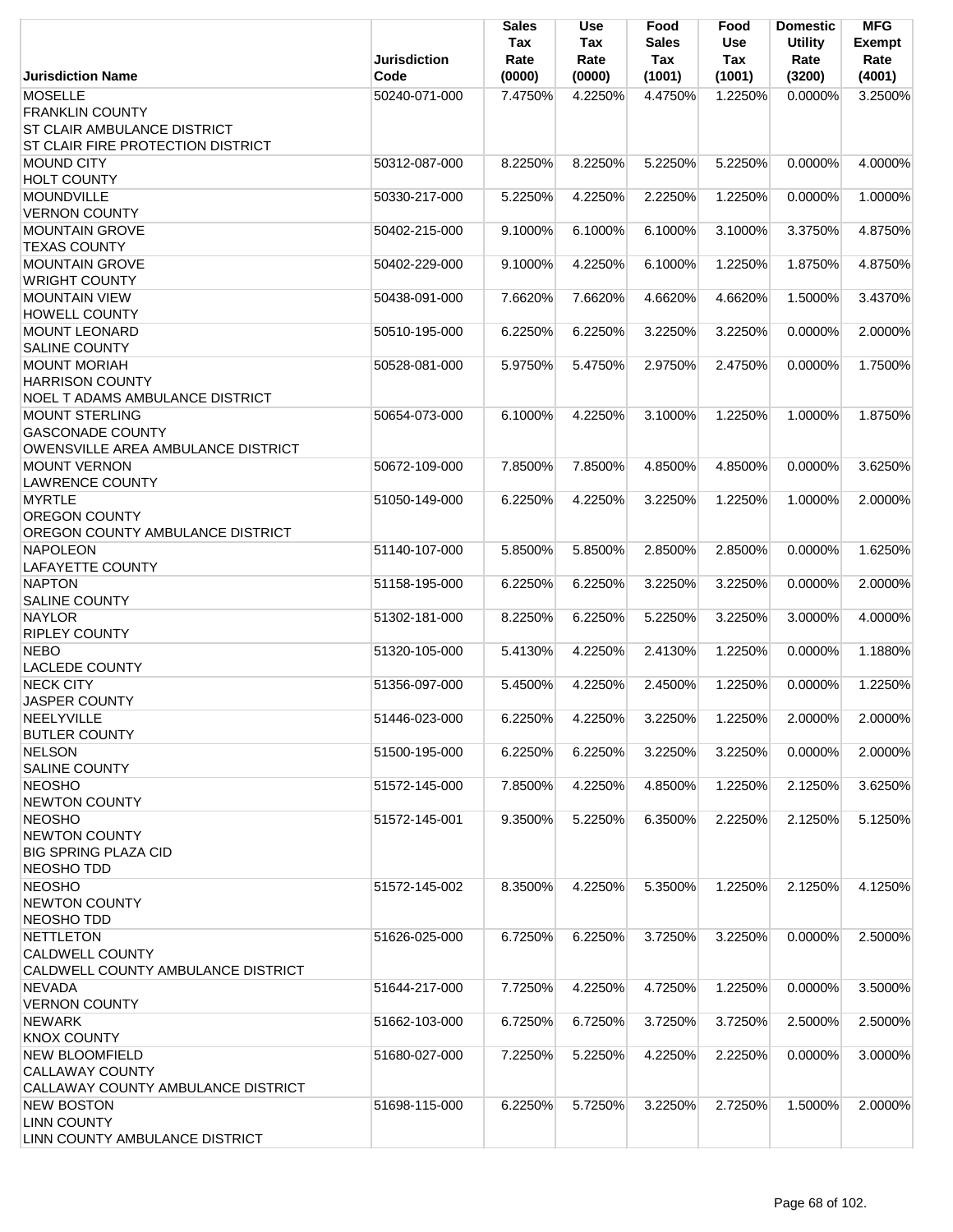|                                                                               | <b>Jurisdiction</b> | <b>Sales</b><br>Tax<br>Rate | <b>Use</b><br>Tax<br>Rate | Food<br><b>Sales</b><br>Tax | Food<br>Use<br>Tax | <b>Domestic</b><br><b>Utility</b><br>Rate | <b>MFG</b><br>Exempt<br>Rate |
|-------------------------------------------------------------------------------|---------------------|-----------------------------|---------------------------|-----------------------------|--------------------|-------------------------------------------|------------------------------|
| <b>Jurisdiction Name</b>                                                      | Code                | (0000)                      | (0000)                    | (1001)                      | (1001)             | (3200)                                    | (4001)                       |
| <b>NEWBURG</b>                                                                | 51716-161-000       | 7.3500%                     | 4.2250%                   | 4.3500%                     | 1.2250%            | 1.0000%                                   | 3.1250%                      |
| PHELPS COUNTY<br><b>NEW CAMBRIA</b>                                           |                     |                             |                           |                             |                    |                                           |                              |
| <b>MACON COUNTY</b>                                                           | 51734-121-000       | 7.3500%                     | 6.9750%                   | 4.3500%                     | 3.9750%            | 1.0000%                                   | 3.1250%                      |
| MACON COUNTY EMERGENCY SERVICES DISTRICT                                      |                     |                             |                           |                             |                    |                                           |                              |
|                                                                               |                     |                             |                           |                             |                    |                                           |                              |
| <b>NEW COURT VILLAGE</b>                                                      | 51752-111-000       | 7.3500%                     | 6.8500%                   | 4.3500%                     | 3.8500%            | 2.0000%                                   | 3.1250%                      |
| <b>LEWIS COUNTY</b>                                                           |                     |                             |                           |                             |                    |                                           |                              |
| LEWIS COUNTY AMBULANCE DISTRICT                                               |                     |                             |                           |                             |                    |                                           |                              |
| <b>NEW FLORENCE</b>                                                           | 51770-139-000       | 8.4750%                     | 4.2250%                   | 5.4750%                     | 1.2250%            | 3.2500%                                   | 4.2500%                      |
| MONTGOMERY COUNTY                                                             |                     |                             |                           |                             |                    |                                           |                              |
| <b>NEW FRANKLIN</b>                                                           | 51824-089-000       | 8.8500%                     | 6.8500%                   | 5.8500%                     | 3.8500%            | 3.6250%                                   | 4.6250%                      |
| <b>HOWARD COUNTY</b>                                                          |                     |                             |                           |                             |                    |                                           |                              |
| <b>NEW HAMBURG</b>                                                            | 51842-201-000       | 5.2250%                     | 5.2250%                   | 2.2250%                     | 2.2250%            | 1.0000%                                   | 1.0000%                      |
| <b>SCOTT COUNTY</b>                                                           |                     |                             |                           |                             |                    |                                           |                              |
| <b>NEW HAMPTON</b>                                                            | 51860-081-000       | 5.4750%                     | 5.4750%                   | 2.4750%                     | 2.4750%            | 0.0000%                                   | 1.2500%                      |
| <b>HARRISON COUNTY</b>                                                        |                     |                             |                           |                             |                    |                                           |                              |
| <b>NEW HARTFORD</b>                                                           | 51896-163-000       | 6.2250%                     | 4.2250%                   | 3.2250%                     | 1.2250%            | 1.0000%                                   | 2.0000%                      |
| PIKE COUNTY                                                                   |                     |                             |                           |                             |                    |                                           |                              |
| <b>NEW HAVEN</b>                                                              | 51914-071-000       | 9.2250%                     | 4.2250%                   | 6.2250%                     | 1.2250%            | 1.0000%                                   | 5.0000%                      |
| <b>FRANKLIN COUNTY</b>                                                        |                     |                             |                           |                             |                    |                                           |                              |
| NEW HAVEN AMBULANCE DISTRICT                                                  |                     |                             |                           |                             |                    |                                           |                              |
| <b>NEW LONDON</b>                                                             | 52058-173-000       | 8.7250%                     | 6.7250%                   | 5.7250%                     | 3.7250%            | 1.5000%                                   | 4.5000%                      |
| RALLS COUNTY                                                                  |                     |                             |                           |                             |                    |                                           |                              |
| <b>NEW LONDON</b>                                                             | 52058-173-001       | 9.7250%                     | 7.7250%                   | 6.7250%                     | 4.7250%            | 1.5000%                                   | 5.5000%                      |
| <b>RALLS COUNTY</b>                                                           |                     |                             |                           |                             |                    |                                           |                              |
| <b>HIGHWAY 61 CID</b>                                                         |                     |                             |                           |                             |                    |                                           |                              |
| <b>NEW MADRID</b>                                                             | 52076-143-000       | 8.7250%                     | 8.2250%                   | 5.7250%                     | 5.2250%            | 4.0000%                                   | 4.5000%                      |
| <b>NEW MADRID COUNTY</b>                                                      |                     |                             |                           |                             |                    |                                           |                              |
| NEW MADRID COUNTY AMBULANCE DISTRICT                                          |                     |                             |                           |                             |                    |                                           |                              |
| <b>NEW MARKET</b>                                                             | 52130-165-000       | 5.6000%                     | 5.6000%                   | 2.6000%                     | 2.6000%            | 0.0000%                                   | 1.3750%                      |
| PLATTE COUNTY                                                                 |                     |                             |                           |                             |                    |                                           |                              |
| <b>NEW MELLE</b>                                                              | 52148-183-000       | 7.9500%                     | 7.9500%                   | 4.8500%                     | 4.8500%            | 0.0000%                                   | 3.7250%                      |
| <b>ST CHARLES COUNTY</b>                                                      |                     |                             |                           |                             |                    |                                           |                              |
| <b>NEW OFFENBURG</b>                                                          | 52166-193-000       | 7.2250%                     | 4.2250%                   | 4.2250%                     | 1.2250%            | 2.5000%                                   | 3.0000%                      |
| <b>STE GENEVIEVE COUNTY</b><br><b>STE GENEVIEVE COUNTY AMBULANCE DISTRICT</b> |                     |                             |                           |                             |                    |                                           |                              |
| <b>NEW POINT</b>                                                              | 52202-087-000       | 6.7250%                     | 6.7250%                   | 3.7250%                     | 3.7250%            | 0.0000%                                   | 2.5000%                      |
| <b>HOLT COUNTY</b>                                                            |                     |                             |                           |                             |                    |                                           |                              |
| <b>NEWTONIA</b>                                                               | 52292-145-000       | 5.3500%                     | 4.2250%                   | 2.3500%                     | 1.2250%            | 1.1250%                                   | 1.1250%                      |
| <b>NEWTON COUNTY</b>                                                          |                     |                             |                           |                             |                    |                                           |                              |
| <b>NEWTOWN</b>                                                                | 52328-211-000       | 6.9750%                     | 6.9750%                   | 3.9750%                     | 3.9750%            | 2.7500%                                   | 2.7500%                      |
| <b>SULLIVAN COUNTY</b>                                                        |                     |                             |                           |                             |                    |                                           |                              |
| <b>NEW WELLS</b>                                                              | 52364-031-000       | 5.2250%                     | 5.2250%                   | 2.2250%                     | 2.2250%            | 1.0000%                                   | 1.0000%                      |
| <b>CAPE GIRARDEAU COUNTY</b>                                                  |                     |                             |                           |                             |                    |                                           |                              |
| <b>NIANGUA</b>                                                                | 52418-225-000       | 7.8080%                     | 4.2250%                   | 4.8080%                     | 1.2250%            | 2.5830%                                   | 3.5830%                      |
| <b>WEBSTER COUNTY</b>                                                         |                     |                             |                           |                             |                    |                                           |                              |
| <b>NIXA</b>                                                                   | 52616-043-000       | 7.4750%                     | 5.7250%                   | 4.4750%                     | 2.7250%            | 0.2500%                                   | 3.2500%                      |
| <b>CHRISTIAN COUNTY</b>                                                       |                     |                             |                           |                             |                    |                                           |                              |
| CHRISTIAN COUNTY EMERGENCY SERVICES                                           |                     |                             |                           |                             |                    |                                           |                              |
| <b>DISTRICT</b>                                                               |                     |                             |                           |                             |                    |                                           |                              |
| <b>NIXA</b>                                                                   | 52616-043-001       | 8.4750%                     | 6.7250%                   | 5.4750%                     | 3.7250%            | 0.2500%                                   | 4.2500%                      |
| <b>CHRISTIAN COUNTY</b>                                                       |                     |                             |                           |                             |                    |                                           |                              |
| CHRISTIAN COUNTY EMERGENCY SERVICES                                           |                     |                             |                           |                             |                    |                                           |                              |
| <b>DISTRICT</b>                                                               |                     |                             |                           |                             |                    |                                           |                              |
| <b>MCCROSKEY STREET CID</b>                                                   |                     |                             |                           |                             |                    |                                           |                              |
| <b>NOBLE</b>                                                                  | 52634-153-000       | 6.7250%                     | 4.2250%                   | 3.7250%                     | 1.2250%            | 1.0000%                                   | 2.5000%                      |
| <b>OZARK COUNTY</b>                                                           |                     |                             |                           |                             |                    |                                           |                              |
| OZARK COUNTY AMBULANCE DISTRICT                                               |                     |                             |                           |                             |                    |                                           |                              |
| <b>NODAWAY</b>                                                                | 52670-003-000       | 6.4250%                     | 5.9250%                   | 3.4250%                     | 2.9250%            | $0.0000\%$                                | 2.2000%                      |
| <b>ANDREW COUNTY</b>                                                          |                     |                             |                           |                             |                    |                                           |                              |
| ANDREW COUNTY AMBULANCE DISTRICT                                              |                     |                             |                           |                             |                    |                                           |                              |
| <b>NOEL</b>                                                                   | 52742-119-000       | 8.3500%                     | 4.2250%                   | 5.3500%                     | 1.2250%            | 3.1250%                                   | 4.1250%                      |
| MCDONALD COUNTY                                                               |                     |                             |                           |                             |                    |                                           |                              |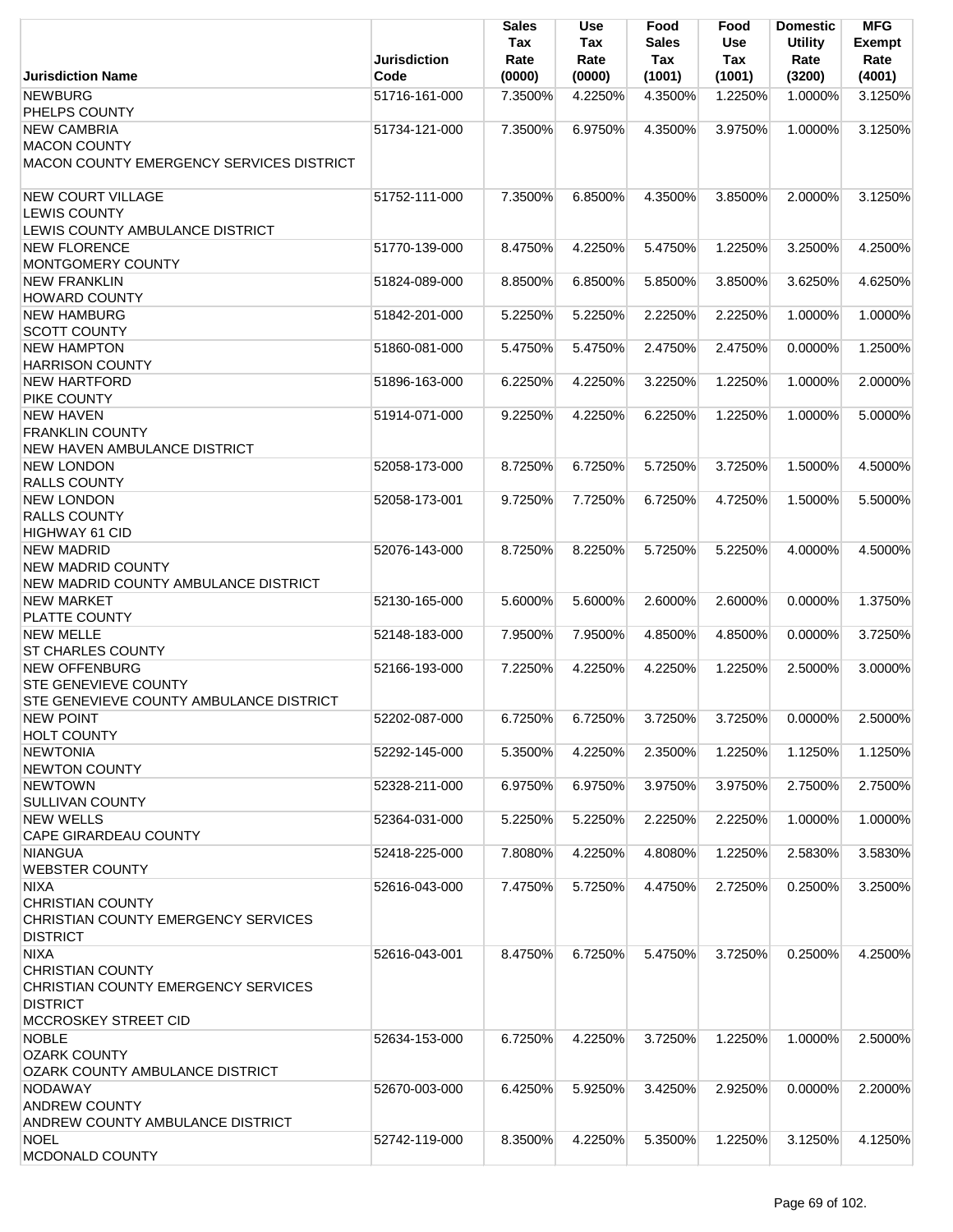|                                                   |               | <b>Sales</b><br>Tax | Use<br>Tax | Food<br><b>Sales</b> | Food<br><b>Use</b> | <b>Domestic</b><br><b>Utility</b> | <b>MFG</b><br><b>Exempt</b> |
|---------------------------------------------------|---------------|---------------------|------------|----------------------|--------------------|-----------------------------------|-----------------------------|
|                                                   | Jurisdiction  | Rate                | Rate       | Tax                  | Tax                | Rate                              | Rate                        |
| <b>Jurisdiction Name</b>                          | Code          | (0000)              | (0000)     | (1001)               | (1001)             | (3200)                            | (4001)                      |
| <b>NORBORNE</b><br><b>CARROLL COUNTY</b>          | 52760-033-000 | 7.2250%             | 5.7250%    | 4.2250%              | 2.7250%            | 1.0000%                           | 3.0000%                     |
| <b>NORMANDY</b>                                   | 52796-189-000 | 9.1130%             | 5.7250%    | 5.7250%              | 2.7250%            | 0.0000%                           | 4.8880%                     |
| <b>ST LOUIS COUNTY</b>                            |               |                     |            |                      |                    |                                   |                             |
| <b>NORMANDY</b>                                   | 52796-189-001 | 10.1130%            | 5.7250%    | 6.7250%              | 2.7250%            | 0.0000%                           | 5.8880%                     |
| <b>ST LOUIS COUNTY</b>                            |               |                     |            |                      |                    |                                   |                             |
| UNIVERSITY PLACE TDD                              |               |                     |            |                      |                    |                                   |                             |
| NORMANDY (T1)                                     | 52797-189-000 | 9.1130%             | 5.7250%    | 5.7250%              | 2.7250%            | 0.0000%                           | 4.8880%                     |
| <b>ST LOUIS COUNTY</b>                            |               |                     |            |                      |                    |                                   |                             |
| <b>NORTH KANSAS CITY</b>                          | 53102-047-000 | 7.4750%             | 5.3500%    | 4.4750%              | 2.3500%            | 1.0000%                           | 3.2500%                     |
| <b>CLAY COUNTY</b>                                |               |                     |            |                      |                    |                                   |                             |
| KANSAS CITY ZOOLOGICAL DISTRICT                   |               |                     |            |                      |                    |                                   |                             |
| <b>NORTH LILBOURN</b><br><b>NEW MADRID COUNTY</b> | 53138-143-000 | 6.2250%             | 5.7250%    | 3.2250%              | 2.7250%            | 1.5000%                           | 2.0000%                     |
| NEW MADRID COUNTY AMBULANCE DISTRICT              |               |                     |            |                      |                    |                                   |                             |
| <b>NORTHMOOR</b>                                  | 53174-165-000 | 7.1000%             | 5.6000%    | 4.1000%              | 2.6000%            | 1.0000%                           | 2.8750%                     |
| PLATTE COUNTY                                     |               |                     |            |                      |                    |                                   |                             |
| <b>NORTHMOOR</b>                                  | 53174-165-001 | 8.1000%             | 6.6000%    | 5.1000%              | 3.6000%            | 1.0000%                           | 3.8750%                     |
| PLATTE COUNTY                                     |               |                     |            |                      |                    |                                   |                             |
| NORTHMOOR ASSOCIATES CID                          |               |                     |            |                      |                    |                                   |                             |
| <b>NORTHWOODS</b>                                 | 53408-189-000 | 8.8630%             | 4.2250%    | 5.4750%              | 1.2250%            | 0.0000%                           | 4.6380%                     |
| <b>ST LOUIS COUNTY</b>                            |               |                     |            |                      |                    |                                   |                             |
| <b>NORTHWOODS</b>                                 | 53408-189-001 | 9.8630%             | 5.2250%    | 6.4750%              | 2.2250%            | 0.0000%                           | 5.6380%                     |
| <b>ST LOUIS COUNTY</b>                            |               |                     |            |                      |                    |                                   |                             |
| NORTH OAKS PLAZA SHOPPING CENTER CID              |               |                     |            |                      |                    |                                   |                             |
| <b>NORTHWYE</b>                                   | 53426-161-000 | 5.3500%             | 4.2250%    | 2.3500%              | 1.2250%            | 0.0000%                           | 1.1250%                     |
| PHELPS COUNTY                                     |               |                     |            |                      |                    |                                   |                             |
| <b>NORWOOD</b>                                    | 53444-229-000 | 8.1000%             | 4.2250%    | 5.1000%              | 1.2250%            | 0.3750%                           | 3.8750%                     |
| <b>WRIGHT COUNTY</b><br>NORWOOD COURT             | 53462-189-000 | 8.1130%             | 4.2250%    | 4.7250%              | 1.2250%            | 0.0000%                           | 3.8880%                     |
| <b>ST LOUIS COUNTY</b>                            |               |                     |            |                      |                    |                                   |                             |
| NOTTINGHILL                                       | 53480-153-000 | 6.7250%             | 4.2250%    | 3.7250%              | 1.2250%            | 1.0000%                           | 2.5000%                     |
| <b>OZARK COUNTY</b>                               |               |                     |            |                      |                    |                                   |                             |
| <b>OZARK COUNTY AMBULANCE DISTRICT</b>            |               |                     |            |                      |                    |                                   |                             |
| <b>NOVELTY</b>                                    | 53516-103-000 | 6.7250%             | 6.7250%    | 3.7250%              | 3.7250%            | 2.5000%                           | 2.5000%                     |
| <b>KNOX COUNTY</b>                                |               |                     |            |                      |                    |                                   |                             |
| <b>NOVINGER</b>                                   | 53534-001-000 | 6.6000%             | 5.2250%    | 3.6000%              | 2.2250%            | 1.0000%                           | 2.3750%                     |
| <b>ADAIR COUNTY</b>                               |               |                     |            |                      |                    |                                   |                             |
| ADAIR COUNTY AMBULANCE DISTRICT                   |               |                     |            |                      |                    |                                   |                             |
| OAK GROVE (VILLAGE)                               | 53606-071-000 | 8.4750%             | 4.2250%    | 5.4750%              | 1.2250%            | 0.0000%                           | 4.2500%                     |
| <b>FRANKLIN COUNTY</b>                            |               |                     |            |                      |                    |                                   |                             |
| SULLIVAN FIRE PROTECTION DISTRICT                 |               |                     |            |                      |                    |                                   |                             |
| <b>OAK GROVE</b><br><b>JACKSON COUNTY</b>         | 53624-095-000 | 8.6000%             | 4.2250%    | 5.6000%              | 1.2250%            | 0.5000%                           | 4.3750%                     |
| SNI VALLEY FIRE PROTECTION DISTRICT               |               |                     |            |                      |                    |                                   |                             |
| KANSAS CITY ZOOLOGICAL DISTRICT                   |               |                     |            |                      |                    |                                   |                             |
| <b>OAK GROVE</b>                                  | 53624-095-001 | 9.6000%             | 4.2250%    | 6.6000%              | 1.2250%            | 0.5000%                           | 5.3750%                     |
| <b>JACKSON COUNTY</b>                             |               |                     |            |                      |                    |                                   |                             |
| SNI VALLEY FIRE PROTECTION DISTRICT               |               |                     |            |                      |                    |                                   |                             |
| KANSAS CITY ZOOLOGICAL DISTRICT                   |               |                     |            |                      |                    |                                   |                             |
| <b>BRIDGEWOOD PLAZA CID</b>                       |               |                     |            |                      |                    |                                   |                             |
| <b>OAK GROVE</b>                                  | 53624-107-000 | 8.8500%             | 5.8500%    | 5.8500%              | 2.8500%            | 0.5000%                           | 4.6250%                     |
| <b>LAFAYETTE COUNTY</b>                           |               |                     |            |                      |                    |                                   |                             |
| SNI VALLEY FIRE PROTECTION DISTRICT               |               |                     |            |                      |                    |                                   |                             |
| <b>OAKLAND</b>                                    | 53750-189-000 | 8.6130%             | 4.2250%    | 5.2250%              | 1.2250%            | 0.0000%                           | 4.3880%                     |
| <b>ST LOUIS COUNTY</b>                            |               |                     |            |                      |                    |                                   |                             |
| <b>OAK RIDGE</b><br><b>CAPE GIRARDEAU COUNTY</b>  | 53786-031-000 | 5.2250%             | 5.2250%    | 2.2250%              | 2.2250%            | 1.0000%                           | 1.0000%                     |
| OAKS (VILLAGE)                                    | 53804-047-000 | 7.2250%             | 5.3500%    | 4.2250%              | 2.3500%            | 0.0000%                           | 3.0000%                     |
| <b>CLAY COUNTY</b>                                |               |                     |            |                      |                    |                                   |                             |
| KANSAS CITY ZOOLOGICAL DISTRICT                   |               |                     |            |                      |                    |                                   |                             |
| <b>OAKVIEW</b>                                    | 53858-047-000 | 8.4750%             | 8.3500%    | 5.4750%              | 5.3500%            | 1.0000%                           | 4.2500%                     |
| <b>CLAY COUNTY</b>                                |               |                     |            |                      |                    |                                   |                             |
| KANSAS CITY ZOOLOGICAL DISTRICT                   |               |                     |            |                      |                    |                                   |                             |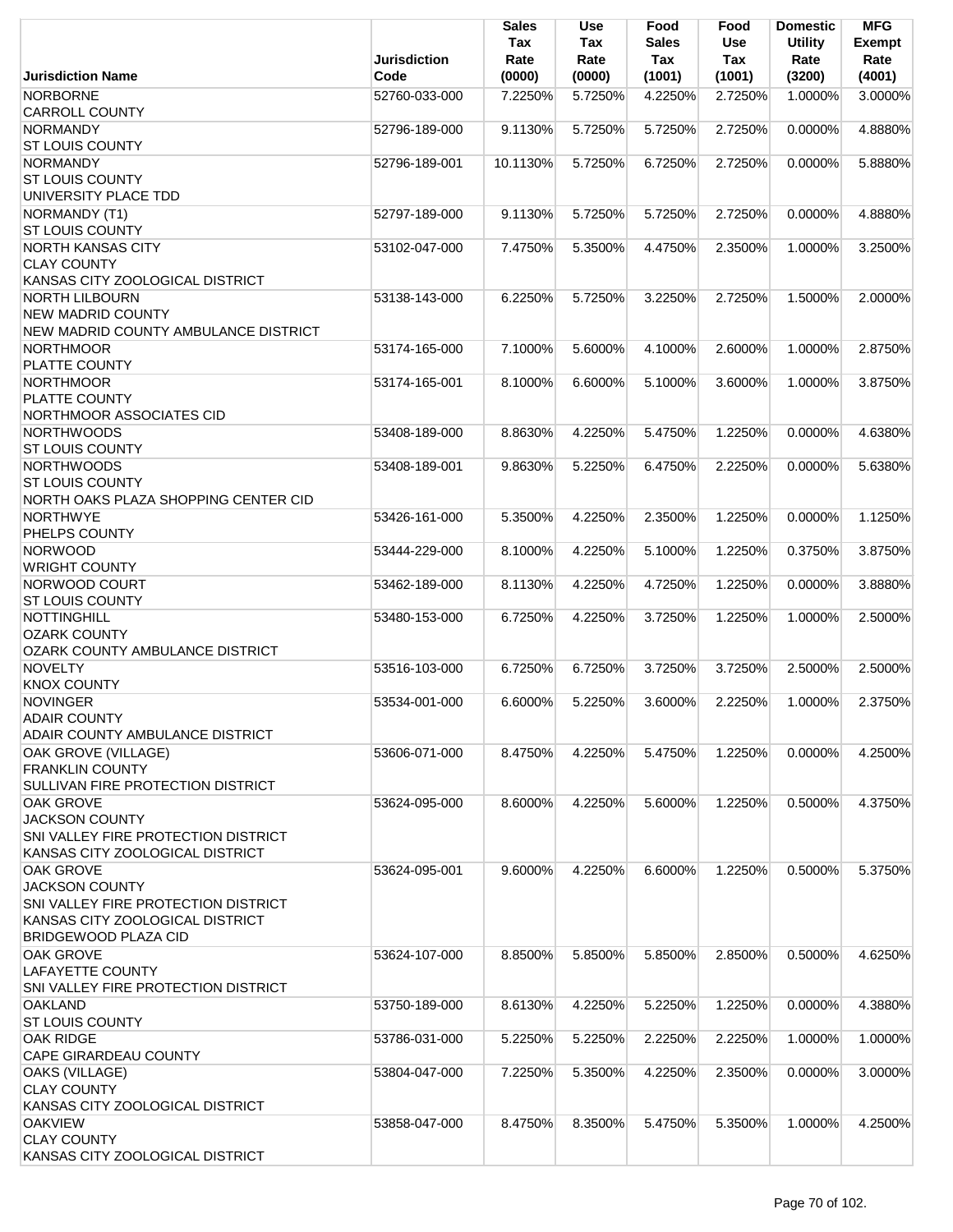|                                                                                                      | <b>Jurisdiction</b> | Sales<br>Tax<br>Rate | <b>Use</b><br>Tax<br>Rate | Food<br><b>Sales</b><br>Tax | Food<br>Use<br>Tax | <b>Domestic</b><br><b>Utility</b><br>Rate | <b>MFG</b><br><b>Exempt</b><br>Rate |
|------------------------------------------------------------------------------------------------------|---------------------|----------------------|---------------------------|-----------------------------|--------------------|-------------------------------------------|-------------------------------------|
| <b>Jurisdiction Name</b>                                                                             | Code                | (0000)               | (0000)                    | (1001)                      | (1001)             | (3200)                                    | (4001)                              |
| <b>OAKWOOD</b><br><b>CLAY COUNTY</b>                                                                 | 53894-047-000       | 5.4750%              | 5.3500%                   | 2.4750%                     | 2.3500%            | $0.0000\%$                                | 1.2500%                             |
| KANSAS CITY ZOOLOGICAL DISTRICT<br>OAKWOOD PARK<br><b>CLAY COUNTY</b>                                | 53948-047-000       | 5.4750%              | 5.3500%                   | 2.4750%                     | 2.3500%            | 0.0000%                                   | 1.2500%                             |
| KANSAS CITY ZOOLOGICAL DISTRICT<br><b>OCIE</b>                                                       | 54002-153-000       | 6.7250%              | 4.2250%                   | 3.7250%                     | 1.2250%            | 1.0000%                                   | 2.5000%                             |
| <b>OZARK COUNTY</b><br><b>OZARK COUNTY AMBULANCE DISTRICT</b>                                        |                     |                      |                           |                             |                    |                                           |                                     |
| <b>ODESSA</b><br><b>LAFAYETTE COUNTY</b>                                                             | 54038-107-000       | 8.3500%              | 5.8500%                   | 5.3500%                     | 2.8500%            | $0.0000\%$                                | 4.1250%                             |
| <b>O'FALLON</b><br><b>ST CHARLES COUNTY</b>                                                          | 54074-183-000       | 7.9500%              | 5.9500%                   | 4.8500%                     | 2.8500%            | 1.0000%                                   | 3.7250%                             |
| <b>O'FALLON</b><br><b>ST CHARLES COUNTY</b><br><b>BELLEAU CID</b>                                    | 54074-183-001       | 8.9500%              | 6.9500%                   | 5.8500%                     | 3.8500%            | 1.0000%                                   | 4.7250%                             |
| <b>O'FALLON</b><br><b>ST CHARLES COUNTY</b><br><b>CALEDONIA CID</b>                                  | 54074-183-002       | 8.5750%              | 6.5750%                   | 5.4750%                     | 3.4750%            | 1.0000%                                   | 4.3500%                             |
| <b>O'FALLON</b><br><b>ST CHARLES COUNTY</b><br><b>HUTCHINGS FARM TDD</b>                             | 54074-183-003       | 8.9500%              | 5.9500%                   | 5.8500%                     | 2.8500%            | 1.0000%                                   | 4.7250%                             |
| <b>O'FALLON</b><br><b>ST CHARLES COUNTY</b><br><b>KINGSMILL TDD</b>                                  | 54074-183-004       | 8.9500%              | 5.9500%                   | 5.8500%                     | 2.8500%            | 1.0000%                                   | 4.7250%                             |
| <b>O'FALLON</b><br><b>ST CHARLES COUNTY</b><br><b>MEGAN SHOPPES TDD</b>                              | 54074-183-005       | 8.9500%              | 5.9500%                   | 5.8500%                     | 2.8500%            | 1.0000%                                   | 4.7250%                             |
| <b>O'FALLON</b><br><b>ST CHARLES COUNTY</b><br><b>MEXICO ROAD TDD</b>                                | 54074-183-006       | 8.9500%              | 5.9500%                   | 5.8500%                     | 2.8500%            | 1.0000%                                   | 4.7250%                             |
| <b>O'FALLON</b><br><b>ST CHARLES COUNTY</b><br>WATERBURY STORM WATER CID                             | 54074-183-007       | 8.9500%              | 6.9500%                   | 5.8500%                     | 3.8500%            | 1.0000%                                   | 4.7250%                             |
| <b>O'FALLON</b><br>ST CHARLES COUNTY<br><b>WINGHAVEN TDD</b>                                         | 54074-183-008       | 8.5750%              | 5.9500%                   | 5.4750%                     | 2.8500%            | 1.0000%                                   | 4.3500%                             |
| <b>O'FALLON</b><br><b>ST CHARLES COUNTY</b><br>O'FALLON RETAIL WALK CID                              | 54074-183-009       | 8.9500%              | 6.9500%                   | 5.8500%                     | 3.8500%            | 1.0000%                                   | 4.7250%                             |
| <b>OLD APPLETON</b><br><b>CAPE GIRARDEAU COUNTY</b>                                                  | 54200-031-000       | 5.2250%              | 5.2250%                   | 2.2250%                     | 2.2250%            | 1.0000%                                   | 1.0000%                             |
| <b>OLDFIELD</b><br><b>CHRISTIAN COUNTY</b><br>CHRISTIAN COUNTY EMERGENCY SERVICES<br><b>DISTRICT</b> | 54290-043-000       | 5.9750%              | 4.2250%                   | 2.9750%                     | 1.2250%            | 0.2500%                                   | 1.7500%                             |
| <b>OLD MINES</b><br><b>WASHINGTON COUNTY</b><br>WASHINGTON COUNTY AMBULANCE DISTRICT                 | 54398-221-000       | 7.2250%              | 6.7250%                   | 4.2250%                     | 3.7250%            | 2.5000%                                   | 3.0000%                             |
| <b>OLD MONROE</b><br><b>LINCOLN COUNTY</b><br>LINCOLN COUNTY AMBULANCE DISTRICT                      | 54416-113-000       | 7.9750%              | 4.2250%                   | 4.9750%                     | 1.2250%            | 1.5000%                                   | 3.7500%                             |
| <b>OLEAN</b><br><b>MILLER COUNTY</b><br>MILLER COUNTY AMBULANCE DISTRICT                             | 54560-131-000       | 5.7250%              | 5.2250%                   | 2.7250%                     | 2.2250%            | 1.0000%                                   | 1.5000%                             |
| <b>OLIVETTE</b><br><b>ST LOUIS COUNTY</b>                                                            | 54650-189-000       | 9.1130%              | 5.7250%                   | 5.7250%                     | 2.7250%            | 0.0000%                                   | 4.8880%                             |
| OLIVETTE (T2)<br><b>ST LOUIS COUNTY</b>                                                              | 54652-189-000       | 9.1130%              | 5.7250%                   | 5.7250%                     | 2.7250%            | 0.0000%                                   | 4.8880%                             |
| <b>OLNEY</b><br><b>LINCOLN COUNTY</b><br>LINCOLN COUNTY AMBULANCE DISTRICT                           | 54668-113-000       | 6.4750%              | 4.2250%                   | 3.4750%                     | 1.2250%            | 0.5000%                                   | 2.2500%                             |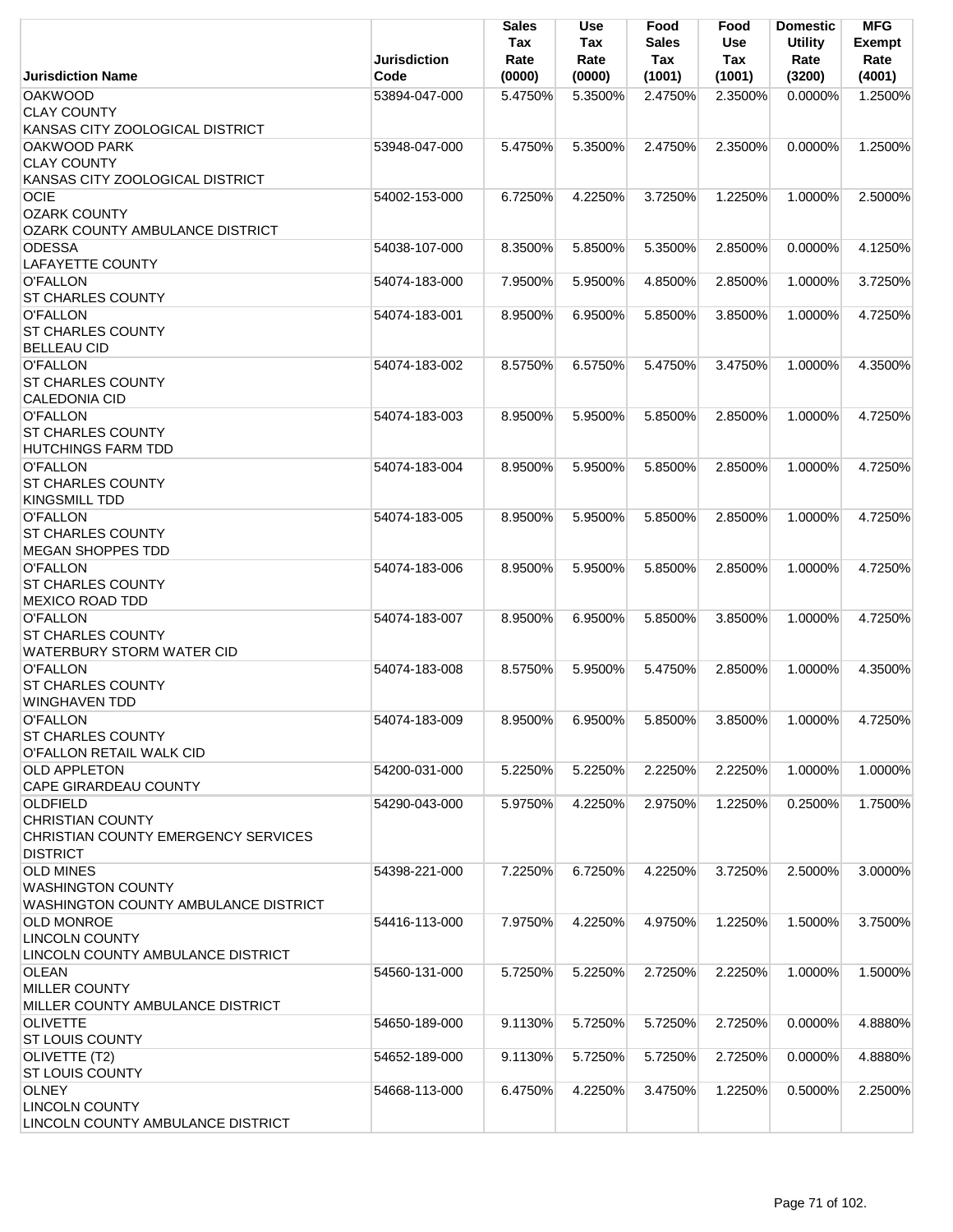|                                         | <b>Jurisdiction</b> | <b>Sales</b><br>Tax<br>Rate | <b>Use</b><br>Tax<br>Rate | Food<br><b>Sales</b><br>Tax | Food<br><b>Use</b><br>Tax | <b>Domestic</b><br><b>Utility</b><br>Rate | <b>MFG</b><br><b>Exempt</b><br>Rate |
|-----------------------------------------|---------------------|-----------------------------|---------------------------|-----------------------------|---------------------------|-------------------------------------------|-------------------------------------|
| <b>Jurisdiction Name</b>                | Code                | (0000)                      | (0000)                    | (1001)                      | (1001)                    | (3200)                                    | (4001)                              |
| <b>OLYMPIAN VILLAGE</b>                 | 54686-099-000       | 6.8500%                     | 4.2250%                   | 3.8500%                     | 1.2250%                   | 1.5000%                                   | 2.6250%                             |
| JEFFERSON COUNTY                        |                     |                             |                           |                             |                           |                                           |                                     |
| JOACHIM-PLATTIN AMBULANCE DISTRICT      |                     |                             |                           |                             |                           |                                           |                                     |
| JEFFERSON COUNTY EMERGENCY SERVICES     |                     |                             |                           |                             |                           |                                           |                                     |
| <b>DISTRICT</b>                         |                     |                             |                           |                             |                           |                                           |                                     |
| <b>ORAN</b>                             | 54758-201-000       | 6.7250%                     | 5.2250%                   | 3.7250%                     | 2.2250%                   | 2.5000%                                   | 2.5000%                             |
| <b>SCOTT COUNTY</b>                     |                     |                             |                           |                             |                           |                                           |                                     |
| <b>ORCHARD FARM</b>                     | 54794-183-000       | 5.9500%                     | 5.9500%                   | 2.8500%                     | 2.8500%                   | 0.0000%                                   | 1.7250%                             |
| <b>ST CHARLES COUNTY</b>                |                     |                             |                           |                             |                           |                                           |                                     |
| <b>OREGON</b>                           | 54848-087-000       | 6.7250%                     | 6.7250%                   | 3.7250%                     | 3.7250%                   | 0.0000%                                   | 2.5000%                             |
| <b>HOLT COUNTY</b>                      |                     |                             |                           |                             |                           |                                           |                                     |
| <b>ORONOGO</b>                          | 54920-097-000       | 7.4500%                     | 4.2250%                   | 4.4500%                     | 1.2250%                   | 1.0000%                                   | 3.2250%                             |
| <b>JASPER COUNTY</b>                    |                     |                             |                           |                             |                           |                                           |                                     |
| <b>ORRICK</b>                           | 54938-177-000       | 9.2250%                     | 8.2250%                   | 6.2250%                     | 5.2250%                   | 1.0000%                                   | 5.0000%                             |
| <b>RAY COUNTY</b>                       |                     |                             |                           |                             |                           |                                           |                                     |
| ORRICK FIRE PROTECTION DISTRICT         |                     |                             |                           |                             |                           |                                           |                                     |
| RAY COUNTY AMBULANCE DISTRICT           |                     |                             |                           |                             |                           |                                           |                                     |
| <b>OSAGE BEACH</b>                      | 55244-029-000       | 7.4750%                     | 5.4750%                   | 4.4750%                     | 2.4750%                   | 1.0000%                                   | 3.2500%                             |
| <b>CAMDEN COUNTY</b>                    |                     |                             |                           |                             |                           |                                           |                                     |
| <b>OSAGE BEACH</b>                      | 55244-029-001       | 8.4750%                     | 5.4750%                   | 5.4750%                     | 2.4750%                   | 1.0000%                                   | 4.2500%                             |
| <b>CAMDEN COUNTY</b>                    |                     |                             |                           |                             |                           |                                           |                                     |
| DIERBERGS OSAGE BEACH TDD               |                     |                             |                           |                             |                           |                                           |                                     |
| <b>OSAGE BEACH</b>                      | 55244-029-002       | 8.2250%                     | 5.4750%                   | 5.2250%                     | 2.4750%                   | 1.0000%                                   | 4.0000%                             |
| <b>CAMDEN COUNTY</b>                    |                     |                             |                           |                             |                           |                                           |                                     |
| <b>OSAGE STATION TDD</b>                |                     |                             |                           |                             |                           |                                           |                                     |
| <b>OSAGE BEACH</b>                      | 55244-029-003       | 8.4750%                     | 5.4750%                   | 5.4750%                     | 2.4750%                   | 1.0000%                                   | 4.2500%                             |
| <b>CAMDEN COUNTY</b>                    |                     |                             |                           |                             |                           |                                           |                                     |
| <b>ARROWHEAD CENTRE CID</b>             |                     |                             |                           |                             |                           |                                           |                                     |
| <b>OSAGE BEACH</b>                      | 55244-131-000       | 7.7250%                     | 5.2250%                   | 4.7250%                     | 2.2250%                   | 2.0000%                                   | 3.5000%                             |
| <b>MILLER COUNTY</b>                    |                     |                             |                           |                             |                           |                                           |                                     |
| MILLER COUNTY AMBULANCE DISTRICT        |                     |                             |                           |                             |                           |                                           |                                     |
| <b>OSAGE BEACH</b>                      | 55244-131-001       | 8.7250%                     | 5.2250%                   | 5.7250%                     | 2.2250%                   | 2.0000%                                   | 4.5000%                             |
| <b>MILLER COUNTY</b>                    |                     |                             |                           |                             |                           |                                           |                                     |
| MILLER COUNTY AMBULANCE DISTRICT        |                     |                             |                           |                             |                           |                                           |                                     |
| PREWITT POINT TDD                       |                     |                             |                           |                             |                           |                                           |                                     |
| <b>OSAGE BEND</b>                       | 55262-051-000       | 5.7250%                     | 5.7250%                   | 2.7250%                     | 2.7250%                   | 0.0000%                                   | 1.5000%                             |
| <b>COLE COUNTY</b>                      |                     |                             |                           |                             |                           |                                           |                                     |
| <b>OSAGE CITY</b>                       | 55298-051-000       | 5.7250%                     | 5.7250%                   | 2.7250%                     | 2.7250%                   | 0.0000%                                   | 1.5000%                             |
| <b>COLE COUNTY</b>                      |                     |                             |                           |                             |                           |                                           |                                     |
| <b>OSBORN</b>                           | 55352-049-000       | 6.2250%                     | 5.2250%                   | 3.2250%                     | 2.2250%                   | 0.0000%                                   | 2.0000%                             |
| <b>CLINTON COUNTY</b>                   |                     |                             |                           |                             |                           |                                           |                                     |
| <b>OSBORN</b>                           | 55352-063-000       | 6.7250%                     | 5.2250%                   | 3.7250%                     | 2.2250%                   | $0.0000\%$                                | 2.5000%                             |
| <b>DEKALB COUNTY</b>                    |                     |                             |                           |                             |                           |                                           |                                     |
| DAVIESS/DEKALB REGIONAL JAIL DISTRICT   |                     |                             |                           |                             |                           |                                           |                                     |
| <b>OSCEOLA</b>                          | 55388-185-000       | 6.1000%                     | 4.2250%                   | 3.1000%                     | 1.2250%                   | 0.0000%                                   | 1.8750%                             |
| <b>ST CLAIR COUNTY</b>                  |                     |                             |                           |                             |                           |                                           |                                     |
| <b>OSCEOLA TOWNSHIP</b>                 | 55406-029-000       | 5.4750%                     | 5.4750%                   | 2.4750%                     | 2.4750%                   | 0.0000%                                   | 1.2500%                             |
| <b>CAMDEN COUNTY</b>                    |                     |                             |                           |                             |                           |                                           |                                     |
| <b>OSGOOD</b>                           | 55424-211-000       | 6.9750%                     | 6.9750%                   | 3.9750%                     | 3.9750%                   | 2.7500%                                   | 2.7500%                             |
| <b>SULLIVAN COUNTY</b>                  |                     |                             |                           |                             |                           |                                           |                                     |
| <b>OTTERVILLE</b>                       | 55478-053-000       | 7.2250%                     | 5.9750%                   | 4.2250%                     | 2.9750%                   | 2.7500%                                   | 3.0000%                             |
| <b>COOPER COUNTY</b>                    |                     |                             |                           |                             |                           |                                           |                                     |
| COOPER COUNTY AMBULANCE DISTRICT        |                     |                             |                           |                             |                           |                                           |                                     |
| <b>OTTO</b>                             | 55514-099-000       | 7.1000%                     | 4.2250%                   | 4.1000%                     | 1.2250%                   | 1.5000%                                   | 2.8750%                             |
| JEFFERSON COUNTY                        |                     |                             |                           |                             |                           |                                           |                                     |
| ROCK TOWNSHIP AMBULANCE DISTRICT        |                     |                             |                           |                             |                           |                                           |                                     |
| <b>ANTONIA FIRE PROTECTION DISTRICT</b> |                     |                             |                           |                             |                           |                                           |                                     |
| JEFFERSON COUNTY EMERGENCY SERVICES     |                     |                             |                           |                             |                           |                                           |                                     |
| <b>DISTRICT</b>                         |                     |                             |                           |                             |                           |                                           |                                     |
| <b>OVERLAND</b>                         | 55550-189-000       | 8.8630%                     | 4.2250%                   | 5.4750%                     | 1.2250%                   | 0.0000%                                   | 4.6380%                             |
| <b>ST LOUIS COUNTY</b>                  |                     |                             |                           |                             |                           |                                           |                                     |
| <b>OWENSVILLE</b>                       | 55640-073-000       | 8.3500%                     | 4.2250%                   | 5.3500%                     | 1.2250%                   | 2.0000%                                   | 4.1250%                             |
| <b>GASCONADE COUNTY</b>                 |                     |                             |                           |                             |                           |                                           |                                     |
| OWENSVILLE AREA AMBULANCE DISTRICT      |                     |                             |                           |                             |                           |                                           |                                     |
|                                         |                     |                             |                           |                             |                           |                                           |                                     |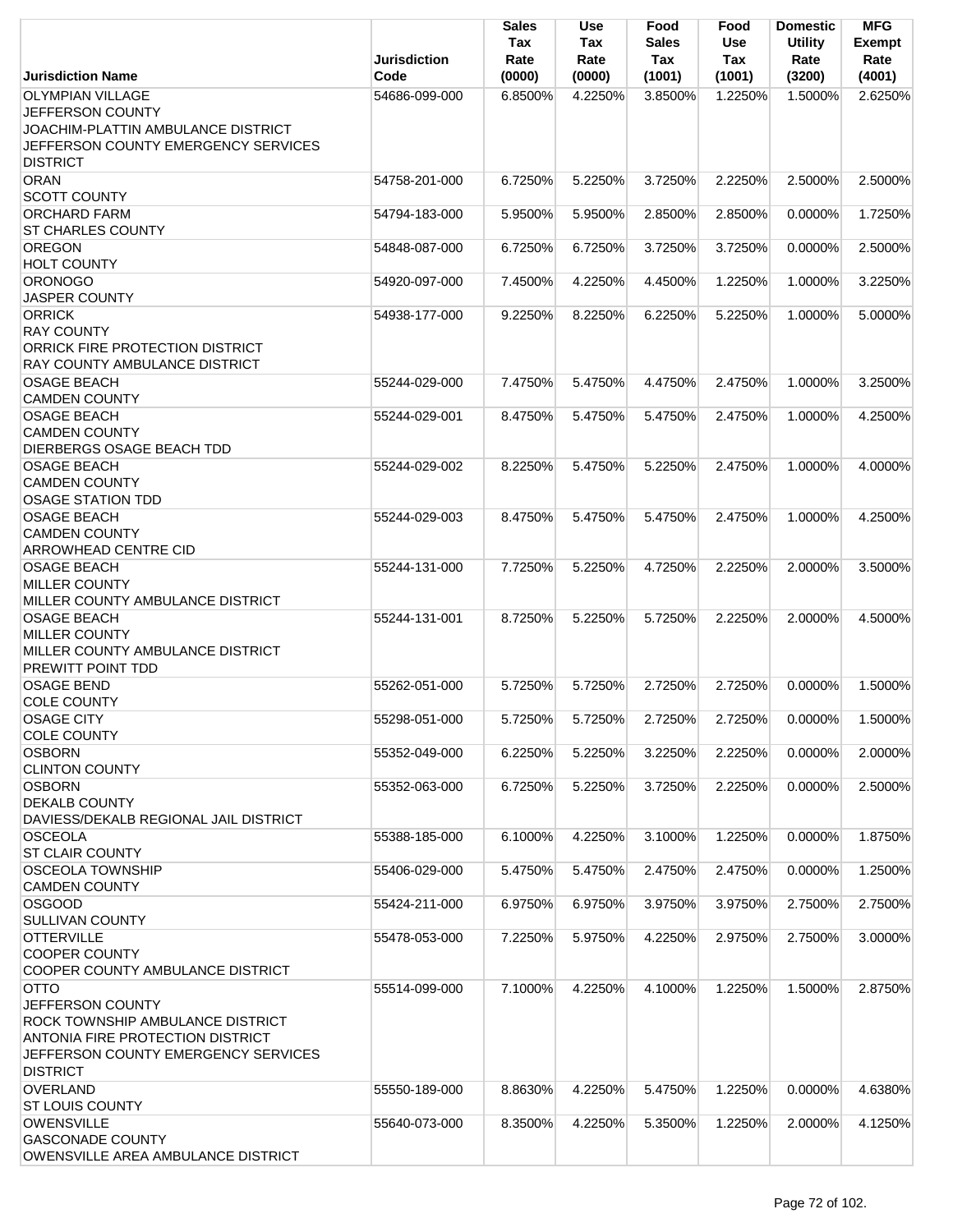|                                                                                                                                                          | Jurisdiction<br>Code | Sales<br>Tax<br>Rate | Use<br>Tax<br>Rate | Food<br><b>Sales</b><br>Tax | Food<br>Use<br><b>Tax</b> | <b>Domestic</b><br><b>Utility</b><br>Rate | <b>MFG</b><br>Exempt<br>Rate |
|----------------------------------------------------------------------------------------------------------------------------------------------------------|----------------------|----------------------|--------------------|-----------------------------|---------------------------|-------------------------------------------|------------------------------|
| <b>Jurisdiction Name</b><br><b>OXLY</b>                                                                                                                  | 55694-181-000        | (0000)<br>6.2250%    | (0000)<br>4.2250%  | (1001)<br>3.2250%           | (1001)<br>1.2250%         | (3200)<br>2.0000%                         | (4001)<br>2.0000%            |
| <b>RIPLEY COUNTY</b>                                                                                                                                     |                      |                      |                    |                             |                           |                                           |                              |
| <b>OZARK</b>                                                                                                                                             | 55766-043-000        | 8.3500%              | 4.2250%            | 5.3500%                     | 1.2250%                   | 0.2500%                                   | 4.1250%                      |
| <b>CHRISTIAN COUNTY</b><br>CHRISTIAN COUNTY EMERGENCY SERVICES                                                                                           |                      |                      |                    |                             |                           |                                           |                              |
| <b>DISTRICT</b><br><b>OZARK</b>                                                                                                                          | 55766-043-001        | 9.3500%              | 4.2250%            | 6.3500%                     | 1.2250%                   | 0.2500%                                   | 5.1250%                      |
| <b>CHRISTIAN COUNTY</b><br>CHRISTIAN COUNTY EMERGENCY SERVICES<br><b>DISTRICT</b><br><b>HIGHWAY J &amp; 17TH STREET CID</b>                              |                      |                      |                    |                             |                           |                                           |                              |
| <b>OZARK</b>                                                                                                                                             | 55766-043-002        | 9.3500%              | 4.2250%            | 6.3500%                     | 1.2250%                   | 0.2500%                                   | 5.1250%                      |
| <b>CHRISTIAN COUNTY</b><br>CHRISTIAN COUNTY EMERGENCY SERVICES<br><b>DISTRICT</b><br><b>OZARK CENTRE TDD</b>                                             |                      |                      |                    |                             |                           |                                           |                              |
| <b>OZARK</b>                                                                                                                                             | 55766-043-003        | 10.3500%             | 5.2250%            | 7.3500%                     | 2.2250%                   | 0.2500%                                   | 6.1250%                      |
| <b>CHRISTIAN COUNTY</b><br>CHRISTIAN COUNTY EMERGENCY SERVICES<br><b>DISTRICT</b><br><b>TOWN &amp; COUNTRY VILLAGE CID</b><br>TOWN & COUNTRY VILLAGE TDD |                      |                      |                    |                             |                           |                                           |                              |
| <b>OZARK</b>                                                                                                                                             | 55766-043-004        | 9.3500%              | 5.2250%            | 6.3500%                     | 2.2250%                   | 0.2500%                                   | 5.1250%                      |
| <b>CHRISTIAN COUNTY</b><br>CHRISTIAN COUNTY EMERGENCY SERVICES<br><b>DISTRICT</b><br>DEERBROOK MARKETPLACE CID                                           |                      |                      |                    |                             |                           |                                           |                              |
| <b>OZARK BEACH</b>                                                                                                                                       | 55856-213-000        | 6.1000%              | 4.2250%            | 3.1000%                     | 1.2250%                   | $0.0000\%$                                | 1.8750%                      |
| <b>TANEY COUNTY</b><br>TANEY COUNTY AMBULANCE DISTRICT                                                                                                   |                      |                      |                    |                             |                           |                                           |                              |
| <b>PACIFIC</b><br><b>FRANKLIN COUNTY</b><br>MERAMEC AMBULANCE DISTRICT                                                                                   | 55910-071-000        | 8.4750%              | 4.2250%            | 5.4750%                     | 1.2250%                   | 1.0000%                                   | 4.2500%                      |
| <b>PACIFIC</b><br><b>FRANKLIN COUNTY</b><br>MERAMEC AMBULANCE DISTRICT<br>OSAGE COMMERCIAL AREA CID                                                      | 55910-071-001        | 9.4750%              | 5.2250%            | 6.4750%                     | 2.2250%                   | 1.0000%                                   | 5.2500%                      |
| <b>PACIFIC</b><br><b>FRANKLIN COUNTY</b><br>MERAMEC AMBULANCE DISTRICT<br>VIADUCT COMMERCIAL AREA CID                                                    | 55910-071-002        | 9.4750%              | 5.2250%            | 6.4750%                     | 2.2250%                   | 1.0000%                                   | 5.2500%                      |
| <b>PACIFIC</b><br><b>FRANKLIN COUNTY</b><br><b>MERAMEC AMBULANCE DISTRICT</b><br><b>EAST OSAGE CID</b>                                                   | 55910-071-003        | 9.4750%              | 5.2250%            | 6.4750%                     | 2.2250%                   | 1.0000%                                   | 5.2500%                      |
| <b>PACIFIC</b><br><b>ST LOUIS COUNTY</b><br><b>MERAMEC AMBULANCE DISTRICT</b>                                                                            | 55910-189-000        | 8.6130%              | 4.2250%            | 5.2250%                     | 1.2250%                   | 1.0000%                                   | 4.3880%                      |
| <b>PACIFIC</b><br><b>ST LOUIS COUNTY</b><br>MERAMEC AMBULANCE DISTRICT<br>EAST OSAGE CID                                                                 | 55910-189-001        | 9.6130%              | 5.2250%            | 6.2250%                     | 2.2250%                   | 1.0000%                                   | 5.3880%                      |
| PACIFIC (X1)<br><b>ST LOUIS COUNTY</b>                                                                                                                   | 55911-189-000        | 8.1130%              | 4.2250%            | 4.7250%                     | 1.2250%                   | 0.0000%                                   | 3.8880%                      |
| PACIFIC (X2)<br><b>ST LOUIS COUNTY</b>                                                                                                                   | 55912-189-000        | 8.1130%              | 4.2250%            | 4.7250%                     | 1.2250%                   | 0.0000%                                   | 3.8880%                      |
| PAGEDALE<br><b>ST LOUIS COUNTY</b>                                                                                                                       | 55964-189-000        | 8.8630%              | 5.4750%            | 5.4750%                     | 2.4750%                   | 0.0000%                                   | 4.6380%                      |
| PAGEDALE (T2)<br><b>ST LOUIS COUNTY</b>                                                                                                                  | 55966-189-000        | 8.8630%              | 5.4750%            | 5.4750%                     | 2.4750%                   | 0.0000%                                   | 4.6380%                      |
| PAGEDALE (T3)<br><b>ST LOUIS COUNTY</b>                                                                                                                  | 55967-189-000        | 8.8630%              | 5.4750%            | 5.4750%                     | 2.4750%                   | 0.0000%                                   | 4.6380%                      |
| PAGEDALE (T4)<br>ST LOUIS COUNTY                                                                                                                         | 55968-189-000        | 8.8630%              | 5.4750%            | 5.4750%                     | 2.4750%                   | 0.0000%                                   | 4.6380%                      |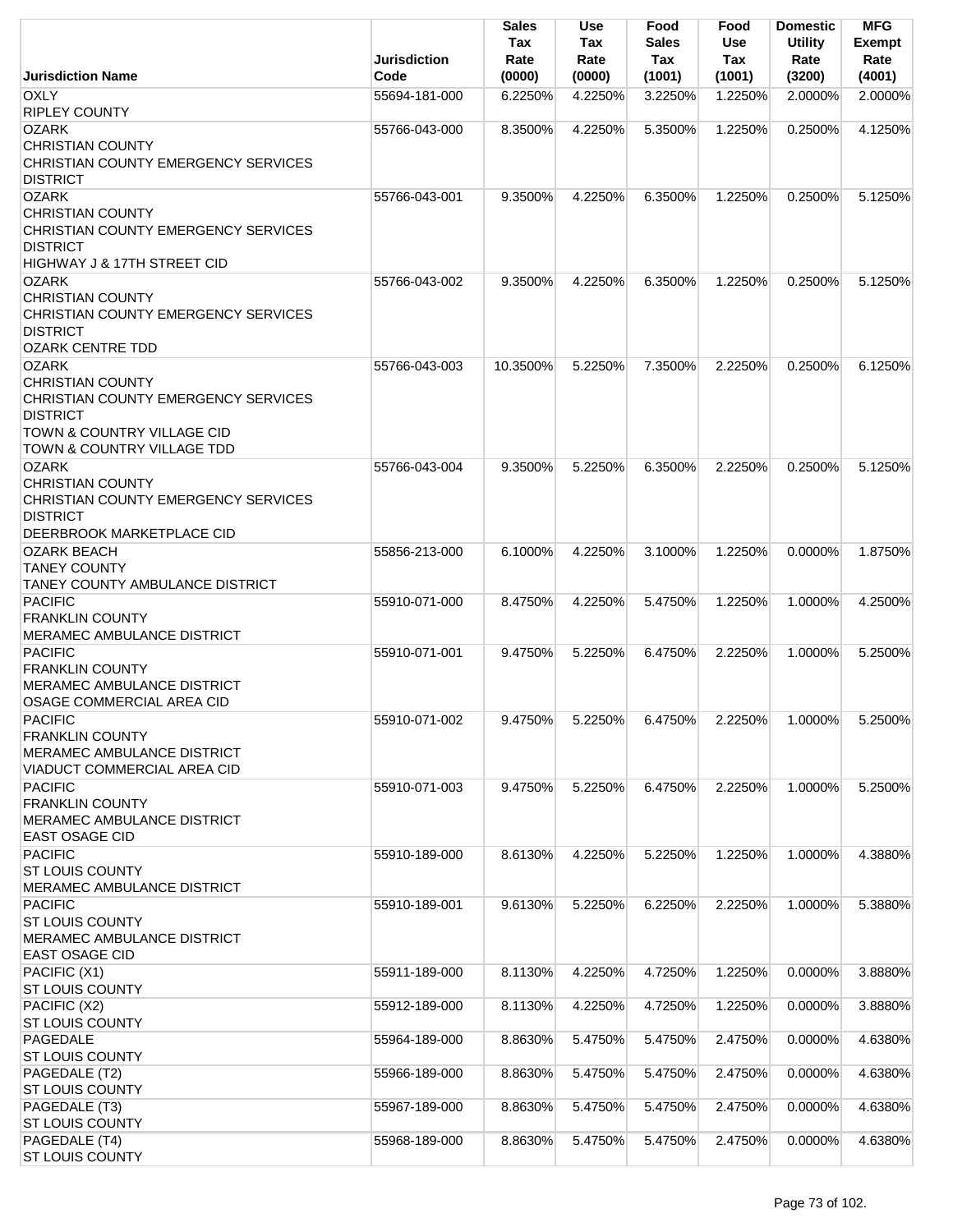|                                                                                                                                                                                   | <b>Jurisdiction</b> | <b>Sales</b><br>Tax<br>Rate | Use<br>Tax<br>Rate | Food<br><b>Sales</b><br>Tax | Food<br><b>Use</b><br>Tax | <b>Domestic</b><br><b>Utility</b><br>Rate | <b>MFG</b><br><b>Exempt</b><br>Rate |
|-----------------------------------------------------------------------------------------------------------------------------------------------------------------------------------|---------------------|-----------------------------|--------------------|-----------------------------|---------------------------|-------------------------------------------|-------------------------------------|
| <b>Jurisdiction Name</b>                                                                                                                                                          | Code                | (0000)                      | (0000)             | (1001)                      | (1001)                    | (3200)                                    | (4001)                              |
| PAGEDALE (T5)<br><b>ST LOUIS COUNTY</b>                                                                                                                                           | 55969-189-000       | 8.8630%                     | 5.4750%            | 5.4750%                     | 2.4750%                   | 0.0000%                                   | 4.6380%                             |
| PAGEDALE (T6)<br><b>ST LOUIS COUNTY</b>                                                                                                                                           | 55970-189-000       | 8.8630%                     | 5.4750%            | 5.4750%                     | 2.4750%                   | 0.0000%                                   | 4.6380%                             |
| PAGEDALE (T7)<br><b>ST LOUIS COUNTY</b>                                                                                                                                           | 55971-189-000       | 8.8630%                     | 5.4750%            | 5.4750%                     | 2.4750%                   | 0.0000%                                   | 4.6380%                             |
| PAGEDALE (T8)<br><b>ST LOUIS COUNTY</b>                                                                                                                                           | 55972-189-000       | 8.8630%                     | 5.4750%            | 5.4750%                     | 2.4750%                   | 0.0000%                                   | 4.6380%                             |
| PAGEDALE (T9)<br><b>ST LOUIS COUNTY</b>                                                                                                                                           | 55973-189-000       | 8.8630%                     | 5.4750%            | 5.4750%                     | 2.4750%                   | 0.0000%                                   | 4.6380%                             |
| PAGEDALE (T10)<br><b>ST LOUIS COUNTY</b>                                                                                                                                          | 55974-189-000       | 8.8630%                     | 5.4750%            | 5.4750%                     | 2.4750%                   | 0.0000%                                   | 4.6380%                             |
| <b>PAINTON</b><br><b>STODDARD COUNTY</b><br>STODDARD COUNTY EMERGENCY SERVICES<br><b>DISTRICT</b>                                                                                 | 55982-207-000       | 5.4130%                     | 4.2250%            | 2.4130%                     | 1.2250%                   | 0.0000%                                   | 1.1880%                             |
| PALMYRA<br><b>MARION COUNTY</b><br>MARION COUNTY AMBULANCE DISTRICT                                                                                                               | 56036-127-000       | 7.8500%                     | 7.3500%            | 4.8500%                     | 4.3500%                   | 1.2500%                                   | 3.6250%                             |
| PARIS<br><b>MONROE COUNTY</b>                                                                                                                                                     | 56144-137-000       | 8.2250%                     | 8.2250%            | 5.2250%                     | 5.2250%                   | 2.0000%                                   | 4.0000%                             |
| <b>PARKDALE</b><br>JEFFERSON COUNTY<br>HIGH RIDGE FIRE PROTECTION DISTRICT<br>JEFFERSON COUNTY EMERGENCY SERVICES<br><b>DISTRICT</b><br>NORTH JEFFERSON COUNTY AMBULANCE DISTRICT | 56216-099-000       | 7.3500%                     | 4.2250%            | 4.3500%                     | 1.2250%                   | 1.5000%                                   | 3.1250%                             |
| <b>PARK HILLS</b><br><b>ST FRANCOIS COUNTY</b><br>ST FRANCOIS COUNTY AMBULANCE DISTRICT                                                                                           | 56272-187-000       | 9.1000%                     | 4.2250%            | 6.1000%                     | 1.2250%                   | 1.5000%                                   | 4.8750%                             |
| <b>PARK HILLS</b><br><b>ST FRANCOIS COUNTY</b><br>ST FRANCOIS COUNTY AMBULANCE DISTRICT<br>PARK HILLS TDD                                                                         | 56272-187-001       | 9.6000%                     | 4.2250%            | 6.6000%                     | 1.2250%                   | 1.5000%                                   | 5.3750%                             |
| PARKVILLE<br>PLATTE COUNTY                                                                                                                                                        | 56288-165-000       | 7.1000%                     | 5.6000%            | 4.1000%                     | 2.6000%                   | 1.0000%                                   | 2.8750%                             |
| <b>PARKVILLE</b><br><b>PLATTE COUNTY</b><br>PARKVILLE OLD TOWNE MARKET CID                                                                                                        | 56288-165-001       | 8.1000%                     | 6.6000%            | 5.1000%                     | 3.6000%                   | 1.0000%                                   | 3.8750%                             |
| <b>PARKVILLE</b><br>PLATTE COUNTY<br>PC-1 CID<br><b>PARKVILLE COMMONS TDD</b>                                                                                                     | 56288-165-002       | 9.1000%                     | 6.6000%            | 6.1000%                     | 3.6000%                   | 1.0000%                                   | 4.8750%                             |
| <b>PARKVILLE</b><br><b>PLATTE COUNTY</b><br>PARKVILLE COMMONS TDD                                                                                                                 | 56288-165-003       | 8.1000%                     | 5.6000%            | 5.1000%                     | 2.6000%                   | 1.0000%                                   | 3.8750%                             |
| <b>PARKVILLE</b><br><b>PLATTE COUNTY</b><br>9 HIGHWAY CORRIDOR CID                                                                                                                | 56288-165-004       | 8.1000%                     | 6.6000%            | 5.1000%                     | 3.6000%                   | 1.0000%                                   | 3.8750%                             |
| <b>PARKVILLE</b><br><b>PLATTE COUNTY</b><br><b>PARKVILLE COMMONS TDD</b><br>9 HIGHWAY CORRIDOR CID                                                                                | 56288-165-005       | 9.1000%                     | 6.6000%            | 6.1000%                     | 3.6000%                   | 1.0000%                                   | 4.8750%                             |
| <b>PARKVILLE</b><br>PLATTE COUNTY<br>PC-1 CID<br>PARKVILLE COMMONS TDD<br>9 HIGHWAY CORRIDOR CID                                                                                  | 56288-165-006       | 10.1000%                    | 7.6000%            | 7.1000%                     | 4.6000%                   | 1.0000%                                   | 5.8750%                             |
| <b>PARKVILLE</b><br>PLATTE COUNTY<br>PARKVILLE MARKET PLACE 2 CID<br>PARKVILLE MARKET PLACE CID                                                                                   | 56288-165-007       | 9.1000%                     | 7.6000%            | $6.1000\%$                  | 4.6000%                   | 1.0000%                                   | 4.8750%                             |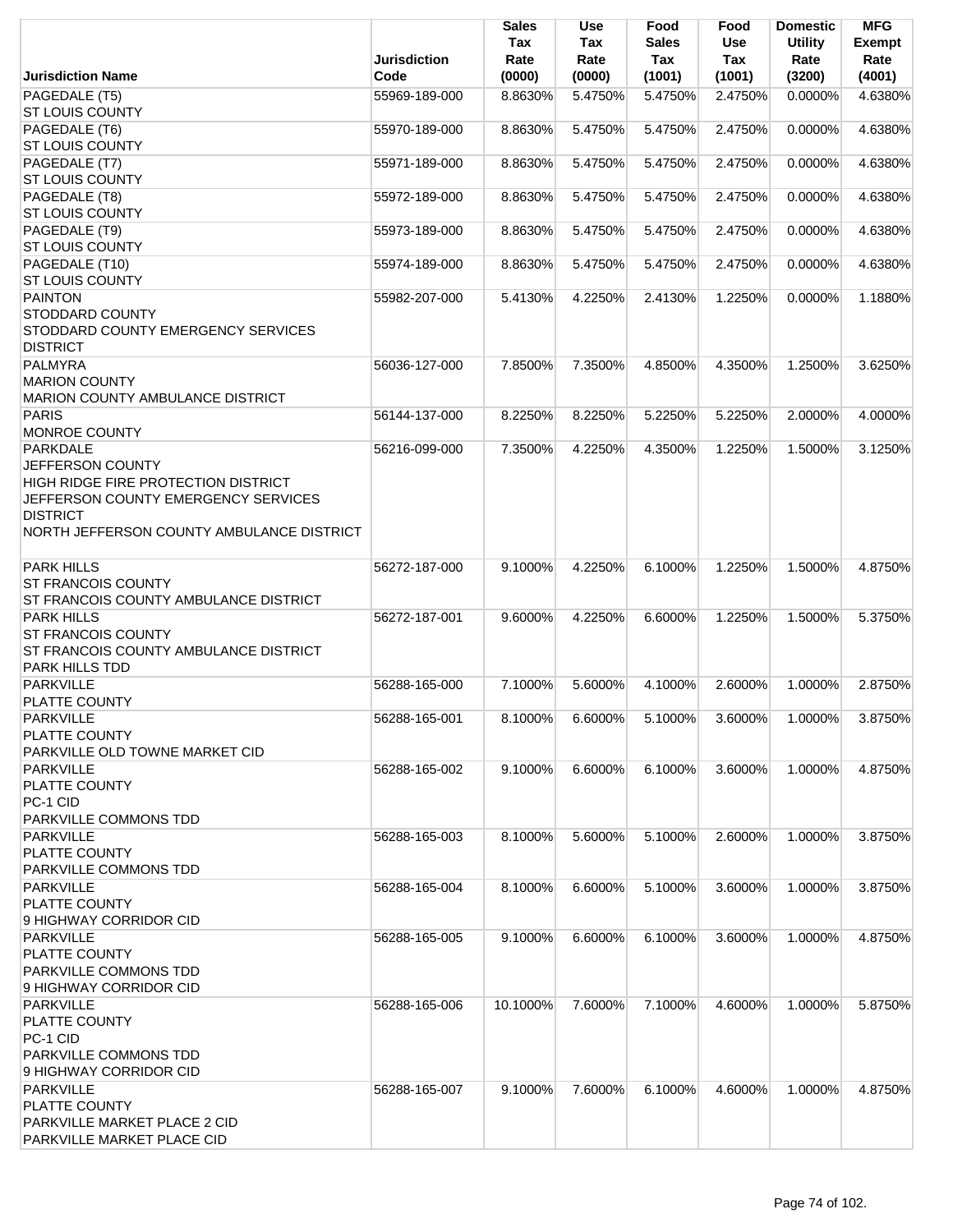|                                                                                                               | <b>Jurisdiction</b>            | Sales<br>Tax<br>Rate | Use<br>Tax<br>Rate | Food<br><b>Sales</b><br>Tax | Food<br><b>Use</b><br>Tax | <b>Domestic</b><br><b>Utility</b><br>Rate | <b>MFG</b><br><b>Exempt</b><br>Rate |
|---------------------------------------------------------------------------------------------------------------|--------------------------------|----------------------|--------------------|-----------------------------|---------------------------|-------------------------------------------|-------------------------------------|
| <b>Jurisdiction Name</b>                                                                                      | Code                           | (0000)               | (0000)             | (1001)                      | (1001)                    | (3200)                                    | (4001)                              |
| <b>PARKWAY</b><br><b>FRANKLIN COUNTY</b><br>ST CLAIR AMBULANCE DISTRICT                                       | 56306-071-000                  | 9.4750%              | 4.2250%            | 6.4750%                     | 1.2250%                   | 0.0000%                                   | 5.2500%                             |
| ST CLAIR FIRE PROTECTION DISTRICT<br><b>PARMA</b><br><b>NEW MADRID COUNTY</b>                                 | 56342-143-000                  | 8.2250%              | 7.7250%            | 5.2250%                     | 4.7250%                   | 3.0000%                                   | 4.0000%                             |
| NEW MADRID COUNTY AMBULANCE DISTRICT<br><b>PARNELL</b><br>NODAWAY COUNTY<br>NODAWAY COUNTY AMBULANCE DISTRICT | 56360-147-000                  | 6.2250%              | 5.7250%            | 3.2250%                     | 2.7250%                   | $0.0000\%$                                | 2.0000%                             |
| <b>PASADENA HILLS</b><br><b>ST LOUIS COUNTY</b>                                                               | 56396-189-000                  | 8.1130%              | 4.7250%            | 4.7250%                     | 1.7250%                   | 0.0000%                                   | 3.8880%                             |
| PASADENA PARK<br><b>ST LOUIS COUNTY</b>                                                                       | 56414-189-000                  | 8.1130%              | 4.2250%            | 4.7250%                     | 1.2250%                   | 0.0000%                                   | 3.8880%                             |
| <b>PASCOLA</b><br>PEMISCOT COUNTY                                                                             | 56432-155-000                  | 6.7250%              | 4.2250%            | 3.7250%                     | 1.2250%                   | 1.2500%                                   | 2.5000%                             |
| <b>PASSAIC</b><br><b>BATES COUNTY</b><br><b>PATTERSON</b>                                                     | 56468-013-000                  | 5.2250%              | 5.2250%            | 2.2250%                     | 2.2250%                   | 0.0000%                                   | 1.0000%<br>1.5000%                  |
| <b>WAYNE COUNTY</b><br><b>PATTON</b>                                                                          | 56504-223-000<br>56522-017-000 | 5.7250%<br>5.8500%   | 5.7250%<br>5.8500% | 2.7250%<br>2.8500%          | 2.7250%<br>2.8500%        | 1.5000%<br>1.6250%                        | 1.6250%                             |
| <b>BOLLINGER COUNTY</b><br><b>PATTONSBURG</b>                                                                 | 56558-061-000                  | 7.7250%              | 6.7250%            | 4.7250%                     | 3.7250%                   | 0.0000%                                   | 3.5000%                             |
| <b>DAVIESS COUNTY</b><br>NOEL T ADAMS AMBULANCE DISTRICT<br>DAVIESS/DEKALB REGIONAL JAIL DISTRICT             |                                |                      |                    |                             |                           |                                           |                                     |
| <b>PAYNESVILLE</b><br>PIKE COUNTY                                                                             | 56612-163-000                  | 6.2250%              | 4.2250%            | 3.2250%                     | 1.2250%                   | 1.0000%                                   | 2.0000%                             |
| PEACE VALLEY<br><b>HOWELL COUNTY</b>                                                                          | 56630-091-000                  | 5.6620%              | 5.6620%            | 2.6620%                     | 2.6620%                   | 0.0000%                                   | 1.4370%                             |
| PEACH ORCHARD<br>PEMISCOT COUNTY                                                                              | 56648-155-000                  | 6.7250%              | 4.2250%            | 3.7250%                     | 1.2250%                   | 1.2500%                                   | 2.5000%                             |
| <b>PECULIAR</b><br><b>CASS COUNTY</b>                                                                         | 56756-037-000                  | 9.2250%              | 9.2250%            | 6.2250%                     | 6.2250%                   | 4.0000%                                   | 5.0000%                             |
| <b>PECULIAR</b><br><b>CASS COUNTY</b><br>211TH STREET CID                                                     | 56756-037-001                  | 10.2250%             | 9.2250%            | 7.2250%                     | 6.2250%                   | 4.0000%                                   | 6.0000%                             |
| <b>PENERMON</b><br><b>STODDARD COUNTY</b><br>STODDARD COUNTY EMERGENCY SERVICES<br><b>DISTRICT</b>            | 56900-207-000                  | 5.4130%              | 4.2250%            | 2.4130%                     | 1.2250%                   | 0.0000%                                   | 1.1880%                             |
| <b>PENNSBORO</b><br><b>DADE COUNTY</b><br>DADE COUNTY AMBULANCE DISTRICT                                      | 56936-057-000                  | 6.4750%              | 5.9750%            | 3.4750%                     | 2.9750%                   | 1.7500%                                   | 2.2500%                             |
| <b>PERKINS</b><br><b>SCOTT COUNTY</b>                                                                         | 57044-201-000                  | 5.2250%              | 5.2250%            | 2.2250%                     | 2.2250%                   | 1.0000%                                   | 1.0000%                             |
| <b>PERRY</b><br><b>RALLS COUNTY</b>                                                                           | 57080-173-000                  | 8.7250%              | 6.7250%            | 5.7250%                     | 3.7250%                   | 1.0000%                                   | 4.5000%                             |
| <b>PERRYVILLE</b><br>PERRY COUNTY                                                                             | 57116-157-000                  | 7.9750%              | 7.9750%            | 4.9750%                     | 4.9750%                   | 1.3750%                                   | 3.7500%                             |
| <b>PERUQUE</b><br><b>ST CHARLES COUNTY</b>                                                                    | 57170-183-000                  | 5.9500%              | 5.9500%            | 2.8500%                     | 2.8500%                   | 0.0000%                                   | 1.7250%                             |
| <b>PEVELY</b><br>JEFFERSON COUNTY<br>JOACHIM-PLATTIN AMBULANCE DISTRICT                                       | 57278-099-000                  | 8.3500%              | 4.2250%            | 5.3500%                     | 1.2250%                   | 3.5000%                                   | 4.1250%                             |
| PHELPS CITY<br><b>ATCHISON COUNTY</b>                                                                         | 57332-005-000                  | 6.4750%              | 6.4750%            | 3.4750%                     | 3.4750%                   | 0.0000%                                   | 2.2500%                             |
| PHILADELPHIA<br><b>MARION COUNTY</b><br><b>MARION COUNTY AMBULANCE DISTRICT</b>                               | 57350-127-000                  | 6.1000%              | 5.6000%            | 3.1000%                     | 2.6000%                   | 0.0000%                                   | 1.8750%                             |
| <b>PHILLIPSBURG</b><br><b>LACLEDE COUNTY</b>                                                                  | 57368-105-000                  | 6.4130%              | 4.2250%            | 3.4130%                     | 1.2250%                   | 1.0000%                                   | 2.1880%                             |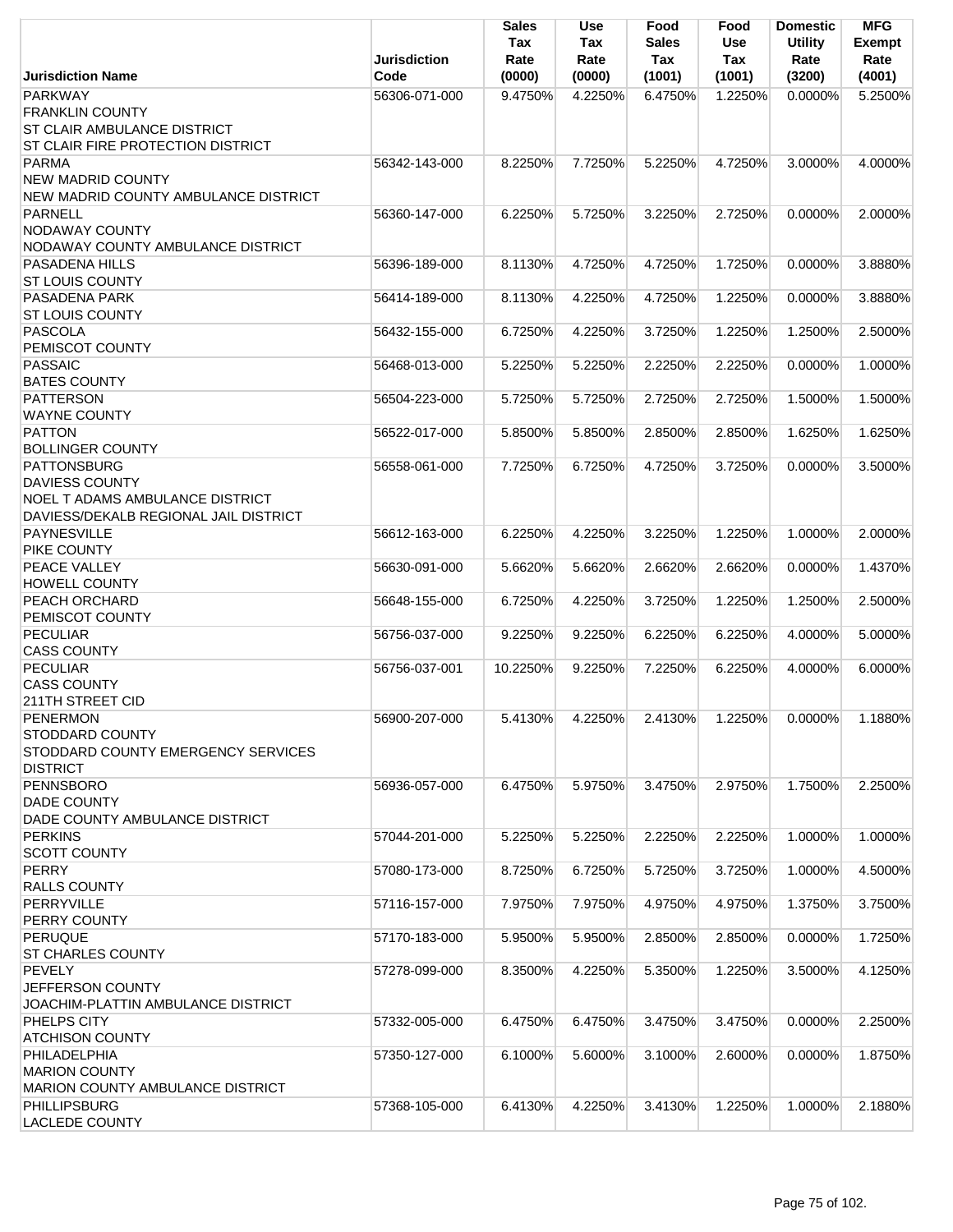|                                                                    | <b>Jurisdiction</b> | <b>Sales</b><br>Tax<br>Rate | <b>Use</b><br>Tax<br>Rate | Food<br><b>Sales</b><br>Tax | Food<br>Use<br>Tax | <b>Domestic</b><br><b>Utility</b><br>Rate | <b>MFG</b><br><b>Exempt</b><br>Rate |
|--------------------------------------------------------------------|---------------------|-----------------------------|---------------------------|-----------------------------|--------------------|-------------------------------------------|-------------------------------------|
| <b>Jurisdiction Name</b>                                           | Code                | (0000)                      | (0000)                    | (1001)                      | (1001)             | (3200)                                    | (4001)                              |
| <b>PICKERING</b><br>NODAWAY COUNTY                                 | 57404-147-000       | 6.2250%                     | 5.7250%                   | 3.2250%                     | 2.7250%            | $0.0000\%$                                | 2.0000%                             |
| NODAWAY COUNTY AMBULANCE DISTRICT                                  |                     |                             |                           |                             |                    |                                           |                                     |
| <b>PIEDMONT</b><br><b>WAYNE COUNTY</b>                             | 57422-223-000       | 8.2250%                     | 8.2250%                   | 5.2250%                     | 5.2250%            | 2.5000%                                   | 4.0000%                             |
| PIERCE CITY                                                        | 57494-109-000       | 8.9750%                     | 5.8500%                   | 5.9750%                     | 2.8500%            | 0.0000%                                   | 4.7500%                             |
| <b>LAWRENCE COUNTY</b><br>BARRY LAWRENCE COUNTY AMBULANCE DISTRICT |                     |                             |                           |                             |                    |                                           |                                     |
| PIERPONT VILLAGE<br><b>BOONE COUNTY</b>                            | 57512-019-000       | 6.4750%                     | 4.2250%                   | 3.4750%                     | 1.2250%            | 2.0000%                                   | 2.2500%                             |
| PILOT GROVE                                                        | 57602-053-000       | 8.2250%                     | 7.9750%                   | 5.2250%                     | 4.9750%            | 1.7500%                                   | 4.0000%                             |
| <b>COOPER COUNTY</b>                                               |                     |                             |                           |                             |                    |                                           |                                     |
| COOPER COUNTY AMBULANCE DISTRICT                                   |                     |                             |                           |                             |                    |                                           |                                     |
| PILOT KNOB                                                         | 57656-093-000       | 9.2250%                     | 4.2250%                   | 6.2250%                     | 1.2250%            | 3.5000%                                   | 5.0000%                             |
| <b>IRON COUNTY</b>                                                 |                     |                             |                           |                             |                    |                                           |                                     |
| <b>IRON COUNTY AMBULANCE DISTRICT</b>                              |                     |                             |                           |                             |                    |                                           |                                     |
| <b>IRON COUNTY HOSPITAL DISTRICT</b>                               |                     |                             |                           |                             |                    |                                           |                                     |
| <b>PINE LAWN</b><br><b>ST LOUIS COUNTY</b>                         | 57800-189-000       | 8.8630%                     | 4.2250%                   | 5.4750%                     | 1.2250%            | 0.0000%                                   | 4.6380%                             |
| <b>PINEVILLE</b>                                                   | 57818-119-000       | 7.7250%                     | 5.7250%                   | 4.7250%                     | 2.7250%            | 3.0000%                                   | 3.5000%                             |
| MCDONALD COUNTY                                                    |                     |                             |                           |                             |                    |                                           |                                     |
| <b>PINEY PARK</b>                                                  | 57908-071-000       | 7.4750%                     | 4.2250%                   | 4.4750%                     | 1.2250%            | 0.0000%                                   | 3.2500%                             |
| <b>FRANKLIN COUNTY</b>                                             |                     |                             |                           |                             |                    |                                           |                                     |
| <b>ST CLAIR AMBULANCE DISTRICT</b>                                 |                     |                             |                           |                             |                    |                                           |                                     |
| ST CLAIR FIRE PROTECTION DISTRICT                                  |                     |                             |                           |                             |                    |                                           |                                     |
| <b>PINHOOK</b>                                                     | 57926-133-000       | 5.9750%                     | 4.2250%                   | 2.9750%                     | 1.2250%            | 0.0000%                                   | 1.7500%                             |
| <b>MISSISSIPPI COUNTY</b>                                          |                     |                             |                           |                             |                    |                                           |                                     |
| <b>PITTSBURG</b>                                                   | 58016-085-000       | 5.7250%                     | 4.2250%                   | 2.7250%                     | 1.2250%            | 1.5000%                                   | 1.5000%                             |
| <b>HICKORY COUNTY</b>                                              |                     |                             |                           |                             |                    |                                           |                                     |
| <b>PLAD</b>                                                        | 58070-059-000       | 6.2250%                     | 4.2250%                   | 3.2250%                     | 1.2250%            | 2.0000%                                   | 2.0000%                             |
| <b>DALLAS COUNTY</b><br><b>PLATO</b>                               | 58088-215-000       | 7.1000%                     | 6.1000%                   | 4.1000%                     | 3.1000%            | 1.8750%                                   | 2.8750%                             |
| <b>TEXAS COUNTY</b>                                                |                     |                             |                           |                             |                    |                                           |                                     |
| PLATTE CITY                                                        | 58178-165-000       | 7.9750%                     | 5.6000%                   | 4.9750%                     | 2.6000%            | 0.0000%                                   | 3.7500%                             |
| PLATTE COUNTY                                                      |                     |                             |                           |                             |                    |                                           |                                     |
| <b>PLATTE CITY</b>                                                 | 58178-165-001       | 8.6000%                     | 6.2250%                   | 5.6000%                     | 3.2250%            | 0.0000%                                   | 4.3750%                             |
| PLATTE COUNTY                                                      |                     |                             |                           |                             |                    |                                           |                                     |
| PLATTE CITY MARKET CID                                             |                     |                             |                           |                             |                    |                                           |                                     |
| <b>PLATTE CITY</b>                                                 | 58178-165-002       | 8.9750%                     | 5.6000%                   | 5.9750%                     | 2.6000%            | 0.0000%                                   | 4.7500%                             |
| PLATTE COUNTY                                                      |                     |                             |                           |                             |                    |                                           |                                     |
| PLATTE VALLEY PLAZA TDD                                            |                     |                             |                           |                             |                    |                                           |                                     |
| PLATTE WOODS                                                       | 58196-165-000       | 7.1000%                     | 7.1000%                   | 4.1000%                     | 4.1000%            | 0.0000%                                   | 2.8750%                             |
| PLATTE COUNTY<br><b>PLATTSBURG</b>                                 | 58250-049-000       |                             | 7.2250%                   | 4.7250%                     | 4.2250%            | 0.0000%                                   | 3.5000%                             |
| <b>CLINTON COUNTY</b>                                              |                     | 7.7250%                     |                           |                             |                    |                                           |                                     |
| TRI-COUNTY AMBULANCE DISTRICT                                      |                     |                             |                           |                             |                    |                                           |                                     |
| PLEASANT GREEN                                                     | 58358-053-000       | 6.2250%                     | 5.9750%                   | 3.2250%                     | 2.9750%            | 1.7500%                                   | 2.0000%                             |
| <b>COOPER COUNTY</b>                                               |                     |                             |                           |                             |                    |                                           |                                     |
| COOPER COUNTY AMBULANCE DISTRICT                                   |                     |                             |                           |                             |                    |                                           |                                     |
| PLEASANT HILL                                                      | 58394-037-000       | 9.4750%                     | 6.2250%                   | 6.4750%                     | 3.2250%            | 3.0000%                                   | 5.2500%                             |
| <b>CASS COUNTY</b>                                                 |                     |                             |                           |                             |                    |                                           |                                     |
| PLEASANT HILL FIRE PROTECTION DISTRICT                             |                     |                             |                           |                             |                    |                                           |                                     |
| PLEASANT HILL                                                      | 58394-095-000       | 8.3500%                     | 4.2250%                   | 5.3500%                     | 1.2250%            | 1.5000%                                   | 4.1250%                             |
| <b>JACKSON COUNTY</b>                                              |                     |                             |                           |                             |                    |                                           |                                     |
| KANSAS CITY ZOOLOGICAL DISTRICT                                    |                     |                             |                           |                             |                    |                                           |                                     |
| PLEASANT HOPE                                                      | 58448-167-000       | 7.6000%                     | 6.2250%                   | 4.6000%                     | 3.2250%            | 2.8750%                                   | 3.3750%                             |
| <b>POLK COUNTY</b><br>PLEASANT VALLEY                              | 58520-047-000       | 8.9750%                     | 5.3500%                   | 5.9750%                     | 2.3500%            | 0.0000%                                   | 4.7500%                             |
| <b>CLAY COUNTY</b>                                                 |                     |                             |                           |                             |                    |                                           |                                     |
| KANSAS CITY ZOOLOGICAL DISTRICT                                    |                     |                             |                           |                             |                    |                                           |                                     |
| <b>PLEVNA</b>                                                      | 58574-103-000       | 6.7250%                     | 6.7250%                   | 3.7250%                     | 3.7250%            | 2.5000%                                   | 2.5000%                             |
| <b>KNOX COUNTY</b>                                                 |                     |                             |                           |                             |                    |                                           |                                     |
|                                                                    |                     |                             |                           |                             |                    |                                           |                                     |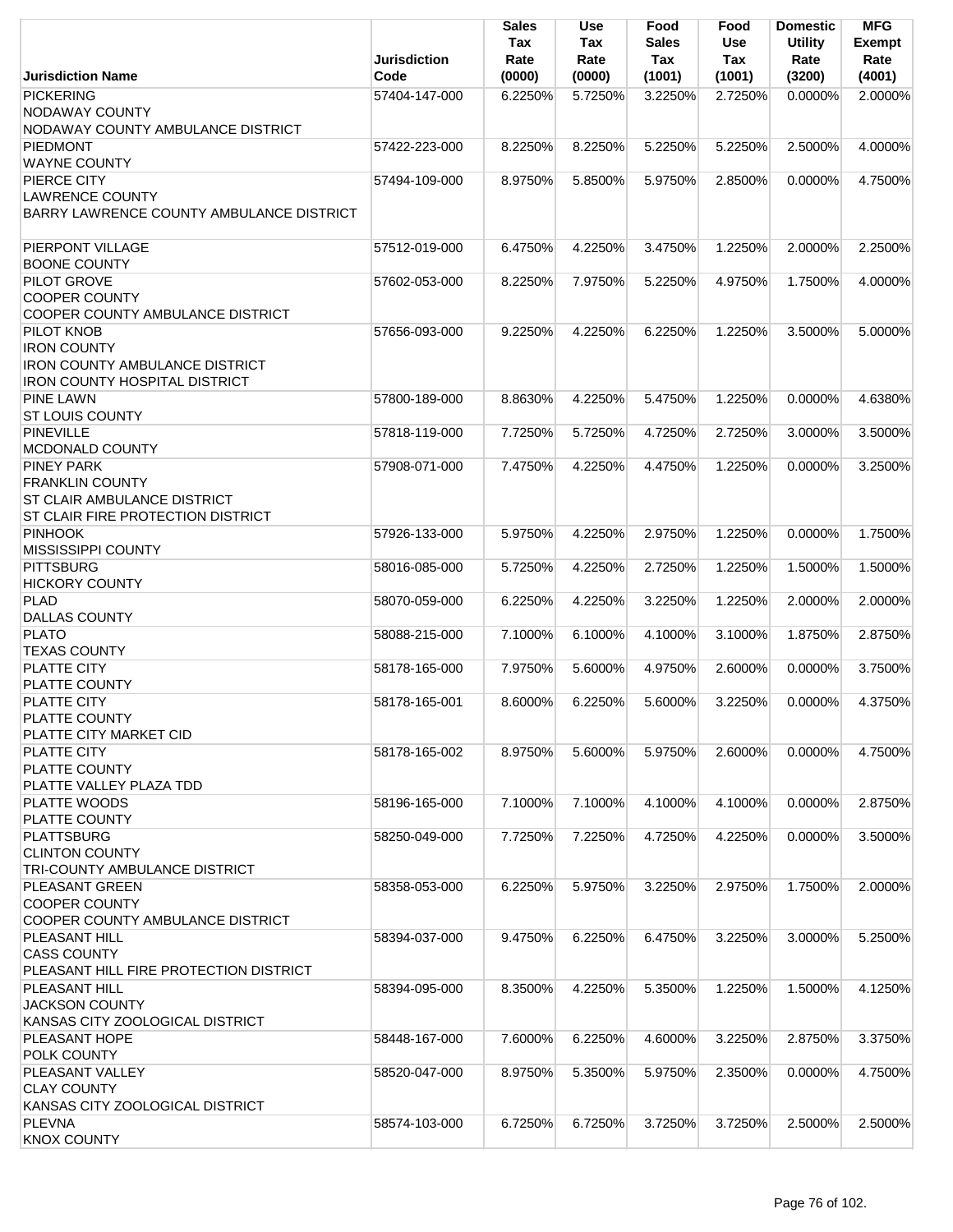|                                                                                                                  | <b>Jurisdiction</b> | <b>Sales</b><br>Tax<br>Rate | <b>Use</b><br>Tax<br>Rate | Food<br><b>Sales</b><br>Tax | Food<br>Use<br>Tax | <b>Domestic</b><br><b>Utility</b><br>Rate | <b>MFG</b><br><b>Exempt</b><br>Rate |
|------------------------------------------------------------------------------------------------------------------|---------------------|-----------------------------|---------------------------|-----------------------------|--------------------|-------------------------------------------|-------------------------------------|
| <b>Jurisdiction Name</b>                                                                                         | Code                | (0000)                      | (0000)                    | (1001)                      | (1001)             | (3200)                                    | (4001)                              |
| <b>POCAHONTAS</b><br><b>CAPE GIRARDEAU COUNTY</b>                                                                | 58628-031-000       | 5.2250%                     | 5.2250%                   | 2.2250%                     | 2.2250%            | 1.0000%                                   | 1.0000%                             |
| POINT LOOKOUT<br><b>TANEY COUNTY</b><br>TANEY COUNTY AMBULANCE DISTRICT                                          | 58646-213-000       | 6.1000%                     | 4.2250%                   | 3.1000%                     | 1.2250%            | 0.0000%                                   | 1.8750%                             |
| POINT PLEASANT                                                                                                   | 58664-143-000       | 6.2250%                     | 5.7250%                   | 3.2250%                     | 2.7250%            | 1.5000%                                   | 2.0000%                             |
| <b>NEW MADRID COUNTY</b><br>NEW MADRID COUNTY AMBULANCE DISTRICT                                                 |                     |                             |                           |                             |                    |                                           |                                     |
| <b>POLK</b><br>POLK COUNTY                                                                                       | 58826-167-000       | 5.6000%                     | 4.2250%                   | 2.6000%                     | 1.2250%            | 1.3750%                                   | 1.3750%                             |
| <b>POLLOCK</b><br><b>SULLIVAN COUNTY</b>                                                                         | 58898-211-000       | 6.9750%                     | 6.9750%                   | 3.9750%                     | 3.9750%            | 2.7500%                                   | 2.7500%                             |
| <b>POLO</b><br><b>CALDWELL COUNTY</b>                                                                            | 58916-025-000       | 8.2250%                     | 6.2250%                   | 5.2250%                     | 3.2250%            | 0.5000%                                   | 4.0000%                             |
| CALDWELL COUNTY AMBULANCE DISTRICT<br><b>POMONA</b>                                                              | 58934-091-000       | 5.6620%                     | 5.6620%                   | 2.6620%                     | 2.6620%            | 0.0000%                                   | 1.4370%                             |
| <b>HOWELL COUNTY</b><br>PONCE DE LEON                                                                            | 58970-209-000       | 5.9750%                     | 5.9750%                   | 2.9750%                     | 2.9750%            | 1.0000%                                   | 1.7500%                             |
| <b>STONE COUNTY</b>                                                                                              |                     |                             |                           |                             |                    |                                           |                                     |
| PONTIAC<br><b>OZARK COUNTY</b><br>OZARK COUNTY AMBULANCE DISTRICT                                                | 59060-153-000       | 6.7250%                     | 4.2250%                   | 3.7250%                     | 1.2250%            | 1.0000%                                   | 2.5000%                             |
| POPLAR BLUFF<br><b>BUTLER COUNTY</b><br>POPLAR BLUFF PUBLIC LIBRARY DISTRICT                                     | 59096-023-000       | 7.7250%                     | 4.2250%                   | 4.7250%                     | 1.2250%            | 2.0000%                                   | 3.5000%                             |
| <b>POPLAR BLUFF</b><br><b>BUTLER COUNTY</b><br>POPLAR BLUFF PUBLIC LIBRARY DISTRICT                              | 59096-023-001       | 8.7250%                     | 5.2250%                   | 5.7250%                     | 2.2250%            | 2.0000%                                   | 4.5000%                             |
| <b>KELLY TOWN PLAZA CID</b>                                                                                      |                     |                             |                           |                             |                    |                                           |                                     |
| <b>POPLAR BLUFF</b><br><b>BUTLER COUNTY</b><br>POPLAR BLUFF PUBLIC LIBRARY DISTRICT<br>POPLAR BLUFF REGIONAL TDD | 59096-023-002       | 8.7250%                     | 4.2250%                   | 5.7250%                     | 1.2250%            | 2.0000%                                   | 4.5000%                             |
| POPLAR BLUFF<br><b>BUTLER COUNTY</b><br>POPLAR BLUFF PUBLIC LIBRARY DISTRICT<br>OAK GROVE TDD                    | 59096-023-004       | 8.7250%                     | 4.2250%                   | 5.7250%                     | 1.2250%            | 2.0000%                                   | 4.5000%                             |
| POPLAR BLUFF<br><b>BUTLER COUNTY</b><br>POPLAR BLUFF PUBLIC LIBRARY DISTRICT<br><b>SYCAMORE STREET CID</b>       | 59096-023-005       | 8.7250%                     | 5.2250%                   | 5.7250%                     | 2.2250%            | 2.0000%                                   | 4.5000%                             |
| PORTAGE DES SIOUX<br><b>ST CHARLES COUNTY</b>                                                                    | 59150-183-000       | 6.9500%                     | 5.9500%                   | 3.8500%                     | 2.8500%            | 0.0000%                                   | 2.7250%                             |
| <b>PORTAGEVILLE</b><br><b>NEW MADRID COUNTY</b><br>NEW MADRID COUNTY AMBULANCE DISTRICT                          | 59186-143-000       | 8.2250%                     | 5.7250%                   | 5.2250%                     | 2.7250%            | 2.5000%                                   | 4.0000%                             |
| <b>PORTLAND</b><br><b>CALLAWAY COUNTY</b><br>CALLAWAY COUNTY AMBULANCE DISTRICT                                  | 59240-027-000       | 5.7250%                     | 5.2250%                   | 2.7250%                     | 2.2250%            | $0.0000\%$                                | 1.5000%                             |
| <b>POTOSI</b><br><b>WASHINGTON COUNTY</b><br>WASHINGTON COUNTY AMBULANCE DISTRICT                                | 59330-221-000       | 9.2250%                     | 6.7250%                   | 6.2250%                     | 3.7250%            | 3.5000%                                   | 5.0000%                             |
| <b>POTTERSVILLE</b><br><b>HOWELL COUNTY</b>                                                                      | 59348-091-000       | 5.6620%                     | 5.6620%                   | 2.6620%                     | 2.6620%            | 0.0000%                                   | 1.4370%                             |
| <b>POWELL</b><br>MCDONALD COUNTY                                                                                 | 59384-119-000       | 6.2250%                     | 4.2250%                   | 3.2250%                     | 1.2250%            | 1.5000%                                   | 2.0000%                             |
| <b>POWERSITE</b><br><b>TANEY COUNTY</b><br><b>TANEY COUNTY AMBULANCE DISTRICT</b>                                | 59402-213-000       | 6.1000%                     | 4.2250%                   | 3.1000%                     | 1.2250%            | 0.0000%                                   | 1.8750%                             |
| <b>POWERSVILLE</b><br>PUTNAM COUNTY                                                                              | 59420-171-000       | 6.2250%                     | 6.2250%                   | 3.2250%                     | 3.2250%            | 2.0000%                                   | 2.0000%                             |
| <b>POYNOR</b>                                                                                                    | 59438-181-000       | 6.2250%                     | 4.2250%                   | 3.2250%                     | 1.2250%            | 2.0000%                                   | 2.0000%                             |
| RIPLEY COUNTY                                                                                                    |                     |                             |                           |                             |                    |                                           |                                     |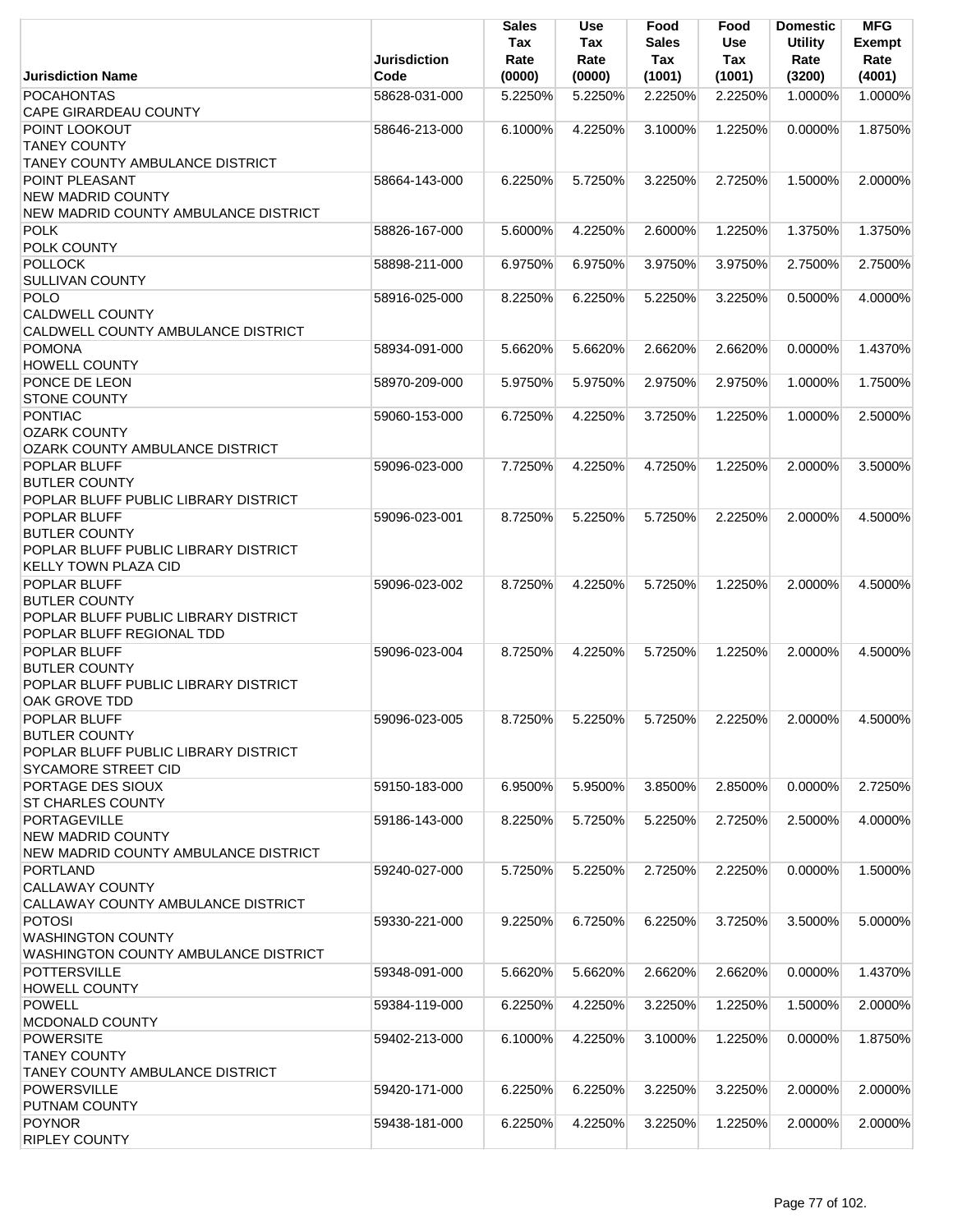|                                                                                                                       | <b>Jurisdiction</b> | Sales<br>Tax<br>Rate | <b>Use</b><br>Tax<br>Rate | Food<br><b>Sales</b><br>Tax | Food<br><b>Use</b><br><b>Tax</b> | <b>Domestic</b><br><b>Utility</b><br>Rate | <b>MFG</b><br><b>Exempt</b><br>Rate |
|-----------------------------------------------------------------------------------------------------------------------|---------------------|----------------------|---------------------------|-----------------------------|----------------------------------|-------------------------------------------|-------------------------------------|
| <b>Jurisdiction Name</b>                                                                                              | Code                | (0000)               | (0000)                    | (1001)                      | (1001)                           | (3200)                                    | (4001)                              |
| <b>PRAIRIE HILL</b><br><b>CHARITON COUNTY</b>                                                                         | 59708-041-000       | 5.9750%              | 5.9750%                   | 2.9750%                     | 2.9750%                          | 0.0000%                                   | 1.7500%                             |
| PRAIRIE HOME<br><b>COOPER COUNTY</b><br>COOPER COUNTY AMBULANCE DISTRICT                                              | 59726-053-000       | 6.7250%              | 5.9750%                   | 3.7250%                     | 2.9750%                          | 1.7500%                                   | 2.5000%                             |
| <b>PRATHERSVILLE</b><br><b>BOONE COUNTY</b>                                                                           | 59798-019-000       | 5.9750%              | 4.2250%                   | 2.9750%                     | 1.2250%                          | 1.5000%                                   | 1.7500%                             |
| PRATHERSVILLE VILLAGE<br><b>CLAY COUNTY</b><br>KANSAS CITY ZOOLOGICAL DISTRICT                                        | 59816-047-000       | 5.4750%              | 5.3500%                   | 2.4750%                     | 2.3500%                          | 0.0000%                                   | 1.2500%                             |
| <b>PRESTON</b><br><b>HICKORY COUNTY</b>                                                                               | 59870-085-000       | 6.7250%              | 4.2250%                   | 3.7250%                     | 1.2250%                          | 2.5000%                                   | 2.5000%                             |
| <b>PRINCETON</b><br><b>MERCER COUNTY</b>                                                                              | 59942-129-000       | 7.9750%              | 7.9750%                   | 4.9750%                     | 4.9750%                          | 1.2500%                                   | 3.7500%                             |
| <b>PROSPERITY</b><br><b>JASPER COUNTY</b>                                                                             | 60050-097-000       | 5.4500%              | 4.2250%                   | 2.4500%                     | 1.2250%                          | 0.0000%                                   | 1.2250%                             |
| <b>PROTEM</b><br><b>TANEY COUNTY</b>                                                                                  | 60068-213-000       | 6.1000%              | 4.2250%                   | 3.1000%                     | 1.2250%                          | 0.0000%                                   | 1.8750%                             |
| <b>TANEY COUNTY AMBULANCE DISTRICT</b><br><b>PURCELL</b>                                                              | 60140-097-000       | 6.4500%              | 4.2250%                   | 3.4500%                     | 1.2250%                          | 1.0000%                                   | 2.2250%                             |
| <b>JASPER COUNTY</b><br><b>PURDIN</b><br><b>LINN COUNTY</b>                                                           | 60158-115-000       | 6.2250%              | 5.7250%                   | 3.2250%                     | 2.7250%                          | 1.5000%                                   | 2.0000%                             |
| LINN COUNTY AMBULANCE DISTRICT<br><b>PURDY</b><br><b>BARRY COUNTY</b><br>BARRY LAWRENCE COUNTY AMBULANCE DISTRICT     | 60176-009-000       | 8.2250%              | 4.2250%                   | 5.2250%                     | 1.2250%                          | 0.0000%                                   | 4.0000%                             |
| <b>PUXICO</b><br><b>STODDARD COUNTY</b><br>STODDARD COUNTY EMERGENCY SERVICES                                         | 60284-207-000       | 6.6630%              | 4.2250%                   | 3.6630%                     | 1.2250%                          | 1.2500%                                   | 2.4380%                             |
| <b>DISTRICT</b><br><b>QUEEN CITY</b><br><b>SCHUYLER COUNTY</b>                                                        | 60356-197-000       | 8.7250%              | 4.2250%                   | 5.7250%                     | 1.2250%                          | 3.0000%                                   | 4.5000%                             |
| <b>QUINCY</b><br><b>HICKORY COUNTY</b>                                                                                | 60392-085-000       | 5.7250%              | 4.2250%                   | 2.7250%                     | 1.2250%                          | 1.5000%                                   | 1.5000%                             |
| <b>QUITMAN</b><br><b>NODAWAY COUNTY</b><br>NODAWAY COUNTY AMBULANCE DISTRICT                                          | 60410-147-000       | 6.2250%              | 5.7250%                   | 3.2250%                     | 2.7250%                          | 0.0000%                                   | 2.0000%                             |
| <b>QULIN</b><br><b>BUTLER COUNTY</b>                                                                                  | 60428-023-000       | 6.7250%              | 4.2250%                   | 3.7250%                     | 1.2250%                          | 1.0000%                                   | 2.5000%                             |
| <b>RACINE</b><br><b>NEWTON COUNTY</b>                                                                                 | 60446-145-000       | 5.3500%              | 4.2250%                   | 2.3500%                     | 1.2250%                          | 1.1250%                                   | 1.1250%                             |
| <b>RALLS</b><br><b>RALLS COUNTY</b>                                                                                   | 60536-173-000       | 6.7250%              | 6.7250%                   | 3.7250%                     | 3.7250%                          | $0.0000\%$                                | 2.5000%                             |
| <b>RANDOLPH</b><br><b>CLAY COUNTY</b><br>KANSAS CITY ZOOLOGICAL DISTRICT                                              | 60608-047-000       | 6.9750%              | 5.3500%                   | 3.9750%                     | 2.3500%                          | 0.0000%                                   | 2.7500%                             |
| <b>RAVENWOOD</b><br>NODAWAY COUNTY<br>NODAWAY COUNTY AMBULANCE DISTRICT                                               | 60716-147-000       | 6.2250%              | 5.7250%                   | 3.2250%                     | 2.7250%                          | 0.0000%                                   | 2.0000%                             |
| RAYMONDVILLE<br><b>TEXAS COUNTY</b>                                                                                   | 60734-215-000       | 6.1000%              | 6.1000%                   | 3.1000%                     | 3.1000%                          | 1.8750%                                   | 1.8750%                             |
| <b>RAYMORE</b><br><b>CASS COUNTY</b><br>SOUTH METROPOLITAN FIRE PROTECTION DISTRICT                                   | 60752-037-000       | 9.2250%              | 6.2250%                   | 6.2250%                     | 3.2250%                          | 2.5000%                                   | 5.0000%                             |
| <b>RAYMORE</b><br><b>CASS COUNTY</b><br>SOUTH METROPOLITAN FIRE PROTECTION DISTRICT<br>58 HIGHWAY REGIONAL MARKET CID | 60752-037-001       | 9.7250%              | 6.7250%                   | 6.7250%                     | 3.7250%                          | 2.5000%                                   | 5.5000%                             |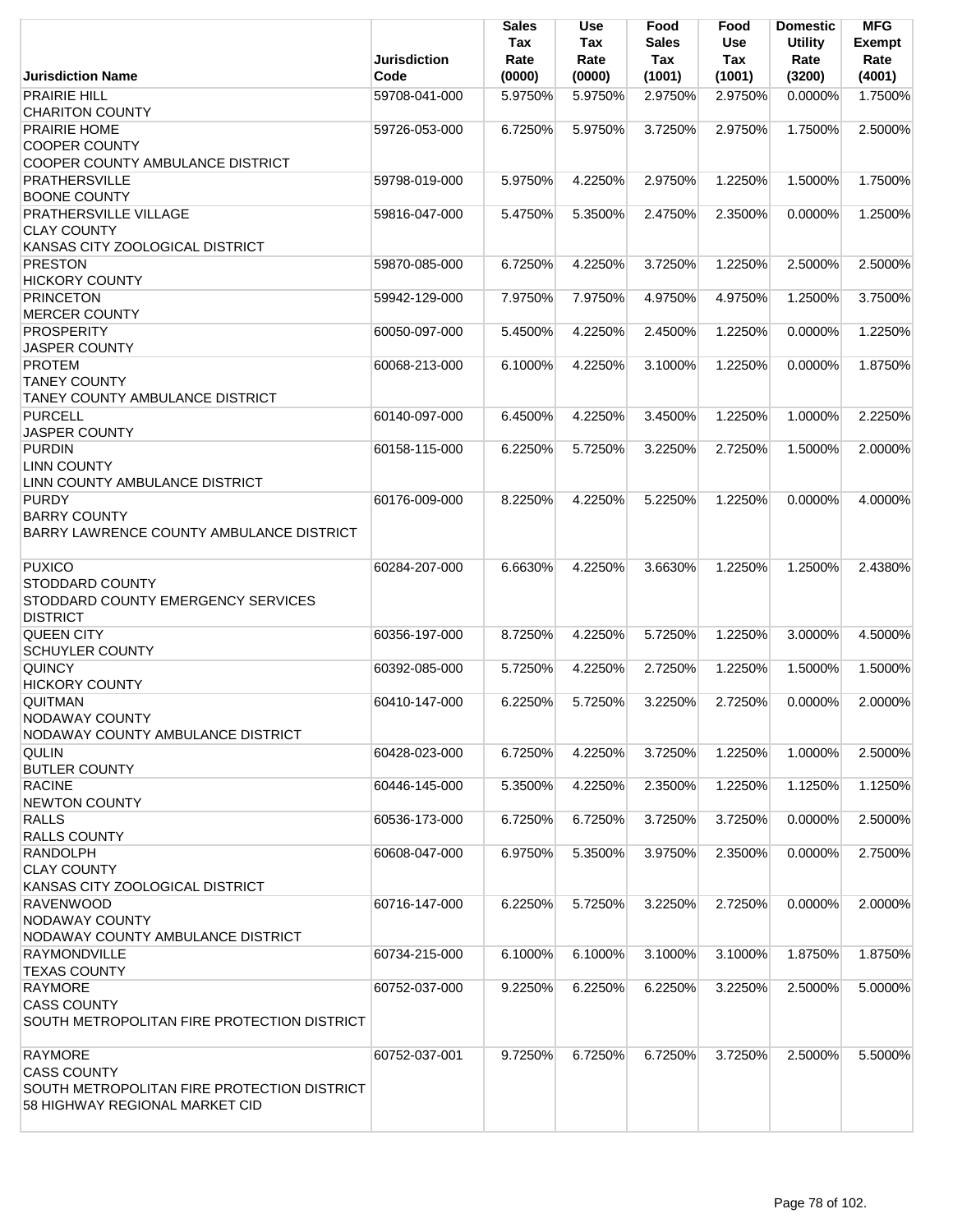|                                                                                                                                                                           | <b>Jurisdiction</b> | Sales<br>Tax<br>Rate | Use<br>Tax<br>Rate | Food<br><b>Sales</b><br>Tax | Food<br><b>Use</b><br>Tax | <b>Domestic</b><br><b>Utility</b><br>Rate | <b>MFG</b><br><b>Exempt</b><br>Rate |
|---------------------------------------------------------------------------------------------------------------------------------------------------------------------------|---------------------|----------------------|--------------------|-----------------------------|---------------------------|-------------------------------------------|-------------------------------------|
| <b>Jurisdiction Name</b>                                                                                                                                                  | Code                | (0000)               | (0000)             | (1001)                      | (1001)                    | (3200)                                    | (4001)                              |
| <b>RAYMORE</b><br><b>CASS COUNTY</b><br>SOUTH METROPOLITAN FIRE PROTECTION DISTRICT<br><b>EAST GATEWAY TDD</b>                                                            | 60752-037-002       | 10.2250%             | 6.2250%            | 7.2250%                     | 3.2250%                   | 2.5000%                                   | 6.0000%                             |
| <b>RAYMORE</b><br><b>CASS COUNTY</b><br>SOUTH METROPOLITAN FIRE PROTECTION DISTRICT<br>FOXWOOD VILLAGE CID                                                                | 60752-037-003       | 9.9750%              | 6.2250%            | 6.9750%                     | 3.2250%                   | 2.5000%                                   | 5.7500%                             |
| <b>RAYMORE</b><br><b>CASS COUNTY</b><br>SOUTH METROPOLITAN FIRE PROTECTION DISTRICT<br>HUBACH HILL ROAD & NORTH CASS PARKWAY TDD                                          | 60752-037-004       | 9.4750%              | 6.2250%            | 6.4750%                     | 3.2250%                   | 2.5000%                                   | 5.2500%                             |
| <b>RAYMORE</b><br><b>CASS COUNTY</b><br>SOUTH METROPOLITAN FIRE PROTECTION DISTRICT<br>HUBACH HILL ROAD & NORTH CASS PARKWAY TDD<br><b>BELTON/RAYMORE INTERCHANGE TDD</b> | 60752-037-005       | 9.9750%              | 6.2250%            | 6.9750%                     | 3.2250%                   | 2.5000%                                   | 5.7500%                             |
| RAYMORE<br><b>CASS COUNTY</b><br>SOUTH METROPOLITAN FIRE PROTECTION DISTRICT<br><b>JETER FARM CID</b>                                                                     | 60752-037-006       | 9.7250%              | 6.7250%            | 6.7250%                     | 3.7250%                   | 2.5000%                                   | 5.5000%                             |
| <b>RAYMORE</b><br><b>CASS COUNTY</b><br>SOUTH METROPOLITAN FIRE PROTECTION DISTRICT<br>RAYMORE GALLERIA CID                                                               | 60752-037-007       | 10.2250%             | 6.2250%            | 7.2250%                     | 3.2250%                   | 2.5000%                                   | 6.0000%                             |
| <b>RAYMORE</b><br><b>CASS COUNTY</b><br>SOUTH METROPOLITAN FIRE PROTECTION DISTRICT<br>HIGHWAY 58 AND DEAN AVENUE CID                                                     | 60752-037-008       | 10.2250%             | 7.2250%            | 7.2250%                     | 4.2250%                   | 2.5000%                                   | 6.0000%                             |
| <b>RAYTOWN</b><br><b>JACKSON COUNTY</b><br>KANSAS CITY ZOOLOGICAL DISTRICT<br>RAYTOWN FIRE PROTECTION DISTRICT                                                            | 60788-095-000       | 8.3500%              | 4.2250%            | 5.3500%                     | 1.2250%                   | 2.0000%                                   | 4.1250%                             |
| <b>RAYTOWN</b><br><b>JACKSON COUNTY</b><br>KANSAS CITY ZOOLOGICAL DISTRICT<br><b>DITZLER CID</b><br><b>RAYTOWN FIRE PROTECTION DISTRICT</b>                               | 60788-095-001       | 9.3500%              | 5.2250%            | 6.3500%                     | 2.2250%                   | 2.0000%                                   | 5.1250%                             |
| <b>RAYTOWN</b><br><b>JACKSON COUNTY</b><br>KANSAS CITY ZOOLOGICAL DISTRICT<br>HIGHWAY 350 CID<br><b>RAYTOWN FIRE PROTECTION DISTRICT</b>                                  | 60788-095-002       | 9.2250%              | 5.1000%            | 6.2250%                     | 2.1000%                   | 2.0000%                                   | 5.0000%                             |
| <b>RAYTOWN</b><br><b>JACKSON COUNTY</b><br>KANSAS CITY ZOOLOGICAL DISTRICT<br><b>RAYTOWN CROSSING CID</b><br><b>RAYTOWN FIRE PROTECTION DISTRICT</b>                      | 60788-095-003       | 9.3500%              | 5.2250%            | 6.3500%                     | 2.2250%                   | 2.0000%                                   | 5.1250%                             |
| <b>RAYTOWN</b><br><b>JACKSON COUNTY</b><br>KANSAS CITY ZOOLOGICAL DISTRICT<br>RAYTOWN HIGHWAY 350 TDD<br>HWY 350 CID<br>RAYTOWN FIRE PROTECTION DISTRICT                  | 60788-095-004       | 9.3500%              | 5.1000%            | 6.3500%                     | 2.1000%                   | 2.0000%                                   | 5.1250%                             |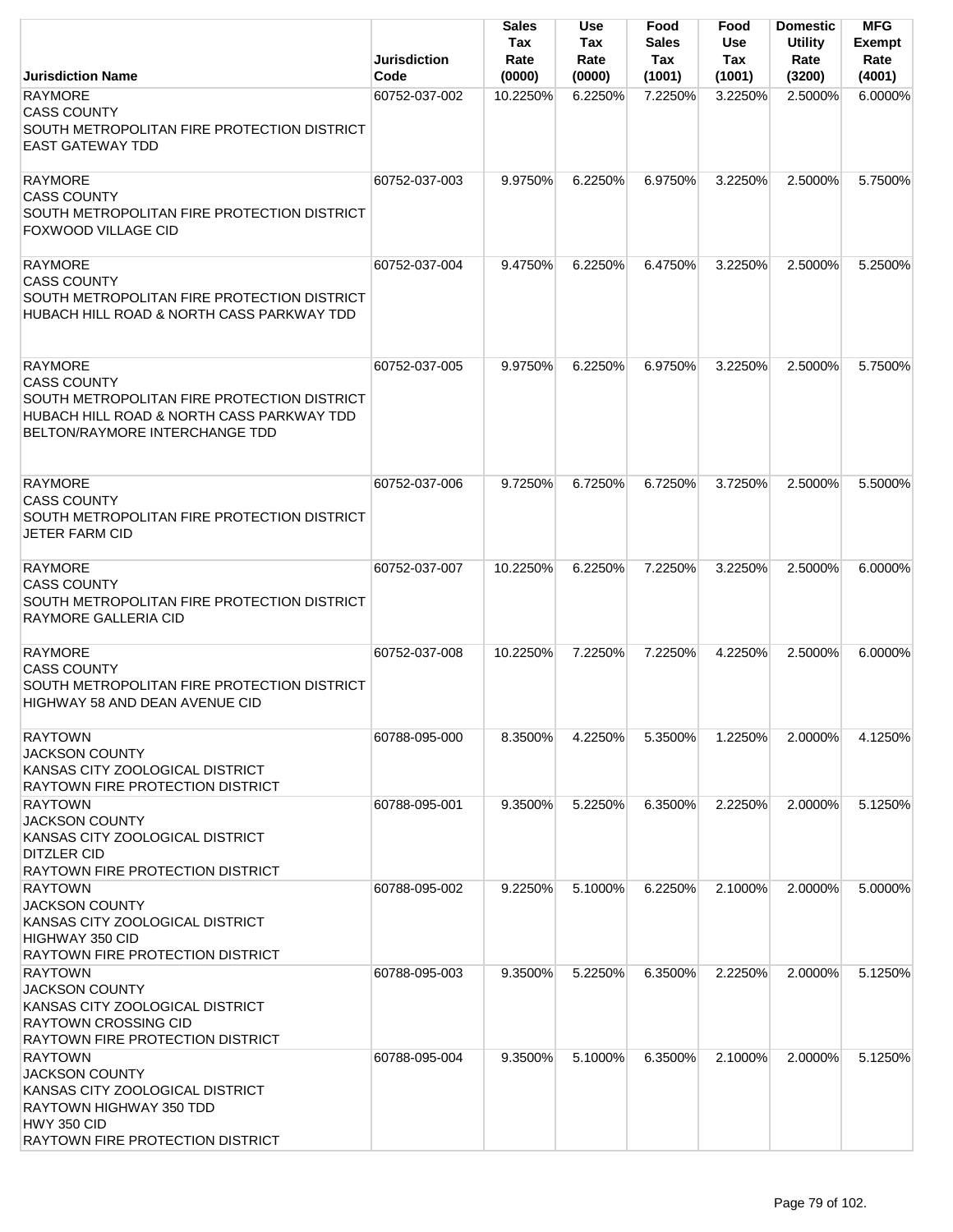|                                                                                                                                             | <b>Jurisdiction</b>            | <b>Sales</b><br>Tax<br>Rate | Use<br>Tax<br>Rate | Food<br><b>Sales</b><br>Tax | Food<br><b>Use</b><br>Tax | <b>Domestic</b><br><b>Utility</b><br>Rate | <b>MFG</b><br><b>Exempt</b><br>Rate |
|---------------------------------------------------------------------------------------------------------------------------------------------|--------------------------------|-----------------------------|--------------------|-----------------------------|---------------------------|-------------------------------------------|-------------------------------------|
| <b>Jurisdiction Name</b>                                                                                                                    | Code                           | (0000)                      | (0000)             | (1001)                      | (1001)                    | (3200)                                    | (4001)                              |
| <b>RAYTOWN</b><br><b>JACKSON COUNTY</b><br>KANSAS CITY ZOOLOGICAL DISTRICT<br><b>RAYTOWN SQUARE CID</b><br>RAYTOWN FIRE PROTECTION DISTRICT | 60788-095-005                  | 8.8500%                     | 4.7250%            | 5.8500%                     | 1.7250%                   | 2.0000%                                   | 4.6250%                             |
| <b>REA</b>                                                                                                                                  | 60842-003-000                  | 6.4250%                     | 5.9250%            | 3.4250%                     | 2.9250%                   | $0.0000\%$                                | 2.2000%                             |
| <b>ANDREW COUNTY</b><br><b>ANDREW COUNTY AMBULANCE DISTRICT</b>                                                                             |                                |                             |                    |                             |                           |                                           |                                     |
| <b>READSVILLE</b><br><b>CALLAWAY COUNTY</b><br>CALLAWAY COUNTY AMBULANCE DISTRICT                                                           | 60878-027-000                  | 5.7250%                     | 5.2250%            | 2.7250%                     | 2.2250%                   | 0.0000%                                   | 1.5000%                             |
| <b>REDFORD</b><br><b>REYNOLDS COUNTY</b>                                                                                                    | 60968-179-000                  | 5.7250%                     | 4.2250%            | 2.7250%                     | 1.2250%                   | 0.0000%                                   | 1.5000%                             |
| REYNOLDS COUNTY AMBULANCE DISTRICT                                                                                                          |                                |                             |                    | 2.8500%                     |                           |                                           |                                     |
| <b>REDINGS MILL</b><br><b>NEWTON COUNTY</b><br><b>REEDS</b>                                                                                 | 60986-145-000<br>61094-097-000 | 5.8500%<br>5.4500%          | 4.2250%<br>4.2250% | 2.4500%                     | 1.2250%<br>1.2250%        | 1.1250%<br>0.0000%                        | 1.6250%<br>1.2250%                  |
| JASPER COUNTY<br><b>REEDS SPRING</b>                                                                                                        | 61112-209-000                  | 8.9750%                     | 5.9750%            | 5.9750%                     | 2.9750%                   | 1.0000%                                   | 4.7500%                             |
| <b>STONE COUNTY</b><br>SOUTHERN STONE COUNTY FIRE PROTECTION<br><b>DISTRICT</b>                                                             |                                |                             |                    |                             |                           |                                           |                                     |
| <b>REGER</b><br><b>SULLIVAN COUNTY</b>                                                                                                      | 61148-211-000                  | 6.9750%                     | 6.9750%            | 3.9750%                     | 3.9750%                   | 2.7500%                                   | 2.7500%                             |
| <b>RENICK</b><br><b>RANDOLPH COUNTY</b><br>RANDOLPH COUNTY AMBULANCE DISTRICT                                                               | 61166-175-000                  | 5.9750%                     | 5.4750%            | 2.9750%                     | 2.4750%                   | 0.0000%                                   | 1.7500%                             |
| <b>RENSSELAER</b><br><b>RALLS COUNTY</b>                                                                                                    | 61184-173-000                  | 6.7250%                     | 6.7250%            | 3.7250%                     | 3.7250%                   | 0.0000%                                   | 2.5000%                             |
| <b>RENSSELAER</b><br><b>RALLS COUNTY</b><br>MONROE CITY AMBULANCE DISTRICT                                                                  | 61184-173-001                  | 7.2250%                     | 6.7250%            | 4.2250%                     | 3.7250%                   | 0.0000%                                   | 3.0000%                             |
| <b>REPUBLIC</b><br><b>CHRISTIAN COUNTY</b><br>CHRISTIAN COUNTY EMERGENCY SERVICES<br><b>DISTRICT</b>                                        | 61238-043-000                  | 8.3500%                     | 4.2250%            | 5.3500%                     | 1.2250%                   | 0.2500%                                   | 4.1250%                             |
| <b>REPUBLIC</b><br><b>GREENE COUNTY</b>                                                                                                     | 61238-077-000                  | 8.3500%                     | 4.2250%            | 5.3500%                     | 1.2250%                   | 0.8750%                                   | 4.1250%                             |
| <b>REVERE</b><br><b>CLARK COUNTY</b><br><b>CLARK COUNTY AMBULANCE DISTRICT</b>                                                              | 61292-045-000                  | 6.7250%                     | 4.2250%            | 3.7250%                     | 1.2250%                   | 0.0000%                                   | 2.5000%                             |
| <b>REYNOLDS</b><br><b>REYNOLDS COUNTY</b><br>REYNOLDS COUNTY AMBULANCE DISTRICT                                                             | 61310-179-000                  | 5.7250%                     | 4.2250%            | 2.7250%                     | 1.2250%                   | 0.0000%                                   | 1.5000%                             |
| <b>RHINELAND</b><br>MONTGOMERY COUNTY<br>HERMANN AREA AMBULANCE DISTRICT                                                                    | 61328-139-000                  | 7.4750%                     | 4.2250%            | 4.4750%                     | 1.2250%                   | 2.2500%                                   | 3.2500%                             |
| <b>RICHARDS</b><br><b>VERNON COUNTY</b>                                                                                                     | 61364-217-000                  | 5.2250%                     | 4.2250%            | 2.2250%                     | 1.2250%                   | 0.0000%                                   | 1.0000%                             |
| <b>RICH FOUNTAIN</b><br><b>OSAGE COUNTY</b><br><b>OSAGE AMBULANCE DISTRICT</b>                                                              | 61400-151-000                  | 6.4750%                     | 5.9750%            | 3.4750%                     | 2.9750%                   | 1.2500%                                   | 2.2500%                             |
| <b>RICH HILL</b><br><b>BATES COUNTY</b>                                                                                                     | 61418-013-000                  | 7.2250%                     | 7.2250%            | 4.2250%                     | 4.2250%                   | 0.0000%                                   | 3.0000%                             |
| <b>RICHLAND</b><br><b>CAMDEN COUNTY</b><br>PULASKI COUNTY AMBULANCE DISTRICT                                                                | 61562-029-000                  | 8.4750%                     | 5.4750%            | 5.4750%                     | 2.4750%                   | 1.0000%                                   | 4.2500%                             |
| <b>RICHLAND</b><br><b>LACLEDE COUNTY</b><br>PULASKI COUNTY AMBULANCE DISTRICT                                                               | 61562-105-000                  | 8.4130%                     | 4.2250%            | 5.4130%                     | 1.2250%                   | 1.0000%                                   | 4.1880%                             |
| <b>RICHLAND</b><br>PULASKI COUNTY<br>PULASKI COUNTY AMBULANCE DISTRICT                                                                      | 61562-169-000                  | 8.4750%                     | 4.2250%            | 5.4750%                     | 1.2250%                   | 1.0000%                                   | 4.2500%                             |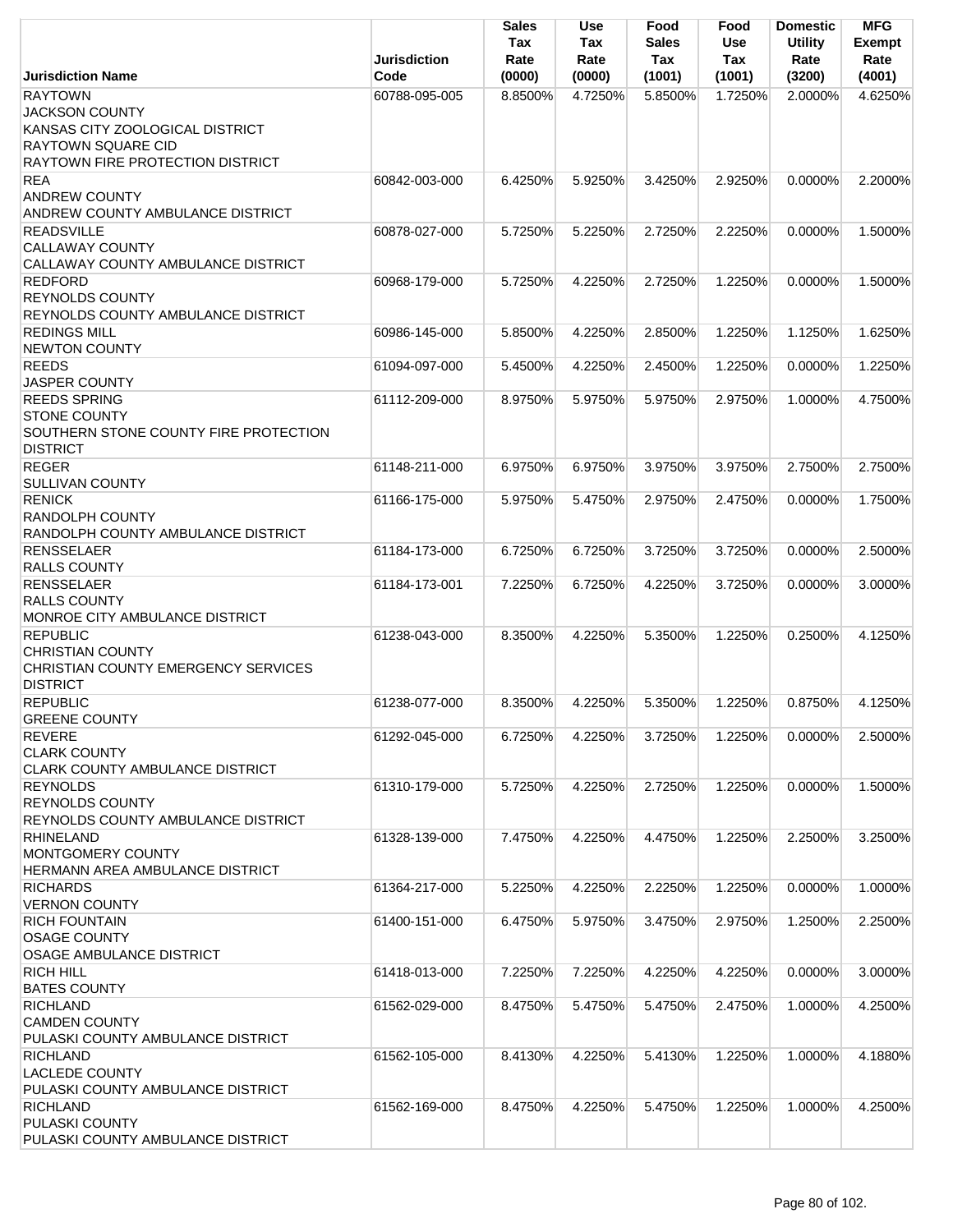|                                                                           | <b>Jurisdiction</b> | <b>Sales</b><br>Tax<br>Rate | Use<br>Tax<br>Rate | Food<br><b>Sales</b><br>Tax | Food<br>Use<br>Tax | <b>Domestic</b><br><b>Utility</b><br>Rate | <b>MFG</b><br><b>Exempt</b><br>Rate |
|---------------------------------------------------------------------------|---------------------|-----------------------------|--------------------|-----------------------------|--------------------|-------------------------------------------|-------------------------------------|
| <b>Jurisdiction Name</b>                                                  | Code                | (0000)                      | (0000)             | (1001)                      | (1001)             | (3200)                                    | (4001)                              |
| <b>RICHMOND</b>                                                           | 61670-177-000       | 9.2250%                     | 8.7250%            | 6.2250%                     | 5.7250%            | 1.0000%                                   | 5.0000%                             |
| <b>RAY COUNTY</b>                                                         |                     |                             |                    |                             |                    |                                           |                                     |
| RAY COUNTY AMBULANCE DISTRICT                                             |                     |                             |                    |                             |                    |                                           |                                     |
| <b>RICHMOND HEIGHTS</b>                                                   | 61706-189-000       | 9.1130%                     | 5.7250%            | 5.7250%                     | 2.7250%            | 0.0000%                                   | 4.8880%                             |
| <b>ST LOUIS COUNTY</b>                                                    |                     |                             |                    |                             |                    |                                           |                                     |
| <b>RICHMOND HEIGHTS</b>                                                   | 61706-189-001       | 11.1130%                    | 6.7250%            | 7.7250%                     | 3.7250%            | 0.0000%                                   | 6.8880%                             |
| <b>ST LOUIS COUNTY</b>                                                    |                     |                             |                    |                             |                    |                                           |                                     |
| <b>BRENTWOOD BLVD/CLAYTON ROAD CID</b><br>BRENTWOOD BLVD/CLAYTON ROAD TDD |                     |                             |                    |                             |                    |                                           |                                     |
| <b>RICHMOND HEIGHTS</b>                                                   |                     |                             | 6.7250%            |                             |                    | 0.0000%                                   | 6.8880%                             |
| <b>ST LOUIS COUNTY</b>                                                    | 61706-189-002       | 11.1130%                    |                    | 7.7250%                     | 3.7250%            |                                           |                                     |
| <b>CHESHIRE CID</b>                                                       |                     |                             |                    |                             |                    |                                           |                                     |
| <b>CHESHIRE TDD</b>                                                       |                     |                             |                    |                             |                    |                                           |                                     |
| <b>RICHMOND HEIGHTS</b>                                                   | 61706-189-003       | 10.1130%                    | 6.7250%            | 6.7250%                     | 3.7250%            | 0.0000%                                   | 5.8880%                             |
| <b>ST LOUIS COUNTY</b>                                                    |                     |                             |                    |                             |                    |                                           |                                     |
| <b>CROSSINGS AT RICHMOND HEIGHTS CID</b>                                  |                     |                             |                    |                             |                    |                                           |                                     |
| <b>RICHMOND HEIGHTS (T2)</b>                                              | 61708-189-000       | 9.1130%                     | 5.7250%            | 5.7250%                     | 2.7250%            | 0.0000%                                   | 4.8880%                             |
| <b>ST LOUIS COUNTY</b>                                                    |                     |                             |                    |                             |                    |                                           |                                     |
| RICHMOND HEIGHTS (T2)                                                     | 61708-189-001       | 10.1130%                    | 5.7250%            | 6.7250%                     | 2.7250%            | 0.0000%                                   | 5.8880%                             |
| <b>ST LOUIS COUNTY</b>                                                    |                     |                             |                    |                             |                    |                                           |                                     |
| <b>FRANCIS PLACE TDD</b>                                                  |                     |                             |                    |                             |                    |                                           |                                     |
| <b>RICHMOND HEIGHTS (T3)</b>                                              | 61709-189-000       | 9.1130%                     | 5.7250%            | 5.7250%                     | 2.7250%            | 0.0000%                                   | 4.8880%                             |
| <b>ST LOUIS COUNTY</b><br>RICHMOND HEIGHTS (T3)                           | 61709-189-001       | 9.6130%                     | 5.7250%            | 6.2250%                     | 2.7250%            | 0.0000%                                   | 5.3880%                             |
| <b>ST LOUIS COUNTY</b>                                                    |                     |                             |                    |                             |                    |                                           |                                     |
| HADLEY TOWNSHIP SOUTH 2 CID                                               |                     |                             |                    |                             |                    |                                           |                                     |
| RICHMOND HEIGHTS (T3)                                                     | 61709-189-002       | 10.1130%                    | 6.7250%            | 6.7250%                     | 3.7250%            | $0.0000\%$                                | 5.8880%                             |
| <b>ST LOUIS COUNTY</b>                                                    |                     |                             |                    |                             |                    |                                           |                                     |
| <b>CROSSINGS AT RICHMOND HEIGHTS CID</b>                                  |                     |                             |                    |                             |                    |                                           |                                     |
| RICHMOND HEIGHTS (T6)                                                     | 61712-189-000       | 9.1130%                     | 5.7250%            | 5.7250%                     | 2.7250%            | 0.0000%                                   | 4.8880%                             |
| <b>ST LOUIS COUNTY</b>                                                    |                     |                             |                    |                             |                    |                                           |                                     |
| <b>RICHMOND HEIGHTS (T6)</b>                                              | 61712-189-001       | 9.6130%                     | 5.7250%            | 6.2250%                     | 2.7250%            | 0.0000%                                   | 5.3880%                             |
| <b>ST LOUIS COUNTY</b>                                                    |                     |                             |                    |                             |                    |                                           |                                     |
| HADLEY TOWNSHIP SOUTH 2 CID                                               |                     |                             |                    |                             |                    |                                           |                                     |
| <b>RICHMOND HEIGHTS (T7)</b>                                              | 61713-189-000       | 9.1130%                     | 5.7250%            | 5.7250%                     | 2.7250%            | 0.0000%                                   | 4.8880%                             |
| ST LOUIS COUNTY                                                           |                     |                             |                    |                             |                    |                                           |                                     |
| <b>RICHWOODS</b><br><b>WASHINGTON COUNTY</b>                              | 61796-221-000       | 7.2250%                     | 6.7250%            | 4.2250%                     | 3.7250%            | 2.5000%                                   | 3.0000%                             |
| WASHINGTON COUNTY AMBULANCE DISTRICT                                      |                     |                             |                    |                             |                    |                                           |                                     |
| <b>RIDGEDALE</b>                                                          | 61850-213-000       | 6.1000%                     | 4.2250%            | 3.1000%                     | 1.2250%            | 0.0000%                                   | 1.8750%                             |
| <b>TANEY COUNTY</b>                                                       |                     |                             |                    |                             |                    |                                           |                                     |
| TANEY COUNTY AMBULANCE DISTRICT                                           |                     |                             |                    |                             |                    |                                           |                                     |
| <b>RIDGELEY</b>                                                           | 61886-165-000       | 5.6000%                     | 5.6000%            | 2.6000%                     | 2.6000%            | 0.0000%                                   | 1.3750%                             |
| PLATTE COUNTY                                                             |                     |                             |                    |                             |                    |                                           |                                     |
| <b>RIDGEWAY</b>                                                           | 61904-081-000       | 7.7250%                     | 5.4750%            | 4.7250%                     | 2.4750%            | 0.0000%                                   | 3.5000%                             |
| <b>HARRISON COUNTY</b>                                                    |                     |                             |                    |                             |                    |                                           |                                     |
| <b>NOEL T ADAMS AMBULANCE DISTRICT</b>                                    |                     |                             |                    |                             |                    |                                           |                                     |
| <b>RISCO</b>                                                              | 61994-143-000       | 7.2250%                     | 5.7250%            | 4.2250%                     | 2.7250%            | 2.5000%                                   | 3.0000%                             |
| <b>NEW MADRID COUNTY</b>                                                  |                     |                             |                    |                             |                    |                                           |                                     |
| NEW MADRID COUNTY AMBULANCE DISTRICT                                      |                     |                             |                    |                             |                    |                                           |                                     |
| <b>RITCHEY</b><br><b>NEWTON COUNTY</b>                                    | 62030-145-000       | 5.3500%                     | 4.2250%            | 2.3500%                     | 1.2250%            | 1.1250%                                   | 1.1250%                             |
| <b>RIVER BEND</b>                                                         | 62056-095-000       | 6.6000%                     | 4.2250%            | 3.6000%                     | 1.2250%            | 0.0000%                                   | 2.3750%                             |
| <b>JACKSON COUNTY</b>                                                     |                     |                             |                    |                             |                    |                                           |                                     |
| KANSAS CITY ZOOLOGICAL DISTRICT                                           |                     |                             |                    |                             |                    |                                           |                                     |
| <b>RIVERSIDE</b>                                                          | 62156-165-000       | 6.6000%                     | 6.6000%            | 3.6000%                     | 3.6000%            | 1.0000%                                   | 2.3750%                             |
| PLATTE COUNTY                                                             |                     |                             |                    |                             |                    |                                           |                                     |
| <b>RIVERSIDE</b>                                                          | 62156-165-001       | 7.6000%                     | 7.6000%            | 4.6000%                     | 4.6000%            | 1.0000%                                   | 3.3750%                             |
| PLATTE COUNTY                                                             |                     |                             |                    |                             |                    |                                           |                                     |
| <b>RIVERSIDE GATEWAY CROSSING CID</b>                                     |                     |                             |                    |                             |                    |                                           |                                     |
| <b>RIVERVIEW</b>                                                          | 62192-189-000       | 8.1130%                     | 4.7250%            | 4.7250%                     | 1.7250%            | 0.0000%                                   | 3.8880%                             |
| ST LOUIS COUNTY                                                           |                     |                             |                    |                             |                    |                                           |                                     |
| <b>RIVES</b>                                                              | 62228-069-000       | 5.7250%                     | 5.7250%            | 2.7250%                     | 2.7250%            | 0.0000%                                   | 1.5000%                             |
| <b>DUNKLIN COUNTY</b>                                                     |                     |                             |                    |                             |                    |                                           |                                     |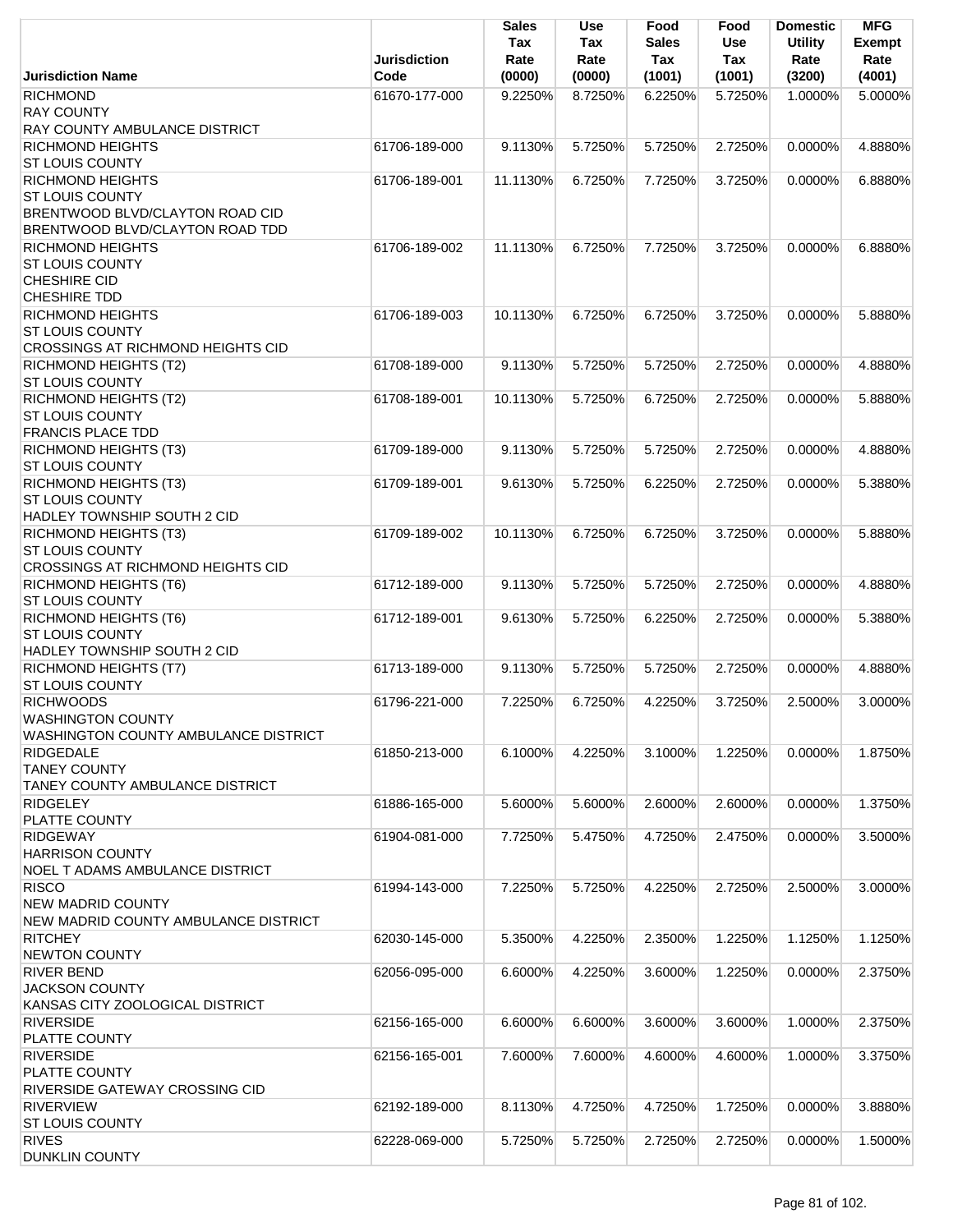|                                               | <b>Jurisdiction</b> | <b>Sales</b><br>Tax<br>Rate | Use<br>Tax<br>Rate | Food<br><b>Sales</b><br>Tax | Food<br>Use<br>Tax | <b>Domestic</b><br><b>Utility</b><br>Rate | <b>MFG</b><br><b>Exempt</b><br>Rate |
|-----------------------------------------------|---------------------|-----------------------------|--------------------|-----------------------------|--------------------|-------------------------------------------|-------------------------------------|
| <b>Jurisdiction Name</b>                      | Code                | (0000)                      | (0000)             | (1001)                      | (1001)             | (3200)                                    | (4001)                              |
| <b>ROACH</b><br><b>CAMDEN COUNTY</b>          | 62246-029-000       | 5.4750%                     | 5.4750%            | 2.4750%                     | 2.4750%            | 0.0000%                                   | 1.2500%                             |
| <b>ROANOKE</b><br><b>HOWARD COUNTY</b>        | 62282-089-000       | 6.8500%                     | 6.8500%            | 3.8500%                     | 3.8500%            | 2.1250%                                   | 2.6250%                             |
| <b>ROANOKE</b><br><b>RANDOLPH COUNTY</b>      | 62282-175-000       | 5.9750%                     | 5.4750%            | 2.9750%                     | 2.4750%            | 0.0000%                                   | 1.7500%                             |
| RANDOLPH COUNTY AMBULANCE DISTRICT            |                     |                             |                    |                             |                    |                                           |                                     |
| <b>ROBERTSVILLE</b><br><b>FRANKLIN COUNTY</b> | 62426-071-000       | 6.9750%                     | 4.2250%            | 3.9750%                     | 1.2250%            | 0.0000%                                   | 2.7500%                             |
| <b>MERAMEC AMBULANCE DISTRICT</b>             |                     |                             |                    |                             |                    |                                           |                                     |
| <b>ROBY</b>                                   | 62480-215-000       | 6.1000%                     | 6.1000%            | 3.1000%                     | 3.1000%            | 1.8750%                                   | 1.8750%                             |
| <b>TEXAS COUNTY</b>                           |                     |                             |                    |                             |                    |                                           |                                     |
| <b>ROCHEPORT</b><br><b>BOONE COUNTY</b>       | 62498-019-000       | 7.4750%                     | 4.2250%            | 4.4750%                     | 1.2250%            | 1.5000%                                   | 3.2500%                             |
| ROCKAWAY BEACH                                | 62570-213-000       | 8.1000%                     | 4.2250%            | 5.1000%                     | 1.2250%            | 1.0000%                                   | 3.8750%                             |
| <b>TANEY COUNTY</b>                           |                     |                             |                    |                             |                    |                                           |                                     |
| TANEY COUNTY AMBULANCE DISTRICT               |                     |                             |                    |                             |                    |                                           |                                     |
| <b>ROCKBRIDGE</b>                             | 62588-153-000       | 6.7250%                     | 4.2250%            | 3.7250%                     | 1.2250%            | 1.0000%                                   | 2.5000%                             |
| <b>OZARK COUNTY</b>                           |                     |                             |                    |                             |                    |                                           |                                     |
| OZARK COUNTY AMBULANCE DISTRICT               |                     |                             |                    |                             |                    |                                           |                                     |
| <b>ROCK HILL</b>                              | 62660-189-000       | 9.1130%                     | 4.2250%            | 5.7250%                     | 1.2250%            | 0.0000%                                   | 4.8880%                             |
| <b>ST LOUIS COUNTY</b>                        |                     |                             |                    |                             |                    |                                           |                                     |
| ROCK HILL (T3)<br><b>ST LOUIS COUNTY</b>      | 62663-189-000       | 9.1130%                     | 4.2250%            | 5.7250%                     | 1.2250%            | 0.0000%                                   | 4.8880%                             |
| ROCK HILL (T3)                                | 62663-189-001       | 11.1130%                    | 5.2250%            | 7.7250%                     | 2.2250%            | 0.0000%                                   | 6.8880%                             |
| <b>ST LOUIS COUNTY</b>                        |                     |                             |                    |                             |                    |                                           |                                     |
| MARKET AT MCKNIGHT 1 TDD                      |                     |                             |                    |                             |                    |                                           |                                     |
| <b>MARKET AT MCKNIGHT CID</b>                 |                     |                             |                    |                             |                    |                                           |                                     |
| <b>ROCK HILL (T4)</b>                         | 62664-189-000       | 9.1130%                     | 4.2250%            | 5.7250%                     | 1.2250%            | $0.0000\%$                                | 4.8880%                             |
| <b>ST LOUIS COUNTY</b>                        |                     |                             |                    |                             |                    |                                           |                                     |
| <b>ROCK PORT</b>                              | 62696-005-000       | 8.7250%                     | 8.7250%            | 5.7250%                     | 5.7250%            | 0.0000%                                   | 4.5000%                             |
| <b>ATCHISON COUNTY</b>                        |                     |                             |                    |                             |                    |                                           |                                     |
| <b>ROCKVIEW</b>                               | 62768-201-000       | 5.2250%                     | 5.2250%            | 2.2250%                     | 2.2250%            | 1.0000%                                   | 1.0000%                             |
| <b>SCOTT COUNTY</b>                           |                     |                             |                    |                             |                    |                                           |                                     |
| <b>ROCKVILLE</b>                              | 62786-013-000       | 6.2250%                     | 5.2250%            | 3.2250%                     | 2.2250%            | 0.0000%                                   | 2.0000%                             |
| <b>BATES COUNTY</b>                           |                     |                             |                    |                             |                    |                                           |                                     |
| <b>ROCKY COMFORT</b>                          | 62822-119-000       | 6.2250%                     | 4.2250%            | 3.2250%                     | 1.2250%            | 1.5000%                                   | 2.0000%                             |
| MCDONALD COUNTY                               |                     |                             |                    |                             |                    |                                           |                                     |
| <b>ROCKY MOUNT</b>                            | 62858-141-000       | 5.7250%                     | 5.2250%            | 2.7250%                     | 2.2250%            | 0.5000%                                   | 1.5000%                             |
| <b>MORGAN COUNTY</b>                          |                     |                             |                    |                             |                    |                                           |                                     |
| MID-MO AMBULANCE DISTRICT                     |                     |                             |                    |                             |                    |                                           |                                     |
| <b>ROGERSVILLE</b>                            | 62894-077-000       | 8.2250%                     | 4.2250%            | 5.2250%                     | 1.2250%            | 3.1250%                                   | 4.0000%                             |
| <b>GREENE COUNTY</b>                          |                     |                             |                    |                             |                    |                                           |                                     |
| <b>ROGERSVILLE</b><br><b>GREENE COUNTY</b>    | 62894-077-001       | 9.2250%                     | 5.2250%            | 6.2250%                     | 2.2250%            | 3.1250%                                   | 5.0000%                             |
| <b>LOGAN ESTATES CID</b>                      |                     |                             |                    |                             |                    |                                           |                                     |
| <b>ROGERSVILLE</b>                            | 62894-225-000       | 8.5580%                     | 4.2250%            | 5.5580%                     | 1.2250%            | 4.3330%                                   | 4.3330%                             |
| <b>WEBSTER COUNTY</b>                         |                     |                             |                    |                             |                    |                                           |                                     |
| <b>ROLLA</b>                                  | 62912-161-000       | 7.6000%                     | 4.2250%            | 4.6000%                     | 1.2250%            | 0.0000%                                   | 3.3750%                             |
| PHELPS COUNTY                                 |                     |                             |                    |                             |                    |                                           |                                     |
| <b>ROLLA</b>                                  | 62912-161-001       | 8.6000%                     | 5.2250%            | 5.6000%                     | 2.2250%            | 0.0000%                                   | 4.3750%                             |
| PHELPS COUNTY                                 |                     |                             |                    |                             |                    |                                           |                                     |
| FORUM PLAZA CID                               |                     |                             |                    |                             |                    |                                           |                                     |
| <b>ROLLA</b>                                  | 62912-161-002       | 8.6000%                     | 4.2250%            | 5.6000%                     | 1.2250%            | $0.0000\%$                                | 4.3750%                             |
| PHELPS COUNTY                                 |                     |                             |                    |                             |                    |                                           |                                     |
| <b>MOVE ROLLA REGIONAL TDD</b>                |                     |                             |                    |                             |                    |                                           |                                     |
| <b>ROMBAUER</b>                               | 62966-023-000       | 5.2250%                     | 4.2250%            | 2.2250%                     | 1.2250%            | 1.0000%                                   | 1.0000%                             |
| <b>BUTLER COUNTY</b>                          |                     |                             |                    |                             |                    |                                           |                                     |
| <b>ROSCOE</b>                                 | 63074-185-000       | 4.7250%                     | 4.2250%            | 1.7250%                     | 1.2250%            | 0.0000%                                   | 0.5000%                             |
| <b>ST CLAIR COUNTY</b>                        |                     |                             |                    |                             |                    |                                           |                                     |
| <b>ROSEBUD</b>                                | 63110-073-000       | 7.6000%                     | 4.2250%            | 4.6000%                     | 1.2250%            | 2.0000%                                   | 3.3750%                             |
| <b>GASCONADE COUNTY</b>                       |                     |                             |                    |                             |                    |                                           |                                     |
| <b>GERALD AREA AMBULANCE DISTRICT</b>         |                     |                             |                    |                             |                    |                                           |                                     |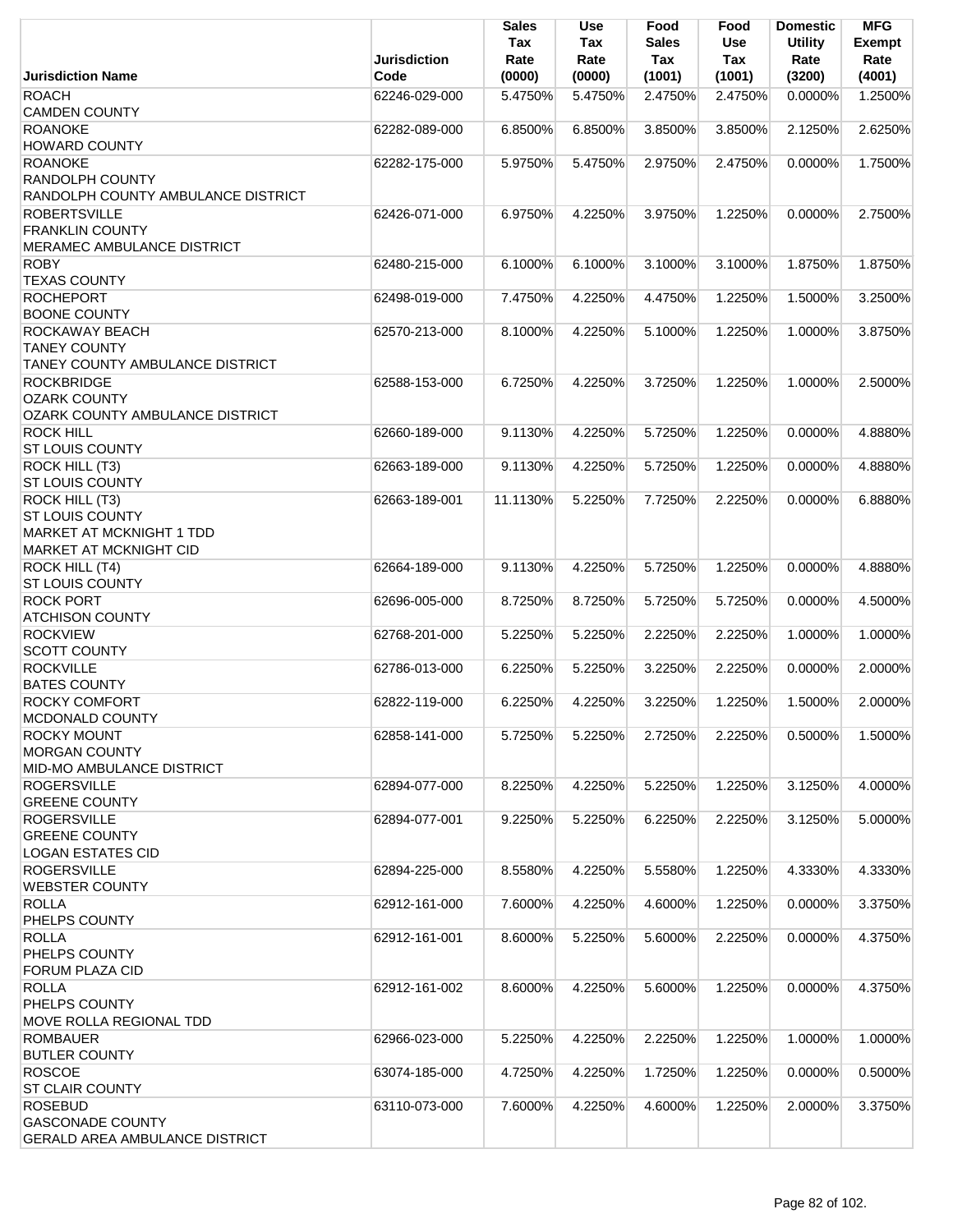|                                                                                                             | <b>Jurisdiction</b> | <b>Sales</b><br>Tax<br>Rate | <b>Use</b><br>Tax<br>Rate | Food<br>Sales<br>Tax | Food<br><b>Use</b><br>Tax | <b>Domestic</b><br><b>Utility</b><br>Rate | <b>MFG</b><br><b>Exempt</b><br>Rate |
|-------------------------------------------------------------------------------------------------------------|---------------------|-----------------------------|---------------------------|----------------------|---------------------------|-------------------------------------------|-------------------------------------|
| <b>Jurisdiction Name</b>                                                                                    | Code                | (0000)                      | (0000)                    | (1001)               | (1001)                    | (3200)                                    | (4001)                              |
| <b>ROSELLE</b><br><b>MADISON COUNTY</b>                                                                     | 63182-123-000       | 6.2250%                     | 4.2250%                   | 3.2250%              | 1.2250%                   | 1.5000%                                   | 2.0000%                             |
| <b>ROSENDALE</b><br><b>ANDREW COUNTY</b><br>ANDREW COUNTY AMBULANCE DISTRICT                                | 63200-003-000       | 6.4250%                     | 5.9250%                   | 3.4250%              | 2.9250%                   | 0.0000%                                   | 2.2000%                             |
| <b>ROTHVILLE</b><br><b>CHARITON COUNTY</b>                                                                  | 63236-041-000       | 5.9750%                     | 5.9750%                   | 2.9750%              | 2.9750%                   | 0.0000%                                   | 1.7500%                             |
| <b>ROUND GROVE</b><br><b>LAWRENCE COUNTY</b>                                                                | 63308-109-000       | 5.8500%                     | 5.8500%                   | 2.8500%              | 2.8500%                   | 0.0000%                                   | 1.6250%                             |
| <b>ROUND SPRING</b><br><b>SHANNON COUNTY</b>                                                                | 63380-203-000       | 5.2250%                     | 4.2250%                   | 2.2250%              | 1.2250%                   | 1.0000%                                   | 1.0000%                             |
| <b>RUETER</b><br><b>TANEY COUNTY</b><br>TANEY COUNTY AMBULANCE DISTRICT                                     | 63524-213-000       | 6.1000%                     | 4.2250%                   | 3.1000%              | 1.2250%                   | 0.0000%                                   | 1.8750%                             |
| <b>RUSH HILL</b><br><b>AUDRAIN COUNTY</b><br><b>AUDRAIN AMBULANCE DISTRICT</b>                              | 63560-007-000       | 6.8500%                     | 4.2250%                   | 3.8500%              | 1.2250%                   | 0.0000%                                   | 2.6250%                             |
| <b>RUSHVILLE</b><br><b>BUCHANAN COUNTY</b>                                                                  | 63596-021-000       | 5.8250%                     | 5.8250%                   | 2.8250%              | 2.8250%                   | 0.0000%                                   | 1.6000%                             |
| <b>RUSSELLVILLE</b><br><b>COLE COUNTY</b>                                                                   | 63704-051-000       | 6.7250%                     | 5.7250%                   | 3.7250%              | 2.7250%                   | 1.0000%                                   | 2.5000%                             |
| <b>RUTLEDGE</b><br><b>SCOTLAND COUNTY</b>                                                                   | 63776-199-000       | 6.4750%                     | 5.4750%                   | 3.4750%              | 2.4750%                   | 0.0000%                                   | 2.2500%                             |
| <b>SACO</b><br><b>MADISON COUNTY</b>                                                                        | 63830-123-000       | 6.2250%                     | 4.2250%                   | 3.2250%              | 1.2250%                   | 1.5000%                                   | 2.0000%                             |
| <b>SADDLEBROOKE</b><br><b>CHRISTIAN COUNTY</b><br>CHRISTIAN COUNTY EMERGENCY SERVICES<br><b>DISTRICT</b>    | 63857-043-000       | 6.9750%                     | 4.2250%                   | 3.9750%              | 1.2250%                   | 0.2500%                                   | 2.7500%                             |
| <b>SADDLEBROOKE</b><br><b>TANEY COUNTY</b><br>TANEY COUNTY AMBULANCE DISTRICT                               | 63857-213-000       | 7.1000%                     | 4.2250%                   | 4.1000%              | 1.2250%                   | $0.0000\%$                                | 2.8750%                             |
| <b>SAGINAW</b><br><b>NEWTON COUNTY</b>                                                                      | 63902-145-000       | 6.3500%                     | 4.2250%                   | 3.3500%              | 1.2250%                   | 1.1250%                                   | 2.1250%                             |
| <b>ST ALBANS</b><br><b>FRANKLIN COUNTY</b><br><b>MERAMEC AMBULANCE DISTRICT</b>                             | 63938-071-000       | 6.9750%                     | 4.2250%                   | 3.9750%              | 1.2250%                   | 0.0000%                                   | 2.7500%                             |
| <b>ST ANN</b><br><b>ST LOUIS COUNTY</b>                                                                     | 63956-189-000       | 8.8630%                     | 4.2250%                   | 5.4750%              | 1.2250%                   | 0.0000%                                   | 4.6380%                             |
| <b>ST ANN</b><br><b>ST LOUIS COUNTY</b><br>ST CHARLES ROCK ROAD TDD                                         | 63956-189-001       | 9.6130%                     | 4.2250%                   | 6.2250%              | 1.2250%                   | 0.0000%                                   | 5.3880%                             |
| <b>ST ANN</b><br><b>ST LOUIS COUNTY</b><br>ADIE/ST CHARLES ROCK ROAD CID<br><b>ST CHARLES ROCK ROAD TDD</b> | 63956-189-002       | 10.6130%                    | 5.2250%                   | 7.2250%              | 2.2250%                   | 0.0000%                                   | 6.3880%                             |
| ST ANN (T2)<br><b>ST LOUIS COUNTY</b>                                                                       | 63958-189-000       | 8.8630%                     | 4.2250%                   | 5.4750%              | 1.2250%                   | 0.0000%                                   | 4.6380%                             |
| ST ANN (T2)<br><b>ST LOUIS COUNTY</b><br><b>NWP CID</b><br><b>ST CHARLES ROCK ROAD TDD</b>                  | 63958-189-001       | 10.6130%                    | 5.2250%                   | 7.2250%              | 2.2250%                   | 0.0000%                                   | 6.3880%                             |
| ST ANN (T2)<br><b>ST LOUIS COUNTY</b><br>ST CHARLES ROCK ROAD TDD                                           | 63958-189-002       | 9.6130%                     | 4.2250%                   | 6.2250%              | 1.2250%                   | 0.0000%                                   | 5.3880%                             |
| ST ANN (T2)<br><b>ST LOUIS COUNTY</b><br><b>ST CHARLES ROCK ROAD TDD</b><br>ADIE/ST CHARLES ROCK ROAD CID   | 63958-189-003       | 10.6130%                    | 5.2250%                   | 7.2250%              | 2.2250%                   | $0.0000\%$                                | 6.3880%                             |
| <b>ST ANTHONY</b><br><b>MILLER COUNTY</b><br>MILLER COUNTY AMBULANCE DISTRICT                               | 63992-131-000       | 5.7250%                     | 5.2250%                   | 2.7250%              | 2.2250%                   | 1.0000%                                   | 1.5000%                             |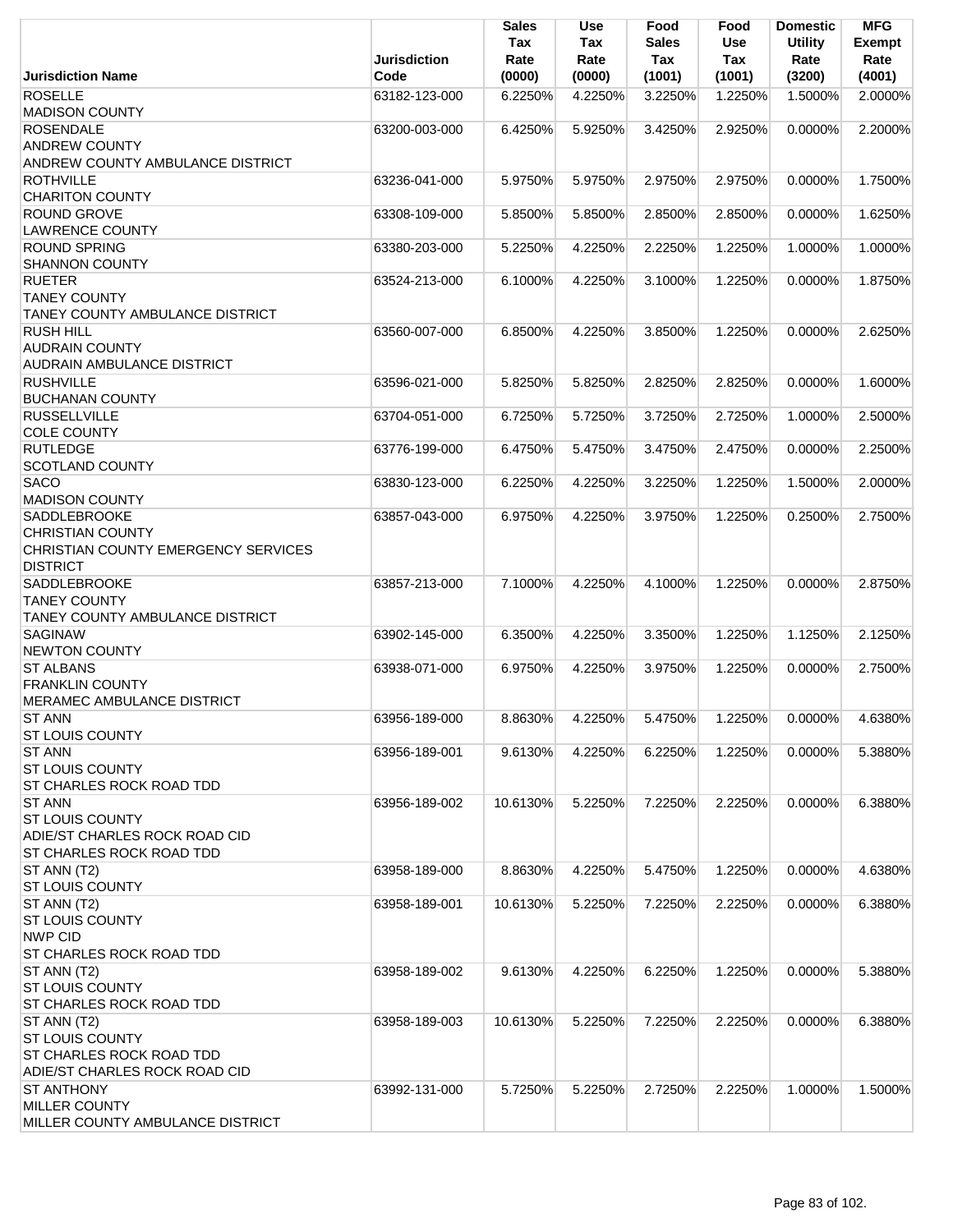|                                                              | <b>Jurisdiction</b> | <b>Sales</b><br>Tax<br>Rate | <b>Use</b><br>Tax<br>Rate | Food<br><b>Sales</b><br>Tax | Food<br>Use<br><b>Tax</b> | <b>Domestic</b><br><b>Utility</b><br>Rate | <b>MFG</b><br><b>Exempt</b><br>Rate |
|--------------------------------------------------------------|---------------------|-----------------------------|---------------------------|-----------------------------|---------------------------|-------------------------------------------|-------------------------------------|
| <b>Jurisdiction Name</b>                                     | Code                | (0000)                      | (0000)                    | (1001)                      | (1001)                    | (3200)                                    | (4001)                              |
| <b>ST CATHARINE</b>                                          | 64046-115-000       | 6.2250%                     | 5.7250%                   | 3.2250%                     | 2.7250%                   | 1.5000%                                   | 2.0000%                             |
| <b>LINN COUNTY</b>                                           |                     |                             |                           |                             |                           |                                           |                                     |
| LINN COUNTY AMBULANCE DISTRICT                               |                     |                             |                           |                             |                           |                                           |                                     |
| <b>ST CHARLES</b><br><b>ST CHARLES COUNTY</b>                | 64082-183-000       | 7.9500%                     | 5.9500%                   | 4.8500%                     | 2.8500%                   | 1.0000%                                   | 3.7250%                             |
| <b>ST CHARLES</b>                                            | 64082-183-001       | 8.9500%                     | 6.9500%                   | 5.8500%                     | 3.8500%                   | 1.0000%                                   | 4.7250%                             |
| <b>ST CHARLES COUNTY</b>                                     |                     |                             |                           |                             |                           |                                           |                                     |
| <b>ELM &amp; 370 CID</b>                                     |                     |                             |                           |                             |                           |                                           |                                     |
| <b>ST CHARLES</b>                                            | 64082-183-002       | 8.9500%                     | 6.9500%                   | 5.8500%                     | 3.8500%                   | 1.0000%                                   | 4.7250%                             |
| <b>ST CHARLES COUNTY</b>                                     |                     |                             |                           |                             |                           |                                           |                                     |
| FOUNTAIN LAKES COMMERCE CENTER NORTH CID                     |                     |                             |                           |                             |                           |                                           |                                     |
|                                                              |                     |                             |                           |                             |                           |                                           |                                     |
| <b>ST CHARLES</b>                                            | 64082-183-004       | 8.9500%                     | 5.9500%                   | 5.8500%                     | 2.8500%                   | 1.0000%                                   | 4.7250%                             |
| <b>ST CHARLES COUNTY</b>                                     |                     |                             |                           |                             |                           |                                           |                                     |
| <b>MARK TWAIN MALL TDD</b>                                   |                     |                             |                           |                             |                           |                                           |                                     |
| <b>ST CHARLES</b>                                            | 64082-183-005       | 8.9500%                     | 6.9500%                   | 5.8500%                     | 3.8500%                   | 1.0000%                                   | 4.7250%                             |
| <b>ST CHARLES COUNTY</b>                                     |                     |                             |                           |                             |                           |                                           |                                     |
| PLAZA AT NOAHS ARK CID                                       |                     |                             |                           |                             |                           |                                           |                                     |
| <b>ST CHARLES</b>                                            | 64082-183-006       | 9.9500%                     | 6.9500%                   | 6.8500%                     | 3.8500%                   | 1.0000%                                   | 5.7250%                             |
| <b>ST CHARLES COUNTY</b><br><b>ST CHARLES RIVERFRONT TDD</b> |                     |                             |                           |                             |                           |                                           |                                     |
| <b>ST CHARLES RIVERFRONT CID</b>                             |                     |                             |                           |                             |                           |                                           |                                     |
| <b>ST CHARLES</b>                                            | 64082-183-007       | 8.9500%                     | 6.9500%                   | 5.8500%                     | 3.8500%                   | 1.0000%                                   | 4.7250%                             |
| <b>ST CHARLES COUNTY</b>                                     |                     |                             |                           |                             |                           |                                           |                                     |
| VETERANS MEMORIAL PARKWAY CID                                |                     |                             |                           |                             |                           |                                           |                                     |
| <b>ST CHARLES</b>                                            | 64082-183-008       | 8.9500%                     | 5.9500%                   | 5.8500%                     | 2.8500%                   | 1.0000%                                   | 4.7250%                             |
| <b>ST CHARLES COUNTY</b>                                     |                     |                             |                           |                             |                           |                                           |                                     |
| <b>WEST CLAY EXTENSION CID</b>                               |                     |                             |                           |                             |                           |                                           |                                     |
| <b>ST CHARLES</b>                                            | 64082-183-009       | 8.9500%                     | 6.9500%                   | 5.8500%                     | 3.8500%                   | 1.0000%                                   | 4.7250%                             |
| <b>ST CHARLES COUNTY</b>                                     |                     |                             |                           |                             |                           |                                           |                                     |
| ZUMBEHL ROAD/HIGHWAY 94 CID                                  |                     |                             |                           |                             |                           |                                           |                                     |
| <b>ST CLAIR</b>                                              | 64136-071-000       | 9.4750%                     | 4.2250%                   | 6.4750%                     | 1.2250%                   | 0.0000%                                   | 5.2500%                             |
| <b>FRANKLIN COUNTY</b>                                       |                     |                             |                           |                             |                           |                                           |                                     |
| ST CLAIR AMBULANCE DISTRICT                                  |                     |                             |                           |                             |                           |                                           |                                     |
| ST CLAIR FIRE PROTECTION DISTRICT                            |                     |                             |                           |                             |                           |                                           |                                     |
| <b>ST CLAIR</b><br><b>FRANKLIN COUNTY</b>                    | 64136-071-001       | 10.4750%                    | 4.2250%                   | 7.4750%                     |                           | 1.2250% 0.0000%                           | 6.2500%                             |
| <b>ST CLAIR AMBULANCE DISTRICT</b>                           |                     |                             |                           |                             |                           |                                           |                                     |
| ST CLAIR FIRE PROTECTION DISTRICT                            |                     |                             |                           |                             |                           |                                           |                                     |
| 1-44 & HIGHWAY 47 TRIANGLE TDD                               |                     |                             |                           |                             |                           |                                           |                                     |
| <b>ST CLOUD</b>                                              | 64172-055-001       | 7.6000%                     | 4.2250%                   | 4.6000%                     | 1.2250%                   | 0.8750%                                   | 3.3750%                             |
| <b>CRAWFORD COUNTY</b>                                       |                     |                             |                           |                             |                           |                                           |                                     |
| NORTH CRAWFORD COUNTY AMBULANCE DISTRICT                     |                     |                             |                           |                             |                           |                                           |                                     |
| SULLIVAN FIRE PROTECTION DISTRICT                            |                     |                             |                           |                             |                           |                                           |                                     |
|                                                              |                     |                             |                           |                             |                           |                                           |                                     |
| <b>ST CLOUD</b>                                              | 64172-055-002       | 7.6000%                     | 4.2250%                   | 4.6000%                     | 1.2250%                   | 0.8750%                                   | 3.3750%                             |
| <b>CRAWFORD COUNTY</b>                                       |                     |                             |                           |                             |                           |                                           |                                     |
| NORTH CRAWFORD COUNTY AMBULANCE DISTRICT                     |                     |                             |                           |                             |                           |                                           |                                     |
| <b>BOURBON FIRE PROTECTION DISTRICT</b>                      |                     |                             |                           |                             |                           |                                           |                                     |
| <b>ST ELIZABETH</b>                                          | 64190-131-000       | 6.7250%                     | 5.2250%                   | 3.7250%                     | 2.2250%                   | 2.0000%                                   | 2.5000%                             |
| <b>MILLER COUNTY</b>                                         |                     |                             |                           |                             |                           |                                           |                                     |
| MILLER COUNTY AMBULANCE DISTRICT                             |                     |                             |                           |                             |                           |                                           |                                     |
| <b>STE GENEVIEVE</b>                                         | 64352-193-000       | 9.2250%                     | 6.2250%                   | 6.2250%                     | 3.2250%                   | 3.5000%                                   | 5.0000%                             |
| <b>STE GENEVIEVE COUNTY</b>                                  |                     |                             |                           |                             |                           |                                           |                                     |
| STE GENEVIEVE COUNTY AMBULANCE DISTRICT                      |                     |                             |                           |                             |                           |                                           |                                     |
| <b>ST JAMES</b>                                              | 64424-161-000       | 7.8500%                     | 4.2250%                   | 4.8500%                     | 1.2250%                   | $0.0000\%$                                | 3.6250%                             |
| PHELPS COUNTY                                                |                     |                             |                           |                             |                           |                                           |                                     |
| SAINT JAMES AMBULANCE DISTRICT                               |                     |                             |                           |                             |                           |                                           |                                     |
| <b>ST JOHN</b>                                               | 64514-189-000       | 8.8630%                     | 5.4750%                   | 5.4750%                     | 2.4750%                   | $0.0000\%$                                | 4.6380%                             |
| <b>ST LOUIS COUNTY</b>                                       |                     |                             |                           |                             |                           |                                           |                                     |
| <b>ST JOHN</b>                                               | 64514-189-001       | 9.8630%                     | 6.4750%                   | 6.4750%                     | 3.4750%                   | 0.0000%                                   | 5.6380%                             |
| <b>ST LOUIS COUNTY</b>                                       |                     |                             |                           |                             |                           |                                           |                                     |
| ST CHARLES ROCK ROAD CID                                     |                     |                             |                           |                             |                           |                                           |                                     |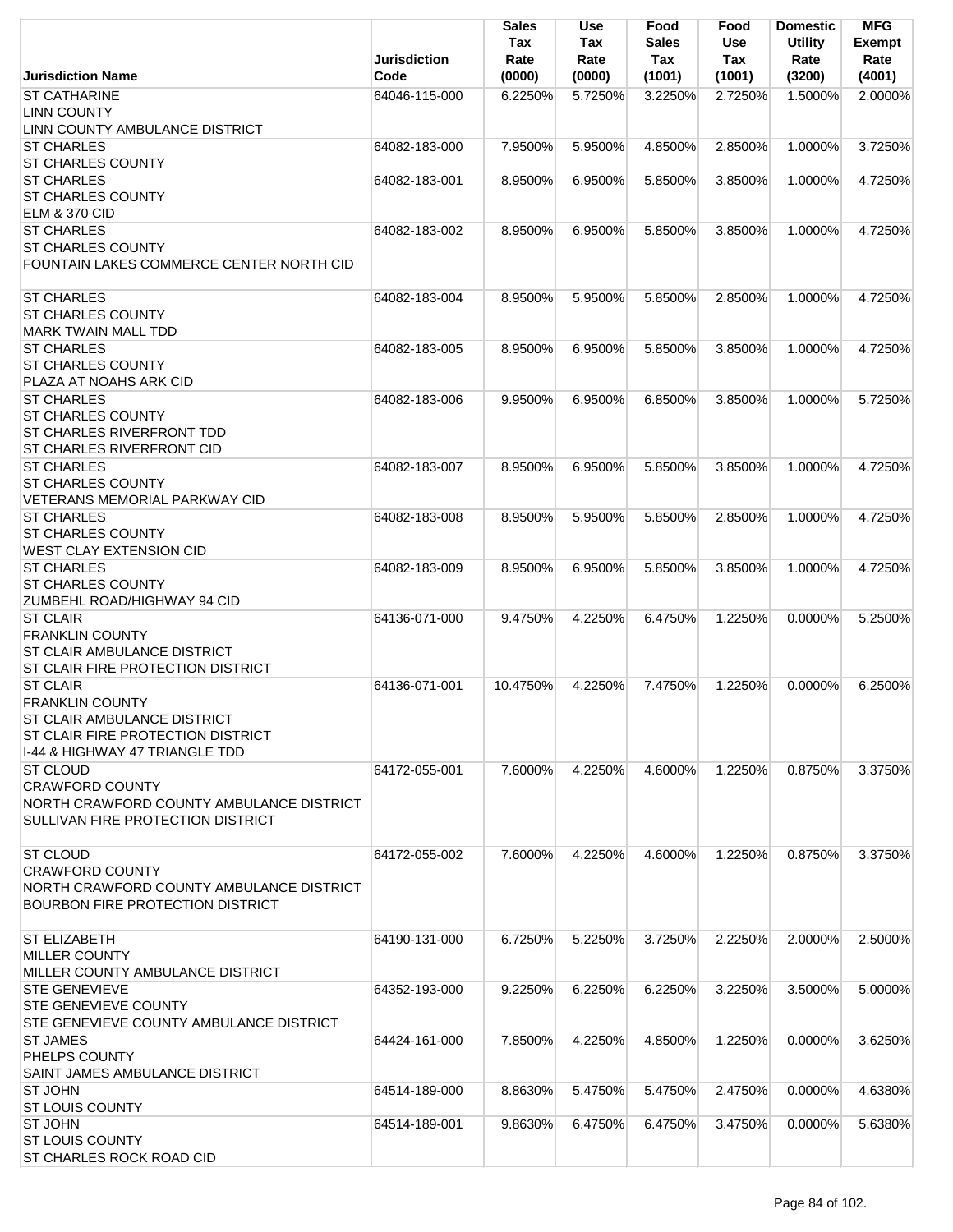|                                                                                    | <b>Jurisdiction</b> | Sales<br>Tax<br>Rate | <b>Use</b><br>Tax<br>Rate | Food<br><b>Sales</b><br>Tax | Food<br>Use<br><b>Tax</b> | <b>Domestic</b><br><b>Utility</b><br>Rate | <b>MFG</b><br><b>Exempt</b><br>Rate |
|------------------------------------------------------------------------------------|---------------------|----------------------|---------------------------|-----------------------------|---------------------------|-------------------------------------------|-------------------------------------|
| <b>Jurisdiction Name</b>                                                           | Code                | (0000)               | (0000)                    | (1001)                      | (1001)                    | (3200)                                    | (4001)                              |
| ST JOHN (T8)<br><b>ST LOUIS COUNTY</b>                                             | 64522-189-000       | 8.8630%              | 5.4750%                   | 5.4750%                     | 2.4750%                   | 0.0000%                                   | 4.6380%                             |
| ST JOHN (T8)<br><b>ST LOUIS COUNTY</b><br>ST JOHN CROSSINGS TDD                    | 64522-189-001       | 9.1130%              | 5.4750%                   | 5.7250%                     | 2.4750%                   | 0.0000%                                   | 4.8880%                             |
| <b>ST JOSEPH</b><br><b>BUCHANAN COUNTY</b>                                         | 64550-021-000       | 8.7000%              | 8.7000%                   | 5.7000%                     | 5.7000%                   | 0.0000%                                   | 4.4750%                             |
| <b>ST JOSEPH</b><br><b>BUCHANAN COUNTY</b><br><b>COOK CROSSINGS CID</b>            | 64550-021-001       | 9.7000%              | 8.7000%                   | 6.7000%                     | 5.7000%                   | 0.0000%                                   | 5.4750%                             |
| <b>ST JOSEPH</b><br><b>BUCHANAN COUNTY</b><br><b>EAST HILLS CID</b>                | 64550-021-002       | 9.7000%              | 9.7000%                   | 6.7000%                     | 6.7000%                   | 0.0000%                                   | 5.4750%                             |
| <b>ST JOSEPH</b><br><b>BUCHANAN COUNTY</b><br>ST JOSEPH DOWNTOWN CID               | 64550-021-003       | 9.2000%              | 8.7000%                   | 6.2000%                     | 5.7000%                   | 0.0000%                                   | 4.9750%                             |
| <b>ST JOSEPH</b><br><b>BUCHANAN COUNTY</b><br><b>ST JOSEPH GATEWAY TDD</b>         | 64550-021-004       | 10.2000%             | 8.7000%                   | 7.2000%                     | 5.7000%                   | $0.0000\%$                                | 5.9750%                             |
| <b>ST JOSEPH DOWNTOWN CID</b><br><b>ST JOSEPH</b><br><b>BUCHANAN COUNTY</b>        | 64550-021-005       | 9.7000%              | 8.7000%                   | 6.7000%                     | 5.7000%                   | 0.0000%                                   | 5.4750%                             |
| THE COMMONS CID<br><b>ST JOSEPH</b><br><b>BUCHANAN COUNTY</b>                      | 64550-021-006       | 9.7000%              | 8.7000%                   | 6.7000%                     | 5.7000%                   | 0.0000%                                   | 5.4750%                             |
| 2317 BELT CID<br><b>ST JOSEPH</b><br><b>BUCHANAN COUNTY</b>                        | 64550-021-007       | 9.7000%              | 9.7000%                   | 6.7000%                     | 6.7000%                   | 0.0000%                                   | 5.4750%                             |
| <b>TUSCANY VILLAGE PROJECT I CID</b><br><b>ST JOSEPH</b><br><b>BUCHANAN COUNTY</b> | 64550-021-008       | 9.7000%              | 9.7000%                   | 6.7000%                     | 6.7000%                   | $0.0000\%$                                | 5.4750%                             |
| BECK ROAD AND BELT HIGHWAY CID<br><b>ST LOUIS</b>                                  | 65000-510-000       | 9.6790%              | 9.0130%                   | 6.3910%                     | 5.7250%                   | 0.0000%                                   | 5.4540%                             |
| <b>ST LOUIS</b><br><b>212 SOUTH GRAND TDD</b><br>212 SOUTH GRAND CID               | 65000-510-001       | 11.6790%             | 10.0130%                  | 8.3910%                     | 6.7250%                   | $0.0000\%$                                | 7.4540%                             |
| <b>ST LOUIS</b><br>620 MARKET CID<br>620 MARKET TDD                                | 65000-510-002       | 11.6790%             | 10.0130%                  | 8.3910%                     | 6.7250%                   | 0.0000%                                   | 7.4540%                             |
| <b>ST LOUIS</b><br>840 EAST TAYLOR CID                                             | 65000-510-003       | 10.6790%             | 10.0130%                  | 7.3910%                     | 6.7250%                   | 0.0000%                                   | 6.4540%                             |
| <b>ST LOUIS</b><br><b>WASHINGTON AVE TDD</b><br>1100 WASHINGTON AVE CID            | 65000-510-004       | 11.6790%             | 10.0130%                  | 8.3910%                     | 6.7250%                   | 0.0000%                                   | 7.4540%                             |
| <b>ST LOUIS</b><br><b>WASHINGTON AVE TDD</b><br>1133 WASHINGTON AVE CID            | 65000-510-005       | 11.6790%             | 10.0130%                  | 8.3910%                     | 6.7250%                   | 0.0000%                                   | 7.4540%                             |
| <b>ST LOUIS</b><br>1201 WASHINGTON CID                                             | 65000-510-006       | 10.6790%             | 10.0130%                  | 7.3910%                     | 6.7250%                   | 0.0000%                                   | 6.4540%                             |
| <b>ST LOUIS</b><br>1225 WASHINGTON CID<br>1225 WASHINGTON TDD                      | 65000-510-007       | 11.6790%             | 10.0130%                  | 8.3910%                     | 6.7250%                   | 0.0000%                                   | 7.4540%                             |
| <b>ST LOUIS</b><br>1601 SOUTH JEFFERSON CID                                        | 65000-510-008       | 10.6790%             | 10.0130%                  | 7.3910%                     | 6.7250%                   | 0.0000%                                   | 6.4540%                             |
| <b>ST LOUIS</b><br>2017 CHOUTEAU CID<br>2118 CHOUTEAU TDD                          | 65000-510-009       | 11.6790%             | 10.0130%                  | 8.3910%                     | 6.7250%                   | 0.0000%                                   | 7.4540%                             |
| <b>ST LOUIS</b><br>2118 CHOUTEAU TDD                                               | 65000-510-010       | 10.6790%             | 9.0130%                   | 7.3910%                     | 5.7250%                   | 0.0000%                                   | 6.4540%                             |
| <b>ST LOUIS</b><br><b>BALLPARK VILLAGE CID</b><br><b>BALLPARK VILLAGE TDD</b>      | 65000-510-011       | 11.6790%             | 10.0130%                  | 8.3910%                     | 6.7250%                   | 0.0000%                                   | 7.4540%                             |
| <b>ST LOUIS</b><br><b>BROADWAY CARRIE TDD</b>                                      | 65000-510-012       | 10.6790%             | 9.0130%                   | 7.3910%                     | 5.7250%                   | 0.0000%                                   | 6.4540%                             |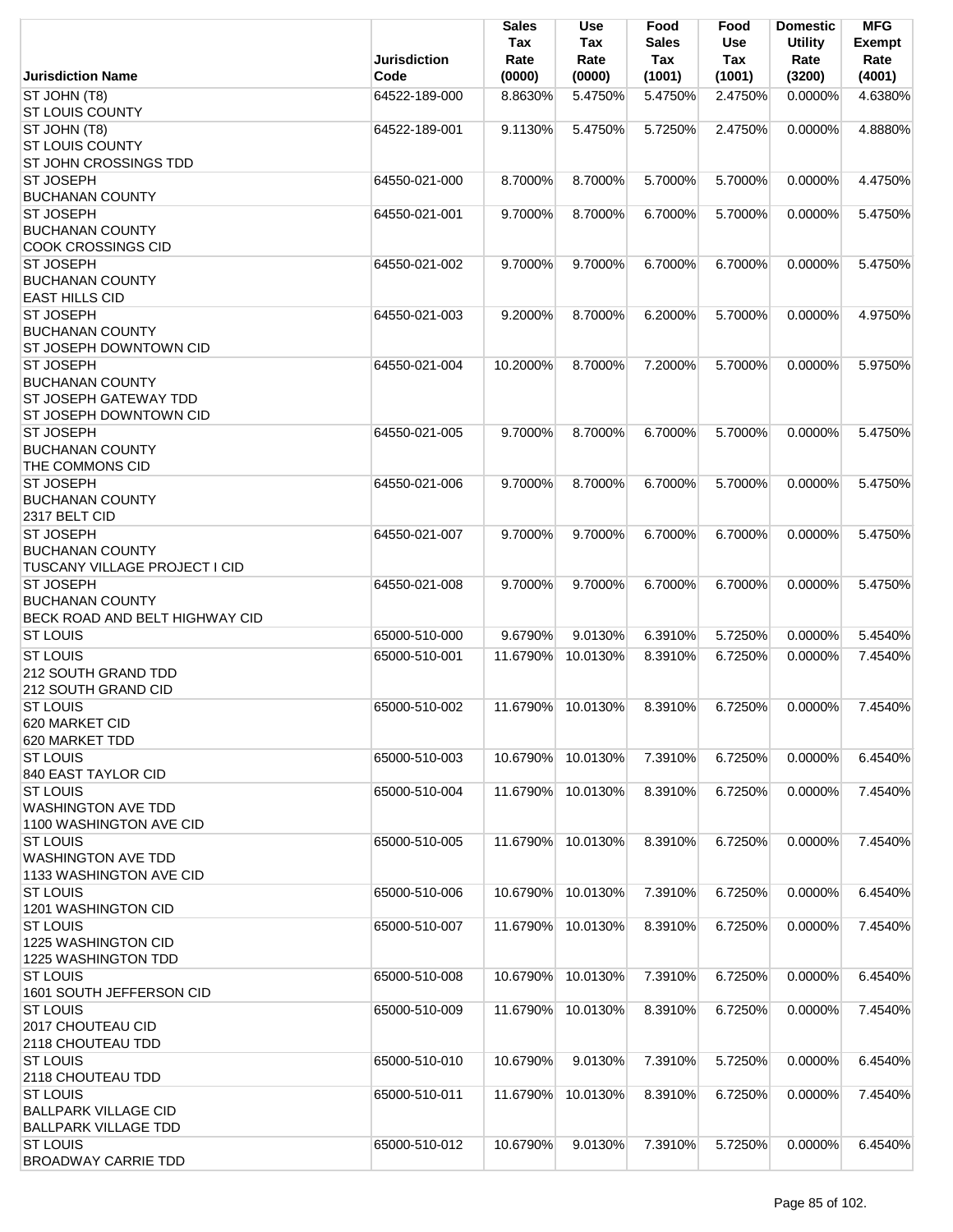|                                                                                                               | <b>Jurisdiction</b> | <b>Sales</b><br>Tax<br>Rate | <b>Use</b><br>Tax<br>Rate | Food<br><b>Sales</b><br>Tax | Food<br>Use<br>Tax | <b>Domestic</b><br><b>Utility</b><br>Rate | <b>MFG</b><br><b>Exempt</b><br>Rate |
|---------------------------------------------------------------------------------------------------------------|---------------------|-----------------------------|---------------------------|-----------------------------|--------------------|-------------------------------------------|-------------------------------------|
| <b>Jurisdiction Name</b>                                                                                      | Code                | (0000)                      | (0000)                    | (1001)                      | (1001)             | (3200)                                    | (4001)                              |
| <b>ST LOUIS</b><br><b>BROADWAY HOTEL CID</b><br><b>BROADWAY HOTEL TDD</b>                                     | 65000-510-013       | 11.6790%                    | 10.0130%                  | 8.3910%                     | 6.7250%            | $0.0000\%$                                | 7.4540%                             |
| <b>ST LOUIS</b><br>CB5421 5975 TDD                                                                            | 65000-510-014       | 11.6790%                    | 9.0130%                   | 8.3910%                     | 5.7250%            | 0.0000%                                   | 7.4540%                             |
| <b>LOOP TROLLEY TDD</b><br><b>ST LOUIS</b><br><b>CHESHIRE ANNEX CID</b>                                       | 65000-510-015       | 11.6790%                    | 10.0130%                  | 8.3910%                     | 6.7250%            | 0.0000%                                   | 7.4540%                             |
| <b>CHESHIRE TDD</b><br><b>ST LOUIS</b><br>CITY HOSPITAL RPA 2 PHASE 1 CID<br><b>CITY HOSPITAL LAUNDRY TDD</b> | 65000-510-016       | 11.6790%                    | 10.0130%                  | 8.3910%                     | 6.7250%            | 0.0000%                                   | 7.4540%                             |
| <b>ST LOUIS</b><br><b>CITY HOSPITAL POWERHOUSE CID</b><br>CITY HOSPITAL POWERHOUSE TDD                        | 65000-510-017       | 11.6790%                    | 10.0130%                  | 8.3910%                     | 6.7250%            | 0.0000%                                   | 7.4540%                             |
| <b>ST LOUIS</b><br>COZENS/MLK/GRAND CID                                                                       | 65000-510-018       | 10.6790%                    | 10.0130%                  | 7.3910%                     | 6.7250%            | 0.0000%                                   | 6.4540%                             |
| <b>ST LOUIS</b><br><b>CHOUTEAU CROSSING CID</b>                                                               | 65000-510-019       | 10.6790%                    | 10.0130%                  | 7.3910%                     | 6.7250%            | 0.0000%                                   | 6.4540%                             |
| <b>ST LOUIS</b><br><b>CROWNE PLAZA CID</b><br><b>CROWNE PLAZA TDD</b>                                         | 65000-510-020       | 11.6790%                    | 9.0130%                   | 8.3910%                     | 5.7250%            | $0.0000\%$                                | 7.4540%                             |
| <b>ST LOUIS</b><br><b>CUPPLES STATION BUILDING 9 CID</b>                                                      | 65000-510-021       | 10.6790%                    | 10.0130%                  | 7.3910%                     | 6.7250%            | 0.0000%                                   | 6.4540%                             |
| <b>ST LOUIS</b><br><b>CWE BUSINESS CID</b>                                                                    | 65000-510-022       | 10.6790%                    | 10.0130%                  | 7.3910%                     | 6.7250%            | 0.0000%                                   | 6.4540%                             |
| <b>ST LOUIS</b><br><b>EUCLID BUCKINGHAM TDD</b>                                                               | 65000-510-023       | 10.6790%                    | 9.0130%                   | 7.3910%                     | 5.7250%            | 0.0000%                                   | 6.4540%                             |
| <b>ST LOUIS</b><br><b>GEORGIAN SQUARE CID</b>                                                                 | 65000-510-024       | 10.6790%                    | 10.0130%                  | 7.3910%                     | 6.7250%            | 0.0000%                                   | 6.4540%                             |
| <b>ST LOUIS</b><br><b>GROVE CID</b>                                                                           | 65000-510-025       | 10.6790%                    | 10.0130%                  | 7.3910%                     | 6.7250%            | 0.0000%                                   | 6.4540%                             |
| <b>ST LOUIS</b><br><b>HADLEY DEAN BUILDING CID</b>                                                            | 65000-510-026       | 10.6790%                    | 10.0130%                  | 7.3910%                     | 6.7250%            | 0.0000%                                   | 6.4540%                             |
| <b>ST LOUIS</b><br><b>HIGHLANDS TDD</b>                                                                       | 65000-510-027       | 10.6790%                    | 9.0130%                   | 7.3910%                     | 5.7250%            | 0.0000%                                   | 6.4540%                             |
| ST LOUIS<br><b>LACLEDES LANDING CID</b>                                                                       | 65000-510-028       | 10.6790%                    | 10.0130%                  | 7.3910%                     | 6.7250%            | 0.0000%                                   | 6.4540%                             |
| <b>ST LOUIS</b><br><b>LAUREL CID</b><br><b>LAUREL TDD</b>                                                     | 65000-510-029       | 11.6790%                    | 10.0130%                  | 8.3910%                     | 6.7250%            | 0.0000%                                   | 7.4540%                             |
| <b>ST LOUIS</b><br><b>LOOP TROLLEY TDD</b>                                                                    | 65000-510-030       | 10.6790%                    | 9.0130%                   | 7.3910%                     | 5.7250%            | 0.0000%                                   | 6.4540%                             |
| <b>ST LOUIS</b><br>LOUGHBOROUGH COMMONS CID                                                                   | 65000-510-031       | 10.6790%                    | 9.0130%                   | 7.3910%                     | 5.7250%            | 0.0000%                                   | 6.4540%                             |
| <b>ST LOUIS</b><br>MAGNOLIA CID<br><b>MAGNOLIA TDD</b>                                                        | 65000-510-032       | 11.6790%                    | 10.0130%                  | 8.3910%                     | 6.7250%            | 0.0000%                                   | 7.4540%                             |
| <b>ST LOUIS</b><br><b>MERCHANTS LACLEDE TDD</b>                                                               | 65000-510-033       | 10.6790%                    | 9.0130%                   | 7.3910%                     | 5.7250%            | 0.0000%                                   | 6.4540%                             |
| <b>ST LOUIS</b><br>NORTH BROADWAY CARRIE CID<br><b>BROADWAY CARRIE TDD</b>                                    | 65000-510-034       | 11.6790%                    | 10.0130%                  | 8.3910%                     | 6.7250%            | 0.0000%                                   | 7.4540%                             |
| <b>ST LOUIS</b><br><b>PARK PACIFIC CID</b>                                                                    | 65000-510-036       | 10.6790%                    | 10.0130%                  | 7.3910%                     | 6.7250%            | 0.0000%                                   | 6.4540%                             |
| <b>ST LOUIS</b><br>RAILWAY EXCHANGE BUILDING CID                                                              | 65000-510-037       | 10.6790%                    | 10.0130%                  | 7.3910%                     | 6.7250%            | 0.0000%                                   | 6.4540%                             |
| <b>ST LOUIS</b><br>RAILWAY EXCHANGE BUILDING CID<br>RAILWAY EXCHANGE BUILDING TDD                             | 65000-510-038       | 11.6790%                    | 10.0130%                  | 8.3910%                     | 6.7250%            | 0.0000%                                   | 7.4540%                             |
| <b>ST LOUIS</b><br>RESIDENCE INN DOWNTOWN ST LOUIS CID<br>RESIDENCE INN ST LOUIS DOWNTOWN TDD                 | 65000-510-039       | 11.6790%                    | 10.0130%                  | 8.3910%                     | 6.7250%            | 0.0000%                                   | 7.4540%                             |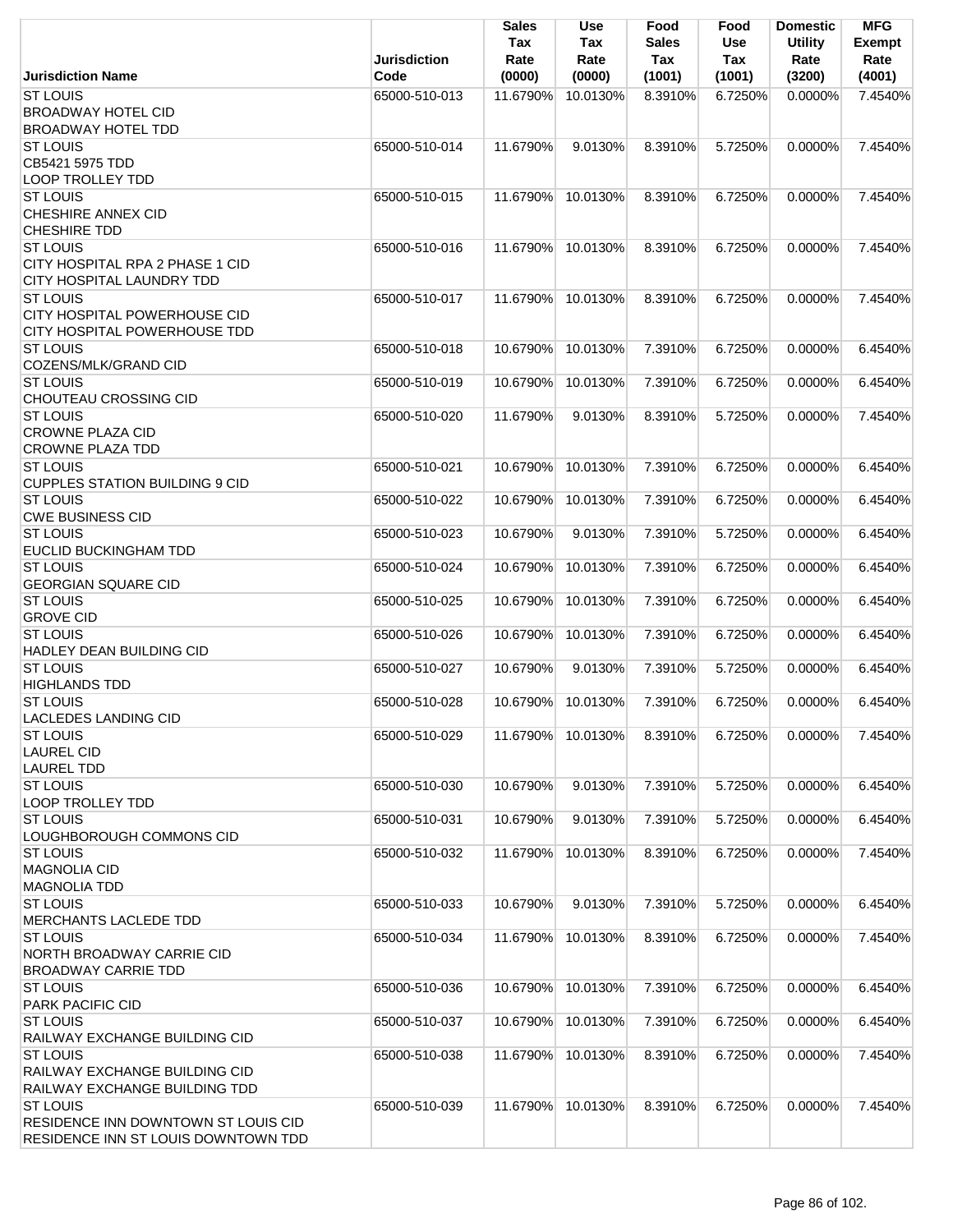|                                                                                                          | <b>Jurisdiction</b> | <b>Sales</b><br>Tax<br>Rate | <b>Use</b><br><b>Tax</b><br>Rate | Food<br><b>Sales</b><br>Tax | Food<br><b>Use</b><br>Tax | <b>Domestic</b><br><b>Utility</b><br>Rate | <b>MFG</b><br>Exempt<br>Rate |
|----------------------------------------------------------------------------------------------------------|---------------------|-----------------------------|----------------------------------|-----------------------------|---------------------------|-------------------------------------------|------------------------------|
| <b>Jurisdiction Name</b>                                                                                 | Code                | (0000)                      | (0000)                           | (1001)                      | (1001)                    | (3200)                                    | (4001)                       |
| <b>ST LOUIS</b><br><b>RIVERFRONT HOTEL CID</b>                                                           | 65000-510-040       | 10.6790%                    | 10.0130%                         | 7.3910%                     | 6.7250%                   | $0.0000\%$                                | 6.4540%                      |
| <b>ST LOUIS</b><br>SODA FOUNTAIN SQUARE CID                                                              | 65000-510-041       | 10.6790%                    | 10.0130%                         | 7.3910%                     | 6.7250%                   | 0.0000%                                   | 6.4540%                      |
| <b>ST LOUIS</b><br>SOUTH GRAND CID                                                                       | 65000-510-042       | 10.1790%                    | 9.5130%                          | 6.8910%                     | 6.2250%                   | 0.0000%                                   | 5.9540%                      |
| <b>ST LOUIS</b><br>SOUTHTOWN TDD                                                                         | 65000-510-043       | 10.6790%                    | 9.0130%                          | 7.3910%                     | 5.7250%                   | 0.0000%                                   | 6.4540%                      |
| <b>ST LOUIS</b><br><b>ST LOUIS CONVENTION CENTER HOTEL TDD</b><br>ST LOUIS CONVENTION CENTER HOTEL 3 CID | 65000-510-044       | 11.6790%                    | 9.0130%                          | 8.3910%                     | 5.7250%                   | 0.0000%                                   | 7.4540%                      |
| <b>ST LOUIS</b><br>SYNDICATE TRUST CID                                                                   | 65000-510-045       | 10.6790%                    | 10.0130%                         | 7.3910%                     | 6.7250%                   | 0.0000%                                   | 6.4540%                      |
| <b>ST LOUIS</b><br><b>UNION STATION CID</b>                                                              | 65000-510-046       | 10.6790%                    | 10.0130%                         | 7.3910%                     | 6.7250%                   | 0.0000%                                   | 6.4540%                      |
| <b>ST LOUIS</b><br><b>WASHINGTON AVE TDD</b>                                                             | 65000-510-047       | 10.6790%                    | 9.0130%                          | 7.3910%                     | 5.7250%                   | $0.0000\%$                                | 6.4540%                      |
| <b>ST LOUIS</b><br>1831/2000 SIDNEY STREET CID                                                           | 65000-510-048       | 10.6790%                    | 10.0130%                         | 7.3910%                     | 6.7250%                   | 0.0000%                                   | 6.4540%                      |
| <b>ST LOUIS</b><br><b>EUCLID SOUTH CID</b>                                                               | 65000-510-049       | 10.6790%                    | 10.0130%                         | 7.3910%                     | 6.7250%                   | 0.0000%                                   | 6.4540%                      |
| <b>ST LOUIS</b><br><b>EUCLID BUCKINGHAM TDD</b><br><b>EUCLID SOUTH CID</b>                               | 65000-510-050       | 11.6790%                    | 10.0130%                         | 8.3910%                     | 6.7250%                   | 0.0000%                                   | 7.4540%                      |
| <b>ST LOUIS</b><br>HAMPTON/BERTHOLD CID<br>HAMPTON/BERTHOLD TDD                                          | 65000-510-051       | 11.6790%                    | 10.0130%                         | 8.3910%                     | 6.7250%                   | $0.0000\%$                                | 7.4540%                      |
| <b>ST LOUIS</b><br><b>GEORGIAN SQUARE CID</b><br><b>ST LOUIS FOOD HUB TDD</b>                            | 65000-510-052       | 11.6790%                    | 10.0130%                         | 8.3910%                     | 6.7250%                   | 0.0000%                                   | 7.4540%                      |
| <b>ST LOUIS</b><br><b>CARRIE AVENUE CID</b>                                                              | 65000-510-053       | 10.6790%                    | 10.0130%                         | 7.3910%                     | 6.7250%                   | 0.0000%                                   | 6.4540%                      |
| <b>ST LOUIS</b><br>2350 SOUTH GRAND CID                                                                  | 65000-510-054       | 10.6790%                    | 10.0130%                         | 7.3910%                     | 6.7250%                   | 0.0000%                                   | 6.4540%                      |
| <b>ST LOUIS</b><br>FORSYTH ASSOCIATES CID                                                                | 65000-510-055       | 10.6790%                    | 9.0130%                          | 7.3910%                     | 5.7250%                   | 0.0000%                                   | 6.4540%                      |
| <b>ST LOUIS</b><br>705 OLIVE CID<br>705 OLIVE TDD                                                        | 65000-510-056       |                             | 11.6790% 10.0130%                | 8.3910%                     | 6.7250%                   | $0.0000\%$                                | 7.4540%                      |
| <b>ST LOUIS</b><br>1831/2000 SIDNEY STREET CID<br>1831/2000 SIDNEY STREET TDD                            | 65000-510-057       | 11.6790%                    | 10.0130%                         | 8.3910%                     | 6.7250%                   | 0.0000%                                   | 7.4540%                      |
| <b>ST LOUIS</b><br><b>UNION STATION TDD</b>                                                              | 65000-510-058       | 10.6790%                    | 9.0130%                          | 7.3910%                     | 5.7250%                   | 0.0000%                                   | 6.4540%                      |
| <b>ST LOUIS</b><br><b>UNION STATION CID</b><br>UNION STATION TDD                                         | 65000-510-059       | 11.6790%                    | 10.0130%                         | 8.3910%                     | 6.7250%                   | 0.0000%                                   | 7.4540%                      |
| <b>ST LOUIS</b><br>14TH AND MARKET CID                                                                   | 65000-510-060       | 10.6790%                    | 10.0130%                         | 7.3910%                     | 6.7250%                   | 0.0000%                                   | 6.4540%                      |
| <b>ST LOUIS</b><br><b>GRAND CENTER AREA TWO CID</b>                                                      | 65000-510-061       | 10.6790%                    | 10.0130%                         | 7.3910%                     | 6.7250%                   | 0.0000%                                   | 6.4540%                      |
| <b>ST LOUIS</b><br><b>CHEROKEE STREET CID</b>                                                            | 65000-510-062       | 10.6790%                    | 10.0130%                         | 7.3910%                     | 6.7250%                   | 0.0000%                                   | 6.4540%                      |
| <b>ST LOUIS</b><br>501 OLIVE CID<br>501 OLIVE TDD                                                        | 65000-510-063       | 11.6790%                    | 10.0130%                         | 8.3910%                     | 6.7250%                   | 0.0000%                                   | 7.4540%                      |
| <b>ST LOUIS</b><br><b>TUCKER AND CASS CID</b>                                                            | 65000-510-064       | 10.6790%                    | 10.0130%                         | 7.3910%                     | 6.7250%                   | 0.0000%                                   | 6.4540%                      |
| <b>ST MARTINS</b><br><b>COLE COUNTY</b>                                                                  | 65018-051-000       | 6.7250%                     | 5.7250%                          | 3.7250%                     | 2.7250%                   | 0.0000%                                   | 2.5000%                      |
| <b>ST MARY</b><br><b>STE GENEVIEVE COUNTY</b><br>STE GENEVIEVE COUNTY AMBULANCE DISTRICT                 | 65054-193-000       | 8.7250%                     | 4.2250%                          | 5.7250%                     | 1.2250%                   | 2.5000%                                   | 4.5000%                      |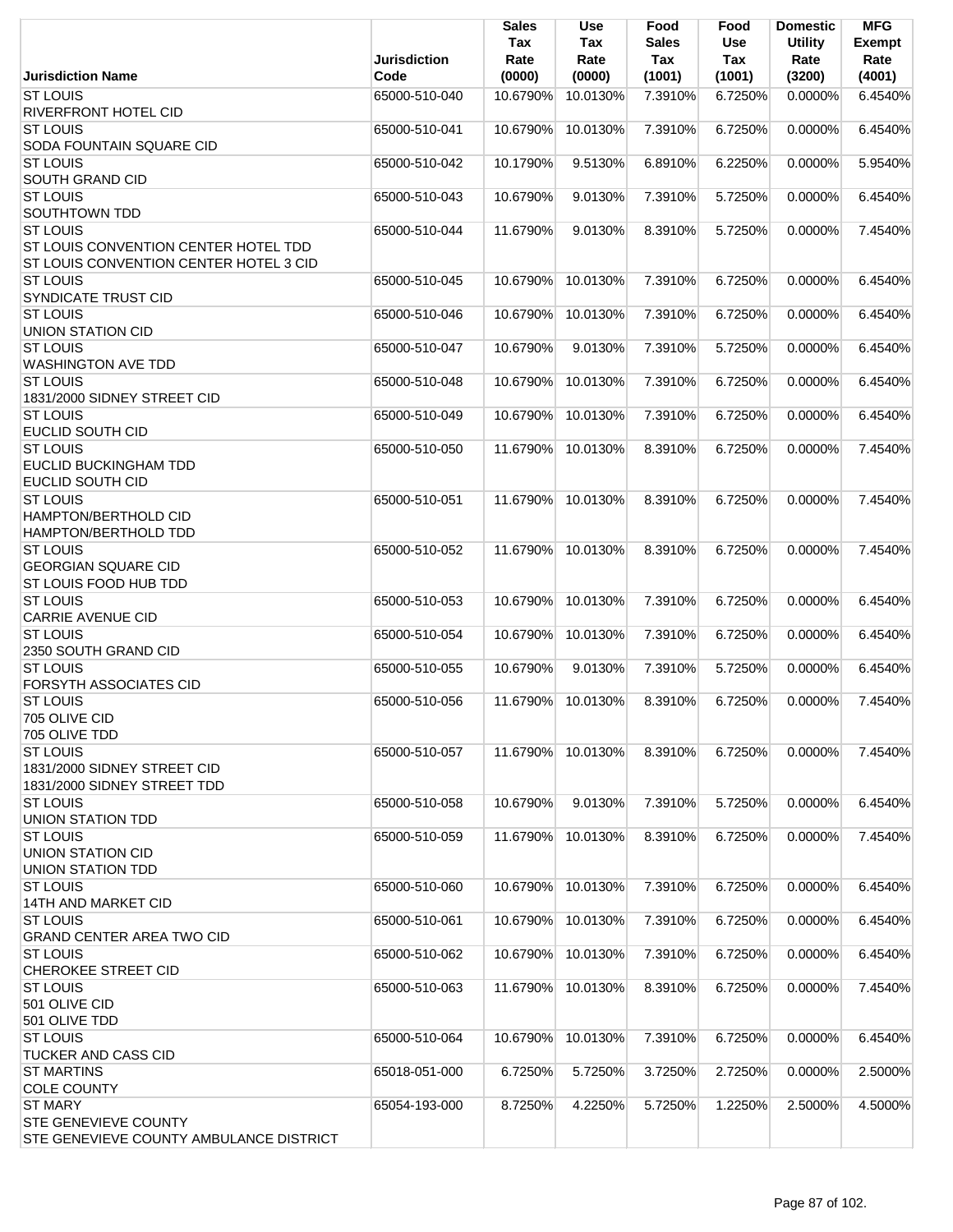|                                                                                                                    | <b>Jurisdiction</b> | <b>Sales</b><br>Tax<br>Rate | Use<br>Tax<br>Rate | Food<br><b>Sales</b><br>Tax | Food<br><b>Use</b><br>Tax | <b>Domestic</b><br><b>Utility</b><br>Rate | <b>MFG</b><br><b>Exempt</b><br>Rate |
|--------------------------------------------------------------------------------------------------------------------|---------------------|-----------------------------|--------------------|-----------------------------|---------------------------|-------------------------------------------|-------------------------------------|
| <b>Jurisdiction Name</b>                                                                                           | Code                | (0000)                      | (0000)             | (1001)                      | (1001)                    | (3200)                                    | (4001)                              |
| <b>ST PATRICK</b><br><b>CLARK COUNTY</b><br>CLARK COUNTY AMBULANCE DISTRICT                                        | 65090-045-000       | 6.7250%                     | 4.2250%            | 3.7250%                     | 1.2250%                   | $0.0000\%$                                | 2.5000%                             |
| <b>ST PAUL</b><br>ST CHARLES COUNTY                                                                                | 65108-183-000       | 5.9500%                     | 5.9500%            | 2.8500%                     | 2.8500%                   | 0.0000%                                   | 1.7250%                             |
| <b>ST PETERS</b><br><b>ST CHARLES COUNTY</b>                                                                       | 65126-183-000       | 7.9500%                     | 5.9500%            | 4.8500%                     | 2.8500%                   | 0.0000%                                   | 3.7250%                             |
| <b>ST PETERS</b><br><b>ST CHARLES COUNTY</b><br>SUEMANDY DRIVE ONE CID                                             | 65126-183-001       | 8.9500%                     | 6.9500%            | 5.8500%                     | 3.8500%                   | $0.0000\%$                                | 4.7250%                             |
| <b>ST PETERS</b><br><b>ST CHARLES COUNTY</b><br><b>SUEMANDY DRIVE TWO CID</b>                                      | 65126-183-002       | 8.9500%                     | 6.9500%            | 5.8500%                     | 3.8500%                   | $0.0000\%$                                | 4.7250%                             |
| <b>ST PETERS</b><br><b>ST CHARLES COUNTY</b><br><b>SUEMANDY MID RIVERS CID</b>                                     | 65126-183-003       | 8.9500%                     | 6.9500%            | 5.8500%                     | 3.8500%                   | 0.0000%                                   | 4.7250%                             |
| <b>ST PETERS</b><br><b>ST CHARLES COUNTY</b><br><b>BOSCHERTS LANDING TDD</b>                                       | 65126-183-004       | 8.9500%                     | 5.9500%            | 5.8500%                     | 2.8500%                   | 0.0000%                                   | 4.7250%                             |
| <b>ST PETERS</b><br><b>ST CHARLES COUNTY</b><br>MID RIVERS NORTH TDD                                               | 65126-183-005       | 8.4500%                     | 5.9500%            | 5.3500%                     | 2.8500%                   | $0.0000\%$                                | 4.2250%                             |
| <b>ST PETERS</b><br><b>ST CHARLES COUNTY</b><br><b>SALT LICK ROAD TDD</b>                                          | 65126-183-006       | 8.9500%                     | 5.9500%            | 5.8500%                     | 2.8500%                   | 0.0000%                                   | 4.7250%                             |
| <b>ST PETERS</b><br><b>ST CHARLES COUNTY</b><br><b>ST PETERS HOTEL CID</b>                                         | 65126-183-007       | 8.9500%                     | 6.9500%            | 5.8500%                     | 3.8500%                   | 0.0000%                                   | 4.7250%                             |
| <b>ST PETERS</b><br><b>ST CHARLES COUNTY</b><br>SHOPPES OF MID RIVERS CID                                          | 65126-183-008       | 8.9500%                     | 6.9500%            | 5.8500%                     | 3.8500%                   | 0.0000%                                   | 4.7250%                             |
| <b>ST ROBERT</b><br><b>PULASKI COUNTY</b><br>PULASKI COUNTY AMBULANCE DISTRICT                                     | 65144-169-000       | 8.2250%                     | 4.2250%            | 5.2250%                     | 1.2250%                   | 1.5000%                                   | 4.0000%                             |
| <b>ST ROBERT</b><br>PULASKI COUNTY<br>PULASKI COUNTY AMBULANCE DISTRICT<br>EHRHARDT PROPERTIES TDD                 | 65144-169-001       | 9.2250%                     | 4.2250%            | 6.2250%                     | 1.2250%                   | 1.5000%                                   | 5.0000%                             |
| <b>ST ROBERT</b><br>PULASKI COUNTY<br>PULASKI COUNTY AMBULANCE DISTRICT<br><b>FARRIS FAMILY TDD</b>                | 65144-169-002       | 9.2250%                     | 4.2250%            | 6.2250%                     | 1.2250%                   | 1.5000%                                   | 5.0000%                             |
| <b>ST ROBERT</b><br>PULASKI COUNTY<br>PULASKI COUNTY AMBULANCE DISTRICT<br>INTERSTATE PLAZA/NORTH TOWN VILLAGE TDD | 65144-169-003       | 8.7250%                     | 4.2250%            | 5.7250%                     | 1.2250%                   | 1.5000%                                   | 4.5000%                             |
| <b>ST ROBERT</b><br>PULASKI COUNTY<br>PULASKI COUNTY AMBULANCE DISTRICT<br>LIBERTY COMMONS CID (ST ROBERT)         | 65144-169-004       | 9.2250%                     | 4.2250%            | 6.2250%                     | 1.2250%                   | 1.5000%                                   | 5.0000%                             |
| <b>ST ROBERT</b><br>PULASKI COUNTY<br>PULASKI COUNTY AMBULANCE DISTRICT<br><b>PLATTNER CID</b>                     | 65144-169-005       | 9.2250%                     | 4.2250%            | 6.2250%                     | 1.2250%                   | 1.5000%                                   | 5.0000%                             |
| <b>ST THOMAS</b><br><b>COLE COUNTY</b>                                                                             | 65162-051-000       | 6.7250%                     | 5.7250%            | 3.7250%                     | 2.7250%                   | 1.0000%                                   | 2.5000%                             |
| <b>SALEM</b><br><b>DENT COUNTY</b>                                                                                 | 65234-065-000       | 8.3500%                     | 4.2250%            | 5.3500%                     | 1.2250%                   | 1.0000%                                   | 4.1250%                             |
| <b>SALISBURY</b><br><b>CHARITON COUNTY</b>                                                                         | 65450-041-000       | 7.3500%                     | 7.3500%            | 4.3500%                     | 4.3500%                   | $0.0000\%$                                | 3.1250%                             |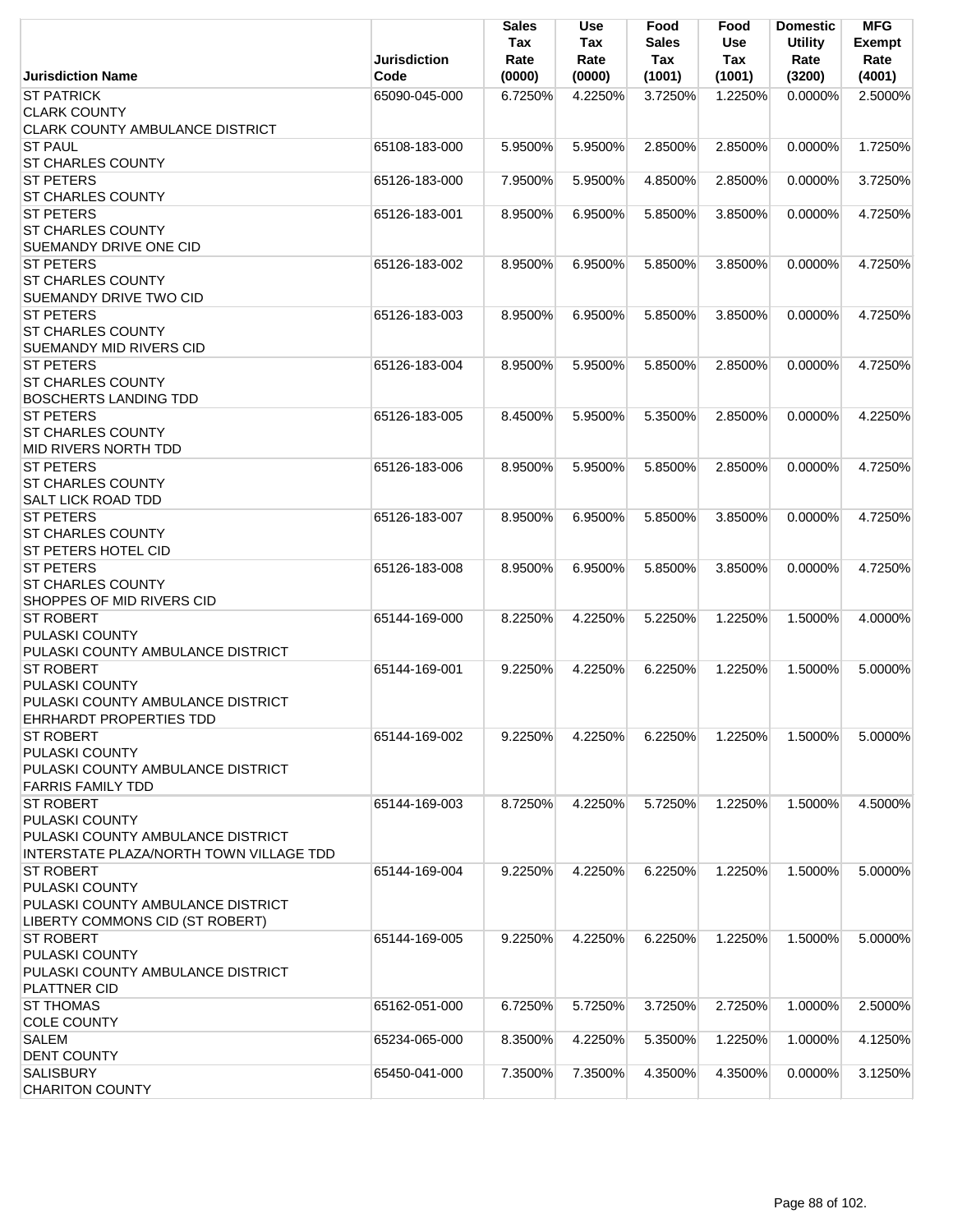|                                                                                                                                                                                     | <b>Jurisdiction</b> | Sales<br>Tax<br>Rate | <b>Use</b><br>Tax<br>Rate | Food<br>Sales<br>Tax    | Food<br><b>Use</b><br>Tax | <b>Domestic</b><br><b>Utility</b><br>Rate | <b>MFG</b><br><b>Exempt</b><br>Rate |
|-------------------------------------------------------------------------------------------------------------------------------------------------------------------------------------|---------------------|----------------------|---------------------------|-------------------------|---------------------------|-------------------------------------------|-------------------------------------|
| <b>Jurisdiction Name</b>                                                                                                                                                            | Code                | (0000)               | (0000)                    | (1001)                  | (1001)                    | (3200)                                    | (4001)                              |
| <b>SANDY HOOK</b><br>MONITEAU COUNTY<br>MID-MO AMBULANCE DISTRICT<br>MONITEAU COUNTY EMERGENCY SERVICES<br><b>DISTRICT</b>                                                          | 65846-135-000       | 6.4750%              | 5.2250%                   | 3.4750%                 | 2.2250%                   | 1.0000%                                   | 2.2500%                             |
| <b>SANTA FE</b>                                                                                                                                                                     | 65900-137-000       | 5.7250%              | 5.7250%                   | 2.7250%                 | 2.7250%                   | 1.0000%                                   | 1.5000%                             |
| <b>MONROE COUNTY</b>                                                                                                                                                                |                     |                      |                           |                         |                           |                                           |                                     |
| <b>SARCOXIE</b><br><b>JASPER COUNTY</b>                                                                                                                                             | 65990-097-000       | 7.9500%              | 4.2250%                   | 4.9500%                 | 1.2250%                   | 1.0000%                                   | 3.7250%                             |
| <b>SAVANNAH</b><br><b>ANDREW COUNTY</b><br>ANDREW COUNTY AMBULANCE DISTRICT                                                                                                         | 66044-003-000       | 8.4250%              | 5.9250%                   | 5.4250%                 | 2.9250%                   | 0.0000%                                   | 4.2000%                             |
| <b>SAVERTON</b>                                                                                                                                                                     | 66062-173-000       | 6.7250%              | 6.7250%                   | 3.7250%                 | 3.7250%                   | 0.0000%                                   | 2.5000%                             |
| <b>RALLS COUNTY</b><br><b>SCHELL CITY</b>                                                                                                                                           |                     |                      | 4.2250%                   |                         | 1.2250%                   |                                           |                                     |
| <b>VERNON COUNTY</b>                                                                                                                                                                | 66134-217-000       | 5.2250%              |                           | 2.2250%                 |                           | 0.0000%                                   | 1.0000%                             |
| <b>SCOPUS</b>                                                                                                                                                                       | 66296-017-000       | 5.8500%              | 5.8500%                   | 2.8500%                 | 2.8500%                   | 1.6250%                                   | 1.6250%                             |
| <b>BOLLINGER COUNTY</b>                                                                                                                                                             |                     |                      |                           |                         |                           |                                           |                                     |
| <b>SCOTSDALE</b><br>JEFFERSON COUNTY<br><b>HIGH RIDGE FIRE PROTECTION DISTRICT</b><br><b>BIG RIVER AMBULANCE DISTRICT</b><br>JEFFERSON COUNTY EMERGENCY SERVICES<br><b>DISTRICT</b> | 66337-099-000       | 7.8500%              | 4.2250%                   | 4.8500%                 | 1.2250%                   | 2.0000%                                   | 3.6250%                             |
| <b>SCOTT CITY</b><br><b>CAPE GIRARDEAU COUNTY</b>                                                                                                                                   | 66368-031-000       | 6.9750%              | 5.2250%                   | 3.9750%                 | 2.2250%                   | 2.0000%                                   | 2.7500%                             |
| <b>SCOTT CITY</b>                                                                                                                                                                   | 66368-201-000       | 6.9750%              | 5.2250%                   | 3.9750%                 | 2.2250%                   | 2.0000%                                   | 2.7500%                             |
| <b>SCOTT COUNTY</b>                                                                                                                                                                 |                     |                      |                           |                         |                           |                                           |                                     |
| <b>SEDALIA</b><br><b>PETTIS COUNTY</b><br>PETTIS COUNTY AMBULANCE DISTRICT                                                                                                          | 66440-159-000       | 8.1000%              | 7.6000%                   | 5.1000%                 | 4.6000%                   | 2.2500%                                   | 3.8750%                             |
| <b>SEDALIA</b><br>PETTIS COUNTY<br>PETTIS COUNTY AMBULANCE DISTRICT<br>1705 BROADWAY CID                                                                                            | 66440-159-001       | 9.1000%              | 7.6000%                   | 6.1000%                 | 4.6000%                   | 2.2500%                                   | 4.8750%                             |
| <b>SEDALIA</b><br>PETTIS COUNTY<br>PETTIS COUNTY AMBULANCE DISTRICT<br><b>GALAXY WEST CID</b>                                                                                       | 66440-159-002       | 9.1000%              |                           | 8.6000% 6.1000% 5.6000% |                           | 2.2500%                                   | 4.8750%                             |
| <b>SEDGEWICKVILLE</b><br><b>BOLLINGER COUNTY</b>                                                                                                                                    | 66476-017-000       | 5.8500%              | 5.8500%                   | 2.8500%                 | 2.8500%                   | 1.6250%                                   | 1.6250%                             |
| <b>SELIGMAN</b><br><b>BARRY COUNTY</b><br>SOUTH BARRY COUNTY AMBULANCE DISTRICT                                                                                                     | 66530-009-000       | 8.4750%              | 4.2250%                   | 5.4750%                 | 1.2250%                   | 0.0000%                                   | 4.2500%                             |
| <b>SENATH</b><br><b>DUNKLIN COUNTY</b>                                                                                                                                              | 66638-069-000       | 7.7250%              | 5.7250%                   | 4.7250%                 | 2.7250%                   | 0.0000%                                   | 3.5000%                             |
| <b>SENECA</b>                                                                                                                                                                       | 66674-145-000       | 7.8500%              | 4.2250%                   | 4.8500%                 | 1.2250%                   | 2.1250%                                   | 3.6250%                             |
| <b>NEWTON COUNTY</b><br><b>SEYMOUR</b>                                                                                                                                              | 66800-225-000       | 8.0580%              | 4.2250%                   | 5.0580%                 | 1.2250%                   | 3.3330%                                   | 3.8330%                             |
| <b>WEBSTER COUNTY</b>                                                                                                                                                               |                     |                      |                           |                         |                           |                                           |                                     |
| <b>SHAWNEETOWN</b><br><b>CAPE GIRARDEAU COUNTY</b>                                                                                                                                  | 67124-031-000       | 5.2250%              | 5.2250%                   | 2.2250%                 | 2.2250%                   | 1.0000%                                   | 1.0000%                             |
| <b>SHELBINA</b><br><b>SHELBY COUNTY</b><br><b>SALT RIVER AMBULANCE DISTRICT</b>                                                                                                     | 67178-205-000       | 8.4750%              | 5.7250%                   | 5.4750%                 | 2.7250%                   | 2.0000%                                   | 4.2500%                             |
| <b>SHELBYVILLE</b><br><b>SHELBY COUNTY</b><br><b>SALT RIVER AMBULANCE DISTRICT</b>                                                                                                  | 67196-205-000       | 7.2250%              | 6.7250%                   | 4.2250%                 | 3.7250%                   | 1.5000%                                   | 3.0000%                             |
| <b>SHELDON</b>                                                                                                                                                                      | 67214-217-000       | 6.7250%              | 4.2250%                   | 3.7250%                 | 1.2250%                   | 0.0000%                                   | 2.5000%                             |
| <b>VERNON COUNTY</b><br><b>SHELL KNOB</b><br><b>BARRY COUNTY</b><br>SOUTH BARRY COUNTY AMBULANCE DISTRICT                                                                           | 67232-009-000       | 6.2250%              | 4.2250%                   | 3.2250%                 | 1.2250%                   | 0.0000%                                   | 2.0000%                             |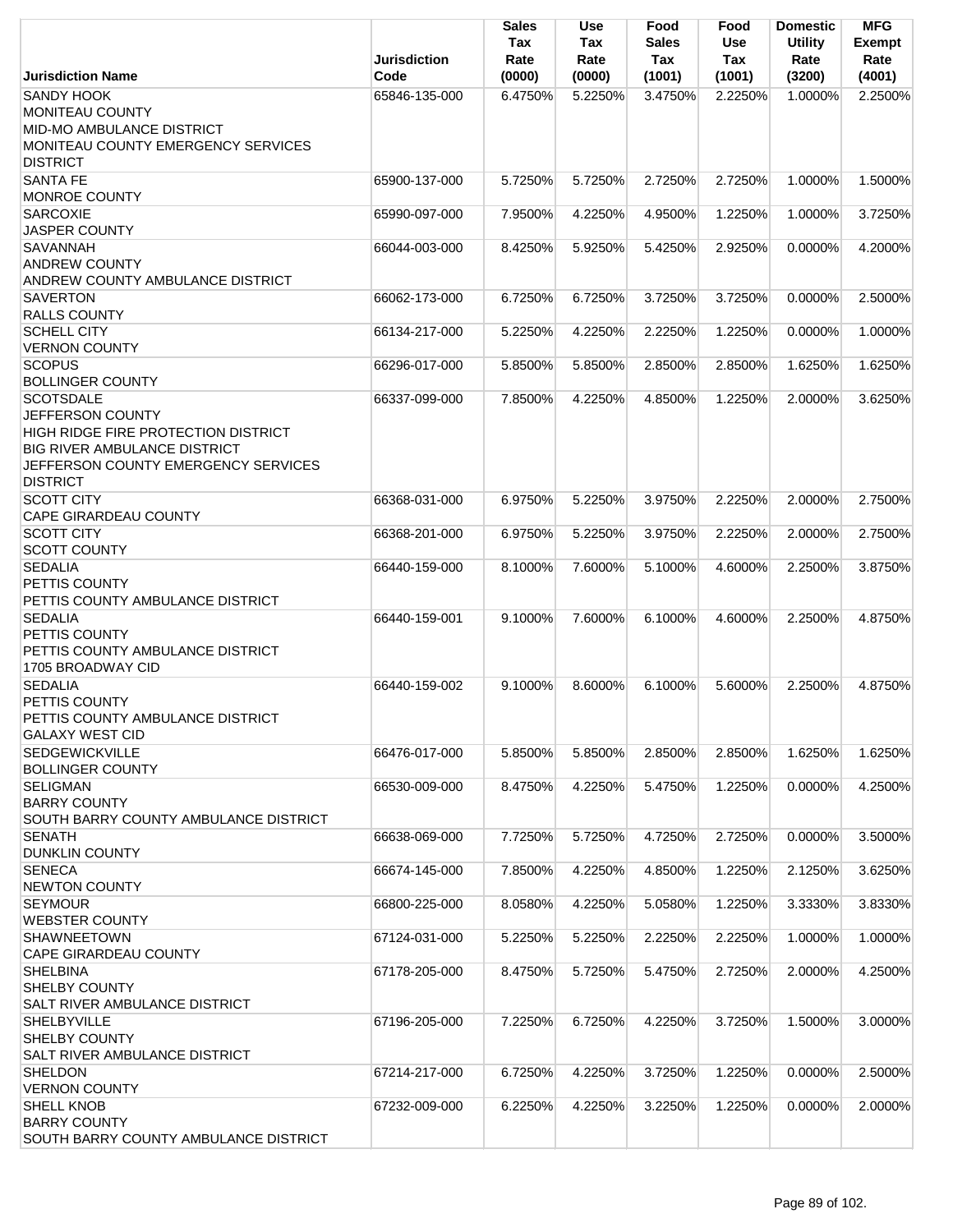|                                                                                                                                         | <b>Jurisdiction</b> | <b>Sales</b><br>Tax<br>Rate | Use<br>Tax<br>Rate | Food<br><b>Sales</b><br>Tax | Food<br><b>Use</b><br>Tax | <b>Domestic</b><br><b>Utility</b><br>Rate | <b>MFG</b><br><b>Exempt</b><br>Rate |
|-----------------------------------------------------------------------------------------------------------------------------------------|---------------------|-----------------------------|--------------------|-----------------------------|---------------------------|-------------------------------------------|-------------------------------------|
| <b>Jurisdiction Name</b>                                                                                                                | Code                | (0000)                      | (0000)             | (1001)                      | (1001)                    | (3200)                                    | (4001)                              |
| <b>SHERIDAN</b><br><b>WORTH COUNTY</b>                                                                                                  | 67358-227-000       | 6.1000%                     | 6.1000%            | 3.1000%                     | 3.1000%                   | 1.0000%                                   | 1.8750%                             |
| <b>SHOAL CREEK DRIVE</b><br><b>NEWTON COUNTY</b>                                                                                        | 67628-145-000       | 6.3500%                     | 4.2250%            | 3.3500%                     | 1.2250%                   | 1.1250%                                   | 2.1250%                             |
| <b>SHOOK</b><br><b>WAYNE COUNTY</b>                                                                                                     | 67646-223-000       | 5.7250%                     | 5.7250%            | 2.7250%                     | 2.7250%                   | 1.5000%                                   | 1.5000%                             |
| <b>SHREWSBURY</b><br><b>ST LOUIS COUNTY</b>                                                                                             | 67700-189-000       | 9.1130%                     | 4.2250%            | 5.7250%                     | 1.2250%                   | 0.0000%                                   | 4.8880%                             |
| <b>SHREWSBURY</b>                                                                                                                       | 67700-189-001       | 10.1130%                    | 4.2250%            | 6.7250%                     | 1.2250%                   | 0.0000%                                   | 5.8880%                             |
| <b>ST LOUIS COUNTY</b><br>CENTER AT KENRICK PLAZA CID                                                                                   |                     |                             |                    |                             |                           |                                           |                                     |
| SHREWSBURY (T1)<br><b>ST LOUIS COUNTY</b>                                                                                               | 67701-189-000       | 9.1130%                     | 4.2250%            | 5.7250%                     | 1.2250%                   | 0.0000%                                   | 4.8880%                             |
| SHREWSBURY (T1)<br><b>ST LOUIS COUNTY</b>                                                                                               | 67701-189-001       | 10.1130%                    | 5.2250%            | 6.7250%                     | 2.2250%                   | 0.0000%                                   | 5.8880%                             |
| <b>KENRICK PLAZA CID</b><br>SIBLEY                                                                                                      | 67718-095-000       | 5.6000%                     | 4.2250%            | 2.6000%                     | 1.2250%                   | 0.0000%                                   | 1.3750%                             |
| <b>JACKSON COUNTY</b><br>KANSAS CITY ZOOLOGICAL DISTRICT                                                                                |                     |                             |                    |                             |                           |                                           |                                     |
| <b>SIKESTON</b>                                                                                                                         | 67790-143-000       | 9.2250%                     | 5.7250%            | 6.2250%                     | 2.7250%                   | 1.5000%                                   | 5.0000%                             |
| <b>NEW MADRID COUNTY</b><br>NEW MADRID COUNTY AMBULANCE DISTRICT                                                                        |                     |                             |                    |                             |                           |                                           |                                     |
| <b>SIKESTON</b><br><b>SCOTT COUNTY</b>                                                                                                  | 67790-201-000       | 8.2250%                     | 5.2250%            | 5.2250%                     | 2.2250%                   | 1.0000%                                   | 4.0000%                             |
| <b>SILEX</b><br><b>LINCOLN COUNTY</b>                                                                                                   | 67808-113-000       | 7.4750%                     | 5.2250%            | 4.4750%                     | 2.2250%                   | 0.5000%                                   | 3.2500%                             |
| LINCOLN COUNTY AMBULANCE DISTRICT<br><b>SILVA</b>                                                                                       | 67862-223-000       | 5.7250%                     | 5.7250%            | 2.7250%                     | 2.7250%                   | 1.5000%                                   | 1.5000%                             |
| <b>WAYNE COUNTY</b>                                                                                                                     |                     |                             |                    |                             |                           |                                           |                                     |
| SILVER DOLLAR CITY<br><b>STONE COUNTY</b><br>SOUTHERN STONE COUNTY FIRE PROTECTION<br><b>DISTRICT</b><br><b>BRANSON/LAKES AREA TCED</b> | 67916-209-000       | 7.4750%                     | 5.9750%            | 3.4750%                     | 2.9750%                   | 1.0000%                                   | 3.2500%                             |
| <b>SKIDMORE</b><br><b>NODAWAY COUNTY</b><br>NODAWAY COUNTY AMBULANCE DISTRICT                                                           | 68132-147-000       | 7.7250%                     | 5.7250%            | 4.7250%                     | 2.7250%                   | 1.0000%                                   | 3.5000%                             |
| <b>SLATER</b><br><b>SALINE COUNTY</b>                                                                                                   | 68204-195-000       | 8.2250%                     | 8.2250%            | 5.2250%                     | 5.2250%                   | 0.0000%                                   | 4.0000%                             |
| <b>SLEEPER</b>                                                                                                                          | 68222-105-000       | 5.4130%                     | 4.2250%            | 2.4130%                     | 1.2250%                   | 0.0000%                                   | 1.1880%                             |
| <b>LACLEDE COUNTY</b><br><b>SMITHTON</b><br>PETTIS COUNTY                                                                               | 68384-159-000       | 6.7250%                     | 5.2250%            | 3.7250%                     | 2.2250%                   | 1.0000%                                   | 2.5000%                             |
| PETTIS COUNTY AMBULANCE DISTRICT<br><b>SMITHVILLE</b>                                                                                   | 68420-047-000       | 7.9750%                     | 7.3500%            | 4.9750%                     | 4.3500%                   | 1.0000%                                   | 3.7500%                             |
| <b>CLAY COUNTY</b><br>SMITHVILLE AREA FIRE PROTECTION DISTRICT<br>KANSAS CITY ZOOLOGICAL DISTRICT                                       |                     |                             |                    |                             |                           |                                           |                                     |
| SOLO<br><b>TEXAS COUNTY</b>                                                                                                             | 68546-215-000       | 6.1000%                     | 6.1000%            | 3.1000%                     | 3.1000%                   | 1.8750%                                   | 1.8750%                             |
| <b>SOUDER</b><br><b>OZARK COUNTY</b><br>OZARK COUNTY AMBULANCE DISTRICT                                                                 | 68582-153-000       | 6.7250%                     | 4.2250%            | 3.7250%                     | 1.2250%                   | 1.0000%                                   | 2.5000%                             |
| <b>SOUTH FORK</b><br><b>HOWELL COUNTY</b>                                                                                               | 68762-091-000       | 5.6620%                     | 5.6620%            | 2.6620%                     | 2.6620%                   | 0.0000%                                   | 1.4370%                             |
| <b>SOUTH GIFFORD</b><br><b>MACON COUNTY</b><br><b>MACON COUNTY EMERGENCY SERVICES DISTRICT</b>                                          | 68852-121-000       | 6.3500%                     | 5.9750%            | 3.3500%                     | 2.9750%                   | $0.0000\%$                                | 2.1250%                             |
| <b>SOUTH GORIN</b><br><b>SCOTLAND COUNTY</b>                                                                                            | 68870-199-000       | 5.4750%                     | 5.4750%            | 2.4750%                     | 2.4750%                   | 0.0000%                                   | 1.2500%                             |
| <b>SOUTH GREENFIELD</b><br><b>DADE COUNTY</b>                                                                                           | 68888-057-000       | 6.4750%                     | 5.9750%            | 3.4750%                     | 2.9750%                   | 1.7500%                                   | 2.2500%                             |
| DADE COUNTY AMBULANCE DISTRICT                                                                                                          |                     |                             |                    |                             |                           |                                           |                                     |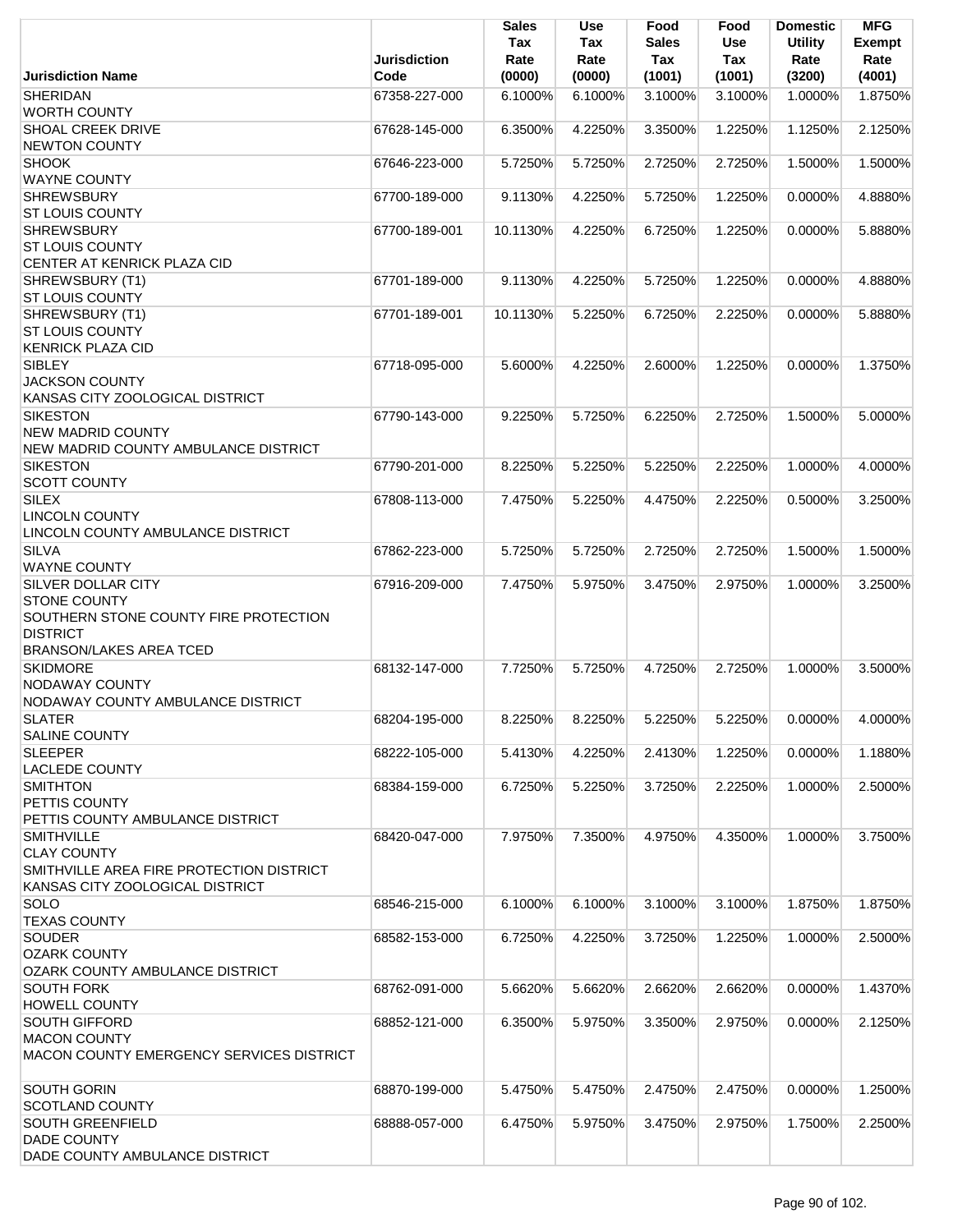|                                                                                                                                    | Jurisdiction  | <b>Sales</b><br>Tax<br>Rate | Use<br>Tax<br>Rate | Food<br><b>Sales</b><br>Tax | Food<br><b>Use</b><br>Tax | <b>Domestic</b><br><b>Utility</b><br>Rate | <b>MFG</b><br><b>Exempt</b><br>Rate |
|------------------------------------------------------------------------------------------------------------------------------------|---------------|-----------------------------|--------------------|-----------------------------|---------------------------|-------------------------------------------|-------------------------------------|
| <b>Jurisdiction Name</b>                                                                                                           | Code          | (0000)                      | (0000)             | (1001)                      | (1001)                    | (3200)                                    | (4001)                              |
| <b>SOUTH LINEVILLE</b><br><b>MERCER COUNTY</b>                                                                                     | 68942-129-000 | 6.4750%                     | 6.4750%            | 3.4750%                     | 3.4750%                   | 1.2500%                                   | 2.2500%                             |
| SOUTH WEST CITY<br>MCDONALD COUNTY                                                                                                 | 69230-119-000 | 7.9750%                     | 5.9750%            | 4.9750%                     | 2.9750%                   | 2.5000%                                   | 3.7500%                             |
| <b>SPARTA</b><br><b>CHRISTIAN COUNTY</b><br>CHRISTIAN COUNTY EMERGENCY SERVICES<br><b>DISTRICT</b>                                 | 69302-043-000 | 7.7250%                     | 4.2250%            | 4.7250%                     | 1.2250%                   | 0.2500%                                   | 3.5000%                             |
| <b>SPICKARD</b><br><b>GRUNDY COUNTY</b>                                                                                            | 69464-079-000 | 6.7250%                     | 4.2250%            | 3.7250%                     | 1.2250%                   | 1.5000%                                   | 2.5000%                             |
| <b>SPOKANE</b><br><b>CHRISTIAN COUNTY</b><br>CHRISTIAN COUNTY EMERGENCY SERVICES<br><b>DISTRICT</b>                                | 69518-043-000 | 5.9750%                     | 4.2250%            | 2.9750%                     | 1.2250%                   | 0.2500%                                   | 1.7500%                             |
| <b>SPRING BLUFF</b><br><b>FRANKLIN COUNTY</b><br>GERALD AREA AMBULANCE DISTRICT                                                    | 69554-071-000 | 6.9750%                     | 4.2250%            | 3.9750%                     | 1.2250%                   | $0.0000\%$                                | 2.7500%                             |
| <b>SPRINGFIELD</b><br><b>GREENE COUNTY</b>                                                                                         | 70000-077-000 | 8.1000%                     | 6.3500%            | 5.1000%                     | 3.3500%                   | 1.8750%                                   | 3.8750%                             |
| <b>SPRINGFIELD</b><br><b>GREENE COUNTY</b><br><b>AIRPORT PLAZA CID</b>                                                             | 70000-077-001 | 9.1000%                     | 6.3500%            | 6.1000%                     | 3.3500%                   | 1.8750%                                   | 4.8750%                             |
| <b>SPRINGFIELD</b><br><b>GREENE COUNTY</b><br><b>COMMERICAL STREET CID</b>                                                         | 70000-077-002 | 8.4750%                     | 6.7250%            | 5.4750%                     | 3.7250%                   | 1.8750%                                   | 4.2500%                             |
| <b>SPRINGFIELD</b><br><b>GREENE COUNTY</b><br>DOWNTOWN SPRINGFIELD CID                                                             | 70000-077-003 | 8.6000%                     | 6.8500%            | 5.6000%                     | 3.8500%                   | 1.8750%                                   | 4.3750%                             |
| <b>SPRINGFIELD</b><br><b>GREENE COUNTY</b><br><b>COLLEGE STATION CID</b><br>DOWNTOWN SPRINGFIELD CID                               | 70000-077-004 | 9.6000%                     | 6.8500%            | 6.6000%                     | 3.8500%                   | 1.8750%                                   | 5.3750%                             |
| <b>SPRINGFIELD</b><br><b>GREENE COUNTY</b><br><b>COLLEGE STATION CID</b><br>DOWNTOWN SPRINGFIELD CID<br><b>COLLEGE STATION TDD</b> | 70000-077-005 | 10.6000%                    | 6.8500%            | 7.6000%                     | 3.8500%                   | 1.8750%                                   | 6.3750%                             |
| <b>SPRINGFIELD</b><br><b>GREENE COUNTY</b><br><b>JAMES RIVER COMMONS CID</b>                                                       | 70000-077-006 | 9.1000%                     | 7.3500%            | 6.1000%                     | 4.3500%                   | 1.8750%                                   | 4.8750%                             |
| <b>SPRINGFIELD</b><br><b>GREENE COUNTY</b><br>NORTHWEST AREA CID                                                                   | 70000-077-008 | 8.6000%                     | 6.8500%            | 5.6000%                     | 3.8500%                   | 1.8750%                                   | 4.3750%                             |
| <b>SPRINGFIELD</b><br><b>GREENE COUNTY</b><br>SHOPS AT JAMES RIVER CID                                                             | 70000-077-009 | 9.1000%                     | 6.3500%            | 6.1000%                     | 3.3500%                   | 1.8750%                                   | 4.8750%                             |
| <b>SPRINGFIELD</b><br><b>GREENE COUNTY</b><br>EAST-WEST ARTERIAL TDD                                                               | 70000-077-010 | 8.6000%                     | 6.3500%            | 5.6000%                     | 3.3500%                   | 1.8750%                                   | 4.3750%                             |
| <b>SPRINGFIELD</b><br><b>GREENE COUNTY</b><br>SPRINGFIELD PLAZA CID                                                                | 70000-077-013 | 8.6000%                     | 6.8500%            | 5.6000%                     | 3.8500%                   | 1.8750%                                   | 4.3750%                             |
| <b>SPRINGFIELD</b><br><b>GREENE COUNTY</b><br>BRENTWOOD CENTER N/S CID                                                             | 70000-077-014 | 9.1000%                     | 6.3500%            | 6.1000%                     | 3.3500%                   | 1.8750%                                   | 4.8750%                             |
| <b>SPRINGFIELD</b><br><b>GREENE COUNTY</b><br><b>GLENSTONE AND EAST KEARNEY TDD</b>                                                | 70000-077-015 | 9.1000%                     | 6.3500%            | 6.1000%                     | 3.3500%                   | 1.8750%                                   | 4.8750%                             |
| <b>SPRINGFIELD</b><br><b>GREENE COUNTY</b><br><b>GLENSTONE MARKETPLACE CID</b>                                                     | 70000-077-016 | 9.1000%                     | 7.3500%            | 6.1000%                     | 4.3500%                   | 1.8750%                                   | 4.8750%                             |
| <b>SPRING VALLEY</b><br>MCDONALD COUNTY                                                                                            | 70126-119-000 | 6.2250%                     | 4.2250%            | 3.2250%                     | 1.2250%                   | 1.5000%                                   | 2.0000%                             |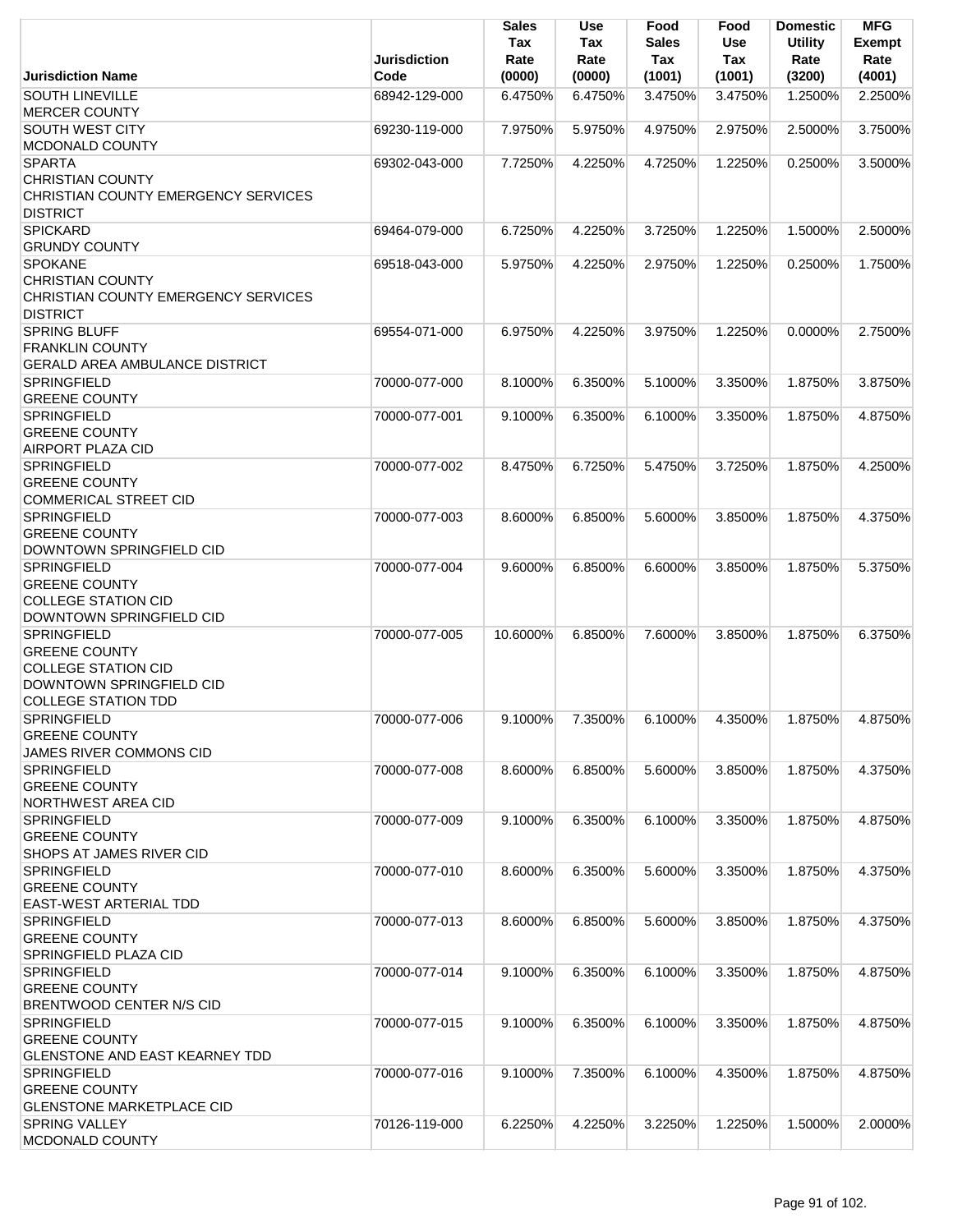|                                                                                                                   | <b>Jurisdiction</b> | <b>Sales</b><br>Tax<br>Rate | <b>Use</b><br>Tax<br>Rate | Food<br><b>Sales</b><br>Tax | Food<br><b>Use</b><br>Tax | <b>Domestic</b><br><b>Utility</b><br>Rate | <b>MFG</b><br><b>Exempt</b><br>Rate |
|-------------------------------------------------------------------------------------------------------------------|---------------------|-----------------------------|---------------------------|-----------------------------|---------------------------|-------------------------------------------|-------------------------------------|
| <b>Jurisdiction Name</b>                                                                                          | Code                | (0000)                      | (0000)                    | (1001)                      | (1001)                    | (3200)                                    | (4001)                              |
| <b>SQUIRES</b><br><b>DOUGLAS COUNTY</b>                                                                           | 70234-067-000       | 6.2250%                     | 4.2250%                   | 3.2250%                     | 1.2250%                   | $0.0000\%$                                | 2.0000%                             |
| <b>AVA AMBULANCE DISTRICT</b><br><b>STANBERRY</b><br><b>GENTRY COUNTY</b>                                         | 70270-075-000       | 6.7250%                     | 6.7250%                   | 3.7250%                     | 3.7250%                   | 0.5000%                                   | 2.5000%                             |
| <b>STANTON</b><br><b>FRANKLIN COUNTY</b><br>SULLIVAN FIRE PROTECTION DISTRICT                                     | 70342-071-000       | 6.9750%                     | 4.2250%                   | 3.9750%                     | 1.2250%                   | 0.0000%                                   | 2.7500%                             |
| <b>STARK CITY</b><br><b>NEWTON COUNTY</b>                                                                         | 70414-145-000       | 5.3500%                     | 4.2250%                   | 2.3500%                     | 1.2250%                   | 1.1250%                                   | 1.1250%                             |
| <b>STEEDMAN</b><br><b>CALLAWAY COUNTY</b><br>CALLAWAY COUNTY AMBULANCE DISTRICT                                   | 70540-027-000       | 5.7250%                     | 5.2250%                   | 2.7250%                     | 2.2250%                   | 0.0000%                                   | 1.5000%                             |
| <b>STEELE</b><br>PEMISCOT COUNTY                                                                                  | 70558-155-000       | 9.2250%                     | 4.2250%                   | 6.2250%                     | 1.2250%                   | 2.7500%                                   | 5.0000%                             |
| <b>STEELVILLE</b><br><b>CRAWFORD COUNTY</b><br>STEELVILLE AMBULANCE DISTRICT                                      | 70576-055-000       | 9.6000%                     | 4.2250%                   | 6.6000%                     | 1.2250%                   | 2.3750%                                   | 5.3750%                             |
| <b>STEFFENVILLE</b><br><b>LEWIS COUNTY</b><br>LEWIS COUNTY AMBULANCE DISTRICT                                     | 70594-111-000       | 7.3500%                     | 6.8500%                   | 4.3500%                     | 3.8500%                   | 2.0000%                                   | 3.1250%                             |
| <b>STELLA</b><br><b>NEWTON COUNTY</b>                                                                             | 70648-145-000       | 5.8500%                     | 4.2250%                   | 2.8500%                     | 1.2250%                   | 1.1250%                                   | 1.6250%                             |
| <b>STET</b><br><b>CARROLL COUNTY</b>                                                                              | 70720-033-000       | 5.7250%                     | 5.7250%                   | 2.7250%                     | 2.7250%                   | 1.0000%                                   | 1.5000%                             |
| <b>STET</b><br><b>RAY COUNTY</b><br>RAY COUNTY AMBULANCE DISTRICT                                                 | 70720-177-000       | 7.2250%                     | 6.7250%                   | 4.2250%                     | 3.7250%                   | 0.0000%                                   | 3.0000%                             |
| <b>STEWARTSVILLE</b><br><b>DEKALB COUNTY</b><br>DAVIESS/DEKALB REGIONAL JAIL DISTRICT                             | 70738-063-000       | 8.1000%                     | 5.2250%                   | 5.1000%                     | 2.2250%                   | $0.0000\%$                                | 3.8750%                             |
| <b>STOCKTON</b><br><b>CEDAR COUNTY</b><br>CEDAR COUNTY AMBULANCE DISTRICT<br>CEDAR COUNTY PUBLIC LIBRARY DISTRICT | 70828-039-000       | 8.7250%                     | 6.4750%                   | 5.7250%                     | 3.4750%                   | 0.5000%                                   | 4.5000%                             |
| <b>STONY HILL</b><br><b>GASCONADE COUNTY</b><br>HERMANN AREA AMBULANCE DISTRICT                                   | 70936-073-000       | 6.1000%                     | 4.2250%                   | 3.1000%                     | 1.2250%                   | 1.0000%                                   | 1.8750%                             |
| <b>STOTESBURY</b><br><b>VERNON COUNTY</b>                                                                         | 70954-217-000       | 5.2250%                     | 4.2250%                   | 2.2250%                     | 1.2250%                   | 0.0000%                                   | 1.0000%                             |
| <b>STOTTS CITY</b><br><b>LAWRENCE COUNTY</b>                                                                      | 70990-109-000       | 5.8500%                     | 5.8500%                   | 2.8500%                     | 2.8500%                   | 0.0000%                                   | 1.6250%                             |
| <b>STOUTLAND</b><br><b>CAMDEN COUNTY</b>                                                                          | 71008-029-000       | 6.4750%                     | 5.4750%                   | 3.4750%                     | 2.4750%                   | 0.0000%                                   | 2.2500%                             |
| <b>STOUTLAND</b><br><b>LACLEDE COUNTY</b>                                                                         | 71008-105-000       | 6.4130%                     | 4.2250%                   | 3.4130%                     | 1.2250%                   | 0.0000%                                   | 2.1880%                             |
| <b>STOUTSVILLE</b><br><b>MONROE COUNTY</b><br>MONROE CITY AMBULANCE DISTRICT                                      | 71026-137-000       | 6.2250%                     | 5.7250%                   | 3.2250%                     | 2.7250%                   | 1.0000%                                   | 2.0000%                             |
| <b>STOVER</b><br><b>MORGAN COUNTY</b><br><b>MID-MO AMBULANCE DISTRICT</b>                                         | 71044-141-000       | 7.2250%                     | 5.2250%                   | 4.2250%                     | 2.2250%                   | 1.5000%                                   | 3.0000%                             |
| <b>STRAFFORD</b><br><b>GREENE COUNTY</b>                                                                          | 71062-077-000       | 7.4750%                     | 4.2250%                   | 4.4750%                     | 1.2250%                   | 0.8750%                                   | 3.2500%                             |
| <b>STRAFFORD</b><br><b>GREENE COUNTY</b><br><b>STRAFFORD PLAZA CID</b>                                            | 71062-077-001       | 8.4750%                     | 4.2250%                   | 5.4750%                     | 1.2250%                   | 0.8750%                                   | 4.2500%                             |
| <b>STRAFFORD</b><br><b>WEBSTER COUNTY</b>                                                                         | 71062-225-000       | 7.8080%                     | 4.2250%                   | 4.8080%                     | 1.2250%                   | 2.0830%                                   | 3.5830%                             |
| <b>STRASBURG</b><br><b>CASS COUNTY</b><br>PLEASANT HILL FIRE PROTECTION DISTRICT                                  | 71098-037-000       | 7.7250%                     | 6.2250%                   | 4.7250%                     | 3.2250%                   | 1.5000%                                   | 3.5000%                             |
| <b>STURDIVANT</b><br><b>BOLLINGER COUNTY</b>                                                                      | 71206-017-000       | 5.8500%                     | 5.8500%                   | 2.8500%                     | 2.8500%                   | 1.6250%                                   | 1.6250%                             |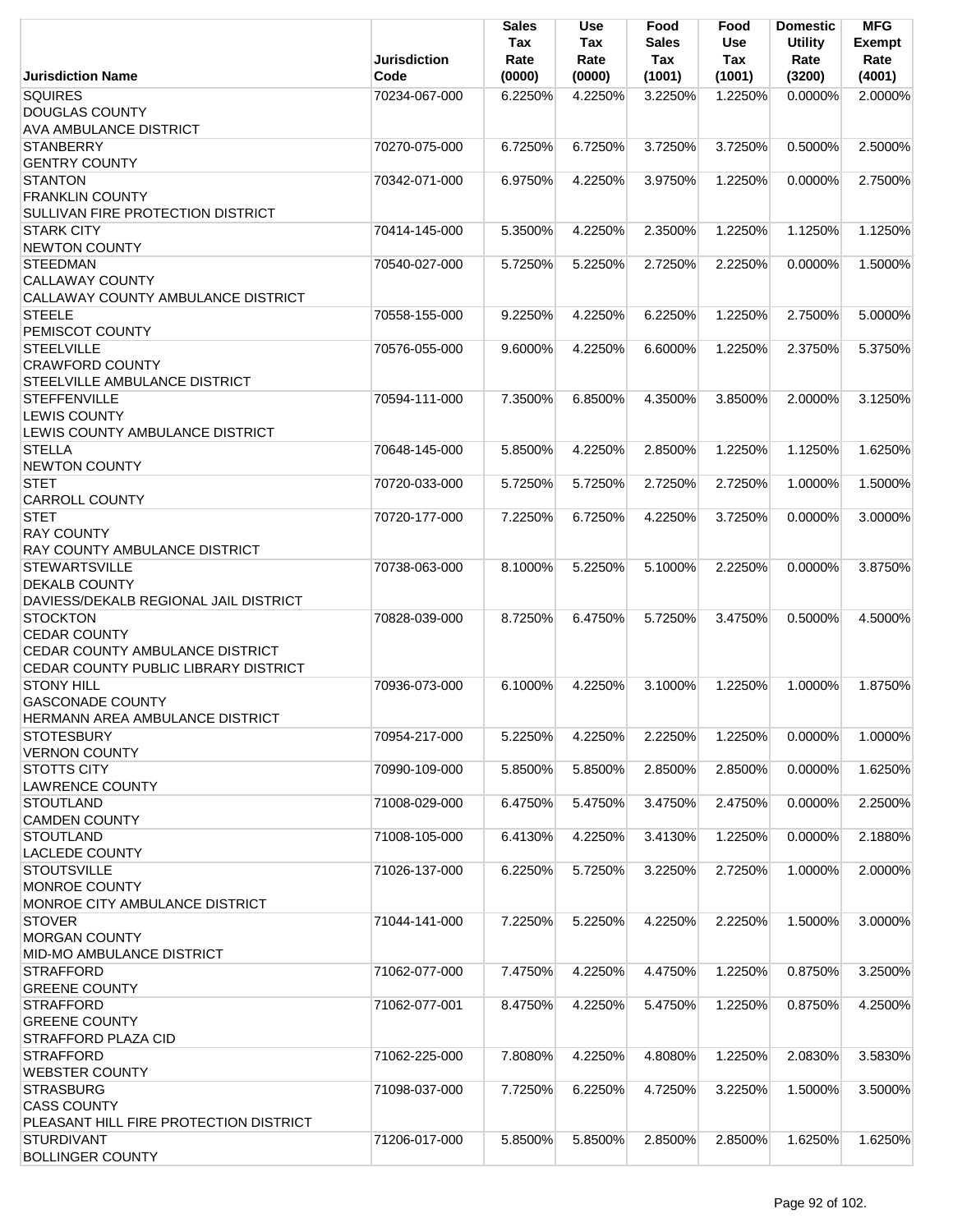|                                                        | <b>Jurisdiction</b> | <b>Sales</b><br>Tax<br>Rate | Use<br>Tax<br>Rate | Food<br><b>Sales</b><br>Tax | Food<br><b>Use</b><br>Tax | <b>Domestic</b><br><b>Utility</b><br>Rate | <b>MFG</b><br>Exempt<br>Rate |
|--------------------------------------------------------|---------------------|-----------------------------|--------------------|-----------------------------|---------------------------|-------------------------------------------|------------------------------|
| <b>Jurisdiction Name</b>                               | Code                | (0000)                      | (0000)             | (1001)                      | (1001)                    | (3200)                                    | (4001)                       |
| <b>STURGEON</b>                                        | 71224-019-000       | 7.9750%                     | 4.2250%            | 4.9750%                     | 1.2250%                   | 2.5000%                                   | 3.7500%                      |
| <b>BOONE COUNTY</b><br><b>SUCCESS</b>                  |                     |                             |                    |                             |                           |                                           |                              |
| <b>TEXAS COUNTY</b>                                    | 71296-215-000       | 6.1000%                     | 6.1000%            | 3.1000%                     | 3.1000%                   | 1.8750%                                   | 1.8750%                      |
| <b>SUGAR CREEK</b>                                     | 71368-047-000       | 7.4750%                     | 7.3500%            | 4.4750%                     | 4.3500%                   | $0.0000\%$                                | 3.2500%                      |
| <b>CLAY COUNTY</b>                                     |                     |                             |                    |                             |                           |                                           |                              |
| KANSAS CITY ZOOLOGICAL DISTRICT                        |                     |                             |                    |                             |                           |                                           |                              |
| <b>SUGAR CREEK</b>                                     | 71368-095-000       | 7.6000%                     | 6.2250%            | 4.6000%                     | 3.2250%                   | 0.0000%                                   | 3.3750%                      |
| <b>JACKSON COUNTY</b>                                  |                     |                             |                    |                             |                           |                                           |                              |
| KANSAS CITY ZOOLOGICAL DISTRICT                        |                     |                             |                    |                             |                           |                                           |                              |
| <b>SULLIVAN</b>                                        | 71440-055-000       | 9.1000%                     | 4.2250%            | 6.1000%                     | 1.2250%                   | 0.8750%                                   | 4.8750%                      |
| <b>CRAWFORD COUNTY</b>                                 |                     |                             |                    |                             |                           |                                           |                              |
| SULLIVAN FIRE PROTECTION DISTRICT                      |                     |                             |                    |                             |                           |                                           |                              |
| <b>SULLIVAN</b><br><b>FRANKLIN COUNTY</b>              | 71440-071-000       | 8.9750%                     | 4.2250%            | 5.9750%                     | 1.2250%                   | $0.0000\%$                                | 4.7500%                      |
| SULLIVAN FIRE PROTECTION DISTRICT                      |                     |                             |                    |                             |                           |                                           |                              |
| <b>SULLIVAN</b>                                        | 71440-071-001       | 9.9750%                     | 5.2250%            | 6.9750%                     | 2.2250%                   | $0.0000\%$                                | 5.7500%                      |
| <b>FRANKLIN COUNTY</b>                                 |                     |                             |                    |                             |                           |                                           |                              |
| <b>SULLIVAN FIRE PROTECTION DISTRICT</b>               |                     |                             |                    |                             |                           |                                           |                              |
| <b>SULLIVAN MARKETPLACE CID</b>                        |                     |                             |                    |                             |                           |                                           |                              |
| <b>SULPHUR SPRINGS</b>                                 | 71458-099-000       | 6.6000%                     | 4.2250%            | 3.6000%                     | 1.2250%                   | 1.5000%                                   | 2.3750%                      |
| JEFFERSON COUNTY                                       |                     |                             |                    |                             |                           |                                           |                              |
| ROCK TOWNSHIP AMBULANCE DISTRICT                       |                     |                             |                    |                             |                           |                                           |                              |
| JEFFERSON COUNTY EMERGENCY SERVICES                    |                     |                             |                    |                             |                           |                                           |                              |
| <b>DISTRICT</b><br><b>SUMMERSVILLE</b>                 | 71512-203-000       | 6.7250%                     | 4.2250%            | 3.7250%                     | 1.2250%                   | 2.0000%                                   | 2.5000%                      |
| <b>SHANNON COUNTY</b>                                  |                     |                             |                    |                             |                           |                                           |                              |
| <b>SUMMERSVILLE</b>                                    | 71512-215-000       | 7.6000%                     | 6.1000%            | 4.6000%                     | 3.1000%                   | 2.8750%                                   | 3.3750%                      |
| <b>TEXAS COUNTY</b>                                    |                     |                             |                    |                             |                           |                                           |                              |
| <b>SUMNER</b>                                          | 71620-041-000       | 5.9750%                     | 5.9750%            | 2.9750%                     | 2.9750%                   | 0.0000%                                   | 1.7500%                      |
| <b>CHARITON COUNTY</b>                                 |                     |                             |                    |                             |                           |                                           |                              |
| <b>SUNRISE BEACH</b>                                   | 71728-029-000       | 7.9750%                     | 7.4750%            | 4.9750%                     | 4.4750%                   | 0.0000%                                   | 3.7500%                      |
| <b>CAMDEN COUNTY</b>                                   |                     |                             |                    |                             |                           |                                           |                              |
| CAM-MO AMBULANCE DISTRICT                              |                     |                             |                    |                             |                           |                                           |                              |
| <b>SUNRISE BEACH</b><br><b>CAMDEN COUNTY</b>           | 71728-029-001       | 8.9750%                     | 7.4750%            | 5.9750%                     | 4.4750%                   | $0.0000\%$                                | 4.7500%                      |
| CAM-MO AMBULANCE DISTRICT                              |                     |                             |                    |                             |                           |                                           |                              |
| SUNRISE BEACH MARKET CENTER CID                        |                     |                             |                    |                             |                           |                                           |                              |
| <b>SUNRISE BEACH</b>                                   | 71728-141-000       | 7.7250%                     | 7.2250%            | 4.7250%                     | 4.2250%                   | 0.5000%                                   | 3.5000%                      |
| <b>MORGAN COUNTY</b>                                   |                     |                             |                    |                             |                           |                                           |                              |
| <b>CAM-MO AMBULANCE DISTRICT</b>                       |                     |                             |                    |                             |                           |                                           |                              |
| <b>SUNSET HILLS</b>                                    | 71746-189-000       | 8.8630%                     | 4.2250%            | 5.4750%                     | 1.2250%                   | 0.0000%                                   | 4.6380%                      |
| <b>ST LOUIS COUNTY</b>                                 |                     |                             |                    |                             |                           |                                           |                              |
| <b>SUNSET HILLS</b>                                    | 71746-189-001       | 9.8630%                     | 5.2250%            | 6.4750%                     | 2.2250%                   | 0.0000%                                   | 5.6380%                      |
| <b>ST LOUIS COUNTY</b><br>VIKING CONFERENCE CENTER CID |                     |                             |                    |                             |                           |                                           |                              |
| <b>SUNSET HILLS</b>                                    | 71746-189-002       | 9.8630%                     | 5.2250%            | 6.4750%                     | 2.2250%                   | 0.0000%                                   | 5.6380%                      |
| <b>ST LOUIS COUNTY</b>                                 |                     |                             |                    |                             |                           |                                           |                              |
| 10100 WATSON ROAD CID                                  |                     |                             |                    |                             |                           |                                           |                              |
| SUNSET HILLS (X1)                                      | 71747-189-000       | 8.8630%                     | 4.2250%            | 5.4750%                     | 1.2250%                   | 0.0000%                                   | 4.6380%                      |
| <b>ST LOUIS COUNTY</b>                                 |                     |                             |                    |                             |                           |                                           |                              |
| SUNSET HILLS (X2)                                      | 71749-189-000       | 8.8630%                     | 4.2250%            | 5.4750%                     | 1.2250%                   | 0.0000%                                   | 4.6380%                      |
| <b>ST LOUIS COUNTY</b>                                 |                     |                             |                    |                             |                           |                                           |                              |
| SUNSET HILLS (X3)                                      | 71750-189-000       | 8.8630%                     | 4.2250%            | 5.4750%                     | 1.2250%                   | 0.0000%                                   | 4.6380%                      |
| <b>ST LOUIS COUNTY</b>                                 |                     |                             |                    |                             |                           |                                           |                              |
| SUNSET HILLS (X4)<br><b>ST LOUIS COUNTY</b>            | 71752-189-000       | 8.8630%                     | 4.2250%            | 5.4750%                     | 1.2250%                   | 0.0000%                                   | 4.6380%                      |
| <b>SUNSET HILLS (X5)</b>                               | 71753-189-000       | 8.8630%                     | 4.2250%            | 5.4750%                     | 1.2250%                   | 0.0000%                                   | 4.6380%                      |
| <b>ST LOUIS COUNTY</b>                                 |                     |                             |                    |                             |                           |                                           |                              |
| SUNSET HILLS (X6)                                      | 71754-189-000       | 8.8630%                     | 4.2250%            | 5.4750%                     | 1.2250%                   | 0.0000%                                   | 4.6380%                      |
| <b>ST LOUIS COUNTY</b>                                 |                     |                             |                    |                             |                           |                                           |                              |
| <b>SWEDEBORG</b>                                       | 71836-169-000       | 5.9750%                     | 4.2250%            | 2.9750%                     | 1.2250%                   | 0.0000%                                   | 1.7500%                      |
| PULASKI COUNTY                                         |                     |                             |                    |                             |                           |                                           |                              |
| PULASKI COUNTY AMBULANCE DISTRICT                      |                     |                             |                    |                             |                           |                                           |                              |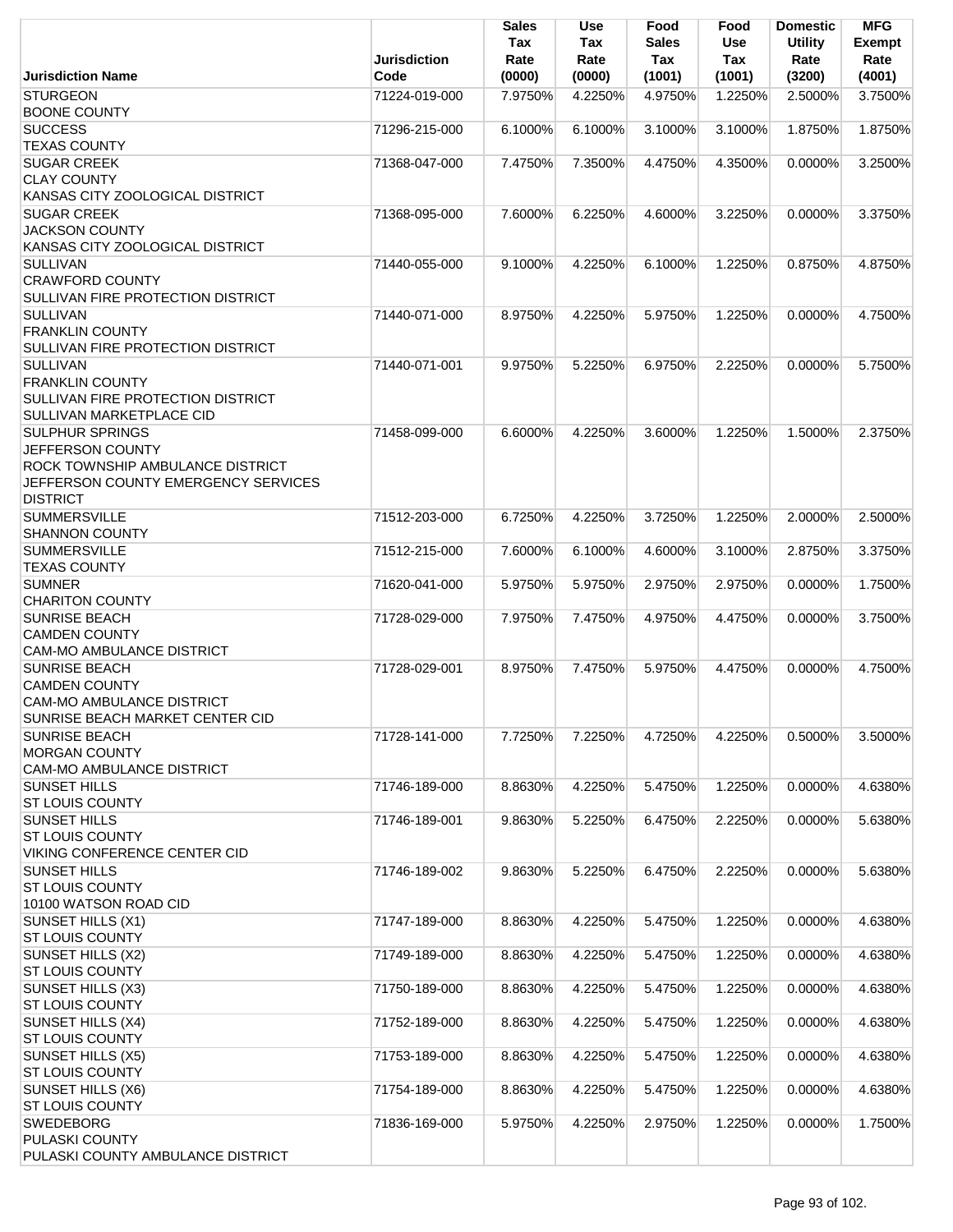|                                                            | <b>Jurisdiction</b> | <b>Sales</b><br>Tax<br>Rate | <b>Use</b><br>Tax<br>Rate | Food<br><b>Sales</b><br>Tax | Food<br><b>Use</b><br>Tax | <b>Domestic</b><br><b>Utility</b><br>Rate | <b>MFG</b><br>Exempt<br>Rate |
|------------------------------------------------------------|---------------------|-----------------------------|---------------------------|-----------------------------|---------------------------|-------------------------------------------|------------------------------|
| <b>Jurisdiction Name</b><br><b>SWEET SPRINGS</b>           | Code                | (0000)                      | (0000)                    | (1001)                      | (1001)                    | (3200)                                    | (4001)                       |
| <b>SALINE COUNTY</b>                                       | 71890-195-000       | 8.7250%                     | 8.7250%                   | 5.7250%                     | 5.7250%                   | 1.0000%                                   | 4.5000%                      |
| <b>SWEETWATER</b>                                          | 71926-179-000       | 5.7250%                     | 4.2250%                   | 2.7250%                     | 1.2250%                   | 0.0000%                                   | 1.5000%                      |
| <b>REYNOLDS COUNTY</b>                                     |                     |                             |                           |                             |                           |                                           |                              |
| REYNOLDS COUNTY AMBULANCE DISTRICT                         |                     |                             |                           |                             |                           |                                           |                              |
| <b>SWISS</b>                                               | 71980-073-000       | 6.1000%                     | 4.2250%                   | 3.1000%                     | 1.2250%                   | 1.0000%                                   | 1.8750%                      |
| <b>GASCONADE COUNTY</b>                                    |                     |                             |                           |                             |                           |                                           |                              |
| HERMANN AREA AMBULANCE DISTRICT                            |                     |                             |                           |                             |                           |                                           |                              |
| <b>SYCAMORE</b>                                            | 72016-153-000       | 6.7250%                     | 4.2250%                   | 3.7250%                     | 1.2250%                   | 1.0000%                                   | 2.5000%                      |
| <b>OZARK COUNTY</b>                                        |                     |                             |                           |                             |                           |                                           |                              |
| <b>OZARK COUNTY AMBULANCE DISTRICT</b>                     |                     |                             |                           |                             |                           |                                           |                              |
| <b>SYCAMORE HILLS</b>                                      | 72034-189-000       | 7.6130%                     | 4.2250%                   | 4.2250%                     | 1.2250%                   | 0.0000%                                   | 3.3880%                      |
| <b>ST LOUIS COUNTY</b>                                     |                     |                             |                           |                             |                           |                                           |                              |
| <b>SYRACUSE</b>                                            | 72106-141-000       | 5.7250%                     | 5.2250%                   | 2.7250%                     | 2.2250%                   | 0.5000%                                   | 1.5000%                      |
| <b>MORGAN COUNTY</b>                                       |                     |                             |                           |                             |                           |                                           |                              |
| MID-MO AMBULANCE DISTRICT                                  |                     |                             |                           |                             |                           |                                           |                              |
| <b>TABERVILLE</b>                                          | 72142-185-000       | 4.7250%                     | 4.2250%                   | 1.7250%                     | 1.2250%                   | 0.0000%                                   | 0.5000%                      |
| <b>ST CLAIR COUNTY</b><br><b>TALLAPOOSA</b>                | 72196-143-000       | 6.2250%                     | 5.7250%                   | 3.2250%                     | 2.7250%                   | 1.5000%                                   | 2.0000%                      |
| <b>NEW MADRID COUNTY</b>                                   |                     |                             |                           |                             |                           |                                           |                              |
| NEW MADRID COUNTY AMBULANCE DISTRICT                       |                     |                             |                           |                             |                           |                                           |                              |
| <b>TANEYVILLE</b>                                          | 72232-213-000       | 7.1000%                     | 4.2250%                   | 4.1000%                     | 1.2250%                   | 0.0000%                                   | 2.8750%                      |
| <b>TANEY COUNTY</b>                                        |                     |                             |                           |                             |                           |                                           |                              |
| <b>TANEY COUNTY AMBULANCE DISTRICT</b>                     |                     |                             |                           |                             |                           |                                           |                              |
| <b>TAOS</b>                                                | 72304-051-000       | 6.7250%                     | 5.7250%                   | 3.7250%                     | 2.7250%                   | 0.0000%                                   | 2.5000%                      |
| <b>COLE COUNTY</b>                                         |                     |                             |                           |                             |                           |                                           |                              |
| <b>TARKIO</b>                                              | 72340-005-000       | 8.4750%                     | 8.4750%                   | 5.4750%                     | 5.4750%                   | 1.5000%                                   | 4.2500%                      |
| <b>ATCHISON COUNTY</b>                                     |                     |                             |                           |                             |                           |                                           |                              |
| <b>TARRANT VILLAGE</b>                                     | 72376-163-000       | 6.2250%                     | 4.2250%                   | 3.2250%                     | 1.2250%                   | 1.0000%                                   | 2.0000%                      |
| PIKE COUNTY                                                |                     |                             |                           |                             |                           |                                           |                              |
| <b>TARSNEY LAKES</b>                                       | 72412-095-000       | 5.6000%                     | 4.2250%                   | 2.6000%                     | 1.2250%                   | 0.0000%                                   | 1.3750%                      |
| <b>JACKSON COUNTY</b>                                      |                     |                             |                           |                             |                           |                                           |                              |
| KANSAS CITY ZOOLOGICAL DISTRICT                            |                     |                             |                           |                             |                           |                                           |                              |
| <b>TAYLOR</b>                                              | 72502-127-000       | 6.1000%                     | 5.6000%                   | 3.1000%                     | 2.6000%                   | $0.0000\%$                                | 1.8750%                      |
| <b>MARION COUNTY</b>                                       |                     |                             |                           |                             |                           |                                           |                              |
| <b>MARION COUNTY AMBULANCE DISTRICT</b><br><b>TEBBETTS</b> |                     |                             | 5.2250%                   |                             |                           |                                           | 1.5000%                      |
| <b>CALLAWAY COUNTY</b>                                     | 72574-027-000       | 5.7250%                     |                           | 2.7250%                     | 2.2250%                   | 0.0000%                                   |                              |
| <b>CALLAWAY COUNTY AMBULANCE DISTRICT</b>                  |                     |                             |                           |                             |                           |                                           |                              |
| <b>TECUMSEH</b>                                            | 72610-153-000       | 6.7250%                     | 4.2250%                   | 3.7250%                     | 1.2250%                   | 1.0000%                                   | 2.5000%                      |
| <b>OZARK COUNTY</b>                                        |                     |                             |                           |                             |                           |                                           |                              |
| OZARK COUNTY AMBULANCE DISTRICT                            |                     |                             |                           |                             |                           |                                           |                              |
| <b>TERESITA</b>                                            | 72736-203-000       | 5.2250%                     | 4.2250%                   | 2.2250%                     | 1.2250%                   | 1.0000%                                   | 1.0000%                      |
| <b>SHANNON COUNTY</b>                                      |                     |                             |                           |                             |                           |                                           |                              |
| <b>THAYER</b>                                              | 72826-149-000       | 8.2250%                     | 4.2250%                   | 5.2250%                     | 1.2250%                   | 1.0000%                                   | 4.0000%                      |
| <b>OREGON COUNTY</b>                                       |                     |                             |                           |                             |                           |                                           |                              |
| OREGON COUNTY AMBULANCE DISTRICT                           |                     |                             |                           |                             |                           |                                           |                              |
| <b>THEODOSIA</b>                                           | 72898-153-000       | 8.2250%                     | 4.2250%                   | 5.2250%                     | 1.2250%                   | 1.0000%                                   | 4.0000%                      |
| <b>OZARK COUNTY</b>                                        |                     |                             |                           |                             |                           |                                           |                              |
| OZARK COUNTY AMBULANCE DISTRICT                            |                     |                             |                           |                             |                           |                                           |                              |
| <b>THEODOSIA HILLS</b>                                     | 72916-153-000       | 6.7250%                     | 4.2250%                   | 3.7250%                     | 1.2250%                   | 1.0000%                                   | 2.5000%                      |
| <b>OZARK COUNTY</b>                                        |                     |                             |                           |                             |                           |                                           |                              |
| OZARK COUNTY AMBULANCE DISTRICT                            |                     |                             |                           |                             |                           |                                           |                              |
| <b>THOMASVILLE</b>                                         | 73006-149-000       | 6.2250%                     | 4.2250%                   | 3.2250%                     | 1.2250%                   | 1.0000%                                   | 2.0000%                      |
| <b>OREGON COUNTY</b>                                       |                     |                             |                           |                             |                           |                                           |                              |
| OREGON COUNTY AMBULANCE DISTRICT                           |                     |                             |                           |                             |                           |                                           |                              |
| <b>THOMPSON</b>                                            | 73024-007-000       | 6.8500%                     | 4.2250%                   | 3.8500%                     | 1.2250%                   | 0.0000%                                   | 2.6250%                      |
| <b>AUDRAIN COUNTY</b><br>AUDRAIN AMBULANCE DISTRICT        |                     |                             |                           |                             |                           |                                           |                              |
| <b>THORNFIELD</b>                                          | 73096-153-000       | 6.7250%                     | 4.2250%                   | 3.7250%                     | 1.2250%                   | 1.0000%                                   | 2.5000%                      |
| <b>OZARK COUNTY</b>                                        |                     |                             |                           |                             |                           |                                           |                              |
| OZARK COUNTY AMBULANCE DISTRICT                            |                     |                             |                           |                             |                           |                                           |                              |
|                                                            |                     |                             |                           |                             |                           |                                           |                              |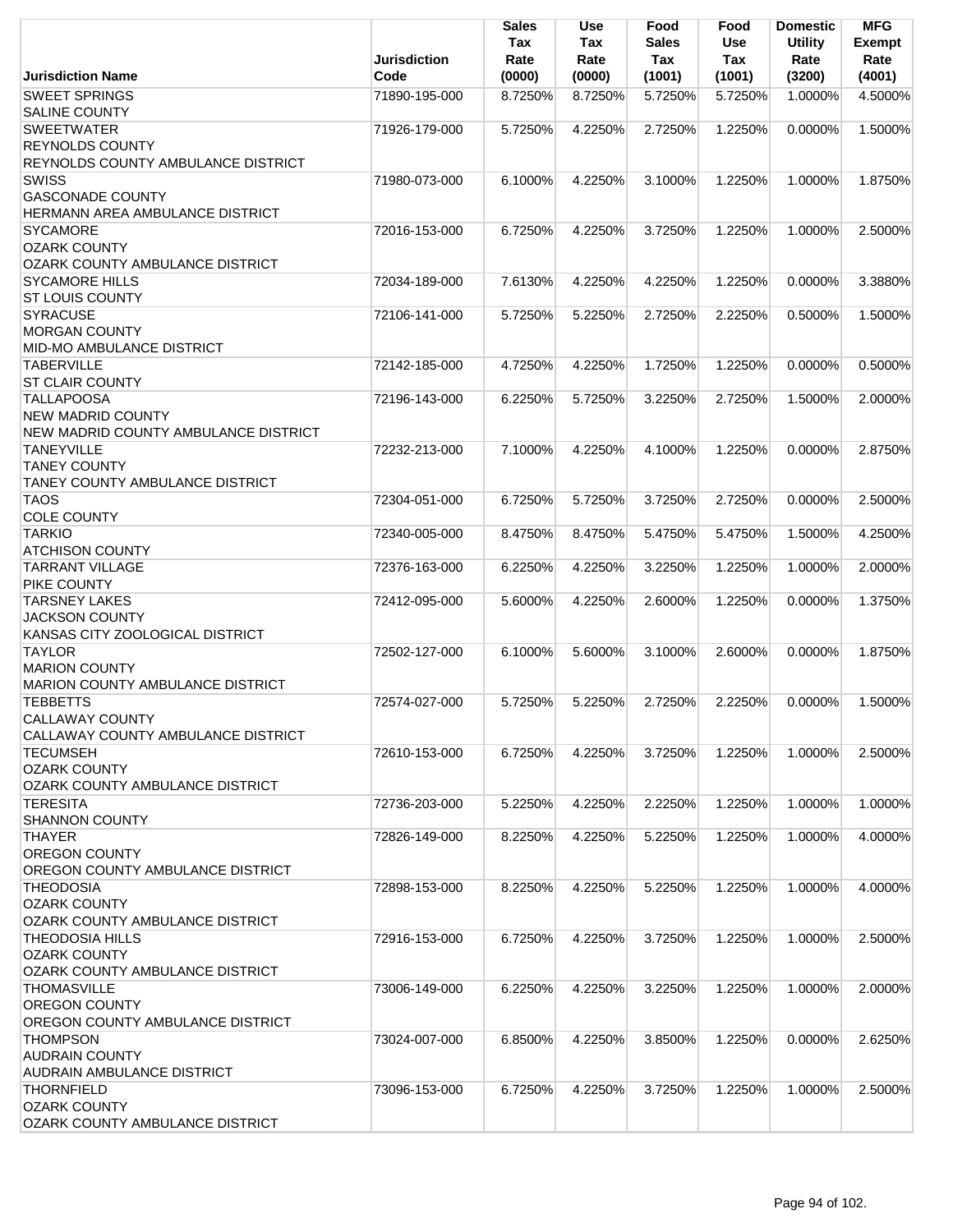|                                                                                                                        | <b>Jurisdiction</b> | <b>Sales</b><br>Tax<br>Rate | Use<br>Tax<br>Rate | Food<br><b>Sales</b><br>Tax | Food<br><b>Use</b><br>Tax | <b>Domestic</b><br><b>Utility</b><br>Rate | <b>MFG</b><br><b>Exempt</b><br>Rate |
|------------------------------------------------------------------------------------------------------------------------|---------------------|-----------------------------|--------------------|-----------------------------|---------------------------|-------------------------------------------|-------------------------------------|
| <b>Jurisdiction Name</b>                                                                                               | Code                | (0000)                      | (0000)             | (1001)                      | (1001)                    | (3200)                                    | (4001)                              |
| <b>TIFF</b><br><b>WASHINGTON COUNTY</b><br>WASHINGTON COUNTY AMBULANCE DISTRICT                                        | 73150-221-000       | 7.2250%                     | 6.7250%            | 4.2250%                     | 3.7250%                   | 2.5000%                                   | 3.0000%                             |
| <b>TIFF CITY</b><br>MCDONALD COUNTY                                                                                    | 73186-119-000       | 6.2250%                     | 4.2250%            | 3.2250%                     | 1.2250%                   | 1.5000%                                   | 2.0000%                             |
| <b>TIGHTWAD</b><br><b>HENRY COUNTY</b>                                                                                 | 73240-083-000       | 5.6750%                     | 5.6750%            | 2.6750%                     | 2.6750%                   | 0.9500%                                   | 1.4500%                             |
| <b>TINA</b><br><b>CARROLL COUNTY</b>                                                                                   | 73330-033-000       | 5.7250%                     | 5.7250%            | 2.7250%                     | 2.7250%                   | 1.0000%                                   | 1.5000%                             |
| <b>TINDALL</b><br><b>GRUNDY COUNTY</b>                                                                                 | 73348-079-000       | 5.7250%                     | 4.2250%            | 2.7250%                     | 1.2250%                   | 1.5000%                                   | 1.5000%                             |
| <b>TIPTON</b><br>MONITEAU COUNTY<br>MID-MO AMBULANCE DISTRICT<br>MONITEAU COUNTY EMERGENCY SERVICES<br><b>DISTRICT</b> | 73420-135-000       | 8.2250%                     | 5.2250%            | 5.2250%                     | 2.2250%                   | 1.0000%                                   | 4.0000%                             |
| <b>TOWN AND COUNTRY</b><br><b>ST LOUIS COUNTY</b>                                                                      | 73618-189-000       | 8.8630%                     | 4.2250%            | 5.4750%                     | 1.2250%                   | 0.0000%                                   | 4.6380%                             |
| <b>TOWN AND COUNTRY</b><br><b>ST LOUIS COUNTY</b><br>TOWN & COUNTRY CROSSING TDD                                       | 73618-189-001       | 9.3630%                     | 4.2250%            | 5.9750%                     | 1.2250%                   | 0.0000%                                   | 5.1380%                             |
| TOWN AND COUNTRY (X1)<br><b>ST LOUIS COUNTY</b>                                                                        | 73619-189-000       | 8.8630%                     | 4.2250%            | 5.4750%                     | 1.2250%                   | 0.0000%                                   | 4.6380%                             |
| TOWN AND COUNTRY (X2)<br><b>ST LOUIS COUNTY</b>                                                                        | 73620-189-000       | 8.8630%                     | 4.2250%            | 5.4750%                     | 1.2250%                   | 0.0000%                                   | 4.6380%                             |
| <b>TRACY</b><br><b>PLATTE COUNTY</b>                                                                                   | 73690-165-000       | 7.1000%                     | 5.6000%            | 4.1000%                     | 2.6000%                   | $0.0000\%$                                | 2.8750%                             |
| <b>TRACY</b><br><b>PLATTE COUNTY</b><br><b>TRACY HIGHLANDS TDD</b>                                                     | 73690-165-001       | 7.9750%                     | 5.6000%            | 4.9750%                     | 2.6000%                   | 0.0000%                                   | 3.7500%                             |
| <b>TRELOAR</b><br><b>WARREN COUNTY</b><br>WARREN COUNTY EMERGENCY SERVICES DISTRICT                                    | 73780-219-000       | 6.7250%                     | 6.2250%            | 3.7250%                     | 3.2250%                   | 0.0000%                                   | 2.5000%                             |
| <b>TRENTON</b><br><b>GRUNDY COUNTY</b>                                                                                 | 73816-079-000       | 8.3500%                     | 4.2250%            | 5.3500%                     | 1.2250%                   | 3.0000%                                   | 4.1250%                             |
| <b>TRIMBLE</b><br><b>CLINTON COUNTY</b><br><b>TRI-COUNTY AMBULANCE DISTRICT</b>                                        | 73852-049-000       | 7.2250%                     | 5.2250%            | 4.2250%                     | 2.2250%                   | 0.0000%                                   | 3.0000%                             |
| <b>TRIPLETT</b><br><b>CHARITON COUNTY</b>                                                                              | 73870-041-000       | 5.9750%                     | 5.9750%            | 2.9750%                     | 2.9750%                   | 0.0000%                                   | 1.7500%                             |
| <b>TROY</b><br><b>LINCOLN COUNTY</b><br>LINCOLN COUNTY AMBULANCE DISTRICT                                              | 73942-113-000       | 8.4750%                     | 4.2250%            | 5.4750%                     | 1.2250%                   | 2.0000%                                   | 4.2500%                             |
| <b>TROY</b><br><b>LINCOLN COUNTY</b><br>LINCOLN COUNTY AMBULANCE DISTRICT<br>LINCOLN CROSSING CID                      | 73942-113-001       | 9.4750%                     | 5.2250%            | 6.4750%                     | 2.2250%                   | 2.0000%                                   | 5.2500%                             |
| <b>TRUESDALE</b><br><b>WARREN COUNTY</b><br>WARREN COUNTY EMERGENCY SERVICES DISTRICT                                  | 73960-219-000       | 8.2250%                     | 6.2250%            | 5.2250%                     | 3.2250%                   | 0.0000%                                   | 4.0000%                             |
| <b>TRUXTON</b><br>LINCOLN COUNTY<br>LINCOLN COUNTY AMBULANCE DISTRICT                                                  | 74014-113-000       | 6.4750%                     | 4.2250%            | 3.4750%                     | 1.2250%                   | 0.5000%                                   | 2.2500%                             |
| <b>TUNAS</b><br><b>DALLAS COUNTY</b>                                                                                   | 74086-059-000       | 6.2250%                     | 4.2250%            | 3.2250%                     | 1.2250%                   | 2.0000%                                   | 2.0000%                             |
| <b>TURNERS</b><br><b>GREENE COUNTY</b>                                                                                 | 74140-077-000       | 5.9750%                     | 4.2250%            | 2.9750%                     | 1.2250%                   | 0.8750%                                   | 1.7500%                             |
| <b>TURNEY</b><br><b>CLINTON COUNTY</b><br>TRI-COUNTY AMBULANCE DISTRICT                                                | 74176-049-000       | 5.7250%                     | 5.2250%            | 2.7250%                     | 2.2250%                   | 0.0000%                                   | 1.5000%                             |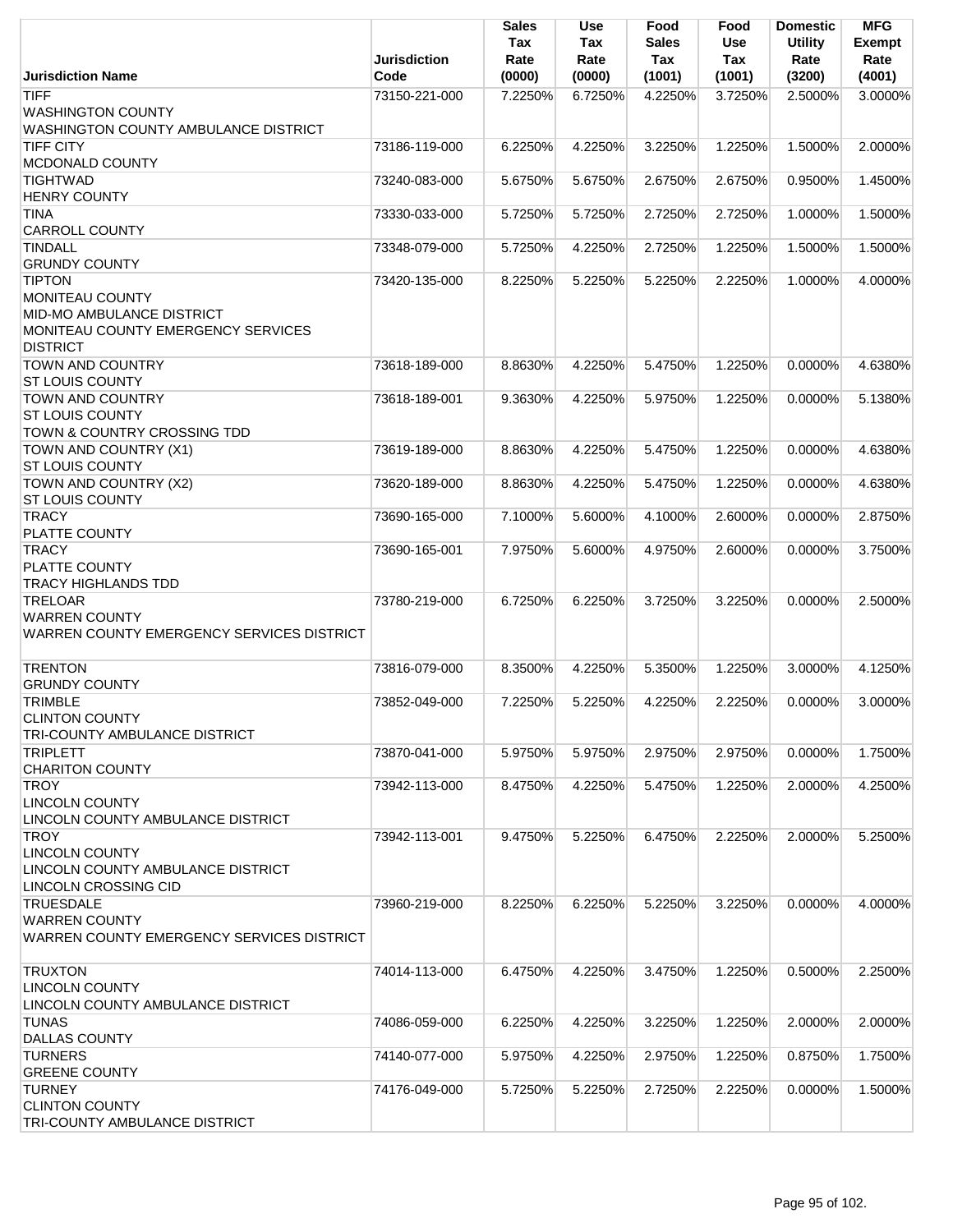|                                                   | <b>Jurisdiction</b> | Sales<br>Tax<br>Rate | <b>Use</b><br>Tax<br>Rate | Food<br><b>Sales</b><br>Tax | Food<br>Use<br>Tax | <b>Domestic</b><br><b>Utility</b><br>Rate | <b>MFG</b><br><b>Exempt</b><br>Rate |
|---------------------------------------------------|---------------------|----------------------|---------------------------|-----------------------------|--------------------|-------------------------------------------|-------------------------------------|
| <b>Jurisdiction Name</b>                          | Code                | (0000)               | (0000)                    | (1001)                      | (1001)             | (3200)                                    | (4001)                              |
| <b>TUSCUMBIA</b>                                  | 74194-131-000       | 6.7250%              | 5.2250%                   | 3.7250%                     | 2.2250%            | 1.0000%                                   | 2.5000%                             |
| <b>MILLER COUNTY</b>                              |                     |                      |                           |                             |                    |                                           |                                     |
| MILLER COUNTY AMBULANCE DISTRICT                  |                     |                      |                           |                             |                    |                                           |                                     |
| <b>TWIN OAKS</b>                                  | 74284-189-000       | 8.8630%              | 4.2250%                   | 5.4750%                     | 1.2250%            | 0.0000%                                   | 4.6380%                             |
| <b>ST LOUIS COUNTY</b>                            |                     |                      |                           |                             |                    |                                           |                                     |
| TWIN OAKS (X1)                                    | 74285-189-000       | 8.8630%              | 4.2250%                   | 5.4750%                     | 1.2250%            | 0.0000%                                   | 4.6380%                             |
| <b>ST LOUIS COUNTY</b><br><b>TYRONE</b>           | 74356-215-000       | 6.1000%              | 6.1000%                   | 3.1000%                     | 3.1000%            | 1.8750%                                   | 1.8750%                             |
| <b>TEXAS COUNTY</b>                               |                     |                      |                           |                             |                    |                                           |                                     |
| <b>UDALL</b>                                      | 74428-153-000       | 6.7250%              | 4.2250%                   | 3.7250%                     | 1.2250%            | 1.0000%                                   | 2.5000%                             |
| <b>OZARK COUNTY</b>                               |                     |                      |                           |                             |                    |                                           |                                     |
| OZARK COUNTY AMBULANCE DISTRICT                   |                     |                      |                           |                             |                    |                                           |                                     |
| <b>ULMAN</b>                                      | 74446-131-000       | 5.7250%              | 5.2250%                   | 2.7250%                     | 2.2250%            | 1.0000%                                   | 1.5000%                             |
| <b>MILLER COUNTY</b>                              |                     |                      |                           |                             |                    |                                           |                                     |
| MILLER COUNTY AMBULANCE DISTRICT                  |                     |                      |                           |                             |                    |                                           |                                     |
| <b>UNION</b>                                      | 74626-071-000       | 9.4750%              | 4.2250%                   | 6.4750%                     | 1.2250%            | 0.0000%                                   | 5.2500%                             |
| <b>FRANKLIN COUNTY</b>                            |                     |                      |                           |                             |                    |                                           |                                     |
| UNION FIRE PROTECTION DISTRICT                    |                     |                      |                           |                             |                    |                                           |                                     |
| UNION AMBULANCE DISTRICT                          |                     |                      |                           |                             |                    |                                           |                                     |
| <b>UNION</b>                                      | 74626-071-001       | 10.4750%             | 5.2250%                   | 7.4750%                     | 2.2250%            | $0.0000\%$                                | 6.2500%                             |
| <b>FRANKLIN COUNTY</b>                            |                     |                      |                           |                             |                    |                                           |                                     |
| UNION FIRE PROTECTION DISTRICT                    |                     |                      |                           |                             |                    |                                           |                                     |
| EAST MAIN & HIGHWAY 47 CID                        |                     |                      |                           |                             |                    |                                           |                                     |
| UNION AMBULANCE DISTRICT                          |                     |                      |                           |                             |                    |                                           |                                     |
| <b>UNION</b>                                      | 74626-071-002       | 10.4750%             | 5.2250%                   | 7.4750%                     | 2.2250%            | $0.0000\%$                                | 6.2500%                             |
| <b>FRANKLIN COUNTY</b>                            |                     |                      |                           |                             |                    |                                           |                                     |
| UNION FIRE PROTECTION DISTRICT                    |                     |                      |                           |                             |                    |                                           |                                     |
| <b>UNION CID</b><br>UNION AMBULANCE DISTRICT      |                     |                      |                           |                             |                    |                                           |                                     |
| <b>UNION STAR</b>                                 | 75130-063-000       | 6.7250%              | 6.2250%                   | 3.7250%                     | 3.2250%            | $0.0000\%$                                | 2.5000%                             |
| <b>DEKALB COUNTY</b>                              |                     |                      |                           |                             |                    |                                           |                                     |
| DAVIESS/DEKALB REGIONAL JAIL DISTRICT             |                     |                      |                           |                             |                    |                                           |                                     |
| <b>UNIONTOWN</b>                                  | 75148-157-000       | 6.1000%              | 6.1000%                   | 3.1000%                     | 3.1000%            | 1.3750%                                   | 1.8750%                             |
| PERRY COUNTY                                      |                     |                      |                           |                             |                    |                                           |                                     |
| <b>UNIONVILLE</b>                                 | 75166-171-000       | 8.1000%              | 6.2250%                   | 5.1000%                     | 3.2250%            | 3.8750%                                   | 3.8750%                             |
| PUTNAM COUNTY                                     |                     |                      |                           |                             |                    |                                           |                                     |
| <b>UNITY VILLAGE</b>                              | 75202-095-000       | 7.8500%              | 4.2250%                   | 4.8500%                     | 1.2250%            | 0.0000%                                   | 3.6250%                             |
| <b>JACKSON COUNTY</b>                             |                     |                      |                           |                             |                    |                                           |                                     |
| KANSAS CITY ZOOLOGICAL DISTRICT                   |                     |                      |                           |                             |                    |                                           |                                     |
| UNIVERSITY CITY                                   | 75220-189-000       | 9.1130%              | 5.7250%                   | 5.7250%                     | 2.7250%            | 0.0000%                                   | 4.8880%                             |
| <b>ST LOUIS COUNTY</b>                            |                     |                      |                           |                             |                    |                                           |                                     |
| UNIVERSITY CITY                                   | 75220-189-001       | 10.1130%             | 5.7250%                   | 6.7250%                     | 2.7250%            | 0.0000%                                   | 5.8880%                             |
| <b>ST LOUIS COUNTY</b>                            |                     |                      |                           |                             |                    |                                           |                                     |
| DELMAR/DELCREST CID                               |                     |                      |                           |                             |                    |                                           |                                     |
| UNIVERSITY CITY                                   | 75220-189-002       | 10.1130%             | 5.7250%                   | 6.7250%                     | 2.7250%            | 0.0000%                                   | 5.8880%                             |
| <b>ST LOUIS COUNTY</b><br><b>LOOP TROLLEY TDD</b> |                     |                      |                           |                             |                    |                                           |                                     |
| <b>UPLANDS PARK</b>                               | 75238-189-000       | 8.1130%              | 4.7250%                   | 4.7250%                     | 1.7250%            | 0.0000%                                   | 3.8880%                             |
| <b>ST LOUIS COUNTY</b>                            |                     |                      |                           |                             |                    |                                           |                                     |
| <b>URBANA</b>                                     | 75310-059-000       | 7.7250%              | 4.2250%                   | 4.7250%                     | 1.2250%            | 2.0000%                                   | 3.5000%                             |
| <b>DALLAS COUNTY</b>                              |                     |                      |                           |                             |                    |                                           |                                     |
| <b>URICH</b>                                      | 75346-083-000       | 7.9250%              | 5.6750%                   | 4.9250%                     | 2.6750%            | 0.9500%                                   | 3.7000%                             |
| <b>HENRY COUNTY</b>                               |                     |                      |                           |                             |                    |                                           |                                     |
| <b>UTICA</b>                                      | 75364-117-000       | 5.4750%              | 5.4750%                   | 2.4750%                     | 2.4750%            | 0.0000%                                   | 1.2500%                             |
| <b>LIVINGSTON COUNTY</b>                          |                     |                      |                           |                             |                    |                                           |                                     |
| <b>VALLES MINES</b>                               | 75418-099-000       | 6.8500%              | 4.2250%                   | 3.8500%                     | 1.2250%            | 1.5000%                                   | 2.6250%                             |
| JEFFERSON COUNTY                                  |                     |                      |                           |                             |                    |                                           |                                     |
| JEFFERSON COUNTY EMERGENCY SERVICES               |                     |                      |                           |                             |                    |                                           |                                     |
| <b>DISTRICT</b>                                   |                     |                      |                           |                             |                    |                                           |                                     |
| VALLE AMBULANCE DISTRICT                          |                     |                      |                           |                             |                    |                                           |                                     |
| <b>VALLEY PARK</b>                                | 75472-189-000       | 8.6130%              | 4.2250%                   | 5.2250%                     | 1.2250%            | 0.0000%                                   | 4.3880%                             |
| <b>ST LOUIS COUNTY</b>                            |                     |                      |                           |                             |                    |                                           |                                     |
| VALLEY PARK (X1)                                  | 75473-189-000       | 8.6130%              | 4.2250%                   | 5.2250%                     | 1.2250%            | 0.0000%                                   | 4.3880%                             |
| <b>ST LOUIS COUNTY</b>                            |                     |                      |                           |                             |                    |                                           |                                     |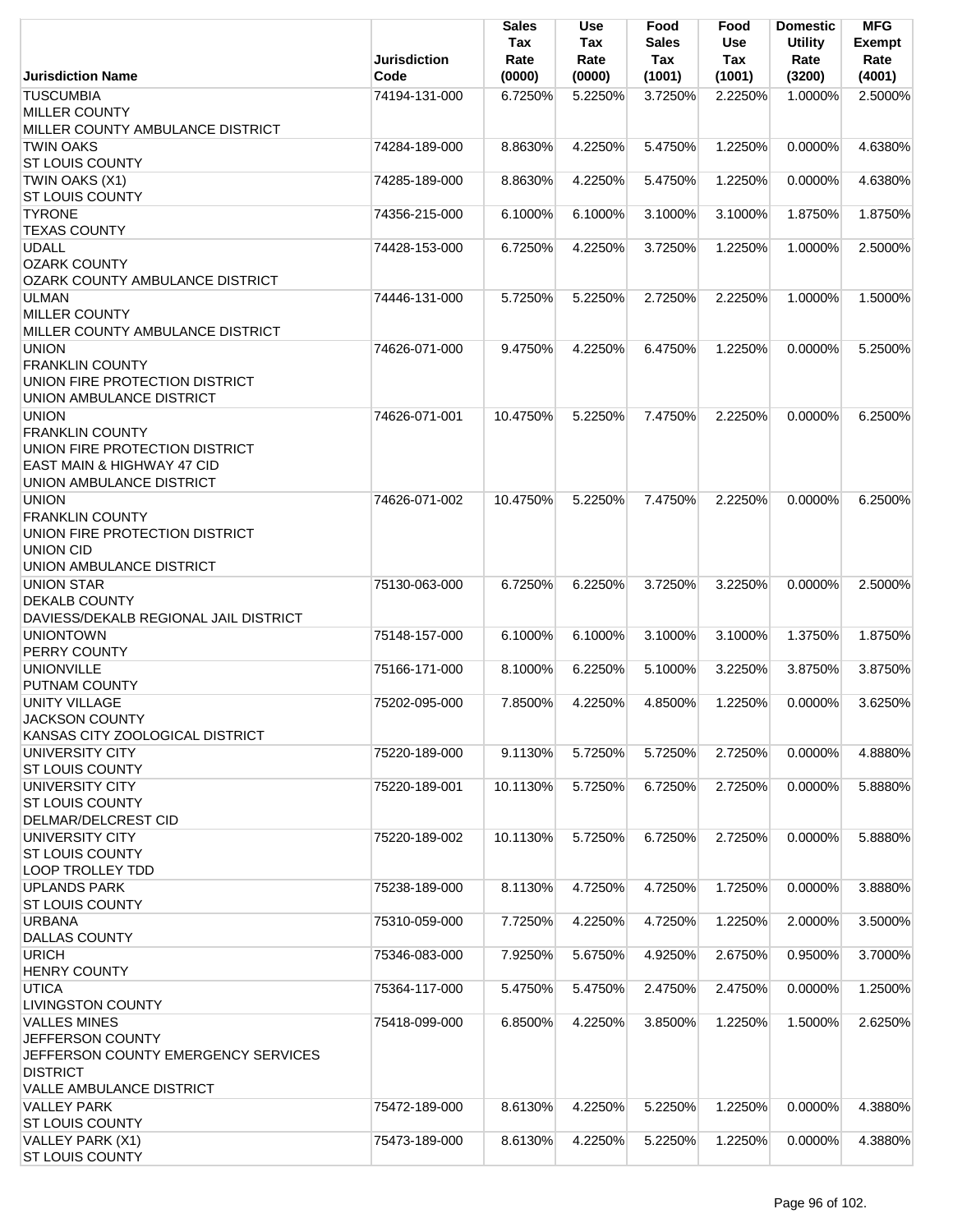|                                                                                                                        |                     | <b>Sales</b><br>Tax | <b>Use</b><br>Tax | Food<br><b>Sales</b> | Food<br>Use | <b>Domestic</b><br><b>Utility</b> | <b>MFG</b><br><b>Exempt</b> |
|------------------------------------------------------------------------------------------------------------------------|---------------------|---------------------|-------------------|----------------------|-------------|-----------------------------------|-----------------------------|
|                                                                                                                        | <b>Jurisdiction</b> | Rate                | Rate              | Tax                  | Tax         | Rate                              | Rate                        |
| <b>Jurisdiction Name</b>                                                                                               | Code                | (0000)              | (0000)            | (1001)               | (1001)      | (3200)                            | (4001)                      |
| VALLEY PARK (X2)<br><b>ST LOUIS COUNTY</b>                                                                             | 75474-189-000       | 8.6130%             | 4.2250%           | 5.2250%              | 1.2250%     | 0.0000%                           | 4.3880%                     |
| VALLEY PARK (X3)<br><b>ST LOUIS COUNTY</b>                                                                             | 75476-189-000       | 8.6130%             | 4.2250%           | 5.2250%              | 1.2250%     | 0.0000%                           | 4.3880%                     |
| VALLEY PARK (X4)<br><b>ST LOUIS COUNTY</b>                                                                             | 75477-189-000       | 8.6130%             | 4.2250%           | 5.2250%              | 1.2250%     | 0.0000%                           | 4.3880%                     |
| VALLEY PARK (X5)<br><b>ST LOUIS COUNTY</b>                                                                             | 75478-189-000       | 8.6130%             | 4.2250%           | 5.2250%              | 1.2250%     | 0.0000%                           | 4.3880%                     |
| VALLEY PARK (X6)<br><b>ST LOUIS COUNTY</b>                                                                             | 75479-189-000       | 8.6130%             | 4.2250%           | 5.2250%              | 1.2250%     | 0.0000%                           | 4.3880%                     |
| VALLEY PARK (X6)<br><b>ST LOUIS COUNTY</b><br>MERAMEC STATION ROAD & HIGHWAY 141 TDD                                   | 75479-189-001       | 9.6130%             | 4.2250%           | 6.2250%              | 1.2250%     | 0.0000%                           | 5.3880%                     |
| VALLEY PARK (T2X6)<br><b>ST LOUIS COUNTY</b><br>MERAMEC STATION ROAD & HIGHWAY 141 TDD                                 | 75480-189-000       | 9.6130%             | 4.2250%           | 6.2250%              | 1.2250%     | 0.0000%                           | 5.3880%                     |
| VALLEY PARK (T3)<br><b>ST LOUIS COUNTY</b>                                                                             | 75481-189-000       | 8.6130%             | 4.2250%           | 5.2250%              | 1.2250%     | 0.0000%                           | 4.3880%                     |
| VALLEY PARK (T3)<br><b>ST LOUIS COUNTY</b><br>ROUTE 141/MARSHALL ROAD CID                                              | 75481-189-001       | 9.1130%             | 4.7250%           | 5.7250%              | 1.7250%     | 0.0000%                           | 4.8880%                     |
| VALLEY PARK (X7)<br><b>ST LOUIS COUNTY</b>                                                                             | 75482-189-000       | 8.6130%             | 4.2250%           | 5.2250%              | 1.2250%     | 0.0000%                           | 4.3880%                     |
| VALLEY PARK (X8)<br><b>ST LOUIS COUNTY</b>                                                                             | 75483-189-000       | 8.6130%             | 4.2250%           | 5.2250%              | 1.2250%     | 0.0000%                           | 4.3880%                     |
| <b>VAN BUREN</b><br><b>CARTER COUNTY</b>                                                                               | 75580-035-000       | 7.2250%             | 4.2250%           | 4.2250%              | 1.2250%     | 2.5000%                           | 3.0000%                     |
| <b>VAN BUREN</b><br><b>CARTER COUNTY</b><br><b>BLACK MOUNTAIN CID</b>                                                  | 75580-035-001       | 8.2250%             | 4.2250%           | 5.2250%              | 1.2250%     | 2.5000%                           | 4.0000%                     |
| <b>VAN BUREN</b><br><b>CARTER COUNTY</b><br><b>LANDING RIVER CENTER CID</b>                                            | 75580-035-002       | 8.2250%             | 4.2250%           | 5.2250%              | 1.2250%     | 2.5000%                           | 4.0000%                     |
| VANDALIA<br><b>AUDRAIN COUNTY</b><br>VAN-FAR AMBULANCE DISTRICT                                                        | 75688-007-000       | 8.3500%             | 4.2250%           | 5.3500%              | 1.2250%     | 1.5000%                           | 4.1250%                     |
| <b>VANDIVER</b><br><b>AUDRAIN COUNTY</b><br><b>AUDRAIN AMBULANCE DISTRICT</b>                                          | 75706-007-000       | 7.8500%             | 4.2250%           | 4.8500%              | 1.2250%     | 0.0000%                           | 3.6250%                     |
| <b>VANDUSER</b><br><b>SCOTT COUNTY</b>                                                                                 | 75724-201-000       | 5.2250%             | 5.2250%           | 2.2250%              | 2.2250%     | 1.0000%                           | 1.0000%                     |
| VANZANT<br><b>DOUGLAS COUNTY</b>                                                                                       | 75760-067-000       | 5.7250%             | 4.2250%           | 2.7250%              | 1.2250%     | 0.0000%                           | 1.5000%                     |
| <b>VELDA CITY</b><br><b>ST LOUIS COUNTY</b>                                                                            | 75796-189-000       | 8.1130%             | 4.2250%           | 4.7250%              | 1.2250%     | 0.0000%                           | 3.8880%                     |
| <b>VELDA VILLAGE HILLS</b><br><b>ST LOUIS COUNTY</b>                                                                   | 75814-189-000       | 8.6130%             | 4.2250%           | 5.2250%              | 1.2250%     | $0.0000\%$                        | 4.3880%                     |
| <b>VERONA</b><br><b>LAWRENCE COUNTY</b>                                                                                | 75886-109-000       | 8.3500%             | 5.8500%           | 5.3500%              | 2.8500%     | 0.0000%                           | 4.1250%                     |
| <b>VERSAILLES</b><br><b>MORGAN COUNTY</b><br><b>MID-MO AMBULANCE DISTRICT</b>                                          | 75922-141-000       | 7.9750%             | 5.2250%           | 4.9750%              | 2.2250%     | 2.0000%                           | 3.7500%                     |
| <b>VIBBARD</b><br><b>RAY COUNTY</b><br>RAY COUNTY AMBULANCE DISTRICT                                                   | 75994-177-000       | 7.2250%             | 6.7250%           | 4.2250%              | 3.7250%     | 0.0000%                           | 3.0000%                     |
| <b>VIBURNUM</b><br><b>IRON COUNTY</b><br><b>IRON COUNTY AMBULANCE DISTRICT</b><br><b>IRON COUNTY HOSPITAL DISTRICT</b> | 76012-093-000       | 8.7250%             | 4.2250%           | 5.7250%              | 1.2250%     | 2.0000%                           | 4.5000%                     |
| <b>VICHY</b><br><b>MARIES COUNTY</b>                                                                                   | 76030-125-000       | 5.8910%             | 5.8910%           | 2.8910%              | 2.8910%     | 1.6660%                           | 1.6660%                     |
| VIDA<br>PHELPS COUNTY                                                                                                  | 76084-161-000       | 5.3500%             | 4.2250%           | 2.3500%              | 1.2250%     | 0.0000%                           | 1.1250%                     |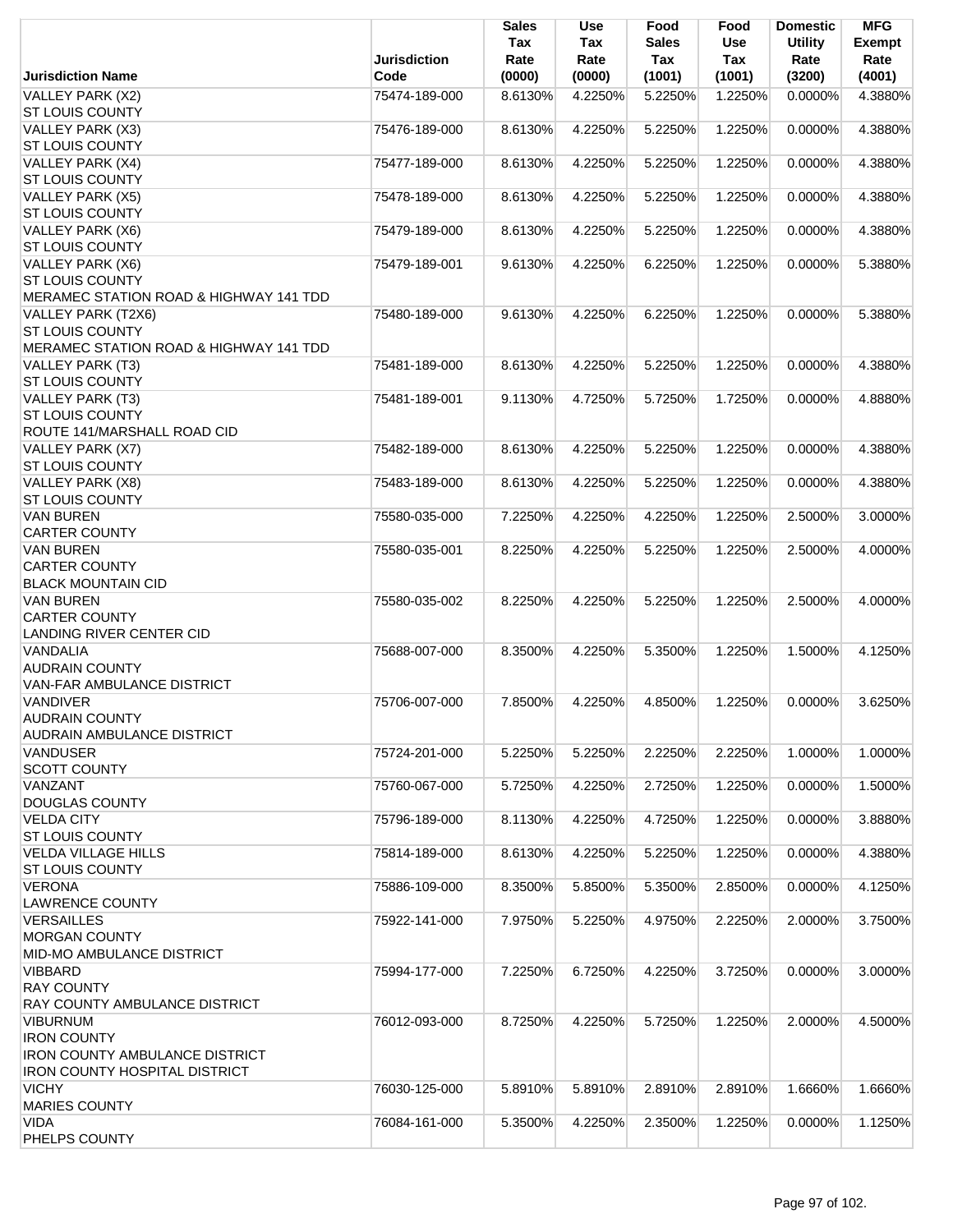|                                                             |                     | <b>Sales</b><br>Tax | <b>Use</b><br>Tax | Food<br><b>Sales</b> | Food<br><b>Use</b> | <b>Domestic</b><br><b>Utility</b> | <b>MFG</b><br><b>Exempt</b> |
|-------------------------------------------------------------|---------------------|---------------------|-------------------|----------------------|--------------------|-----------------------------------|-----------------------------|
|                                                             | <b>Jurisdiction</b> | Rate                | Rate              | Tax                  | Tax                | Rate                              | Rate                        |
| <b>Jurisdiction Name</b>                                    | Code                | (0000)              | (0000)            | (1001)               | (1001)             | (3200)                            | (4001)                      |
| <b>VIENNA</b><br><b>MARIES COUNTY</b>                       | 76102-125-000       | 7.8910%             | 7.3910%           | 4.8910%              | 4.3910%            | 2.6660%                           | 3.6660%                     |
| MARIES-OSAGE AMBULANCE DISTRICT                             |                     |                     |                   |                      |                    |                                   |                             |
| <b>VILLAGE OF FOUR SEASONS</b>                              | 76157-029-000       | 6.9750%             | 5.4750%           | 3.9750%              | 2.4750%            | 0.0000%                           | 2.7500%                     |
| <b>CAMDEN COUNTY</b>                                        |                     |                     |                   |                      |                    |                                   |                             |
| <b>VILLAGE OF FOUR SEASONS</b>                              | 76157-029-001       | 7.9750%             | 5.4750%           | 4.9750%              | 2.4750%            | 0.0000%                           | 3.7500%                     |
| <b>CAMDEN COUNTY</b>                                        |                     |                     |                   |                      |                    |                                   |                             |
| HORSESHOE BEND PEDESTRIAN TDD                               |                     |                     |                   |                      |                    |                                   |                             |
| <b>VILLA RIDGE</b>                                          | 76192-071-000       | 6.9750%             | 4.2250%           | 3.9750%              | 1.2250%            | 0.0000%                           | 2.7500%                     |
| <b>FRANKLIN COUNTY</b>                                      |                     |                     |                   |                      |                    |                                   |                             |
| MERAMEC AMBULANCE DISTRICT                                  |                     |                     |                   |                      |                    |                                   |                             |
| <b>VINITA PARK</b>                                          | 76246-189-000       | 8.6130%             | 5.2250%           | 5.2250%              | 2.2250%            | 0.0000%                           | 4.3880%                     |
| <b>ST LOUIS COUNTY</b>                                      |                     |                     |                   |                      |                    |                                   |                             |
| <b>VISTA</b>                                                | 76390-185-000       | 4.7250%             | 4.2250%           | 1.7250%              | 1.2250%            | 0.0000%                           | 0.5000%                     |
| <b>ST CLAIR COUNTY</b>                                      |                     |                     |                   |                      |                    |                                   |                             |
| <b>VULCAN</b><br><b>IRON COUNTY</b>                         | 76426-093-000       | 7.2250%             | 4.2250%           | 4.2250%              | 1.2250%            | 2.0000%                           | 3.0000%                     |
| <b>IRON COUNTY AMBULANCE DISTRICT</b>                       |                     |                     |                   |                      |                    |                                   |                             |
| <b>IRON COUNTY HOSPITAL DISTRICT</b>                        |                     |                     |                   |                      |                    |                                   |                             |
| <b>WACO</b>                                                 | 76444-097-000       | 5.4500%             | 4.2250%           | 2.4500%              | 1.2250%            | 0.0000%                           | 1.2250%                     |
| <b>JASPER COUNTY</b>                                        |                     |                     |                   |                      |                    |                                   |                             |
| <b>WAKENDA</b>                                              | 76534-033-000       | 5.7250%             | 5.7250%           | 2.7250%              | 2.7250%            | 1.0000%                           | 1.5000%                     |
| <b>CARROLL COUNTY</b>                                       |                     |                     |                   |                      |                    |                                   |                             |
| WALDRON                                                     | 76588-165-000       | 5.6000%             | 5.6000%           | 2.6000%              | 2.6000%            | 0.0000%                           | 1.3750%                     |
| PLATTE COUNTY                                               |                     |                     |                   |                      |                    |                                   |                             |
| <b>WALKER</b>                                               | 76660-217-000       | 5.2250%             | 4.2250%           | 2.2250%              | 1.2250%            | 0.0000%                           | 1.0000%                     |
| <b>VERNON COUNTY</b>                                        |                     |                     |                   |                      |                    |                                   |                             |
| <b>WALNUT GROVE</b>                                         | 76840-077-000       | 6.9750%             | 5.2250%           | 3.9750%              | 2.2250%            | 1.8750%                           | 2.7500%                     |
| <b>GREENE COUNTY</b>                                        |                     |                     |                   |                      |                    |                                   |                             |
| <b>WALNUT SHADE</b>                                         | 76876-213-000       | 6.1000%             | 4.2250%           | 3.1000%              | 1.2250%            | $0.0000\%$                        | 1.8750%                     |
| <b>TANEY COUNTY</b>                                         |                     |                     |                   |                      |                    |                                   |                             |
| <b>TANEY COUNTY AMBULANCE DISTRICT</b><br><b>WAPPAPELLO</b> | 76948-223-000       | 5.7250%             | 5.7250%           | 2.7250%              | 2.7250%            | 1.5000%                           | 1.5000%                     |
| <b>WAYNE COUNTY</b>                                         |                     |                     |                   |                      |                    |                                   |                             |
| <b>WARDELL</b>                                              | 76966-155-000       | 7.9750%             | 4.2250%           | 4.9750%              | 1.2250%            | 1.2500%                           | 3.7500%                     |
| PEMISCOT COUNTY                                             |                     |                     |                   |                      |                    |                                   |                             |
| <b>WARDSVILLE</b>                                           | 77002-051-000       | 6.7250%             | 5.7250%           | 3.7250%              | 2.7250%            | 0.0000%                           | 2.5000%                     |
| <b>COLE COUNTY</b>                                          |                     |                     |                   |                      |                    |                                   |                             |
| <b>WARRENSBURG</b>                                          | 77092-101-000       | 8.3500%             | 8.3500%           | 5.3500%              | 5.3500%            | 3.7500%                           | 4.1250%                     |
| <b>JOHNSON COUNTY</b>                                       |                     |                     |                   |                      |                    |                                   |                             |
| <b>WARRENSBURG</b>                                          | 77092-101-001       | 8.8500%             | 8.3500%           | 5.8500%              | 5.3500%            | 3.7500%                           | 4.6250%                     |
| <b>JOHNSON COUNTY</b>                                       |                     |                     |                   |                      |                    |                                   |                             |
| HAWTHORNE DEVELOPMENT TDD                                   |                     |                     |                   |                      |                    |                                   |                             |
| <b>WARRENTON</b>                                            | 77128-219-000       | 9.4750%             | 6.2250%           | 6.4750%              | 3.2250%            | 0.0000%                           | 5.2500%                     |
| <b>WARREN COUNTY</b>                                        |                     |                     |                   |                      |                    |                                   |                             |
| WARREN COUNTY EMERGENCY SERVICES DISTRICT                   |                     |                     |                   |                      |                    |                                   |                             |
| <b>WARRENTON</b>                                            | 77128-219-001       | 10.4750%            | 7.2250%           | 7.4750%              | 4.2250%            | $0.0000\%$                        | 6.2500%                     |
| <b>WARREN COUNTY</b>                                        |                     |                     |                   |                      |                    |                                   |                             |
| WARREN COUNTY EMERGENCY SERVICES DISTRICT                   |                     |                     |                   |                      |                    |                                   |                             |
| <b>WARRENTON COMMONS CID</b>                                |                     |                     |                   |                      |                    |                                   |                             |
|                                                             |                     |                     |                   |                      |                    |                                   |                             |
| <b>WARSAW</b>                                               | 77146-015-000       | 9.1000%             | 8.6000%           | 6.1000%              | 5.6000%            | 3.5000%                           | 4.8750%                     |
| <b>BENTON COUNTY</b>                                        |                     |                     |                   |                      |                    |                                   |                             |
| WARSAW-LINCOLN AMBULANCE DISTRICT                           |                     |                     |                   |                      |                    |                                   |                             |
| <b>WARSAW</b>                                               | 77146-015-001       | 9.6000%             | 8.6000%           | 6.6000%              | 5.6000%            | 3.5000%                           | 5.3750%                     |
| <b>BENTON COUNTY</b>                                        |                     |                     |                   |                      |                    |                                   |                             |
| WARSAW-LINCOLN AMBULANCE DISTRICT                           |                     |                     |                   |                      |                    |                                   |                             |
| US HIGHWAY 65 & TRUMAN DAM ACCESS ROAD TDD                  |                     |                     |                   |                      |                    |                                   |                             |
|                                                             |                     |                     |                   |                      |                    |                                   |                             |
| <b>WARSON WOODS</b><br><b>ST LOUIS COUNTY</b>               | 77182-189-000       | 8.8630%             | 4.2250%           | 5.4750%              | 1.2250%            | 0.0000%                           | 4.6380%                     |
|                                                             |                     |                     |                   |                      |                    |                                   |                             |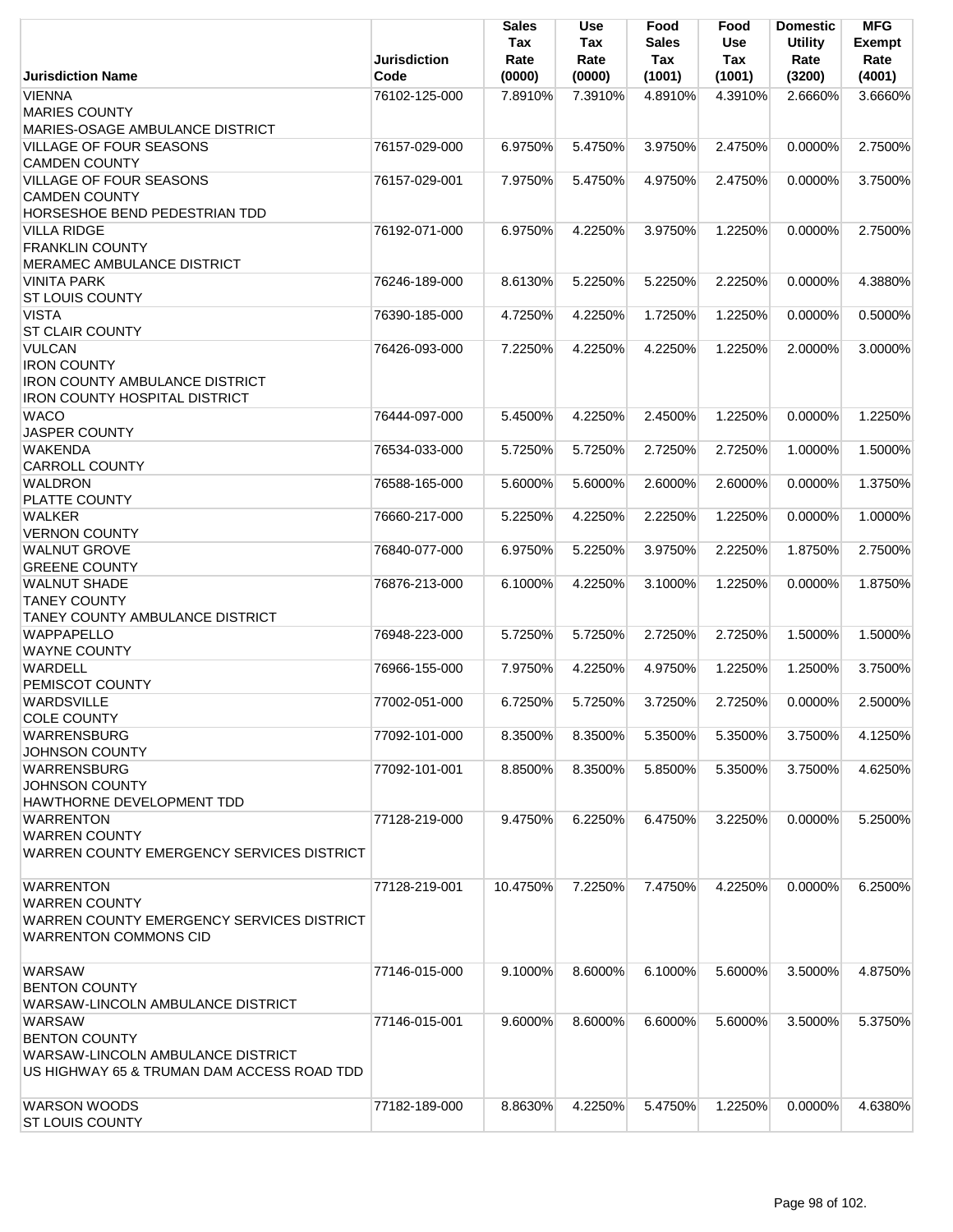|                                                  | <b>Jurisdiction</b> | Sales<br>Tax<br>Rate | Use<br>Tax<br>Rate | Food<br><b>Sales</b><br>Tax | Food<br><b>Use</b><br>Tax | <b>Domestic</b><br><b>Utility</b><br>Rate | <b>MFG</b><br><b>Exempt</b><br>Rate |
|--------------------------------------------------|---------------------|----------------------|--------------------|-----------------------------|---------------------------|-------------------------------------------|-------------------------------------|
| <b>Jurisdiction Name</b>                         | Code                | (0000)               | (0000)             | (1001)                      | (1001)                    | (3200)                                    | (4001)                              |
| <b>WASHBURN</b>                                  | 77200-009-000       | 8.2250%              | 4.2250%            | 5.2250%                     | 1.2250%                   | $0.0000\%$                                | 4.0000%                             |
| <b>BARRY COUNTY</b>                              |                     |                      |                    |                             |                           |                                           |                                     |
| SOUTH BARRY COUNTY AMBULANCE DISTRICT            |                     |                      |                    |                             |                           |                                           |                                     |
| <b>WASHINGTON</b>                                | 77416-071-000       | 8.8500%              | 6.2250%            | 5.8500%                     | 3.2250%                   | $0.0000\%$                                | 4.6250%                             |
| <b>FRANKLIN COUNTY</b>                           |                     |                      |                    |                             |                           |                                           |                                     |
| <b>WASHINGTON AREA AMBULANCE DISTRICT</b>        |                     |                      |                    |                             |                           |                                           |                                     |
| <b>WASHINGTON</b>                                | 77416-071-001       | 9.6000%              | 6.2250%            | 6.6000%                     | 3.2250%                   | $0.0000\%$                                | 5.3750%                             |
| <b>FRANKLIN COUNTY</b>                           |                     |                      |                    |                             |                           |                                           |                                     |
| <b>WASHINGTON AREA AMBULANCE DISTRICT</b>        |                     |                      |                    |                             |                           |                                           |                                     |
| PHOENIX CENTER II CID<br><b>WASOLA</b>           | 77794-153-000       | 6.7250%              | 4.2250%            | 3.7250%                     | 1.2250%                   | 1.0000%                                   | 2.5000%                             |
| <b>OZARK COUNTY</b>                              |                     |                      |                    |                             |                           |                                           |                                     |
| OZARK COUNTY AMBULANCE DISTRICT                  |                     |                      |                    |                             |                           |                                           |                                     |
| <b>WATSON</b>                                    | 77848-005-000       | 6.4750%              | 6.4750%            | 3.4750%                     | 3.4750%                   | 0.0000%                                   | 2.2500%                             |
| <b>ATCHISON COUNTY</b>                           |                     |                      |                    |                             |                           |                                           |                                     |
| <b>WAVERLY</b>                                   | 77866-107-000       | 9.3500%              | 5.8500%            | 6.3500%                     | 2.8500%                   | 1.0000%                                   | 5.1250%                             |
| <b>LAFAYETTE COUNTY</b>                          |                     |                      |                    |                             |                           |                                           |                                     |
| <b>WAYLAND</b>                                   | 77920-045-000       | 7.7250%              | 4.2250%            | 4.7250%                     | 1.2250%                   | 0.0000%                                   | 3.5000%                             |
| <b>CLARK COUNTY</b>                              |                     |                      |                    |                             |                           |                                           |                                     |
| CLARK COUNTY AMBULANCE DISTRICT                  |                     |                      |                    |                             |                           |                                           |                                     |
| <b>WAYNESVILLE</b>                               | 77992-169-000       | 8.2250%              | 6.4750%            | 5.2250%                     | 3.4750%                   | 1.5000%                                   | 4.0000%                             |
| PULASKI COUNTY                                   |                     |                      |                    |                             |                           |                                           |                                     |
| PULASKI COUNTY AMBULANCE DISTRICT                |                     |                      |                    |                             |                           |                                           |                                     |
| <b>WAYNESVILLE</b>                               | 77992-169-001       | 8.7250%              | 6.4750%            | 5.7250%                     | 3.4750%                   | 1.5000%                                   | 4.5000%                             |
| PULASKI COUNTY                                   |                     |                      |                    |                             |                           |                                           |                                     |
| PULASKI COUNTY AMBULANCE DISTRICT                |                     |                      |                    |                             |                           |                                           |                                     |
| <b>BOWMAN TDD</b>                                |                     |                      |                    |                             |                           |                                           |                                     |
| <b>WAYNESVILLE</b>                               | 77992-169-002       | 9.2250%              | 6.4750%            | 6.2250%                     | 3.4750%                   | 1.5000%                                   | 5.0000%                             |
| <b>PULASKI COUNTY</b>                            |                     |                      |                    |                             |                           |                                           |                                     |
| PULASKI COUNTY AMBULANCE DISTRICT                |                     |                      |                    |                             |                           |                                           |                                     |
| <b>WESTGATE CID</b>                              |                     |                      |                    |                             |                           |                                           |                                     |
| <b>WEATHERBY</b>                                 | 78028-063-000       | 5.7250%              | 5.2250%            | 2.7250%                     | 2.2250%                   | 0.0000%                                   | 1.5000%                             |
| <b>DEKALB COUNTY</b>                             |                     |                      |                    |                             |                           |                                           |                                     |
| DAVIESS/DEKALB REGIONAL JAIL DISTRICT            |                     |                      |                    |                             |                           |                                           |                                     |
| <b>WEATHERBY LAKE</b><br>PLATTE COUNTY           | 78046-165-000       | 5.6000%              | 5.6000%            | 2.6000%                     | 2.6000%                   | 0.0000%                                   | 1.3750%                             |
| WEAUBLEAU                                        | 78064-085-000       | 7.2250%              | 4.2250%            | 4.2250%                     | 1.2250%                   | 3.0000%                                   | 3.0000%                             |
| <b>HICKORY COUNTY</b>                            |                     |                      |                    |                             |                           |                                           |                                     |
| <b>WEBB CITY</b>                                 | 78118-097-000       | 7.9500%              | 6.7250%            | 4.9500%                     | 3.7250%                   | 1.0000%                                   | 3.7250%                             |
| <b>JASPER COUNTY</b>                             |                     |                      |                    |                             |                           |                                           |                                     |
| <b>WEBB CITY</b>                                 | 78118-097-001       | 8.4500%              | 6.7250%            | 5.4500%                     | 3.7250%                   | 1.0000%                                   | 4.2250%                             |
| <b>JASPER COUNTY</b>                             |                     |                      |                    |                             |                           |                                           |                                     |
| CENTENNIAL RAILROAD TDD                          |                     |                      |                    |                             |                           |                                           |                                     |
| <b>WEBSTER GROVES</b>                            | 78154-189-000       | 9.1130%              | 4.2250%            | 5.7250%                     | 1.2250%                   | 0.0000%                                   | 4.8880%                             |
| <b>ST LOUIS COUNTY</b>                           |                     |                      |                    |                             |                           |                                           |                                     |
| <b>WEBSTER GROVES</b>                            | 78154-189-001       | 9.7380%              | 4.2250%            | 6.3500%                     | 1.2250%                   | 0.0000%                                   | 5.5130%                             |
| <b>ST LOUIS COUNTY</b>                           |                     |                      |                    |                             |                           |                                           |                                     |
| SHOPPES AT OLD WEBSTER TDD                       |                     |                      |                    |                             |                           |                                           |                                     |
| <b>WEINGARTEN</b>                                | 78226-193-000       | 7.2250%              | 4.2250%            | 4.2250%                     | 1.2250%                   | 2.5000%                                   | 3.0000%                             |
| <b>STE GENEVIEVE COUNTY</b>                      |                     |                      |                    |                             |                           |                                           |                                     |
| STE GENEVIEVE COUNTY AMBULANCE DISTRICT          |                     |                      |                    |                             |                           |                                           |                                     |
| <b>WELDON SPRING</b>                             | 78314-183-000       | 6.4500%              | 5.9500%            | 3.3500%                     | 2.8500%                   | 0.0000%                                   | 2.2250%                             |
| <b>ST CHARLES COUNTY</b>                         |                     |                      |                    |                             |                           |                                           |                                     |
| <b>WELDON SPRING</b><br><b>ST CHARLES COUNTY</b> | 78314-183-001       | 7.4500%              | 6.9500%            | 4.3500%                     | 3.8500%                   | 0.0000%                                   | 3.2250%                             |
| <b>MOUNTAIN FARM CID</b>                         |                     |                      |                    |                             |                           |                                           |                                     |
| <b>WELDON SPRINGS HEIGHTS</b>                    | 78334-183-000       | 5.9500%              | 5.9500%            | 2.8500%                     | 2.8500%                   | $0.0000\%$                                | 1.7250%                             |
| <b>ST CHARLES COUNTY</b>                         |                     |                      |                    |                             |                           |                                           |                                     |
| <b>WELLINGTON</b>                                | 78352-107-000       | 5.8500%              | 5.8500%            | 2.8500%                     | 2.8500%                   | 0.0000%                                   | 1.6250%                             |
| <b>LAFAYETTE COUNTY</b>                          |                     |                      |                    |                             |                           |                                           |                                     |
| <b>WELLSTON</b>                                  | 78370-189-000       | 8.3630%              | 4.2250%            | 4.9750%                     | 1.2250%                   | 0.0000%                                   | 4.1380%                             |
| <b>ST LOUIS COUNTY</b>                           |                     |                      |                    |                             |                           |                                           |                                     |
| <b>WELLSVILLE</b>                                | 78406-139-000       | 8.2250%              | 4.2250%            | 5.2250%                     | 1.2250%                   | 2.5000%                                   | 4.0000%                             |
| MONTGOMERY COUNTY                                |                     |                      |                    |                             |                           |                                           |                                     |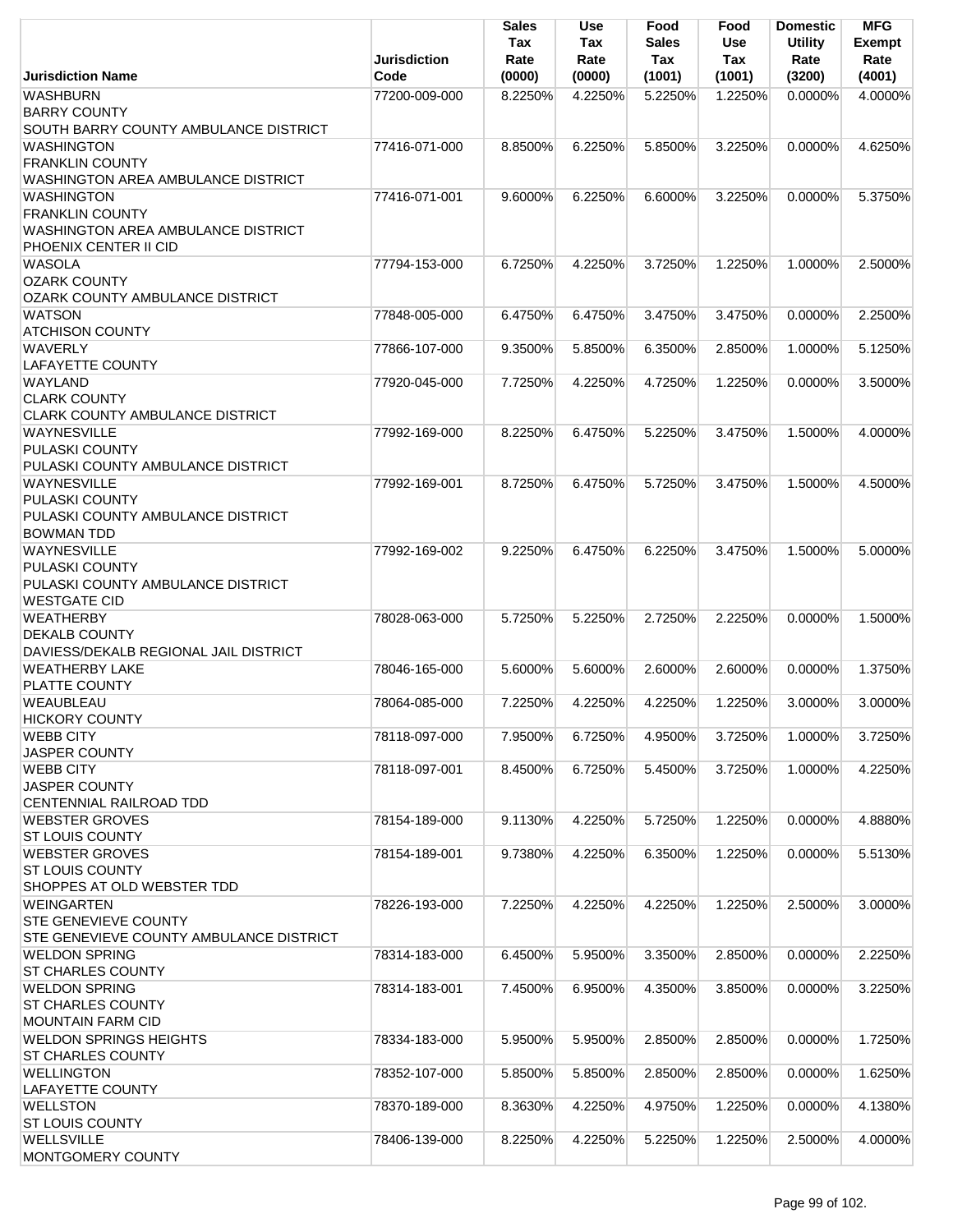| <b>WENTWORTH</b><br>78424-145-000<br>4.2250%<br>2.3500%<br>1.1250%<br>1.1250%<br>5.3500%<br>1.2250%<br><b>NEWTON COUNTY</b><br>WENTZVILLE<br>8.4500%<br>5.3500%<br>5.3500%<br>1.5000%<br>4.2250%<br>78442-183-000<br>8.4500%<br><b>ST CHARLES COUNTY</b><br><b>WENTZVILLE</b><br>1.5000%<br>4.7250%<br>78442-183-001<br>8.9500%<br>8.4500%<br>5.8500%<br>5.3500%<br><b>ST CHARLES COUNTY</b><br><b>BEAR CREEK CID</b><br>WENTZVILLE<br>78442-183-002<br>9.4500%<br>9.4500%<br>6.3500%<br>6.3500%<br>1.5000%<br>5.2250%<br><b>ST CHARLES COUNTY</b><br><b>WENTZVILLE BLUFFS CID</b><br>WENTZVILLE<br>8.4500%<br>5.8500%<br>5.3500%<br>1.5000%<br>4.7250%<br>78442-183-003<br>8.9500%<br><b>ST CHARLES COUNTY</b><br><b>WENTZVILLE PARKWAY 1 TDD</b><br><b>WENTZVILLE</b><br>8.7000%<br>8.4500%<br>5.6000%<br>5.3500%<br>1.5000%<br>4.4750%<br>78442-183-004<br><b>ST CHARLES COUNTY</b><br><b>WENTZVILLE TDD</b><br>WENTZVILLE<br>8.9500%<br>8.4500%<br>5.8500%<br>5.3500%<br>1.5000%<br>4.7250%<br>78442-183-005<br><b>ST CHARLES COUNTY</b><br><b>WENTZVILLE TDD</b><br><b>WENTZVILLE III TDD</b><br><b>WENTZVILLE</b><br>78442-183-006<br>8.9500%<br>8.4500%<br>5.8500%<br>5.3500%<br>1.5000%<br>4.7250%<br><b>ST CHARLES COUNTY</b><br><b>WENTZVILLE II TDD</b><br><b>WENTZVILLE</b><br>8.4500%<br>5.3500%<br>1.5000%<br>4.4750%<br>78442-183-007<br>8.7000%<br>5.6000%<br><b>ST CHARLES COUNTY</b><br><b>WENTZVILLE III TDD</b><br>WENTZVILLE<br>8.9500%<br>5.8500%<br>5.8500%<br>1.5000%<br>78442-183-008<br>8.9500%<br>4.7250%<br><b>ST CHARLES COUNTY</b><br><b>WEST PEARCE CID</b><br><b>WESCO</b><br>6.6000%<br>4.2250%<br>3.6000%<br>1.2250%<br>0.8750%<br>2.3750%<br>78460-055-000<br><b>CRAWFORD COUNTY</b><br><b>WEST ALTON</b><br>3.8500%<br>2.7250%<br>78514-183-000<br>6.9500%<br>5.9500%<br>2.8500%<br>$0.0000\%$<br><b>ST CHARLES COUNTY</b><br><b>WESTBORO</b><br>6.4750%<br>6.4750%<br>3.4750%<br>3.4750%<br>0.0000%<br>2.2500%<br>78622-005-000<br><b>ATCHISON COUNTY</b><br><b>WEST LINE</b><br>6.2250%<br>6.2250%<br>3.2250%<br>3.2250%<br>1.5000%<br>2.0000%<br>78838-037-000<br><b>CASS COUNTY</b><br><b>WESTON</b><br>7.9750%<br>7.9750%<br>3.7500%<br>78856-165-000<br>4.9750%<br>4.9750%<br>0.0000%<br>PLATTE COUNTY<br><b>WESTPHALIA</b><br>7.4750%<br>6.9750%<br>3.9750%<br>2.2500%<br>78910-151-001<br>4.4750%<br>3.2500%<br><b>OSAGE COUNTY</b><br>MARIES-OSAGE AMBULANCE DISTRICT<br><b>WESTPHALIA</b><br>7.4750%<br>6.9750%<br>3.9750%<br>2.2500%<br>78910-151-002<br>4.4750%<br>3.2500%<br><b>OSAGE COUNTY</b><br>OSAGE AMBULANCE DISTRICT<br><b>WEST PLAINS</b><br>78928-091-000<br>7.6620%<br>7.6620%<br>4.6620%<br>4.6620%<br>1.5000%<br>3.4370%<br><b>HOWELL COUNTY</b><br><b>WEST PLAINS</b><br>78928-091-001<br>8.6620%<br>8.6620%<br>5.6620%<br>5.6620%<br>1.5000%<br>4.4370%<br><b>HOWELL COUNTY</b><br>63 BYPASS CID<br><b>WEST PLAINS</b><br>78928-091-002<br>8.6620%<br>7.6620%<br>5.6620%<br>4.6620%<br>1.5000%<br>4.4370%<br><b>HOWELL COUNTY</b><br>SOUTH 160 CID<br><b>WEST PLAINS</b><br>78928-091-003<br>8.1620%<br>7.6620%<br>5.1620%<br>4.6620%<br>1.5000%<br>3.9370%<br><b>HOWELL COUNTY</b><br><b>SOUTHERN HILLS CID</b><br><b>WEST PLAINS</b><br>5.6620%<br>5.6620%<br>78928-091-004<br>8.6620%<br>8.6620%<br>1.5000%<br>4.4370%<br><b>HOWELL COUNTY</b><br><b>OZARK HILLS CID</b><br><b>WEST PLAINS</b><br>8.6620%<br>8.6620%<br>5.6620%<br>5.6620%<br>1.5000%<br>4.4370%<br>78928-091-005<br><b>HOWELL COUNTY</b><br>RAMSEUR FARM CID | <b>Jurisdiction Name</b> | <b>Jurisdiction</b><br>Code | <b>Sales</b><br>Tax<br>Rate<br>(0000) | Use<br>Tax<br>Rate<br>(0000) | Food<br><b>Sales</b><br>Tax<br>(1001) | Food<br><b>Use</b><br>Tax<br>(1001) | <b>Domestic</b><br><b>Utility</b><br>Rate<br>(3200) | <b>MFG</b><br>Exempt<br>Rate<br>(4001) |
|--------------------------------------------------------------------------------------------------------------------------------------------------------------------------------------------------------------------------------------------------------------------------------------------------------------------------------------------------------------------------------------------------------------------------------------------------------------------------------------------------------------------------------------------------------------------------------------------------------------------------------------------------------------------------------------------------------------------------------------------------------------------------------------------------------------------------------------------------------------------------------------------------------------------------------------------------------------------------------------------------------------------------------------------------------------------------------------------------------------------------------------------------------------------------------------------------------------------------------------------------------------------------------------------------------------------------------------------------------------------------------------------------------------------------------------------------------------------------------------------------------------------------------------------------------------------------------------------------------------------------------------------------------------------------------------------------------------------------------------------------------------------------------------------------------------------------------------------------------------------------------------------------------------------------------------------------------------------------------------------------------------------------------------------------------------------------------------------------------------------------------------------------------------------------------------------------------------------------------------------------------------------------------------------------------------------------------------------------------------------------------------------------------------------------------------------------------------------------------------------------------------------------------------------------------------------------------------------------------------------------------------------------------------------------------------------------------------------------------------------------------------------------------------------------------------------------------------------------------------------------------------------------------------------------------------------------------------------------------------------------------------------------------------------------------------------------------------------------------------------------------------------------------------------------------------------------------------------------------------------------------------------------------------------------------------------------------------------------------------------------------------------------------------------------------------------------------------------------------------------------|--------------------------|-----------------------------|---------------------------------------|------------------------------|---------------------------------------|-------------------------------------|-----------------------------------------------------|----------------------------------------|
|                                                                                                                                                                                                                                                                                                                                                                                                                                                                                                                                                                                                                                                                                                                                                                                                                                                                                                                                                                                                                                                                                                                                                                                                                                                                                                                                                                                                                                                                                                                                                                                                                                                                                                                                                                                                                                                                                                                                                                                                                                                                                                                                                                                                                                                                                                                                                                                                                                                                                                                                                                                                                                                                                                                                                                                                                                                                                                                                                                                                                                                                                                                                                                                                                                                                                                                                                                                                                                                                                                  |                          |                             |                                       |                              |                                       |                                     |                                                     |                                        |
|                                                                                                                                                                                                                                                                                                                                                                                                                                                                                                                                                                                                                                                                                                                                                                                                                                                                                                                                                                                                                                                                                                                                                                                                                                                                                                                                                                                                                                                                                                                                                                                                                                                                                                                                                                                                                                                                                                                                                                                                                                                                                                                                                                                                                                                                                                                                                                                                                                                                                                                                                                                                                                                                                                                                                                                                                                                                                                                                                                                                                                                                                                                                                                                                                                                                                                                                                                                                                                                                                                  |                          |                             |                                       |                              |                                       |                                     |                                                     |                                        |
|                                                                                                                                                                                                                                                                                                                                                                                                                                                                                                                                                                                                                                                                                                                                                                                                                                                                                                                                                                                                                                                                                                                                                                                                                                                                                                                                                                                                                                                                                                                                                                                                                                                                                                                                                                                                                                                                                                                                                                                                                                                                                                                                                                                                                                                                                                                                                                                                                                                                                                                                                                                                                                                                                                                                                                                                                                                                                                                                                                                                                                                                                                                                                                                                                                                                                                                                                                                                                                                                                                  |                          |                             |                                       |                              |                                       |                                     |                                                     |                                        |
|                                                                                                                                                                                                                                                                                                                                                                                                                                                                                                                                                                                                                                                                                                                                                                                                                                                                                                                                                                                                                                                                                                                                                                                                                                                                                                                                                                                                                                                                                                                                                                                                                                                                                                                                                                                                                                                                                                                                                                                                                                                                                                                                                                                                                                                                                                                                                                                                                                                                                                                                                                                                                                                                                                                                                                                                                                                                                                                                                                                                                                                                                                                                                                                                                                                                                                                                                                                                                                                                                                  |                          |                             |                                       |                              |                                       |                                     |                                                     |                                        |
|                                                                                                                                                                                                                                                                                                                                                                                                                                                                                                                                                                                                                                                                                                                                                                                                                                                                                                                                                                                                                                                                                                                                                                                                                                                                                                                                                                                                                                                                                                                                                                                                                                                                                                                                                                                                                                                                                                                                                                                                                                                                                                                                                                                                                                                                                                                                                                                                                                                                                                                                                                                                                                                                                                                                                                                                                                                                                                                                                                                                                                                                                                                                                                                                                                                                                                                                                                                                                                                                                                  |                          |                             |                                       |                              |                                       |                                     |                                                     |                                        |
|                                                                                                                                                                                                                                                                                                                                                                                                                                                                                                                                                                                                                                                                                                                                                                                                                                                                                                                                                                                                                                                                                                                                                                                                                                                                                                                                                                                                                                                                                                                                                                                                                                                                                                                                                                                                                                                                                                                                                                                                                                                                                                                                                                                                                                                                                                                                                                                                                                                                                                                                                                                                                                                                                                                                                                                                                                                                                                                                                                                                                                                                                                                                                                                                                                                                                                                                                                                                                                                                                                  |                          |                             |                                       |                              |                                       |                                     |                                                     |                                        |
|                                                                                                                                                                                                                                                                                                                                                                                                                                                                                                                                                                                                                                                                                                                                                                                                                                                                                                                                                                                                                                                                                                                                                                                                                                                                                                                                                                                                                                                                                                                                                                                                                                                                                                                                                                                                                                                                                                                                                                                                                                                                                                                                                                                                                                                                                                                                                                                                                                                                                                                                                                                                                                                                                                                                                                                                                                                                                                                                                                                                                                                                                                                                                                                                                                                                                                                                                                                                                                                                                                  |                          |                             |                                       |                              |                                       |                                     |                                                     |                                        |
|                                                                                                                                                                                                                                                                                                                                                                                                                                                                                                                                                                                                                                                                                                                                                                                                                                                                                                                                                                                                                                                                                                                                                                                                                                                                                                                                                                                                                                                                                                                                                                                                                                                                                                                                                                                                                                                                                                                                                                                                                                                                                                                                                                                                                                                                                                                                                                                                                                                                                                                                                                                                                                                                                                                                                                                                                                                                                                                                                                                                                                                                                                                                                                                                                                                                                                                                                                                                                                                                                                  |                          |                             |                                       |                              |                                       |                                     |                                                     |                                        |
|                                                                                                                                                                                                                                                                                                                                                                                                                                                                                                                                                                                                                                                                                                                                                                                                                                                                                                                                                                                                                                                                                                                                                                                                                                                                                                                                                                                                                                                                                                                                                                                                                                                                                                                                                                                                                                                                                                                                                                                                                                                                                                                                                                                                                                                                                                                                                                                                                                                                                                                                                                                                                                                                                                                                                                                                                                                                                                                                                                                                                                                                                                                                                                                                                                                                                                                                                                                                                                                                                                  |                          |                             |                                       |                              |                                       |                                     |                                                     |                                        |
|                                                                                                                                                                                                                                                                                                                                                                                                                                                                                                                                                                                                                                                                                                                                                                                                                                                                                                                                                                                                                                                                                                                                                                                                                                                                                                                                                                                                                                                                                                                                                                                                                                                                                                                                                                                                                                                                                                                                                                                                                                                                                                                                                                                                                                                                                                                                                                                                                                                                                                                                                                                                                                                                                                                                                                                                                                                                                                                                                                                                                                                                                                                                                                                                                                                                                                                                                                                                                                                                                                  |                          |                             |                                       |                              |                                       |                                     |                                                     |                                        |
|                                                                                                                                                                                                                                                                                                                                                                                                                                                                                                                                                                                                                                                                                                                                                                                                                                                                                                                                                                                                                                                                                                                                                                                                                                                                                                                                                                                                                                                                                                                                                                                                                                                                                                                                                                                                                                                                                                                                                                                                                                                                                                                                                                                                                                                                                                                                                                                                                                                                                                                                                                                                                                                                                                                                                                                                                                                                                                                                                                                                                                                                                                                                                                                                                                                                                                                                                                                                                                                                                                  |                          |                             |                                       |                              |                                       |                                     |                                                     |                                        |
|                                                                                                                                                                                                                                                                                                                                                                                                                                                                                                                                                                                                                                                                                                                                                                                                                                                                                                                                                                                                                                                                                                                                                                                                                                                                                                                                                                                                                                                                                                                                                                                                                                                                                                                                                                                                                                                                                                                                                                                                                                                                                                                                                                                                                                                                                                                                                                                                                                                                                                                                                                                                                                                                                                                                                                                                                                                                                                                                                                                                                                                                                                                                                                                                                                                                                                                                                                                                                                                                                                  |                          |                             |                                       |                              |                                       |                                     |                                                     |                                        |
|                                                                                                                                                                                                                                                                                                                                                                                                                                                                                                                                                                                                                                                                                                                                                                                                                                                                                                                                                                                                                                                                                                                                                                                                                                                                                                                                                                                                                                                                                                                                                                                                                                                                                                                                                                                                                                                                                                                                                                                                                                                                                                                                                                                                                                                                                                                                                                                                                                                                                                                                                                                                                                                                                                                                                                                                                                                                                                                                                                                                                                                                                                                                                                                                                                                                                                                                                                                                                                                                                                  |                          |                             |                                       |                              |                                       |                                     |                                                     |                                        |
|                                                                                                                                                                                                                                                                                                                                                                                                                                                                                                                                                                                                                                                                                                                                                                                                                                                                                                                                                                                                                                                                                                                                                                                                                                                                                                                                                                                                                                                                                                                                                                                                                                                                                                                                                                                                                                                                                                                                                                                                                                                                                                                                                                                                                                                                                                                                                                                                                                                                                                                                                                                                                                                                                                                                                                                                                                                                                                                                                                                                                                                                                                                                                                                                                                                                                                                                                                                                                                                                                                  |                          |                             |                                       |                              |                                       |                                     |                                                     |                                        |
|                                                                                                                                                                                                                                                                                                                                                                                                                                                                                                                                                                                                                                                                                                                                                                                                                                                                                                                                                                                                                                                                                                                                                                                                                                                                                                                                                                                                                                                                                                                                                                                                                                                                                                                                                                                                                                                                                                                                                                                                                                                                                                                                                                                                                                                                                                                                                                                                                                                                                                                                                                                                                                                                                                                                                                                                                                                                                                                                                                                                                                                                                                                                                                                                                                                                                                                                                                                                                                                                                                  |                          |                             |                                       |                              |                                       |                                     |                                                     |                                        |
|                                                                                                                                                                                                                                                                                                                                                                                                                                                                                                                                                                                                                                                                                                                                                                                                                                                                                                                                                                                                                                                                                                                                                                                                                                                                                                                                                                                                                                                                                                                                                                                                                                                                                                                                                                                                                                                                                                                                                                                                                                                                                                                                                                                                                                                                                                                                                                                                                                                                                                                                                                                                                                                                                                                                                                                                                                                                                                                                                                                                                                                                                                                                                                                                                                                                                                                                                                                                                                                                                                  |                          |                             |                                       |                              |                                       |                                     |                                                     |                                        |
|                                                                                                                                                                                                                                                                                                                                                                                                                                                                                                                                                                                                                                                                                                                                                                                                                                                                                                                                                                                                                                                                                                                                                                                                                                                                                                                                                                                                                                                                                                                                                                                                                                                                                                                                                                                                                                                                                                                                                                                                                                                                                                                                                                                                                                                                                                                                                                                                                                                                                                                                                                                                                                                                                                                                                                                                                                                                                                                                                                                                                                                                                                                                                                                                                                                                                                                                                                                                                                                                                                  |                          |                             |                                       |                              |                                       |                                     |                                                     |                                        |
|                                                                                                                                                                                                                                                                                                                                                                                                                                                                                                                                                                                                                                                                                                                                                                                                                                                                                                                                                                                                                                                                                                                                                                                                                                                                                                                                                                                                                                                                                                                                                                                                                                                                                                                                                                                                                                                                                                                                                                                                                                                                                                                                                                                                                                                                                                                                                                                                                                                                                                                                                                                                                                                                                                                                                                                                                                                                                                                                                                                                                                                                                                                                                                                                                                                                                                                                                                                                                                                                                                  |                          |                             |                                       |                              |                                       |                                     |                                                     |                                        |
|                                                                                                                                                                                                                                                                                                                                                                                                                                                                                                                                                                                                                                                                                                                                                                                                                                                                                                                                                                                                                                                                                                                                                                                                                                                                                                                                                                                                                                                                                                                                                                                                                                                                                                                                                                                                                                                                                                                                                                                                                                                                                                                                                                                                                                                                                                                                                                                                                                                                                                                                                                                                                                                                                                                                                                                                                                                                                                                                                                                                                                                                                                                                                                                                                                                                                                                                                                                                                                                                                                  |                          |                             |                                       |                              |                                       |                                     |                                                     |                                        |
|                                                                                                                                                                                                                                                                                                                                                                                                                                                                                                                                                                                                                                                                                                                                                                                                                                                                                                                                                                                                                                                                                                                                                                                                                                                                                                                                                                                                                                                                                                                                                                                                                                                                                                                                                                                                                                                                                                                                                                                                                                                                                                                                                                                                                                                                                                                                                                                                                                                                                                                                                                                                                                                                                                                                                                                                                                                                                                                                                                                                                                                                                                                                                                                                                                                                                                                                                                                                                                                                                                  |                          |                             |                                       |                              |                                       |                                     |                                                     |                                        |
|                                                                                                                                                                                                                                                                                                                                                                                                                                                                                                                                                                                                                                                                                                                                                                                                                                                                                                                                                                                                                                                                                                                                                                                                                                                                                                                                                                                                                                                                                                                                                                                                                                                                                                                                                                                                                                                                                                                                                                                                                                                                                                                                                                                                                                                                                                                                                                                                                                                                                                                                                                                                                                                                                                                                                                                                                                                                                                                                                                                                                                                                                                                                                                                                                                                                                                                                                                                                                                                                                                  |                          |                             |                                       |                              |                                       |                                     |                                                     |                                        |
|                                                                                                                                                                                                                                                                                                                                                                                                                                                                                                                                                                                                                                                                                                                                                                                                                                                                                                                                                                                                                                                                                                                                                                                                                                                                                                                                                                                                                                                                                                                                                                                                                                                                                                                                                                                                                                                                                                                                                                                                                                                                                                                                                                                                                                                                                                                                                                                                                                                                                                                                                                                                                                                                                                                                                                                                                                                                                                                                                                                                                                                                                                                                                                                                                                                                                                                                                                                                                                                                                                  |                          |                             |                                       |                              |                                       |                                     |                                                     |                                        |
|                                                                                                                                                                                                                                                                                                                                                                                                                                                                                                                                                                                                                                                                                                                                                                                                                                                                                                                                                                                                                                                                                                                                                                                                                                                                                                                                                                                                                                                                                                                                                                                                                                                                                                                                                                                                                                                                                                                                                                                                                                                                                                                                                                                                                                                                                                                                                                                                                                                                                                                                                                                                                                                                                                                                                                                                                                                                                                                                                                                                                                                                                                                                                                                                                                                                                                                                                                                                                                                                                                  |                          |                             |                                       |                              |                                       |                                     |                                                     |                                        |
|                                                                                                                                                                                                                                                                                                                                                                                                                                                                                                                                                                                                                                                                                                                                                                                                                                                                                                                                                                                                                                                                                                                                                                                                                                                                                                                                                                                                                                                                                                                                                                                                                                                                                                                                                                                                                                                                                                                                                                                                                                                                                                                                                                                                                                                                                                                                                                                                                                                                                                                                                                                                                                                                                                                                                                                                                                                                                                                                                                                                                                                                                                                                                                                                                                                                                                                                                                                                                                                                                                  |                          |                             |                                       |                              |                                       |                                     |                                                     |                                        |
|                                                                                                                                                                                                                                                                                                                                                                                                                                                                                                                                                                                                                                                                                                                                                                                                                                                                                                                                                                                                                                                                                                                                                                                                                                                                                                                                                                                                                                                                                                                                                                                                                                                                                                                                                                                                                                                                                                                                                                                                                                                                                                                                                                                                                                                                                                                                                                                                                                                                                                                                                                                                                                                                                                                                                                                                                                                                                                                                                                                                                                                                                                                                                                                                                                                                                                                                                                                                                                                                                                  |                          |                             |                                       |                              |                                       |                                     |                                                     |                                        |
|                                                                                                                                                                                                                                                                                                                                                                                                                                                                                                                                                                                                                                                                                                                                                                                                                                                                                                                                                                                                                                                                                                                                                                                                                                                                                                                                                                                                                                                                                                                                                                                                                                                                                                                                                                                                                                                                                                                                                                                                                                                                                                                                                                                                                                                                                                                                                                                                                                                                                                                                                                                                                                                                                                                                                                                                                                                                                                                                                                                                                                                                                                                                                                                                                                                                                                                                                                                                                                                                                                  |                          |                             |                                       |                              |                                       |                                     |                                                     |                                        |
|                                                                                                                                                                                                                                                                                                                                                                                                                                                                                                                                                                                                                                                                                                                                                                                                                                                                                                                                                                                                                                                                                                                                                                                                                                                                                                                                                                                                                                                                                                                                                                                                                                                                                                                                                                                                                                                                                                                                                                                                                                                                                                                                                                                                                                                                                                                                                                                                                                                                                                                                                                                                                                                                                                                                                                                                                                                                                                                                                                                                                                                                                                                                                                                                                                                                                                                                                                                                                                                                                                  |                          |                             |                                       |                              |                                       |                                     |                                                     |                                        |
|                                                                                                                                                                                                                                                                                                                                                                                                                                                                                                                                                                                                                                                                                                                                                                                                                                                                                                                                                                                                                                                                                                                                                                                                                                                                                                                                                                                                                                                                                                                                                                                                                                                                                                                                                                                                                                                                                                                                                                                                                                                                                                                                                                                                                                                                                                                                                                                                                                                                                                                                                                                                                                                                                                                                                                                                                                                                                                                                                                                                                                                                                                                                                                                                                                                                                                                                                                                                                                                                                                  |                          |                             |                                       |                              |                                       |                                     |                                                     |                                        |
|                                                                                                                                                                                                                                                                                                                                                                                                                                                                                                                                                                                                                                                                                                                                                                                                                                                                                                                                                                                                                                                                                                                                                                                                                                                                                                                                                                                                                                                                                                                                                                                                                                                                                                                                                                                                                                                                                                                                                                                                                                                                                                                                                                                                                                                                                                                                                                                                                                                                                                                                                                                                                                                                                                                                                                                                                                                                                                                                                                                                                                                                                                                                                                                                                                                                                                                                                                                                                                                                                                  |                          |                             |                                       |                              |                                       |                                     |                                                     |                                        |
|                                                                                                                                                                                                                                                                                                                                                                                                                                                                                                                                                                                                                                                                                                                                                                                                                                                                                                                                                                                                                                                                                                                                                                                                                                                                                                                                                                                                                                                                                                                                                                                                                                                                                                                                                                                                                                                                                                                                                                                                                                                                                                                                                                                                                                                                                                                                                                                                                                                                                                                                                                                                                                                                                                                                                                                                                                                                                                                                                                                                                                                                                                                                                                                                                                                                                                                                                                                                                                                                                                  |                          |                             |                                       |                              |                                       |                                     |                                                     |                                        |
|                                                                                                                                                                                                                                                                                                                                                                                                                                                                                                                                                                                                                                                                                                                                                                                                                                                                                                                                                                                                                                                                                                                                                                                                                                                                                                                                                                                                                                                                                                                                                                                                                                                                                                                                                                                                                                                                                                                                                                                                                                                                                                                                                                                                                                                                                                                                                                                                                                                                                                                                                                                                                                                                                                                                                                                                                                                                                                                                                                                                                                                                                                                                                                                                                                                                                                                                                                                                                                                                                                  |                          |                             |                                       |                              |                                       |                                     |                                                     |                                        |
|                                                                                                                                                                                                                                                                                                                                                                                                                                                                                                                                                                                                                                                                                                                                                                                                                                                                                                                                                                                                                                                                                                                                                                                                                                                                                                                                                                                                                                                                                                                                                                                                                                                                                                                                                                                                                                                                                                                                                                                                                                                                                                                                                                                                                                                                                                                                                                                                                                                                                                                                                                                                                                                                                                                                                                                                                                                                                                                                                                                                                                                                                                                                                                                                                                                                                                                                                                                                                                                                                                  |                          |                             |                                       |                              |                                       |                                     |                                                     |                                        |
|                                                                                                                                                                                                                                                                                                                                                                                                                                                                                                                                                                                                                                                                                                                                                                                                                                                                                                                                                                                                                                                                                                                                                                                                                                                                                                                                                                                                                                                                                                                                                                                                                                                                                                                                                                                                                                                                                                                                                                                                                                                                                                                                                                                                                                                                                                                                                                                                                                                                                                                                                                                                                                                                                                                                                                                                                                                                                                                                                                                                                                                                                                                                                                                                                                                                                                                                                                                                                                                                                                  |                          |                             |                                       |                              |                                       |                                     |                                                     |                                        |
|                                                                                                                                                                                                                                                                                                                                                                                                                                                                                                                                                                                                                                                                                                                                                                                                                                                                                                                                                                                                                                                                                                                                                                                                                                                                                                                                                                                                                                                                                                                                                                                                                                                                                                                                                                                                                                                                                                                                                                                                                                                                                                                                                                                                                                                                                                                                                                                                                                                                                                                                                                                                                                                                                                                                                                                                                                                                                                                                                                                                                                                                                                                                                                                                                                                                                                                                                                                                                                                                                                  |                          |                             |                                       |                              |                                       |                                     |                                                     |                                        |
|                                                                                                                                                                                                                                                                                                                                                                                                                                                                                                                                                                                                                                                                                                                                                                                                                                                                                                                                                                                                                                                                                                                                                                                                                                                                                                                                                                                                                                                                                                                                                                                                                                                                                                                                                                                                                                                                                                                                                                                                                                                                                                                                                                                                                                                                                                                                                                                                                                                                                                                                                                                                                                                                                                                                                                                                                                                                                                                                                                                                                                                                                                                                                                                                                                                                                                                                                                                                                                                                                                  |                          |                             |                                       |                              |                                       |                                     |                                                     |                                        |
|                                                                                                                                                                                                                                                                                                                                                                                                                                                                                                                                                                                                                                                                                                                                                                                                                                                                                                                                                                                                                                                                                                                                                                                                                                                                                                                                                                                                                                                                                                                                                                                                                                                                                                                                                                                                                                                                                                                                                                                                                                                                                                                                                                                                                                                                                                                                                                                                                                                                                                                                                                                                                                                                                                                                                                                                                                                                                                                                                                                                                                                                                                                                                                                                                                                                                                                                                                                                                                                                                                  |                          |                             |                                       |                              |                                       |                                     |                                                     |                                        |
|                                                                                                                                                                                                                                                                                                                                                                                                                                                                                                                                                                                                                                                                                                                                                                                                                                                                                                                                                                                                                                                                                                                                                                                                                                                                                                                                                                                                                                                                                                                                                                                                                                                                                                                                                                                                                                                                                                                                                                                                                                                                                                                                                                                                                                                                                                                                                                                                                                                                                                                                                                                                                                                                                                                                                                                                                                                                                                                                                                                                                                                                                                                                                                                                                                                                                                                                                                                                                                                                                                  |                          |                             |                                       |                              |                                       |                                     |                                                     |                                        |
|                                                                                                                                                                                                                                                                                                                                                                                                                                                                                                                                                                                                                                                                                                                                                                                                                                                                                                                                                                                                                                                                                                                                                                                                                                                                                                                                                                                                                                                                                                                                                                                                                                                                                                                                                                                                                                                                                                                                                                                                                                                                                                                                                                                                                                                                                                                                                                                                                                                                                                                                                                                                                                                                                                                                                                                                                                                                                                                                                                                                                                                                                                                                                                                                                                                                                                                                                                                                                                                                                                  |                          |                             |                                       |                              |                                       |                                     |                                                     |                                        |
|                                                                                                                                                                                                                                                                                                                                                                                                                                                                                                                                                                                                                                                                                                                                                                                                                                                                                                                                                                                                                                                                                                                                                                                                                                                                                                                                                                                                                                                                                                                                                                                                                                                                                                                                                                                                                                                                                                                                                                                                                                                                                                                                                                                                                                                                                                                                                                                                                                                                                                                                                                                                                                                                                                                                                                                                                                                                                                                                                                                                                                                                                                                                                                                                                                                                                                                                                                                                                                                                                                  |                          |                             |                                       |                              |                                       |                                     |                                                     |                                        |
|                                                                                                                                                                                                                                                                                                                                                                                                                                                                                                                                                                                                                                                                                                                                                                                                                                                                                                                                                                                                                                                                                                                                                                                                                                                                                                                                                                                                                                                                                                                                                                                                                                                                                                                                                                                                                                                                                                                                                                                                                                                                                                                                                                                                                                                                                                                                                                                                                                                                                                                                                                                                                                                                                                                                                                                                                                                                                                                                                                                                                                                                                                                                                                                                                                                                                                                                                                                                                                                                                                  |                          |                             |                                       |                              |                                       |                                     |                                                     |                                        |
|                                                                                                                                                                                                                                                                                                                                                                                                                                                                                                                                                                                                                                                                                                                                                                                                                                                                                                                                                                                                                                                                                                                                                                                                                                                                                                                                                                                                                                                                                                                                                                                                                                                                                                                                                                                                                                                                                                                                                                                                                                                                                                                                                                                                                                                                                                                                                                                                                                                                                                                                                                                                                                                                                                                                                                                                                                                                                                                                                                                                                                                                                                                                                                                                                                                                                                                                                                                                                                                                                                  |                          |                             |                                       |                              |                                       |                                     |                                                     |                                        |
|                                                                                                                                                                                                                                                                                                                                                                                                                                                                                                                                                                                                                                                                                                                                                                                                                                                                                                                                                                                                                                                                                                                                                                                                                                                                                                                                                                                                                                                                                                                                                                                                                                                                                                                                                                                                                                                                                                                                                                                                                                                                                                                                                                                                                                                                                                                                                                                                                                                                                                                                                                                                                                                                                                                                                                                                                                                                                                                                                                                                                                                                                                                                                                                                                                                                                                                                                                                                                                                                                                  |                          |                             |                                       |                              |                                       |                                     |                                                     |                                        |
|                                                                                                                                                                                                                                                                                                                                                                                                                                                                                                                                                                                                                                                                                                                                                                                                                                                                                                                                                                                                                                                                                                                                                                                                                                                                                                                                                                                                                                                                                                                                                                                                                                                                                                                                                                                                                                                                                                                                                                                                                                                                                                                                                                                                                                                                                                                                                                                                                                                                                                                                                                                                                                                                                                                                                                                                                                                                                                                                                                                                                                                                                                                                                                                                                                                                                                                                                                                                                                                                                                  |                          |                             |                                       |                              |                                       |                                     |                                                     |                                        |
|                                                                                                                                                                                                                                                                                                                                                                                                                                                                                                                                                                                                                                                                                                                                                                                                                                                                                                                                                                                                                                                                                                                                                                                                                                                                                                                                                                                                                                                                                                                                                                                                                                                                                                                                                                                                                                                                                                                                                                                                                                                                                                                                                                                                                                                                                                                                                                                                                                                                                                                                                                                                                                                                                                                                                                                                                                                                                                                                                                                                                                                                                                                                                                                                                                                                                                                                                                                                                                                                                                  |                          |                             |                                       |                              |                                       |                                     |                                                     |                                        |
|                                                                                                                                                                                                                                                                                                                                                                                                                                                                                                                                                                                                                                                                                                                                                                                                                                                                                                                                                                                                                                                                                                                                                                                                                                                                                                                                                                                                                                                                                                                                                                                                                                                                                                                                                                                                                                                                                                                                                                                                                                                                                                                                                                                                                                                                                                                                                                                                                                                                                                                                                                                                                                                                                                                                                                                                                                                                                                                                                                                                                                                                                                                                                                                                                                                                                                                                                                                                                                                                                                  |                          |                             |                                       |                              |                                       |                                     |                                                     |                                        |
|                                                                                                                                                                                                                                                                                                                                                                                                                                                                                                                                                                                                                                                                                                                                                                                                                                                                                                                                                                                                                                                                                                                                                                                                                                                                                                                                                                                                                                                                                                                                                                                                                                                                                                                                                                                                                                                                                                                                                                                                                                                                                                                                                                                                                                                                                                                                                                                                                                                                                                                                                                                                                                                                                                                                                                                                                                                                                                                                                                                                                                                                                                                                                                                                                                                                                                                                                                                                                                                                                                  |                          |                             |                                       |                              |                                       |                                     |                                                     |                                        |
|                                                                                                                                                                                                                                                                                                                                                                                                                                                                                                                                                                                                                                                                                                                                                                                                                                                                                                                                                                                                                                                                                                                                                                                                                                                                                                                                                                                                                                                                                                                                                                                                                                                                                                                                                                                                                                                                                                                                                                                                                                                                                                                                                                                                                                                                                                                                                                                                                                                                                                                                                                                                                                                                                                                                                                                                                                                                                                                                                                                                                                                                                                                                                                                                                                                                                                                                                                                                                                                                                                  |                          |                             |                                       |                              |                                       |                                     |                                                     |                                        |
|                                                                                                                                                                                                                                                                                                                                                                                                                                                                                                                                                                                                                                                                                                                                                                                                                                                                                                                                                                                                                                                                                                                                                                                                                                                                                                                                                                                                                                                                                                                                                                                                                                                                                                                                                                                                                                                                                                                                                                                                                                                                                                                                                                                                                                                                                                                                                                                                                                                                                                                                                                                                                                                                                                                                                                                                                                                                                                                                                                                                                                                                                                                                                                                                                                                                                                                                                                                                                                                                                                  |                          |                             |                                       |                              |                                       |                                     |                                                     |                                        |
|                                                                                                                                                                                                                                                                                                                                                                                                                                                                                                                                                                                                                                                                                                                                                                                                                                                                                                                                                                                                                                                                                                                                                                                                                                                                                                                                                                                                                                                                                                                                                                                                                                                                                                                                                                                                                                                                                                                                                                                                                                                                                                                                                                                                                                                                                                                                                                                                                                                                                                                                                                                                                                                                                                                                                                                                                                                                                                                                                                                                                                                                                                                                                                                                                                                                                                                                                                                                                                                                                                  |                          |                             |                                       |                              |                                       |                                     |                                                     |                                        |
|                                                                                                                                                                                                                                                                                                                                                                                                                                                                                                                                                                                                                                                                                                                                                                                                                                                                                                                                                                                                                                                                                                                                                                                                                                                                                                                                                                                                                                                                                                                                                                                                                                                                                                                                                                                                                                                                                                                                                                                                                                                                                                                                                                                                                                                                                                                                                                                                                                                                                                                                                                                                                                                                                                                                                                                                                                                                                                                                                                                                                                                                                                                                                                                                                                                                                                                                                                                                                                                                                                  |                          |                             |                                       |                              |                                       |                                     |                                                     |                                        |
|                                                                                                                                                                                                                                                                                                                                                                                                                                                                                                                                                                                                                                                                                                                                                                                                                                                                                                                                                                                                                                                                                                                                                                                                                                                                                                                                                                                                                                                                                                                                                                                                                                                                                                                                                                                                                                                                                                                                                                                                                                                                                                                                                                                                                                                                                                                                                                                                                                                                                                                                                                                                                                                                                                                                                                                                                                                                                                                                                                                                                                                                                                                                                                                                                                                                                                                                                                                                                                                                                                  |                          |                             |                                       |                              |                                       |                                     |                                                     |                                        |
|                                                                                                                                                                                                                                                                                                                                                                                                                                                                                                                                                                                                                                                                                                                                                                                                                                                                                                                                                                                                                                                                                                                                                                                                                                                                                                                                                                                                                                                                                                                                                                                                                                                                                                                                                                                                                                                                                                                                                                                                                                                                                                                                                                                                                                                                                                                                                                                                                                                                                                                                                                                                                                                                                                                                                                                                                                                                                                                                                                                                                                                                                                                                                                                                                                                                                                                                                                                                                                                                                                  |                          |                             |                                       |                              |                                       |                                     |                                                     |                                        |
|                                                                                                                                                                                                                                                                                                                                                                                                                                                                                                                                                                                                                                                                                                                                                                                                                                                                                                                                                                                                                                                                                                                                                                                                                                                                                                                                                                                                                                                                                                                                                                                                                                                                                                                                                                                                                                                                                                                                                                                                                                                                                                                                                                                                                                                                                                                                                                                                                                                                                                                                                                                                                                                                                                                                                                                                                                                                                                                                                                                                                                                                                                                                                                                                                                                                                                                                                                                                                                                                                                  |                          |                             |                                       |                              |                                       |                                     |                                                     |                                        |
|                                                                                                                                                                                                                                                                                                                                                                                                                                                                                                                                                                                                                                                                                                                                                                                                                                                                                                                                                                                                                                                                                                                                                                                                                                                                                                                                                                                                                                                                                                                                                                                                                                                                                                                                                                                                                                                                                                                                                                                                                                                                                                                                                                                                                                                                                                                                                                                                                                                                                                                                                                                                                                                                                                                                                                                                                                                                                                                                                                                                                                                                                                                                                                                                                                                                                                                                                                                                                                                                                                  |                          |                             |                                       |                              |                                       |                                     |                                                     |                                        |
|                                                                                                                                                                                                                                                                                                                                                                                                                                                                                                                                                                                                                                                                                                                                                                                                                                                                                                                                                                                                                                                                                                                                                                                                                                                                                                                                                                                                                                                                                                                                                                                                                                                                                                                                                                                                                                                                                                                                                                                                                                                                                                                                                                                                                                                                                                                                                                                                                                                                                                                                                                                                                                                                                                                                                                                                                                                                                                                                                                                                                                                                                                                                                                                                                                                                                                                                                                                                                                                                                                  |                          |                             |                                       |                              |                                       |                                     |                                                     |                                        |
|                                                                                                                                                                                                                                                                                                                                                                                                                                                                                                                                                                                                                                                                                                                                                                                                                                                                                                                                                                                                                                                                                                                                                                                                                                                                                                                                                                                                                                                                                                                                                                                                                                                                                                                                                                                                                                                                                                                                                                                                                                                                                                                                                                                                                                                                                                                                                                                                                                                                                                                                                                                                                                                                                                                                                                                                                                                                                                                                                                                                                                                                                                                                                                                                                                                                                                                                                                                                                                                                                                  |                          |                             |                                       |                              |                                       |                                     |                                                     |                                        |
|                                                                                                                                                                                                                                                                                                                                                                                                                                                                                                                                                                                                                                                                                                                                                                                                                                                                                                                                                                                                                                                                                                                                                                                                                                                                                                                                                                                                                                                                                                                                                                                                                                                                                                                                                                                                                                                                                                                                                                                                                                                                                                                                                                                                                                                                                                                                                                                                                                                                                                                                                                                                                                                                                                                                                                                                                                                                                                                                                                                                                                                                                                                                                                                                                                                                                                                                                                                                                                                                                                  |                          |                             |                                       |                              |                                       |                                     |                                                     |                                        |
|                                                                                                                                                                                                                                                                                                                                                                                                                                                                                                                                                                                                                                                                                                                                                                                                                                                                                                                                                                                                                                                                                                                                                                                                                                                                                                                                                                                                                                                                                                                                                                                                                                                                                                                                                                                                                                                                                                                                                                                                                                                                                                                                                                                                                                                                                                                                                                                                                                                                                                                                                                                                                                                                                                                                                                                                                                                                                                                                                                                                                                                                                                                                                                                                                                                                                                                                                                                                                                                                                                  |                          |                             |                                       |                              |                                       |                                     |                                                     |                                        |
|                                                                                                                                                                                                                                                                                                                                                                                                                                                                                                                                                                                                                                                                                                                                                                                                                                                                                                                                                                                                                                                                                                                                                                                                                                                                                                                                                                                                                                                                                                                                                                                                                                                                                                                                                                                                                                                                                                                                                                                                                                                                                                                                                                                                                                                                                                                                                                                                                                                                                                                                                                                                                                                                                                                                                                                                                                                                                                                                                                                                                                                                                                                                                                                                                                                                                                                                                                                                                                                                                                  |                          |                             |                                       |                              |                                       |                                     |                                                     |                                        |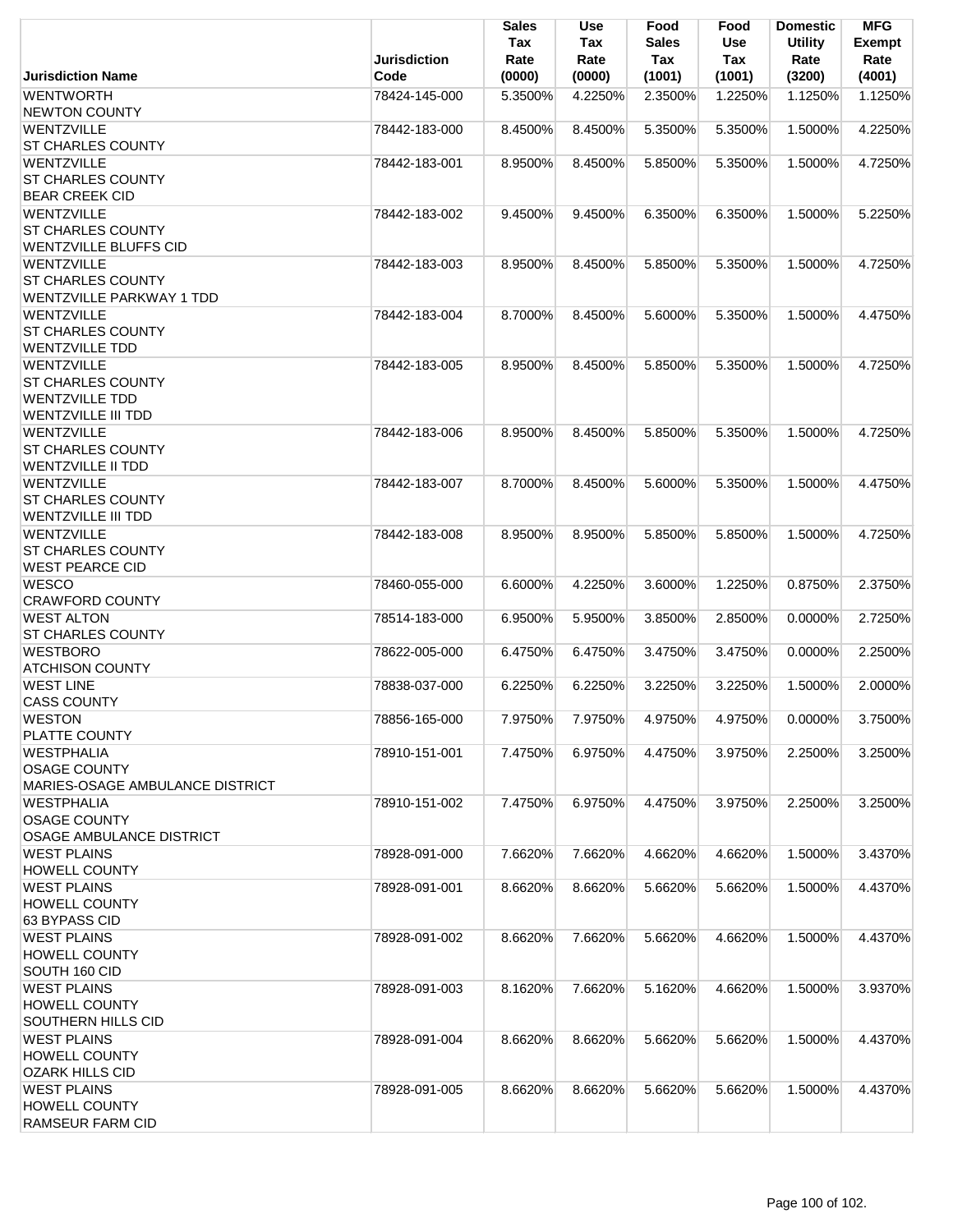|                                                | <b>Jurisdiction</b> | Sales<br>Tax<br>Rate | <b>Use</b><br>Tax<br>Rate | Food<br>Sales<br>Tax | Food<br><b>Use</b><br>Tax | <b>Domestic</b><br><b>Utility</b><br>Rate | MFG<br><b>Exempt</b><br>Rate |
|------------------------------------------------|---------------------|----------------------|---------------------------|----------------------|---------------------------|-------------------------------------------|------------------------------|
| <b>Jurisdiction Name</b>                       | Code                | (0000)               | (0000)                    | (1001)               | (1001)                    | (3200)                                    | (4001)                       |
| <b>WESTPORT</b>                                | 78964-095-000       | 5.6000%              | 4.2250%                   | 2.6000%              | 1.2250%                   | $0.0000\%$                                | 1.3750%                      |
| <b>JACKSON COUNTY</b>                          |                     |                      |                           |                      |                           |                                           |                              |
| KANSAS CITY ZOOLOGICAL DISTRICT                |                     |                      |                           |                      |                           |                                           |                              |
| <b>WEST QUINCY</b>                             | 78982-127-000       | 6.1000%              | 5.6000%                   | 3.1000%              | 2.6000%                   | 0.0000%                                   | 1.8750%                      |
| <b>MARION COUNTY</b>                           |                     |                      |                           |                      |                           |                                           |                              |
| MARION COUNTY AMBULANCE DISTRICT               |                     |                      |                           |                      |                           |                                           |                              |
| <b>WEST SULLIVAN</b>                           | 79000-055-000       | 8.8500%              | 4.2250%                   | 5.8500%              | 1.2250%                   | 0.8750%                                   | 4.6250%                      |
| <b>CRAWFORD COUNTY</b>                         |                     |                      |                           |                      |                           |                                           |                              |
| <b>SULLIVAN FIRE PROTECTION DISTRICT</b>       |                     |                      |                           |                      |                           |                                           |                              |
| NORTH CRAWFORD COUNTY AMBULANCE DISTRICT       |                     |                      |                           |                      |                           |                                           |                              |
|                                                |                     |                      |                           |                      |                           |                                           |                              |
| <b>WESTWOOD</b>                                | 79054-189-000       | 7.6130%              | 4.2250%                   | 4.2250%              | 1.2250%                   | 0.0000%                                   | 3.3880%                      |
| <b>ST LOUIS COUNTY</b>                         |                     |                      |                           |                      |                           |                                           |                              |
| WHEATLAND                                      | 79090-085-000       | 7.7250%              | 4.2250%                   | 4.7250%              | 1.2250%                   | 3.5000%                                   | 3.5000%                      |
| <b>HICKORY COUNTY</b>                          |                     |                      |                           |                      |                           |                                           |                              |
| <b>WHEATON</b>                                 | 79126-009-000       | 7.6000%              | 4.2250%                   | 4.6000%              | 1.2250%                   | 0.8750%                                   | 3.3750%                      |
| <b>BARRY COUNTY</b>                            |                     |                      |                           |                      |                           |                                           |                              |
| SOUTH BARRY COUNTY AMBULANCE DISTRICT          |                     |                      |                           |                      |                           |                                           |                              |
| <b>WHEELING</b>                                | 79180-117-000       | 5.4750%              | 5.4750%                   | 2.4750%              | 2.4750%                   | 0.0000%                                   | 1.2500%                      |
| <b>LIVINGSTON COUNTY</b>                       |                     |                      |                           |                      |                           |                                           |                              |
| <b>WHITEMAN</b>                                | 79414-101-000       | 6.4750%              | 6.4750%                   | 3.4750%              | 3.4750%                   | 2.2500%                                   | 2.2500%                      |
| <b>JOHNSON COUNTY</b>                          |                     |                      |                           |                      |                           |                                           |                              |
| <b>WHITEMAN AIR FORCE BASE</b>                 | 79432-101-000       | 6.4750%              | 6.4750%                   | 3.4750%              | 3.4750%                   | 2.2500%                                   | 2.2500%                      |
| <b>JOHNSON COUNTY</b>                          |                     |                      |                           |                      |                           |                                           |                              |
| <b>WHITEOAK</b>                                | 79450-069-000       | 5.7250%              | 5.7250%                   | 2.7250%              | 2.7250%                   | 0.0000%                                   | 1.5000%                      |
| <b>DUNKLIN COUNTY</b>                          |                     |                      |                           |                      |                           |                                           |                              |
| <b>WHITESIDE</b>                               | 79558-113-000       | 6.4750%              | 4.2250%                   | 3.4750%              | 1.2250%                   | 0.5000%                                   | 2.2500%                      |
| <b>LINCOLN COUNTY</b>                          |                     |                      |                           |                      |                           |                                           |                              |
| LINCOLN COUNTY AMBULANCE DISTRICT              |                     |                      |                           |                      |                           |                                           |                              |
| <b>WHITEWATER</b>                              | 79612-031-000       | 5.2250%              | 5.2250%                   | 2.2250%              | 2.2250%                   | 1.0000%                                   | 1.0000%                      |
| CAPE GIRARDEAU COUNTY                          |                     |                      |                           |                      |                           |                                           |                              |
| <b>WIEN</b>                                    | 79720-041-000       | 5.9750%              | 5.9750%                   | 2.9750%              | 2.9750%                   | 0.0000%                                   | 1.7500%                      |
| <b>CHARITON COUNTY</b>                         |                     |                      |                           |                      |                           |                                           |                              |
| <b>WILBUR PARK</b>                             | 79756-189-000       | 8.1130%              | 4.2250%                   | 4.7250%              | 1.2250%                   | 0.0000%                                   | 3.8880%                      |
| <b>ST LOUIS COUNTY</b>                         |                     |                      |                           |                      |                           |                                           |                              |
| <b>WILDWOOD</b>                                | 79820-189-000       | 8.1130%              | 4.2250%                   | 4.7250%              | 1.2250%                   | 0.0000%                                   | 3.8880%                      |
| <b>ST LOUIS COUNTY</b>                         |                     |                      |                           |                      |                           |                                           |                              |
| <b>WILDWOOD</b>                                | 79820-189-001       | 9.1130%              | 5.2250%                   | 5.7250%              | 2.2250%                   | 0.0000%                                   | 4.8880%                      |
| <b>ST LOUIS COUNTY</b><br><b>CROSSINGS CID</b> |                     |                      |                           |                      |                           |                                           |                              |
|                                                |                     |                      |                           |                      |                           | 0.0000%                                   |                              |
| WILDWOOD (X1)<br><b>ST LOUIS COUNTY</b>        | 79821-189-000       | 8.1130%              | 4.2250%                   | 4.7250%              | 1.2250%                   |                                           | 3.8880%                      |
| <b>WILLARD</b>                                 | 79882-077-000       | 7.9750%              | 6.2250%                   | 4.9750%              | 3.2250%                   | 2.3750%                                   | 3.7500%                      |
| <b>GREENE COUNTY</b>                           |                     |                      |                           |                      |                           |                                           |                              |
| <b>WILLIAMSBURG</b>                            | 79990-027-000       | 5.7250%              | 5.2250%                   | 2.7250%              | 2.2250%                   | 0.0000%                                   | 1.5000%                      |
| CALLAWAY COUNTY                                |                     |                      |                           |                      |                           |                                           |                              |
| CALLAWAY COUNTY AMBULANCE DISTRICT             |                     |                      |                           |                      |                           |                                           |                              |
| WILLIAMSTOWN                                   | 80008-111-000       | 7.3500%              | 6.8500%                   | 4.3500%              | 3.8500%                   | 2.0000%                                   | 3.1250%                      |
| <b>LEWIS COUNTY</b>                            |                     |                      |                           |                      |                           |                                           |                              |
| LEWIS COUNTY AMBULANCE DISTRICT                |                     |                      |                           |                      |                           |                                           |                              |
| WILLIAMSVILLE                                  | 80026-223-000       | 7.2250%              | 5.7250%                   | 4.2250%              | 2.7250%                   | 2.5000%                                   | 3.0000%                      |
| <b>WAYNE COUNTY</b>                            |                     |                      |                           |                      |                           |                                           |                              |
| <b>WILLOW SPRINGS</b>                          | 80098-091-000       | 7.4120%              | 7.4120%                   | 4.4120%              | 4.4120%                   | 1.5000%                                   | 3.1870%                      |
| <b>HOWELL COUNTY</b>                           |                     |                      |                           |                      |                           |                                           |                              |
| <b>WILSON CITY</b>                             | 80260-133-000       | 5.9750%              | 4.2250%                   | 2.9750%              | 1.2250%                   | 0.0000%                                   | 1.7500%                      |
| MISSISSIPPI COUNTY                             |                     |                      |                           |                      |                           |                                           |                              |
| <b>WILTON</b>                                  | 80278-019-000       | 5.9750%              | 4.2250%                   | 2.9750%              | 1.2250%                   | 1.5000%                                   | 1.7500%                      |
| <b>BOONE COUNTY</b>                            |                     |                      |                           |                      |                           |                                           |                              |
| <b>WINCHESTER</b>                              | 80314-189-000       | 8.1130%              | 4.2250%                   | 4.7250%              | 1.2250%                   | 0.0000%                                   | 3.8880%                      |
| <b>ST LOUIS COUNTY</b>                         |                     |                      |                           |                      |                           |                                           |                              |
| <b>WINDSOR</b>                                 | 80350-083-000       | 7.4250%              | 5.6750%                   | 4.4250%              | 2.6750%                   | 1.9500%                                   | 3.2000%                      |
| <b>HENRY COUNTY</b>                            |                     |                      |                           |                      |                           |                                           |                              |
| <b>WINDSOR</b>                                 | 80350-159-000       | 6.9750%              | 5.2250%                   | 3.9750%              | 2.2250%                   | 2.0000%                                   | 2.7500%                      |
| PETTIS COUNTY                                  |                     |                      |                           |                      |                           |                                           |                              |